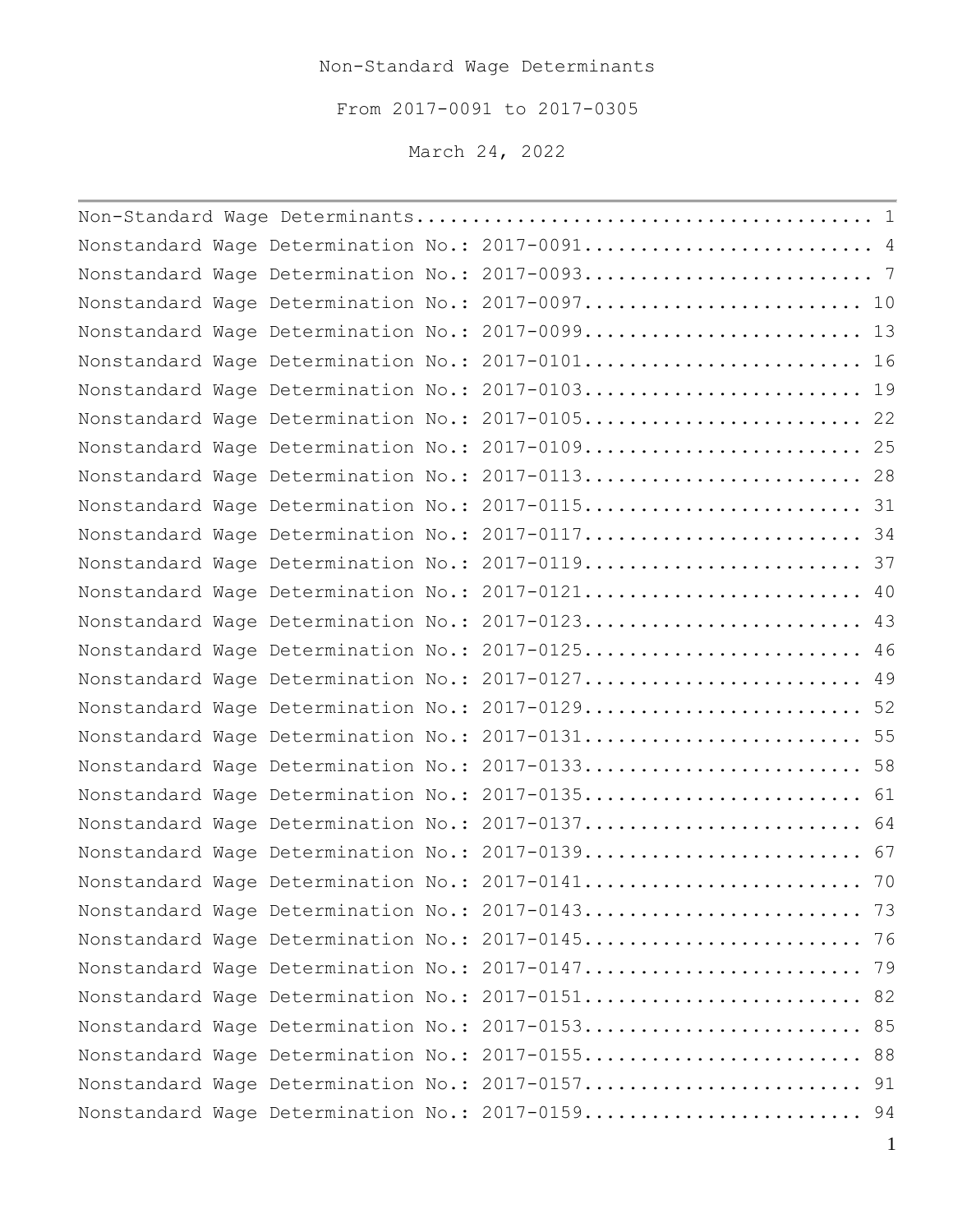|  |  | Nonstandard Wage Determination No.: 2017-0161 97  |  |
|--|--|---------------------------------------------------|--|
|  |  | Nonstandard Wage Determination No.: 2017-0163 100 |  |
|  |  | Nonstandard Wage Determination No.: 2017-0165 103 |  |
|  |  | Nonstandard Wage Determination No.: 2017-0171 106 |  |
|  |  | Nonstandard Wage Determination No.: 2017-0173 109 |  |
|  |  | Nonstandard Wage Determination No.: 2017-0175 112 |  |
|  |  | Nonstandard Wage Determination No.: 2017-0177 115 |  |
|  |  | Nonstandard Wage Determination No.: 2017-0179 118 |  |
|  |  | Nonstandard Wage Determination No.: 2017-0181 121 |  |
|  |  | Nonstandard Wage Determination No.: 2017-0183 124 |  |
|  |  | Nonstandard Wage Determination No.: 2017-0185 127 |  |
|  |  | Nonstandard Wage Determination No.: 2017-0187 130 |  |
|  |  | Nonstandard Wage Determination No.: 2017-0189 133 |  |
|  |  | Nonstandard Wage Determination No.: 2017-0191 136 |  |
|  |  | Nonstandard Wage Determination No.: 2017-0193 139 |  |
|  |  | Nonstandard Wage Determination No.: 2017-0195 142 |  |
|  |  | Nonstandard Wage Determination No.: 2017-0197 145 |  |
|  |  | Nonstandard Wage Determination No.: 2017-0199 148 |  |
|  |  | Nonstandard Wage Determination No.: 2017-0203 151 |  |
|  |  | Nonstandard Wage Determination No.: 2017-0205 154 |  |
|  |  | Nonstandard Wage Determination No.: 2017-0207 157 |  |
|  |  | Nonstandard Wage Determination No.: 2017-0209 160 |  |
|  |  | Nonstandard Wage Determination No.: 2017-0211 163 |  |
|  |  | Nonstandard Wage Determination No.: 2017-0213 166 |  |
|  |  | Nonstandard Wage Determination No.: 2017-0215 169 |  |
|  |  | Nonstandard Wage Determination No.: 2017-0217 172 |  |
|  |  | Nonstandard Wage Determination No.: 2017-0219 175 |  |
|  |  | Nonstandard Wage Determination No.: 2017-0221 178 |  |
|  |  | Nonstandard Wage Determination No.: 2017-0223 181 |  |
|  |  | Nonstandard Wage Determination No.: 2017-0225 184 |  |
|  |  | Nonstandard Wage Determination No.: 2017-0227 187 |  |
|  |  | Nonstandard Wage Determination No.: 2017-0229 190 |  |
|  |  | Nonstandard Wage Determination No.: 2017-0231 193 |  |
|  |  | Nonstandard Wage Determination No.: 2017-0233 196 |  |
|  |  | Nonstandard Wage Determination No.: 2017-0235 199 |  |
|  |  | Nonstandard Wage Determination No.: 2017-0237 202 |  |
|  |  | Nonstandard Wage Determination No.: 2017-0239 205 |  |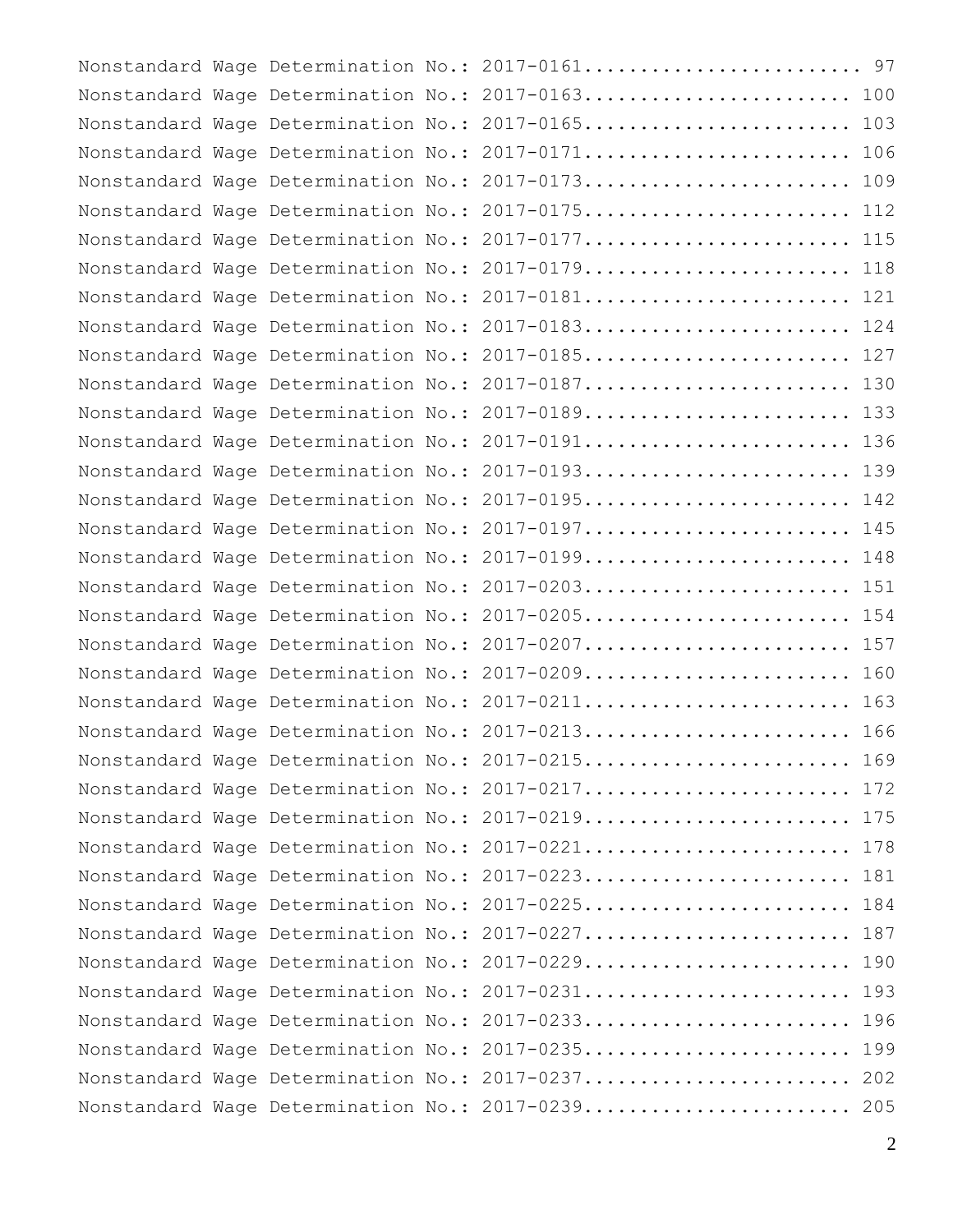|  |  | Nonstandard Wage Determination No.: 2017-0241 208 |  |
|--|--|---------------------------------------------------|--|
|  |  | Nonstandard Wage Determination No.: 2017-0243 211 |  |
|  |  | Nonstandard Wage Determination No.: 2017-0245 214 |  |
|  |  | Nonstandard Wage Determination No.: 2017-0247 217 |  |
|  |  | Nonstandard Wage Determination No.: 2017-0249 220 |  |
|  |  | Nonstandard Wage Determination No.: 2017-0253 223 |  |
|  |  | Nonstandard Wage Determination No.: 2017-0255 226 |  |
|  |  | Nonstandard Wage Determination No.: 2017-0257 229 |  |
|  |  | Nonstandard Wage Determination No.: 2017-0259 232 |  |
|  |  | Nonstandard Wage Determination No.: 2017-0263 235 |  |
|  |  | Nonstandard Wage Determination No.: 2017-0267 238 |  |
|  |  | Nonstandard Wage Determination No.: 2017-0269 241 |  |
|  |  | Nonstandard Wage Determination No.: 2017-0271 244 |  |
|  |  | Nonstandard Wage Determination No.: 2017-0273 247 |  |
|  |  | Nonstandard Wage Determination No.: 2017-0275 250 |  |
|  |  | Nonstandard Wage Determination No.: 2017-0277 253 |  |
|  |  | Nonstandard Wage Determination No.: 2017-0279 256 |  |
|  |  | Nonstandard Wage Determination No.: 2017-0281 259 |  |
|  |  | Nonstandard Wage Determination No.: 2017-0283 262 |  |
|  |  | Nonstandard Wage Determination No.: 2017-0285 265 |  |
|  |  | Nonstandard Wage Determination No.: 2017-0287 268 |  |
|  |  | Nonstandard Wage Determination No.: 2017-0289 271 |  |
|  |  | Nonstandard Wage Determination No.: 2017-0291 274 |  |
|  |  | Nonstandard Wage Determination No.: 2017-0293 277 |  |
|  |  | Nonstandard Wage Determination No.: 2017-0295 280 |  |
|  |  | Nonstandard Wage Determination No.: 2017-0297 283 |  |
|  |  | Nonstandard Wage Determination No.: 2017-0301 286 |  |
|  |  | Nonstandard Wage Determination No.: 2017-0303 289 |  |
|  |  | Nonstandard Wage Determination No.: 2017-0305 292 |  |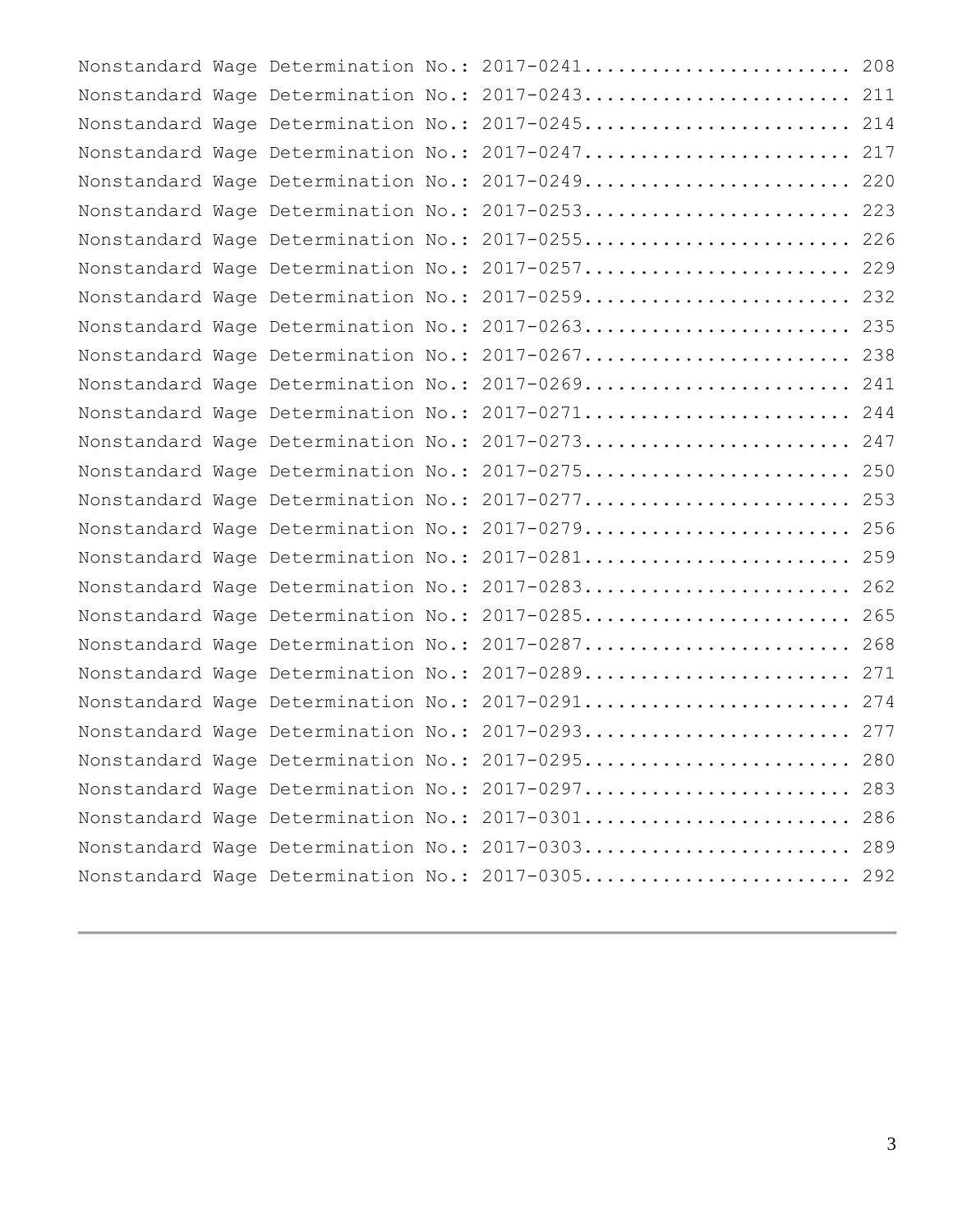<span id="page-3-0"></span>

| REGISTER OF WAGE DETERMINATIONS UNDER  | U.S. DEPARTMENT OF LABOR                                |
|----------------------------------------|---------------------------------------------------------|
| THE SERVICE CONTRACT ACT               | EMPLOYMENT STANDARDS ADMINISTRATION                     |
| By direction of the Secretary of Labor | WAGE AND HOUR DIVISION                                  |
|                                        | WASHINGTON D.C. 20210                                   |
|                                        |                                                         |
|                                        |                                                         |
|                                        |                                                         |
|                                        | Wage Determination No.: 2017-0091                       |
| Division of<br>Daniel W. Simms         | Revision No.: 11                                        |
| Director                               | Wage Determinations   Date Of Last Revision: 12/27/2021 |
|                                        |                                                         |

If the contract is entered into on or after January 30 2022 or the contract is renewed or extended (e.g. an option is exercised) on or after January 30 2022 Executive Order 14026 generally applies to the contract. The contractor must pay all covered workers at least \$15.00 per hour (or the applicable wage rate listed on this wage determination if it is higher) for all hours spent performing on that contract in 2022.

If the contract was awarded on or between January 1 2015 and January 29 2022 and the contract is not renewed or extended on or after January 30 2022 Executive Order 13658 generally applies to the contract. The contractor must pay all covered workers at least \$11.25 per hour (or the applicable wage rate listed on this wage determination if it is higher) for all hours spent performing on that contract in 2022.

The applicable Executive Order minimum wage rate will be adjusted annually. Additional information on contractor requirements and worker protections under the Executive Orders is available at www.dol.gov/whd/govcontracts.

MIDDLESEX COUNTY: Chester Clinton Deep River Durham Essex Killingworth Middlefield Old Saybrook Westbrook

NEW HAVEN COUNTY: Bethany Branford Cheshire East Haven Guilford Hamden Madison Meriden New Haven North Branford North Haven Orange Wallingford West Haven

\*\*Fringe Benefits Required Follow the Occupational Listing\*\*

| OCCUPATION CODE - TITLE        | FOOTNOTE | RATE. |
|--------------------------------|----------|-------|
| 07080 - Fast Food Shift Leader |          | 14.67 |
| 07090 - Fast Food Worker       |          | 13.34 |

The FAST FOOD INDUSTRY covers establishments with the following characteristics:

1. A limited fixed menu which can be prepared by workers following a short training

This wage determination is applicable to the following cities and towns in the following counties in CONNECTICUT: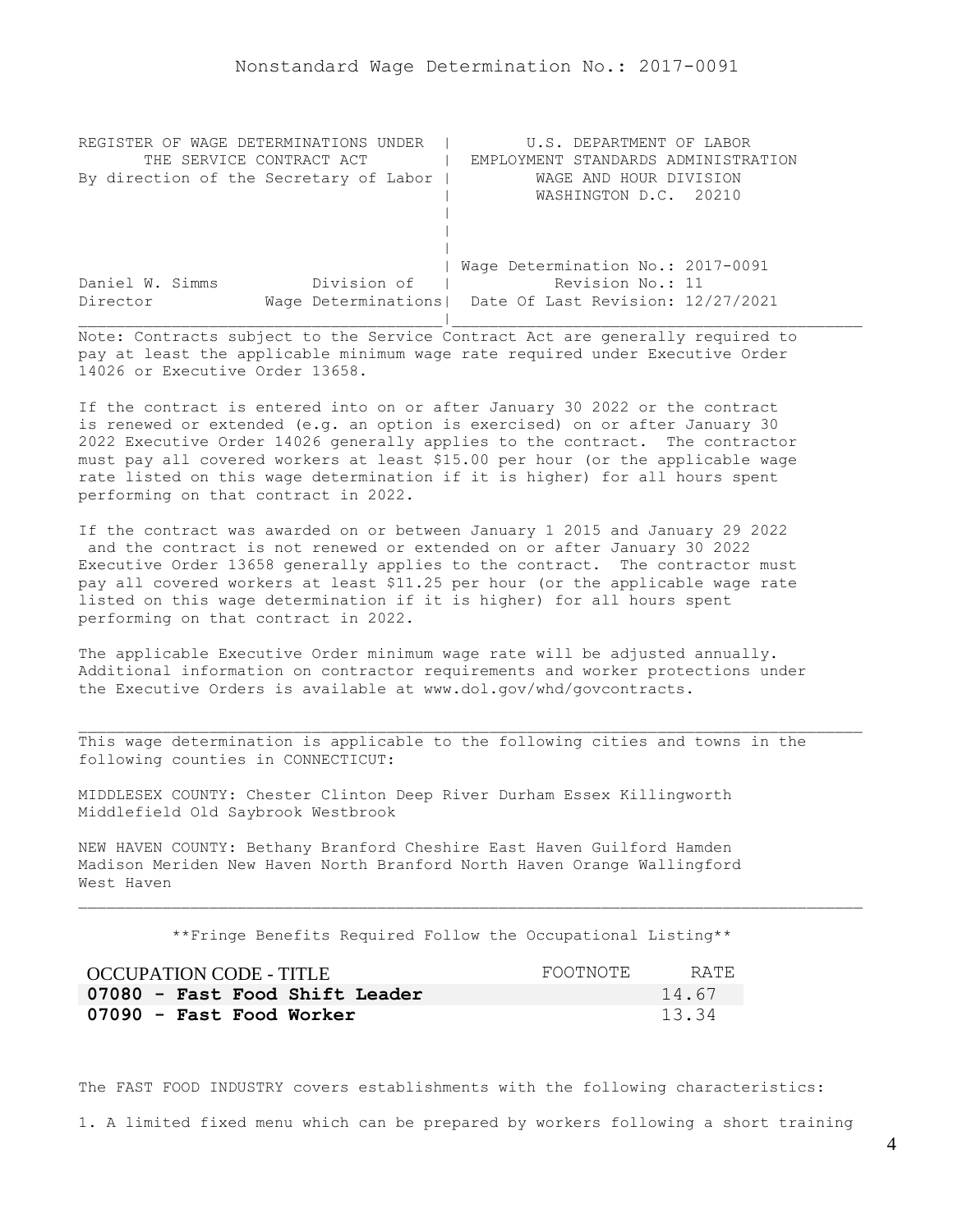period.

2. No alcoholic beverages served.

- 3. Customers ordering meals at counter or drive-up locations.
- 4. Food available almost immediately after order is placed.
- 5. Tipping not encouraged.

Note: Executive Order (EO) 13706 Establishing Paid Sick Leave for Federal Contractors applies to all contracts subject to the Service Contract Act for which the contract is awarded (and any solicitation was issued) on or after January 1 2017. If this contract is covered by the EO the contractor must provide employees with 1 hour of paid sick leave for every 30 hours they work up to 56 hours of paid sick leave each year. Employees must be permitted to use paid sick leave for their own illness injury or other health-related needs including preventive care; to assist a family member (or person who is like family to the employee) who is ill injured or has other health-related needs including preventive care; or for reasons resulting from or to assist a family member (or person who is like family to the employee) who is the victim of domestic violence sexual assault or stalking. Additional information on contractor requirements and worker protections under the EO is available at www.dol.gov/whd/govcontracts.

ALL OCCUPATIONS LISTED ABOVE RECEIVE THE FOLLOWING BENEFITS:

HEALTH & WELFARE: \$1.00 per hour or \$40.00 per week or \$173.34 per month

VACATION: \$.25 per hour in paid vacation after 1 year of service with a contractor or successor. Length of service includes the whole span of continuous service with the present contractor or successor wherever employed and with the predecessor contractors in the performance of similar work at the same Federal facility. (29 CFR 4.173)

HOLIDAYS: \$.11 per hour in holiday pay. (29 CFR 4.174)

\*\* UNIFORM ALLOWANCE \*\*

If employees are required to wear uniforms in the performance of this contract (either by the terms of the Government contract by the employer by the state or local law etc.) the cost of furnishing such uniforms and maintaining (by laundering or dry cleaning) such uniforms is an expense that may not be borne by an employee where such cost reduces the hourly rate below that required by the wage determination. The Department of Labor will accept payment in accordance with the following standards as compliance:

The contractor or subcontractor is required to furnish all employees with an adequate number of uniforms without cost or to reimburse employees for the actual cost of the uniforms. In addition where uniform cleaning and maintenance is made the responsibility of the employee all contractors and subcontractors subject to this wage determination shall (in the absence of a bona fide collective bargaining agreement providing for a different amount or the furnishing of contrary affirmative proof as to the actual cost) reimburse all employees for such cleaning and maintenance at a rate of \$3.35 per week (or \$.67 cents per day). However in those instances where the uniforms furnished are made of ""wash and wear"" materials may be routinely washed and dried with other personal garments and do not require any special treatment such as dry cleaning daily washing or commercial laundering in order to meet the cleanliness or appearance standards set by the terms of the Government contract by the contractor by law or by the nature of the work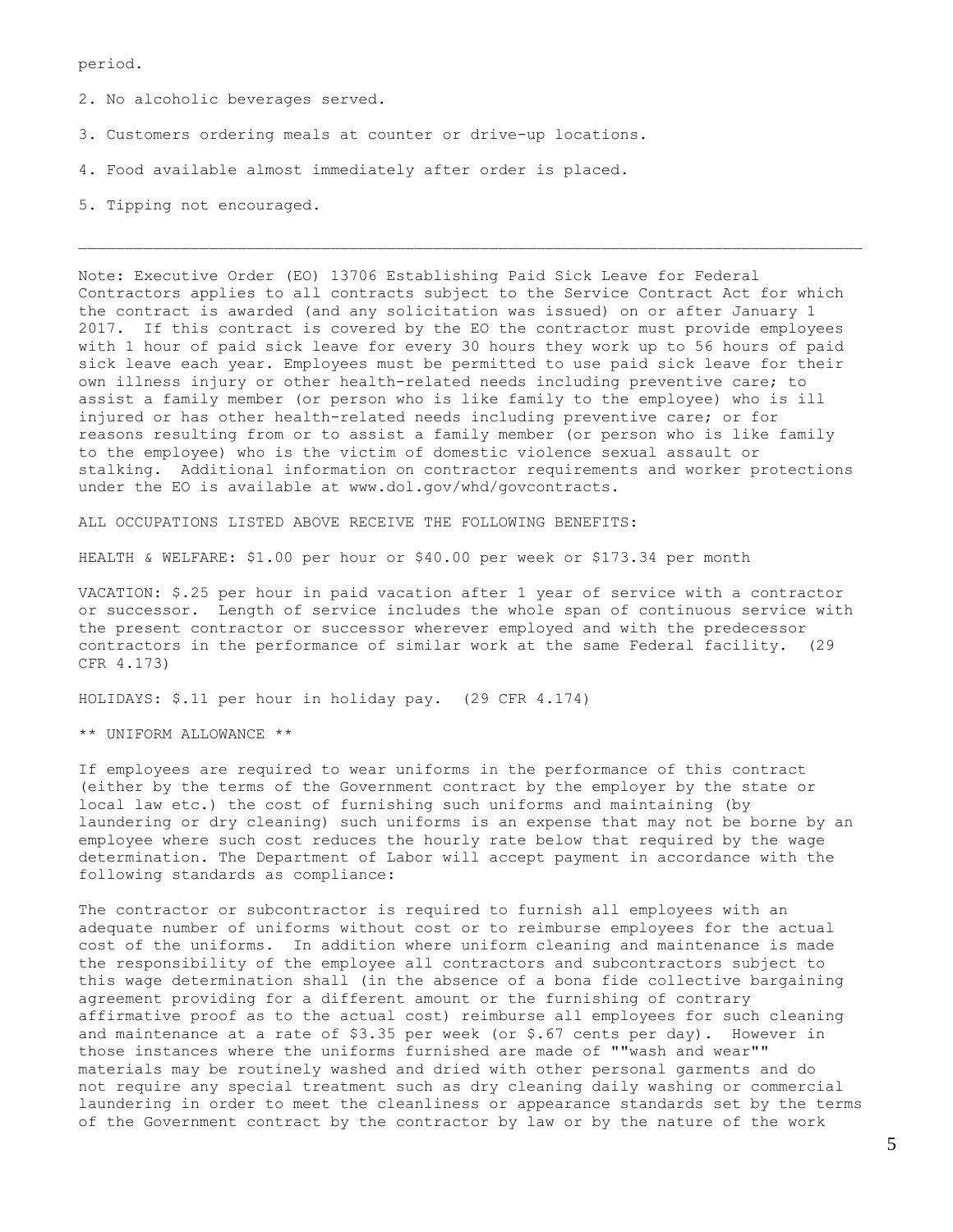there is no requirement that employees be reimbursed for uniform maintenance costs.

\*\* SERVICE CONTRACT ACT DIRECTORY OF OCCUPATIONS \*\*

The duties of employees under job titles listed are those described in the ""Service Contract Act Directory of Occupations"" Fifth Edition (Revision 1) dated September 2015 unless otherwise indicated.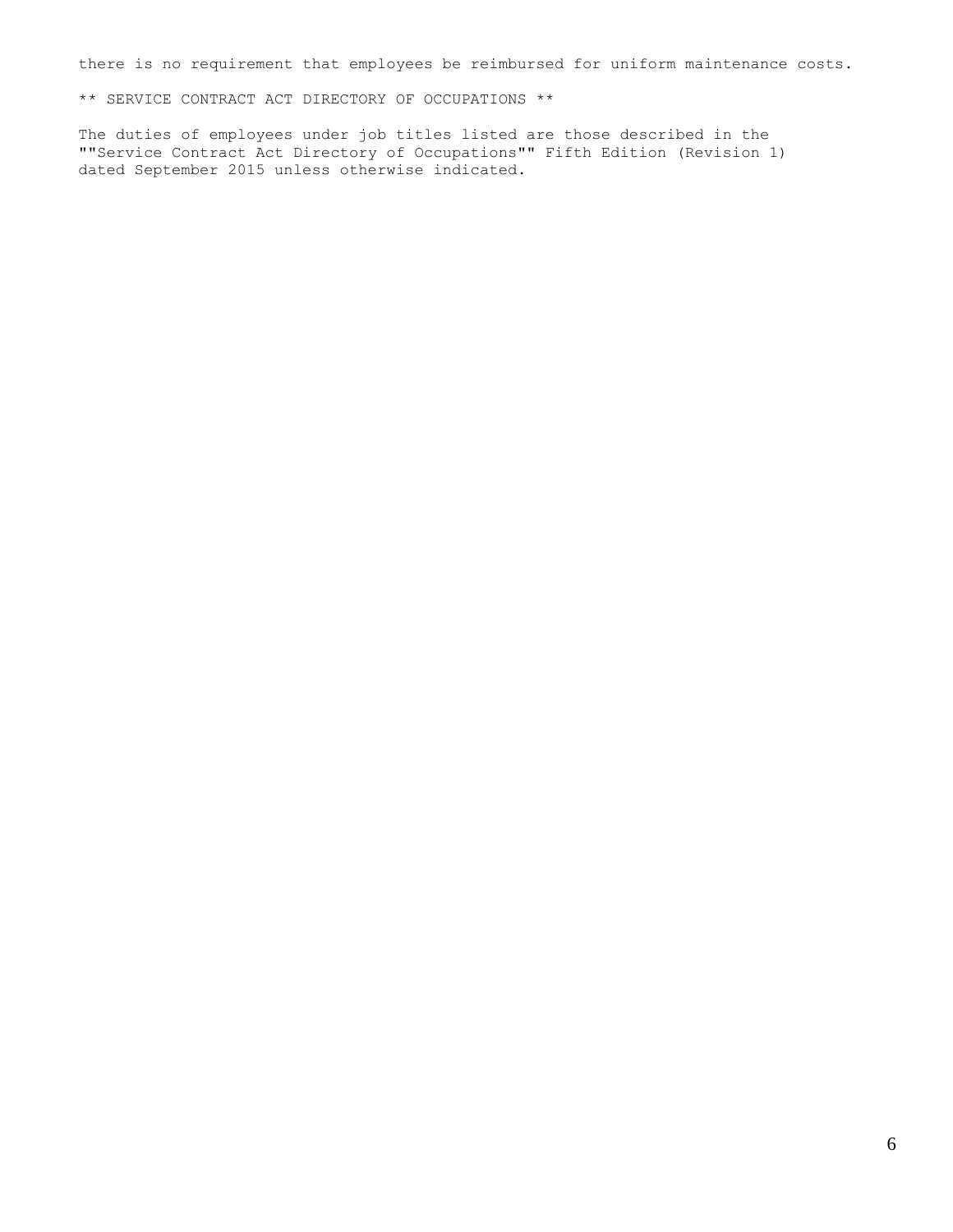<span id="page-6-0"></span>

| REGISTER OF WAGE DETERMINATIONS UNDER  | U.S. DEPARTMENT OF LABOR                                |
|----------------------------------------|---------------------------------------------------------|
| THE SERVICE CONTRACT ACT               | EMPLOYMENT STANDARDS ADMINISTRATION                     |
| By direction of the Secretary of Labor | WAGE AND HOUR DIVISION                                  |
|                                        | WASHINGTON D.C. 20210                                   |
|                                        |                                                         |
|                                        |                                                         |
|                                        |                                                         |
|                                        | Wage Determination No.: 2017-0093                       |
| Division of<br>Daniel W. Simms         | Revision No.: 11                                        |
| Director                               | Wage Determinations   Date Of Last Revision: 12/27/2021 |
|                                        |                                                         |

If the contract is entered into on or after January 30 2022 or the contract is renewed or extended (e.g. an option is exercised) on or after January 30 2022 Executive Order 14026 generally applies to the contract. The contractor must pay all covered workers at least \$15.00 per hour (or the applicable wage rate listed on this wage determination if it is higher) for all hours spent performing on that contract in 2022.

If the contract was awarded on or between January 1 2015 and January 29 2022 and the contract is not renewed or extended on or after January 30 2022 Executive Order 13658 generally applies to the contract. The contractor must pay all covered workers at least \$11.25 per hour (or the applicable wage rate listed on this wage determination if it is higher) for all hours spent performing on that contract in 2022.

The applicable Executive Order minimum wage rate will be adjusted annually. Additional information on contractor requirements and worker protections under the Executive Orders is available at www.dol.gov/whd/govcontracts.

This wage determination is applicable to the following cities and towns in the following counties in CONNECTICUT:

LITCHFIELD COUNTY: Canaan Colebrook Cornwall Goshen Kent Litchfield Morris Norfolk North Canaan Roxbury Salisbury Sharon Torrington Warren Washington Winchester

WINDHAM COUNTY: Eastford Hampton

\*\*Fringe Benefits Required Follow the Occupational Listing\*\*

| OCCUPATION CODE - TITLE        | FOOTNOTE | RATE  |
|--------------------------------|----------|-------|
| 07080 - Fast Food Shift Leader |          | 13.39 |
| 07090 - Fast Food Worker       |          | 12.17 |

The FAST FOOD INDUSTRY covers establishments with the following characteristics:

1. A limited fixed menu which can be prepared by workers following a short training period.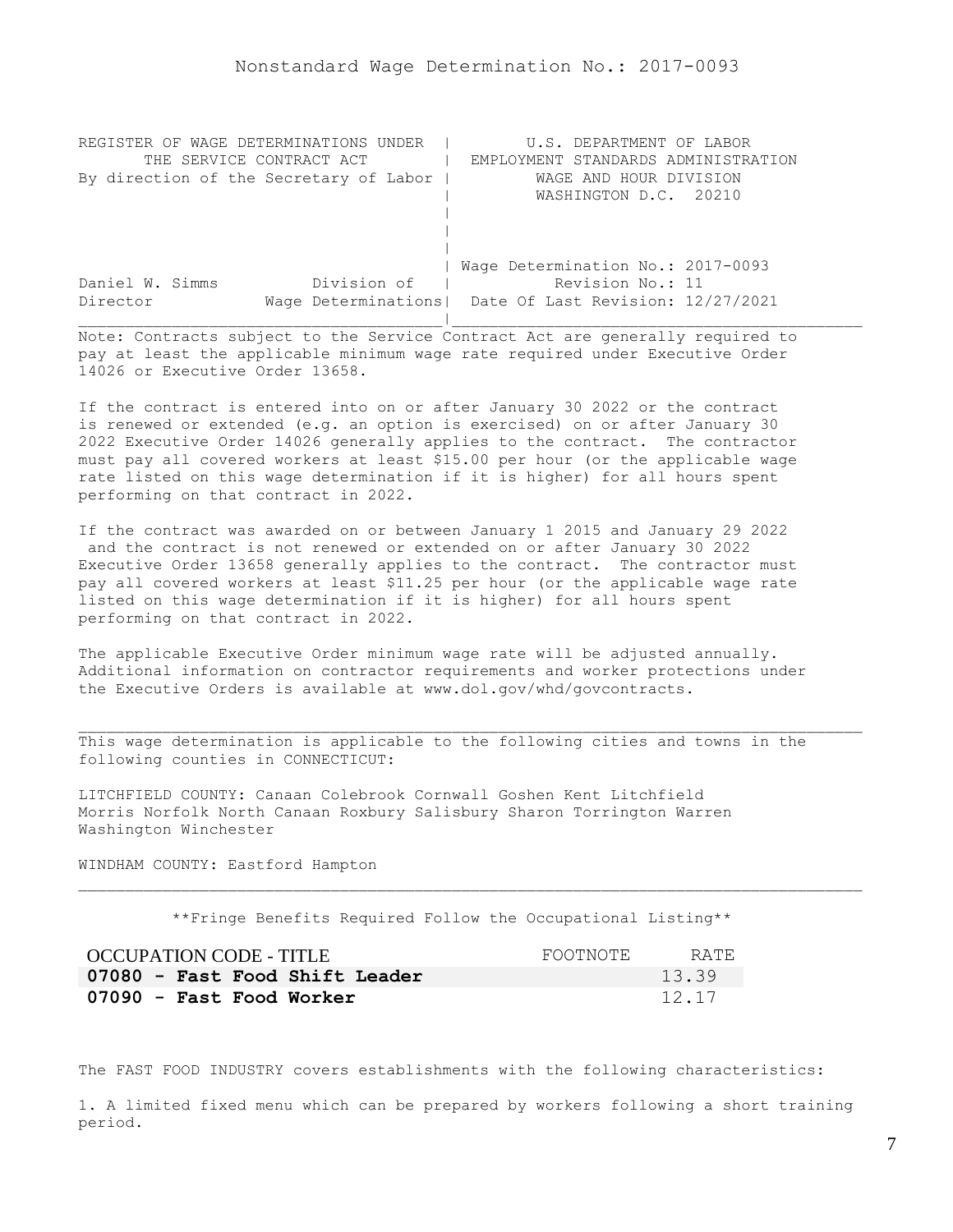- 2. No alcoholic beverages served.
- 3. Customers ordering meals at counter or drive-up locations.
- 4. Food available almost immediately after order is placed.
- 5. Tipping not encouraged.

Note: Executive Order (EO) 13706 Establishing Paid Sick Leave for Federal Contractors applies to all contracts subject to the Service Contract Act for which the contract is awarded (and any solicitation was issued) on or after January 1 2017. If this contract is covered by the EO the contractor must provide employees with 1 hour of paid sick leave for every 30 hours they work up to 56 hours of paid sick leave each year. Employees must be permitted to use paid sick leave for their own illness injury or other health-related needs including preventive care; to assist a family member (or person who is like family to the employee) who is ill injured or has other health-related needs including preventive care; or for reasons resulting from or to assist a family member (or person who is like family to the employee) who is the victim of domestic violence sexual assault or stalking. Additional information on contractor requirements and worker protections under the EO is available at www.dol.gov/whd/govcontracts.

ALL OCCUPATIONS LISTED ABOVE RECEIVE THE FOLLOWING BENEFITS:

HEALTH & WELFARE: \$1.00 per hour or \$40.00 per week or \$173.34 per month

VACATION: \$.25 per hour in paid vacation after 1 year of service with a contractor or successor. Length of service includes the whole span of continuous service with the present contractor or successor wherever employed and with the predecessor contractors in the performance of similar work at the same Federal facility. (29 CFR 4.173)

HOLIDAYS: \$.11 per hour in holiday pay. (29 CFR 4.174)

\*\* UNIFORM ALLOWANCE \*\*

If employees are required to wear uniforms in the performance of this contract (either by the terms of the Government contract by the employer by the state or local law etc.) the cost of furnishing such uniforms and maintaining (by laundering or dry cleaning) such uniforms is an expense that may not be borne by an employee where such cost reduces the hourly rate below that required by the wage determination. The Department of Labor will accept payment in accordance with the following standards as compliance:

The contractor or subcontractor is required to furnish all employees with an adequate number of uniforms without cost or to reimburse employees for the actual cost of the uniforms. In addition where uniform cleaning and maintenance is made the responsibility of the employee all contractors and subcontractors subject to this wage determination shall (in the absence of a bona fide collective bargaining agreement providing for a different amount or the furnishing of contrary affirmative proof as to the actual cost) reimburse all employees for such cleaning and maintenance at a rate of \$3.35 per week (or \$.67 cents per day). However in those instances where the uniforms furnished are made of ""wash and wear"" materials may be routinely washed and dried with other personal garments and do not require any special treatment such as dry cleaning daily washing or commercial laundering in order to meet the cleanliness or appearance standards set by the terms of the Government contract by the contractor by law or by the nature of the work there is no requirement that employees be reimbursed for uniform maintenance costs.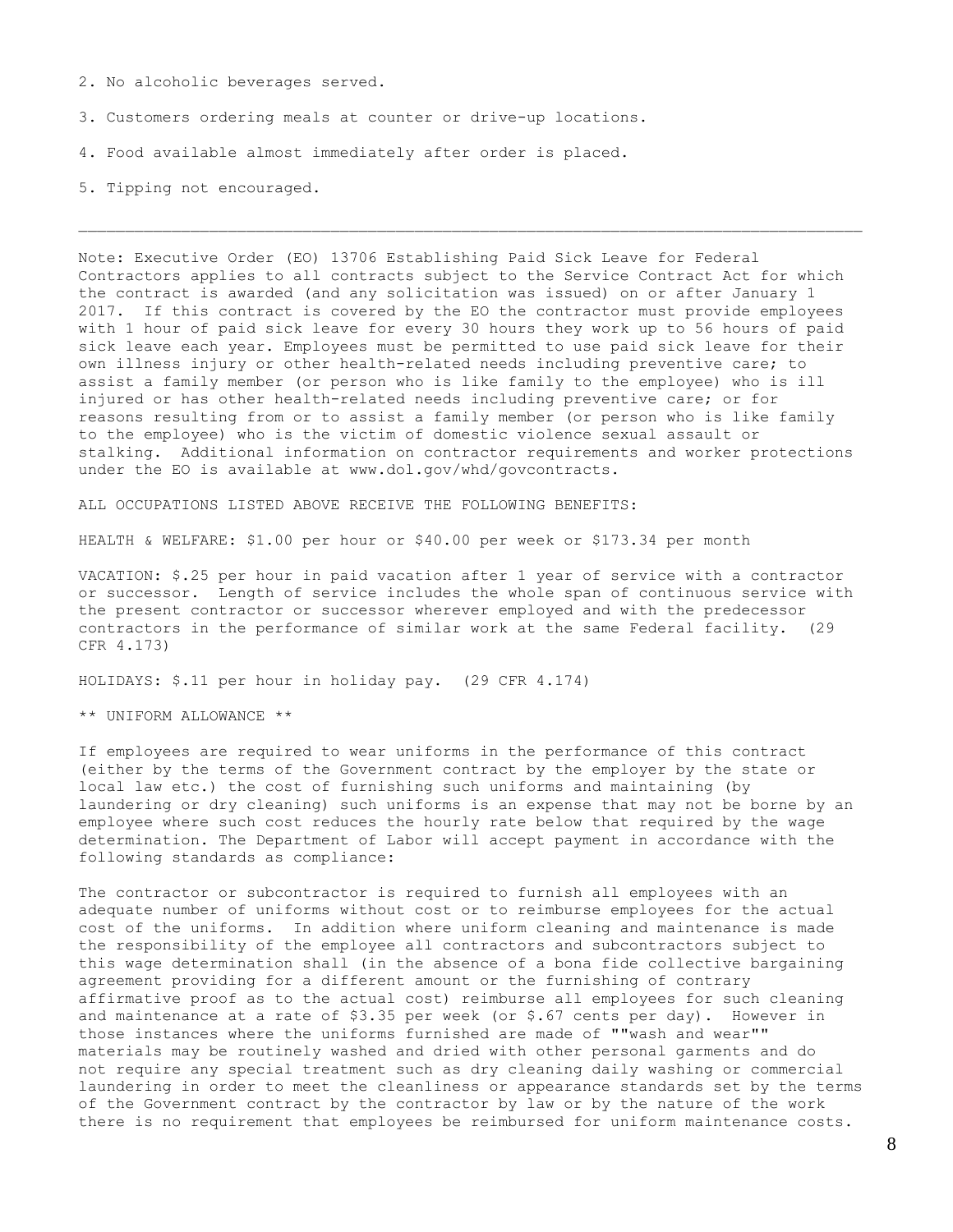\*\* SERVICE CONTRACT ACT DIRECTORY OF OCCUPATIONS \*\*

The duties of employees under job titles listed are those described in the ""Service Contract Act Directory of Occupations"" Fifth Edition (Revision 1) dated September 2015 unless otherwise indicated.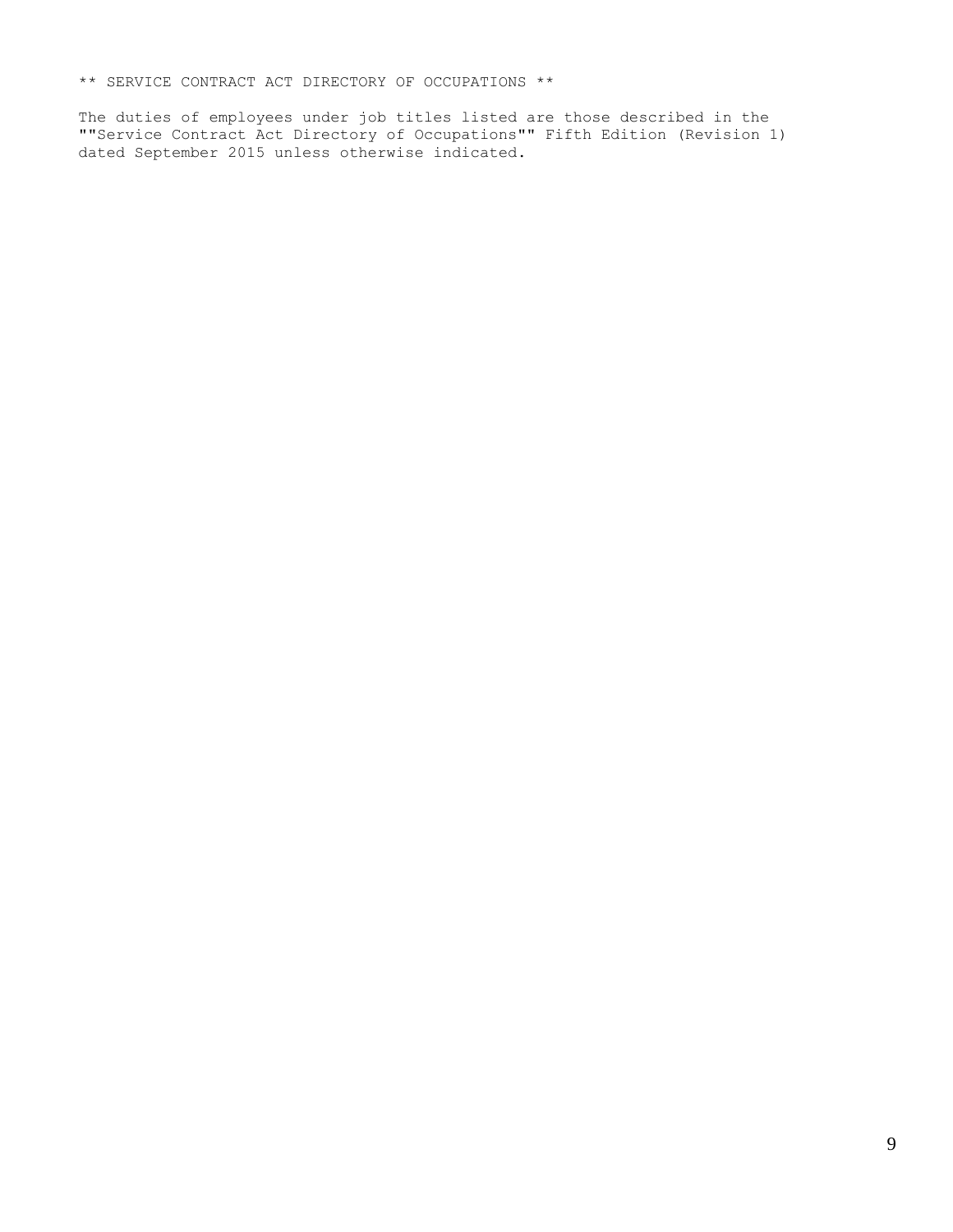<span id="page-9-0"></span>

| REGISTER OF WAGE DETERMINATIONS UNDER  | U.S. DEPARTMENT OF LABOR                                |
|----------------------------------------|---------------------------------------------------------|
| THE SERVICE CONTRACT ACT               | EMPLOYMENT STANDARDS ADMINISTRATION                     |
| By direction of the Secretary of Labor | WAGE AND HOUR DIVISION                                  |
|                                        | WASHINGTON D.C. 20210                                   |
|                                        |                                                         |
|                                        |                                                         |
|                                        |                                                         |
|                                        | Wage Determination No.: 2017-0097                       |
| Division of<br>Daniel W. Simms         | Revision No.: 11                                        |
| Director                               | Wage Determinations   Date Of Last Revision: 12/27/2021 |
|                                        |                                                         |

If the contract is entered into on or after January 30 2022 or the contract is renewed or extended (e.g. an option is exercised) on or after January 30 2022 Executive Order 14026 generally applies to the contract. The contractor must pay all covered workers at least \$15.00 per hour (or the applicable wage rate listed on this wage determination if it is higher) for all hours spent performing on that contract in 2022.

If the contract was awarded on or between January 1 2015 and January 29 2022 and the contract is not renewed or extended on or after January 30 2022 Executive Order 13658 generally applies to the contract. The contractor must pay all covered workers at least \$11.25 per hour (or the applicable wage rate listed on this wage determination if it is higher) for all hours spent performing on that contract in 2022.

The applicable Executive Order minimum wage rate will be adjusted annually. Additional information on contractor requirements and worker protections under the Executive Orders is available at www.dol.gov/whd/govcontracts.

State: New York

Area: New York Counties of Albany Rensselaer Saratoga Schenectady Schoharie

\*\*Fringe Benefits Required Follow the Occupational Listing\*\*

| OCCUPATION CODE - TITLE        | FOOTNOTE | RATE. |
|--------------------------------|----------|-------|
| 07080 - Fast Food Shift Leader |          | 13.43 |
| 07090 - Fast Food Worker       |          | 12.21 |

The FAST FOOD INDUSTRY covers establishments with the following characteristics:

1. A limited fixed menu which can be prepared by workers following a short training period.

2. No alcoholic beverages served.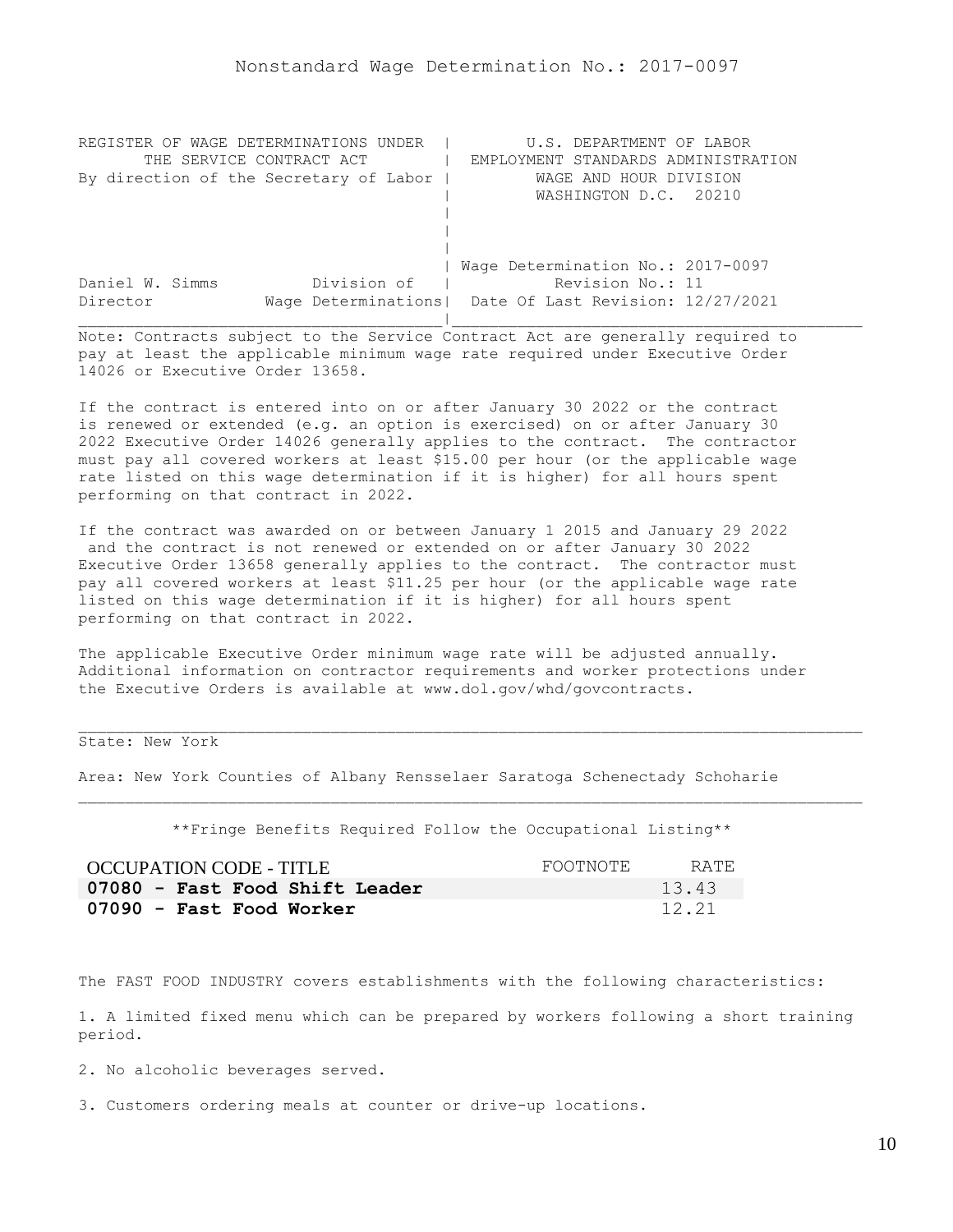5. Tipping not encouraged.

Note: Executive Order (EO) 13706 Establishing Paid Sick Leave for Federal Contractors applies to all contracts subject to the Service Contract Act for which the contract is awarded (and any solicitation was issued) on or after January 1 2017. If this contract is covered by the EO the contractor must provide employees with 1 hour of paid sick leave for every 30 hours they work up to 56 hours of paid sick leave each year. Employees must be permitted to use paid sick leave for their own illness injury or other health-related needs including preventive care; to assist a family member (or person who is like family to the employee) who is ill injured or has other health-related needs including preventive care; or for reasons resulting from or to assist a family member (or person who is like family to the employee) who is the victim of domestic violence sexual assault or stalking. Additional information on contractor requirements and worker protections under the EO is available at www.dol.gov/whd/govcontracts.

ALL OCCUPATIONS LISTED ABOVE RECEIVE THE FOLLOWING BENEFITS:

HEALTH & WELFARE: \$1.00 per hour or \$40.00 per week or \$173.34 per month

VACATION: \$.25 per hour in paid vacation after 1 year of service with a contractor or successor. Length of service includes the whole span of continuous service with the present contractor or successor wherever employed and with the predecessor contractors in the performance of similar work at the same Federal facility. (29 CFR 4.173)

HOLIDAYS: \$.11 per hour in holiday pay. (29 CFR 4.174)

\*\* UNIFORM ALLOWANCE \*\*

If employees are required to wear uniforms in the performance of this contract (either by the terms of the Government contract by the employer by the state or local law etc.) the cost of furnishing such uniforms and maintaining (by laundering or dry cleaning) such uniforms is an expense that may not be borne by an employee where such cost reduces the hourly rate below that required by the wage determination. The Department of Labor will accept payment in accordance with the following standards as compliance:

The contractor or subcontractor is required to furnish all employees with an adequate number of uniforms without cost or to reimburse employees for the actual cost of the uniforms. In addition where uniform cleaning and maintenance is made the responsibility of the employee all contractors and subcontractors subject to this wage determination shall (in the absence of a bona fide collective bargaining agreement providing for a different amount or the furnishing of contrary affirmative proof as to the actual cost) reimburse all employees for such cleaning and maintenance at a rate of  $$3.35$  per week (or  $$.67$  cents per day). However in those instances where the uniforms furnished are made of ""wash and wear"" materials may be routinely washed and dried with other personal garments and do not require any special treatment such as dry cleaning daily washing or commercial laundering in order to meet the cleanliness or appearance standards set by the terms of the Government contract by the contractor by law or by the nature of the work there is no requirement that employees be reimbursed for uniform maintenance costs.

\*\* SERVICE CONTRACT ACT DIRECTORY OF OCCUPATIONS \*\*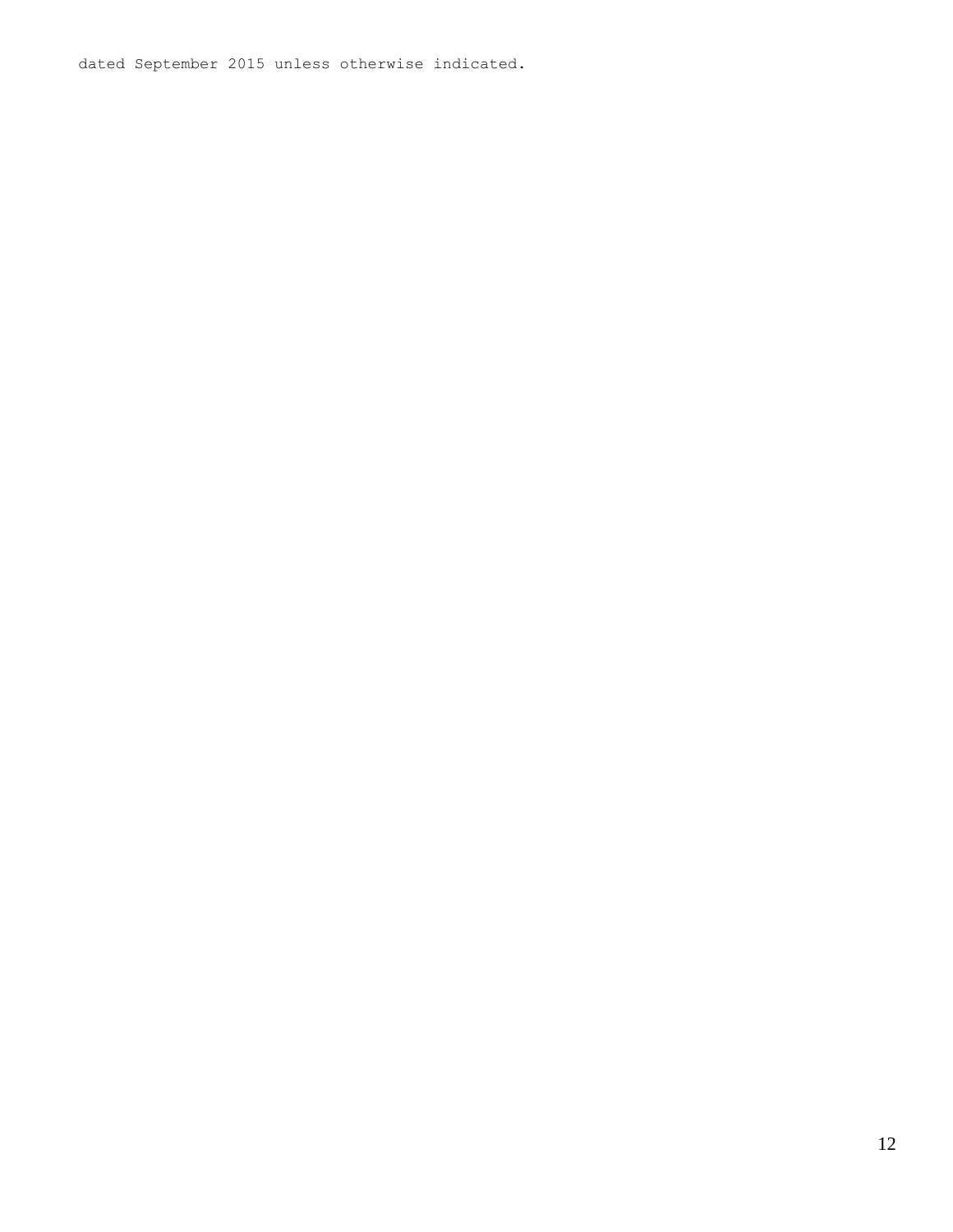<span id="page-12-0"></span>

| REGISTER OF WAGE DETERMINATIONS UNDER  | U.S. DEPARTMENT OF LABOR                                |
|----------------------------------------|---------------------------------------------------------|
| THE SERVICE CONTRACT ACT               | EMPLOYMENT STANDARDS ADMINISTRATION                     |
| By direction of the Secretary of Labor | WAGE AND HOUR DIVISION                                  |
|                                        | WASHINGTON D.C. 20210                                   |
|                                        |                                                         |
|                                        |                                                         |
|                                        |                                                         |
|                                        | Wage Determination No.: 2017-0099                       |
| Division of<br>Daniel W. Simms         | Revision No.: 11                                        |
| Director                               | Wage Determinations   Date Of Last Revision: 12/27/2021 |
|                                        |                                                         |

If the contract is entered into on or after January 30 2022 or the contract is renewed or extended (e.g. an option is exercised) on or after January 30 2022 Executive Order 14026 generally applies to the contract. The contractor must pay all covered workers at least \$15.00 per hour (or the applicable wage rate listed on this wage determination if it is higher) for all hours spent performing on that contract in 2022.

If the contract was awarded on or between January 1 2015 and January 29 2022 and the contract is not renewed or extended on or after January 30 2022 Executive Order 13658 generally applies to the contract. The contractor must pay all covered workers at least \$11.25 per hour (or the applicable wage rate listed on this wage determination if it is higher) for all hours spent performing on that contract in 2022.

The applicable Executive Order minimum wage rate will be adjusted annually. Additional information on contractor requirements and worker protections under the Executive Orders is available at www.dol.gov/whd/govcontracts.

State: New York

Area: New York Counties of Erie Niagara

\*\*Fringe Benefits Required Follow the Occupational Listing\*\*

| <b>OCCUPATION CODE - TITLE</b> | FOOTNOTE | RATE. |
|--------------------------------|----------|-------|
| 07080 - Fast Food Shift Leader |          | 13.93 |
| 07090 - Fast Food Worker       |          | 12.66 |

The FAST FOOD INDUSTRY covers establishments with the following characteristics:

1. A limited fixed menu which can be prepared by workers following a short training period.

2. No alcoholic beverages served.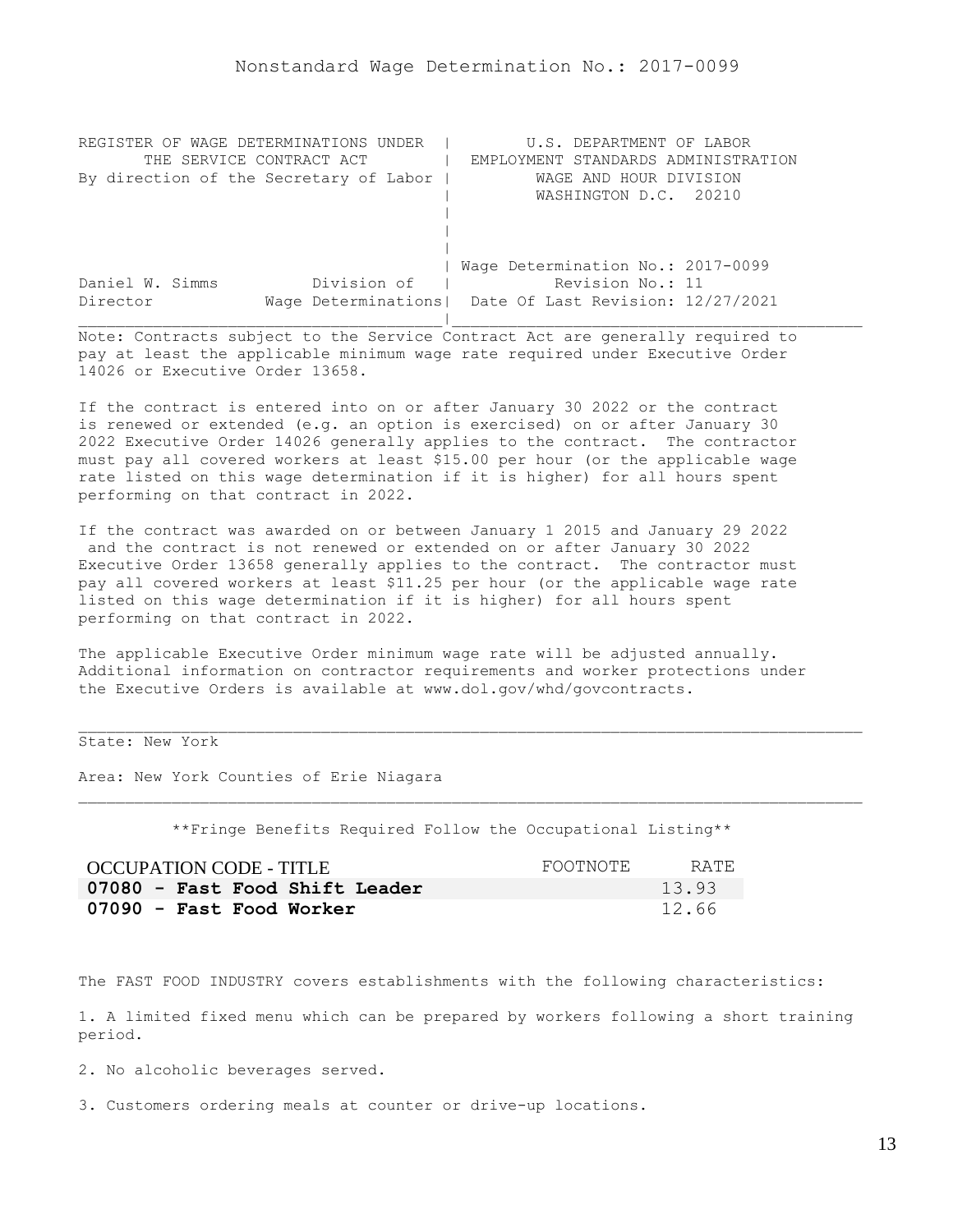5. Tipping not encouraged.

Note: Executive Order (EO) 13706 Establishing Paid Sick Leave for Federal Contractors applies to all contracts subject to the Service Contract Act for which the contract is awarded (and any solicitation was issued) on or after January 1 2017. If this contract is covered by the EO the contractor must provide employees with 1 hour of paid sick leave for every 30 hours they work up to 56 hours of paid sick leave each year. Employees must be permitted to use paid sick leave for their own illness injury or other health-related needs including preventive care; to assist a family member (or person who is like family to the employee) who is ill injured or has other health-related needs including preventive care; or for reasons resulting from or to assist a family member (or person who is like family to the employee) who is the victim of domestic violence sexual assault or stalking. Additional information on contractor requirements and worker protections under the EO is available at www.dol.gov/whd/govcontracts.

ALL OCCUPATIONS LISTED ABOVE RECEIVE THE FOLLOWING BENEFITS:

HEALTH & WELFARE: \$1.00 per hour or \$40.00 per week or \$173.34 per month

VACATION: \$.25 per hour in paid vacation after 1 year of service with a contractor or successor. Length of service includes the whole span of continuous service with the present contractor or successor wherever employed and with the predecessor contractors in the performance of similar work at the same Federal facility. (29 CFR 4.173)

HOLIDAYS: \$.11 per hour in holiday pay. (29 CFR 4.174)

\*\* UNIFORM ALLOWANCE \*\*

If employees are required to wear uniforms in the performance of this contract (either by the terms of the Government contract by the employer by the state or local law etc.) the cost of furnishing such uniforms and maintaining (by laundering or dry cleaning) such uniforms is an expense that may not be borne by an employee where such cost reduces the hourly rate below that required by the wage determination. The Department of Labor will accept payment in accordance with the following standards as compliance:

The contractor or subcontractor is required to furnish all employees with an adequate number of uniforms without cost or to reimburse employees for the actual cost of the uniforms. In addition where uniform cleaning and maintenance is made the responsibility of the employee all contractors and subcontractors subject to this wage determination shall (in the absence of a bona fide collective bargaining agreement providing for a different amount or the furnishing of contrary affirmative proof as to the actual cost) reimburse all employees for such cleaning and maintenance at a rate of  $$3.35$  per week (or  $$.67$  cents per day). However in those instances where the uniforms furnished are made of ""wash and wear"" materials may be routinely washed and dried with other personal garments and do not require any special treatment such as dry cleaning daily washing or commercial laundering in order to meet the cleanliness or appearance standards set by the terms of the Government contract by the contractor by law or by the nature of the work there is no requirement that employees be reimbursed for uniform maintenance costs.

\*\* SERVICE CONTRACT ACT DIRECTORY OF OCCUPATIONS \*\*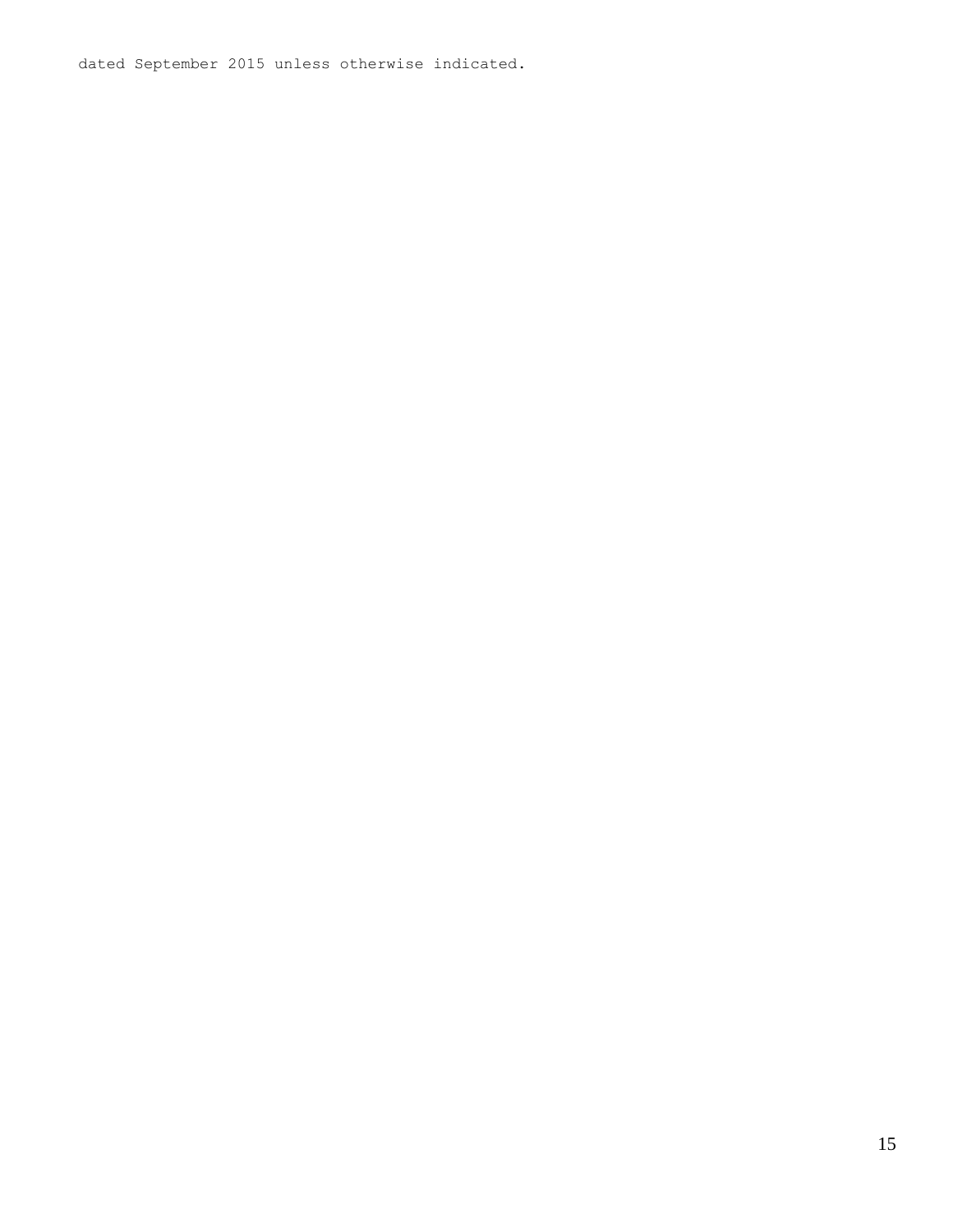<span id="page-15-0"></span>

| REGISTER OF WAGE DETERMINATIONS UNDER  | U.S. DEPARTMENT OF LABOR                                |
|----------------------------------------|---------------------------------------------------------|
| THE SERVICE CONTRACT ACT               | EMPLOYMENT STANDARDS ADMINISTRATION                     |
| By direction of the Secretary of Labor | WAGE AND HOUR DIVISION                                  |
|                                        | WASHINGTON D.C. 20210                                   |
|                                        |                                                         |
|                                        |                                                         |
|                                        |                                                         |
|                                        | Wage Determination No.: 2017-0101                       |
| Division of<br>Daniel W. Simms         | Revision No.: 11                                        |
| Director                               | Wage Determinations   Date Of Last Revision: 12/27/2021 |
|                                        |                                                         |

If the contract is entered into on or after January 30 2022 or the contract is renewed or extended (e.g. an option is exercised) on or after January 30 2022 Executive Order 14026 generally applies to the contract. The contractor must pay all covered workers at least \$15.00 per hour (or the applicable wage rate listed on this wage determination if it is higher) for all hours spent performing on that contract in 2022.

If the contract was awarded on or between January 1 2015 and January 29 2022 and the contract is not renewed or extended on or after January 30 2022 Executive Order 13658 generally applies to the contract. The contractor must pay all covered workers at least \$11.25 per hour (or the applicable wage rate listed on this wage determination if it is higher) for all hours spent performing on that contract in 2022.

The applicable Executive Order minimum wage rate will be adjusted annually. Additional information on contractor requirements and worker protections under the Executive Orders is available at www.dol.gov/whd/govcontracts.

State: New York

Area: New York Counties of Warren Washington

\*\*Fringe Benefits Required Follow the Occupational Listing\*\*

| OCCUPATION CODE - TITLE        | FOOTNOTE | RATE  |
|--------------------------------|----------|-------|
| 07080 - Fast Food Shift Leader |          | 14.90 |
| 07090 - Fast Food Worker       |          | 13.54 |

The FAST FOOD INDUSTRY covers establishments with the following characteristics:

1. A limited fixed menu which can be prepared by workers following a short training period.

2. No alcoholic beverages served.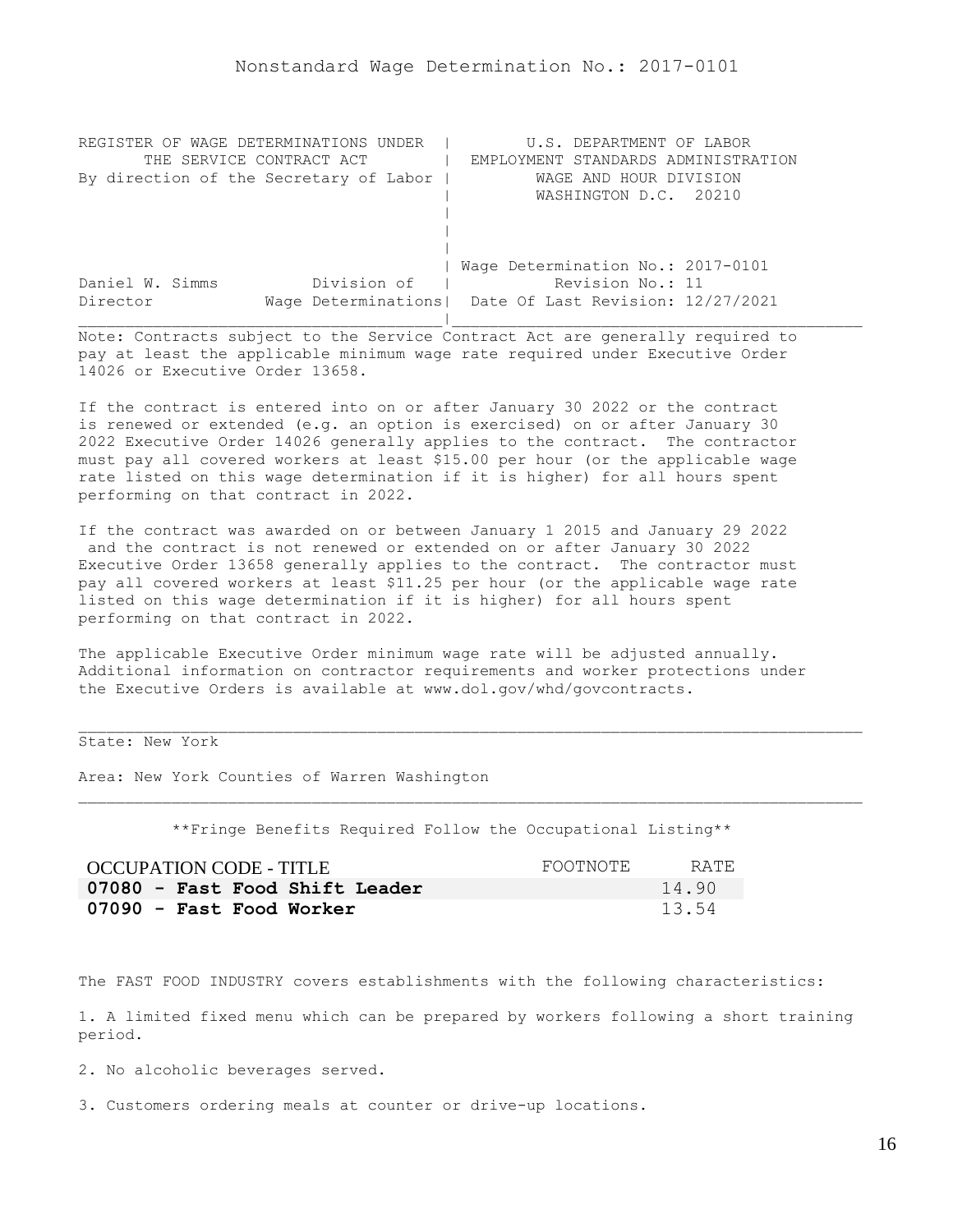5. Tipping not encouraged.

Note: Executive Order (EO) 13706 Establishing Paid Sick Leave for Federal Contractors applies to all contracts subject to the Service Contract Act for which the contract is awarded (and any solicitation was issued) on or after January 1 2017. If this contract is covered by the EO the contractor must provide employees with 1 hour of paid sick leave for every 30 hours they work up to 56 hours of paid sick leave each year. Employees must be permitted to use paid sick leave for their own illness injury or other health-related needs including preventive care; to assist a family member (or person who is like family to the employee) who is ill injured or has other health-related needs including preventive care; or for reasons resulting from or to assist a family member (or person who is like family to the employee) who is the victim of domestic violence sexual assault or stalking. Additional information on contractor requirements and worker protections under the EO is available at www.dol.gov/whd/govcontracts.

ALL OCCUPATIONS LISTED ABOVE RECEIVE THE FOLLOWING BENEFITS:

HEALTH & WELFARE: \$1.00 per hour or \$40.00 per week or \$173.34 per month

VACATION: \$.25 per hour in paid vacation after 1 year of service with a contractor or successor. Length of service includes the whole span of continuous service with the present contractor or successor wherever employed and with the predecessor contractors in the performance of similar work at the same Federal facility. (29 CFR 4.173)

HOLIDAYS: \$.11 per hour in holiday pay. (29 CFR 4.174)

\*\* UNIFORM ALLOWANCE \*\*

If employees are required to wear uniforms in the performance of this contract (either by the terms of the Government contract by the employer by the state or local law etc.) the cost of furnishing such uniforms and maintaining (by laundering or dry cleaning) such uniforms is an expense that may not be borne by an employee where such cost reduces the hourly rate below that required by the wage determination. The Department of Labor will accept payment in accordance with the following standards as compliance:

The contractor or subcontractor is required to furnish all employees with an adequate number of uniforms without cost or to reimburse employees for the actual cost of the uniforms. In addition where uniform cleaning and maintenance is made the responsibility of the employee all contractors and subcontractors subject to this wage determination shall (in the absence of a bona fide collective bargaining agreement providing for a different amount or the furnishing of contrary affirmative proof as to the actual cost) reimburse all employees for such cleaning and maintenance at a rate of  $$3.35$  per week (or  $$.67$  cents per day). However in those instances where the uniforms furnished are made of ""wash and wear"" materials may be routinely washed and dried with other personal garments and do not require any special treatment such as dry cleaning daily washing or commercial laundering in order to meet the cleanliness or appearance standards set by the terms of the Government contract by the contractor by law or by the nature of the work there is no requirement that employees be reimbursed for uniform maintenance costs.

\*\* SERVICE CONTRACT ACT DIRECTORY OF OCCUPATIONS \*\*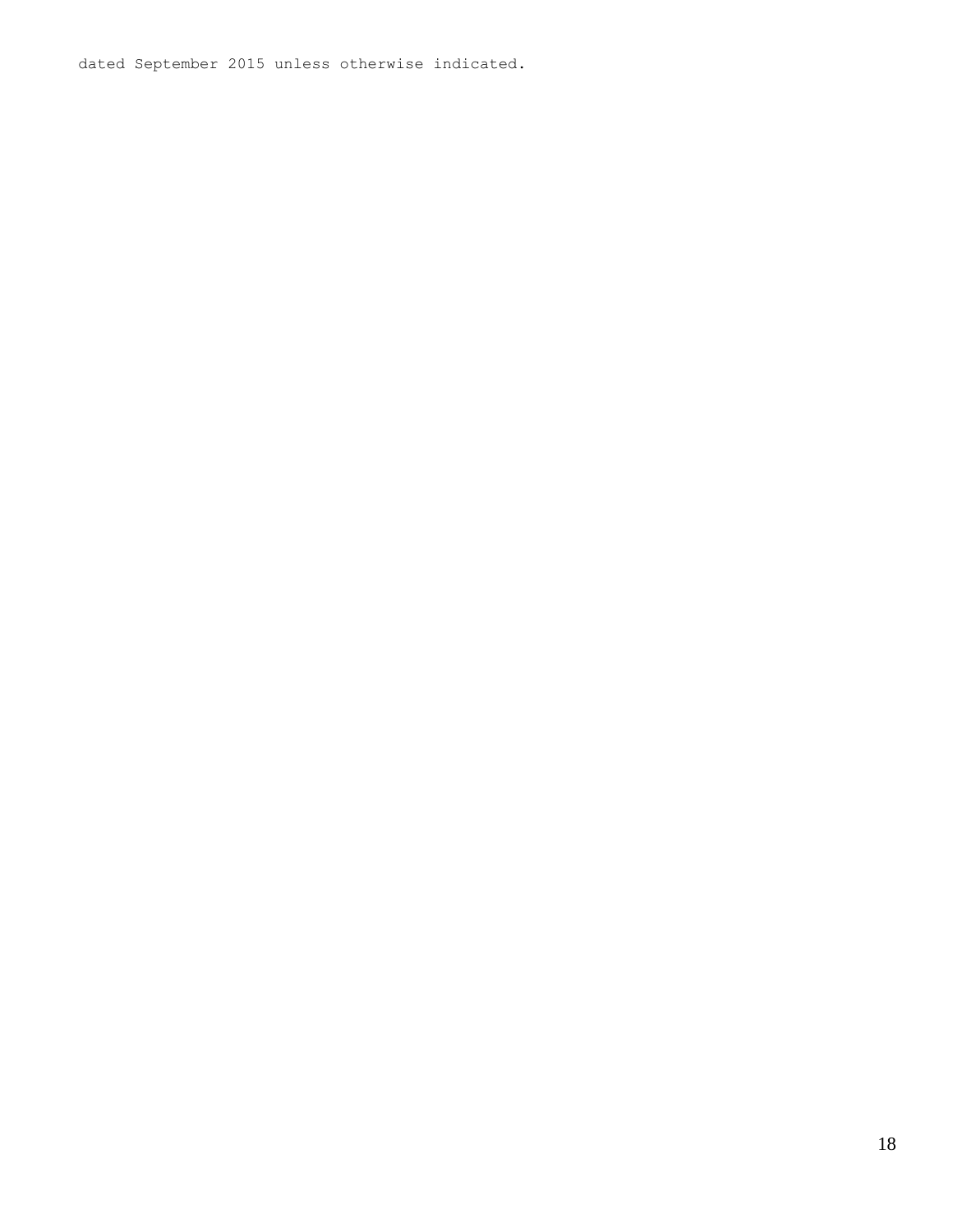<span id="page-18-0"></span>

| REGISTER OF WAGE DETERMINATIONS UNDER  | U.S. DEPARTMENT OF LABOR                                |
|----------------------------------------|---------------------------------------------------------|
| THE SERVICE CONTRACT ACT               | EMPLOYMENT STANDARDS ADMINISTRATION                     |
| By direction of the Secretary of Labor | WAGE AND HOUR DIVISION                                  |
|                                        | WASHINGTON D.C. 20210                                   |
|                                        |                                                         |
|                                        |                                                         |
|                                        |                                                         |
|                                        | Wage Determination No.: 2017-0103                       |
| Division of<br>Daniel W. Simms         | Revision No.: 11                                        |
| Director                               | Wage Determinations   Date Of Last Revision: 12/27/2021 |
|                                        |                                                         |

If the contract is entered into on or after January 30 2022 or the contract is renewed or extended (e.g. an option is exercised) on or after January 30 2022 Executive Order 14026 generally applies to the contract. The contractor must pay all covered workers at least \$15.00 per hour (or the applicable wage rate listed on this wage determination if it is higher) for all hours spent performing on that contract in 2022.

If the contract was awarded on or between January 1 2015 and January 29 2022 and the contract is not renewed or extended on or after January 30 2022 Executive Order 13658 generally applies to the contract. The contractor must pay all covered workers at least \$11.25 per hour (or the applicable wage rate listed on this wage determination if it is higher) for all hours spent performing on that contract in 2022.

The applicable Executive Order minimum wage rate will be adjusted annually. Additional information on contractor requirements and worker protections under the Executive Orders is available at www.dol.gov/whd/govcontracts.

State: New York

Area: New York County of Ulster

\*\*Fringe Benefits Required Follow the Occupational Listing\*\*

| <b>OCCUPATION CODE - TITLE</b> | FOOTNOTE | RATE. |
|--------------------------------|----------|-------|
| 07080 - Fast Food Shift Leader |          | 13.85 |
| 07090 - Fast Food Worker       |          | 12.60 |

The FAST FOOD INDUSTRY covers establishments with the following characteristics:

1. A limited fixed menu which can be prepared by workers following a short training period.

2. No alcoholic beverages served.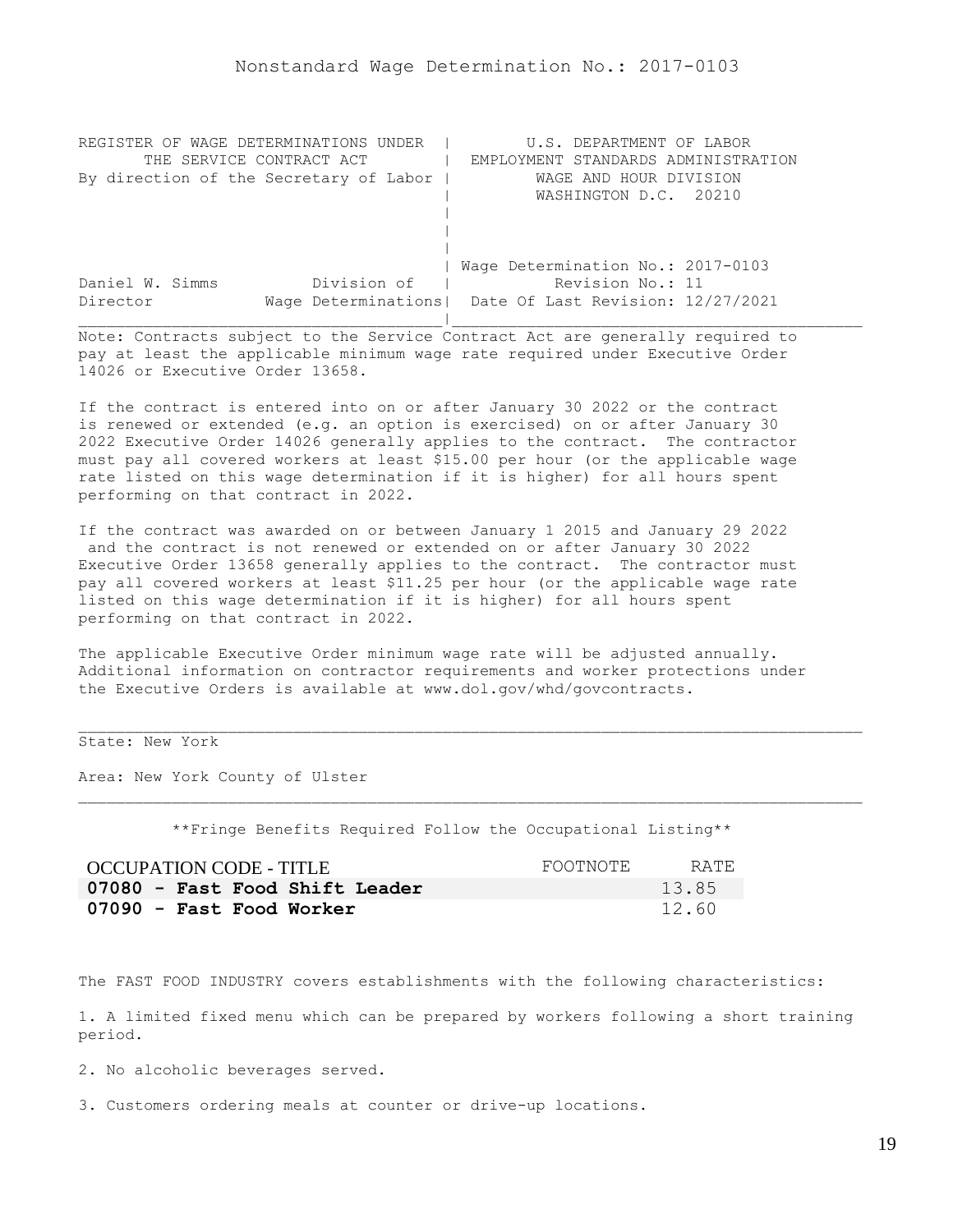5. Tipping not encouraged.

Note: Executive Order (EO) 13706 Establishing Paid Sick Leave for Federal Contractors applies to all contracts subject to the Service Contract Act for which the contract is awarded (and any solicitation was issued) on or after January 1 2017. If this contract is covered by the EO the contractor must provide employees with 1 hour of paid sick leave for every 30 hours they work up to 56 hours of paid sick leave each year. Employees must be permitted to use paid sick leave for their own illness injury or other health-related needs including preventive care; to assist a family member (or person who is like family to the employee) who is ill injured or has other health-related needs including preventive care; or for reasons resulting from or to assist a family member (or person who is like family to the employee) who is the victim of domestic violence sexual assault or stalking. Additional information on contractor requirements and worker protections under the EO is available at www.dol.gov/whd/govcontracts.

ALL OCCUPATIONS LISTED ABOVE RECEIVE THE FOLLOWING BENEFITS:

HEALTH & WELFARE: \$1.00 per hour or \$40.00 per week or \$173.34 per month

VACATION: \$.25 per hour in paid vacation after 1 year of service with a contractor or successor. Length of service includes the whole span of continuous service with the present contractor or successor wherever employed and with the predecessor contractors in the performance of similar work at the same Federal facility. (29 CFR 4.173)

HOLIDAYS: \$.11 per hour in holiday pay. (29 CFR 4.174)

\*\* UNIFORM ALLOWANCE \*\*

If employees are required to wear uniforms in the performance of this contract (either by the terms of the Government contract by the employer by the state or local law etc.) the cost of furnishing such uniforms and maintaining (by laundering or dry cleaning) such uniforms is an expense that may not be borne by an employee where such cost reduces the hourly rate below that required by the wage determination. The Department of Labor will accept payment in accordance with the following standards as compliance:

The contractor or subcontractor is required to furnish all employees with an adequate number of uniforms without cost or to reimburse employees for the actual cost of the uniforms. In addition where uniform cleaning and maintenance is made the responsibility of the employee all contractors and subcontractors subject to this wage determination shall (in the absence of a bona fide collective bargaining agreement providing for a different amount or the furnishing of contrary affirmative proof as to the actual cost) reimburse all employees for such cleaning and maintenance at a rate of  $$3.35$  per week (or  $$.67$  cents per day). However in those instances where the uniforms furnished are made of ""wash and wear"" materials may be routinely washed and dried with other personal garments and do not require any special treatment such as dry cleaning daily washing or commercial laundering in order to meet the cleanliness or appearance standards set by the terms of the Government contract by the contractor by law or by the nature of the work there is no requirement that employees be reimbursed for uniform maintenance costs.

\*\* SERVICE CONTRACT ACT DIRECTORY OF OCCUPATIONS \*\*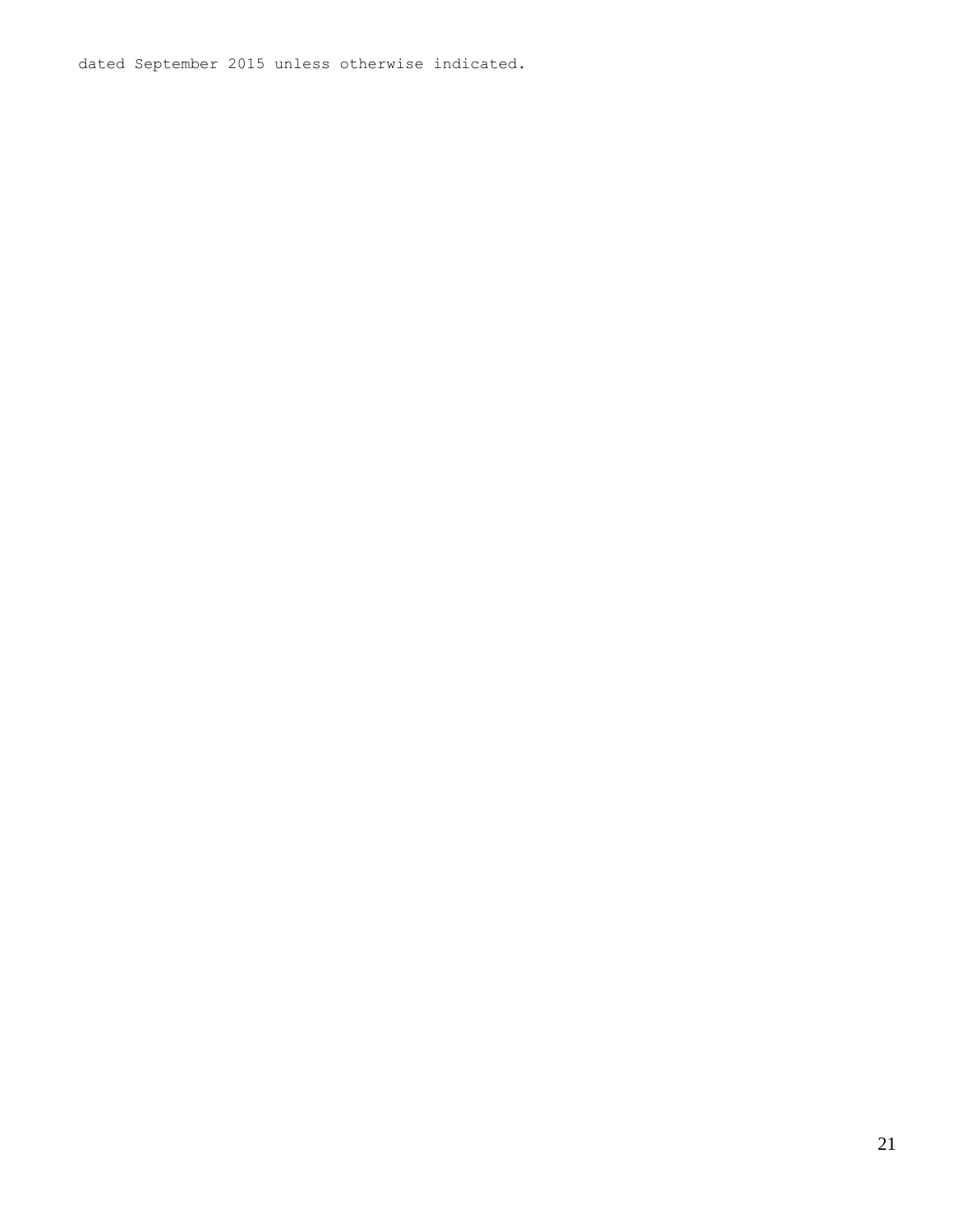<span id="page-21-0"></span>

| REGISTER OF WAGE DETERMINATIONS UNDER  | U.S. DEPARTMENT OF LABOR                                |
|----------------------------------------|---------------------------------------------------------|
| THE SERVICE CONTRACT ACT               | EMPLOYMENT STANDARDS ADMINISTRATION                     |
| By direction of the Secretary of Labor | WAGE AND HOUR DIVISION                                  |
|                                        | WASHINGTON D.C. 20210                                   |
|                                        |                                                         |
|                                        |                                                         |
|                                        |                                                         |
|                                        | Wage Determination No.: 2017-0105                       |
| Division of<br>Daniel W. Simms         | Revision No.: 11                                        |
| Director                               | Wage Determinations   Date Of Last Revision: 12/27/2021 |
|                                        |                                                         |

If the contract is entered into on or after January 30 2022 or the contract is renewed or extended (e.g. an option is exercised) on or after January 30 2022 Executive Order 14026 generally applies to the contract. The contractor must pay all covered workers at least \$15.00 per hour (or the applicable wage rate listed on this wage determination if it is higher) for all hours spent performing on that contract in 2022.

If the contract was awarded on or between January 1 2015 and January 29 2022 and the contract is not renewed or extended on or after January 30 2022 Executive Order 13658 generally applies to the contract. The contractor must pay all covered workers at least \$11.25 per hour (or the applicable wage rate listed on this wage determination if it is higher) for all hours spent performing on that contract in 2022.

The applicable Executive Order minimum wage rate will be adjusted annually. Additional information on contractor requirements and worker protections under the Executive Orders is available at www.dol.gov/whd/govcontracts.

State: New York

Area: New York Counties of Livingston Monroe Ontario Orleans Wayne Yates

\*\*Fringe Benefits Required Follow the Occupational Listing\*\*

| OCCUPATION CODE - TITLE        | FOOTNOTE | RATE. |
|--------------------------------|----------|-------|
| 07080 - Fast Food Shift Leader |          | 13.44 |
| 07090 - Fast Food Worker       |          | 12.22 |

The FAST FOOD INDUSTRY covers establishments with the following characteristics:

1. A limited fixed menu which can be prepared by workers following a short training period.

2. No alcoholic beverages served.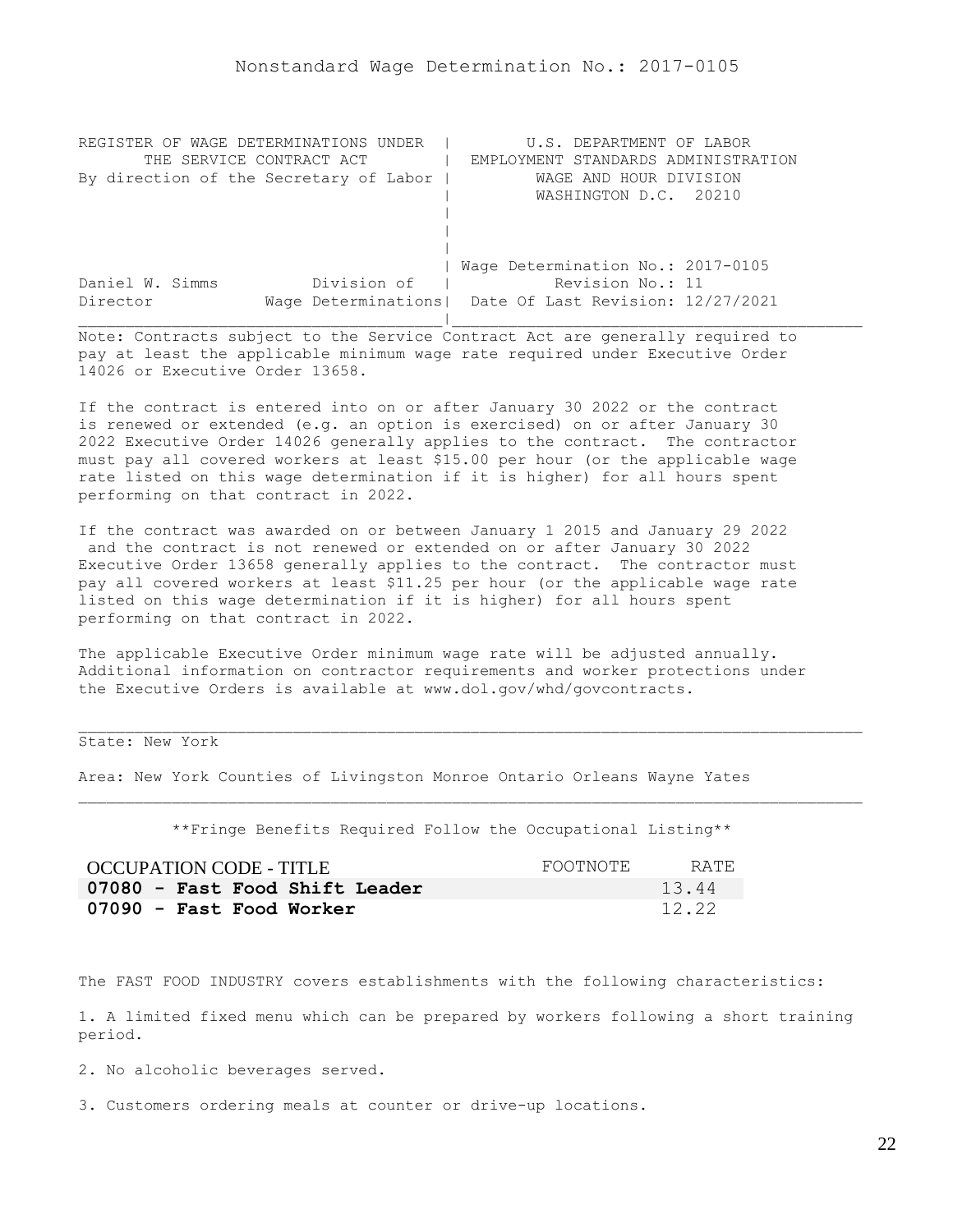5. Tipping not encouraged.

Note: Executive Order (EO) 13706 Establishing Paid Sick Leave for Federal Contractors applies to all contracts subject to the Service Contract Act for which the contract is awarded (and any solicitation was issued) on or after January 1 2017. If this contract is covered by the EO the contractor must provide employees with 1 hour of paid sick leave for every 30 hours they work up to 56 hours of paid sick leave each year. Employees must be permitted to use paid sick leave for their own illness injury or other health-related needs including preventive care; to assist a family member (or person who is like family to the employee) who is ill injured or has other health-related needs including preventive care; or for reasons resulting from or to assist a family member (or person who is like family to the employee) who is the victim of domestic violence sexual assault or stalking. Additional information on contractor requirements and worker protections under the EO is available at www.dol.gov/whd/govcontracts.

ALL OCCUPATIONS LISTED ABOVE RECEIVE THE FOLLOWING BENEFITS:

HEALTH & WELFARE: \$1.00 per hour or \$40.00 per week or \$173.34 per month

VACATION: \$.25 per hour in paid vacation after 1 year of service with a contractor or successor. Length of service includes the whole span of continuous service with the present contractor or successor wherever employed and with the predecessor contractors in the performance of similar work at the same Federal facility. (29 CFR 4.173)

HOLIDAYS: \$.11 per hour in holiday pay. (29 CFR 4.174)

\*\* UNIFORM ALLOWANCE \*\*

If employees are required to wear uniforms in the performance of this contract (either by the terms of the Government contract by the employer by the state or local law etc.) the cost of furnishing such uniforms and maintaining (by laundering or dry cleaning) such uniforms is an expense that may not be borne by an employee where such cost reduces the hourly rate below that required by the wage determination. The Department of Labor will accept payment in accordance with the following standards as compliance:

The contractor or subcontractor is required to furnish all employees with an adequate number of uniforms without cost or to reimburse employees for the actual cost of the uniforms. In addition where uniform cleaning and maintenance is made the responsibility of the employee all contractors and subcontractors subject to this wage determination shall (in the absence of a bona fide collective bargaining agreement providing for a different amount or the furnishing of contrary affirmative proof as to the actual cost) reimburse all employees for such cleaning and maintenance at a rate of  $$3.35$  per week (or  $$.67$  cents per day). However in those instances where the uniforms furnished are made of ""wash and wear"" materials may be routinely washed and dried with other personal garments and do not require any special treatment such as dry cleaning daily washing or commercial laundering in order to meet the cleanliness or appearance standards set by the terms of the Government contract by the contractor by law or by the nature of the work there is no requirement that employees be reimbursed for uniform maintenance costs.

\*\* SERVICE CONTRACT ACT DIRECTORY OF OCCUPATIONS \*\*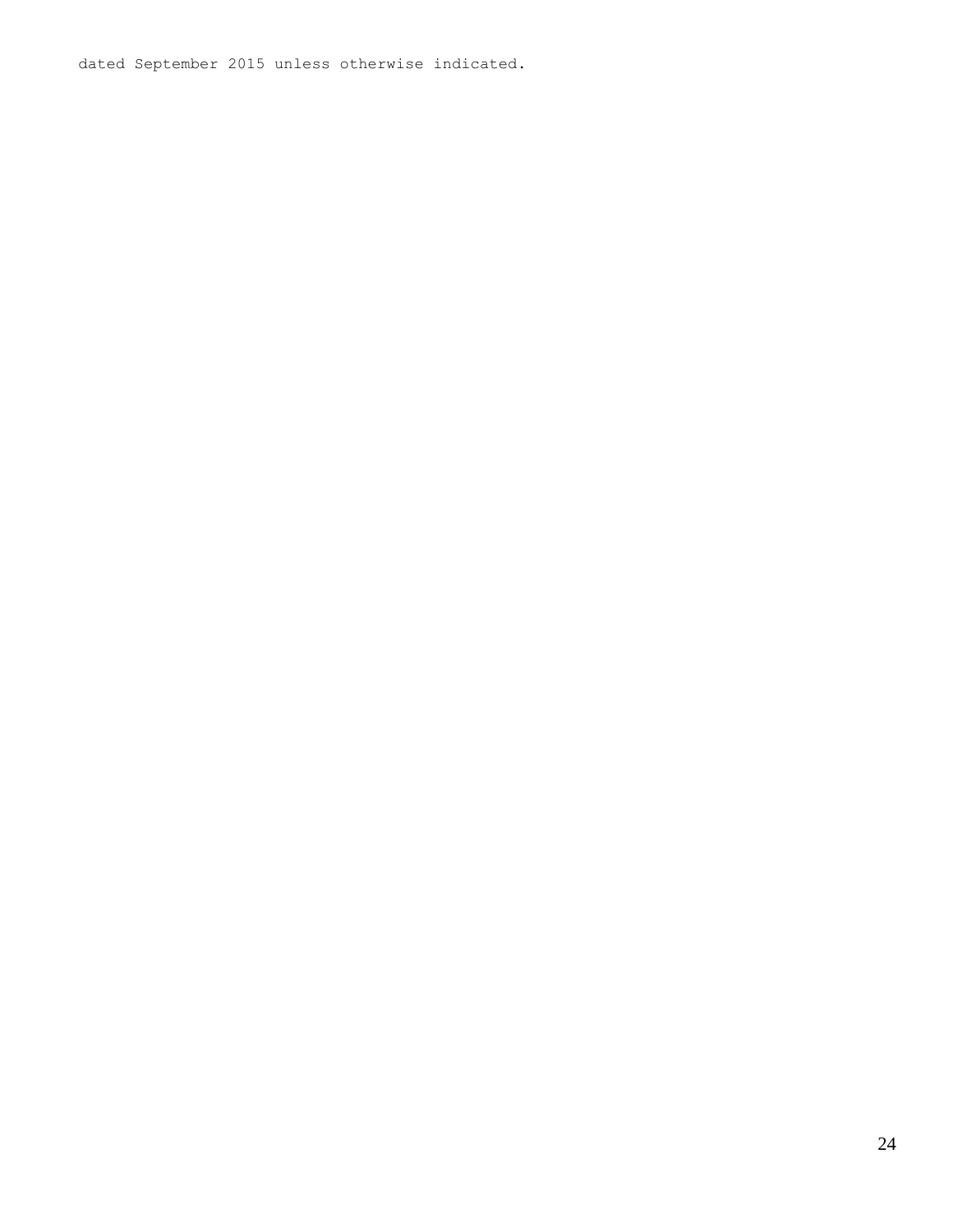<span id="page-24-0"></span>

| REGISTER OF WAGE DETERMINATIONS UNDER  | U.S. DEPARTMENT OF LABOR                                |
|----------------------------------------|---------------------------------------------------------|
| THE SERVICE CONTRACT ACT               | EMPLOYMENT STANDARDS ADMINISTRATION                     |
| By direction of the Secretary of Labor | WAGE AND HOUR DIVISION                                  |
|                                        | WASHINGTON D.C. 20210                                   |
|                                        |                                                         |
|                                        |                                                         |
|                                        |                                                         |
|                                        | Wage Determination No.: 2017-0109                       |
| Division of<br>Daniel W. Simms         | Revision No.: 11                                        |
| Director                               | Wage Determinations   Date Of Last Revision: 12/27/2021 |
|                                        |                                                         |

If the contract is entered into on or after January 30 2022 or the contract is renewed or extended (e.g. an option is exercised) on or after January 30 2022 Executive Order 14026 generally applies to the contract. The contractor must pay all covered workers at least \$15.00 per hour (or the applicable wage rate listed on this wage determination if it is higher) for all hours spent performing on that contract in 2022.

If the contract was awarded on or between January 1 2015 and January 29 2022 and the contract is not renewed or extended on or after January 30 2022 Executive Order 13658 generally applies to the contract. The contractor must pay all covered workers at least \$11.25 per hour (or the applicable wage rate listed on this wage determination if it is higher) for all hours spent performing on that contract in 2022.

The applicable Executive Order minimum wage rate will be adjusted annually. Additional information on contractor requirements and worker protections under the Executive Orders is available at www.dol.gov/whd/govcontracts.

State: New York

Area: New York County of Jefferson

\*\*Fringe Benefits Required Follow the Occupational Listing\*\*

| <b>OCCUPATION CODE - TITLE</b> | FOOTNOTE | RATE  |
|--------------------------------|----------|-------|
| 07080 - Fast Food Shift Leader |          | 13.52 |
| 07090 - Fast Food Worker       |          | 12.29 |

The FAST FOOD INDUSTRY covers establishments with the following characteristics:

1. A limited fixed menu which can be prepared by workers following a short training period.

2. No alcoholic beverages served.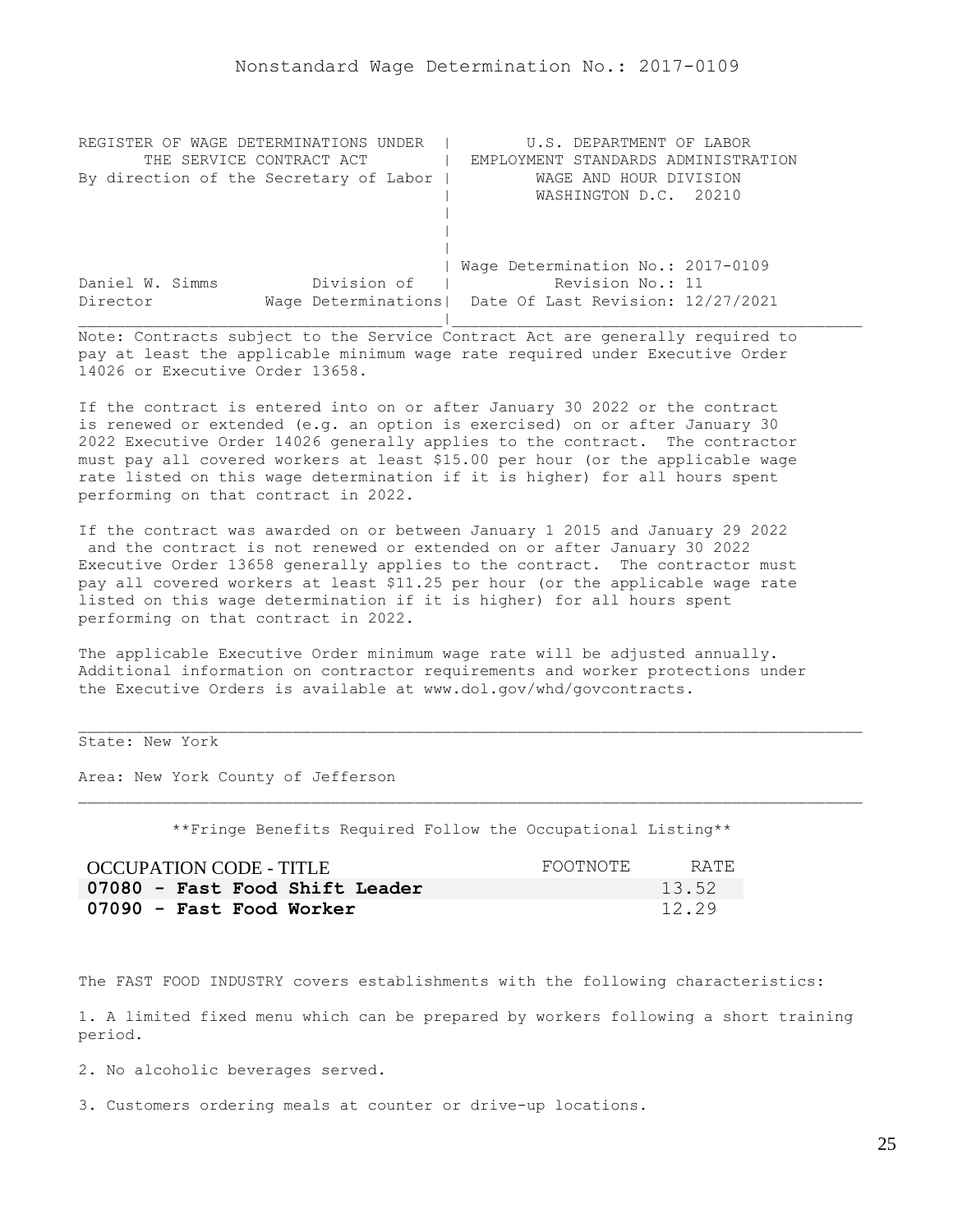5. Tipping not encouraged.

Note: Executive Order (EO) 13706 Establishing Paid Sick Leave for Federal Contractors applies to all contracts subject to the Service Contract Act for which the contract is awarded (and any solicitation was issued) on or after January 1 2017. If this contract is covered by the EO the contractor must provide employees with 1 hour of paid sick leave for every 30 hours they work up to 56 hours of paid sick leave each year. Employees must be permitted to use paid sick leave for their own illness injury or other health-related needs including preventive care; to assist a family member (or person who is like family to the employee) who is ill injured or has other health-related needs including preventive care; or for reasons resulting from or to assist a family member (or person who is like family to the employee) who is the victim of domestic violence sexual assault or stalking. Additional information on contractor requirements and worker protections under the EO is available at www.dol.gov/whd/govcontracts.

ALL OCCUPATIONS LISTED ABOVE RECEIVE THE FOLLOWING BENEFITS:

HEALTH & WELFARE: \$1.00 per hour or \$40.00 per week or \$173.34 per month

VACATION: \$.25 per hour in paid vacation after 1 year of service with a contractor or successor. Length of service includes the whole span of continuous service with the present contractor or successor wherever employed and with the predecessor contractors in the performance of similar work at the same Federal facility. (29 CFR 4.173)

HOLIDAYS: \$.11 per hour in holiday pay. (29 CFR 4.174)

\*\* UNIFORM ALLOWANCE \*\*

If employees are required to wear uniforms in the performance of this contract (either by the terms of the Government contract by the employer by the state or local law etc.) the cost of furnishing such uniforms and maintaining (by laundering or dry cleaning) such uniforms is an expense that may not be borne by an employee where such cost reduces the hourly rate below that required by the wage determination. The Department of Labor will accept payment in accordance with the following standards as compliance:

The contractor or subcontractor is required to furnish all employees with an adequate number of uniforms without cost or to reimburse employees for the actual cost of the uniforms. In addition where uniform cleaning and maintenance is made the responsibility of the employee all contractors and subcontractors subject to this wage determination shall (in the absence of a bona fide collective bargaining agreement providing for a different amount or the furnishing of contrary affirmative proof as to the actual cost) reimburse all employees for such cleaning and maintenance at a rate of  $$3.35$  per week (or  $$.67$  cents per day). However in those instances where the uniforms furnished are made of ""wash and wear"" materials may be routinely washed and dried with other personal garments and do not require any special treatment such as dry cleaning daily washing or commercial laundering in order to meet the cleanliness or appearance standards set by the terms of the Government contract by the contractor by law or by the nature of the work there is no requirement that employees be reimbursed for uniform maintenance costs.

\*\* SERVICE CONTRACT ACT DIRECTORY OF OCCUPATIONS \*\*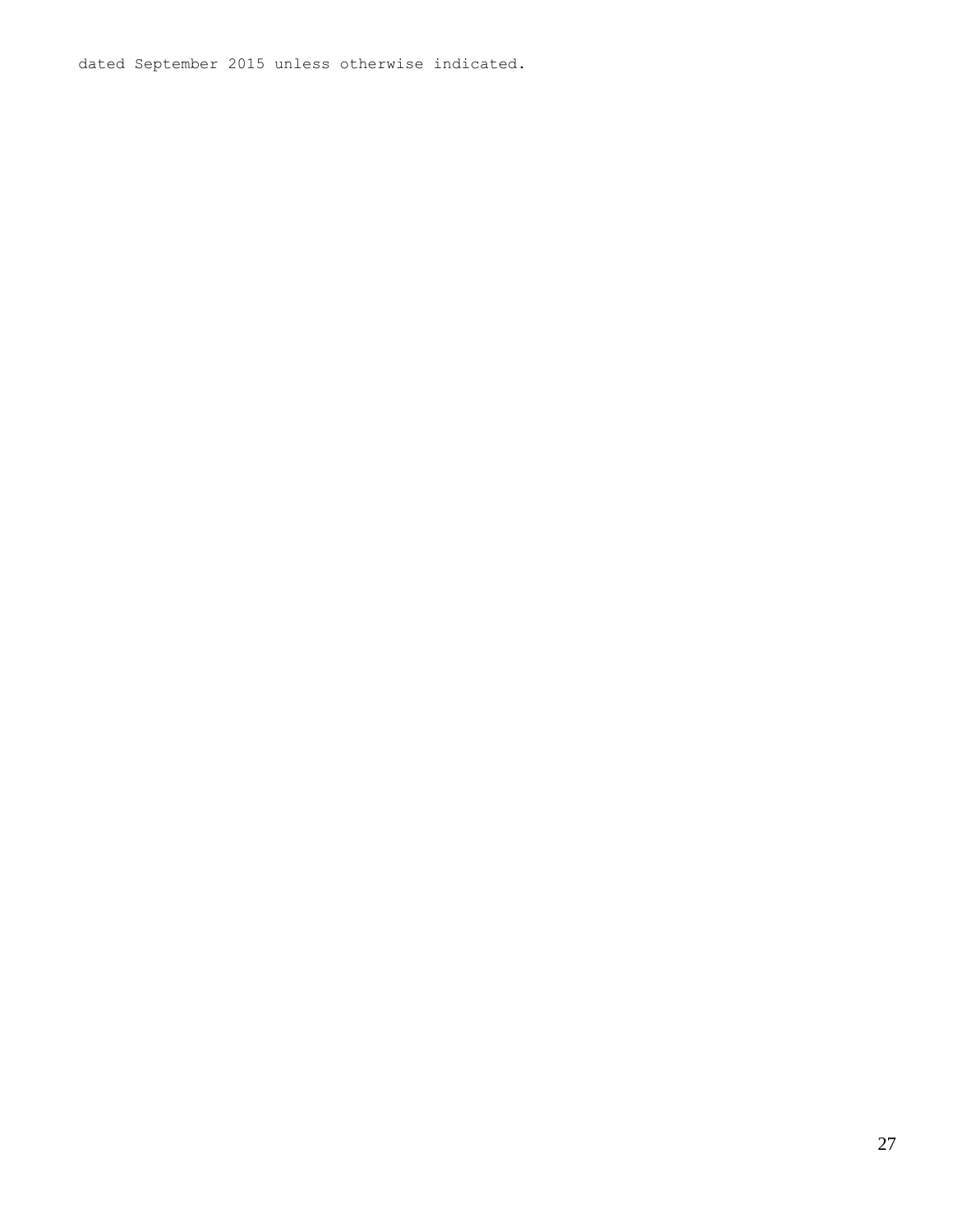<span id="page-27-0"></span>

| REGISTER OF WAGE DETERMINATIONS UNDER  | U.S. DEPARTMENT OF LABOR                                |
|----------------------------------------|---------------------------------------------------------|
| THE SERVICE CONTRACT ACT               | EMPLOYMENT STANDARDS ADMINISTRATION                     |
| By direction of the Secretary of Labor | WAGE AND HOUR DIVISION                                  |
|                                        | WASHINGTON D.C. 20210                                   |
|                                        |                                                         |
|                                        |                                                         |
|                                        |                                                         |
|                                        | Wage Determination No.: 2017-0113                       |
| Division of<br>Daniel W. Simms         | Revision No.: 11                                        |
| Director                               | Wage Determinations   Date Of Last Revision: 12/27/2021 |
|                                        |                                                         |

If the contract is entered into on or after January 30 2022 or the contract is renewed or extended (e.g. an option is exercised) on or after January 30 2022 Executive Order 14026 generally applies to the contract. The contractor must pay all covered workers at least \$15.00 per hour (or the applicable wage rate listed on this wage determination if it is higher) for all hours spent performing on that contract in 2022.

If the contract was awarded on or between January 1 2015 and January 29 2022 and the contract is not renewed or extended on or after January 30 2022 Executive Order 13658 generally applies to the contract. The contractor must pay all covered workers at least \$11.25 per hour (or the applicable wage rate listed on this wage determination if it is higher) for all hours spent performing on that contract in 2022.

The applicable Executive Order minimum wage rate will be adjusted annually. Additional information on contractor requirements and worker protections under the Executive Orders is available at www.dol.gov/whd/govcontracts.

State: New York

Area: New York Counties of Allegany Cattaraugus Chautauqua Genesee Schuyler Seneca Steuben Wyoming

\*\*Fringe Benefits Required Follow the Occupational Listing\*\*

| <b>OCCUPATION CODE - TITLE</b> | FOOTNOTE | RATE  |
|--------------------------------|----------|-------|
| 07080 - Fast Food Shift Leader |          | 14.39 |
| 07090 - Fast Food Worker       |          | 13.08 |

The FAST FOOD INDUSTRY covers establishments with the following characteristics:

1. A limited fixed menu which can be prepared by workers following a short training period.

2. No alcoholic beverages served.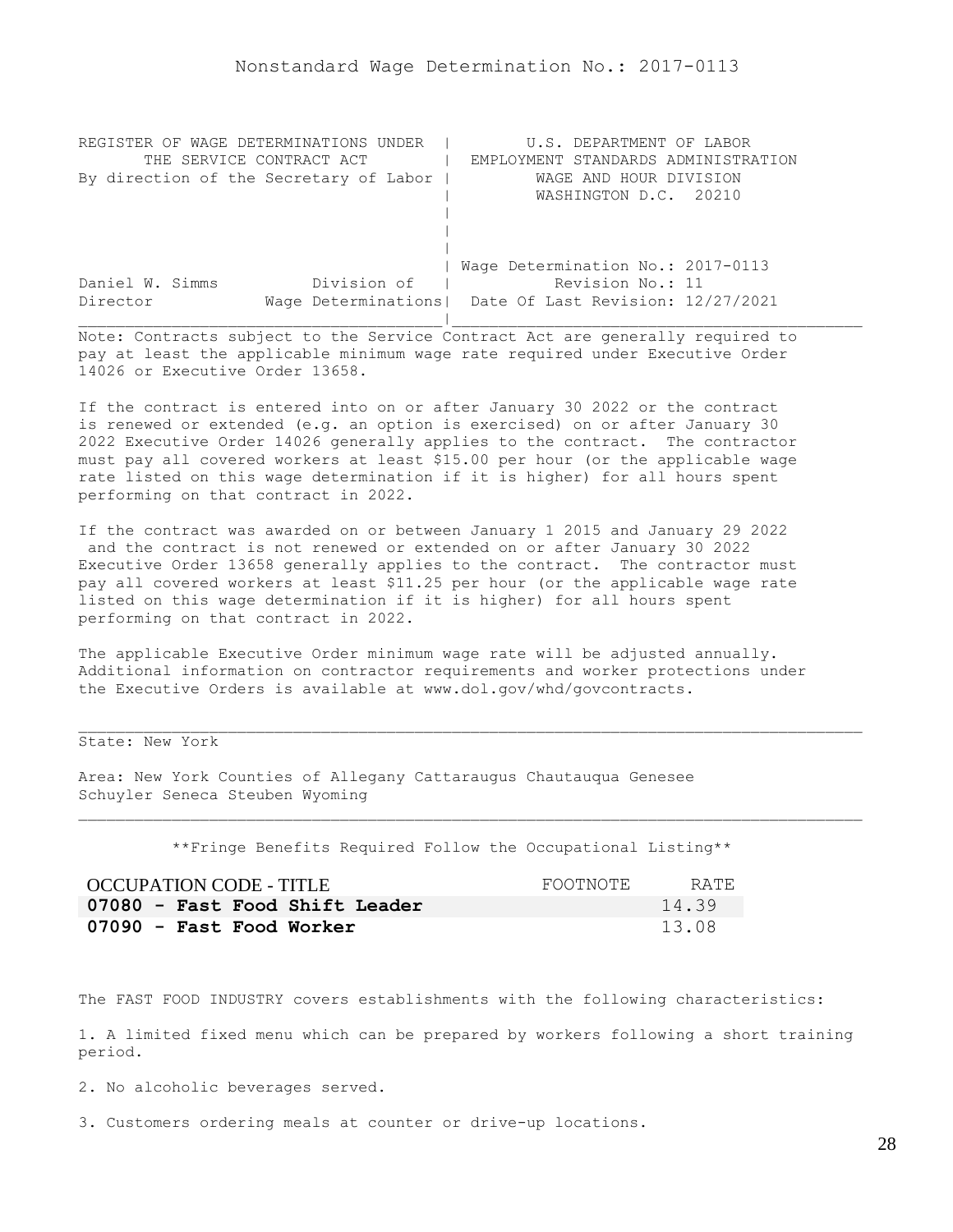5. Tipping not encouraged.

Note: Executive Order (EO) 13706 Establishing Paid Sick Leave for Federal Contractors applies to all contracts subject to the Service Contract Act for which the contract is awarded (and any solicitation was issued) on or after January 1 2017. If this contract is covered by the EO the contractor must provide employees with 1 hour of paid sick leave for every 30 hours they work up to 56 hours of paid sick leave each year. Employees must be permitted to use paid sick leave for their own illness injury or other health-related needs including preventive care; to assist a family member (or person who is like family to the employee) who is ill injured or has other health-related needs including preventive care; or for reasons resulting from or to assist a family member (or person who is like family to the employee) who is the victim of domestic violence sexual assault or stalking. Additional information on contractor requirements and worker protections under the EO is available at www.dol.gov/whd/govcontracts.

ALL OCCUPATIONS LISTED ABOVE RECEIVE THE FOLLOWING BENEFITS:

HEALTH & WELFARE: \$1.00 per hour or \$40.00 per week or \$173.34 per month

VACATION: \$.25 per hour in paid vacation after 1 year of service with a contractor or successor. Length of service includes the whole span of continuous service with the present contractor or successor wherever employed and with the predecessor contractors in the performance of similar work at the same Federal facility. (29 CFR 4.173)

HOLIDAYS: \$.11 per hour in holiday pay. (29 CFR 4.174)

\*\* UNIFORM ALLOWANCE \*\*

If employees are required to wear uniforms in the performance of this contract (either by the terms of the Government contract by the employer by the state or local law etc.) the cost of furnishing such uniforms and maintaining (by laundering or dry cleaning) such uniforms is an expense that may not be borne by an employee where such cost reduces the hourly rate below that required by the wage determination. The Department of Labor will accept payment in accordance with the following standards as compliance:

The contractor or subcontractor is required to furnish all employees with an adequate number of uniforms without cost or to reimburse employees for the actual cost of the uniforms. In addition where uniform cleaning and maintenance is made the responsibility of the employee all contractors and subcontractors subject to this wage determination shall (in the absence of a bona fide collective bargaining agreement providing for a different amount or the furnishing of contrary affirmative proof as to the actual cost) reimburse all employees for such cleaning and maintenance at a rate of  $$3.35$  per week (or  $$.67$  cents per day). However in those instances where the uniforms furnished are made of ""wash and wear"" materials may be routinely washed and dried with other personal garments and do not require any special treatment such as dry cleaning daily washing or commercial laundering in order to meet the cleanliness or appearance standards set by the terms of the Government contract by the contractor by law or by the nature of the work there is no requirement that employees be reimbursed for uniform maintenance costs.

\*\* SERVICE CONTRACT ACT DIRECTORY OF OCCUPATIONS \*\*

The duties of employees under job titles listed are those described in the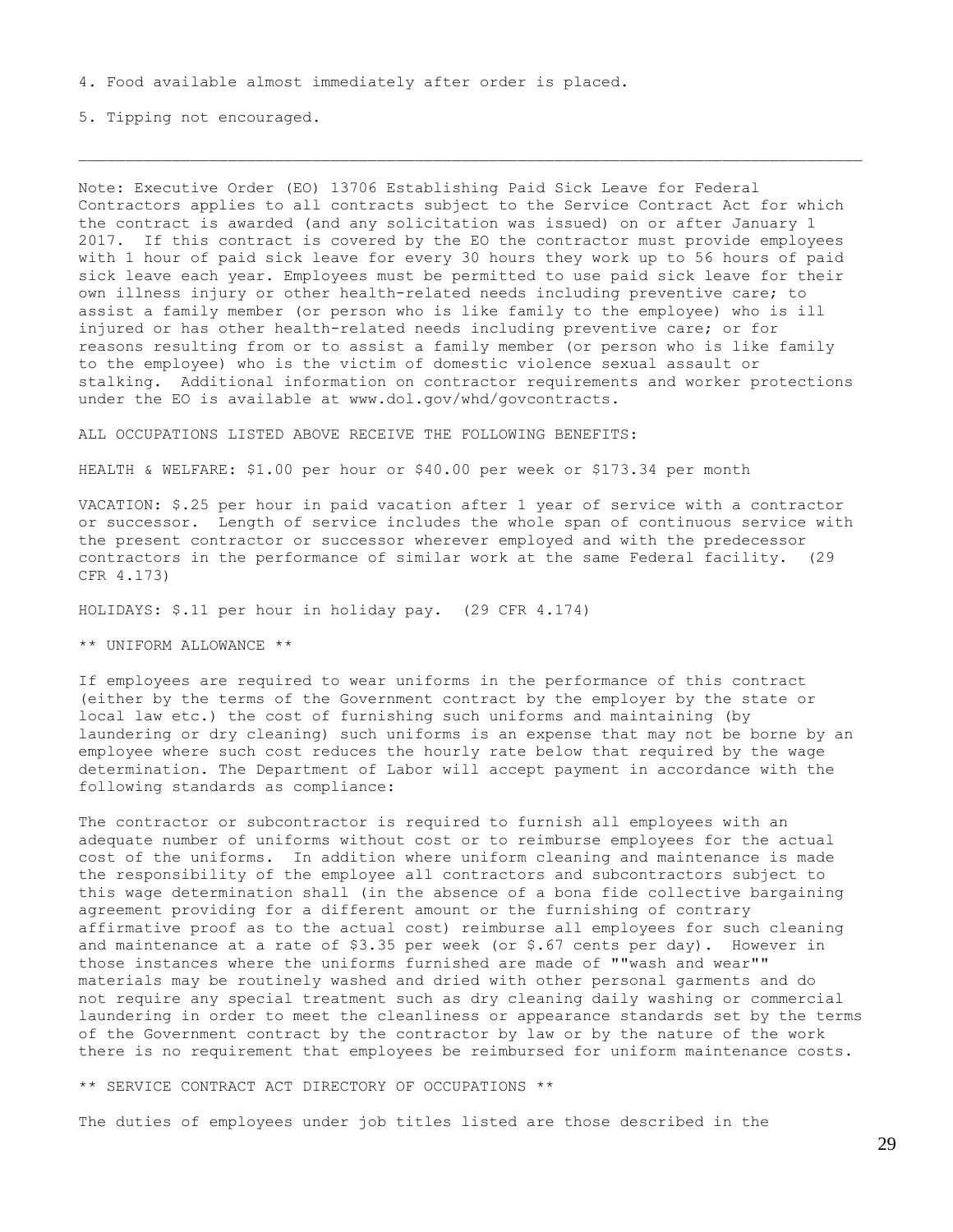""Service Contract Act Directory of Occupations"" Fifth Edition (Revision 1) dated September 2015 unless otherwise indicated.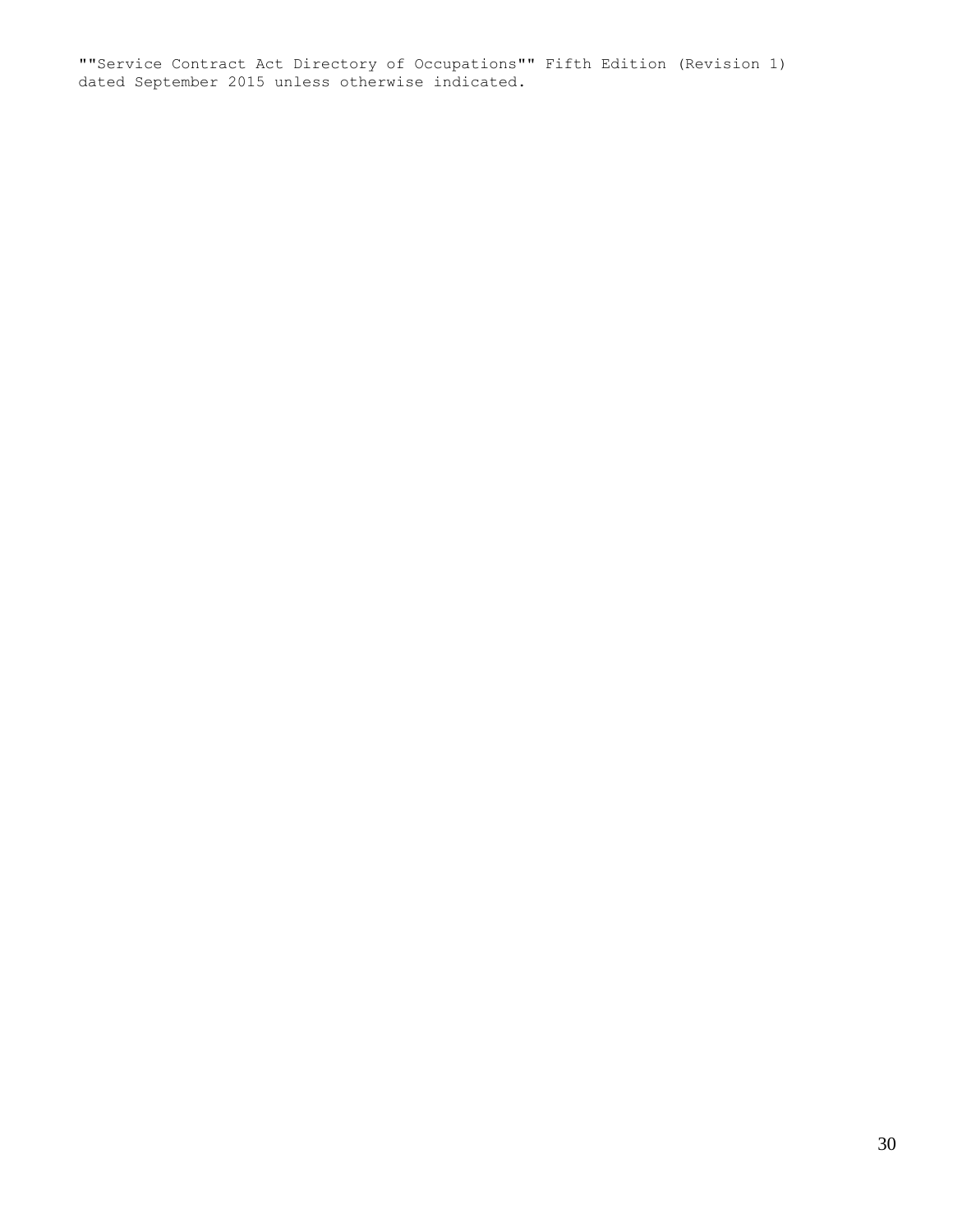<span id="page-30-0"></span>

| REGISTER OF WAGE DETERMINATIONS UNDER  | U.S. DEPARTMENT OF LABOR                                |
|----------------------------------------|---------------------------------------------------------|
| THE SERVICE CONTRACT ACT               | EMPLOYMENT STANDARDS ADMINISTRATION                     |
| By direction of the Secretary of Labor | WAGE AND HOUR DIVISION                                  |
|                                        | WASHINGTON D.C. 20210                                   |
|                                        |                                                         |
|                                        |                                                         |
|                                        |                                                         |
|                                        | Wage Determination No.: 2017-0115                       |
| Division of<br>Daniel W. Simms         | Revision No.: 11                                        |
| Director                               | Wage Determinations   Date Of Last Revision: 12/27/2021 |
|                                        |                                                         |

If the contract is entered into on or after January 30 2022 or the contract is renewed or extended (e.g. an option is exercised) on or after January 30 2022 Executive Order 14026 generally applies to the contract. The contractor must pay all covered workers at least \$15.00 per hour (or the applicable wage rate listed on this wage determination if it is higher) for all hours spent performing on that contract in 2022.

If the contract was awarded on or between January 1 2015 and January 29 2022 and the contract is not renewed or extended on or after January 30 2022 Executive Order 13658 generally applies to the contract. The contractor must pay all covered workers at least \$11.25 per hour (or the applicable wage rate listed on this wage determination if it is higher) for all hours spent performing on that contract in 2022.

The applicable Executive Order minimum wage rate will be adjusted annually. Additional information on contractor requirements and worker protections under the Executive Orders is available at www.dol.gov/whd/govcontracts.

State: New Jersey

Area: New Jersey County of Atlantic

\*\*Fringe Benefits Required Follow the Occupational Listing\*\*

| <b>OCCUPATION CODE - TITLE</b> | FOOTNOTE | RATE. |
|--------------------------------|----------|-------|
| 07080 - Fast Food Shift Leader |          | 12.53 |
| 07090 - Fast Food Worker       |          | 11.39 |

The FAST FOOD INDUSTRY covers establishments with the following characteristics:

1. A limited fixed menu which can be prepared by workers following a short training period.

2. No alcoholic beverages served.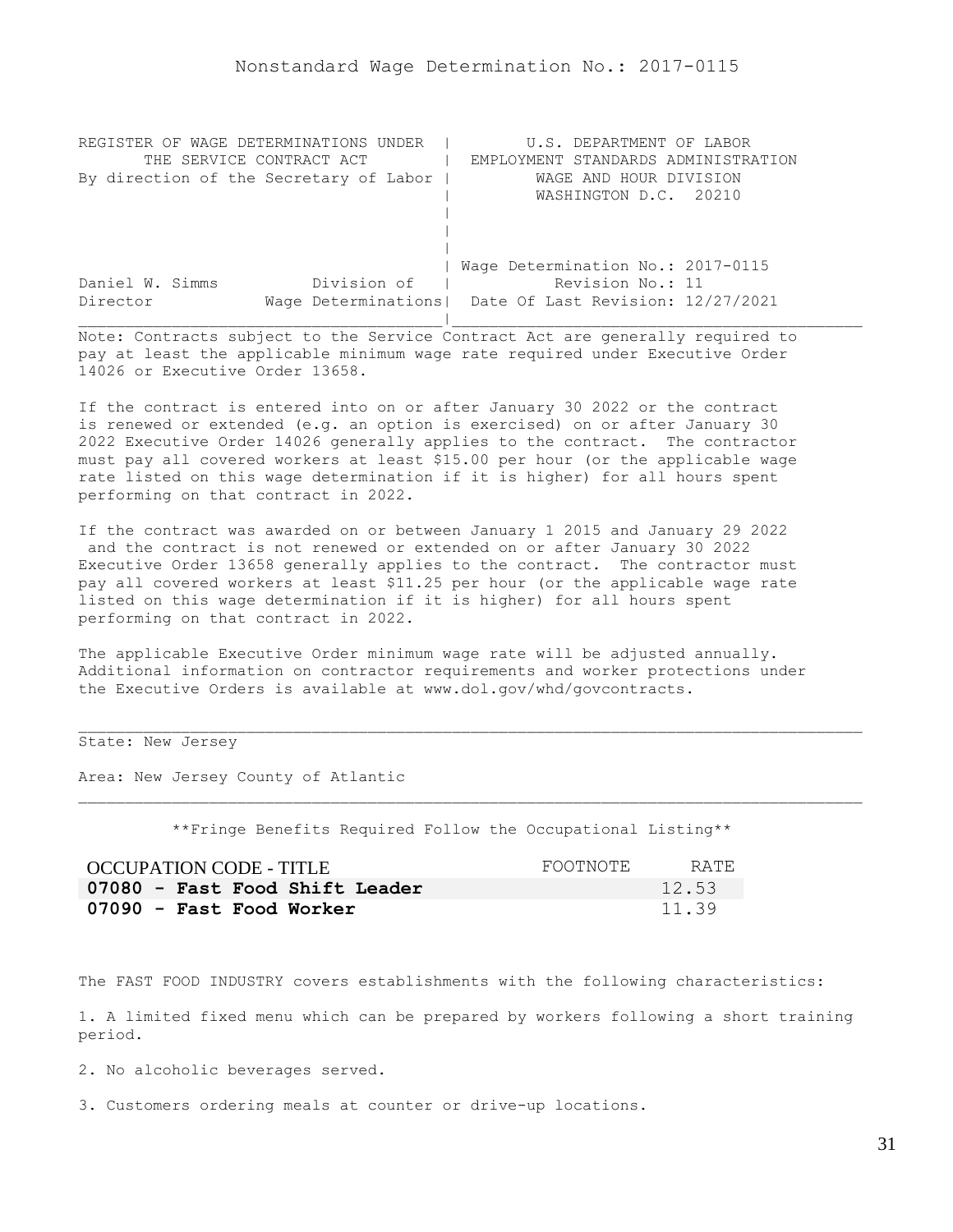5. Tipping not encouraged.

Note: Executive Order (EO) 13706 Establishing Paid Sick Leave for Federal Contractors applies to all contracts subject to the Service Contract Act for which the contract is awarded (and any solicitation was issued) on or after January 1 2017. If this contract is covered by the EO the contractor must provide employees with 1 hour of paid sick leave for every 30 hours they work up to 56 hours of paid sick leave each year. Employees must be permitted to use paid sick leave for their own illness injury or other health-related needs including preventive care; to assist a family member (or person who is like family to the employee) who is ill injured or has other health-related needs including preventive care; or for reasons resulting from or to assist a family member (or person who is like family to the employee) who is the victim of domestic violence sexual assault or stalking. Additional information on contractor requirements and worker protections under the EO is available at www.dol.gov/whd/govcontracts.

ALL OCCUPATIONS LISTED ABOVE RECEIVE THE FOLLOWING BENEFITS:

HEALTH & WELFARE: \$1.00 per hour or \$40.00 per week or \$173.34 per month

VACATION: \$.25 per hour in paid vacation after 1 year of service with a contractor or successor. Length of service includes the whole span of continuous service with the present contractor or successor wherever employed and with the predecessor contractors in the performance of similar work at the same Federal facility. (29 CFR 4.173)

HOLIDAYS: \$.11 per hour in holiday pay. (29 CFR 4.174)

\*\* UNIFORM ALLOWANCE \*\*

If employees are required to wear uniforms in the performance of this contract (either by the terms of the Government contract by the employer by the state or local law etc.) the cost of furnishing such uniforms and maintaining (by laundering or dry cleaning) such uniforms is an expense that may not be borne by an employee where such cost reduces the hourly rate below that required by the wage determination. The Department of Labor will accept payment in accordance with the following standards as compliance:

The contractor or subcontractor is required to furnish all employees with an adequate number of uniforms without cost or to reimburse employees for the actual cost of the uniforms. In addition where uniform cleaning and maintenance is made the responsibility of the employee all contractors and subcontractors subject to this wage determination shall (in the absence of a bona fide collective bargaining agreement providing for a different amount or the furnishing of contrary affirmative proof as to the actual cost) reimburse all employees for such cleaning and maintenance at a rate of  $$3.35$  per week (or  $$.67$  cents per day). However in those instances where the uniforms furnished are made of ""wash and wear"" materials may be routinely washed and dried with other personal garments and do not require any special treatment such as dry cleaning daily washing or commercial laundering in order to meet the cleanliness or appearance standards set by the terms of the Government contract by the contractor by law or by the nature of the work there is no requirement that employees be reimbursed for uniform maintenance costs.

\*\* SERVICE CONTRACT ACT DIRECTORY OF OCCUPATIONS \*\*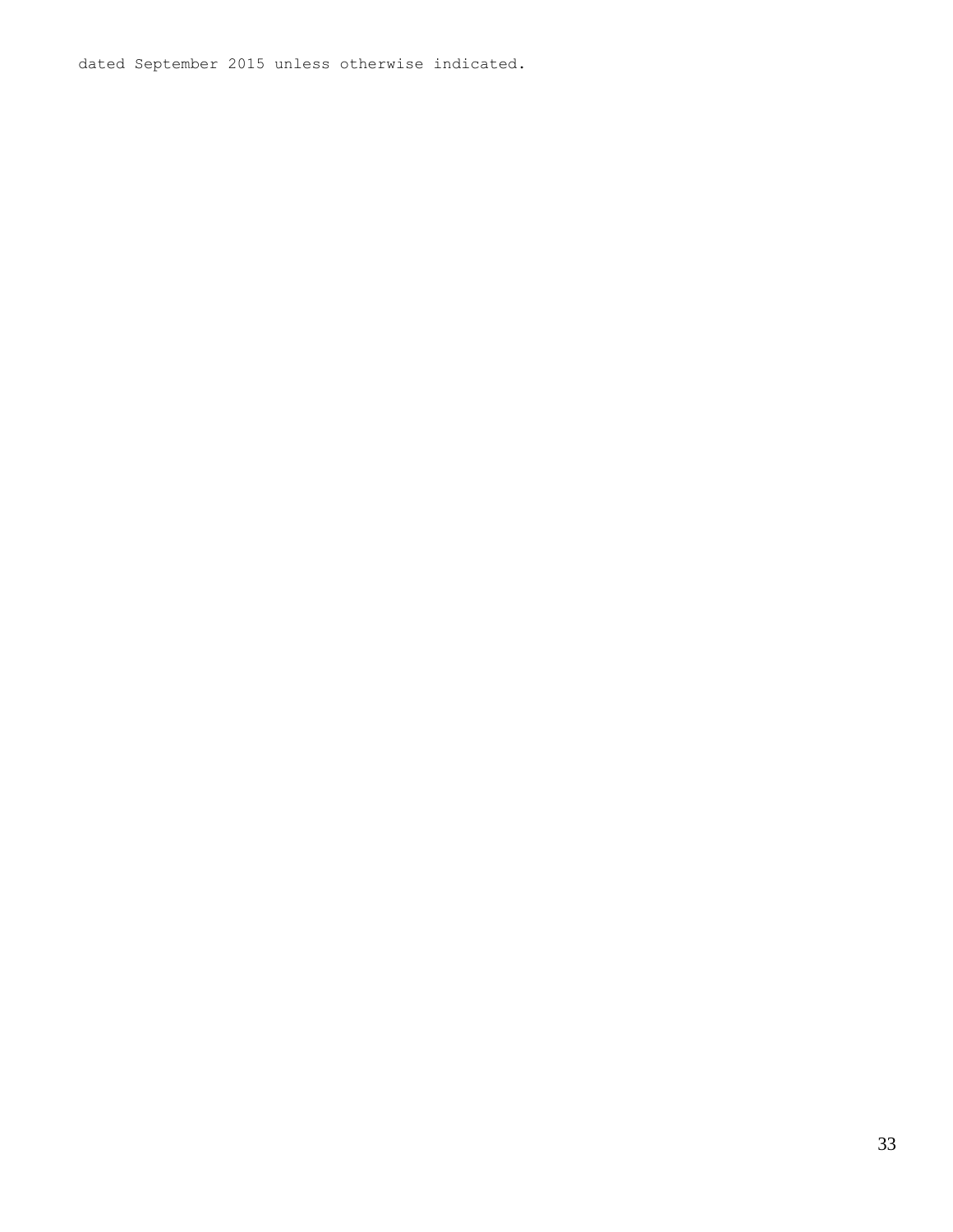<span id="page-33-0"></span>

| REGISTER OF WAGE DETERMINATIONS UNDER  | U.S. DEPARTMENT OF LABOR                                |
|----------------------------------------|---------------------------------------------------------|
| THE SERVICE CONTRACT ACT               | EMPLOYMENT STANDARDS ADMINISTRATION                     |
| By direction of the Secretary of Labor | WAGE AND HOUR DIVISION                                  |
|                                        | WASHINGTON D.C. 20210                                   |
|                                        |                                                         |
|                                        |                                                         |
|                                        |                                                         |
|                                        | Wage Determination No.: 2017-0117                       |
| Division of<br>Daniel W. Simms         | Revision No.: 11                                        |
| Director                               | Wage Determinations   Date Of Last Revision: 12/27/2021 |
|                                        |                                                         |

If the contract is entered into on or after January 30 2022 or the contract is renewed or extended (e.g. an option is exercised) on or after January 30 2022 Executive Order 14026 generally applies to the contract. The contractor must pay all covered workers at least \$15.00 per hour (or the applicable wage rate listed on this wage determination if it is higher) for all hours spent performing on that contract in 2022.

If the contract was awarded on or between January 1 2015 and January 29 2022 and the contract is not renewed or extended on or after January 30 2022 Executive Order 13658 generally applies to the contract. The contractor must pay all covered workers at least \$11.25 per hour (or the applicable wage rate listed on this wage determination if it is higher) for all hours spent performing on that contract in 2022.

The applicable Executive Order minimum wage rate will be adjusted annually. Additional information on contractor requirements and worker protections under the Executive Orders is available at www.dol.gov/whd/govcontracts.

## State: New Jersey

Area: New Jersey County of Cape May

\*\*Fringe Benefits Required Follow the Occupational Listing\*\*

| <b>OCCUPATION CODE - TITLE</b> | FOOTNOTE | RATE. |
|--------------------------------|----------|-------|
| 07080 - Fast Food Shift Leader |          | 13.12 |
| 07090 - Fast Food Worker       |          | 11.92 |

The FAST FOOD INDUSTRY covers establishments with the following characteristics:

1. A limited fixed menu which can be prepared by workers following a short training period.

2. No alcoholic beverages served.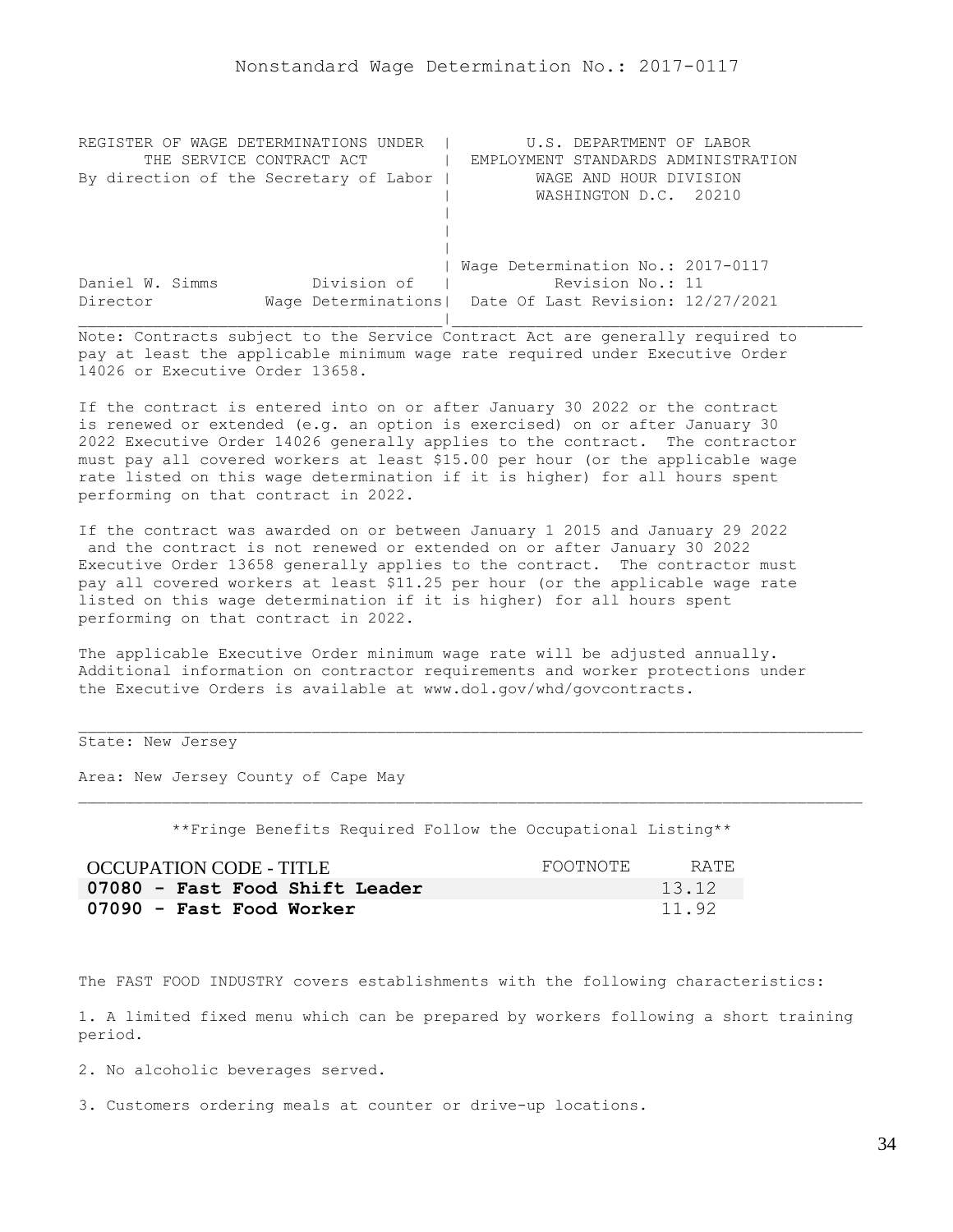5. Tipping not encouraged.

Note: Executive Order (EO) 13706 Establishing Paid Sick Leave for Federal Contractors applies to all contracts subject to the Service Contract Act for which the contract is awarded (and any solicitation was issued) on or after January 1 2017. If this contract is covered by the EO the contractor must provide employees with 1 hour of paid sick leave for every 30 hours they work up to 56 hours of paid sick leave each year. Employees must be permitted to use paid sick leave for their own illness injury or other health-related needs including preventive care; to assist a family member (or person who is like family to the employee) who is ill injured or has other health-related needs including preventive care; or for reasons resulting from or to assist a family member (or person who is like family to the employee) who is the victim of domestic violence sexual assault or stalking. Additional information on contractor requirements and worker protections under the EO is available at www.dol.gov/whd/govcontracts.

ALL OCCUPATIONS LISTED ABOVE RECEIVE THE FOLLOWING BENEFITS:

HEALTH & WELFARE: \$1.00 per hour or \$40.00 per week or \$173.34 per month

VACATION: \$.25 per hour in paid vacation after 1 year of service with a contractor or successor. Length of service includes the whole span of continuous service with the present contractor or successor wherever employed and with the predecessor contractors in the performance of similar work at the same Federal facility. (29 CFR 4.173)

HOLIDAYS: \$.11 per hour in holiday pay. (29 CFR 4.174)

\*\* UNIFORM ALLOWANCE \*\*

If employees are required to wear uniforms in the performance of this contract (either by the terms of the Government contract by the employer by the state or local law etc.) the cost of furnishing such uniforms and maintaining (by laundering or dry cleaning) such uniforms is an expense that may not be borne by an employee where such cost reduces the hourly rate below that required by the wage determination. The Department of Labor will accept payment in accordance with the following standards as compliance:

The contractor or subcontractor is required to furnish all employees with an adequate number of uniforms without cost or to reimburse employees for the actual cost of the uniforms. In addition where uniform cleaning and maintenance is made the responsibility of the employee all contractors and subcontractors subject to this wage determination shall (in the absence of a bona fide collective bargaining agreement providing for a different amount or the furnishing of contrary affirmative proof as to the actual cost) reimburse all employees for such cleaning and maintenance at a rate of  $$3.35$  per week (or  $$.67$  cents per day). However in those instances where the uniforms furnished are made of ""wash and wear"" materials may be routinely washed and dried with other personal garments and do not require any special treatment such as dry cleaning daily washing or commercial laundering in order to meet the cleanliness or appearance standards set by the terms of the Government contract by the contractor by law or by the nature of the work there is no requirement that employees be reimbursed for uniform maintenance costs.

\*\* SERVICE CONTRACT ACT DIRECTORY OF OCCUPATIONS \*\*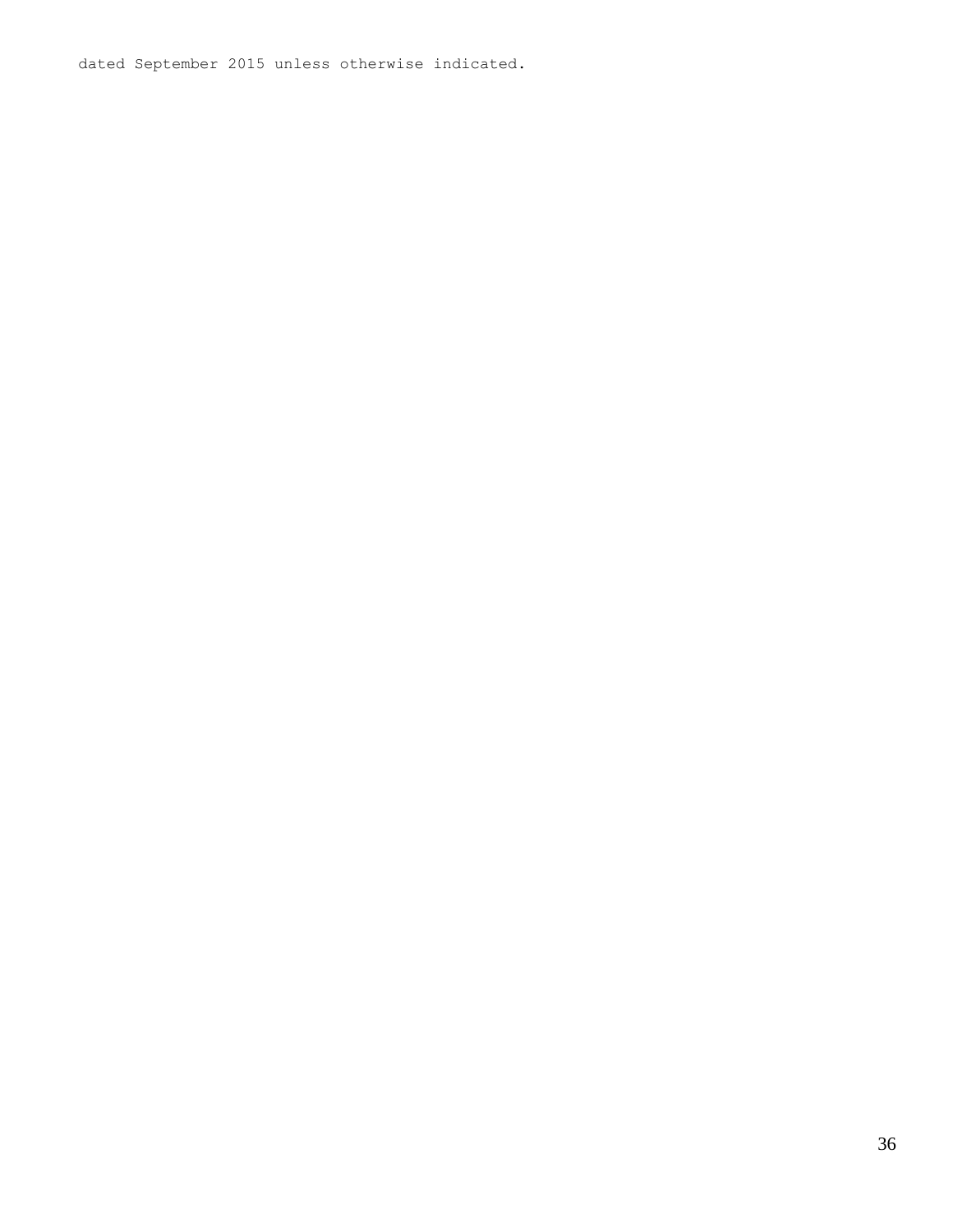| REGISTER OF WAGE DETERMINATIONS UNDER  | U.S. DEPARTMENT OF LABOR                                |
|----------------------------------------|---------------------------------------------------------|
| THE SERVICE CONTRACT ACT               | EMPLOYMENT STANDARDS ADMINISTRATION                     |
| By direction of the Secretary of Labor | WAGE AND HOUR DIVISION                                  |
|                                        | WASHINGTON D.C. 20210                                   |
|                                        |                                                         |
|                                        |                                                         |
|                                        |                                                         |
|                                        | Wage Determination No.: 2017-0119                       |
| Division of<br>Daniel W. Simms         | Revision No.: 11                                        |
| Director                               | Wage Determinations   Date Of Last Revision: 12/27/2021 |
|                                        |                                                         |

If the contract is entered into on or after January 30 2022 or the contract is renewed or extended (e.g. an option is exercised) on or after January 30 2022 Executive Order 14026 generally applies to the contract. The contractor must pay all covered workers at least \$15.00 per hour (or the applicable wage rate listed on this wage determination if it is higher) for all hours spent performing on that contract in 2022.

If the contract was awarded on or between January 1 2015 and January 29 2022 and the contract is not renewed or extended on or after January 30 2022 Executive Order 13658 generally applies to the contract. The contractor must pay all covered workers at least \$11.25 per hour (or the applicable wage rate listed on this wage determination if it is higher) for all hours spent performing on that contract in 2022.

The applicable Executive Order minimum wage rate will be adjusted annually. Additional information on contractor requirements and worker protections under the Executive Orders is available at www.dol.gov/whd/govcontracts.

State: New Jersey

Area: New Jersey County of Mercer

\*\*Fringe Benefits Required Follow the Occupational Listing\*\*

| <b>OCCUPATION CODE - TITLE</b> | FOOTNOTE | RATE. |
|--------------------------------|----------|-------|
| 07080 - Fast Food Shift Leader |          | 12.90 |
| 07090 - Fast Food Worker       |          | 11.73 |

The FAST FOOD INDUSTRY covers establishments with the following characteristics:

1. A limited fixed menu which can be prepared by workers following a short training period.

2. No alcoholic beverages served.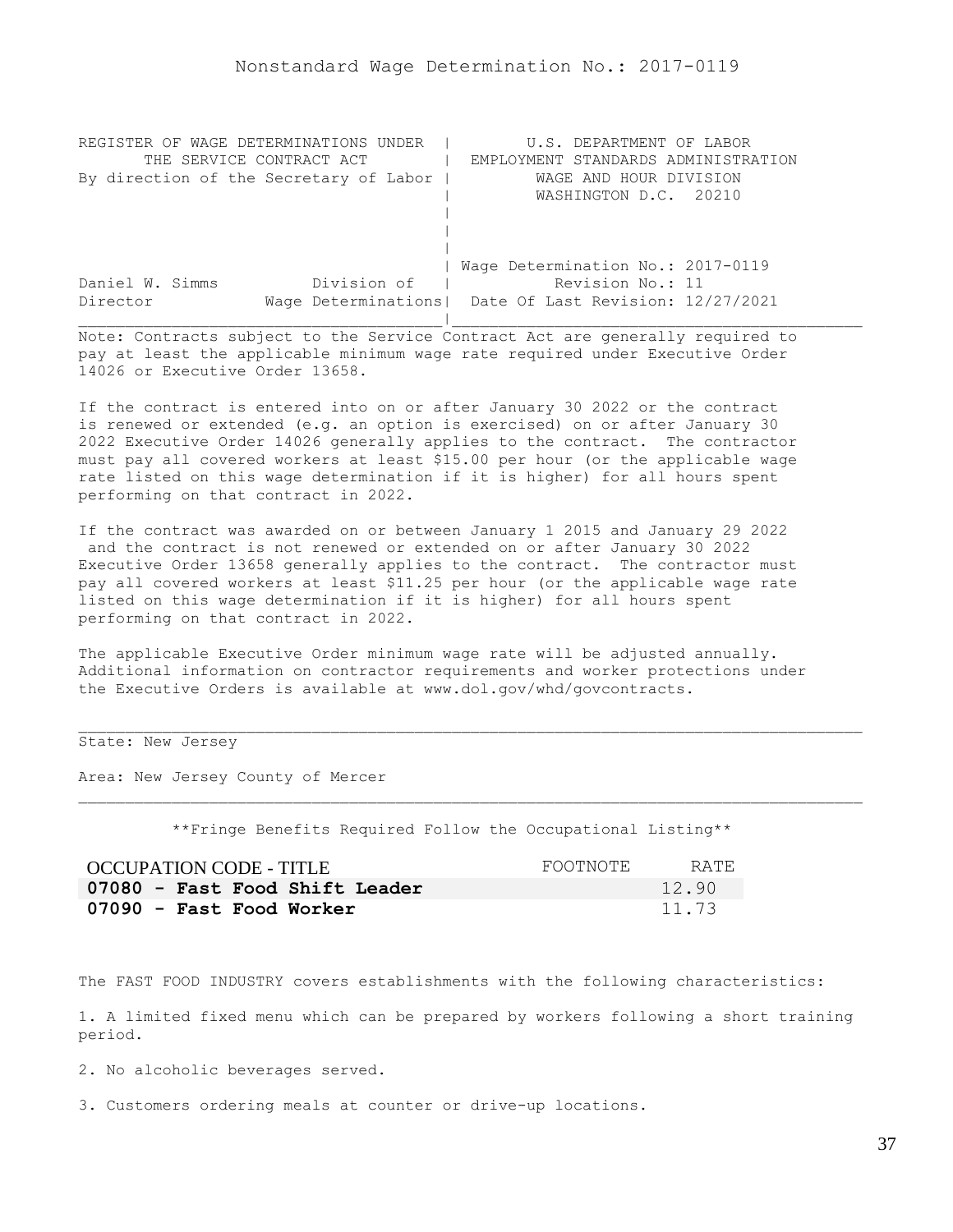5. Tipping not encouraged.

Note: Executive Order (EO) 13706 Establishing Paid Sick Leave for Federal Contractors applies to all contracts subject to the Service Contract Act for which the contract is awarded (and any solicitation was issued) on or after January 1 2017. If this contract is covered by the EO the contractor must provide employees with 1 hour of paid sick leave for every 30 hours they work up to 56 hours of paid sick leave each year. Employees must be permitted to use paid sick leave for their own illness injury or other health-related needs including preventive care; to assist a family member (or person who is like family to the employee) who is ill injured or has other health-related needs including preventive care; or for reasons resulting from or to assist a family member (or person who is like family to the employee) who is the victim of domestic violence sexual assault or stalking. Additional information on contractor requirements and worker protections under the EO is available at www.dol.gov/whd/govcontracts.

ALL OCCUPATIONS LISTED ABOVE RECEIVE THE FOLLOWING BENEFITS:

HEALTH & WELFARE: \$1.00 per hour or \$40.00 per week or \$173.34 per month

VACATION: \$.25 per hour in paid vacation after 1 year of service with a contractor or successor. Length of service includes the whole span of continuous service with the present contractor or successor wherever employed and with the predecessor contractors in the performance of similar work at the same Federal facility. (29 CFR 4.173)

HOLIDAYS: \$.11 per hour in holiday pay. (29 CFR 4.174)

\*\* UNIFORM ALLOWANCE \*\*

If employees are required to wear uniforms in the performance of this contract (either by the terms of the Government contract by the employer by the state or local law etc.) the cost of furnishing such uniforms and maintaining (by laundering or dry cleaning) such uniforms is an expense that may not be borne by an employee where such cost reduces the hourly rate below that required by the wage determination. The Department of Labor will accept payment in accordance with the following standards as compliance:

The contractor or subcontractor is required to furnish all employees with an adequate number of uniforms without cost or to reimburse employees for the actual cost of the uniforms. In addition where uniform cleaning and maintenance is made the responsibility of the employee all contractors and subcontractors subject to this wage determination shall (in the absence of a bona fide collective bargaining agreement providing for a different amount or the furnishing of contrary affirmative proof as to the actual cost) reimburse all employees for such cleaning and maintenance at a rate of  $$3.35$  per week (or  $$.67$  cents per day). However in those instances where the uniforms furnished are made of ""wash and wear"" materials may be routinely washed and dried with other personal garments and do not require any special treatment such as dry cleaning daily washing or commercial laundering in order to meet the cleanliness or appearance standards set by the terms of the Government contract by the contractor by law or by the nature of the work there is no requirement that employees be reimbursed for uniform maintenance costs.

\*\* SERVICE CONTRACT ACT DIRECTORY OF OCCUPATIONS \*\*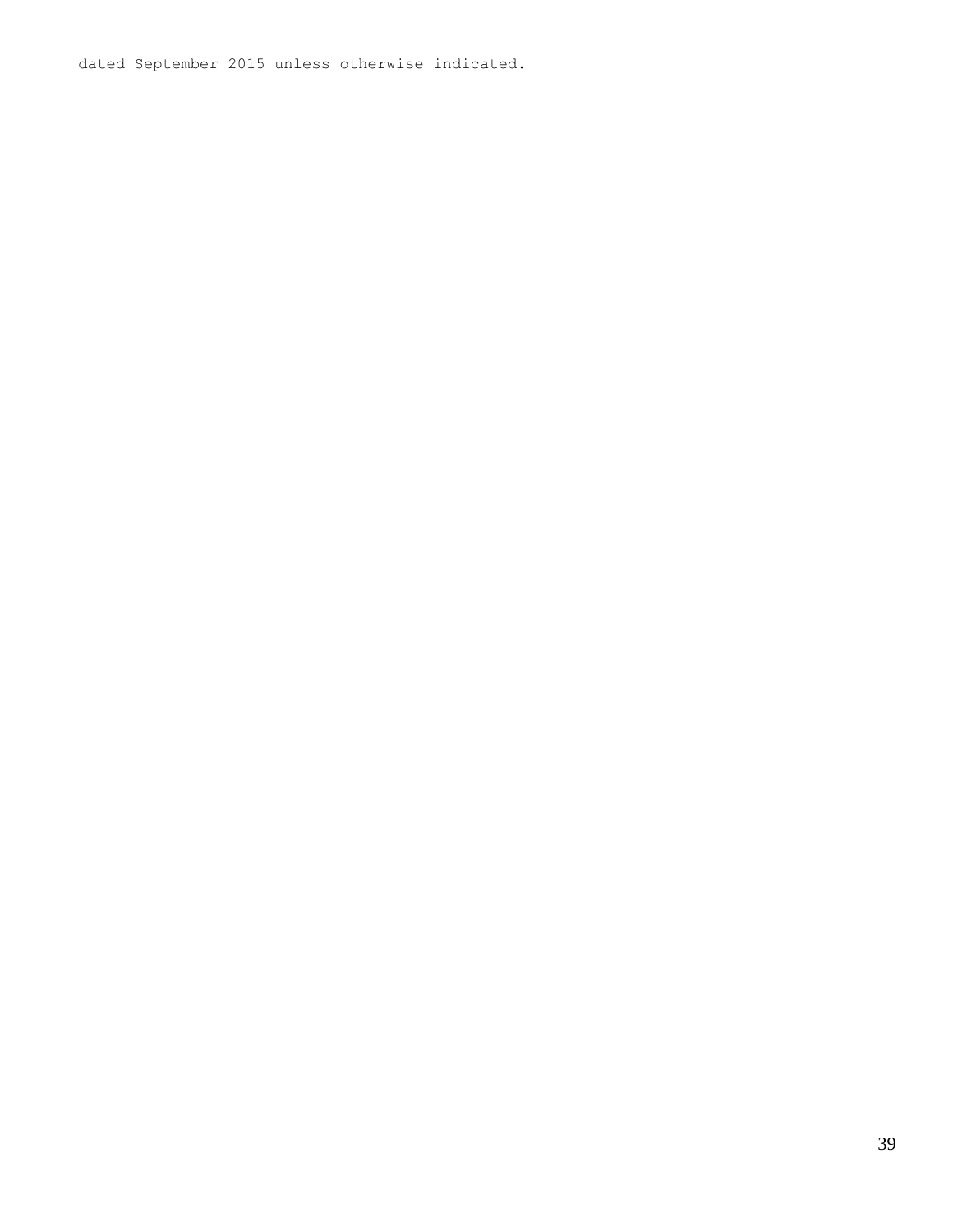| REGISTER OF WAGE DETERMINATIONS UNDER  | U.S. DEPARTMENT OF LABOR                                |
|----------------------------------------|---------------------------------------------------------|
| THE SERVICE CONTRACT ACT               | EMPLOYMENT STANDARDS ADMINISTRATION                     |
| By direction of the Secretary of Labor | WAGE AND HOUR DIVISION                                  |
|                                        | WASHINGTON D.C. 20210                                   |
|                                        |                                                         |
|                                        |                                                         |
|                                        |                                                         |
|                                        | Wage Determination No.: 2017-0121                       |
| Division of<br>Daniel W. Simms         | Revision No.: 11                                        |
| Director                               | Wage Determinations   Date Of Last Revision: 12/27/2021 |
|                                        |                                                         |

If the contract is entered into on or after January 30 2022 or the contract is renewed or extended (e.g. an option is exercised) on or after January 30 2022 Executive Order 14026 generally applies to the contract. The contractor must pay all covered workers at least \$15.00 per hour (or the applicable wage rate listed on this wage determination if it is higher) for all hours spent performing on that contract in 2022.

If the contract was awarded on or between January 1 2015 and January 29 2022 and the contract is not renewed or extended on or after January 30 2022 Executive Order 13658 generally applies to the contract. The contractor must pay all covered workers at least \$11.25 per hour (or the applicable wage rate listed on this wage determination if it is higher) for all hours spent performing on that contract in 2022.

The applicable Executive Order minimum wage rate will be adjusted annually. Additional information on contractor requirements and worker protections under the Executive Orders is available at www.dol.gov/whd/govcontracts.

## States: New Jersey Pennsylvania

Area: New Jersey Counties of Essex Hunterdon Morris Somerset Sussex Union

Pennsylvania County of Pike

\*\*Fringe Benefits Required Follow the Occupational Listing\*\*

| OCCUPATION CODE - TITLE        | FOOTNOTE | RATE. |
|--------------------------------|----------|-------|
| 07080 - Fast Food Shift Leader |          | 13.42 |
| 07090 - Fast Food Worker       |          | 12.20 |

The FAST FOOD INDUSTRY covers establishments with the following characteristics:

1. A limited fixed menu which can be prepared by workers following a short training period.

2. No alcoholic beverages served.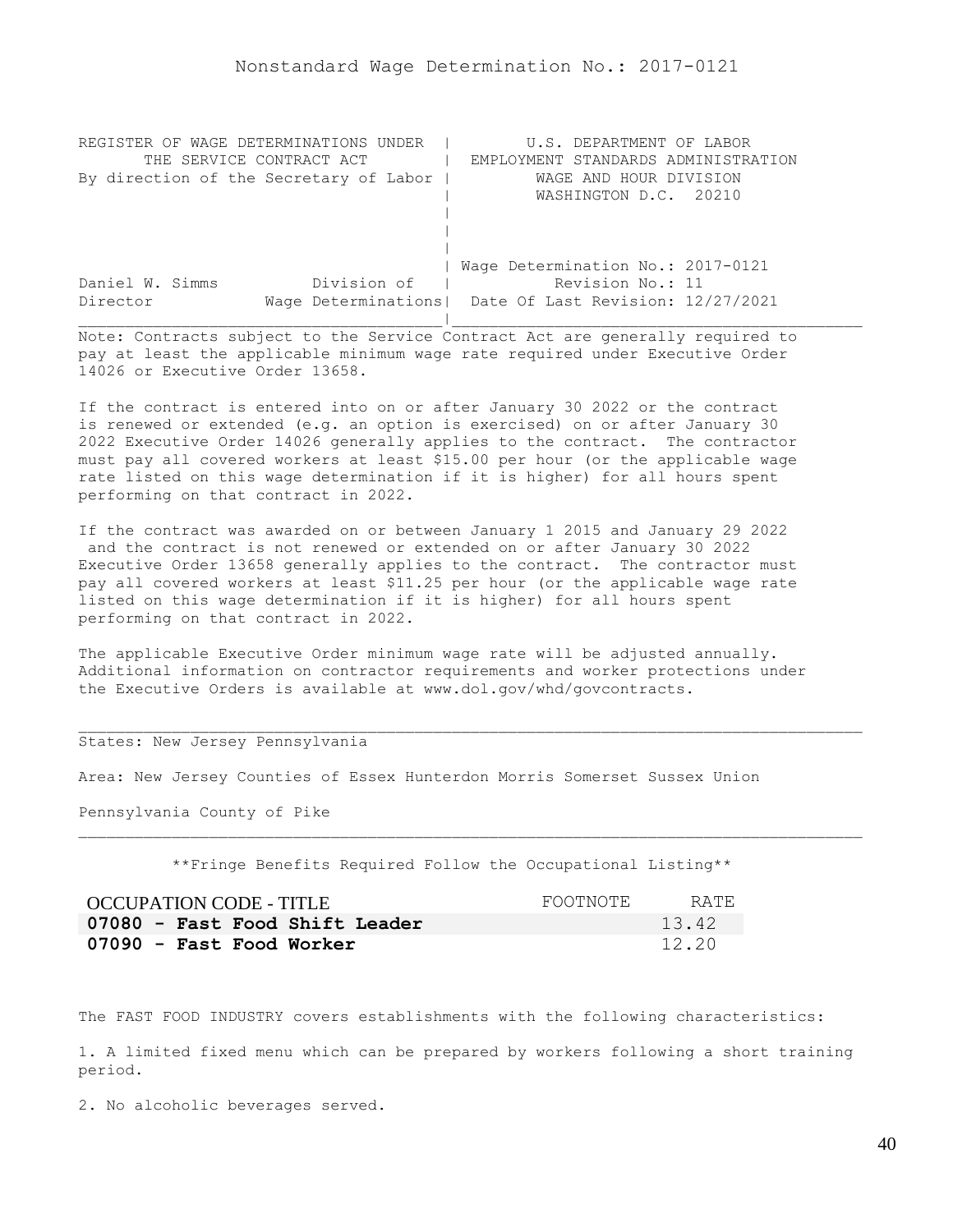3. Customers ordering meals at counter or drive-up locations.

4. Food available almost immediately after order is placed.

5. Tipping not encouraged.

Note: Executive Order (EO) 13706 Establishing Paid Sick Leave for Federal Contractors applies to all contracts subject to the Service Contract Act for which the contract is awarded (and any solicitation was issued) on or after January 1 2017. If this contract is covered by the EO the contractor must provide employees with 1 hour of paid sick leave for every 30 hours they work up to 56 hours of paid sick leave each year. Employees must be permitted to use paid sick leave for their own illness injury or other health-related needs including preventive care; to assist a family member (or person who is like family to the employee) who is ill injured or has other health-related needs including preventive care; or for reasons resulting from or to assist a family member (or person who is like family to the employee) who is the victim of domestic violence sexual assault or stalking. Additional information on contractor requirements and worker protections under the EO is available at www.dol.gov/whd/govcontracts.

ALL OCCUPATIONS LISTED ABOVE RECEIVE THE FOLLOWING BENEFITS:

HEALTH & WELFARE: \$1.00 per hour or \$40.00 per week or \$173.34 per month

VACATION: \$.25 per hour in paid vacation after 1 year of service with a contractor or successor. Length of service includes the whole span of continuous service with the present contractor or successor wherever employed and with the predecessor contractors in the performance of similar work at the same Federal facility. (29 CFR 4.173)

HOLIDAYS: \$.11 per hour in holiday pay. (29 CFR 4.174)

\*\* UNIFORM ALLOWANCE \*\*

If employees are required to wear uniforms in the performance of this contract (either by the terms of the Government contract by the employer by the state or local law etc.) the cost of furnishing such uniforms and maintaining (by laundering or dry cleaning) such uniforms is an expense that may not be borne by an employee where such cost reduces the hourly rate below that required by the wage determination. The Department of Labor will accept payment in accordance with the following standards as compliance:

The contractor or subcontractor is required to furnish all employees with an adequate number of uniforms without cost or to reimburse employees for the actual cost of the uniforms. In addition where uniform cleaning and maintenance is made the responsibility of the employee all contractors and subcontractors subject to this wage determination shall (in the absence of a bona fide collective bargaining agreement providing for a different amount or the furnishing of contrary affirmative proof as to the actual cost) reimburse all employees for such cleaning and maintenance at a rate of  $$3.35$  per week (or  $$.67$  cents per day). However in those instances where the uniforms furnished are made of ""wash and wear"" materials may be routinely washed and dried with other personal garments and do not require any special treatment such as dry cleaning daily washing or commercial laundering in order to meet the cleanliness or appearance standards set by the terms of the Government contract by the contractor by law or by the nature of the work there is no requirement that employees be reimbursed for uniform maintenance costs.

\*\* SERVICE CONTRACT ACT DIRECTORY OF OCCUPATIONS \*\*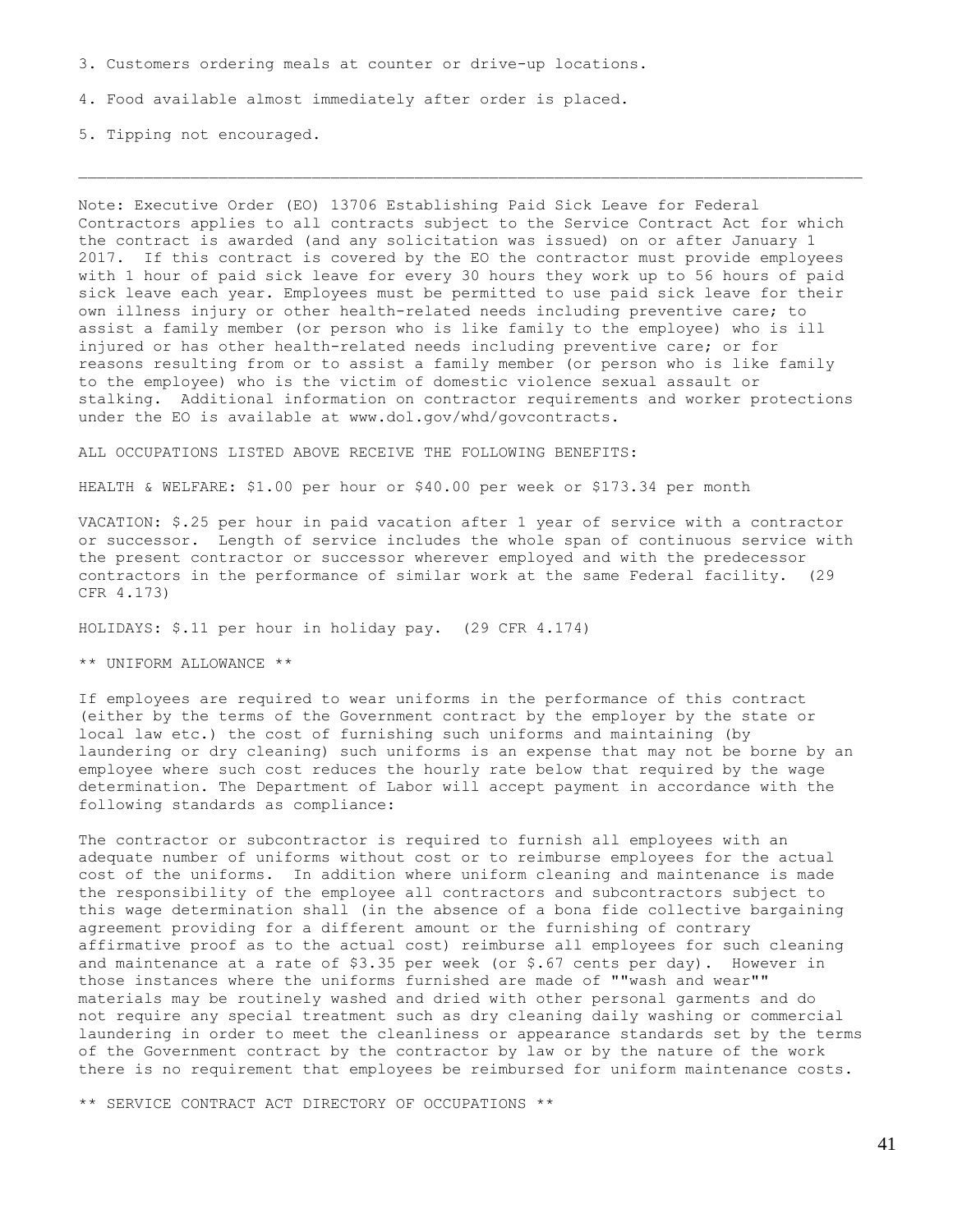The duties of employees under job titles listed are those described in the ""Service Contract Act Directory of Occupations"" Fifth Edition (Revision 1) dated September 2015 unless otherwise indicated.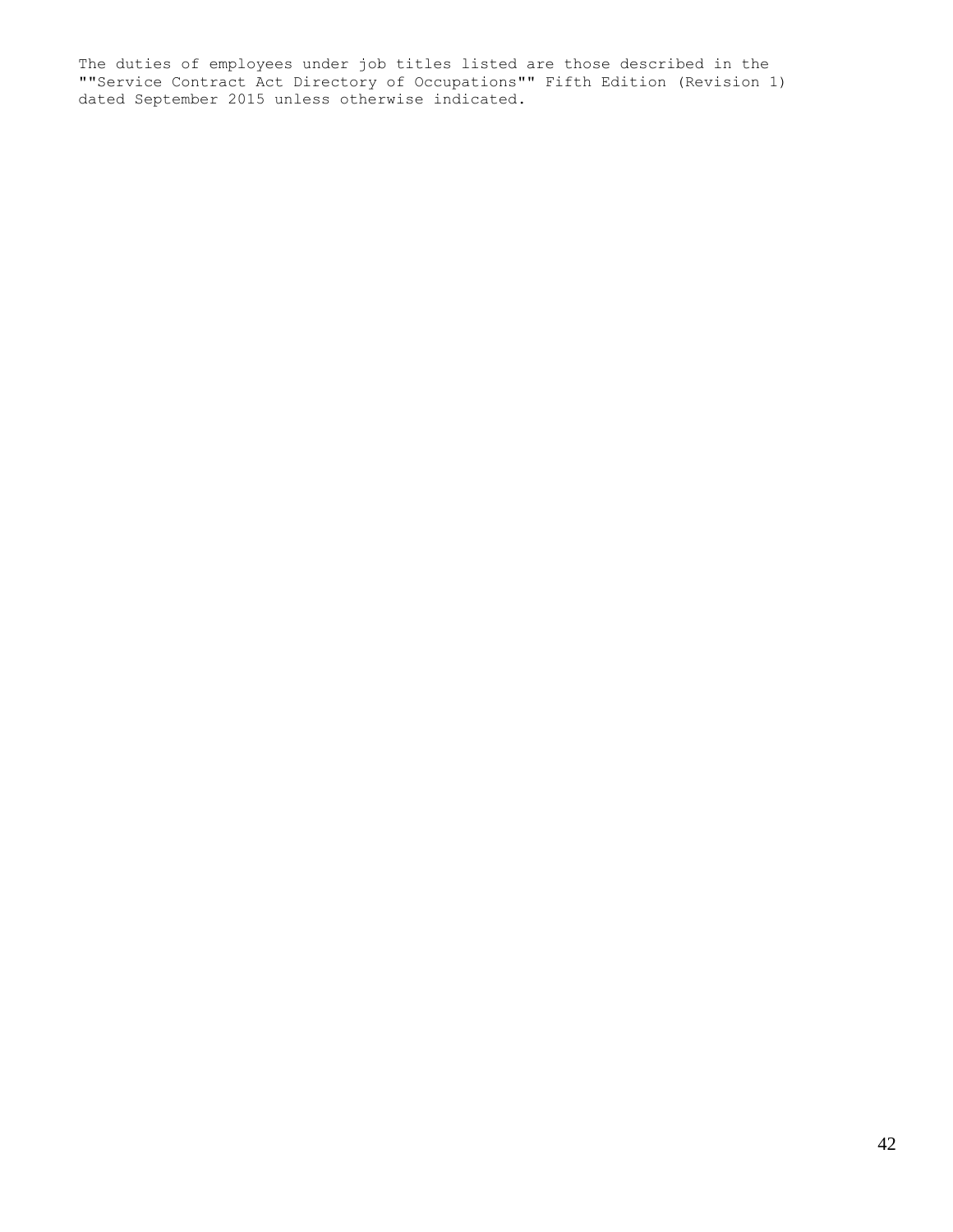| REGISTER OF WAGE DETERMINATIONS UNDER  | U.S. DEPARTMENT OF LABOR                                |
|----------------------------------------|---------------------------------------------------------|
| THE SERVICE CONTRACT ACT               | EMPLOYMENT STANDARDS ADMINISTRATION                     |
| By direction of the Secretary of Labor | WAGE AND HOUR DIVISION                                  |
|                                        | WASHINGTON D.C. 20210                                   |
|                                        |                                                         |
|                                        |                                                         |
|                                        |                                                         |
|                                        | Wage Determination No.: 2017-0123                       |
| Division of<br>Daniel W. Simms         | Revision No.: 11                                        |
| Director                               | Wage Determinations   Date Of Last Revision: 12/27/2021 |
|                                        |                                                         |

If the contract is entered into on or after January 30 2022 or the contract is renewed or extended (e.g. an option is exercised) on or after January 30 2022 Executive Order 14026 generally applies to the contract. The contractor must pay all covered workers at least \$15.00 per hour (or the applicable wage rate listed on this wage determination if it is higher) for all hours spent performing on that contract in 2022.

If the contract was awarded on or between January 1 2015 and January 29 2022 and the contract is not renewed or extended on or after January 30 2022 Executive Order 13658 generally applies to the contract. The contractor must pay all covered workers at least \$11.25 per hour (or the applicable wage rate listed on this wage determination if it is higher) for all hours spent performing on that contract in 2022.

The applicable Executive Order minimum wage rate will be adjusted annually. Additional information on contractor requirements and worker protections under the Executive Orders is available at www.dol.gov/whd/govcontracts.

## State: Delaware

Area: Delaware County of Kent

\*\*Fringe Benefits Required Follow the Occupational Listing\*\*

| <b>OCCUPATION CODE - TITLE</b> | FOOTNOTE | RATE. |
|--------------------------------|----------|-------|
| 07080 - Fast Food Shift Leader |          | 11.96 |
| 07090 - Fast Food Worker       |          | 10.87 |

The FAST FOOD INDUSTRY covers establishments with the following characteristics:

1. A limited fixed menu which can be prepared by workers following a short training period.

2. No alcoholic beverages served.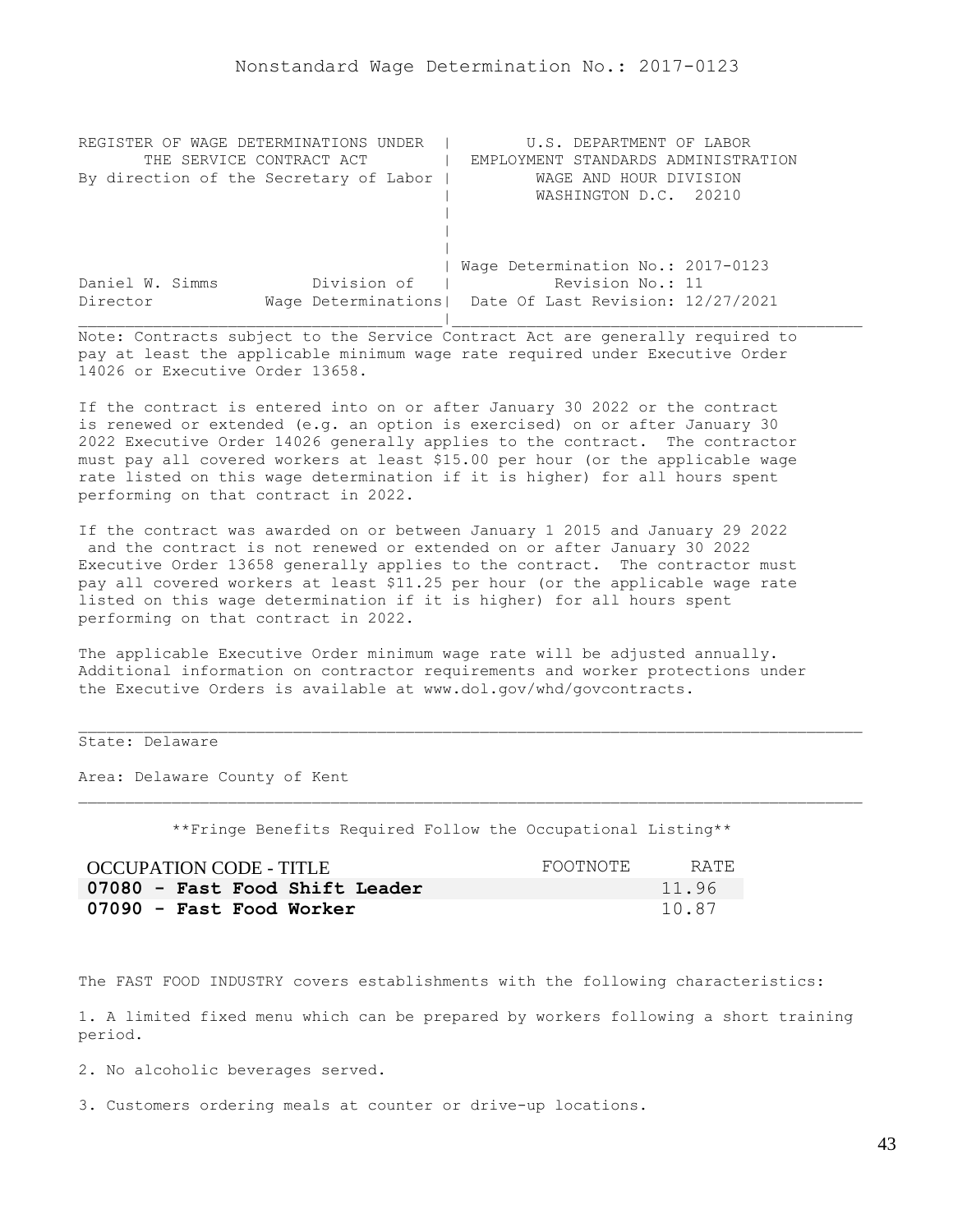5. Tipping not encouraged.

Note: Executive Order (EO) 13706 Establishing Paid Sick Leave for Federal Contractors applies to all contracts subject to the Service Contract Act for which the contract is awarded (and any solicitation was issued) on or after January 1 2017. If this contract is covered by the EO the contractor must provide employees with 1 hour of paid sick leave for every 30 hours they work up to 56 hours of paid sick leave each year. Employees must be permitted to use paid sick leave for their own illness injury or other health-related needs including preventive care; to assist a family member (or person who is like family to the employee) who is ill injured or has other health-related needs including preventive care; or for reasons resulting from or to assist a family member (or person who is like family to the employee) who is the victim of domestic violence sexual assault or stalking. Additional information on contractor requirements and worker protections under the EO is available at www.dol.gov/whd/govcontracts.

ALL OCCUPATIONS LISTED ABOVE RECEIVE THE FOLLOWING BENEFITS:

HEALTH & WELFARE: \$1.00 per hour or \$40.00 per week or \$173.34 per month

VACATION: \$.25 per hour in paid vacation after 1 year of service with a contractor or successor. Length of service includes the whole span of continuous service with the present contractor or successor wherever employed and with the predecessor contractors in the performance of similar work at the same Federal facility. (29 CFR 4.173)

HOLIDAYS: \$.11 per hour in holiday pay. (29 CFR 4.174)

\*\* UNIFORM ALLOWANCE \*\*

If employees are required to wear uniforms in the performance of this contract (either by the terms of the Government contract by the employer by the state or local law etc.) the cost of furnishing such uniforms and maintaining (by laundering or dry cleaning) such uniforms is an expense that may not be borne by an employee where such cost reduces the hourly rate below that required by the wage determination. The Department of Labor will accept payment in accordance with the following standards as compliance:

The contractor or subcontractor is required to furnish all employees with an adequate number of uniforms without cost or to reimburse employees for the actual cost of the uniforms. In addition where uniform cleaning and maintenance is made the responsibility of the employee all contractors and subcontractors subject to this wage determination shall (in the absence of a bona fide collective bargaining agreement providing for a different amount or the furnishing of contrary affirmative proof as to the actual cost) reimburse all employees for such cleaning and maintenance at a rate of \$3.35 per week (or \$.67 cents per day). However in those instances where the uniforms furnished are made of ""wash and wear"" materials may be routinely washed and dried with other personal garments and do not require any special treatment such as dry cleaning daily washing or commercial laundering in order to meet the cleanliness or appearance standards set by the terms of the Government contract by the contractor by law or by the nature of the work there is no requirement that employees be reimbursed for uniform maintenance costs.

\*\* SERVICE CONTRACT ACT DIRECTORY OF OCCUPATIONS \*\*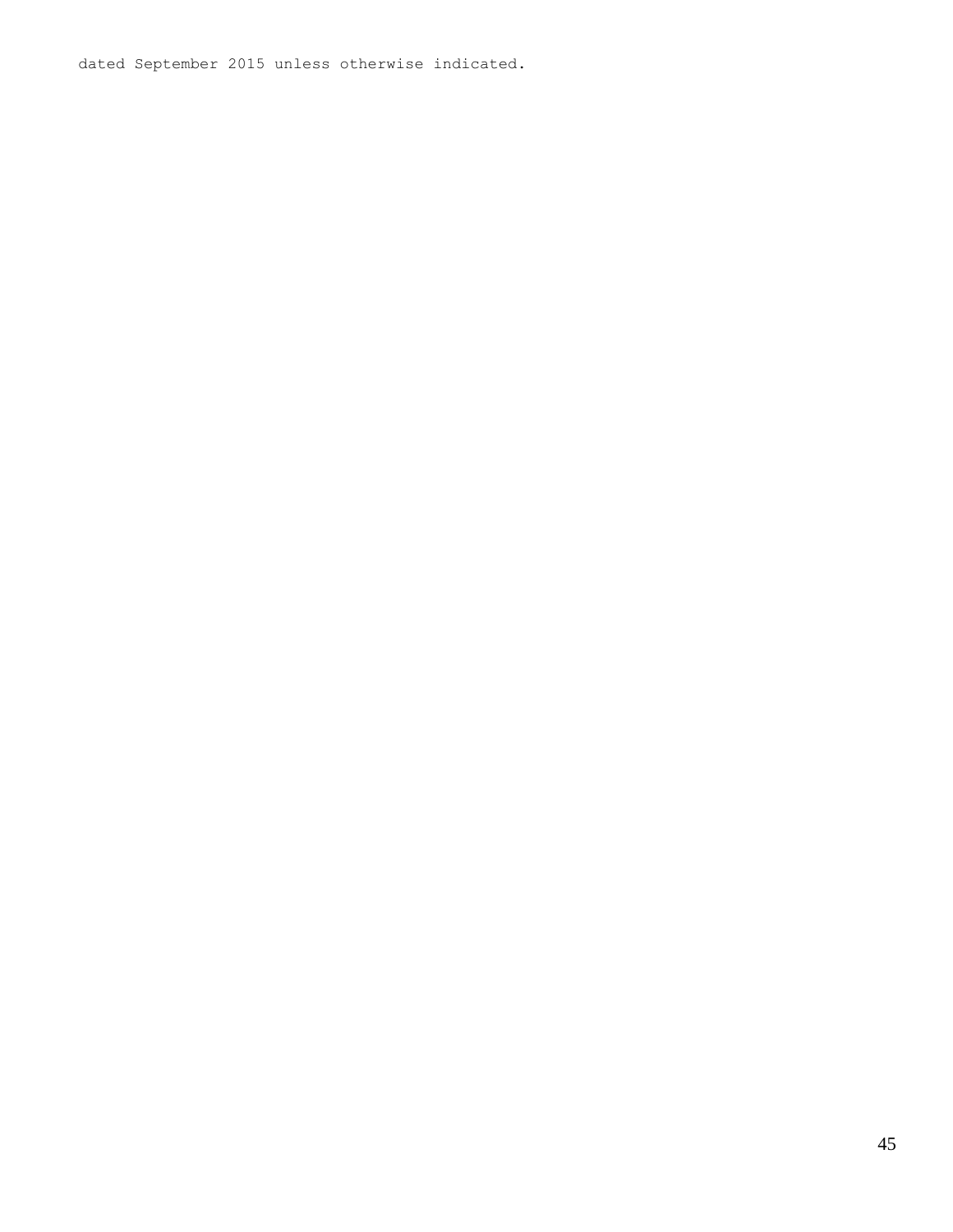| REGISTER OF WAGE DETERMINATIONS UNDER  | U.S. DEPARTMENT OF LABOR                                |
|----------------------------------------|---------------------------------------------------------|
| THE SERVICE CONTRACT ACT               | EMPLOYMENT STANDARDS ADMINISTRATION                     |
| By direction of the Secretary of Labor | WAGE AND HOUR DIVISION                                  |
|                                        | WASHINGTON D.C. 20210                                   |
|                                        |                                                         |
|                                        |                                                         |
|                                        |                                                         |
|                                        | Wage Determination No.: 2017-0125                       |
| Division of<br>Daniel W. Simms         | Revision No.: 11                                        |
| Director                               | Wage Determinations   Date Of Last Revision: 12/27/2021 |
|                                        |                                                         |

If the contract is entered into on or after January 30 2022 or the contract is renewed or extended (e.g. an option is exercised) on or after January 30 2022 Executive Order 14026 generally applies to the contract. The contractor must pay all covered workers at least \$15.00 per hour (or the applicable wage rate listed on this wage determination if it is higher) for all hours spent performing on that contract in 2022.

If the contract was awarded on or between January 1 2015 and January 29 2022 and the contract is not renewed or extended on or after January 30 2022 Executive Order 13658 generally applies to the contract. The contractor must pay all covered workers at least \$11.25 per hour (or the applicable wage rate listed on this wage determination if it is higher) for all hours spent performing on that contract in 2022.

The applicable Executive Order minimum wage rate will be adjusted annually. Additional information on contractor requirements and worker protections under the Executive Orders is available at www.dol.gov/whd/govcontracts.

## State: Pennsylvania

Area: Pennsylvania County of Erie

\*\*Fringe Benefits Required Follow the Occupational Listing\*\*

| OCCUPATION CODE - TITLE        | FOOTNOTE | RATE. |
|--------------------------------|----------|-------|
| 07080 - Fast Food Shift Leader |          | 12.36 |
| 07090 - Fast Food Worker       |          | 11.24 |

The FAST FOOD INDUSTRY covers establishments with the following characteristics:

1. A limited fixed menu which can be prepared by workers following a short training period.

2. No alcoholic beverages served.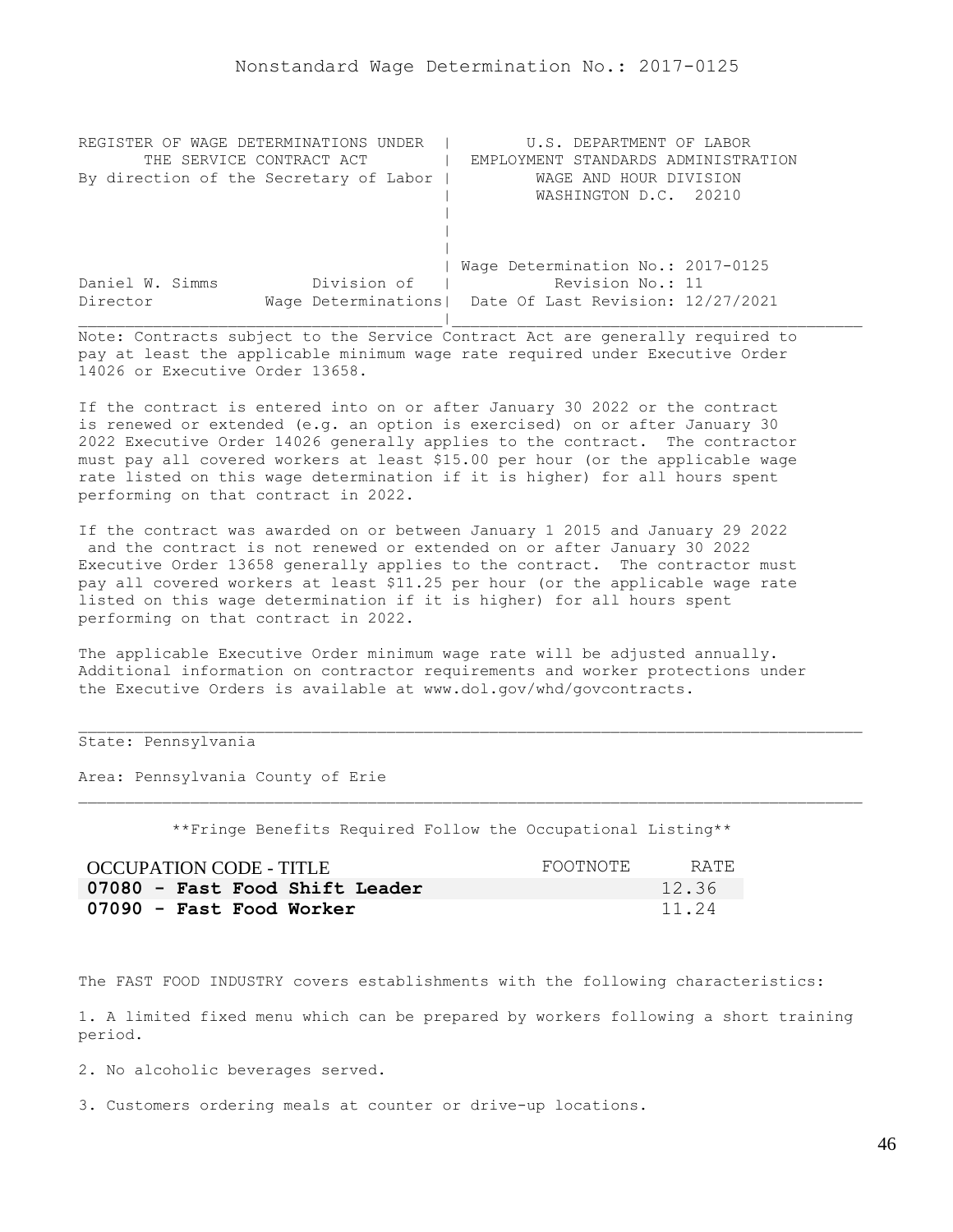5. Tipping not encouraged.

Note: Executive Order (EO) 13706 Establishing Paid Sick Leave for Federal Contractors applies to all contracts subject to the Service Contract Act for which the contract is awarded (and any solicitation was issued) on or after January 1 2017. If this contract is covered by the EO the contractor must provide employees with 1 hour of paid sick leave for every 30 hours they work up to 56 hours of paid sick leave each year. Employees must be permitted to use paid sick leave for their own illness injury or other health-related needs including preventive care; to assist a family member (or person who is like family to the employee) who is ill injured or has other health-related needs including preventive care; or for reasons resulting from or to assist a family member (or person who is like family to the employee) who is the victim of domestic violence sexual assault or stalking. Additional information on contractor requirements and worker protections under the EO is available at www.dol.gov/whd/govcontracts.

ALL OCCUPATIONS LISTED ABOVE RECEIVE THE FOLLOWING BENEFITS:

HEALTH & WELFARE: \$1.00 per hour or \$40.00 per week or \$173.34 per month

VACATION: \$.25 per hour in paid vacation after 1 year of service with a contractor or successor. Length of service includes the whole span of continuous service with the present contractor or successor wherever employed and with the predecessor contractors in the performance of similar work at the same Federal facility. (29 CFR 4.173)

HOLIDAYS: \$.11 per hour in holiday pay. (29 CFR 4.174)

\*\* UNIFORM ALLOWANCE \*\*

If employees are required to wear uniforms in the performance of this contract (either by the terms of the Government contract by the employer by the state or local law etc.) the cost of furnishing such uniforms and maintaining (by laundering or dry cleaning) such uniforms is an expense that may not be borne by an employee where such cost reduces the hourly rate below that required by the wage determination. The Department of Labor will accept payment in accordance with the following standards as compliance:

The contractor or subcontractor is required to furnish all employees with an adequate number of uniforms without cost or to reimburse employees for the actual cost of the uniforms. In addition where uniform cleaning and maintenance is made the responsibility of the employee all contractors and subcontractors subject to this wage determination shall (in the absence of a bona fide collective bargaining agreement providing for a different amount or the furnishing of contrary affirmative proof as to the actual cost) reimburse all employees for such cleaning and maintenance at a rate of  $$3.35$  per week (or  $$.67$  cents per day). However in those instances where the uniforms furnished are made of ""wash and wear"" materials may be routinely washed and dried with other personal garments and do not require any special treatment such as dry cleaning daily washing or commercial laundering in order to meet the cleanliness or appearance standards set by the terms of the Government contract by the contractor by law or by the nature of the work there is no requirement that employees be reimbursed for uniform maintenance costs.

\*\* SERVICE CONTRACT ACT DIRECTORY OF OCCUPATIONS \*\*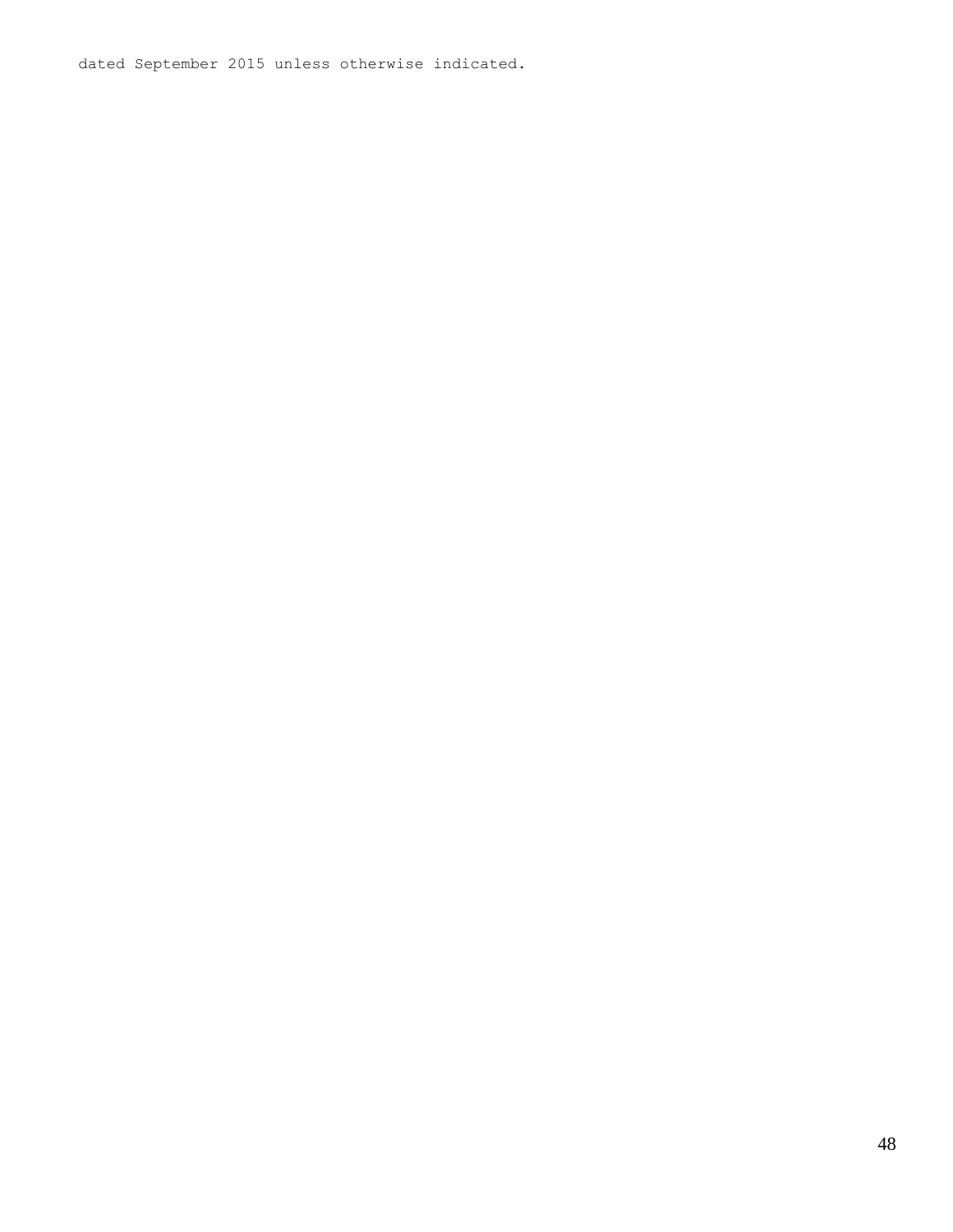| REGISTER OF WAGE DETERMINATIONS UNDER  | U.S. DEPARTMENT OF LABOR                                |
|----------------------------------------|---------------------------------------------------------|
| THE SERVICE CONTRACT ACT               | EMPLOYMENT STANDARDS ADMINISTRATION                     |
| By direction of the Secretary of Labor | WAGE AND HOUR DIVISION                                  |
|                                        | WASHINGTON D.C. 20210                                   |
|                                        |                                                         |
|                                        |                                                         |
|                                        |                                                         |
|                                        | Wage Determination No.: 2017-0127                       |
| Division of<br>Daniel W. Simms         | Revision No.: 11                                        |
| Director                               | Wage Determinations   Date Of Last Revision: 12/27/2021 |
|                                        |                                                         |

If the contract is entered into on or after January 30 2022 or the contract is renewed or extended (e.g. an option is exercised) on or after January 30 2022 Executive Order 14026 generally applies to the contract. The contractor must pay all covered workers at least \$15.00 per hour (or the applicable wage rate listed on this wage determination if it is higher) for all hours spent performing on that contract in 2022.

If the contract was awarded on or between January 1 2015 and January 29 2022 and the contract is not renewed or extended on or after January 30 2022 Executive Order 13658 generally applies to the contract. The contractor must pay all covered workers at least \$11.25 per hour (or the applicable wage rate listed on this wage determination if it is higher) for all hours spent performing on that contract in 2022.

The applicable Executive Order minimum wage rate will be adjusted annually. Additional information on contractor requirements and worker protections under the Executive Orders is available at www.dol.gov/whd/govcontracts.

## State: Pennsylvania

Area: Pennsylvania County of Cambria

\*\*Fringe Benefits Required Follow the Occupational Listing\*\*

| <b>OCCUPATION CODE - TITLE</b> | FOOTNOTE | RATE. |
|--------------------------------|----------|-------|
| 07080 - Fast Food Shift Leader |          | 10.23 |
| 07090 - Fast Food Worker       |          | 9.30  |

The FAST FOOD INDUSTRY covers establishments with the following characteristics:

1. A limited fixed menu which can be prepared by workers following a short training period.

2. No alcoholic beverages served.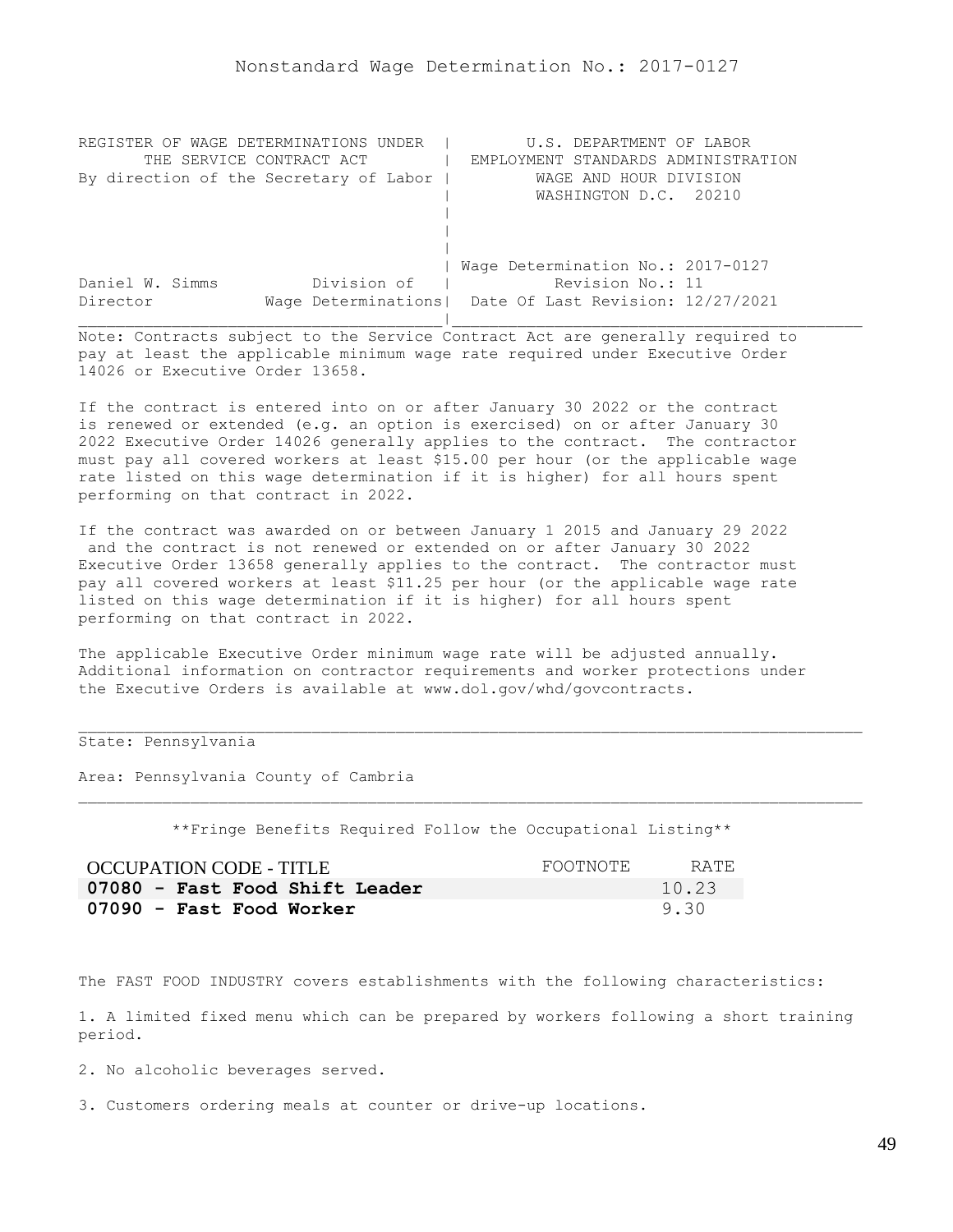5. Tipping not encouraged.

Note: Executive Order (EO) 13706 Establishing Paid Sick Leave for Federal Contractors applies to all contracts subject to the Service Contract Act for which the contract is awarded (and any solicitation was issued) on or after January 1 2017. If this contract is covered by the EO the contractor must provide employees with 1 hour of paid sick leave for every 30 hours they work up to 56 hours of paid sick leave each year. Employees must be permitted to use paid sick leave for their own illness injury or other health-related needs including preventive care; to assist a family member (or person who is like family to the employee) who is ill injured or has other health-related needs including preventive care; or for reasons resulting from or to assist a family member (or person who is like family to the employee) who is the victim of domestic violence sexual assault or stalking. Additional information on contractor requirements and worker protections under the EO is available at www.dol.gov/whd/govcontracts.

ALL OCCUPATIONS LISTED ABOVE RECEIVE THE FOLLOWING BENEFITS:

HEALTH & WELFARE: \$1.00 per hour or \$40.00 per week or \$173.34 per month

VACATION: \$.25 per hour in paid vacation after 1 year of service with a contractor or successor. Length of service includes the whole span of continuous service with the present contractor or successor wherever employed and with the predecessor contractors in the performance of similar work at the same Federal facility. (29 CFR 4.173)

HOLIDAYS: \$.11 per hour in holiday pay. (29 CFR 4.174)

\*\* UNIFORM ALLOWANCE \*\*

If employees are required to wear uniforms in the performance of this contract (either by the terms of the Government contract by the employer by the state or local law etc.) the cost of furnishing such uniforms and maintaining (by laundering or dry cleaning) such uniforms is an expense that may not be borne by an employee where such cost reduces the hourly rate below that required by the wage determination. The Department of Labor will accept payment in accordance with the following standards as compliance:

The contractor or subcontractor is required to furnish all employees with an adequate number of uniforms without cost or to reimburse employees for the actual cost of the uniforms. In addition where uniform cleaning and maintenance is made the responsibility of the employee all contractors and subcontractors subject to this wage determination shall (in the absence of a bona fide collective bargaining agreement providing for a different amount or the furnishing of contrary affirmative proof as to the actual cost) reimburse all employees for such cleaning and maintenance at a rate of  $$3.35$  per week (or  $$.67$  cents per day). However in those instances where the uniforms furnished are made of ""wash and wear"" materials may be routinely washed and dried with other personal garments and do not require any special treatment such as dry cleaning daily washing or commercial laundering in order to meet the cleanliness or appearance standards set by the terms of the Government contract by the contractor by law or by the nature of the work there is no requirement that employees be reimbursed for uniform maintenance costs.

\*\* SERVICE CONTRACT ACT DIRECTORY OF OCCUPATIONS \*\*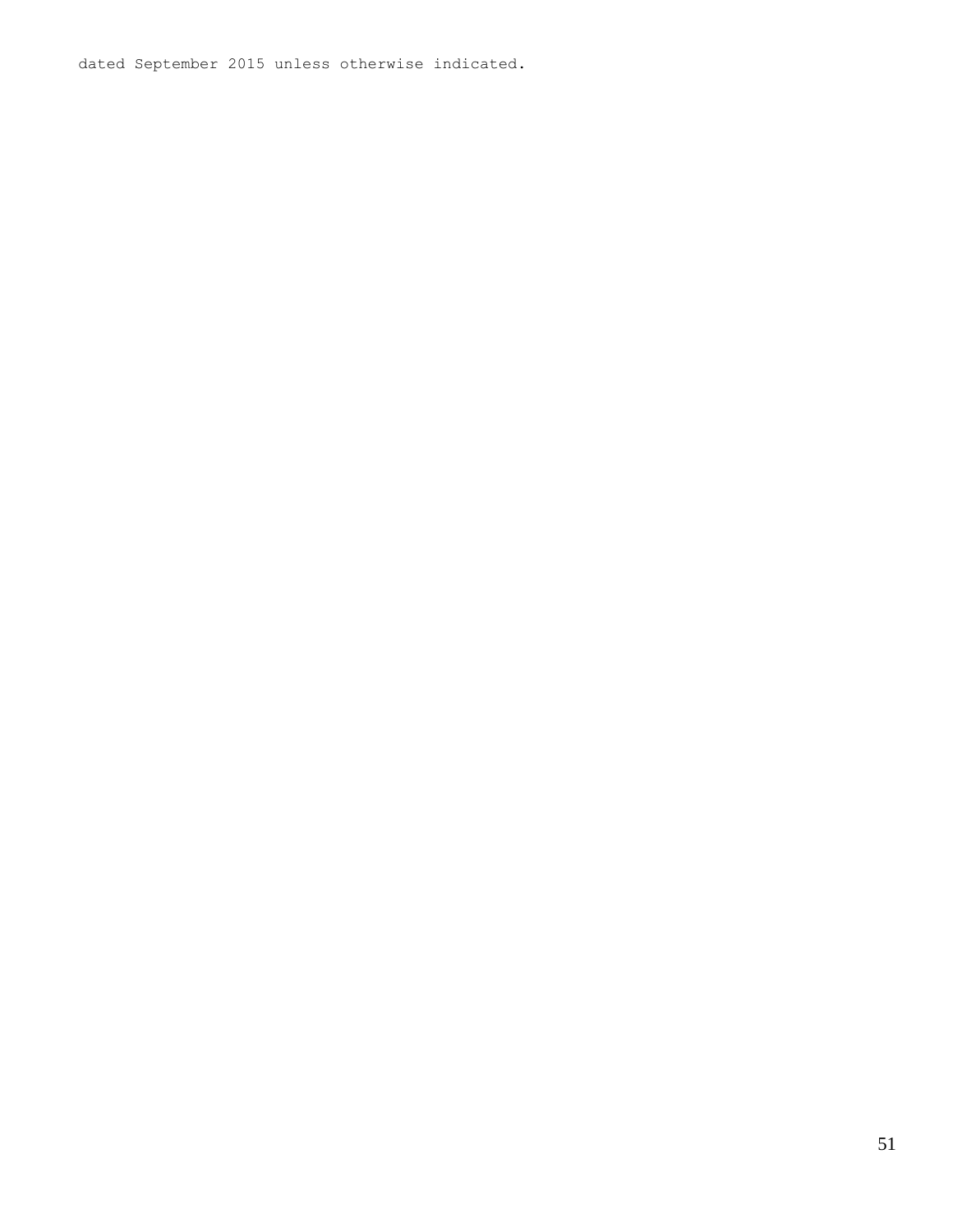| REGISTER OF WAGE DETERMINATIONS UNDER  | U.S. DEPARTMENT OF LABOR                                |
|----------------------------------------|---------------------------------------------------------|
| THE SERVICE CONTRACT ACT               | EMPLOYMENT STANDARDS ADMINISTRATION                     |
| By direction of the Secretary of Labor | WAGE AND HOUR DIVISION                                  |
|                                        | WASHINGTON D.C. 20210                                   |
|                                        |                                                         |
|                                        |                                                         |
|                                        |                                                         |
|                                        | Wage Determination No.: 2017-0129                       |
| Division of<br>Daniel W. Simms         | Revision No.: 11                                        |
| Director                               | Wage Determinations   Date Of Last Revision: 12/27/2021 |
|                                        |                                                         |

If the contract is entered into on or after January 30 2022 or the contract is renewed or extended (e.g. an option is exercised) on or after January 30 2022 Executive Order 14026 generally applies to the contract. The contractor must pay all covered workers at least \$15.00 per hour (or the applicable wage rate listed on this wage determination if it is higher) for all hours spent performing on that contract in 2022.

If the contract was awarded on or between January 1 2015 and January 29 2022 and the contract is not renewed or extended on or after January 30 2022 Executive Order 13658 generally applies to the contract. The contractor must pay all covered workers at least \$11.25 per hour (or the applicable wage rate listed on this wage determination if it is higher) for all hours spent performing on that contract in 2022.

The applicable Executive Order minimum wage rate will be adjusted annually. Additional information on contractor requirements and worker protections under the Executive Orders is available at www.dol.gov/whd/govcontracts.

## State: Pennsylvania

Area: Pennsylvania County of Lebanon

\*\*Fringe Benefits Required Follow the Occupational Listing\*\*

| <b>OCCUPATION CODE - TITLE</b> | FOOTNOTE | RATE. |
|--------------------------------|----------|-------|
| 07080 - Fast Food Shift Leader |          | 12.12 |
| 07090 - Fast Food Worker       |          | 11.02 |

The FAST FOOD INDUSTRY covers establishments with the following characteristics:

1. A limited fixed menu which can be prepared by workers following a short training period.

2. No alcoholic beverages served.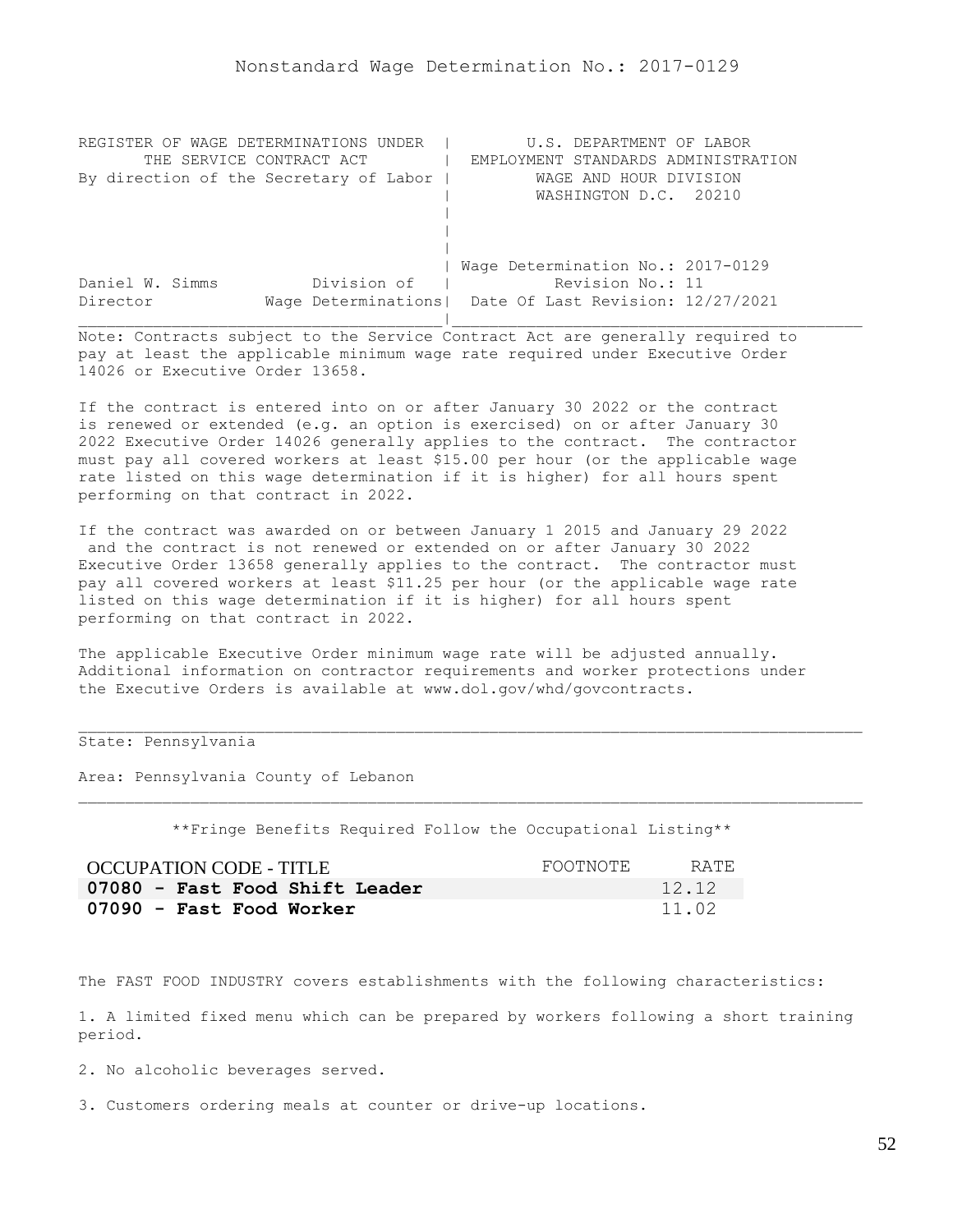5. Tipping not encouraged.

Note: Executive Order (EO) 13706 Establishing Paid Sick Leave for Federal Contractors applies to all contracts subject to the Service Contract Act for which the contract is awarded (and any solicitation was issued) on or after January 1 2017. If this contract is covered by the EO the contractor must provide employees with 1 hour of paid sick leave for every 30 hours they work up to 56 hours of paid sick leave each year. Employees must be permitted to use paid sick leave for their own illness injury or other health-related needs including preventive care; to assist a family member (or person who is like family to the employee) who is ill injured or has other health-related needs including preventive care; or for reasons resulting from or to assist a family member (or person who is like family to the employee) who is the victim of domestic violence sexual assault or stalking. Additional information on contractor requirements and worker protections under the EO is available at www.dol.gov/whd/govcontracts.

ALL OCCUPATIONS LISTED ABOVE RECEIVE THE FOLLOWING BENEFITS:

HEALTH & WELFARE: \$1.00 per hour or \$40.00 per week or \$173.34 per month

VACATION: \$.25 per hour in paid vacation after 1 year of service with a contractor or successor. Length of service includes the whole span of continuous service with the present contractor or successor wherever employed and with the predecessor contractors in the performance of similar work at the same Federal facility. (29 CFR 4.173)

HOLIDAYS: \$.11 per hour in holiday pay. (29 CFR 4.174)

\*\* UNIFORM ALLOWANCE \*\*

If employees are required to wear uniforms in the performance of this contract (either by the terms of the Government contract by the employer by the state or local law etc.) the cost of furnishing such uniforms and maintaining (by laundering or dry cleaning) such uniforms is an expense that may not be borne by an employee where such cost reduces the hourly rate below that required by the wage determination. The Department of Labor will accept payment in accordance with the following standards as compliance:

The contractor or subcontractor is required to furnish all employees with an adequate number of uniforms without cost or to reimburse employees for the actual cost of the uniforms. In addition where uniform cleaning and maintenance is made the responsibility of the employee all contractors and subcontractors subject to this wage determination shall (in the absence of a bona fide collective bargaining agreement providing for a different amount or the furnishing of contrary affirmative proof as to the actual cost) reimburse all employees for such cleaning and maintenance at a rate of  $$3.35$  per week (or  $$.67$  cents per day). However in those instances where the uniforms furnished are made of ""wash and wear"" materials may be routinely washed and dried with other personal garments and do not require any special treatment such as dry cleaning daily washing or commercial laundering in order to meet the cleanliness or appearance standards set by the terms of the Government contract by the contractor by law or by the nature of the work there is no requirement that employees be reimbursed for uniform maintenance costs.

\*\* SERVICE CONTRACT ACT DIRECTORY OF OCCUPATIONS \*\*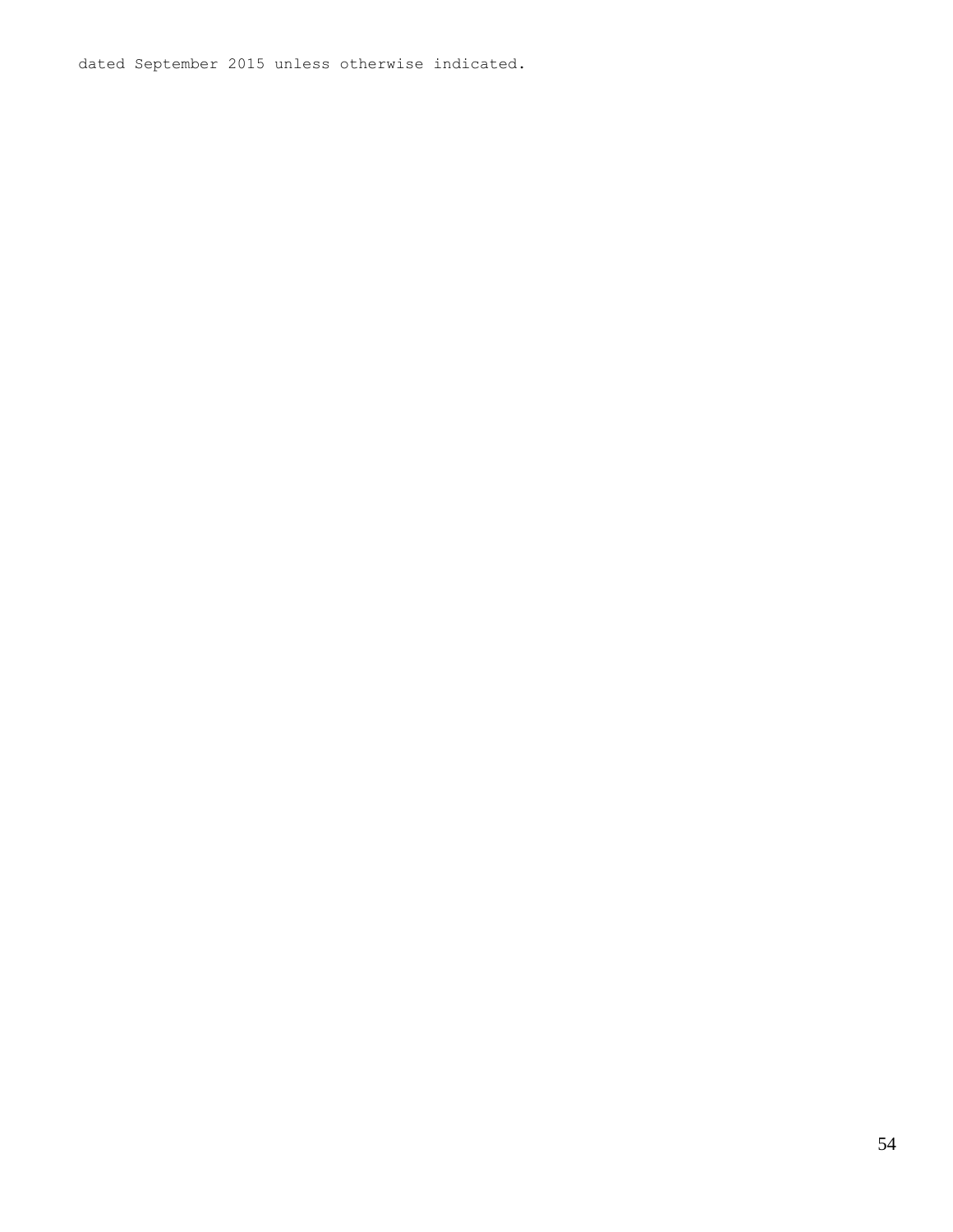| REGISTER OF WAGE DETERMINATIONS UNDER  | U.S. DEPARTMENT OF LABOR                                |  |
|----------------------------------------|---------------------------------------------------------|--|
| THE SERVICE CONTRACT ACT               | EMPLOYMENT STANDARDS ADMINISTRATION                     |  |
| By direction of the Secretary of Labor | WAGE AND HOUR DIVISION                                  |  |
|                                        | WASHINGTON D.C. 20210                                   |  |
|                                        |                                                         |  |
|                                        |                                                         |  |
|                                        |                                                         |  |
|                                        | Wage Determination No.: 2017-0131                       |  |
| Division of<br>Daniel W. Simms         | Revision No.: 11                                        |  |
| Director                               | Wage Determinations   Date Of Last Revision: 12/27/2021 |  |
|                                        |                                                         |  |

If the contract is entered into on or after January 30 2022 or the contract is renewed or extended (e.g. an option is exercised) on or after January 30 2022 Executive Order 14026 generally applies to the contract. The contractor must pay all covered workers at least \$15.00 per hour (or the applicable wage rate listed on this wage determination if it is higher) for all hours spent performing on that contract in 2022.

If the contract was awarded on or between January 1 2015 and January 29 2022 and the contract is not renewed or extended on or after January 30 2022 Executive Order 13658 generally applies to the contract. The contractor must pay all covered workers at least \$11.25 per hour (or the applicable wage rate listed on this wage determination if it is higher) for all hours spent performing on that contract in 2022.

The applicable Executive Order minimum wage rate will be adjusted annually. Additional information on contractor requirements and worker protections under the Executive Orders is available at www.dol.gov/whd/govcontracts.

## State: Pennsylvania

Area: Pennsylvania Counties of Allegheny Armstrong Beaver Butler Fayette Washington Westmoreland

\*\*Fringe Benefits Required Follow the Occupational Listing\*\*

| OCCUPATION CODE - TITLE        | FOOTNOTE | RATE. |
|--------------------------------|----------|-------|
| 07080 - Fast Food Shift Leader |          | 10.11 |
| 07090 - Fast Food Worker       |          | 9.19  |

The FAST FOOD INDUSTRY covers establishments with the following characteristics:

1. A limited fixed menu which can be prepared by workers following a short training period.

2. No alcoholic beverages served.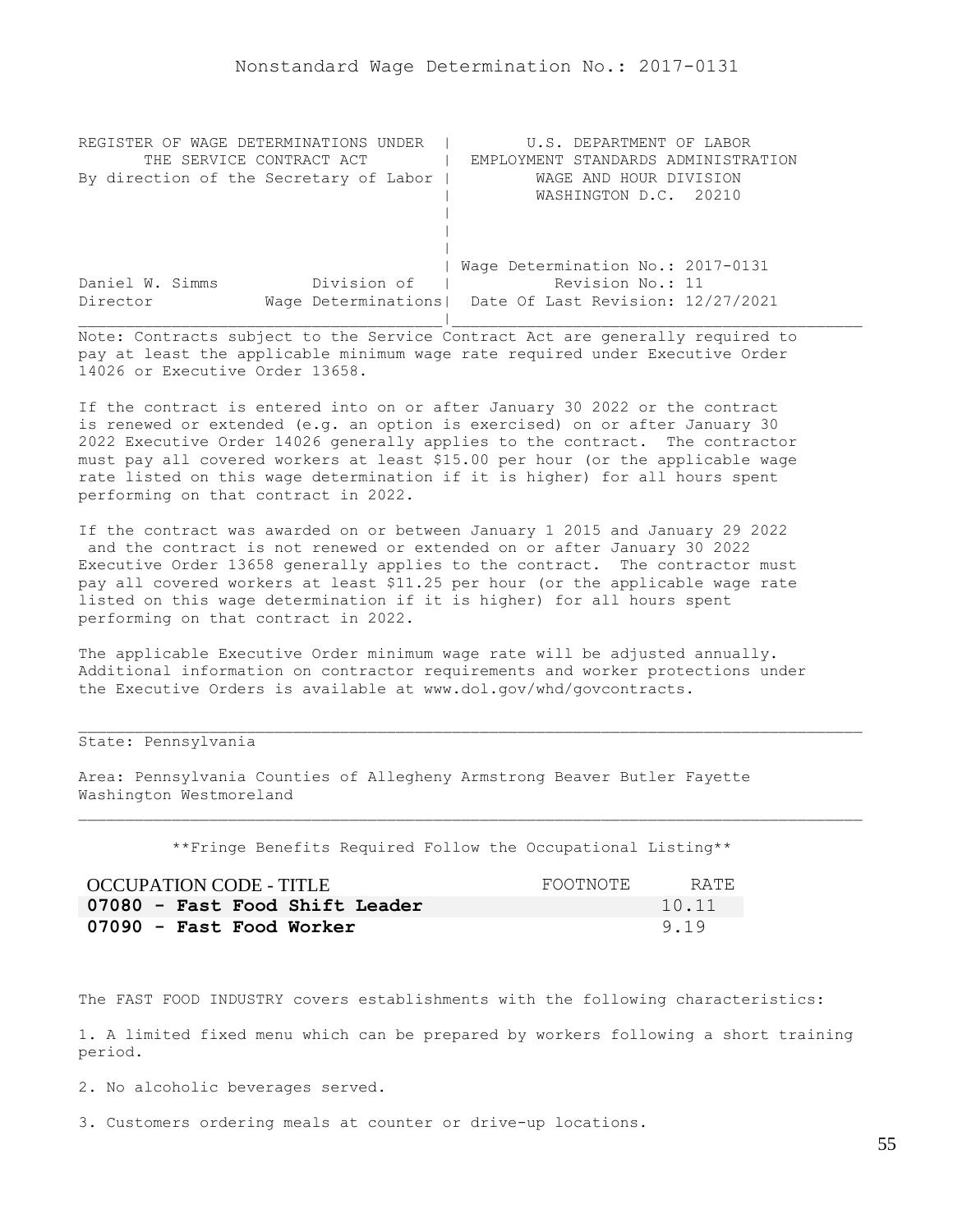5. Tipping not encouraged.

Note: Executive Order (EO) 13706 Establishing Paid Sick Leave for Federal Contractors applies to all contracts subject to the Service Contract Act for which the contract is awarded (and any solicitation was issued) on or after January 1 2017. If this contract is covered by the EO the contractor must provide employees with 1 hour of paid sick leave for every 30 hours they work up to 56 hours of paid sick leave each year. Employees must be permitted to use paid sick leave for their own illness injury or other health-related needs including preventive care; to assist a family member (or person who is like family to the employee) who is ill injured or has other health-related needs including preventive care; or for reasons resulting from or to assist a family member (or person who is like family to the employee) who is the victim of domestic violence sexual assault or stalking. Additional information on contractor requirements and worker protections under the EO is available at www.dol.gov/whd/govcontracts.

ALL OCCUPATIONS LISTED ABOVE RECEIVE THE FOLLOWING BENEFITS:

HEALTH & WELFARE: \$1.00 per hour or \$40.00 per week or \$173.34 per month

VACATION: \$.25 per hour in paid vacation after 1 year of service with a contractor or successor. Length of service includes the whole span of continuous service with the present contractor or successor wherever employed and with the predecessor contractors in the performance of similar work at the same Federal facility. (29 CFR 4.173)

HOLIDAYS: \$.11 per hour in holiday pay. (29 CFR 4.174)

\*\* UNIFORM ALLOWANCE \*\*

If employees are required to wear uniforms in the performance of this contract (either by the terms of the Government contract by the employer by the state or local law etc.) the cost of furnishing such uniforms and maintaining (by laundering or dry cleaning) such uniforms is an expense that may not be borne by an employee where such cost reduces the hourly rate below that required by the wage determination. The Department of Labor will accept payment in accordance with the following standards as compliance:

The contractor or subcontractor is required to furnish all employees with an adequate number of uniforms without cost or to reimburse employees for the actual cost of the uniforms. In addition where uniform cleaning and maintenance is made the responsibility of the employee all contractors and subcontractors subject to this wage determination shall (in the absence of a bona fide collective bargaining agreement providing for a different amount or the furnishing of contrary affirmative proof as to the actual cost) reimburse all employees for such cleaning and maintenance at a rate of  $$3.35$  per week (or  $$.67$  cents per day). However in those instances where the uniforms furnished are made of ""wash and wear"" materials may be routinely washed and dried with other personal garments and do not require any special treatment such as dry cleaning daily washing or commercial laundering in order to meet the cleanliness or appearance standards set by the terms of the Government contract by the contractor by law or by the nature of the work there is no requirement that employees be reimbursed for uniform maintenance costs.

\*\* SERVICE CONTRACT ACT DIRECTORY OF OCCUPATIONS \*\*

The duties of employees under job titles listed are those described in the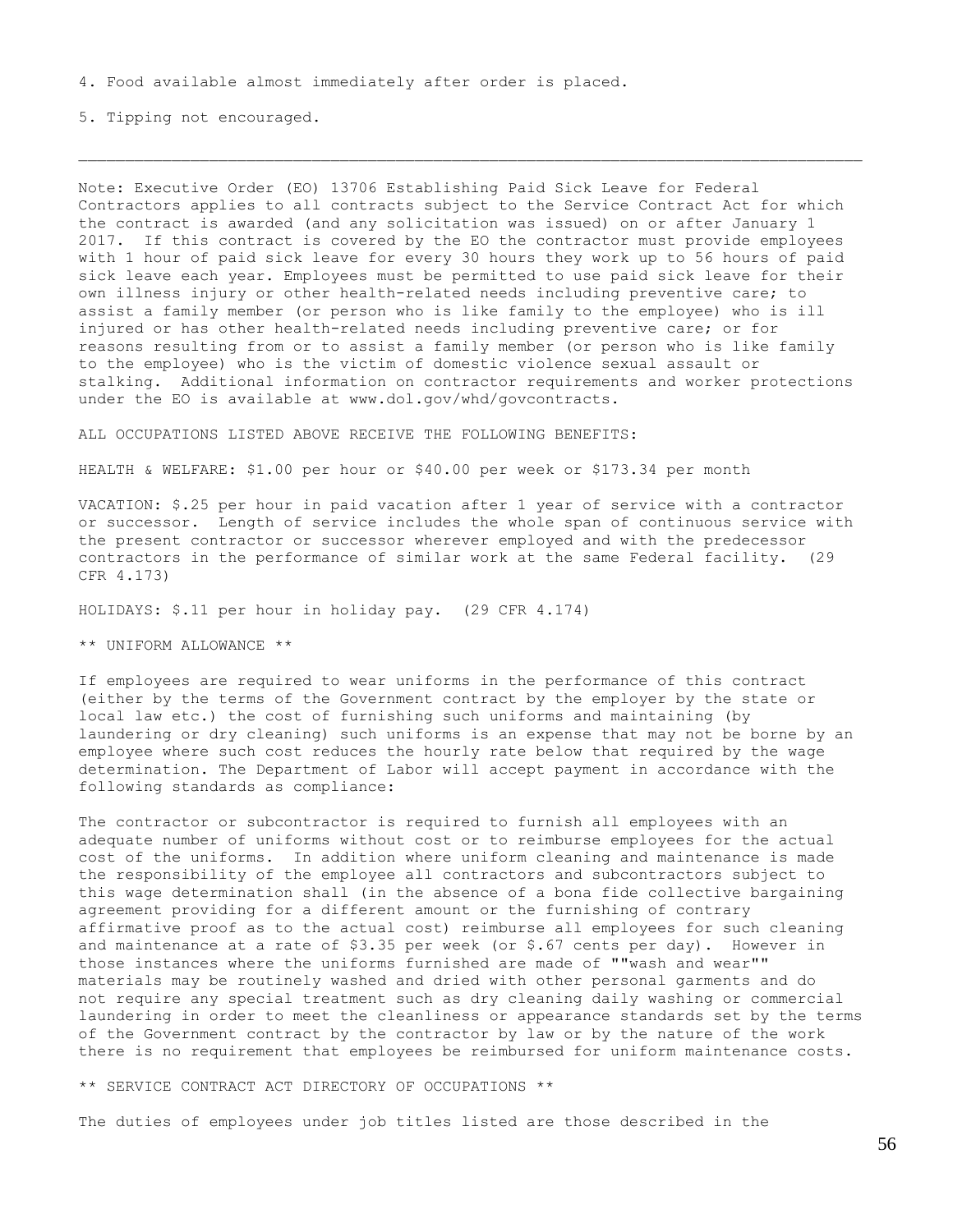""Service Contract Act Directory of Occupations"" Fifth Edition (Revision 1) dated September 2015 unless otherwise indicated.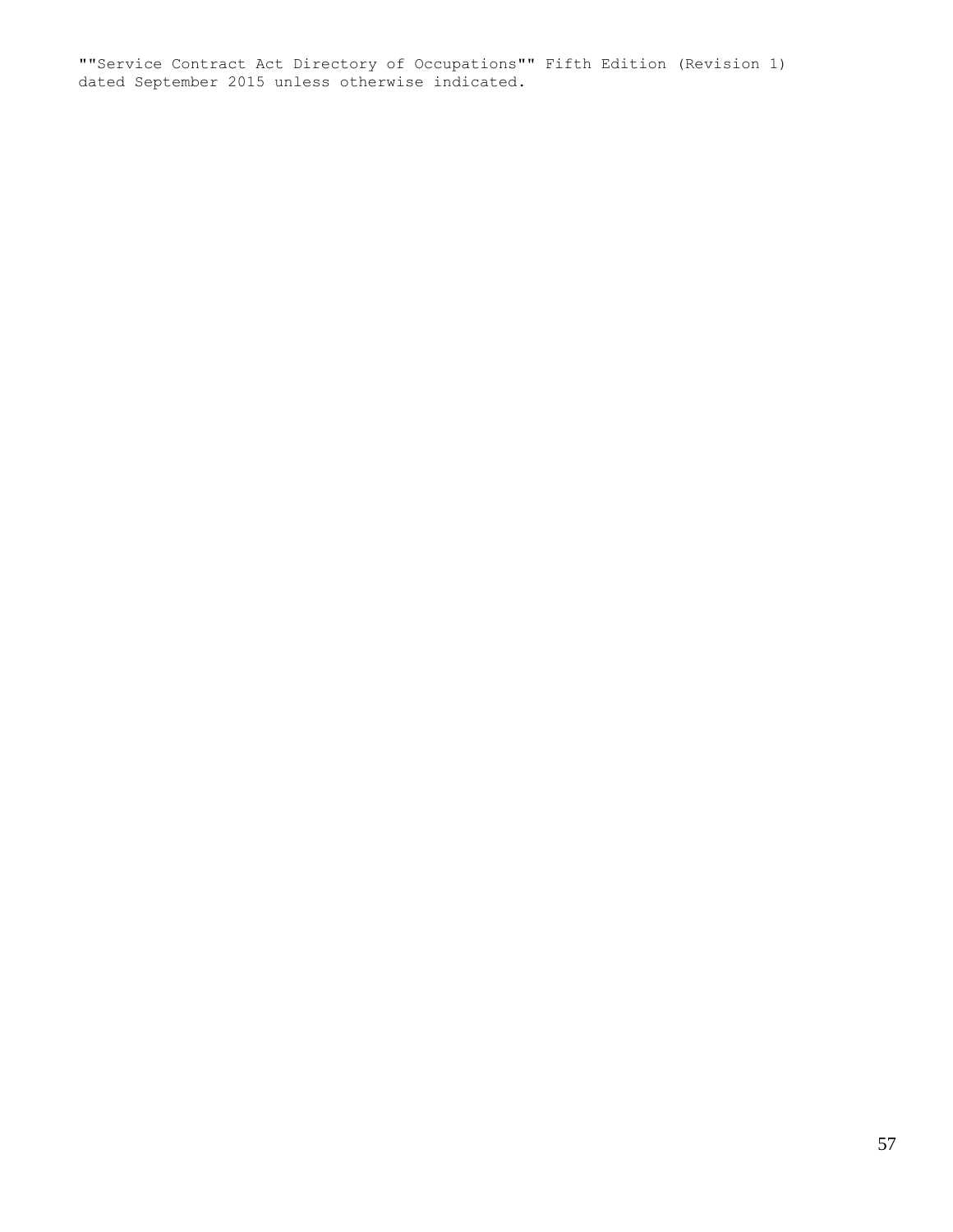| REGISTER OF WAGE DETERMINATIONS UNDER  | U.S. DEPARTMENT OF LABOR                                |
|----------------------------------------|---------------------------------------------------------|
| THE SERVICE CONTRACT ACT               | EMPLOYMENT STANDARDS ADMINISTRATION                     |
| By direction of the Secretary of Labor | WAGE AND HOUR DIVISION                                  |
|                                        | WASHINGTON D.C. 20210                                   |
|                                        |                                                         |
|                                        |                                                         |
|                                        |                                                         |
|                                        | Wage Determination No.: 2017-0133                       |
| Division of<br>Daniel W. Simms         | Revision No.: 11                                        |
| Director                               | Wage Determinations   Date Of Last Revision: 12/27/2021 |
|                                        |                                                         |

If the contract is entered into on or after January 30 2022 or the contract is renewed or extended (e.g. an option is exercised) on or after January 30 2022 Executive Order 14026 generally applies to the contract. The contractor must pay all covered workers at least \$15.00 per hour (or the applicable wage rate listed on this wage determination if it is higher) for all hours spent performing on that contract in 2022.

If the contract was awarded on or between January 1 2015 and January 29 2022 and the contract is not renewed or extended on or after January 30 2022 Executive Order 13658 generally applies to the contract. The contractor must pay all covered workers at least \$11.25 per hour (or the applicable wage rate listed on this wage determination if it is higher) for all hours spent performing on that contract in 2022.

The applicable Executive Order minimum wage rate will be adjusted annually. Additional information on contractor requirements and worker protections under the Executive Orders is available at www.dol.gov/whd/govcontracts.

## State: Pennsylvania

Area: Pennsylvania Counties of Lackawanna Luzerne Wyoming

\*\*Fringe Benefits Required Follow the Occupational Listing\*\*

| OCCUPATION CODE - TITLE        | FOOTNOTE | RATE  |
|--------------------------------|----------|-------|
| 07080 - Fast Food Shift Leader |          | 10.35 |
| 07090 - Fast Food Worker       |          | 9.41  |

The FAST FOOD INDUSTRY covers establishments with the following characteristics:

1. A limited fixed menu which can be prepared by workers following a short training period.

2. No alcoholic beverages served.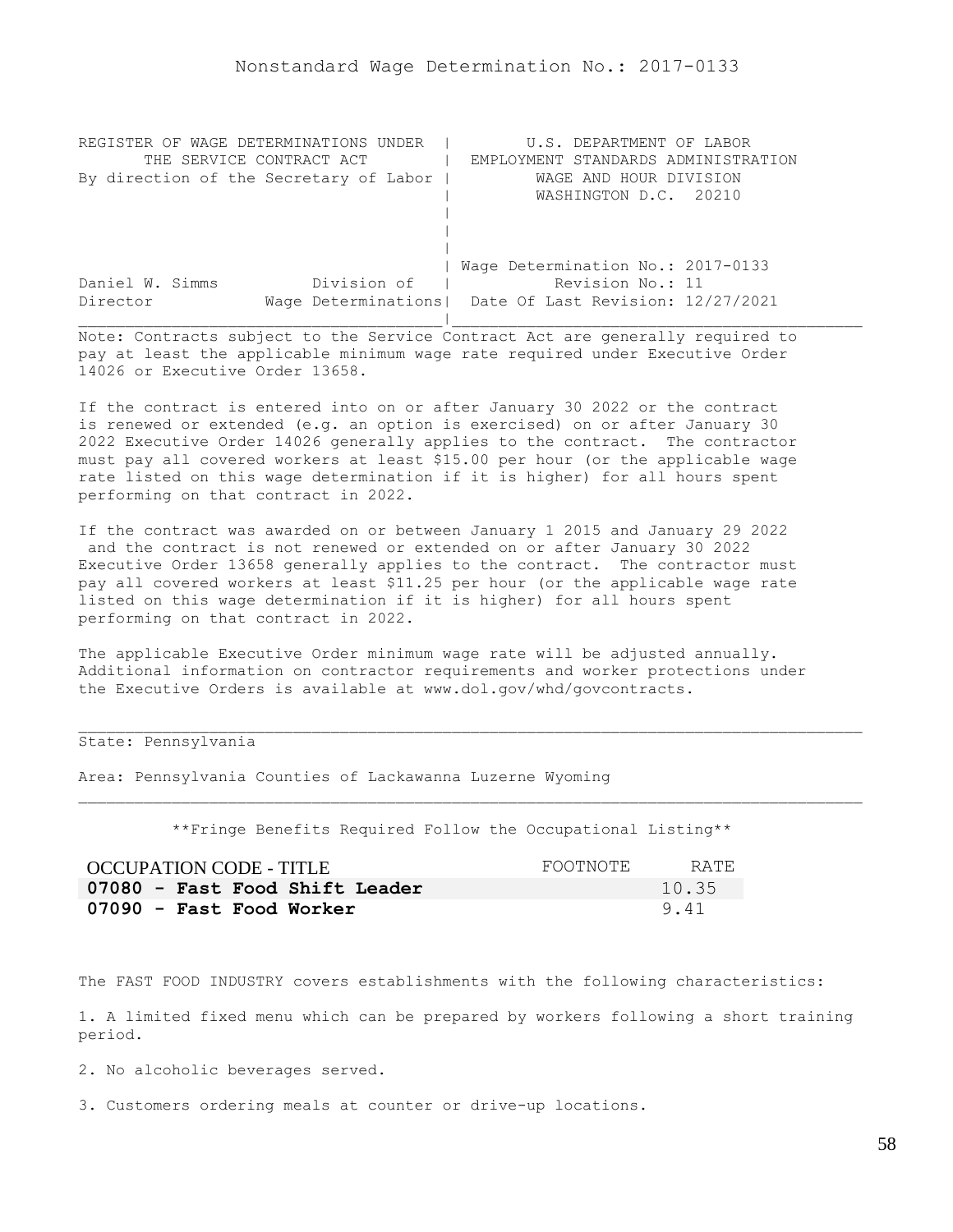5. Tipping not encouraged.

Note: Executive Order (EO) 13706 Establishing Paid Sick Leave for Federal Contractors applies to all contracts subject to the Service Contract Act for which the contract is awarded (and any solicitation was issued) on or after January 1 2017. If this contract is covered by the EO the contractor must provide employees with 1 hour of paid sick leave for every 30 hours they work up to 56 hours of paid sick leave each year. Employees must be permitted to use paid sick leave for their own illness injury or other health-related needs including preventive care; to assist a family member (or person who is like family to the employee) who is ill injured or has other health-related needs including preventive care; or for reasons resulting from or to assist a family member (or person who is like family to the employee) who is the victim of domestic violence sexual assault or stalking. Additional information on contractor requirements and worker protections under the EO is available at www.dol.gov/whd/govcontracts.

ALL OCCUPATIONS LISTED ABOVE RECEIVE THE FOLLOWING BENEFITS:

HEALTH & WELFARE: \$1.00 per hour or \$40.00 per week or \$173.34 per month

VACATION: \$.25 per hour in paid vacation after 1 year of service with a contractor or successor. Length of service includes the whole span of continuous service with the present contractor or successor wherever employed and with the predecessor contractors in the performance of similar work at the same Federal facility. (29 CFR 4.173)

HOLIDAYS: \$.11 per hour in holiday pay. (29 CFR 4.174)

\*\* UNIFORM ALLOWANCE \*\*

If employees are required to wear uniforms in the performance of this contract (either by the terms of the Government contract by the employer by the state or local law etc.) the cost of furnishing such uniforms and maintaining (by laundering or dry cleaning) such uniforms is an expense that may not be borne by an employee where such cost reduces the hourly rate below that required by the wage determination. The Department of Labor will accept payment in accordance with the following standards as compliance:

The contractor or subcontractor is required to furnish all employees with an adequate number of uniforms without cost or to reimburse employees for the actual cost of the uniforms. In addition where uniform cleaning and maintenance is made the responsibility of the employee all contractors and subcontractors subject to this wage determination shall (in the absence of a bona fide collective bargaining agreement providing for a different amount or the furnishing of contrary affirmative proof as to the actual cost) reimburse all employees for such cleaning and maintenance at a rate of  $$3.35$  per week (or  $$.67$  cents per day). However in those instances where the uniforms furnished are made of ""wash and wear"" materials may be routinely washed and dried with other personal garments and do not require any special treatment such as dry cleaning daily washing or commercial laundering in order to meet the cleanliness or appearance standards set by the terms of the Government contract by the contractor by law or by the nature of the work there is no requirement that employees be reimbursed for uniform maintenance costs.

\*\* SERVICE CONTRACT ACT DIRECTORY OF OCCUPATIONS \*\*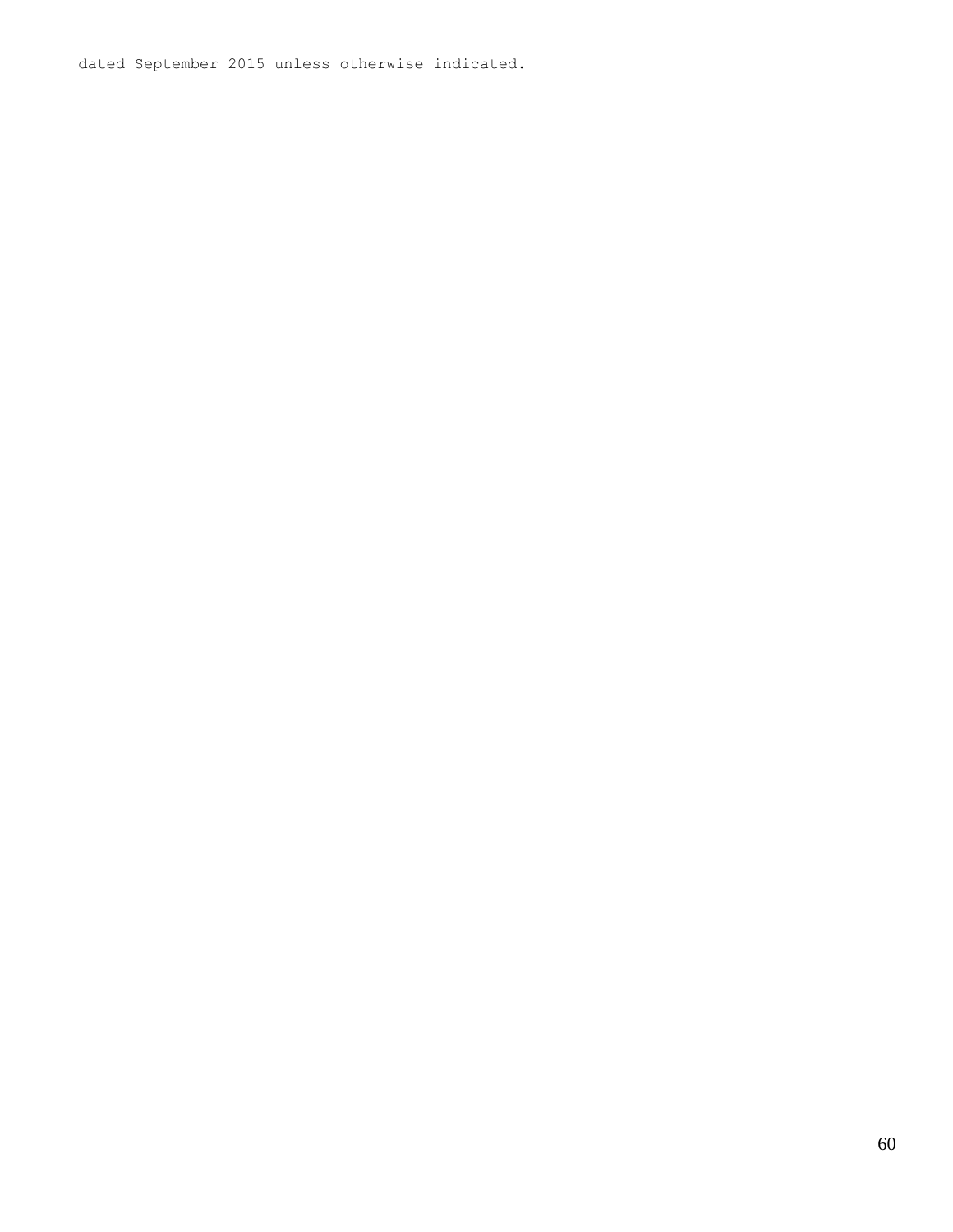| REGISTER OF WAGE DETERMINATIONS UNDER  | U.S. DEPARTMENT OF LABOR                                |
|----------------------------------------|---------------------------------------------------------|
| THE SERVICE CONTRACT ACT               | EMPLOYMENT STANDARDS ADMINISTRATION                     |
| By direction of the Secretary of Labor | WAGE AND HOUR DIVISION                                  |
|                                        | WASHINGTON D.C. 20210                                   |
|                                        |                                                         |
|                                        |                                                         |
|                                        |                                                         |
|                                        | Wage Determination No.: 2017-0135                       |
| Division of<br>Daniel W. Simms         | Revision No.: 11                                        |
| Director                               | Wage Determinations   Date Of Last Revision: 12/27/2021 |
|                                        |                                                         |

If the contract is entered into on or after January 30 2022 or the contract is renewed or extended (e.g. an option is exercised) on or after January 30 2022 Executive Order 14026 generally applies to the contract. The contractor must pay all covered workers at least \$15.00 per hour (or the applicable wage rate listed on this wage determination if it is higher) for all hours spent performing on that contract in 2022.

If the contract was awarded on or between January 1 2015 and January 29 2022 and the contract is not renewed or extended on or after January 30 2022 Executive Order 13658 generally applies to the contract. The contractor must pay all covered workers at least \$11.25 per hour (or the applicable wage rate listed on this wage determination if it is higher) for all hours spent performing on that contract in 2022.

The applicable Executive Order minimum wage rate will be adjusted annually. Additional information on contractor requirements and worker protections under the Executive Orders is available at www.dol.gov/whd/govcontracts.

## State: Pennsylvania

Area: Pennsylvania County of Lycoming

\*\*Fringe Benefits Required Follow the Occupational Listing\*\*

| <b>OCCUPATION CODE - TITLE</b> | FOOTNOTE | RATE. |
|--------------------------------|----------|-------|
| 07080 - Fast Food Shift Leader |          | 11.22 |
| 07090 - Fast Food Worker       |          | 10.20 |

The FAST FOOD INDUSTRY covers establishments with the following characteristics:

1. A limited fixed menu which can be prepared by workers following a short training period.

2. No alcoholic beverages served.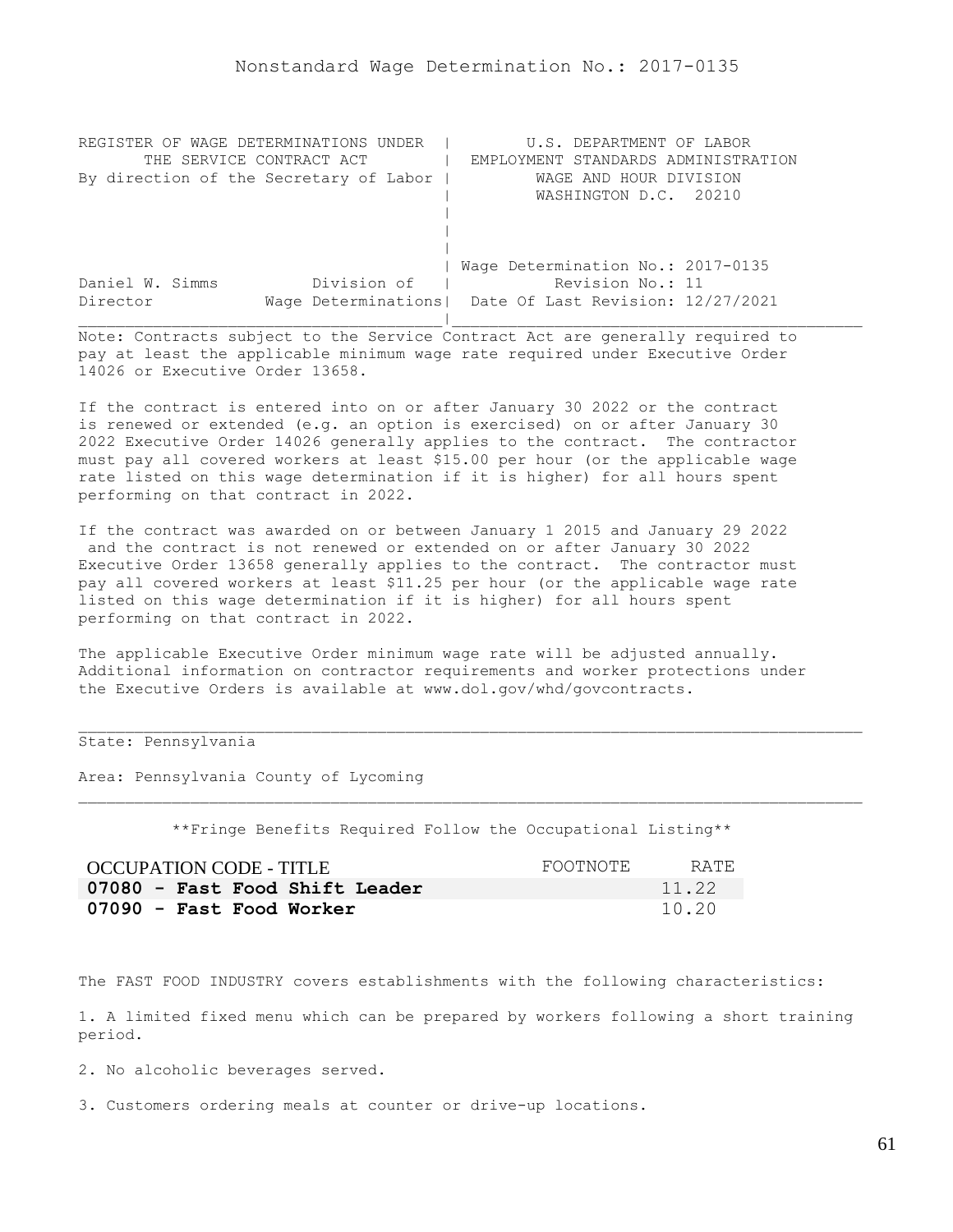5. Tipping not encouraged.

Note: Executive Order (EO) 13706 Establishing Paid Sick Leave for Federal Contractors applies to all contracts subject to the Service Contract Act for which the contract is awarded (and any solicitation was issued) on or after January 1 2017. If this contract is covered by the EO the contractor must provide employees with 1 hour of paid sick leave for every 30 hours they work up to 56 hours of paid sick leave each year. Employees must be permitted to use paid sick leave for their own illness injury or other health-related needs including preventive care; to assist a family member (or person who is like family to the employee) who is ill injured or has other health-related needs including preventive care; or for reasons resulting from or to assist a family member (or person who is like family to the employee) who is the victim of domestic violence sexual assault or stalking. Additional information on contractor requirements and worker protections under the EO is available at www.dol.gov/whd/govcontracts.

ALL OCCUPATIONS LISTED ABOVE RECEIVE THE FOLLOWING BENEFITS:

HEALTH & WELFARE: \$1.00 per hour or \$40.00 per week or \$173.34 per month

VACATION: \$.25 per hour in paid vacation after 1 year of service with a contractor or successor. Length of service includes the whole span of continuous service with the present contractor or successor wherever employed and with the predecessor contractors in the performance of similar work at the same Federal facility. (29 CFR 4.173)

HOLIDAYS: \$.11 per hour in holiday pay. (29 CFR 4.174)

\*\* UNIFORM ALLOWANCE \*\*

If employees are required to wear uniforms in the performance of this contract (either by the terms of the Government contract by the employer by the state or local law etc.) the cost of furnishing such uniforms and maintaining (by laundering or dry cleaning) such uniforms is an expense that may not be borne by an employee where such cost reduces the hourly rate below that required by the wage determination. The Department of Labor will accept payment in accordance with the following standards as compliance:

The contractor or subcontractor is required to furnish all employees with an adequate number of uniforms without cost or to reimburse employees for the actual cost of the uniforms. In addition where uniform cleaning and maintenance is made the responsibility of the employee all contractors and subcontractors subject to this wage determination shall (in the absence of a bona fide collective bargaining agreement providing for a different amount or the furnishing of contrary affirmative proof as to the actual cost) reimburse all employees for such cleaning and maintenance at a rate of \$3.35 per week (or \$.67 cents per day). However in those instances where the uniforms furnished are made of ""wash and wear"" materials may be routinely washed and dried with other personal garments and do not require any special treatment such as dry cleaning daily washing or commercial laundering in order to meet the cleanliness or appearance standards set by the terms of the Government contract by the contractor by law or by the nature of the work there is no requirement that employees be reimbursed for uniform maintenance costs.

\*\* SERVICE CONTRACT ACT DIRECTORY OF OCCUPATIONS \*\*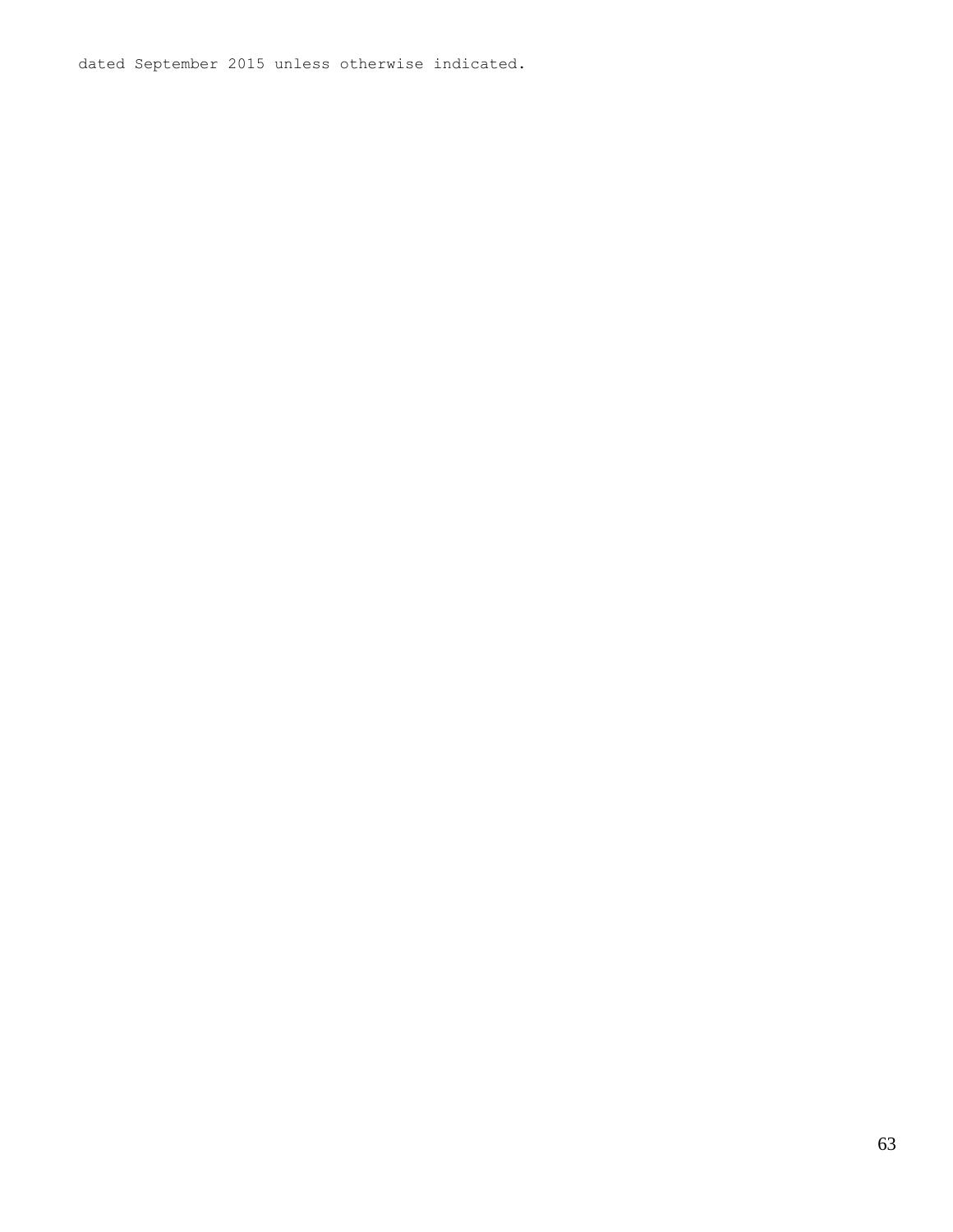| REGISTER OF WAGE DETERMINATIONS UNDER  | U.S. DEPARTMENT OF LABOR                                |
|----------------------------------------|---------------------------------------------------------|
| THE SERVICE CONTRACT ACT               | EMPLOYMENT STANDARDS ADMINISTRATION                     |
| By direction of the Secretary of Labor | WAGE AND HOUR DIVISION                                  |
|                                        | WASHINGTON D.C. 20210                                   |
|                                        |                                                         |
|                                        |                                                         |
|                                        |                                                         |
|                                        | Wage Determination No.: 2017-0137                       |
| Division of<br>Daniel W. Simms         | Revision No.: 11                                        |
| Director                               | Wage Determinations   Date Of Last Revision: 12/27/2021 |
|                                        |                                                         |

If the contract is entered into on or after January 30 2022 or the contract is renewed or extended (e.g. an option is exercised) on or after January 30 2022 Executive Order 14026 generally applies to the contract. The contractor must pay all covered workers at least \$15.00 per hour (or the applicable wage rate listed on this wage determination if it is higher) for all hours spent performing on that contract in 2022.

If the contract was awarded on or between January 1 2015 and January 29 2022 and the contract is not renewed or extended on or after January 30 2022 Executive Order 13658 generally applies to the contract. The contractor must pay all covered workers at least \$11.25 per hour (or the applicable wage rate listed on this wage determination if it is higher) for all hours spent performing on that contract in 2022.

The applicable Executive Order minimum wage rate will be adjusted annually. Additional information on contractor requirements and worker protections under the Executive Orders is available at www.dol.gov/whd/govcontracts.

# State: Pennsylvania

Area: Pennsylvania Counties of Clarion Crawford Forest Greene Indiana Lawrence Venango Warren

\*\*Fringe Benefits Required Follow the Occupational Listing\*\*

| OCCUPATION CODE - TITLE        | FOOTNOTE | RATE. |
|--------------------------------|----------|-------|
| 07080 - Fast Food Shift Leader |          | 10.69 |
| 07090 - Fast Food Worker       |          | 9.72  |

The FAST FOOD INDUSTRY covers establishments with the following characteristics:

1. A limited fixed menu which can be prepared by workers following a short training period.

2. No alcoholic beverages served.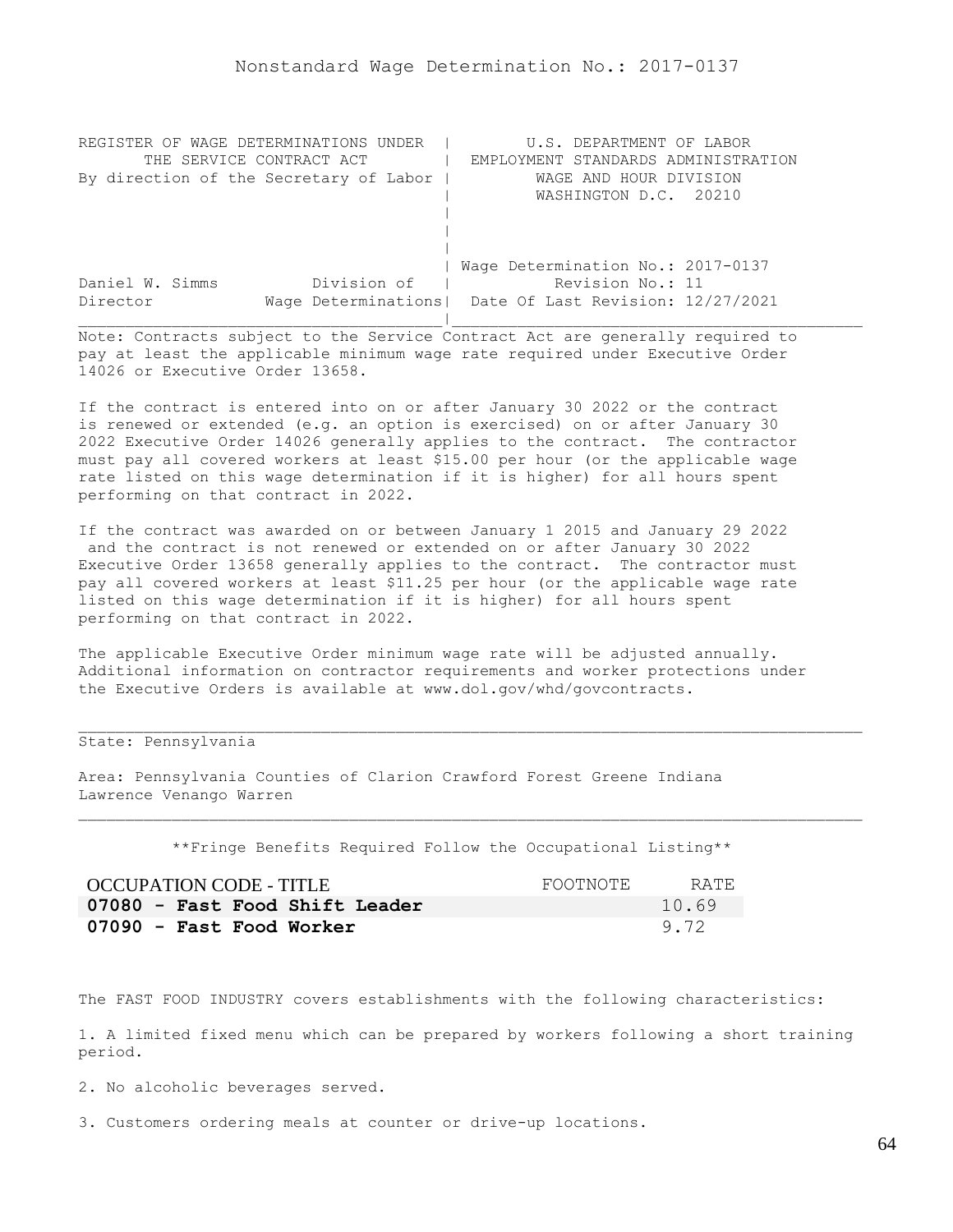5. Tipping not encouraged.

Note: Executive Order (EO) 13706 Establishing Paid Sick Leave for Federal Contractors applies to all contracts subject to the Service Contract Act for which the contract is awarded (and any solicitation was issued) on or after January 1 2017. If this contract is covered by the EO the contractor must provide employees with 1 hour of paid sick leave for every 30 hours they work up to 56 hours of paid sick leave each year. Employees must be permitted to use paid sick leave for their own illness injury or other health-related needs including preventive care; to assist a family member (or person who is like family to the employee) who is ill injured or has other health-related needs including preventive care; or for reasons resulting from or to assist a family member (or person who is like family to the employee) who is the victim of domestic violence sexual assault or stalking. Additional information on contractor requirements and worker protections under the EO is available at www.dol.gov/whd/govcontracts.

ALL OCCUPATIONS LISTED ABOVE RECEIVE THE FOLLOWING BENEFITS:

HEALTH & WELFARE: \$1.00 per hour or \$40.00 per week or \$173.34 per month

VACATION: \$.25 per hour in paid vacation after 1 year of service with a contractor or successor. Length of service includes the whole span of continuous service with the present contractor or successor wherever employed and with the predecessor contractors in the performance of similar work at the same Federal facility. (29 CFR 4.173)

HOLIDAYS: \$.11 per hour in holiday pay. (29 CFR 4.174)

\*\* UNIFORM ALLOWANCE \*\*

If employees are required to wear uniforms in the performance of this contract (either by the terms of the Government contract by the employer by the state or local law etc.) the cost of furnishing such uniforms and maintaining (by laundering or dry cleaning) such uniforms is an expense that may not be borne by an employee where such cost reduces the hourly rate below that required by the wage determination. The Department of Labor will accept payment in accordance with the following standards as compliance:

The contractor or subcontractor is required to furnish all employees with an adequate number of uniforms without cost or to reimburse employees for the actual cost of the uniforms. In addition where uniform cleaning and maintenance is made the responsibility of the employee all contractors and subcontractors subject to this wage determination shall (in the absence of a bona fide collective bargaining agreement providing for a different amount or the furnishing of contrary affirmative proof as to the actual cost) reimburse all employees for such cleaning and maintenance at a rate of  $$3.35$  per week (or  $$.67$  cents per day). However in those instances where the uniforms furnished are made of ""wash and wear"" materials may be routinely washed and dried with other personal garments and do not require any special treatment such as dry cleaning daily washing or commercial laundering in order to meet the cleanliness or appearance standards set by the terms of the Government contract by the contractor by law or by the nature of the work there is no requirement that employees be reimbursed for uniform maintenance costs.

\*\* SERVICE CONTRACT ACT DIRECTORY OF OCCUPATIONS \*\*

The duties of employees under job titles listed are those described in the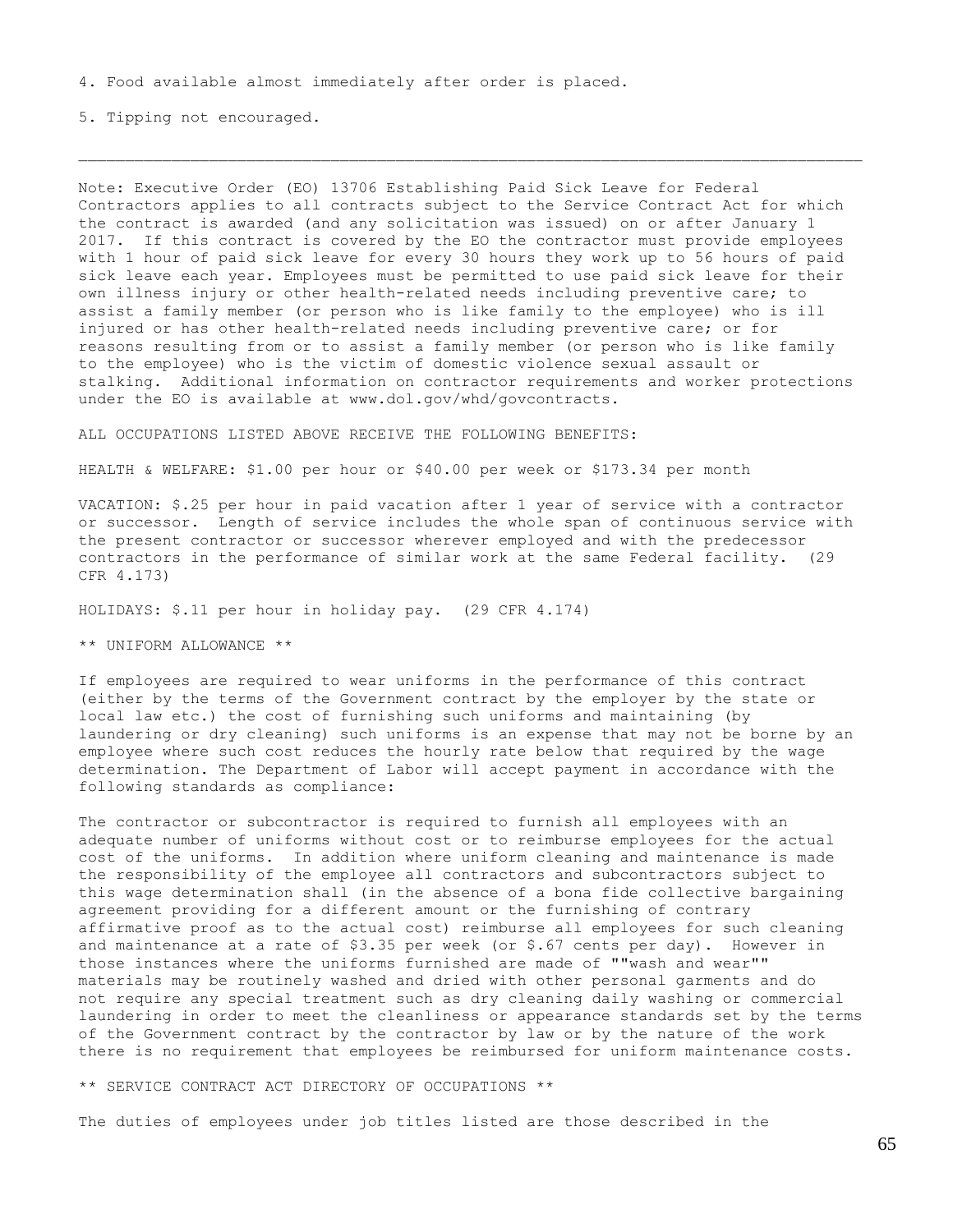""Service Contract Act Directory of Occupations"" Fifth Edition (Revision 1) dated September 2015 unless otherwise indicated.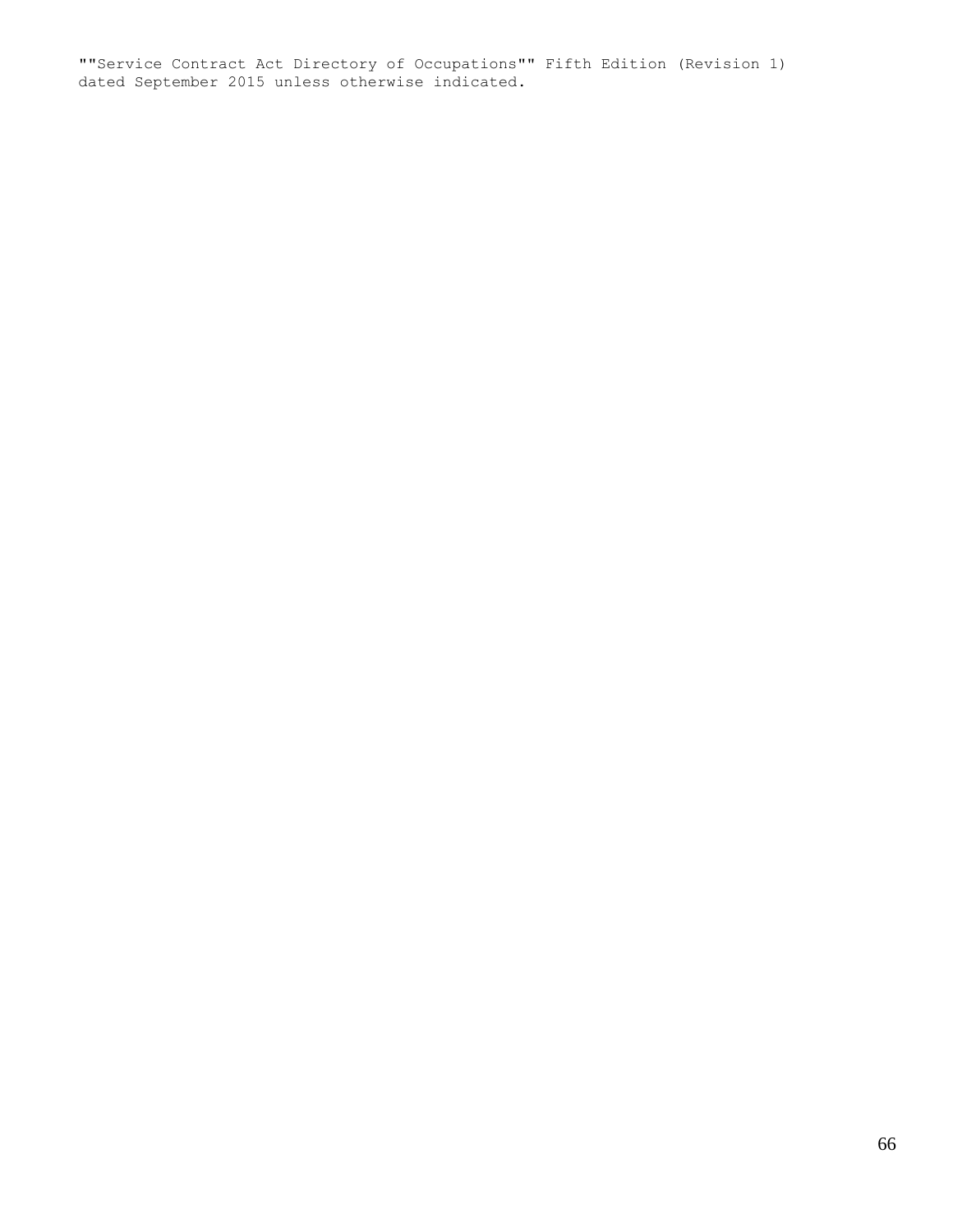| REGISTER OF WAGE DETERMINATIONS UNDER  | U.S. DEPARTMENT OF LABOR                                |
|----------------------------------------|---------------------------------------------------------|
| THE SERVICE CONTRACT ACT               | EMPLOYMENT STANDARDS ADMINISTRATION                     |
| By direction of the Secretary of Labor | WAGE AND HOUR DIVISION                                  |
|                                        | WASHINGTON D.C. 20210                                   |
|                                        |                                                         |
|                                        |                                                         |
|                                        |                                                         |
|                                        | Wage Determination No.: 2017-0139                       |
| Division of<br>Daniel W. Simms         | Revision No.: 11                                        |
| Director                               | Wage Determinations   Date Of Last Revision: 12/27/2021 |
|                                        |                                                         |

If the contract is entered into on or after January 30 2022 or the contract is renewed or extended (e.g. an option is exercised) on or after January 30 2022 Executive Order 14026 generally applies to the contract. The contractor must pay all covered workers at least \$15.00 per hour (or the applicable wage rate listed on this wage determination if it is higher) for all hours spent performing on that contract in 2022.

If the contract was awarded on or between January 1 2015 and January 29 2022 and the contract is not renewed or extended on or after January 30 2022 Executive Order 13658 generally applies to the contract. The contractor must pay all covered workers at least \$11.25 per hour (or the applicable wage rate listed on this wage determination if it is higher) for all hours spent performing on that contract in 2022.

The applicable Executive Order minimum wage rate will be adjusted annually. Additional information on contractor requirements and worker protections under the Executive Orders is available at www.dol.gov/whd/govcontracts.

# State: Pennsylvania

Area: Pennsylvania Counties of Bedford Fulton Huntingdon Juniata Mifflin Northumberland Schuylkill Snyder Somerset Union

\*\*Fringe Benefits Required Follow the Occupational Listing\*\*

| OCCUPATION CODE - TITLE        | FOOTNOTE | RATE. |
|--------------------------------|----------|-------|
| 07080 - Fast Food Shift Leader |          | 12.01 |
| 07090 - Fast Food Worker       |          | 10.92 |

The FAST FOOD INDUSTRY covers establishments with the following characteristics:

1. A limited fixed menu which can be prepared by workers following a short training period.

2. No alcoholic beverages served.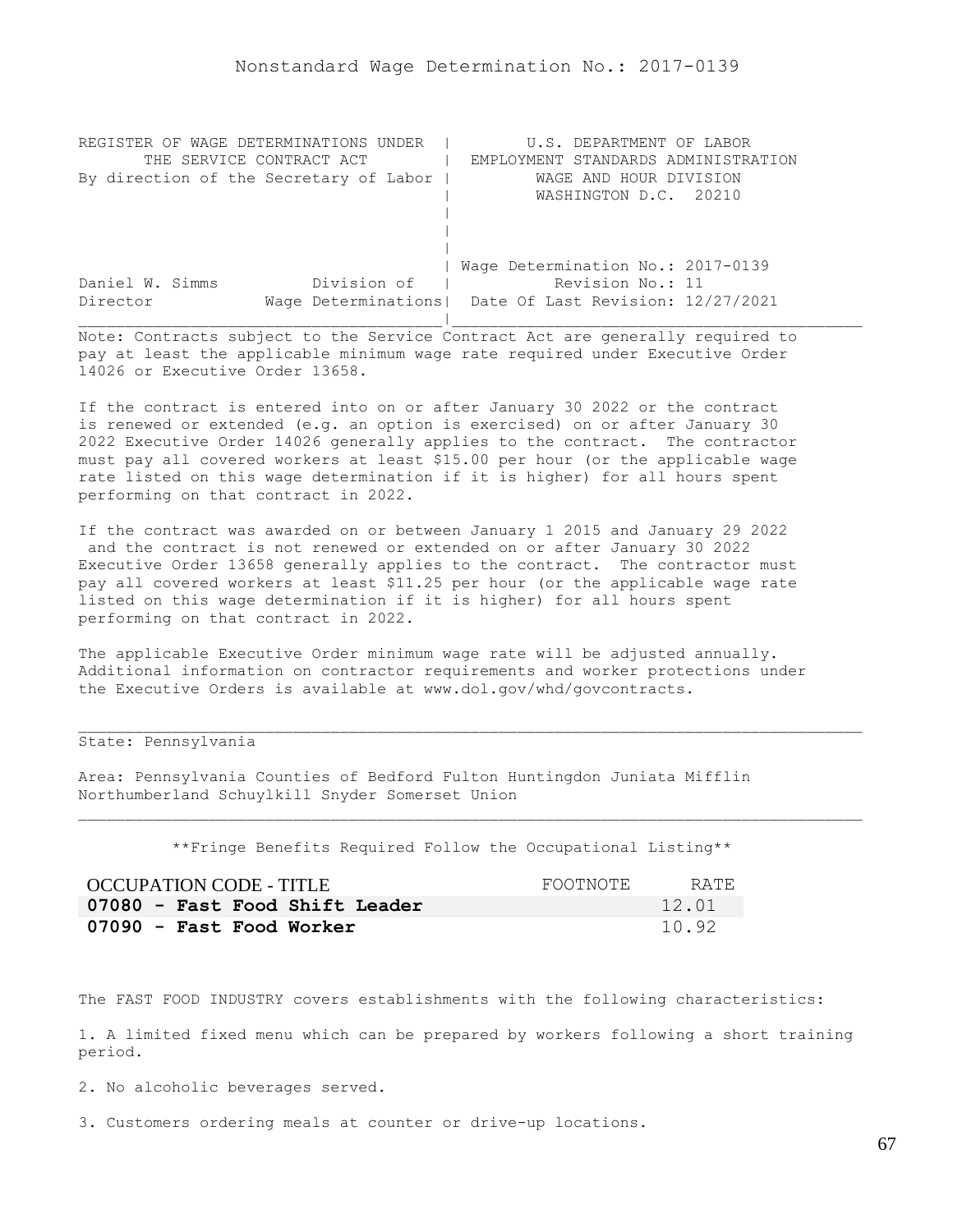5. Tipping not encouraged.

Note: Executive Order (EO) 13706 Establishing Paid Sick Leave for Federal Contractors applies to all contracts subject to the Service Contract Act for which the contract is awarded (and any solicitation was issued) on or after January 1 2017. If this contract is covered by the EO the contractor must provide employees with 1 hour of paid sick leave for every 30 hours they work up to 56 hours of paid sick leave each year. Employees must be permitted to use paid sick leave for their own illness injury or other health-related needs including preventive care; to assist a family member (or person who is like family to the employee) who is ill injured or has other health-related needs including preventive care; or for reasons resulting from or to assist a family member (or person who is like family to the employee) who is the victim of domestic violence sexual assault or stalking. Additional information on contractor requirements and worker protections under the EO is available at www.dol.gov/whd/govcontracts.

ALL OCCUPATIONS LISTED ABOVE RECEIVE THE FOLLOWING BENEFITS:

HEALTH & WELFARE: \$1.00 per hour or \$40.00 per week or \$173.34 per month

VACATION: \$.25 per hour in paid vacation after 1 year of service with a contractor or successor. Length of service includes the whole span of continuous service with the present contractor or successor wherever employed and with the predecessor contractors in the performance of similar work at the same Federal facility. (29 CFR 4.173)

HOLIDAYS: \$.11 per hour in holiday pay. (29 CFR 4.174)

\*\* UNIFORM ALLOWANCE \*\*

If employees are required to wear uniforms in the performance of this contract (either by the terms of the Government contract by the employer by the state or local law etc.) the cost of furnishing such uniforms and maintaining (by laundering or dry cleaning) such uniforms is an expense that may not be borne by an employee where such cost reduces the hourly rate below that required by the wage determination. The Department of Labor will accept payment in accordance with the following standards as compliance:

The contractor or subcontractor is required to furnish all employees with an adequate number of uniforms without cost or to reimburse employees for the actual cost of the uniforms. In addition where uniform cleaning and maintenance is made the responsibility of the employee all contractors and subcontractors subject to this wage determination shall (in the absence of a bona fide collective bargaining agreement providing for a different amount or the furnishing of contrary affirmative proof as to the actual cost) reimburse all employees for such cleaning and maintenance at a rate of  $$3.35$  per week (or  $$.67$  cents per day). However in those instances where the uniforms furnished are made of ""wash and wear"" materials may be routinely washed and dried with other personal garments and do not require any special treatment such as dry cleaning daily washing or commercial laundering in order to meet the cleanliness or appearance standards set by the terms of the Government contract by the contractor by law or by the nature of the work there is no requirement that employees be reimbursed for uniform maintenance costs.

\*\* SERVICE CONTRACT ACT DIRECTORY OF OCCUPATIONS \*\*

The duties of employees under job titles listed are those described in the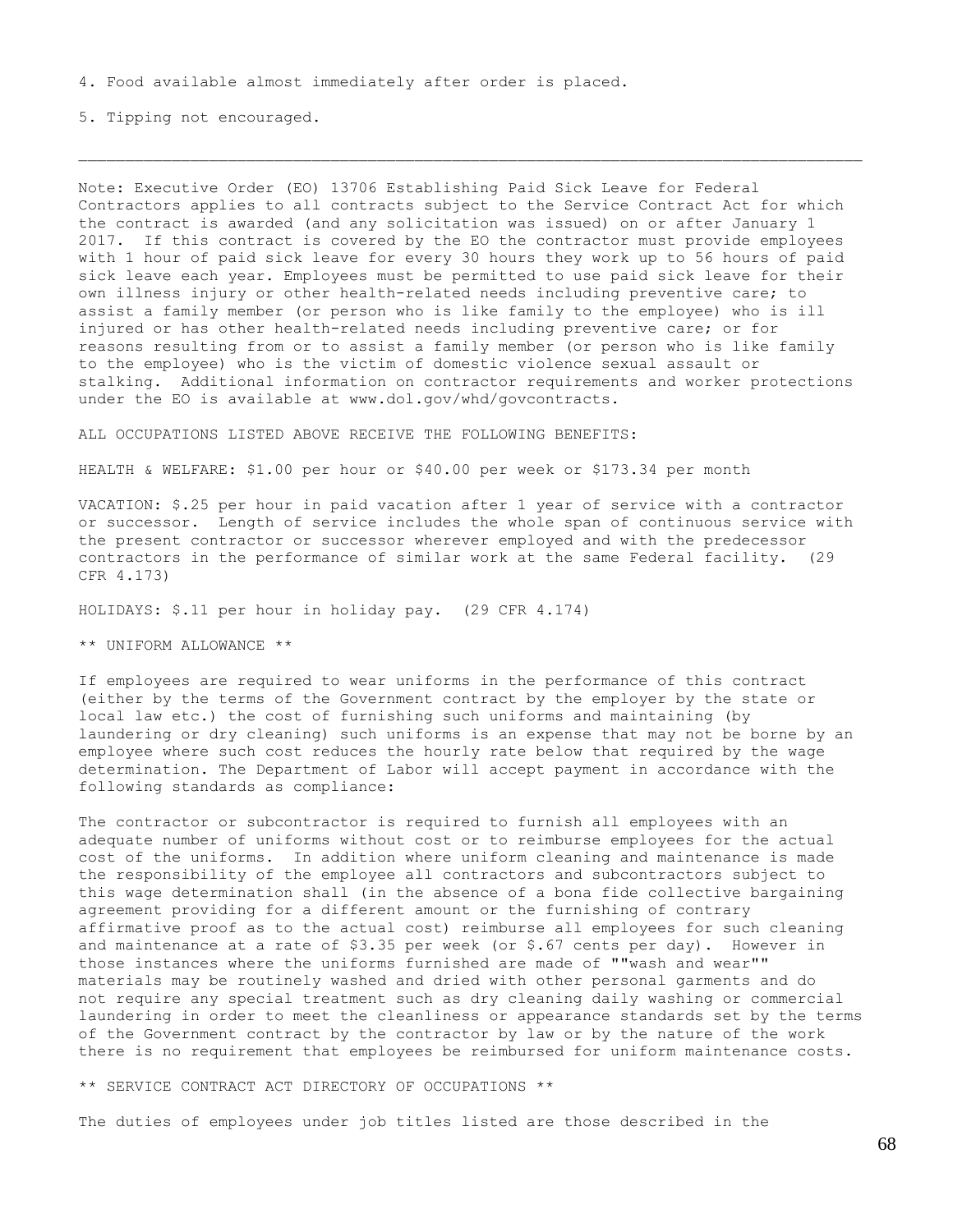""Service Contract Act Directory of Occupations"" Fifth Edition (Revision 1) dated September 2015 unless otherwise indicated.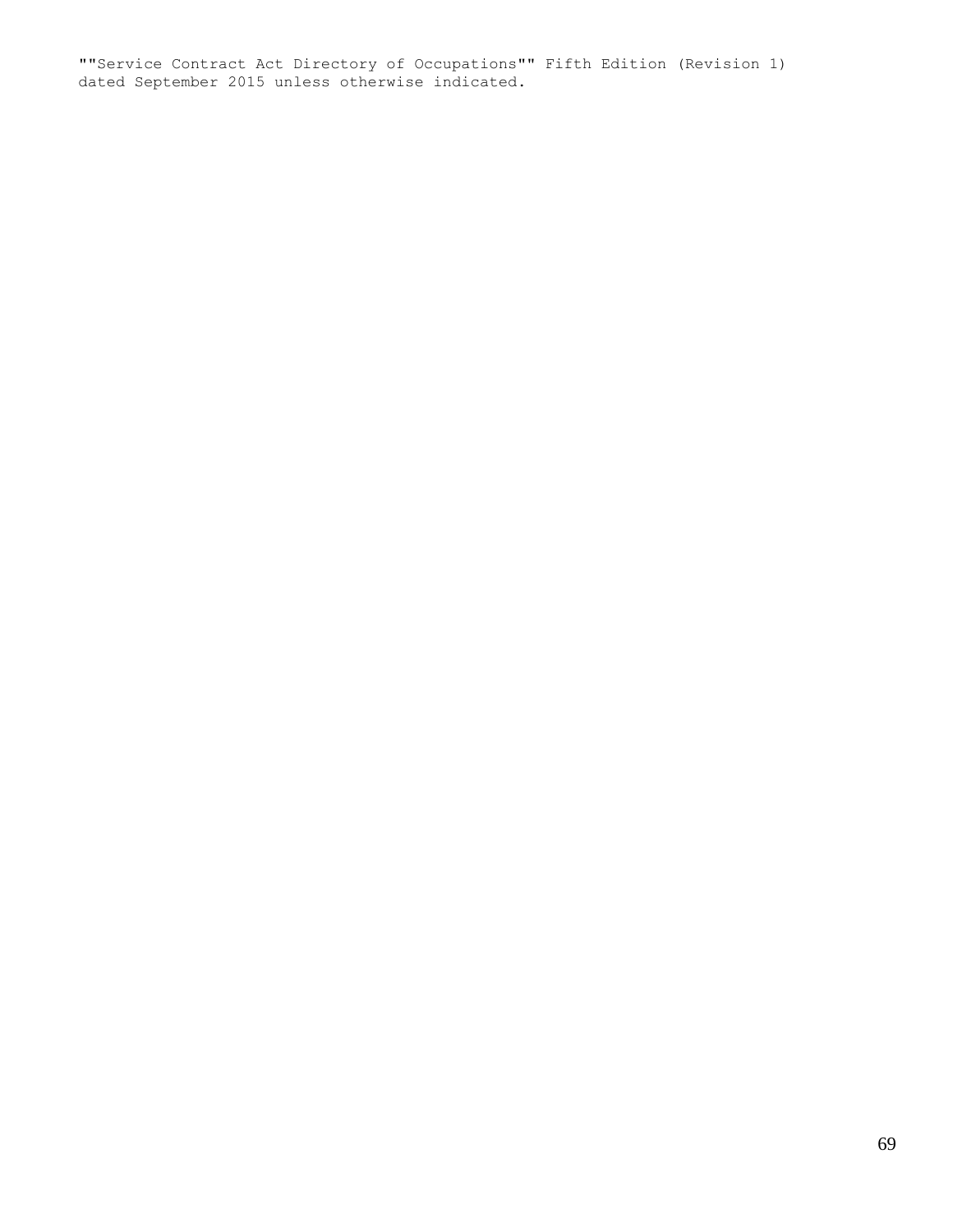| REGISTER OF WAGE DETERMINATIONS UNDER  | U.S. DEPARTMENT OF LABOR                                |
|----------------------------------------|---------------------------------------------------------|
| THE SERVICE CONTRACT ACT               | EMPLOYMENT STANDARDS ADMINISTRATION                     |
| By direction of the Secretary of Labor | WAGE AND HOUR DIVISION                                  |
|                                        | WASHINGTON D.C. 20210                                   |
|                                        |                                                         |
|                                        |                                                         |
|                                        |                                                         |
|                                        | Wage Determination No.: 2017-0141                       |
| Division of<br>Daniel W. Simms         | Revision No.: 11                                        |
| Director                               | Wage Determinations   Date Of Last Revision: 12/27/2021 |
|                                        |                                                         |

If the contract is entered into on or after January 30 2022 or the contract is renewed or extended (e.g. an option is exercised) on or after January 30 2022 Executive Order 14026 generally applies to the contract. The contractor must pay all covered workers at least \$15.00 per hour (or the applicable wage rate listed on this wage determination if it is higher) for all hours spent performing on that contract in 2022.

If the contract was awarded on or between January 1 2015 and January 29 2022 and the contract is not renewed or extended on or after January 30 2022 Executive Order 13658 generally applies to the contract. The contractor must pay all covered workers at least \$11.25 per hour (or the applicable wage rate listed on this wage determination if it is higher) for all hours spent performing on that contract in 2022.

The applicable Executive Order minimum wage rate will be adjusted annually. Additional information on contractor requirements and worker protections under the Executive Orders is available at www.dol.gov/whd/govcontracts.

## State: Pennsylvania

Area: Pennsylvania Counties of Columbia Montour

\*\*Fringe Benefits Required Follow the Occupational Listing\*\*

| OCCUPATION CODE - TITLE        | FOOTNOTE | RATE. |
|--------------------------------|----------|-------|
| 07080 - Fast Food Shift Leader |          | 11.77 |
| 07090 - Fast Food Worker       |          | 10.70 |

The FAST FOOD INDUSTRY covers establishments with the following characteristics:

1. A limited fixed menu which can be prepared by workers following a short training period.

2. No alcoholic beverages served.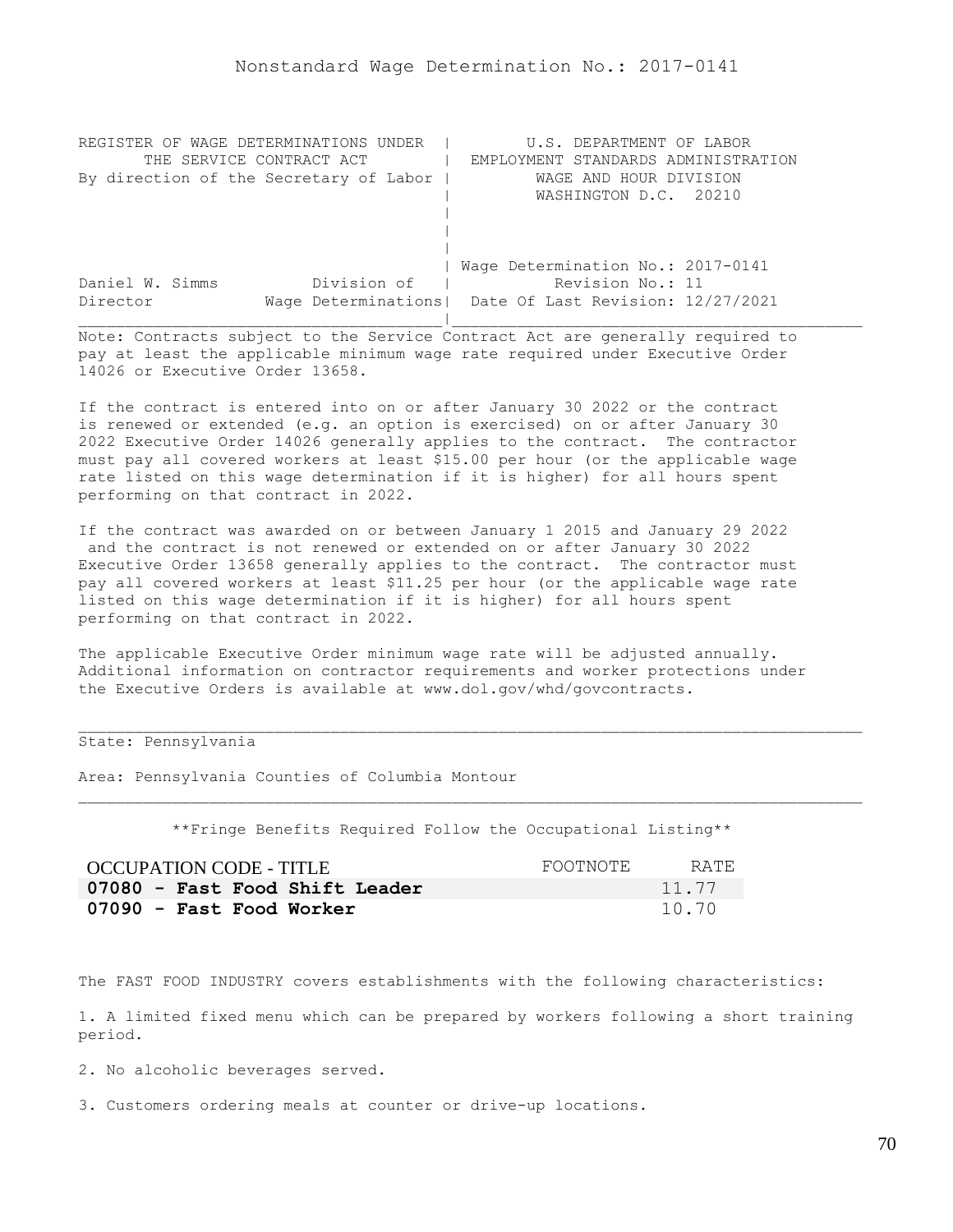5. Tipping not encouraged.

Note: Executive Order (EO) 13706 Establishing Paid Sick Leave for Federal Contractors applies to all contracts subject to the Service Contract Act for which the contract is awarded (and any solicitation was issued) on or after January 1 2017. If this contract is covered by the EO the contractor must provide employees with 1 hour of paid sick leave for every 30 hours they work up to 56 hours of paid sick leave each year. Employees must be permitted to use paid sick leave for their own illness injury or other health-related needs including preventive care; to assist a family member (or person who is like family to the employee) who is ill injured or has other health-related needs including preventive care; or for reasons resulting from or to assist a family member (or person who is like family to the employee) who is the victim of domestic violence sexual assault or stalking. Additional information on contractor requirements and worker protections under the EO is available at www.dol.gov/whd/govcontracts.

ALL OCCUPATIONS LISTED ABOVE RECEIVE THE FOLLOWING BENEFITS:

HEALTH & WELFARE: \$1.00 per hour or \$40.00 per week or \$173.34 per month

VACATION: \$.25 per hour in paid vacation after 1 year of service with a contractor or successor. Length of service includes the whole span of continuous service with the present contractor or successor wherever employed and with the predecessor contractors in the performance of similar work at the same Federal facility. (29 CFR 4.173)

HOLIDAYS: \$.11 per hour in holiday pay. (29 CFR 4.174)

\*\* UNIFORM ALLOWANCE \*\*

If employees are required to wear uniforms in the performance of this contract (either by the terms of the Government contract by the employer by the state or local law etc.) the cost of furnishing such uniforms and maintaining (by laundering or dry cleaning) such uniforms is an expense that may not be borne by an employee where such cost reduces the hourly rate below that required by the wage determination. The Department of Labor will accept payment in accordance with the following standards as compliance:

The contractor or subcontractor is required to furnish all employees with an adequate number of uniforms without cost or to reimburse employees for the actual cost of the uniforms. In addition where uniform cleaning and maintenance is made the responsibility of the employee all contractors and subcontractors subject to this wage determination shall (in the absence of a bona fide collective bargaining agreement providing for a different amount or the furnishing of contrary affirmative proof as to the actual cost) reimburse all employees for such cleaning and maintenance at a rate of  $$3.35$  per week (or  $$.67$  cents per day). However in those instances where the uniforms furnished are made of ""wash and wear"" materials may be routinely washed and dried with other personal garments and do not require any special treatment such as dry cleaning daily washing or commercial laundering in order to meet the cleanliness or appearance standards set by the terms of the Government contract by the contractor by law or by the nature of the work there is no requirement that employees be reimbursed for uniform maintenance costs.

\*\* SERVICE CONTRACT ACT DIRECTORY OF OCCUPATIONS \*\*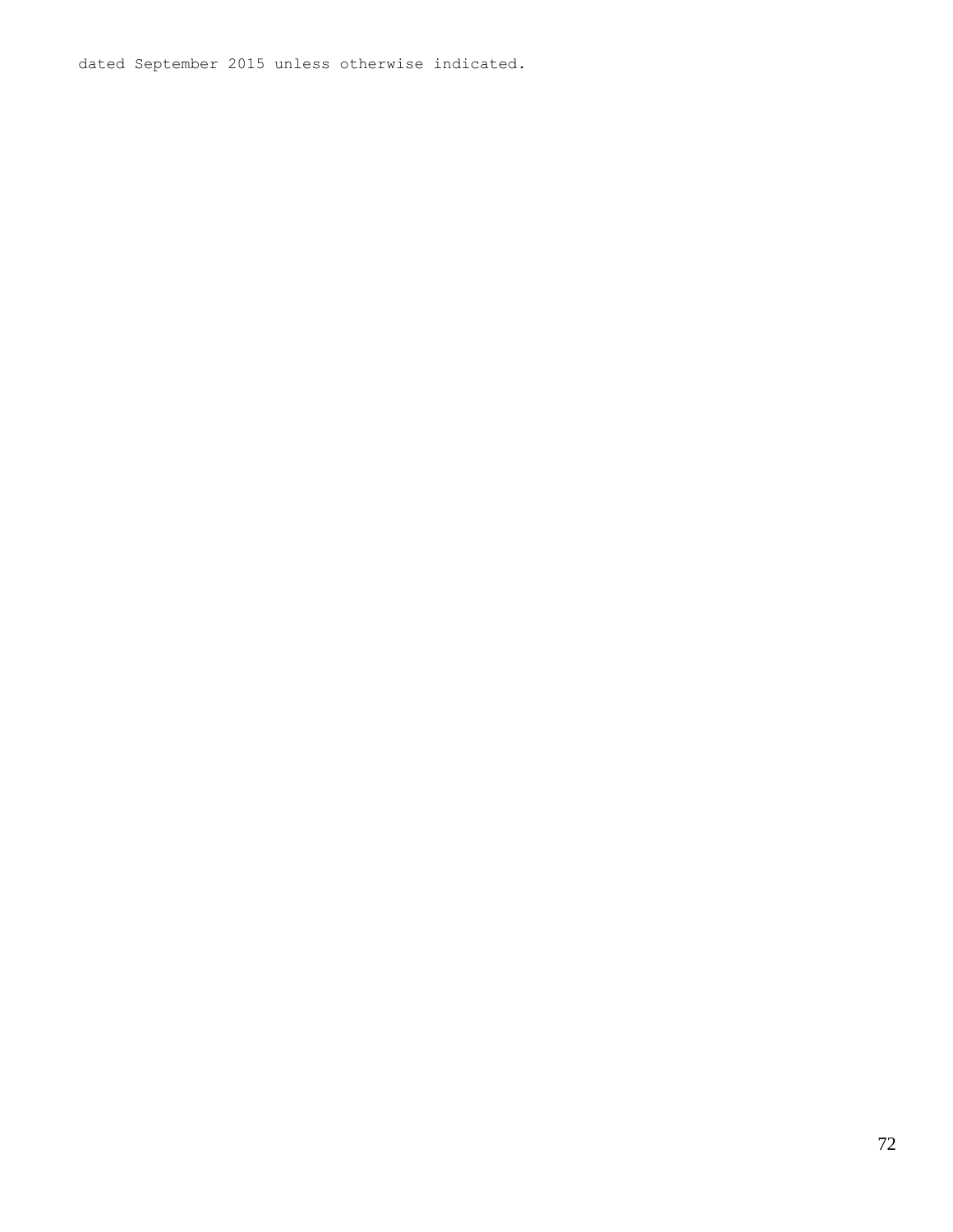| REGISTER OF WAGE DETERMINATIONS UNDER  | U.S. DEPARTMENT OF LABOR                                |
|----------------------------------------|---------------------------------------------------------|
| THE SERVICE CONTRACT ACT               | EMPLOYMENT STANDARDS ADMINISTRATION                     |
| By direction of the Secretary of Labor | WAGE AND HOUR DIVISION                                  |
|                                        | WASHINGTON D.C. 20210                                   |
|                                        |                                                         |
|                                        |                                                         |
|                                        |                                                         |
|                                        | Wage Determination No.: 2017-0143                       |
| Division of<br>Daniel W. Simms         | Revision No.: 11                                        |
| Director                               | Wage Determinations   Date Of Last Revision: 12/27/2021 |
|                                        |                                                         |

If the contract is entered into on or after January 30 2022 or the contract is renewed or extended (e.g. an option is exercised) on or after January 30 2022 Executive Order 14026 generally applies to the contract. The contractor must pay all covered workers at least \$15.00 per hour (or the applicable wage rate listed on this wage determination if it is higher) for all hours spent performing on that contract in 2022.

If the contract was awarded on or between January 1 2015 and January 29 2022 and the contract is not renewed or extended on or after January 30 2022 Executive Order 13658 generally applies to the contract. The contractor must pay all covered workers at least \$11.25 per hour (or the applicable wage rate listed on this wage determination if it is higher) for all hours spent performing on that contract in 2022.

The applicable Executive Order minimum wage rate will be adjusted annually. Additional information on contractor requirements and worker protections under the Executive Orders is available at www.dol.gov/whd/govcontracts.

## State: Pennsylvania

Area: Pennsylvania County of Monroe

\*\*Fringe Benefits Required Follow the Occupational Listing\*\*

| <b>OCCUPATION CODE - TITLE</b> | FOOTNOTE | RATE. |
|--------------------------------|----------|-------|
| 07080 - Fast Food Shift Leader |          | 10.92 |
| 07090 - Fast Food Worker       |          | 9.93  |

The FAST FOOD INDUSTRY covers establishments with the following characteristics:

1. A limited fixed menu which can be prepared by workers following a short training period.

2. No alcoholic beverages served.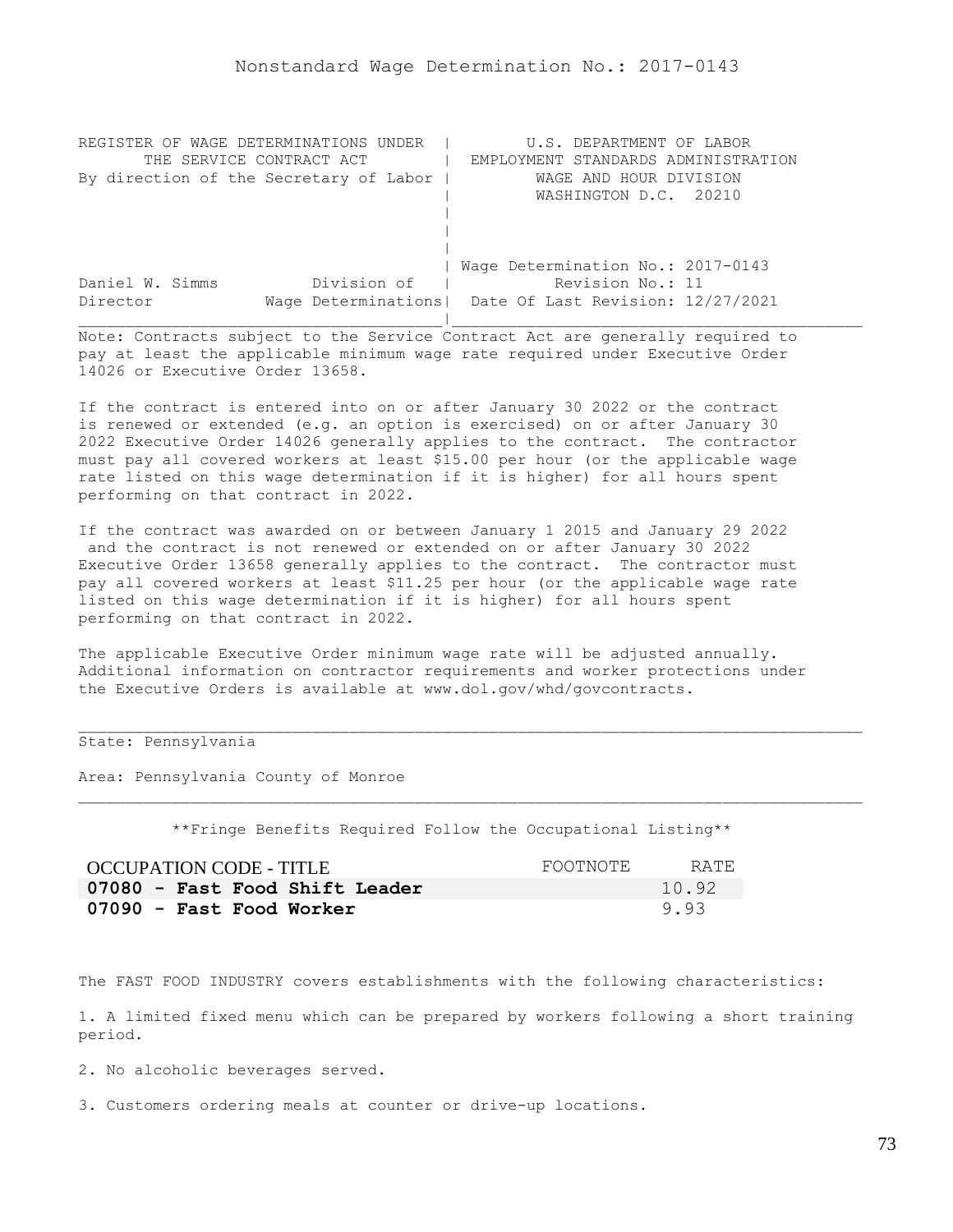5. Tipping not encouraged.

Note: Executive Order (EO) 13706 Establishing Paid Sick Leave for Federal Contractors applies to all contracts subject to the Service Contract Act for which the contract is awarded (and any solicitation was issued) on or after January 1 2017. If this contract is covered by the EO the contractor must provide employees with 1 hour of paid sick leave for every 30 hours they work up to 56 hours of paid sick leave each year. Employees must be permitted to use paid sick leave for their own illness injury or other health-related needs including preventive care; to assist a family member (or person who is like family to the employee) who is ill injured or has other health-related needs including preventive care; or for reasons resulting from or to assist a family member (or person who is like family to the employee) who is the victim of domestic violence sexual assault or stalking. Additional information on contractor requirements and worker protections under the EO is available at www.dol.gov/whd/govcontracts.

ALL OCCUPATIONS LISTED ABOVE RECEIVE THE FOLLOWING BENEFITS:

HEALTH & WELFARE: \$1.00 per hour or \$40.00 per week or \$173.34 per month

VACATION: \$.25 per hour in paid vacation after 1 year of service with a contractor or successor. Length of service includes the whole span of continuous service with the present contractor or successor wherever employed and with the predecessor contractors in the performance of similar work at the same Federal facility. (29 CFR 4.173)

HOLIDAYS: \$.11 per hour in holiday pay. (29 CFR 4.174)

\*\* UNIFORM ALLOWANCE \*\*

If employees are required to wear uniforms in the performance of this contract (either by the terms of the Government contract by the employer by the state or local law etc.) the cost of furnishing such uniforms and maintaining (by laundering or dry cleaning) such uniforms is an expense that may not be borne by an employee where such cost reduces the hourly rate below that required by the wage determination. The Department of Labor will accept payment in accordance with the following standards as compliance:

The contractor or subcontractor is required to furnish all employees with an adequate number of uniforms without cost or to reimburse employees for the actual cost of the uniforms. In addition where uniform cleaning and maintenance is made the responsibility of the employee all contractors and subcontractors subject to this wage determination shall (in the absence of a bona fide collective bargaining agreement providing for a different amount or the furnishing of contrary affirmative proof as to the actual cost) reimburse all employees for such cleaning and maintenance at a rate of  $$3.35$  per week (or  $$.67$  cents per day). However in those instances where the uniforms furnished are made of ""wash and wear"" materials may be routinely washed and dried with other personal garments and do not require any special treatment such as dry cleaning daily washing or commercial laundering in order to meet the cleanliness or appearance standards set by the terms of the Government contract by the contractor by law or by the nature of the work there is no requirement that employees be reimbursed for uniform maintenance costs.

\*\* SERVICE CONTRACT ACT DIRECTORY OF OCCUPATIONS \*\*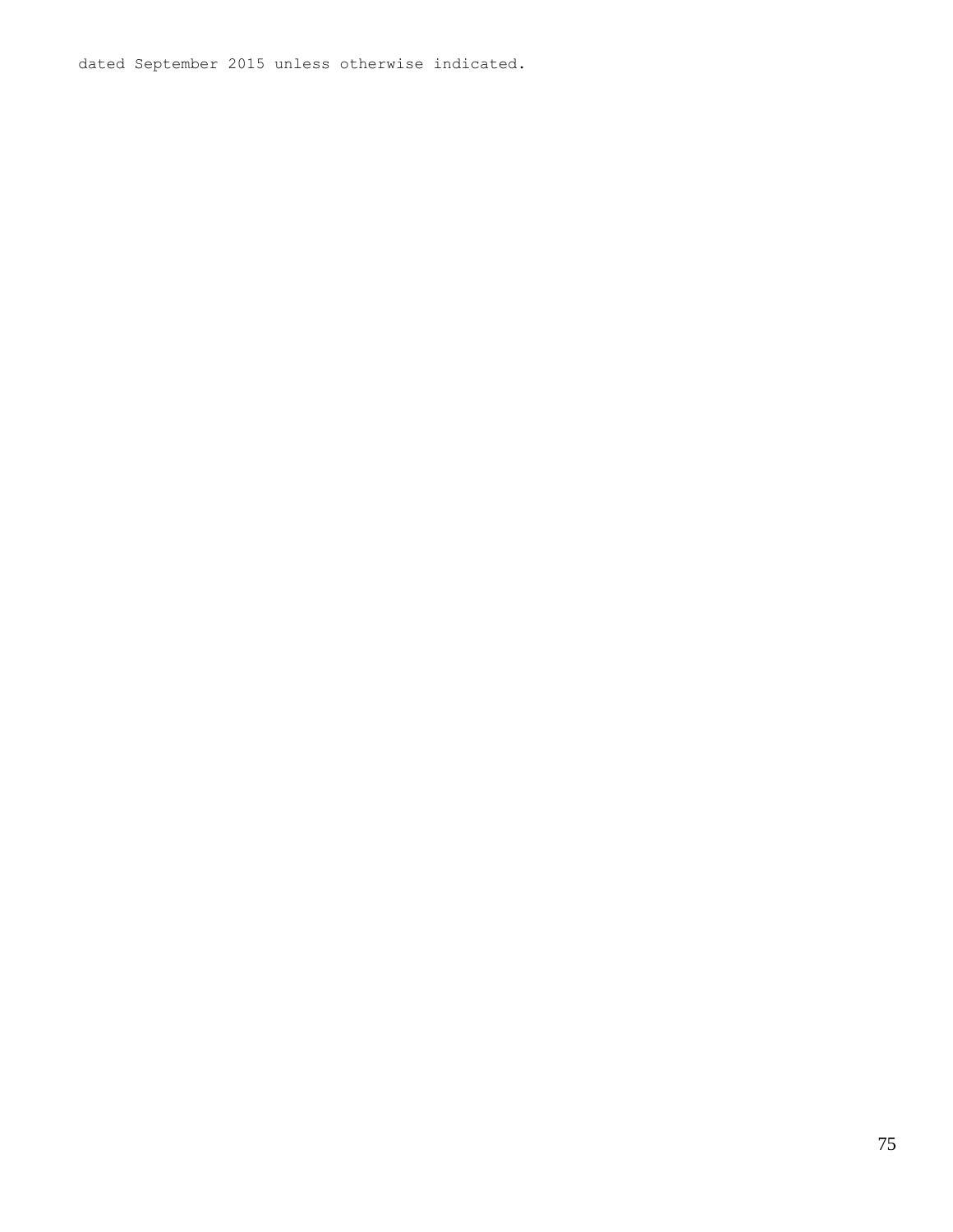| REGISTER OF WAGE DETERMINATIONS UNDER  | U.S. DEPARTMENT OF LABOR                                |
|----------------------------------------|---------------------------------------------------------|
| THE SERVICE CONTRACT ACT               | EMPLOYMENT STANDARDS ADMINISTRATION                     |
| By direction of the Secretary of Labor | WAGE AND HOUR DIVISION                                  |
|                                        | WASHINGTON D.C. 20210                                   |
|                                        |                                                         |
|                                        |                                                         |
|                                        |                                                         |
|                                        | Wage Determination No.: 2017-0145                       |
| Division of<br>Daniel W. Simms         | Revision No.: 11                                        |
| Director                               | Wage Determinations   Date Of Last Revision: 12/27/2021 |
|                                        |                                                         |

If the contract is entered into on or after January 30 2022 or the contract is renewed or extended (e.g. an option is exercised) on or after January 30 2022 Executive Order 14026 generally applies to the contract. The contractor must pay all covered workers at least \$15.00 per hour (or the applicable wage rate listed on this wage determination if it is higher) for all hours spent performing on that contract in 2022.

If the contract was awarded on or between January 1 2015 and January 29 2022 and the contract is not renewed or extended on or after January 30 2022 Executive Order 13658 generally applies to the contract. The contractor must pay all covered workers at least \$11.25 per hour (or the applicable wage rate listed on this wage determination if it is higher) for all hours spent performing on that contract in 2022.

The applicable Executive Order minimum wage rate will be adjusted annually. Additional information on contractor requirements and worker protections under the Executive Orders is available at www.dol.gov/whd/govcontracts.

## State: Pennsylvania

Area: Pennsylvania Counties of Bucks Chester Montgomery

\*\*Fringe Benefits Required Follow the Occupational Listing\*\*

| OCCUPATION CODE - TITLE        | FOOTNOTE | RATE. |
|--------------------------------|----------|-------|
| 07080 - Fast Food Shift Leader |          | 12.57 |
| 07090 - Fast Food Worker       |          | 11.43 |

The FAST FOOD INDUSTRY covers establishments with the following characteristics:

1. A limited fixed menu which can be prepared by workers following a short training period.

2. No alcoholic beverages served.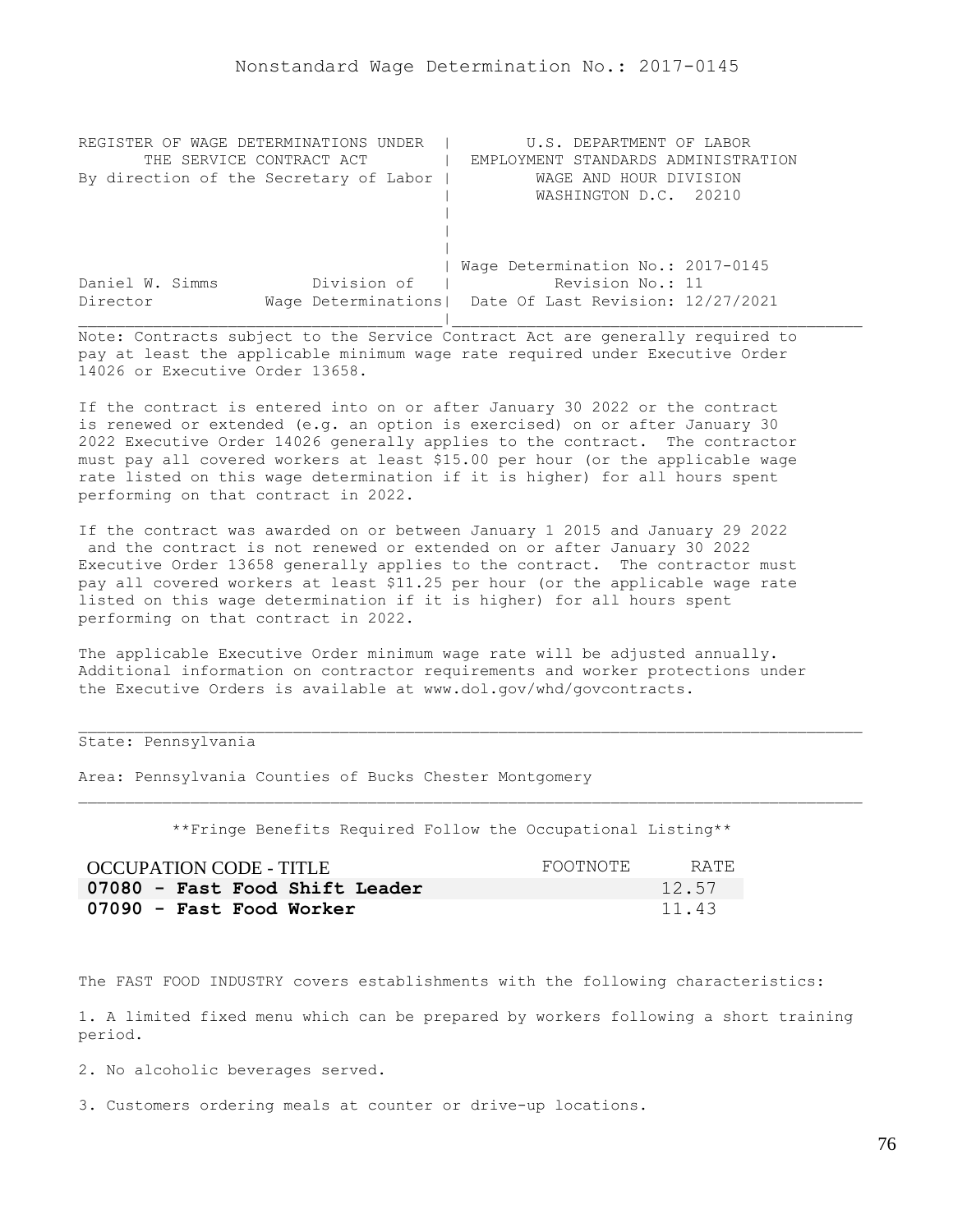5. Tipping not encouraged.

Note: Executive Order (EO) 13706 Establishing Paid Sick Leave for Federal Contractors applies to all contracts subject to the Service Contract Act for which the contract is awarded (and any solicitation was issued) on or after January 1 2017. If this contract is covered by the EO the contractor must provide employees with 1 hour of paid sick leave for every 30 hours they work up to 56 hours of paid sick leave each year. Employees must be permitted to use paid sick leave for their own illness injury or other health-related needs including preventive care; to assist a family member (or person who is like family to the employee) who is ill injured or has other health-related needs including preventive care; or for reasons resulting from or to assist a family member (or person who is like family to the employee) who is the victim of domestic violence sexual assault or stalking. Additional information on contractor requirements and worker protections under the EO is available at www.dol.gov/whd/govcontracts.

ALL OCCUPATIONS LISTED ABOVE RECEIVE THE FOLLOWING BENEFITS:

HEALTH & WELFARE: \$1.00 per hour or \$40.00 per week or \$173.34 per month

VACATION: \$.25 per hour in paid vacation after 1 year of service with a contractor or successor. Length of service includes the whole span of continuous service with the present contractor or successor wherever employed and with the predecessor contractors in the performance of similar work at the same Federal facility. (29 CFR 4.173)

HOLIDAYS: \$.11 per hour in holiday pay. (29 CFR 4.174)

\*\* UNIFORM ALLOWANCE \*\*

If employees are required to wear uniforms in the performance of this contract (either by the terms of the Government contract by the employer by the state or local law etc.) the cost of furnishing such uniforms and maintaining (by laundering or dry cleaning) such uniforms is an expense that may not be borne by an employee where such cost reduces the hourly rate below that required by the wage determination. The Department of Labor will accept payment in accordance with the following standards as compliance:

The contractor or subcontractor is required to furnish all employees with an adequate number of uniforms without cost or to reimburse employees for the actual cost of the uniforms. In addition where uniform cleaning and maintenance is made the responsibility of the employee all contractors and subcontractors subject to this wage determination shall (in the absence of a bona fide collective bargaining agreement providing for a different amount or the furnishing of contrary affirmative proof as to the actual cost) reimburse all employees for such cleaning and maintenance at a rate of  $$3.35$  per week (or  $$.67$  cents per day). However in those instances where the uniforms furnished are made of ""wash and wear"" materials may be routinely washed and dried with other personal garments and do not require any special treatment such as dry cleaning daily washing or commercial laundering in order to meet the cleanliness or appearance standards set by the terms of the Government contract by the contractor by law or by the nature of the work there is no requirement that employees be reimbursed for uniform maintenance costs.

\*\* SERVICE CONTRACT ACT DIRECTORY OF OCCUPATIONS \*\*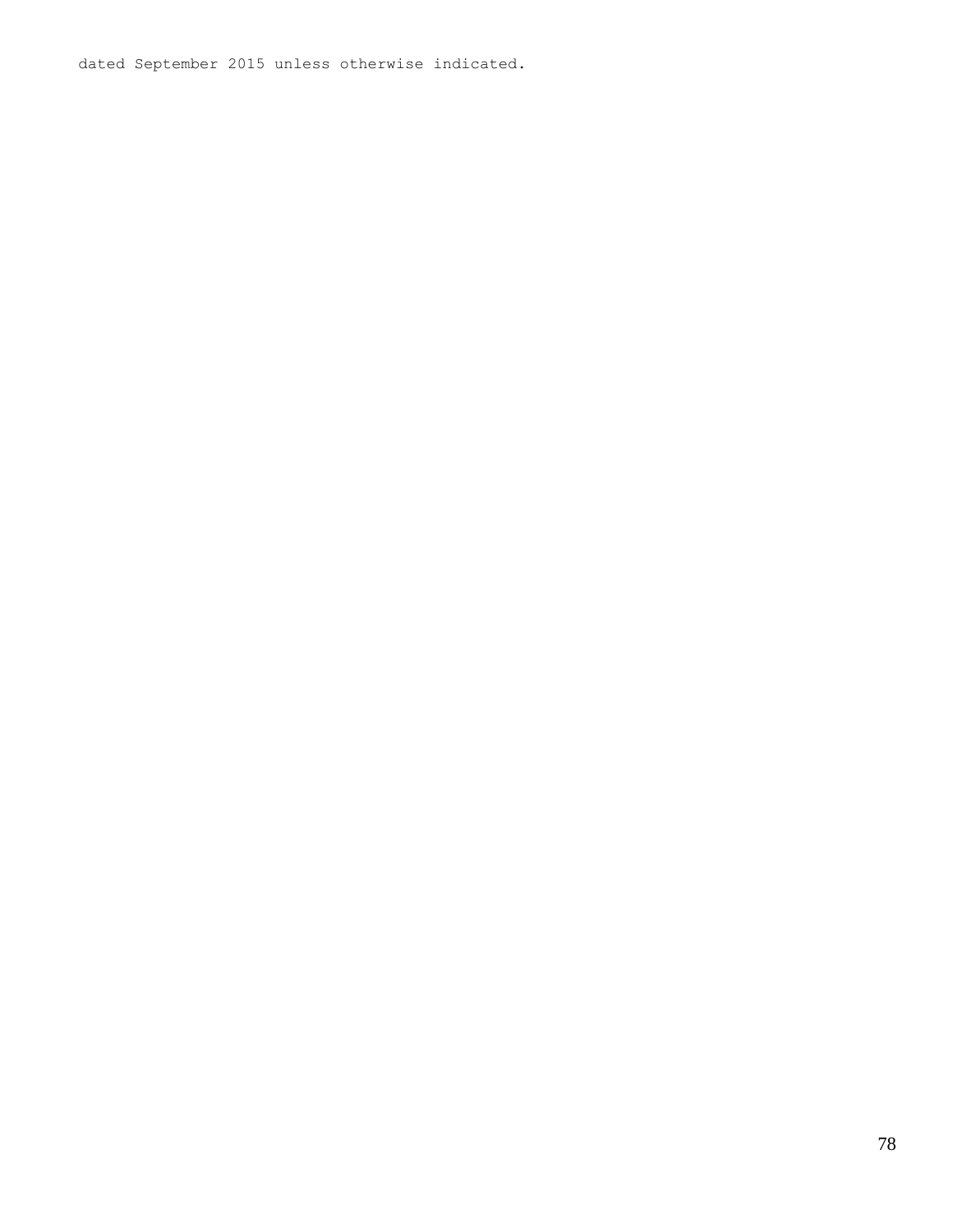| REGISTER OF WAGE DETERMINATIONS UNDER  | U.S. DEPARTMENT OF LABOR                                |
|----------------------------------------|---------------------------------------------------------|
| THE SERVICE CONTRACT ACT               | EMPLOYMENT STANDARDS ADMINISTRATION                     |
| By direction of the Secretary of Labor | WAGE AND HOUR DIVISION                                  |
|                                        | WASHINGTON D.C. 20210                                   |
|                                        |                                                         |
|                                        |                                                         |
|                                        |                                                         |
|                                        | Wage Determination No.: 2017-0147                       |
| Division of<br>Daniel W. Simms         | Revision No.: 11                                        |
| Director                               | Wage Determinations   Date Of Last Revision: 12/27/2021 |
|                                        |                                                         |

If the contract is entered into on or after January 30 2022 or the contract is renewed or extended (e.g. an option is exercised) on or after January 30 2022 Executive Order 14026 generally applies to the contract. The contractor must pay all covered workers at least \$15.00 per hour (or the applicable wage rate listed on this wage determination if it is higher) for all hours spent performing on that contract in 2022.

If the contract was awarded on or between January 1 2015 and January 29 2022 and the contract is not renewed or extended on or after January 30 2022 Executive Order 13658 generally applies to the contract. The contractor must pay all covered workers at least \$11.25 per hour (or the applicable wage rate listed on this wage determination if it is higher) for all hours spent performing on that contract in 2022.

The applicable Executive Order minimum wage rate will be adjusted annually. Additional information on contractor requirements and worker protections under the Executive Orders is available at www.dol.gov/whd/govcontracts.

## State: Maryland

Area: Maryland Counties of Frederick Montgomery

\*\*Fringe Benefits Required Follow the Occupational Listing\*\*

| OCCUPATION CODE - TITLE        | FOOTNOTE | RATE. |
|--------------------------------|----------|-------|
| 07080 - Fast Food Shift Leader |          | 14.53 |
| 07090 - Fast Food Worker       |          | 13.21 |

The FAST FOOD INDUSTRY covers establishments with the following characteristics:

1. A limited fixed menu which can be prepared by workers following a short training period.

2. No alcoholic beverages served.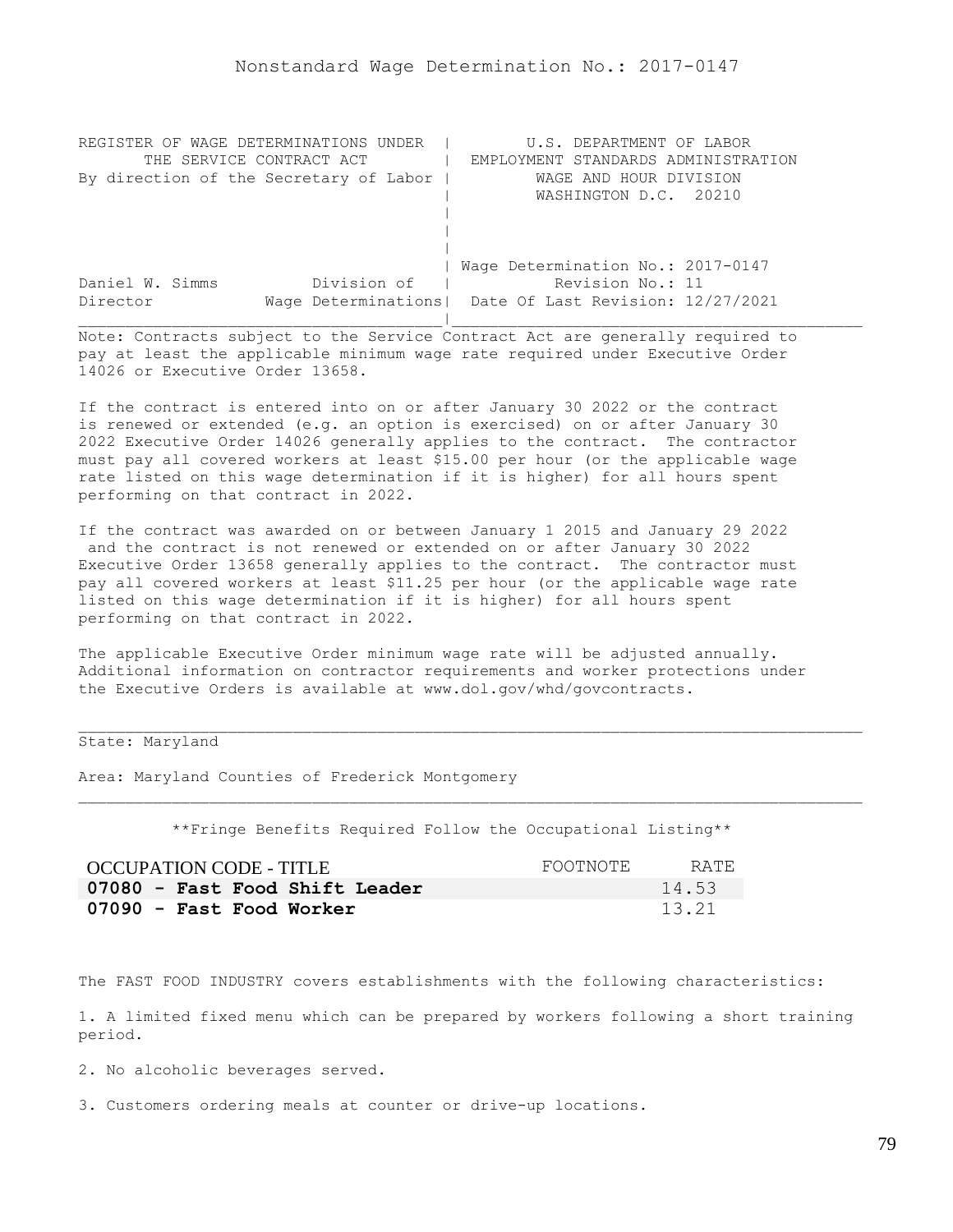5. Tipping not encouraged.

Note: Executive Order (EO) 13706 Establishing Paid Sick Leave for Federal Contractors applies to all contracts subject to the Service Contract Act for which the contract is awarded (and any solicitation was issued) on or after January 1 2017. If this contract is covered by the EO the contractor must provide employees with 1 hour of paid sick leave for every 30 hours they work up to 56 hours of paid sick leave each year. Employees must be permitted to use paid sick leave for their own illness injury or other health-related needs including preventive care; to assist a family member (or person who is like family to the employee) who is ill injured or has other health-related needs including preventive care; or for reasons resulting from or to assist a family member (or person who is like family to the employee) who is the victim of domestic violence sexual assault or stalking. Additional information on contractor requirements and worker protections under the EO is available at www.dol.gov/whd/govcontracts.

ALL OCCUPATIONS LISTED ABOVE RECEIVE THE FOLLOWING BENEFITS:

HEALTH & WELFARE: \$1.00 per hour or \$40.00 per week or \$173.34 per month

VACATION: \$.25 per hour in paid vacation after 1 year of service with a contractor or successor. Length of service includes the whole span of continuous service with the present contractor or successor wherever employed and with the predecessor contractors in the performance of similar work at the same Federal facility. (29 CFR 4.173)

HOLIDAYS: \$.11 per hour in holiday pay. (29 CFR 4.174)

\*\* UNIFORM ALLOWANCE \*\*

If employees are required to wear uniforms in the performance of this contract (either by the terms of the Government contract by the employer by the state or local law etc.) the cost of furnishing such uniforms and maintaining (by laundering or dry cleaning) such uniforms is an expense that may not be borne by an employee where such cost reduces the hourly rate below that required by the wage determination. The Department of Labor will accept payment in accordance with the following standards as compliance:

The contractor or subcontractor is required to furnish all employees with an adequate number of uniforms without cost or to reimburse employees for the actual cost of the uniforms. In addition where uniform cleaning and maintenance is made the responsibility of the employee all contractors and subcontractors subject to this wage determination shall (in the absence of a bona fide collective bargaining agreement providing for a different amount or the furnishing of contrary affirmative proof as to the actual cost) reimburse all employees for such cleaning and maintenance at a rate of \$3.35 per week (or \$.67 cents per day). However in those instances where the uniforms furnished are made of ""wash and wear"" materials may be routinely washed and dried with other personal garments and do not require any special treatment such as dry cleaning daily washing or commercial laundering in order to meet the cleanliness or appearance standards set by the terms of the Government contract by the contractor by law or by the nature of the work there is no requirement that employees be reimbursed for uniform maintenance costs.

\*\* SERVICE CONTRACT ACT DIRECTORY OF OCCUPATIONS \*\*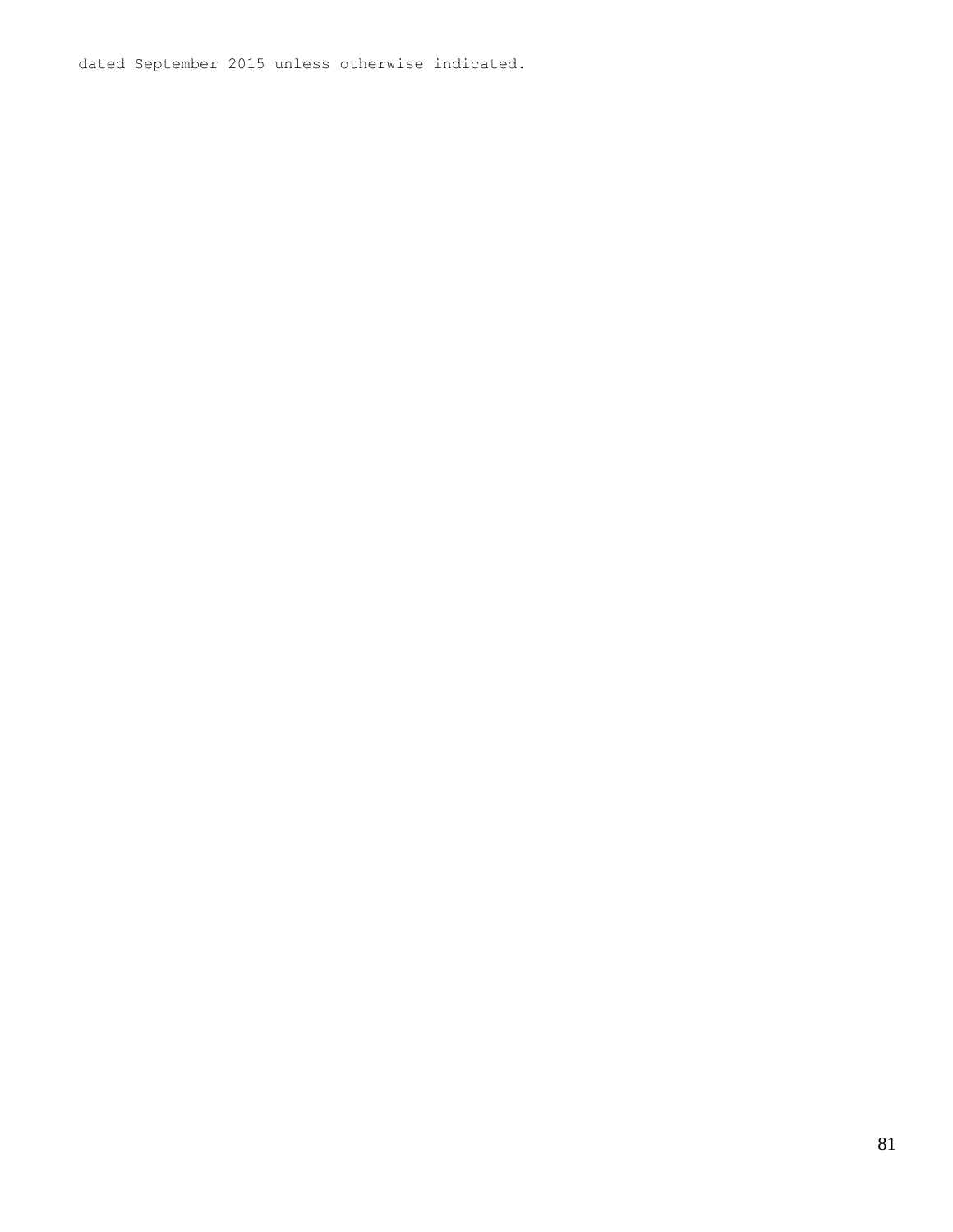| REGISTER OF WAGE DETERMINATIONS UNDER  | U.S. DEPARTMENT OF LABOR                                |
|----------------------------------------|---------------------------------------------------------|
| THE SERVICE CONTRACT ACT               | EMPLOYMENT STANDARDS ADMINISTRATION                     |
| By direction of the Secretary of Labor | WAGE AND HOUR DIVISION                                  |
|                                        | WASHINGTON D.C. 20210                                   |
|                                        |                                                         |
|                                        |                                                         |
|                                        |                                                         |
|                                        | Wage Determination No.: 2017-0151                       |
| Division of<br>Daniel W. Simms         | Revision No.: 11                                        |
| Director                               | Wage Determinations   Date Of Last Revision: 12/27/2021 |
|                                        |                                                         |

If the contract is entered into on or after January 30 2022 or the contract is renewed or extended (e.g. an option is exercised) on or after January 30 2022 Executive Order 14026 generally applies to the contract. The contractor must pay all covered workers at least \$15.00 per hour (or the applicable wage rate listed on this wage determination if it is higher) for all hours spent performing on that contract in 2022.

If the contract was awarded on or between January 1 2015 and January 29 2022 and the contract is not renewed or extended on or after January 30 2022 Executive Order 13658 generally applies to the contract. The contractor must pay all covered workers at least \$11.25 per hour (or the applicable wage rate listed on this wage determination if it is higher) for all hours spent performing on that contract in 2022.

The applicable Executive Order minimum wage rate will be adjusted annually. Additional information on contractor requirements and worker protections under the Executive Orders is available at www.dol.gov/whd/govcontracts.

## State: Maryland

Area: Maryland County of Garrett

\*\*Fringe Benefits Required Follow the Occupational Listing\*\*

| <b>OCCUPATION CODE - TITLE</b> | FOOTNOTE | RATE. |
|--------------------------------|----------|-------|
| 07080 - Fast Food Shift Leader |          | 14.05 |
| 07090 - Fast Food Worker       |          | 12.77 |

The FAST FOOD INDUSTRY covers establishments with the following characteristics:

1. A limited fixed menu which can be prepared by workers following a short training period.

2. No alcoholic beverages served.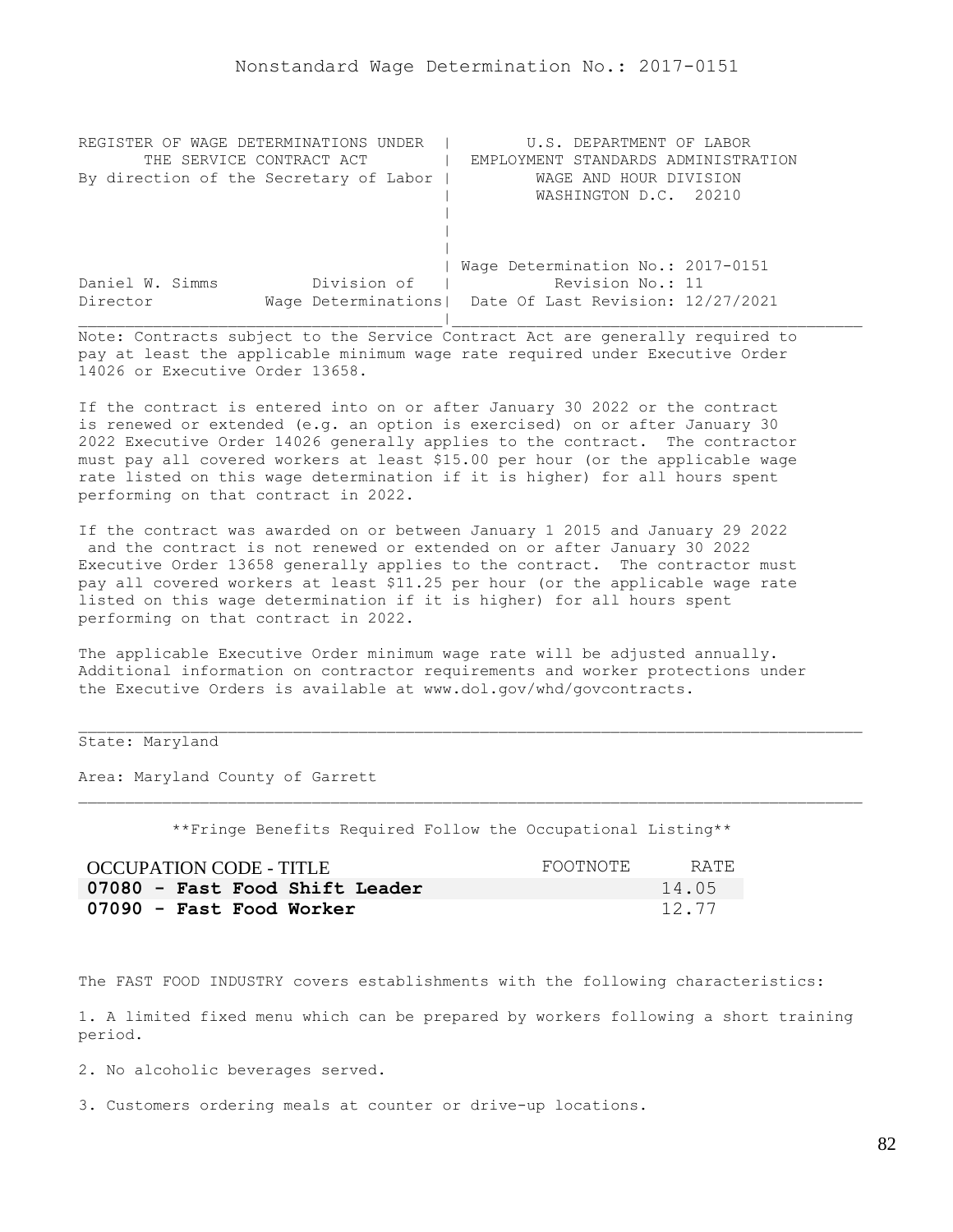5. Tipping not encouraged.

Note: Executive Order (EO) 13706 Establishing Paid Sick Leave for Federal Contractors applies to all contracts subject to the Service Contract Act for which the contract is awarded (and any solicitation was issued) on or after January 1 2017. If this contract is covered by the EO the contractor must provide employees with 1 hour of paid sick leave for every 30 hours they work up to 56 hours of paid sick leave each year. Employees must be permitted to use paid sick leave for their own illness injury or other health-related needs including preventive care; to assist a family member (or person who is like family to the employee) who is ill injured or has other health-related needs including preventive care; or for reasons resulting from or to assist a family member (or person who is like family to the employee) who is the victim of domestic violence sexual assault or stalking. Additional information on contractor requirements and worker protections under the EO is available at www.dol.gov/whd/govcontracts.

ALL OCCUPATIONS LISTED ABOVE RECEIVE THE FOLLOWING BENEFITS:

HEALTH & WELFARE: \$1.00 per hour or \$40.00 per week or \$173.34 per month

VACATION: \$.25 per hour in paid vacation after 1 year of service with a contractor or successor. Length of service includes the whole span of continuous service with the present contractor or successor wherever employed and with the predecessor contractors in the performance of similar work at the same Federal facility. (29 CFR 4.173)

HOLIDAYS: \$.11 per hour in holiday pay. (29 CFR 4.174)

\*\* UNIFORM ALLOWANCE \*\*

If employees are required to wear uniforms in the performance of this contract (either by the terms of the Government contract by the employer by the state or local law etc.) the cost of furnishing such uniforms and maintaining (by laundering or dry cleaning) such uniforms is an expense that may not be borne by an employee where such cost reduces the hourly rate below that required by the wage determination. The Department of Labor will accept payment in accordance with the following standards as compliance:

The contractor or subcontractor is required to furnish all employees with an adequate number of uniforms without cost or to reimburse employees for the actual cost of the uniforms. In addition where uniform cleaning and maintenance is made the responsibility of the employee all contractors and subcontractors subject to this wage determination shall (in the absence of a bona fide collective bargaining agreement providing for a different amount or the furnishing of contrary affirmative proof as to the actual cost) reimburse all employees for such cleaning and maintenance at a rate of  $$3.35$  per week (or  $$.67$  cents per day). However in those instances where the uniforms furnished are made of ""wash and wear"" materials may be routinely washed and dried with other personal garments and do not require any special treatment such as dry cleaning daily washing or commercial laundering in order to meet the cleanliness or appearance standards set by the terms of the Government contract by the contractor by law or by the nature of the work there is no requirement that employees be reimbursed for uniform maintenance costs.

\*\* SERVICE CONTRACT ACT DIRECTORY OF OCCUPATIONS \*\*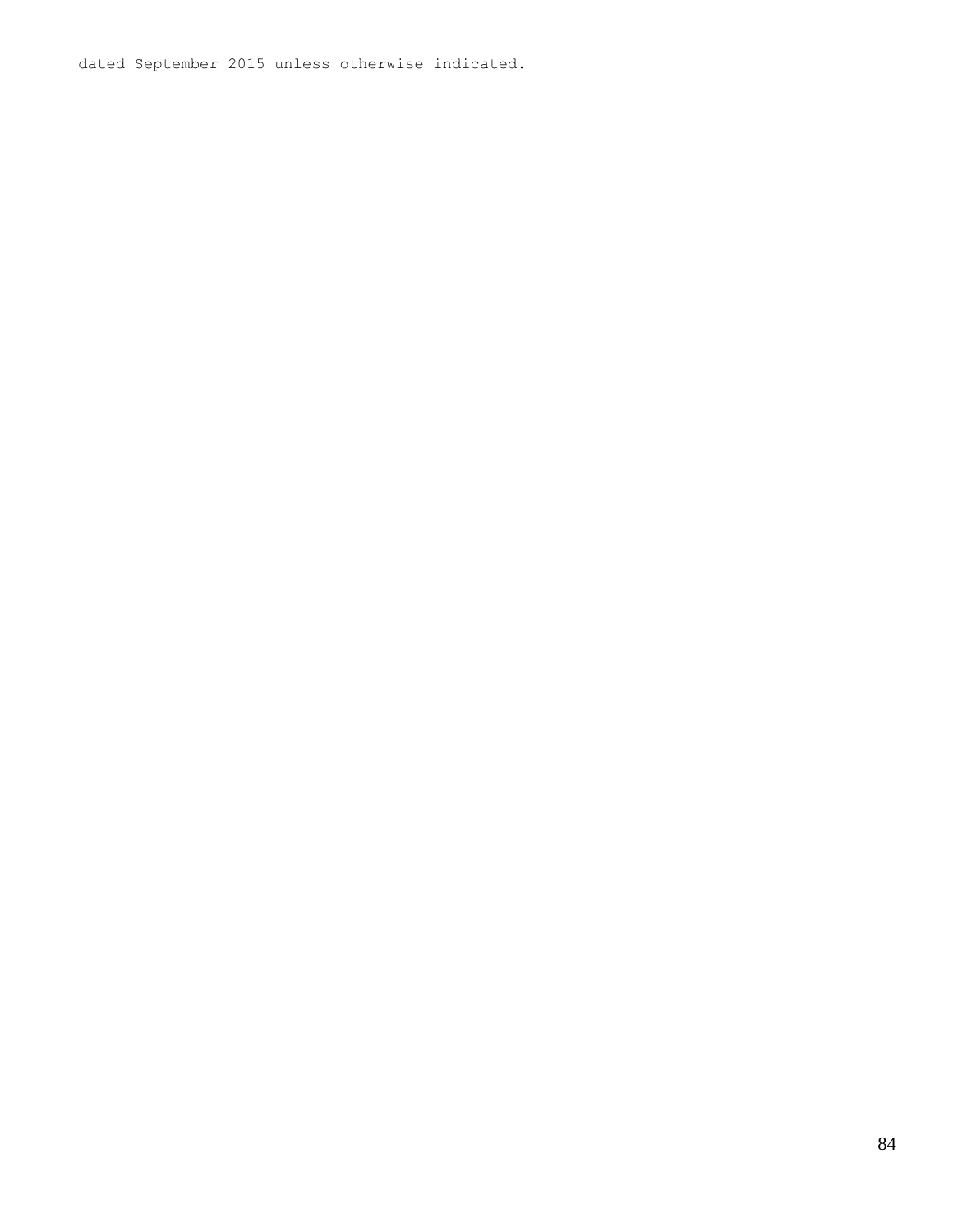| REGISTER OF WAGE DETERMINATIONS UNDER  | U.S. DEPARTMENT OF LABOR                                |
|----------------------------------------|---------------------------------------------------------|
| THE SERVICE CONTRACT ACT               | EMPLOYMENT STANDARDS ADMINISTRATION                     |
| By direction of the Secretary of Labor | WAGE AND HOUR DIVISION                                  |
|                                        | WASHINGTON D.C. 20210                                   |
|                                        |                                                         |
|                                        |                                                         |
|                                        |                                                         |
|                                        | Wage Determination No.: 2017-0153                       |
| Division of<br>Daniel W. Simms         | Revision No.: 12                                        |
| Director                               | Wage Determinations   Date Of Last Revision: 12/27/2021 |
|                                        |                                                         |

If the contract is entered into on or after January 30 2022 or the contract is renewed or extended (e.g. an option is exercised) on or after January 30 2022 Executive Order 14026 generally applies to the contract. The contractor must pay all covered workers at least \$15.00 per hour (or the applicable wage rate listed on this wage determination if it is higher) for all hours spent performing on that contract in 2022.

If the contract was awarded on or between January 1 2015 and January 29 2022 and the contract is not renewed or extended on or after January 30 2022 Executive Order 13658 generally applies to the contract. The contractor must pay all covered workers at least \$11.25 per hour (or the applicable wage rate listed on this wage determination if it is higher) for all hours spent performing on that contract in 2022.

The applicable Executive Order minimum wage rate will be adjusted annually. Additional information on contractor requirements and worker protections under the Executive Orders is available at www.dol.gov/whd/govcontracts.

States: District of Columbia Maryland Virginia West Virginia

Area: District of Columbia Statewide

Maryland Counties of Calvert Charles Prince George's

Virginia Counties of Alexandria Arlington Clarke Culpeper Fairfax Falls Church Fauquier Fredericksburg Loudoun Manassas Manassas Park Prince William Rappahannock Spotsylvania Stafford Warren

West Virginia County of Jefferson

\*\*Fringe Benefits Required Follow the Occupational Listing\*\*

| OCCUPATION CODE - TITLE        | FOOTNOTE | RATE. |
|--------------------------------|----------|-------|
| 07080 - Fast Food Shift Leader |          | 14.53 |
| 07090 - Fast Food Worker       |          | 13.21 |

The FAST FOOD INDUSTRY covers establishments with the following characteristics: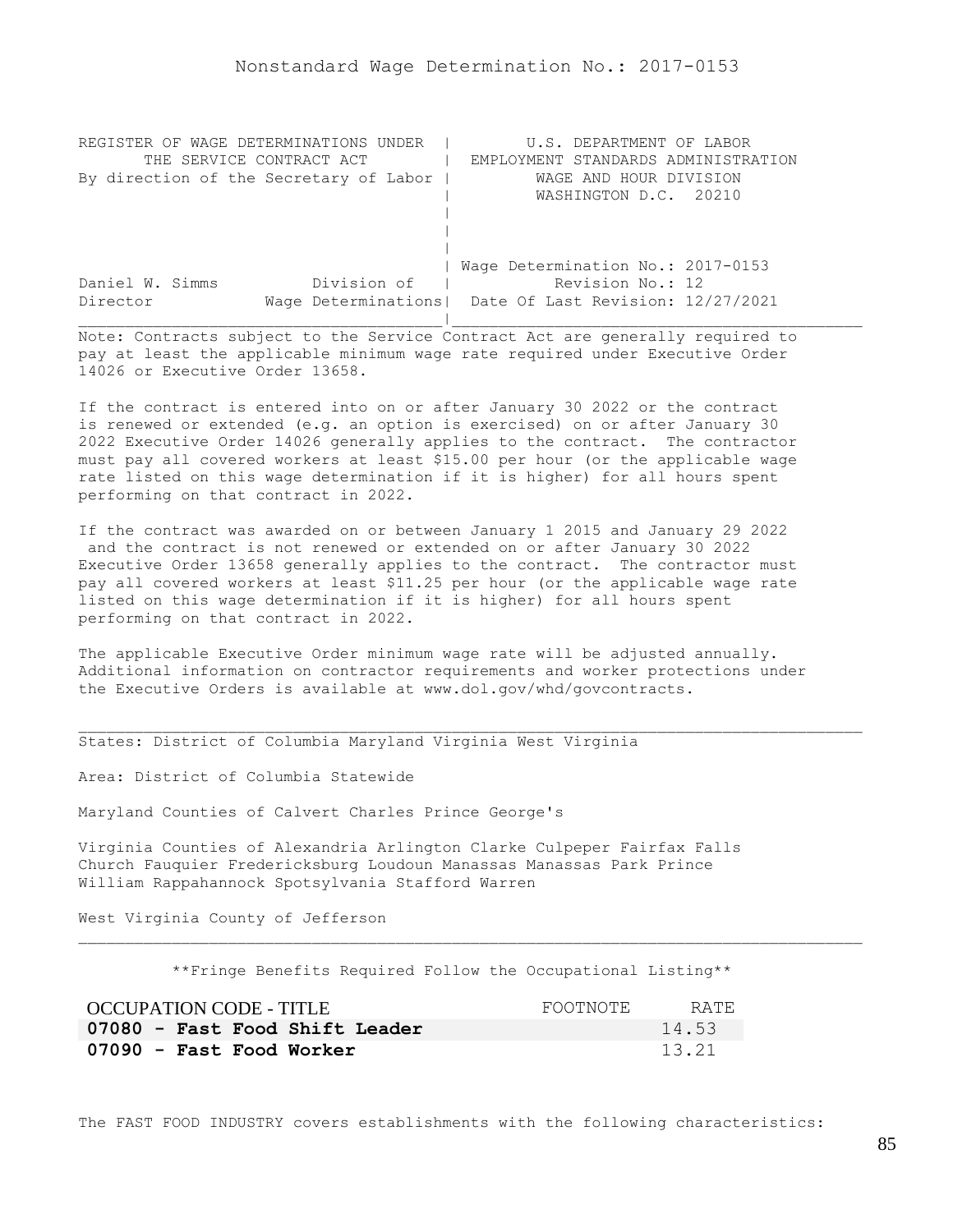1. A limited fixed menu which can be prepared by workers following a short training period.

- 2. No alcoholic beverages served.
- 3. Customers ordering meals at counter or drive-up locations.
- 4. Food available almost immediately after order is placed.
- 5. Tipping not encouraged.

Note: Executive Order (EO) 13706 Establishing Paid Sick Leave for Federal Contractors applies to all contracts subject to the Service Contract Act for which the contract is awarded (and any solicitation was issued) on or after January 1 2017. If this contract is covered by the EO the contractor must provide employees with 1 hour of paid sick leave for every 30 hours they work up to 56 hours of paid sick leave each year. Employees must be permitted to use paid sick leave for their own illness injury or other health-related needs including preventive care; to assist a family member (or person who is like family to the employee) who is ill injured or has other health-related needs including preventive care; or for reasons resulting from or to assist a family member (or person who is like family to the employee) who is the victim of domestic violence sexual assault or stalking. Additional information on contractor requirements and worker protections under the EO is available at www.dol.gov/whd/govcontracts.

ALL OCCUPATIONS LISTED ABOVE RECEIVE THE FOLLOWING BENEFITS:

HEALTH & WELFARE: \$1.00 per hour or \$40.00 per week or \$173.34 per month

VACATION: \$.25 per hour in paid vacation after 1 year of service with a contractor or successor. Length of service includes the whole span of continuous service with the present contractor or successor wherever employed and with the predecessor contractors in the performance of similar work at the same Federal facility. (29 CFR 4.173)

HOLIDAYS: \$.11 per hour in holiday pay. (29 CFR 4.174)

\*\* UNIFORM ALLOWANCE \*\*

If employees are required to wear uniforms in the performance of this contract (either by the terms of the Government contract by the employer by the state or local law etc.) the cost of furnishing such uniforms and maintaining (by laundering or dry cleaning) such uniforms is an expense that may not be borne by an employee where such cost reduces the hourly rate below that required by the wage determination. The Department of Labor will accept payment in accordance with the following standards as compliance:

The contractor or subcontractor is required to furnish all employees with an adequate number of uniforms without cost or to reimburse employees for the actual cost of the uniforms. In addition where uniform cleaning and maintenance is made the responsibility of the employee all contractors and subcontractors subject to this wage determination shall (in the absence of a bona fide collective bargaining agreement providing for a different amount or the furnishing of contrary affirmative proof as to the actual cost) reimburse all employees for such cleaning and maintenance at a rate of \$3.35 per week (or \$.67 cents per day). However in those instances where the uniforms furnished are made of ""wash and wear"" materials may be routinely washed and dried with other personal garments and do not require any special treatment such as dry cleaning daily washing or commercial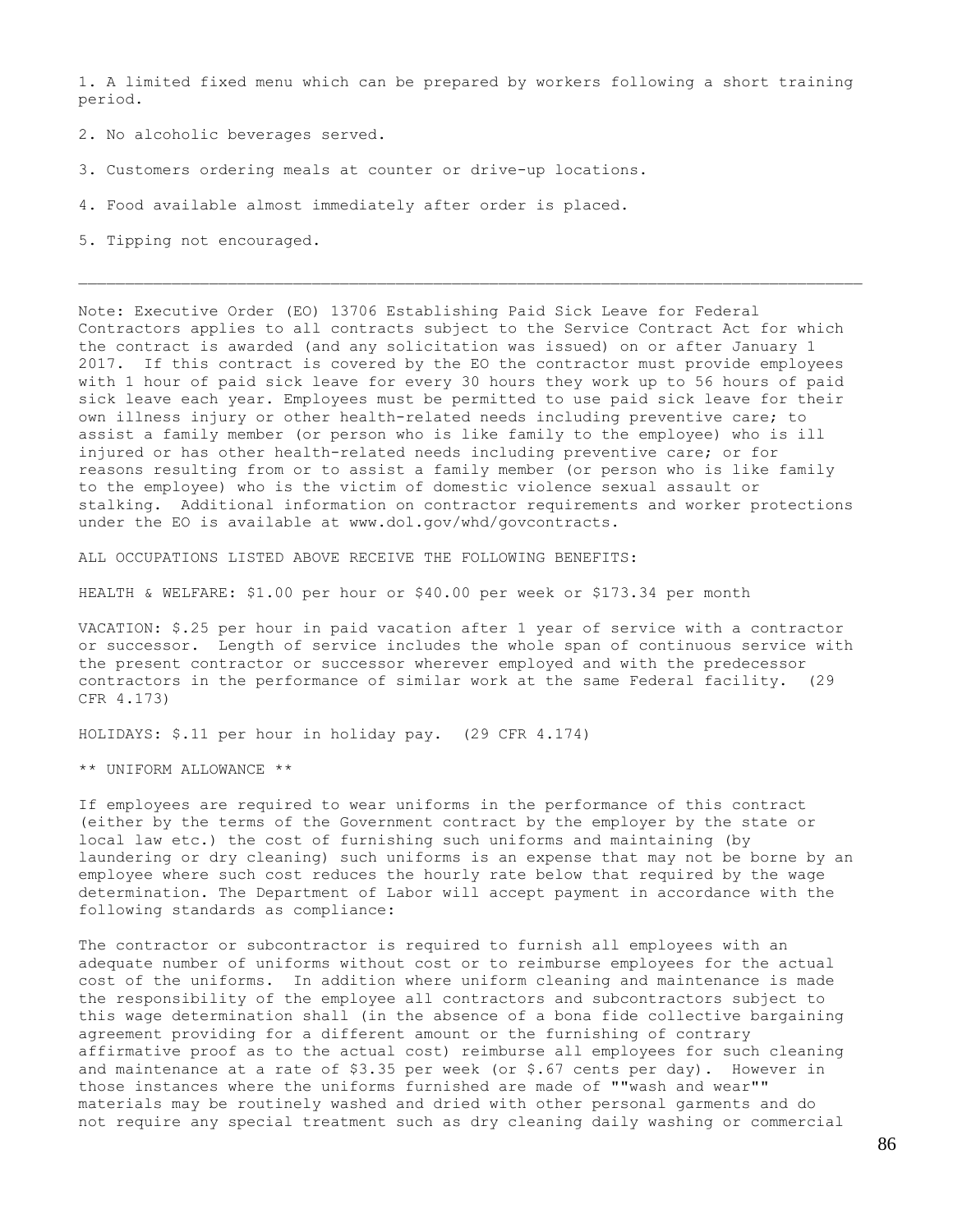laundering in order to meet the cleanliness or appearance standards set by the terms of the Government contract by the contractor by law or by the nature of the work there is no requirement that employees be reimbursed for uniform maintenance costs.

\*\* SERVICE CONTRACT ACT DIRECTORY OF OCCUPATIONS \*\*

The duties of employees under job titles listed are those described in the ""Service Contract Act Directory of Occupations"" Fifth Edition (Revision 1) dated September 2015 unless otherwise indicated.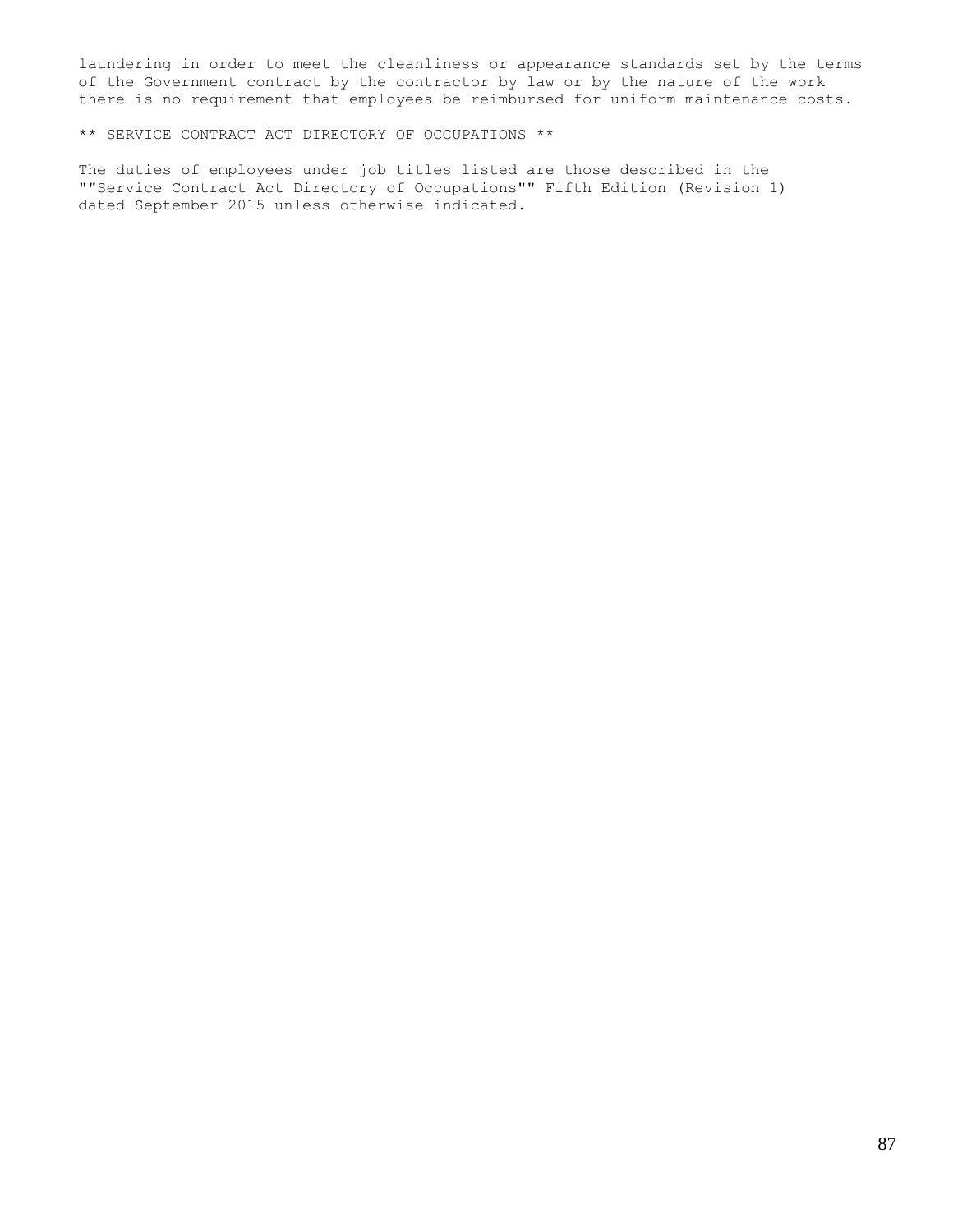| REGISTER OF WAGE DETERMINATIONS UNDER  | U.S. DEPARTMENT OF LABOR                                |
|----------------------------------------|---------------------------------------------------------|
| THE SERVICE CONTRACT ACT               | EMPLOYMENT STANDARDS ADMINISTRATION                     |
| By direction of the Secretary of Labor | WAGE AND HOUR DIVISION                                  |
|                                        | WASHINGTON D.C. 20210                                   |
|                                        |                                                         |
|                                        |                                                         |
|                                        |                                                         |
|                                        | Wage Determination No.: 2017-0155                       |
| Division of<br>Daniel W. Simms         | Revision No.: 11                                        |
| Director                               | Wage Determinations   Date Of Last Revision: 12/27/2021 |
|                                        |                                                         |

If the contract is entered into on or after January 30 2022 or the contract is renewed or extended (e.g. an option is exercised) on or after January 30 2022 Executive Order 14026 generally applies to the contract. The contractor must pay all covered workers at least \$15.00 per hour (or the applicable wage rate listed on this wage determination if it is higher) for all hours spent performing on that contract in 2022.

If the contract was awarded on or between January 1 2015 and January 29 2022 and the contract is not renewed or extended on or after January 30 2022 Executive Order 13658 generally applies to the contract. The contractor must pay all covered workers at least \$11.25 per hour (or the applicable wage rate listed on this wage determination if it is higher) for all hours spent performing on that contract in 2022.

The applicable Executive Order minimum wage rate will be adjusted annually. Additional information on contractor requirements and worker protections under the Executive Orders is available at www.dol.gov/whd/govcontracts.

## States: Maryland West Virginia

Area: Maryland County of Washington

West Virginia County of Berkeley

\*\*Fringe Benefits Required Follow the Occupational Listing\*\*

| OCCUPATION CODE - TITLE        | FOOTNOTE | RATE. |
|--------------------------------|----------|-------|
| 07080 - Fast Food Shift Leader |          | 12.46 |
| 07090 - Fast Food Worker       |          | 11.33 |

The FAST FOOD INDUSTRY covers establishments with the following characteristics:

1. A limited fixed menu which can be prepared by workers following a short training period.

2. No alcoholic beverages served.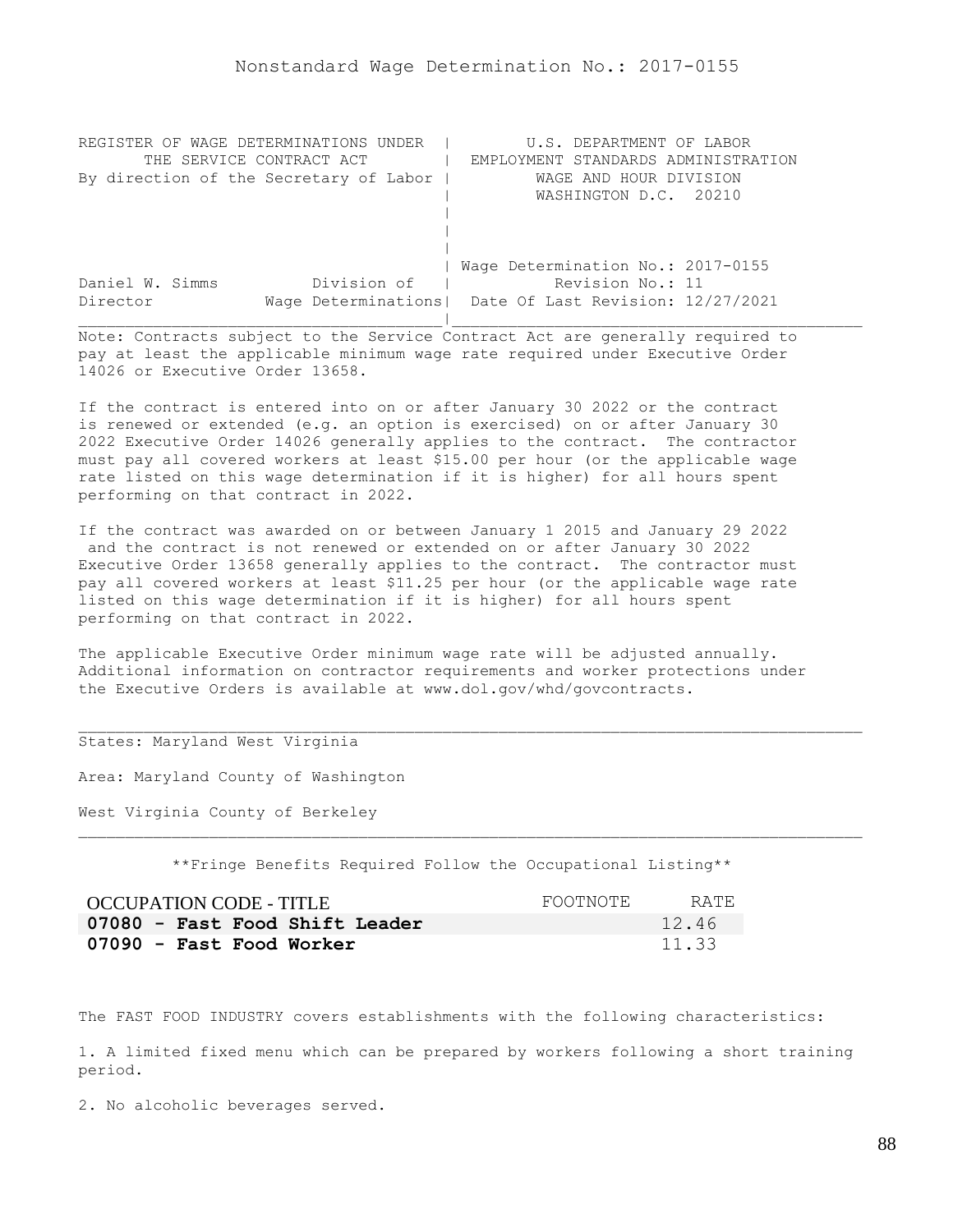3. Customers ordering meals at counter or drive-up locations.

4. Food available almost immediately after order is placed.

5. Tipping not encouraged.

Note: Executive Order (EO) 13706 Establishing Paid Sick Leave for Federal Contractors applies to all contracts subject to the Service Contract Act for which the contract is awarded (and any solicitation was issued) on or after January 1 2017. If this contract is covered by the EO the contractor must provide employees with 1 hour of paid sick leave for every 30 hours they work up to 56 hours of paid sick leave each year. Employees must be permitted to use paid sick leave for their own illness injury or other health-related needs including preventive care; to assist a family member (or person who is like family to the employee) who is ill injured or has other health-related needs including preventive care; or for reasons resulting from or to assist a family member (or person who is like family to the employee) who is the victim of domestic violence sexual assault or stalking. Additional information on contractor requirements and worker protections under the EO is available at www.dol.gov/whd/govcontracts.

ALL OCCUPATIONS LISTED ABOVE RECEIVE THE FOLLOWING BENEFITS:

HEALTH & WELFARE: \$1.00 per hour or \$40.00 per week or \$173.34 per month

VACATION: \$.25 per hour in paid vacation after 1 year of service with a contractor or successor. Length of service includes the whole span of continuous service with the present contractor or successor wherever employed and with the predecessor contractors in the performance of similar work at the same Federal facility. (29 CFR 4.173)

HOLIDAYS: \$.11 per hour in holiday pay. (29 CFR 4.174)

\*\* UNIFORM ALLOWANCE \*\*

If employees are required to wear uniforms in the performance of this contract (either by the terms of the Government contract by the employer by the state or local law etc.) the cost of furnishing such uniforms and maintaining (by laundering or dry cleaning) such uniforms is an expense that may not be borne by an employee where such cost reduces the hourly rate below that required by the wage determination. The Department of Labor will accept payment in accordance with the following standards as compliance:

The contractor or subcontractor is required to furnish all employees with an adequate number of uniforms without cost or to reimburse employees for the actual cost of the uniforms. In addition where uniform cleaning and maintenance is made the responsibility of the employee all contractors and subcontractors subject to this wage determination shall (in the absence of a bona fide collective bargaining agreement providing for a different amount or the furnishing of contrary affirmative proof as to the actual cost) reimburse all employees for such cleaning and maintenance at a rate of  $$3.35$  per week (or  $$.67$  cents per day). However in those instances where the uniforms furnished are made of ""wash and wear"" materials may be routinely washed and dried with other personal garments and do not require any special treatment such as dry cleaning daily washing or commercial laundering in order to meet the cleanliness or appearance standards set by the terms of the Government contract by the contractor by law or by the nature of the work there is no requirement that employees be reimbursed for uniform maintenance costs.

\*\* SERVICE CONTRACT ACT DIRECTORY OF OCCUPATIONS \*\*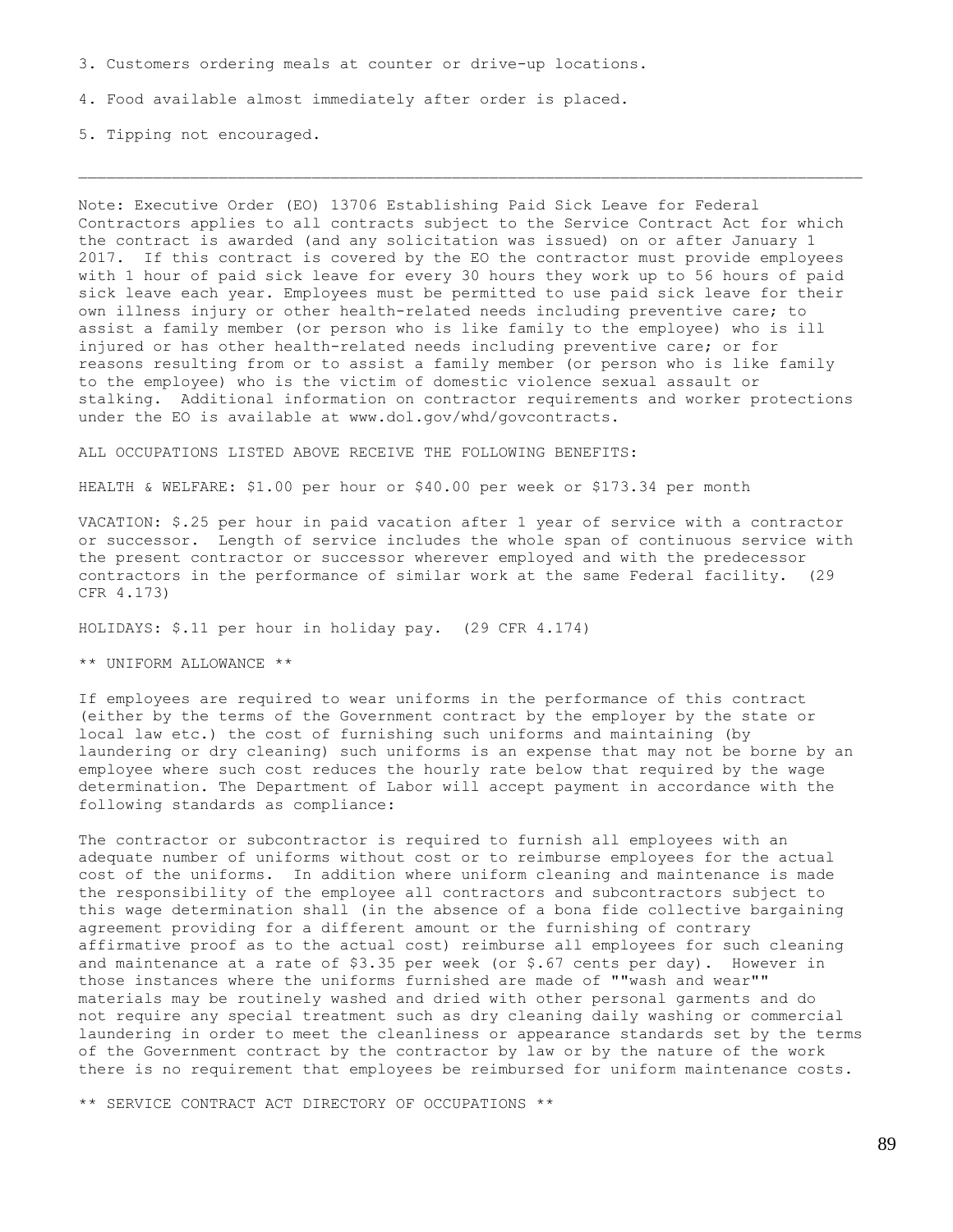The duties of employees under job titles listed are those described in the ""Service Contract Act Directory of Occupations"" Fifth Edition (Revision 1) dated September 2015 unless otherwise indicated.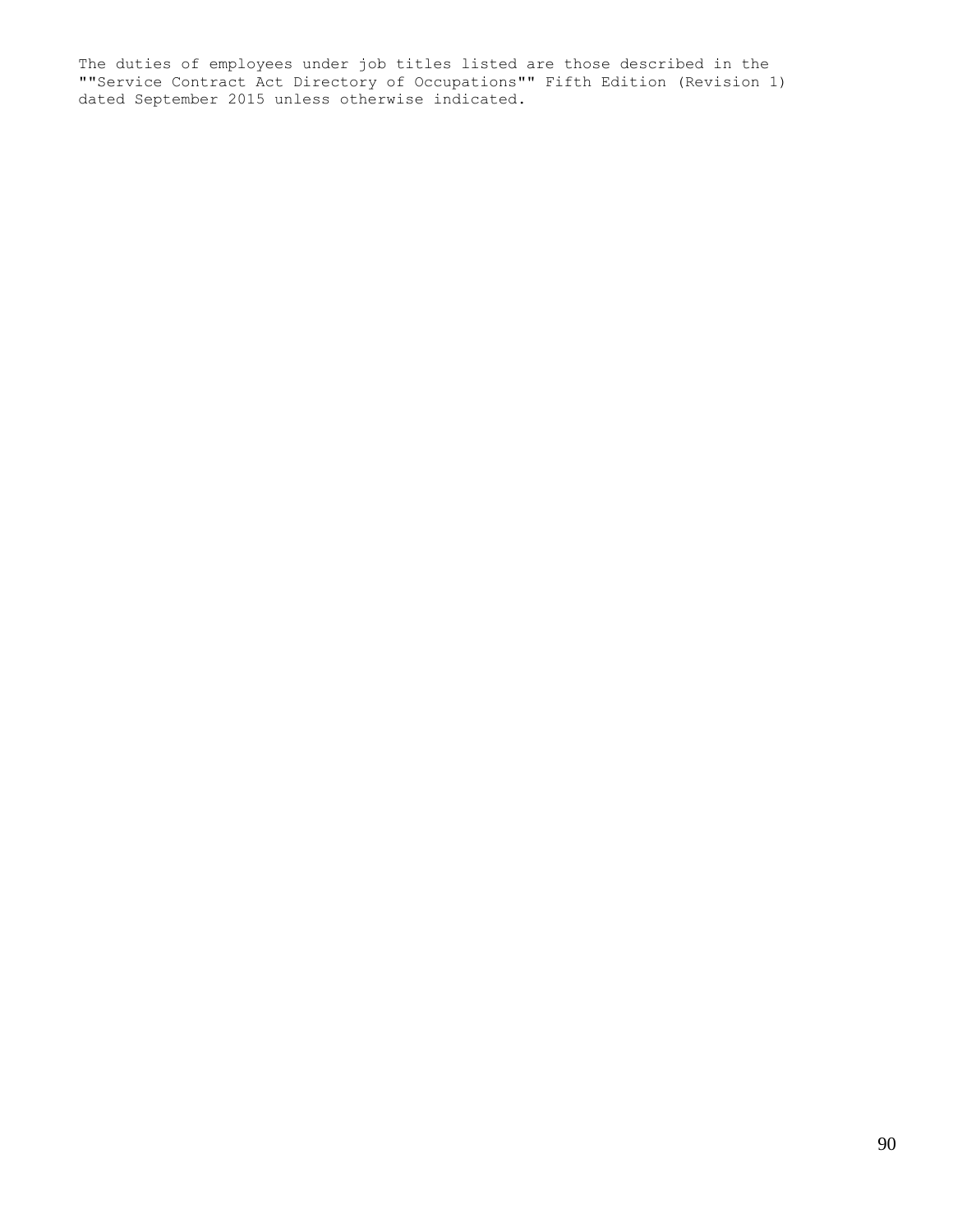| REGISTER OF WAGE DETERMINATIONS UNDER  | U.S. DEPARTMENT OF LABOR                                |
|----------------------------------------|---------------------------------------------------------|
| THE SERVICE CONTRACT ACT               | EMPLOYMENT STANDARDS ADMINISTRATION                     |
| By direction of the Secretary of Labor | WAGE AND HOUR DIVISION                                  |
|                                        | WASHINGTON D.C. 20210                                   |
|                                        |                                                         |
|                                        |                                                         |
|                                        |                                                         |
|                                        | Wage Determination No.: 2017-0157                       |
| Division of<br>Daniel W. Simms         | Revision No.: 11                                        |
| Director                               | Wage Determinations   Date Of Last Revision: 12/27/2021 |
|                                        |                                                         |

If the contract is entered into on or after January 30 2022 or the contract is renewed or extended (e.g. an option is exercised) on or after January 30 2022 Executive Order 14026 generally applies to the contract. The contractor must pay all covered workers at least \$15.00 per hour (or the applicable wage rate listed on this wage determination if it is higher) for all hours spent performing on that contract in 2022.

If the contract was awarded on or between January 1 2015 and January 29 2022 and the contract is not renewed or extended on or after January 30 2022 Executive Order 13658 generally applies to the contract. The contractor must pay all covered workers at least \$11.25 per hour (or the applicable wage rate listed on this wage determination if it is higher) for all hours spent performing on that contract in 2022.

The applicable Executive Order minimum wage rate will be adjusted annually. Additional information on contractor requirements and worker protections under the Executive Orders is available at www.dol.gov/whd/govcontracts.

State: Virginia

Area: Virginia Counties of Floyd Giles Montgomery Pulaski

\*\*Fringe Benefits Required Follow the Occupational Listing\*\*

| OCCUPATION CODE - TITLE        | FOOTNOTE | RATE. |
|--------------------------------|----------|-------|
| 07080 - Fast Food Shift Leader |          | 10.58 |
| 07090 - Fast Food Worker       |          | 9.62  |

The FAST FOOD INDUSTRY covers establishments with the following characteristics:

1. A limited fixed menu which can be prepared by workers following a short training period.

2. No alcoholic beverages served.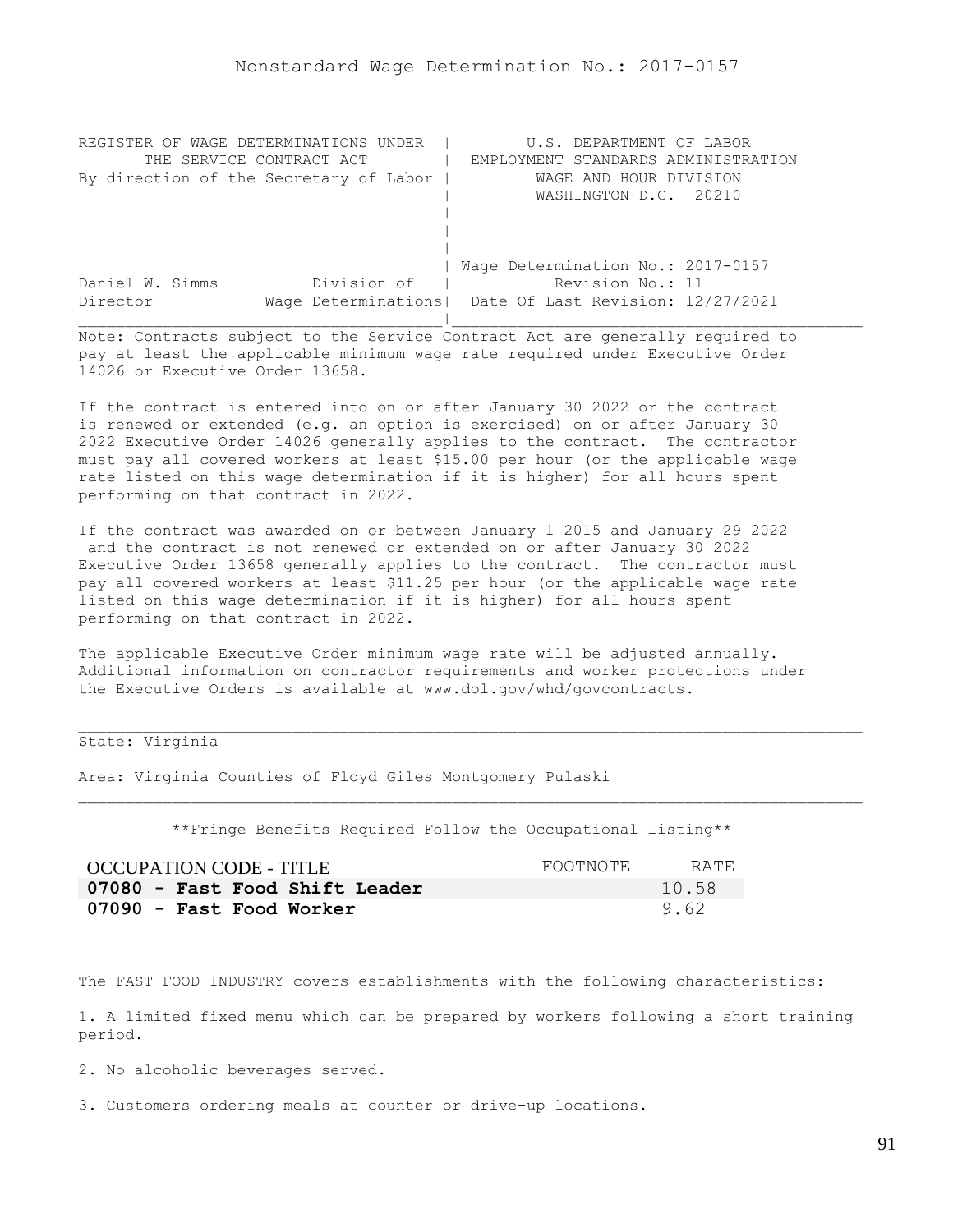5. Tipping not encouraged.

Note: Executive Order (EO) 13706 Establishing Paid Sick Leave for Federal Contractors applies to all contracts subject to the Service Contract Act for which the contract is awarded (and any solicitation was issued) on or after January 1 2017. If this contract is covered by the EO the contractor must provide employees with 1 hour of paid sick leave for every 30 hours they work up to 56 hours of paid sick leave each year. Employees must be permitted to use paid sick leave for their own illness injury or other health-related needs including preventive care; to assist a family member (or person who is like family to the employee) who is ill injured or has other health-related needs including preventive care; or for reasons resulting from or to assist a family member (or person who is like family to the employee) who is the victim of domestic violence sexual assault or stalking. Additional information on contractor requirements and worker protections under the EO is available at www.dol.gov/whd/govcontracts.

ALL OCCUPATIONS LISTED ABOVE RECEIVE THE FOLLOWING BENEFITS:

HEALTH & WELFARE: \$1.00 per hour or \$40.00 per week or \$173.34 per month

VACATION: \$.25 per hour in paid vacation after 1 year of service with a contractor or successor. Length of service includes the whole span of continuous service with the present contractor or successor wherever employed and with the predecessor contractors in the performance of similar work at the same Federal facility. (29 CFR 4.173)

HOLIDAYS: \$.11 per hour in holiday pay. (29 CFR 4.174)

\*\* UNIFORM ALLOWANCE \*\*

If employees are required to wear uniforms in the performance of this contract (either by the terms of the Government contract by the employer by the state or local law etc.) the cost of furnishing such uniforms and maintaining (by laundering or dry cleaning) such uniforms is an expense that may not be borne by an employee where such cost reduces the hourly rate below that required by the wage determination. The Department of Labor will accept payment in accordance with the following standards as compliance:

The contractor or subcontractor is required to furnish all employees with an adequate number of uniforms without cost or to reimburse employees for the actual cost of the uniforms. In addition where uniform cleaning and maintenance is made the responsibility of the employee all contractors and subcontractors subject to this wage determination shall (in the absence of a bona fide collective bargaining agreement providing for a different amount or the furnishing of contrary affirmative proof as to the actual cost) reimburse all employees for such cleaning and maintenance at a rate of  $$3.35$  per week (or  $$.67$  cents per day). However in those instances where the uniforms furnished are made of ""wash and wear"" materials may be routinely washed and dried with other personal garments and do not require any special treatment such as dry cleaning daily washing or commercial laundering in order to meet the cleanliness or appearance standards set by the terms of the Government contract by the contractor by law or by the nature of the work there is no requirement that employees be reimbursed for uniform maintenance costs.

\*\* SERVICE CONTRACT ACT DIRECTORY OF OCCUPATIONS \*\*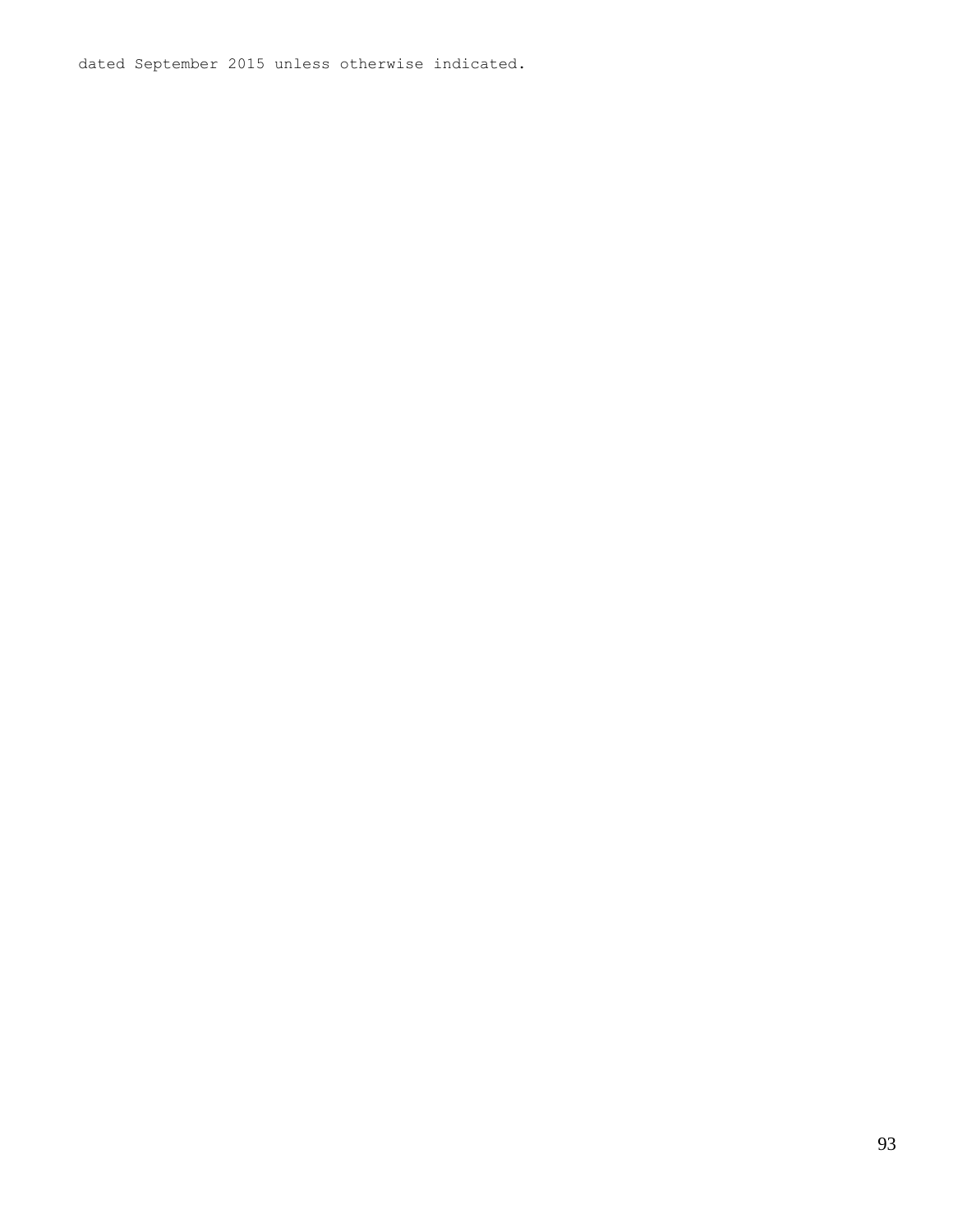| REGISTER OF WAGE DETERMINATIONS UNDER  | U.S. DEPARTMENT OF LABOR                                |
|----------------------------------------|---------------------------------------------------------|
| THE SERVICE CONTRACT ACT               | EMPLOYMENT STANDARDS ADMINISTRATION                     |
| By direction of the Secretary of Labor | WAGE AND HOUR DIVISION                                  |
|                                        | WASHINGTON D.C. 20210                                   |
|                                        |                                                         |
|                                        |                                                         |
|                                        |                                                         |
|                                        | Wage Determination No.: 2017-0159                       |
| Division of<br>Daniel W. Simms         | Revision No.: 11                                        |
| Director                               | Wage Determinations   Date Of Last Revision: 12/27/2021 |
|                                        |                                                         |

If the contract is entered into on or after January 30 2022 or the contract is renewed or extended (e.g. an option is exercised) on or after January 30 2022 Executive Order 14026 generally applies to the contract. The contractor must pay all covered workers at least \$15.00 per hour (or the applicable wage rate listed on this wage determination if it is higher) for all hours spent performing on that contract in 2022.

If the contract was awarded on or between January 1 2015 and January 29 2022 and the contract is not renewed or extended on or after January 30 2022 Executive Order 13658 generally applies to the contract. The contractor must pay all covered workers at least \$11.25 per hour (or the applicable wage rate listed on this wage determination if it is higher) for all hours spent performing on that contract in 2022.

The applicable Executive Order minimum wage rate will be adjusted annually. Additional information on contractor requirements and worker protections under the Executive Orders is available at www.dol.gov/whd/govcontracts.

# State: Virginia

Area: Virginia County of Augusta

\*\*Fringe Benefits Required Follow the Occupational Listing\*\*

| OCCUPATION CODE - TITLE        | FOOTNOTE | RATE. |
|--------------------------------|----------|-------|
| 07080 - Fast Food Shift Leader |          | 11.77 |
| 07090 - Fast Food Worker       |          | 10.70 |

The FAST FOOD INDUSTRY covers establishments with the following characteristics:

1. A limited fixed menu which can be prepared by workers following a short training period.

2. No alcoholic beverages served.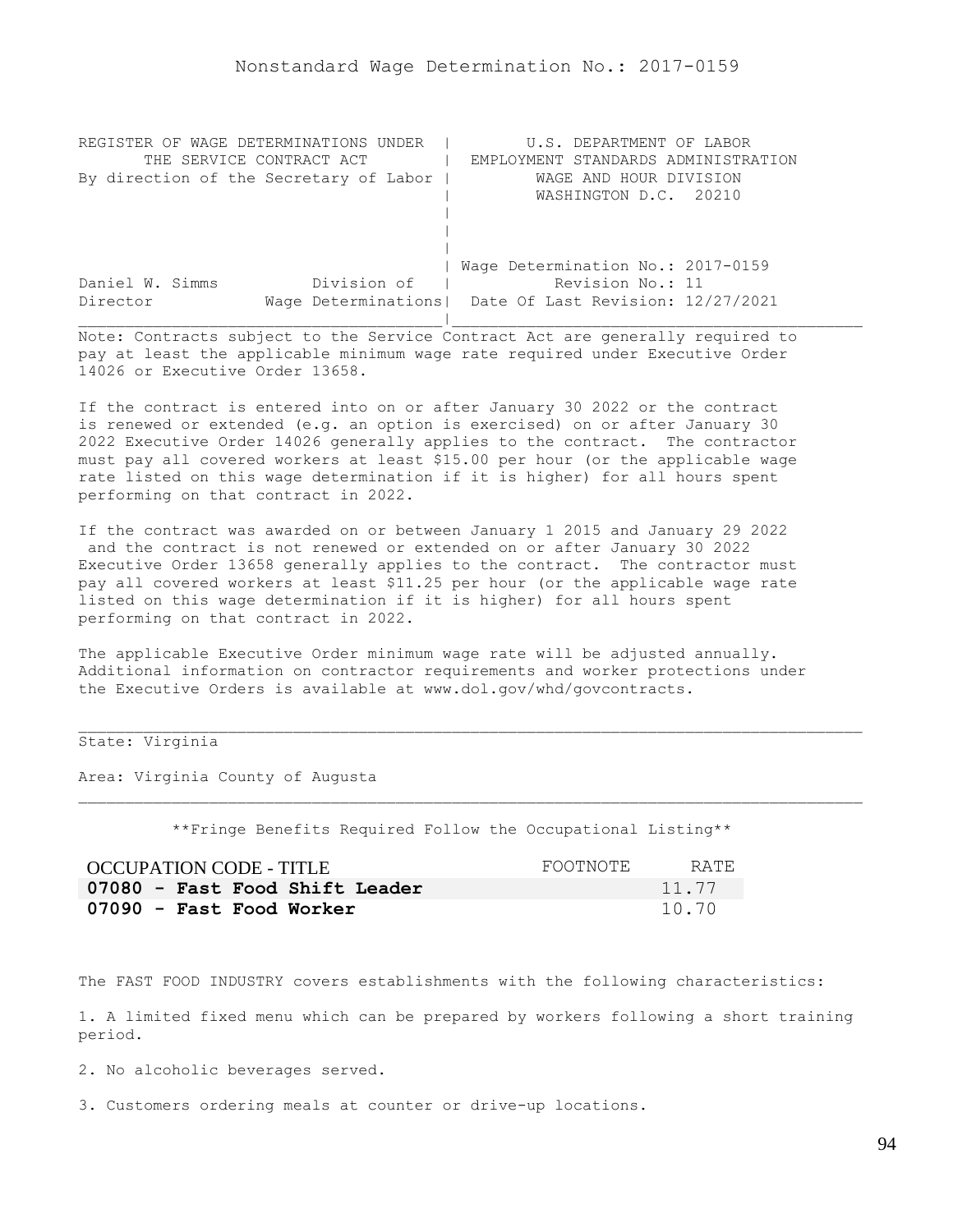5. Tipping not encouraged.

Note: Executive Order (EO) 13706 Establishing Paid Sick Leave for Federal Contractors applies to all contracts subject to the Service Contract Act for which the contract is awarded (and any solicitation was issued) on or after January 1 2017. If this contract is covered by the EO the contractor must provide employees with 1 hour of paid sick leave for every 30 hours they work up to 56 hours of paid sick leave each year. Employees must be permitted to use paid sick leave for their own illness injury or other health-related needs including preventive care; to assist a family member (or person who is like family to the employee) who is ill injured or has other health-related needs including preventive care; or for reasons resulting from or to assist a family member (or person who is like family to the employee) who is the victim of domestic violence sexual assault or stalking. Additional information on contractor requirements and worker protections under the EO is available at www.dol.gov/whd/govcontracts.

ALL OCCUPATIONS LISTED ABOVE RECEIVE THE FOLLOWING BENEFITS:

HEALTH & WELFARE: \$1.00 per hour or \$40.00 per week or \$173.34 per month

VACATION: \$.25 per hour in paid vacation after 1 year of service with a contractor or successor. Length of service includes the whole span of continuous service with the present contractor or successor wherever employed and with the predecessor contractors in the performance of similar work at the same Federal facility. (29 CFR 4.173)

HOLIDAYS: \$.11 per hour in holiday pay. (29 CFR 4.174)

\*\* UNIFORM ALLOWANCE \*\*

If employees are required to wear uniforms in the performance of this contract (either by the terms of the Government contract by the employer by the state or local law etc.) the cost of furnishing such uniforms and maintaining (by laundering or dry cleaning) such uniforms is an expense that may not be borne by an employee where such cost reduces the hourly rate below that required by the wage determination. The Department of Labor will accept payment in accordance with the following standards as compliance:

The contractor or subcontractor is required to furnish all employees with an adequate number of uniforms without cost or to reimburse employees for the actual cost of the uniforms. In addition where uniform cleaning and maintenance is made the responsibility of the employee all contractors and subcontractors subject to this wage determination shall (in the absence of a bona fide collective bargaining agreement providing for a different amount or the furnishing of contrary affirmative proof as to the actual cost) reimburse all employees for such cleaning and maintenance at a rate of  $$3.35$  per week (or  $$.67$  cents per day). However in those instances where the uniforms furnished are made of ""wash and wear"" materials may be routinely washed and dried with other personal garments and do not require any special treatment such as dry cleaning daily washing or commercial laundering in order to meet the cleanliness or appearance standards set by the terms of the Government contract by the contractor by law or by the nature of the work there is no requirement that employees be reimbursed for uniform maintenance costs.

\*\* SERVICE CONTRACT ACT DIRECTORY OF OCCUPATIONS \*\*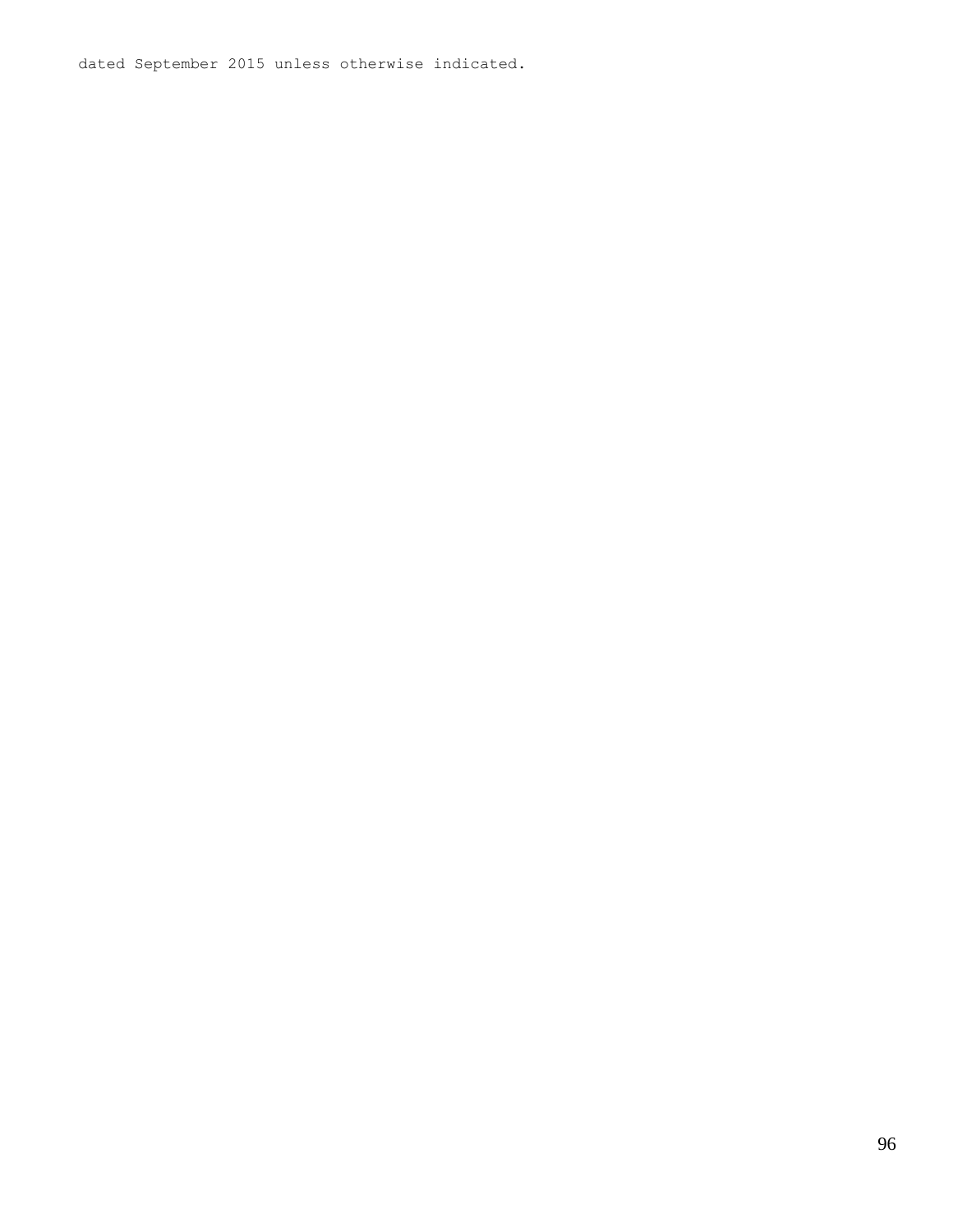| REGISTER OF WAGE DETERMINATIONS UNDER  | U.S. DEPARTMENT OF LABOR                                |
|----------------------------------------|---------------------------------------------------------|
| THE SERVICE CONTRACT ACT               | EMPLOYMENT STANDARDS ADMINISTRATION                     |
| By direction of the Secretary of Labor | WAGE AND HOUR DIVISION                                  |
|                                        | WASHINGTON D.C. 20210                                   |
|                                        |                                                         |
|                                        |                                                         |
|                                        |                                                         |
|                                        | Wage Determination No.: 2017-0161                       |
| Division of<br>Daniel W. Simms         | Revision No.: 11                                        |
| Director                               | Wage Determinations   Date Of Last Revision: 12/27/2021 |
|                                        |                                                         |

If the contract is entered into on or after January 30 2022 or the contract is renewed or extended (e.g. an option is exercised) on or after January 30 2022 Executive Order 14026 generally applies to the contract. The contractor must pay all covered workers at least \$15.00 per hour (or the applicable wage rate listed on this wage determination if it is higher) for all hours spent performing on that contract in 2022.

If the contract was awarded on or between January 1 2015 and January 29 2022 and the contract is not renewed or extended on or after January 30 2022 Executive Order 13658 generally applies to the contract. The contractor must pay all covered workers at least \$11.25 per hour (or the applicable wage rate listed on this wage determination if it is higher) for all hours spent performing on that contract in 2022.

The applicable Executive Order minimum wage rate will be adjusted annually. Additional information on contractor requirements and worker protections under the Executive Orders is available at www.dol.gov/whd/govcontracts.

## State: Virginia

Area: Virginia Counties of Amherst Appomattox Bedford Campbell

\*\*Fringe Benefits Required Follow the Occupational Listing\*\*

| OCCUPATION CODE - TITLE        | FOOTNOTE | RATE. |
|--------------------------------|----------|-------|
| 07080 - Fast Food Shift Leader |          | 10.03 |
| 07090 - Fast Food Worker       |          | 9.12  |

The FAST FOOD INDUSTRY covers establishments with the following characteristics:

1. A limited fixed menu which can be prepared by workers following a short training period.

2. No alcoholic beverages served.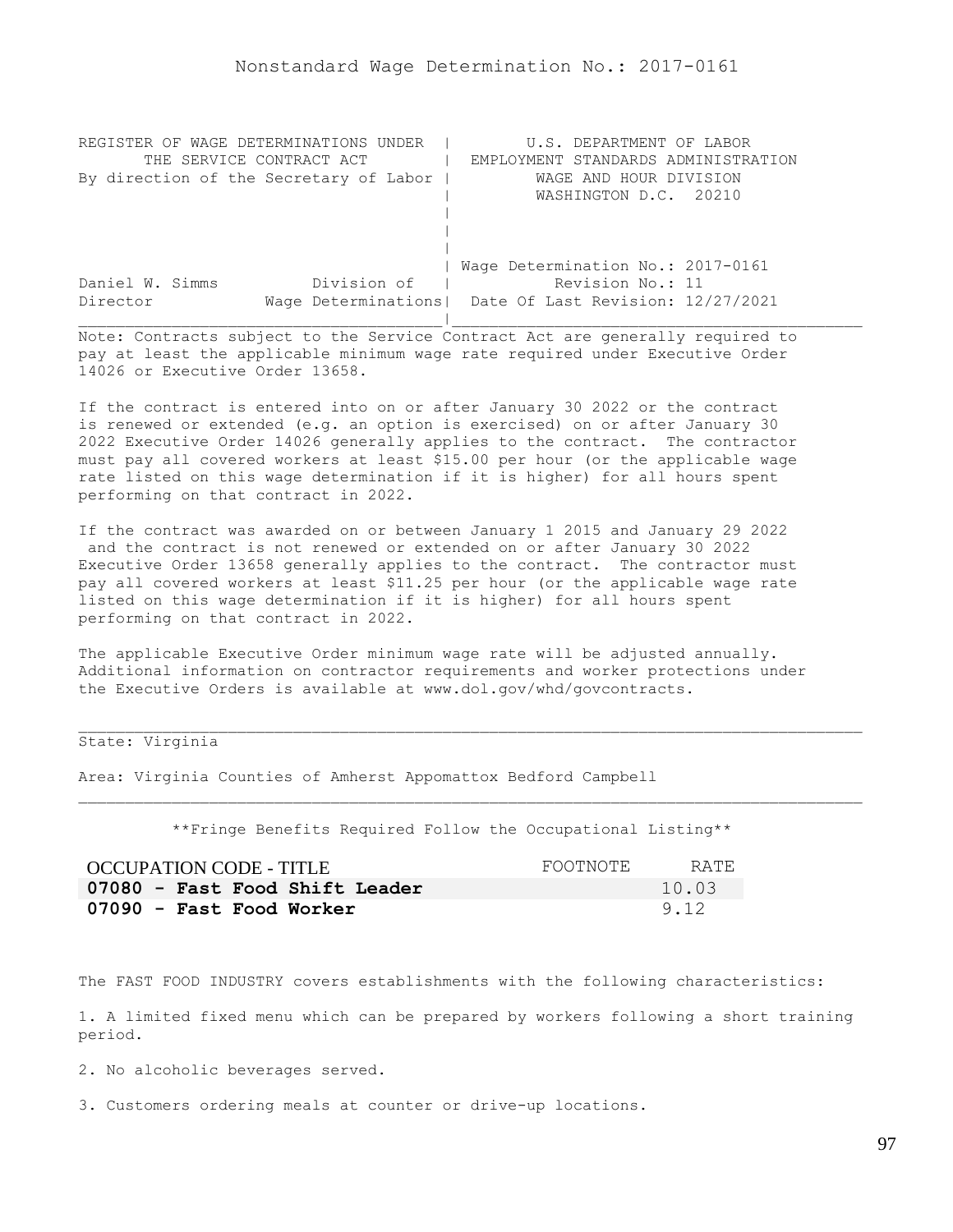5. Tipping not encouraged.

Note: Executive Order (EO) 13706 Establishing Paid Sick Leave for Federal Contractors applies to all contracts subject to the Service Contract Act for which the contract is awarded (and any solicitation was issued) on or after January 1 2017. If this contract is covered by the EO the contractor must provide employees with 1 hour of paid sick leave for every 30 hours they work up to 56 hours of paid sick leave each year. Employees must be permitted to use paid sick leave for their own illness injury or other health-related needs including preventive care; to assist a family member (or person who is like family to the employee) who is ill injured or has other health-related needs including preventive care; or for reasons resulting from or to assist a family member (or person who is like family to the employee) who is the victim of domestic violence sexual assault or stalking. Additional information on contractor requirements and worker protections under the EO is available at www.dol.gov/whd/govcontracts.

ALL OCCUPATIONS LISTED ABOVE RECEIVE THE FOLLOWING BENEFITS:

HEALTH & WELFARE: \$1.00 per hour or \$40.00 per week or \$173.34 per month

VACATION: \$.25 per hour in paid vacation after 1 year of service with a contractor or successor. Length of service includes the whole span of continuous service with the present contractor or successor wherever employed and with the predecessor contractors in the performance of similar work at the same Federal facility. (29 CFR 4.173)

HOLIDAYS: \$.11 per hour in holiday pay. (29 CFR 4.174)

\*\* UNIFORM ALLOWANCE \*\*

If employees are required to wear uniforms in the performance of this contract (either by the terms of the Government contract by the employer by the state or local law etc.) the cost of furnishing such uniforms and maintaining (by laundering or dry cleaning) such uniforms is an expense that may not be borne by an employee where such cost reduces the hourly rate below that required by the wage determination. The Department of Labor will accept payment in accordance with the following standards as compliance:

The contractor or subcontractor is required to furnish all employees with an adequate number of uniforms without cost or to reimburse employees for the actual cost of the uniforms. In addition where uniform cleaning and maintenance is made the responsibility of the employee all contractors and subcontractors subject to this wage determination shall (in the absence of a bona fide collective bargaining agreement providing for a different amount or the furnishing of contrary affirmative proof as to the actual cost) reimburse all employees for such cleaning and maintenance at a rate of  $$3.35$  per week (or  $$.67$  cents per day). However in those instances where the uniforms furnished are made of ""wash and wear"" materials may be routinely washed and dried with other personal garments and do not require any special treatment such as dry cleaning daily washing or commercial laundering in order to meet the cleanliness or appearance standards set by the terms of the Government contract by the contractor by law or by the nature of the work there is no requirement that employees be reimbursed for uniform maintenance costs.

\*\* SERVICE CONTRACT ACT DIRECTORY OF OCCUPATIONS \*\*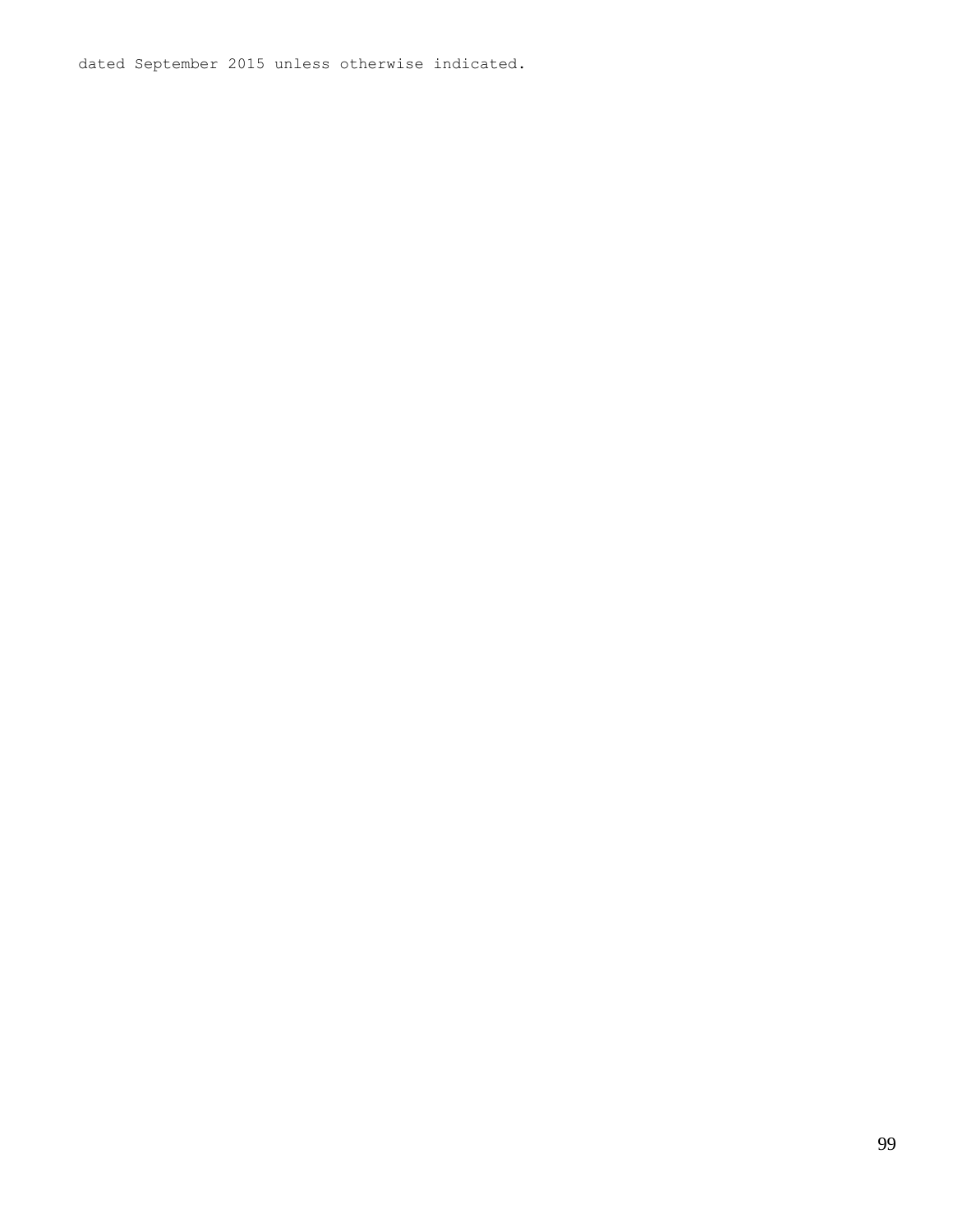| REGISTER OF WAGE DETERMINATIONS UNDER  | U.S. DEPARTMENT OF LABOR                                |
|----------------------------------------|---------------------------------------------------------|
| THE SERVICE CONTRACT ACT               | EMPLOYMENT STANDARDS ADMINISTRATION                     |
| By direction of the Secretary of Labor | WAGE AND HOUR DIVISION                                  |
|                                        | WASHINGTON D.C. 20210                                   |
|                                        |                                                         |
|                                        |                                                         |
|                                        |                                                         |
|                                        | Wage Determination No.: 2017-0163                       |
| Division of<br>Daniel W. Simms         | Revision No.: 11                                        |
| Director                               | Wage Determinations   Date Of Last Revision: 12/27/2021 |
|                                        |                                                         |

If the contract is entered into on or after January 30 2022 or the contract is renewed or extended (e.g. an option is exercised) on or after January 30 2022 Executive Order 14026 generally applies to the contract. The contractor must pay all covered workers at least \$15.00 per hour (or the applicable wage rate listed on this wage determination if it is higher) for all hours spent performing on that contract in 2022.

If the contract was awarded on or between January 1 2015 and January 29 2022 and the contract is not renewed or extended on or after January 30 2022 Executive Order 13658 generally applies to the contract. The contractor must pay all covered workers at least \$11.25 per hour (or the applicable wage rate listed on this wage determination if it is higher) for all hours spent performing on that contract in 2022.

The applicable Executive Order minimum wage rate will be adjusted annually. Additional information on contractor requirements and worker protections under the Executive Orders is available at www.dol.gov/whd/govcontracts.

# State: Virginia

Area: Virginia Counties of Botetourt Craig Franklin Roanoke

\*\*Fringe Benefits Required Follow the Occupational Listing\*\*

| OCCUPATION CODE - TITLE        | FOOTNOTE | RATE. |
|--------------------------------|----------|-------|
| 07080 - Fast Food Shift Leader |          | 10.41 |
| 07090 - Fast Food Worker       |          | 9.46  |

The FAST FOOD INDUSTRY covers establishments with the following characteristics:

1. A limited fixed menu which can be prepared by workers following a short training period.

2. No alcoholic beverages served.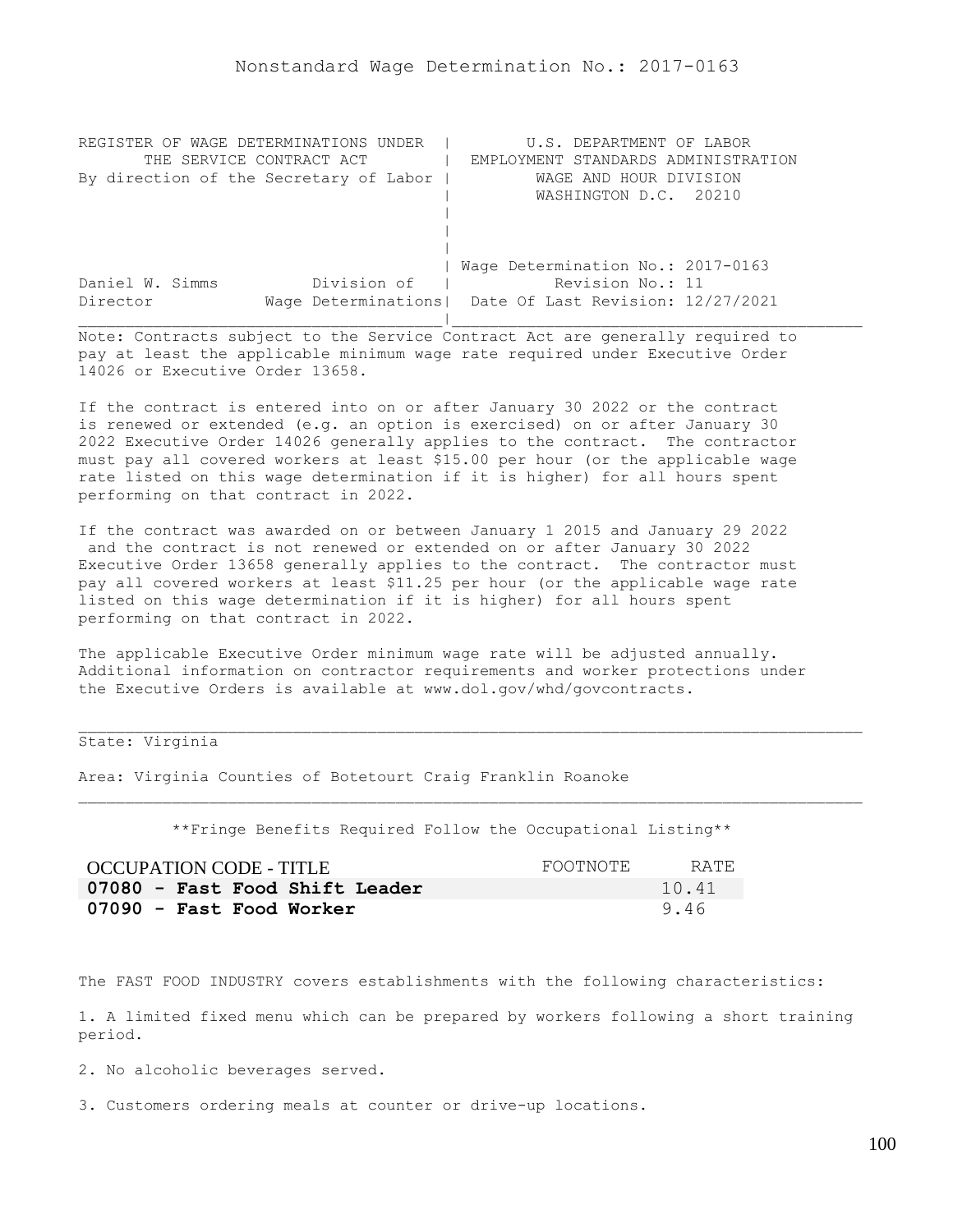5. Tipping not encouraged.

Note: Executive Order (EO) 13706 Establishing Paid Sick Leave for Federal Contractors applies to all contracts subject to the Service Contract Act for which the contract is awarded (and any solicitation was issued) on or after January 1 2017. If this contract is covered by the EO the contractor must provide employees with 1 hour of paid sick leave for every 30 hours they work up to 56 hours of paid sick leave each year. Employees must be permitted to use paid sick leave for their own illness injury or other health-related needs including preventive care; to assist a family member (or person who is like family to the employee) who is ill injured or has other health-related needs including preventive care; or for reasons resulting from or to assist a family member (or person who is like family to the employee) who is the victim of domestic violence sexual assault or stalking. Additional information on contractor requirements and worker protections under the EO is available at www.dol.gov/whd/govcontracts.

ALL OCCUPATIONS LISTED ABOVE RECEIVE THE FOLLOWING BENEFITS:

HEALTH & WELFARE: \$1.00 per hour or \$40.00 per week or \$173.34 per month

VACATION: \$.25 per hour in paid vacation after 1 year of service with a contractor or successor. Length of service includes the whole span of continuous service with the present contractor or successor wherever employed and with the predecessor contractors in the performance of similar work at the same Federal facility. (29 CFR 4.173)

HOLIDAYS: \$.11 per hour in holiday pay. (29 CFR 4.174)

\*\* UNIFORM ALLOWANCE \*\*

If employees are required to wear uniforms in the performance of this contract (either by the terms of the Government contract by the employer by the state or local law etc.) the cost of furnishing such uniforms and maintaining (by laundering or dry cleaning) such uniforms is an expense that may not be borne by an employee where such cost reduces the hourly rate below that required by the wage determination. The Department of Labor will accept payment in accordance with the following standards as compliance:

The contractor or subcontractor is required to furnish all employees with an adequate number of uniforms without cost or to reimburse employees for the actual cost of the uniforms. In addition where uniform cleaning and maintenance is made the responsibility of the employee all contractors and subcontractors subject to this wage determination shall (in the absence of a bona fide collective bargaining agreement providing for a different amount or the furnishing of contrary affirmative proof as to the actual cost) reimburse all employees for such cleaning and maintenance at a rate of \$3.35 per week (or \$.67 cents per day). However in those instances where the uniforms furnished are made of ""wash and wear"" materials may be routinely washed and dried with other personal garments and do not require any special treatment such as dry cleaning daily washing or commercial laundering in order to meet the cleanliness or appearance standards set by the terms of the Government contract by the contractor by law or by the nature of the work there is no requirement that employees be reimbursed for uniform maintenance costs.

\*\* SERVICE CONTRACT ACT DIRECTORY OF OCCUPATIONS \*\*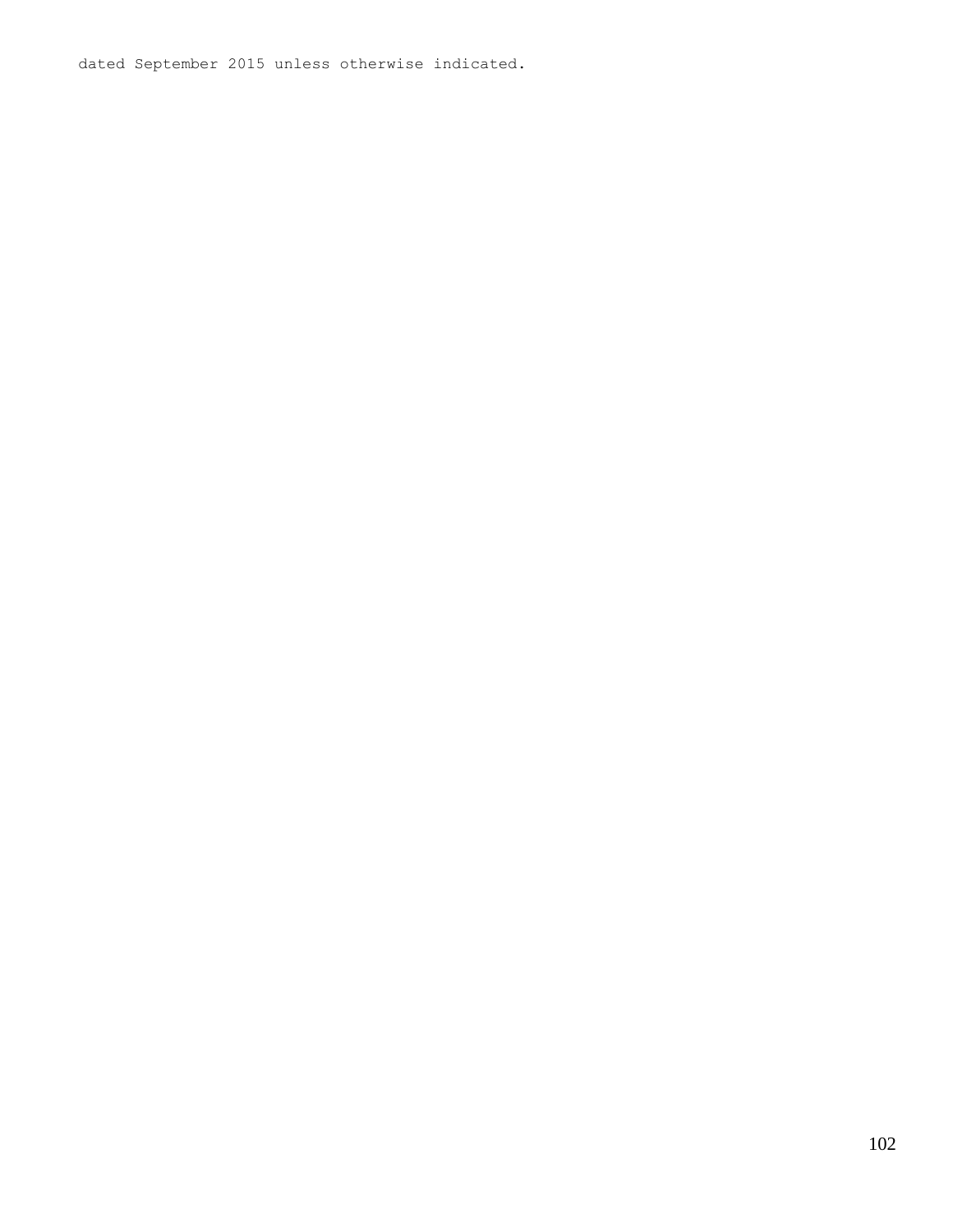| REGISTER OF WAGE DETERMINATIONS UNDER  | U.S. DEPARTMENT OF LABOR                                |
|----------------------------------------|---------------------------------------------------------|
| THE SERVICE CONTRACT ACT               | EMPLOYMENT STANDARDS ADMINISTRATION                     |
| By direction of the Secretary of Labor | WAGE AND HOUR DIVISION                                  |
|                                        | WASHINGTON D.C. 20210                                   |
|                                        |                                                         |
|                                        |                                                         |
|                                        |                                                         |
|                                        | Wage Determination No.: 2017-0165                       |
| Division of<br>Daniel W. Simms         | Revision No.: 11                                        |
| Director                               | Wage Determinations   Date Of Last Revision: 12/27/2021 |
|                                        |                                                         |

If the contract is entered into on or after January 30 2022 or the contract is renewed or extended (e.g. an option is exercised) on or after January 30 2022 Executive Order 14026 generally applies to the contract. The contractor must pay all covered workers at least \$15.00 per hour (or the applicable wage rate listed on this wage determination if it is higher) for all hours spent performing on that contract in 2022.

If the contract was awarded on or between January 1 2015 and January 29 2022 and the contract is not renewed or extended on or after January 30 2022 Executive Order 13658 generally applies to the contract. The contractor must pay all covered workers at least \$11.25 per hour (or the applicable wage rate listed on this wage determination if it is higher) for all hours spent performing on that contract in 2022.

The applicable Executive Order minimum wage rate will be adjusted annually. Additional information on contractor requirements and worker protections under the Executive Orders is available at www.dol.gov/whd/govcontracts.

# State: Virginia

Area: Virginia Counties of Brunswick Charlotte Cumberland Greensville Halifax Lunenburg Mecklenburg Nottoway Pittsylvania Prince Edward Southampton Surry

\*\*Fringe Benefits Required Follow the Occupational Listing\*\*

| OCCUPATION CODE - TITLE        | FOOTNOTE. | RATE. |
|--------------------------------|-----------|-------|
| 07080 - Fast Food Shift Leader |           | 9.85  |
| 07090 - Fast Food Worker       |           | 8.95  |

The FAST FOOD INDUSTRY covers establishments with the following characteristics:

1. A limited fixed menu which can be prepared by workers following a short training period.

2. No alcoholic beverages served.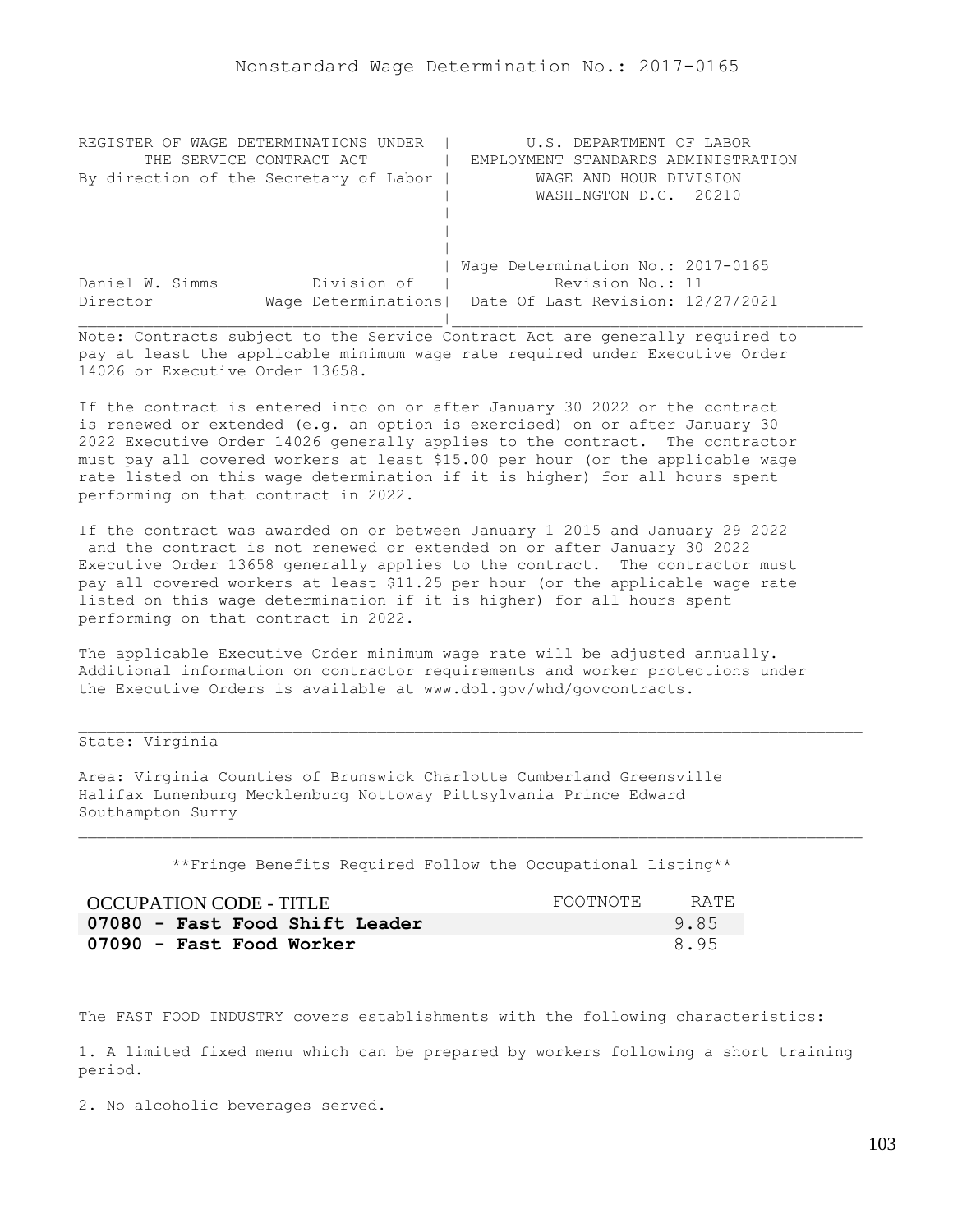3. Customers ordering meals at counter or drive-up locations.

4. Food available almost immediately after order is placed.

5. Tipping not encouraged.

Note: Executive Order (EO) 13706 Establishing Paid Sick Leave for Federal Contractors applies to all contracts subject to the Service Contract Act for which the contract is awarded (and any solicitation was issued) on or after January 1 2017. If this contract is covered by the EO the contractor must provide employees with 1 hour of paid sick leave for every 30 hours they work up to 56 hours of paid sick leave each year. Employees must be permitted to use paid sick leave for their own illness injury or other health-related needs including preventive care; to assist a family member (or person who is like family to the employee) who is ill injured or has other health-related needs including preventive care; or for reasons resulting from or to assist a family member (or person who is like family to the employee) who is the victim of domestic violence sexual assault or stalking. Additional information on contractor requirements and worker protections under the EO is available at www.dol.gov/whd/govcontracts.

ALL OCCUPATIONS LISTED ABOVE RECEIVE THE FOLLOWING BENEFITS:

HEALTH & WELFARE: \$1.00 per hour or \$40.00 per week or \$173.34 per month

VACATION: \$.25 per hour in paid vacation after 1 year of service with a contractor or successor. Length of service includes the whole span of continuous service with the present contractor or successor wherever employed and with the predecessor contractors in the performance of similar work at the same Federal facility. (29 CFR 4.173)

HOLIDAYS: \$.11 per hour in holiday pay. (29 CFR 4.174)

\*\* UNIFORM ALLOWANCE \*\*

If employees are required to wear uniforms in the performance of this contract (either by the terms of the Government contract by the employer by the state or local law etc.) the cost of furnishing such uniforms and maintaining (by laundering or dry cleaning) such uniforms is an expense that may not be borne by an employee where such cost reduces the hourly rate below that required by the wage determination. The Department of Labor will accept payment in accordance with the following standards as compliance:

The contractor or subcontractor is required to furnish all employees with an adequate number of uniforms without cost or to reimburse employees for the actual cost of the uniforms. In addition where uniform cleaning and maintenance is made the responsibility of the employee all contractors and subcontractors subject to this wage determination shall (in the absence of a bona fide collective bargaining agreement providing for a different amount or the furnishing of contrary affirmative proof as to the actual cost) reimburse all employees for such cleaning and maintenance at a rate of  $$3.35$  per week (or  $$.67$  cents per day). However in those instances where the uniforms furnished are made of ""wash and wear"" materials may be routinely washed and dried with other personal garments and do not require any special treatment such as dry cleaning daily washing or commercial laundering in order to meet the cleanliness or appearance standards set by the terms of the Government contract by the contractor by law or by the nature of the work there is no requirement that employees be reimbursed for uniform maintenance costs.

\*\* SERVICE CONTRACT ACT DIRECTORY OF OCCUPATIONS \*\*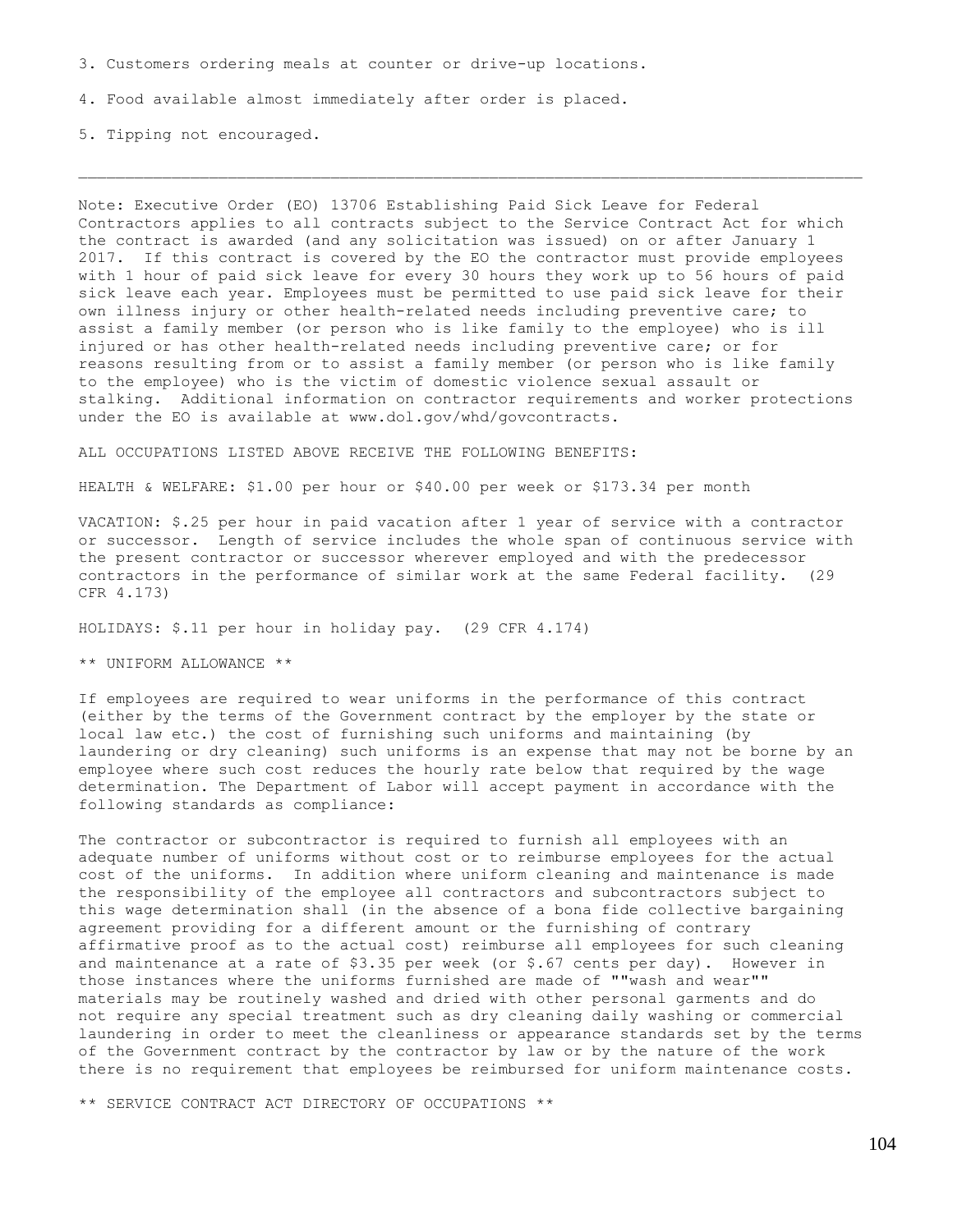The duties of employees under job titles listed are those described in the ""Service Contract Act Directory of Occupations"" Fifth Edition (Revision 1) dated September 2015 unless otherwise indicated.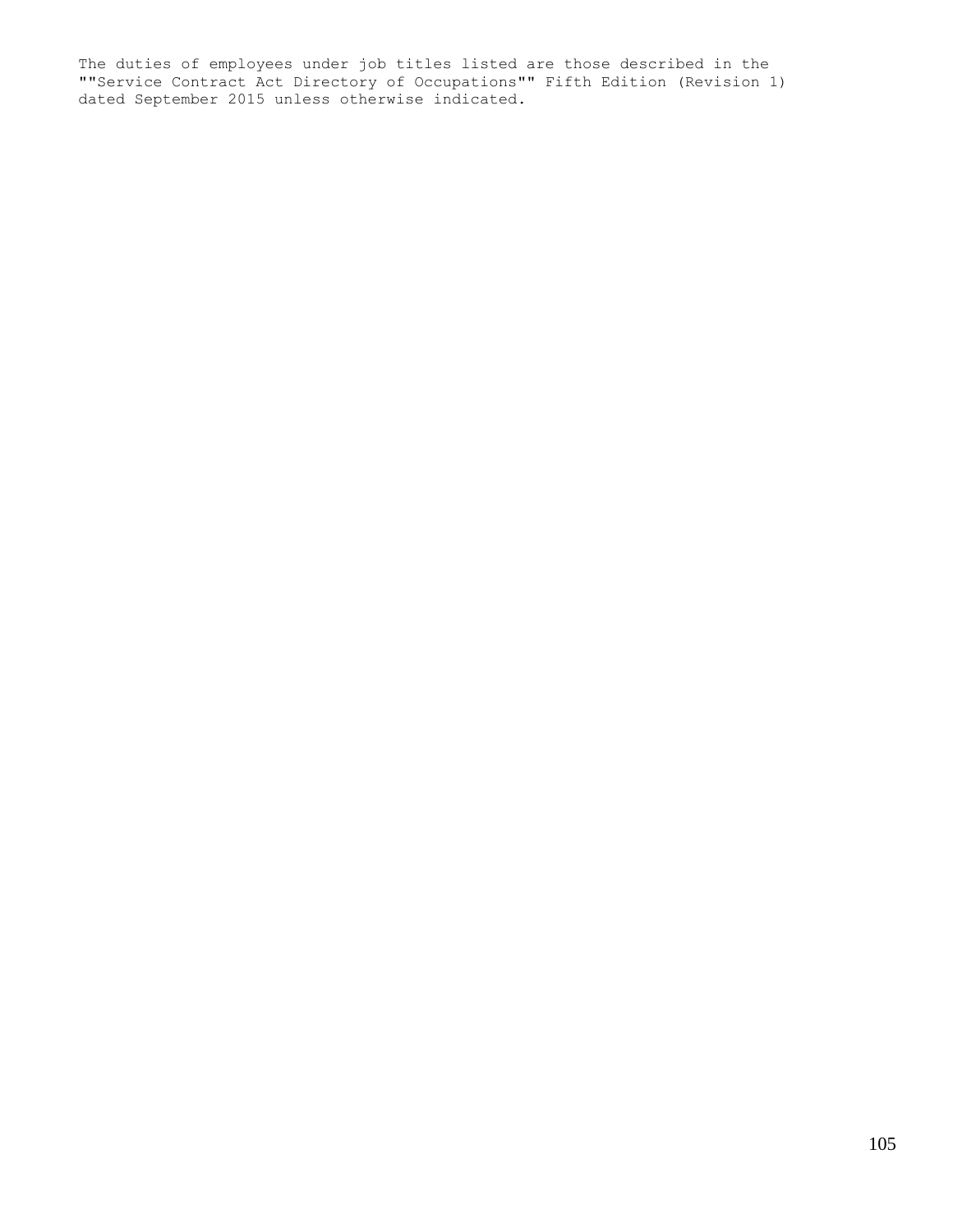| REGISTER OF WAGE DETERMINATIONS<br>UNDER | U.S. DEPARTMENT OF LABOR                                |
|------------------------------------------|---------------------------------------------------------|
| THE SERVICE CONTRACT ACT                 | EMPLOYMENT STANDARDS ADMINISTRATION                     |
| By direction of the Secretary of Labor   | WAGE AND HOUR DIVISION                                  |
|                                          | WASHINGTON D.C. 20210                                   |
|                                          |                                                         |
|                                          |                                                         |
|                                          |                                                         |
|                                          | Wage Determination No.: 2017-0171                       |
| Division of<br>Daniel W. Simms           | Revision No.: 11                                        |
| Director                                 | Wage Determinations   Date Of Last Revision: 12/27/2021 |
|                                          |                                                         |

If the contract is entered into on or after January 30 2022 or the contract is renewed or extended (e.g. an option is exercised) on or after January 30 2022 Executive Order 14026 generally applies to the contract. The contractor must pay all covered workers at least \$15.00 per hour (or the applicable wage rate listed on this wage determination if it is higher) for all hours spent performing on that contract in 2022.

If the contract was awarded on or between January 1 2015 and January 29 2022 and the contract is not renewed or extended on or after January 30 2022 Executive Order 13658 generally applies to the contract. The contractor must pay all covered workers at least \$11.25 per hour (or the applicable wage rate listed on this wage determination if it is higher) for all hours spent performing on that contract in 2022.

The applicable Executive Order minimum wage rate will be adjusted annually. Additional information on contractor requirements and worker protections under the Executive Orders is available at www.dol.gov/whd/govcontracts.

# State: West Virginia

Area: West Virginia Counties of Boone Clay Kanawha

\*\*Fringe Benefits Required Follow the Occupational Listing\*\*

| OCCUPATION CODE - TITLE        | FOOTNOTE | RATE. |
|--------------------------------|----------|-------|
| 07080 - Fast Food Shift Leader |          | 11.80 |
| 07090 - Fast Food Worker       |          | 10.73 |

The FAST FOOD INDUSTRY covers establishments with the following characteristics:

1. A limited fixed menu which can be prepared by workers following a short training period.

2. No alcoholic beverages served.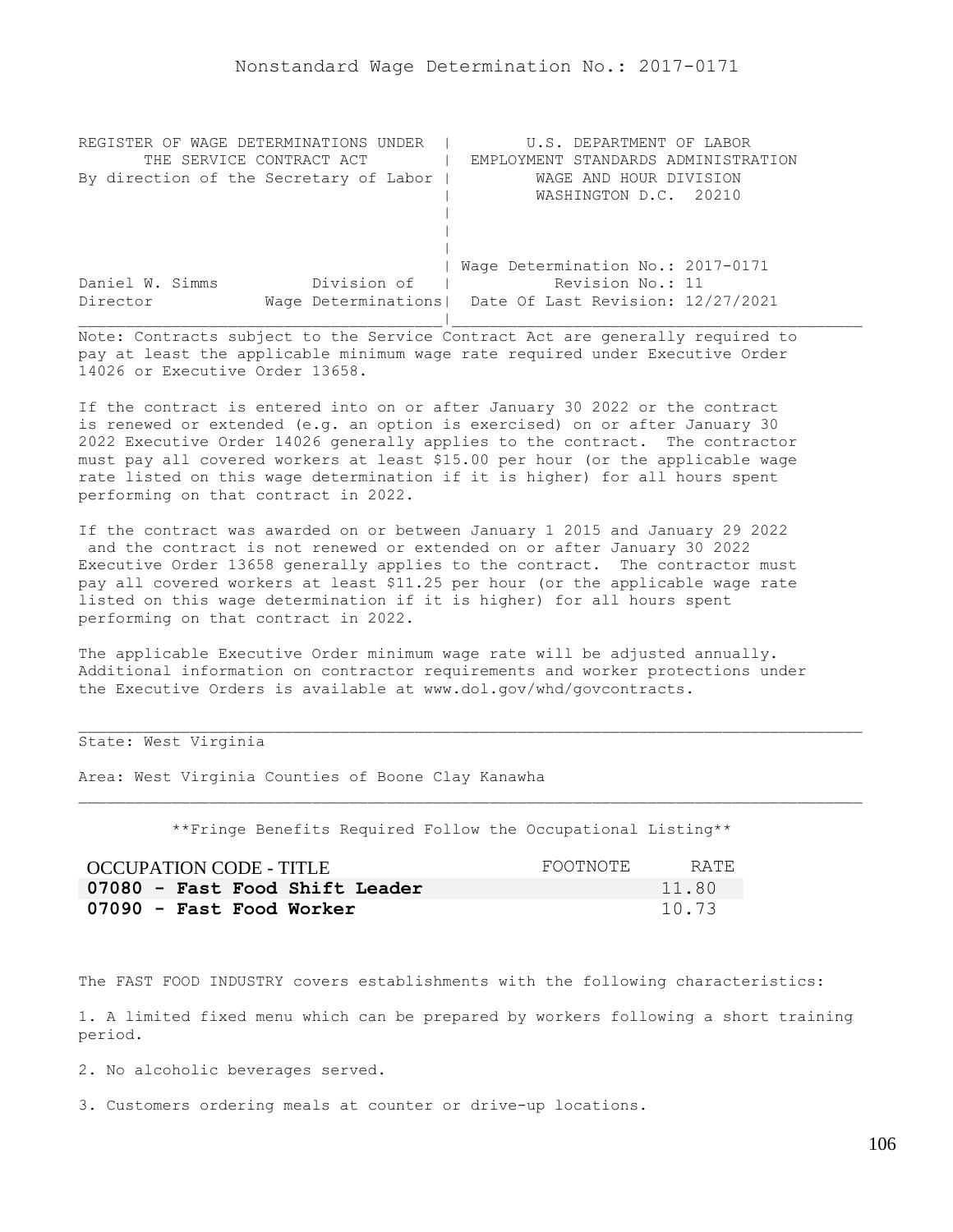5. Tipping not encouraged.

Note: Executive Order (EO) 13706 Establishing Paid Sick Leave for Federal Contractors applies to all contracts subject to the Service Contract Act for which the contract is awarded (and any solicitation was issued) on or after January 1 2017. If this contract is covered by the EO the contractor must provide employees with 1 hour of paid sick leave for every 30 hours they work up to 56 hours of paid sick leave each year. Employees must be permitted to use paid sick leave for their own illness injury or other health-related needs including preventive care; to assist a family member (or person who is like family to the employee) who is ill injured or has other health-related needs including preventive care; or for reasons resulting from or to assist a family member (or person who is like family to the employee) who is the victim of domestic violence sexual assault or stalking. Additional information on contractor requirements and worker protections under the EO is available at www.dol.gov/whd/govcontracts.

ALL OCCUPATIONS LISTED ABOVE RECEIVE THE FOLLOWING BENEFITS:

HEALTH & WELFARE: \$1.00 per hour or \$40.00 per week or \$173.34 per month

VACATION: \$.25 per hour in paid vacation after 1 year of service with a contractor or successor. Length of service includes the whole span of continuous service with the present contractor or successor wherever employed and with the predecessor contractors in the performance of similar work at the same Federal facility. (29 CFR 4.173)

HOLIDAYS: \$.11 per hour in holiday pay. (29 CFR 4.174)

\*\* UNIFORM ALLOWANCE \*\*

If employees are required to wear uniforms in the performance of this contract (either by the terms of the Government contract by the employer by the state or local law etc.) the cost of furnishing such uniforms and maintaining (by laundering or dry cleaning) such uniforms is an expense that may not be borne by an employee where such cost reduces the hourly rate below that required by the wage determination. The Department of Labor will accept payment in accordance with the following standards as compliance:

The contractor or subcontractor is required to furnish all employees with an adequate number of uniforms without cost or to reimburse employees for the actual cost of the uniforms. In addition where uniform cleaning and maintenance is made the responsibility of the employee all contractors and subcontractors subject to this wage determination shall (in the absence of a bona fide collective bargaining agreement providing for a different amount or the furnishing of contrary affirmative proof as to the actual cost) reimburse all employees for such cleaning and maintenance at a rate of  $$3.35$  per week (or  $$.67$  cents per day). However in those instances where the uniforms furnished are made of ""wash and wear"" materials may be routinely washed and dried with other personal garments and do not require any special treatment such as dry cleaning daily washing or commercial laundering in order to meet the cleanliness or appearance standards set by the terms of the Government contract by the contractor by law or by the nature of the work there is no requirement that employees be reimbursed for uniform maintenance costs.

\*\* SERVICE CONTRACT ACT DIRECTORY OF OCCUPATIONS \*\*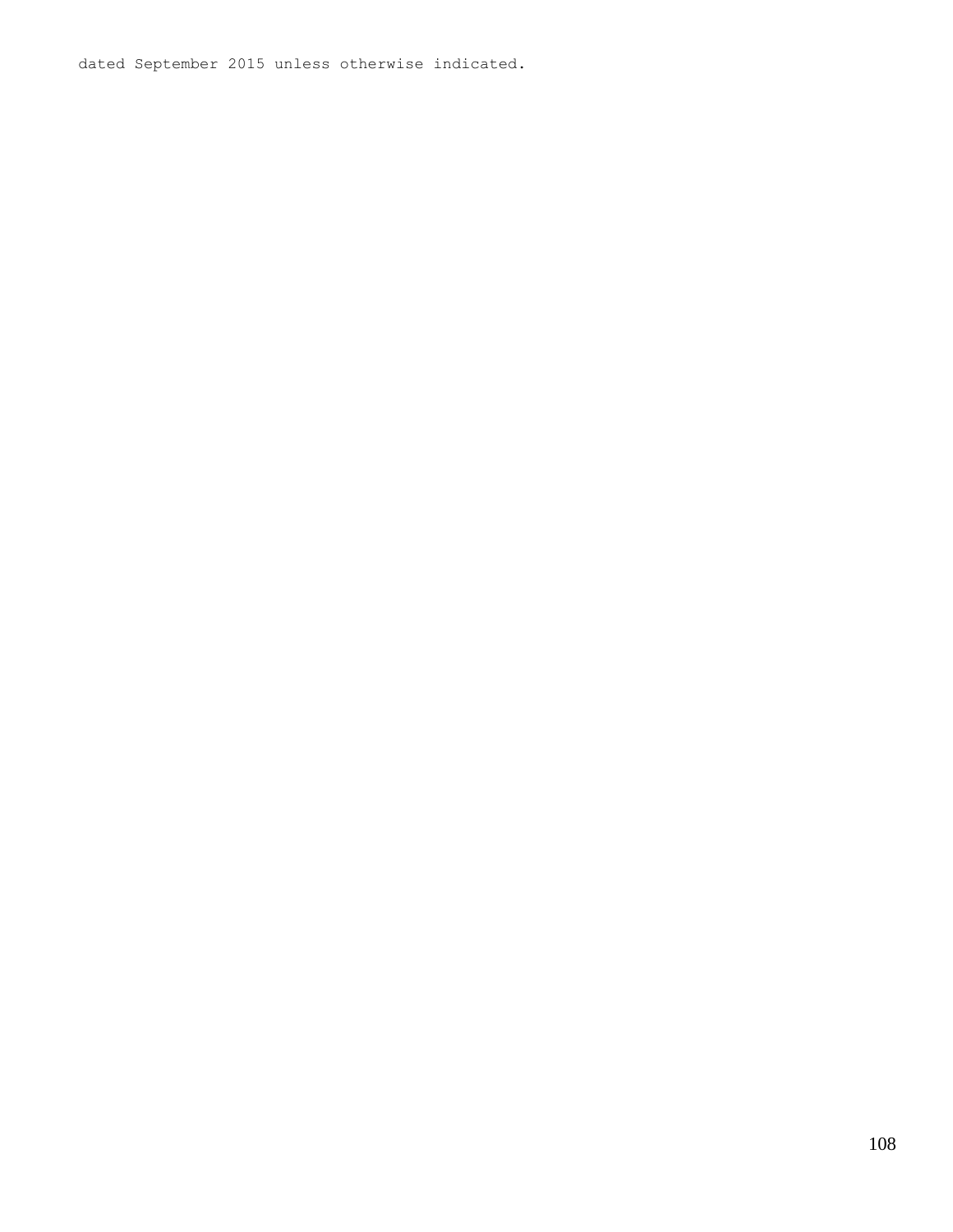| REGISTER OF WAGE DETERMINATIONS UNDER  | U.S. DEPARTMENT OF LABOR                                |
|----------------------------------------|---------------------------------------------------------|
| THE SERVICE CONTRACT ACT               | EMPLOYMENT STANDARDS ADMINISTRATION                     |
| By direction of the Secretary of Labor | WAGE AND HOUR DIVISION                                  |
|                                        | WASHINGTON D.C. 20210                                   |
|                                        |                                                         |
|                                        |                                                         |
|                                        |                                                         |
|                                        | Wage Determination No.: 2017-0173                       |
| Division of<br>Daniel W. Simms         | Revision No.: 11                                        |
| Director                               | Wage Determinations   Date Of Last Revision: 12/27/2021 |
|                                        |                                                         |

If the contract is entered into on or after January 30 2022 or the contract is renewed or extended (e.g. an option is exercised) on or after January 30 2022 Executive Order 14026 generally applies to the contract. The contractor must pay all covered workers at least \$15.00 per hour (or the applicable wage rate listed on this wage determination if it is higher) for all hours spent performing on that contract in 2022.

If the contract was awarded on or between January 1 2015 and January 29 2022 and the contract is not renewed or extended on or after January 30 2022 Executive Order 13658 generally applies to the contract. The contractor must pay all covered workers at least \$11.25 per hour (or the applicable wage rate listed on this wage determination if it is higher) for all hours spent performing on that contract in 2022.

The applicable Executive Order minimum wage rate will be adjusted annually. Additional information on contractor requirements and worker protections under the Executive Orders is available at www.dol.gov/whd/govcontracts.

### State: West Virginia

Area: West Virginia Counties of Greenbrier Logan McDowell Mercer Mingo Monroe Nicholas Pocahontas Summers Webster Wyoming

\*\*Fringe Benefits Required Follow the Occupational Listing\*\*

| OCCUPATION CODE - TITLE        | FOOTNOTE | RATE. |
|--------------------------------|----------|-------|
| 07080 - Fast Food Shift Leader |          | 12.00 |
| 07090 - Fast Food Worker       |          | 10.91 |

The FAST FOOD INDUSTRY covers establishments with the following characteristics:

1. A limited fixed menu which can be prepared by workers following a short training period.

2. No alcoholic beverages served.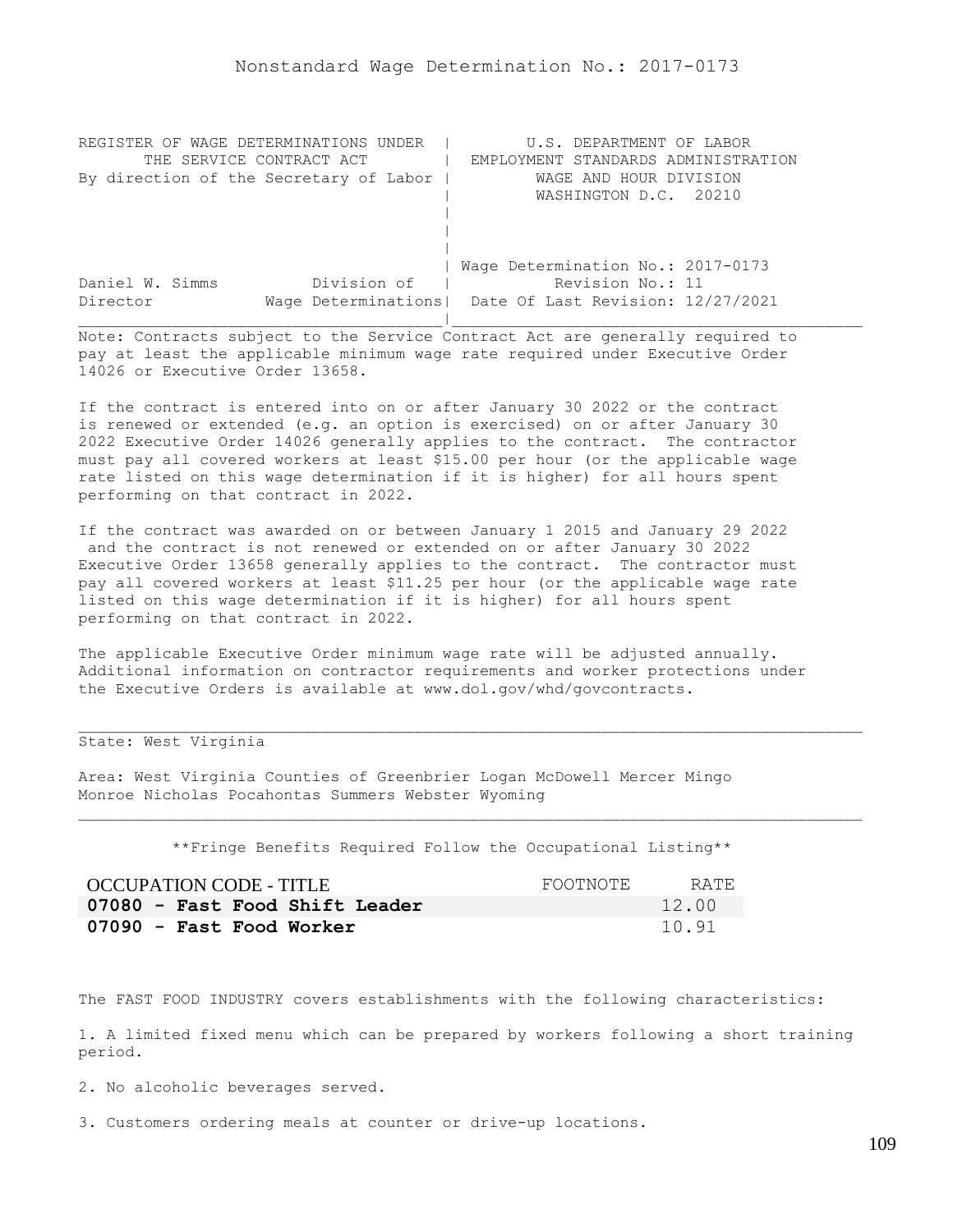5. Tipping not encouraged.

Note: Executive Order (EO) 13706 Establishing Paid Sick Leave for Federal Contractors applies to all contracts subject to the Service Contract Act for which the contract is awarded (and any solicitation was issued) on or after January 1 2017. If this contract is covered by the EO the contractor must provide employees with 1 hour of paid sick leave for every 30 hours they work up to 56 hours of paid sick leave each year. Employees must be permitted to use paid sick leave for their own illness injury or other health-related needs including preventive care; to assist a family member (or person who is like family to the employee) who is ill injured or has other health-related needs including preventive care; or for reasons resulting from or to assist a family member (or person who is like family to the employee) who is the victim of domestic violence sexual assault or stalking. Additional information on contractor requirements and worker protections under the EO is available at www.dol.gov/whd/govcontracts.

ALL OCCUPATIONS LISTED ABOVE RECEIVE THE FOLLOWING BENEFITS:

HEALTH & WELFARE: \$1.00 per hour or \$40.00 per week or \$173.34 per month

VACATION: \$.25 per hour in paid vacation after 1 year of service with a contractor or successor. Length of service includes the whole span of continuous service with the present contractor or successor wherever employed and with the predecessor contractors in the performance of similar work at the same Federal facility. (29 CFR 4.173)

HOLIDAYS: \$.11 per hour in holiday pay. (29 CFR 4.174)

\*\* UNIFORM ALLOWANCE \*\*

If employees are required to wear uniforms in the performance of this contract (either by the terms of the Government contract by the employer by the state or local law etc.) the cost of furnishing such uniforms and maintaining (by laundering or dry cleaning) such uniforms is an expense that may not be borne by an employee where such cost reduces the hourly rate below that required by the wage determination. The Department of Labor will accept payment in accordance with the following standards as compliance:

The contractor or subcontractor is required to furnish all employees with an adequate number of uniforms without cost or to reimburse employees for the actual cost of the uniforms. In addition where uniform cleaning and maintenance is made the responsibility of the employee all contractors and subcontractors subject to this wage determination shall (in the absence of a bona fide collective bargaining agreement providing for a different amount or the furnishing of contrary affirmative proof as to the actual cost) reimburse all employees for such cleaning and maintenance at a rate of  $$3.35$  per week (or  $$.67$  cents per day). However in those instances where the uniforms furnished are made of ""wash and wear"" materials may be routinely washed and dried with other personal garments and do not require any special treatment such as dry cleaning daily washing or commercial laundering in order to meet the cleanliness or appearance standards set by the terms of the Government contract by the contractor by law or by the nature of the work there is no requirement that employees be reimbursed for uniform maintenance costs.

\*\* SERVICE CONTRACT ACT DIRECTORY OF OCCUPATIONS \*\*

The duties of employees under job titles listed are those described in the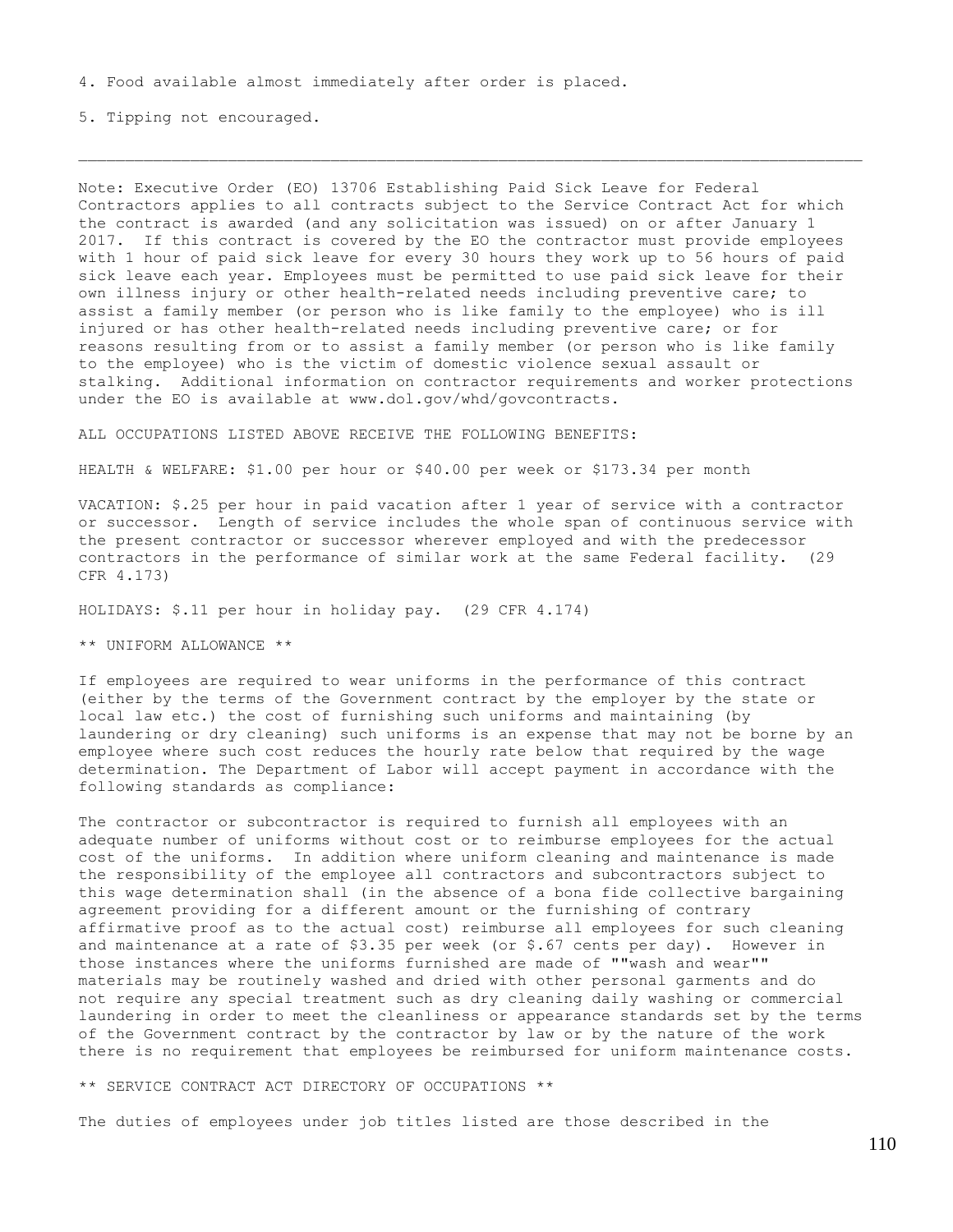""Service Contract Act Directory of Occupations"" Fifth Edition (Revision 1) dated September 2015 unless otherwise indicated.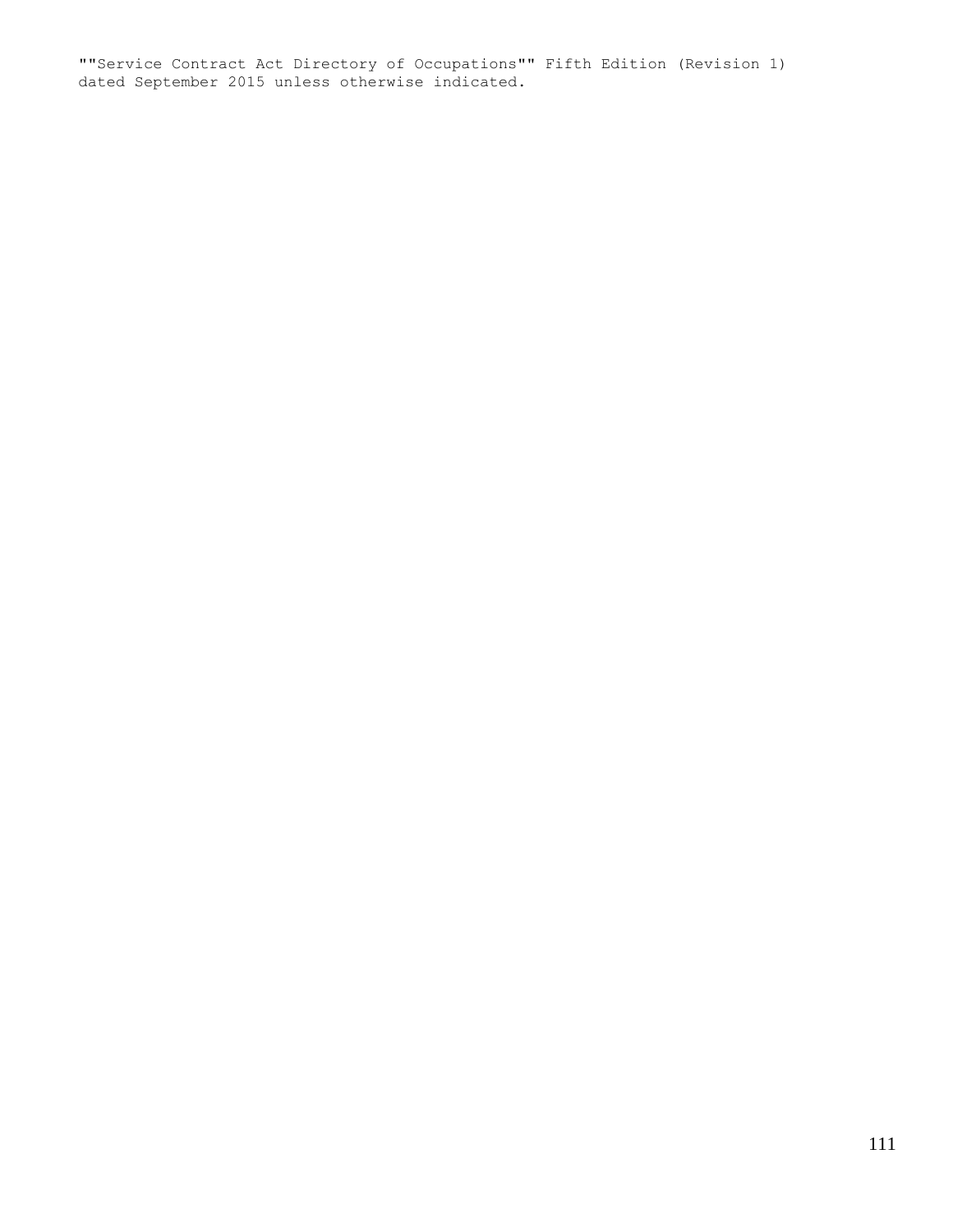| REGISTER OF WAGE DETERMINATIONS UNDER  | U.S. DEPARTMENT OF LABOR                                |
|----------------------------------------|---------------------------------------------------------|
| THE SERVICE CONTRACT ACT               | EMPLOYMENT STANDARDS ADMINISTRATION                     |
| By direction of the Secretary of Labor | WAGE AND HOUR DIVISION                                  |
|                                        | WASHINGTON D.C. 20210                                   |
|                                        |                                                         |
|                                        |                                                         |
|                                        |                                                         |
|                                        | Wage Determination No.: 2017-0175                       |
| Division of<br>Daniel W. Simms         | Revision No.: 11                                        |
| Director                               | Wage Determinations   Date Of Last Revision: 12/27/2021 |
|                                        |                                                         |

If the contract is entered into on or after January 30 2022 or the contract is renewed or extended (e.g. an option is exercised) on or after January 30 2022 Executive Order 14026 generally applies to the contract. The contractor must pay all covered workers at least \$15.00 per hour (or the applicable wage rate listed on this wage determination if it is higher) for all hours spent performing on that contract in 2022.

If the contract was awarded on or between January 1 2015 and January 29 2022 and the contract is not renewed or extended on or after January 30 2022 Executive Order 13658 generally applies to the contract. The contractor must pay all covered workers at least \$11.25 per hour (or the applicable wage rate listed on this wage determination if it is higher) for all hours spent performing on that contract in 2022.

The applicable Executive Order minimum wage rate will be adjusted annually. Additional information on contractor requirements and worker protections under the Executive Orders is available at www.dol.gov/whd/govcontracts.

## State: West Virginia

Area: West Virginia Counties of Wirt Wood

\*\*Fringe Benefits Required Follow the Occupational Listing\*\*

| OCCUPATION CODE - TITLE        | FOOTNOTE | RATE. |
|--------------------------------|----------|-------|
| 07080 - Fast Food Shift Leader |          | 11.98 |
| 07090 - Fast Food Worker       |          | 10.89 |

The FAST FOOD INDUSTRY covers establishments with the following characteristics:

1. A limited fixed menu which can be prepared by workers following a short training period.

2. No alcoholic beverages served.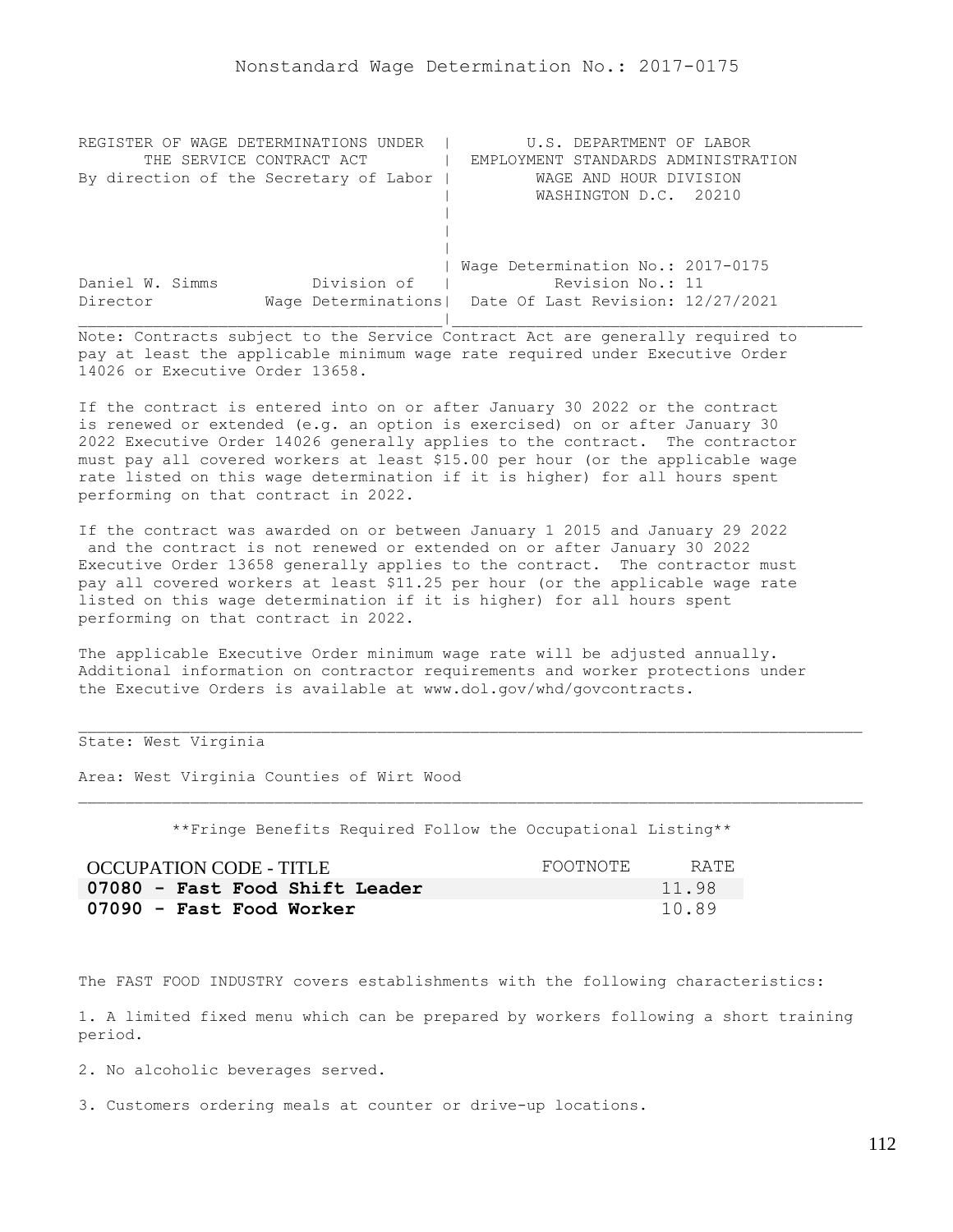5. Tipping not encouraged.

Note: Executive Order (EO) 13706 Establishing Paid Sick Leave for Federal Contractors applies to all contracts subject to the Service Contract Act for which the contract is awarded (and any solicitation was issued) on or after January 1 2017. If this contract is covered by the EO the contractor must provide employees with 1 hour of paid sick leave for every 30 hours they work up to 56 hours of paid sick leave each year. Employees must be permitted to use paid sick leave for their own illness injury or other health-related needs including preventive care; to assist a family member (or person who is like family to the employee) who is ill injured or has other health-related needs including preventive care; or for reasons resulting from or to assist a family member (or person who is like family to the employee) who is the victim of domestic violence sexual assault or stalking. Additional information on contractor requirements and worker protections under the EO is available at www.dol.gov/whd/govcontracts.

ALL OCCUPATIONS LISTED ABOVE RECEIVE THE FOLLOWING BENEFITS:

HEALTH & WELFARE: \$1.00 per hour or \$40.00 per week or \$173.34 per month

VACATION: \$.25 per hour in paid vacation after 1 year of service with a contractor or successor. Length of service includes the whole span of continuous service with the present contractor or successor wherever employed and with the predecessor contractors in the performance of similar work at the same Federal facility. (29 CFR 4.173)

HOLIDAYS: \$.11 per hour in holiday pay. (29 CFR 4.174)

\*\* UNIFORM ALLOWANCE \*\*

If employees are required to wear uniforms in the performance of this contract (either by the terms of the Government contract by the employer by the state or local law etc.) the cost of furnishing such uniforms and maintaining (by laundering or dry cleaning) such uniforms is an expense that may not be borne by an employee where such cost reduces the hourly rate below that required by the wage determination. The Department of Labor will accept payment in accordance with the following standards as compliance:

The contractor or subcontractor is required to furnish all employees with an adequate number of uniforms without cost or to reimburse employees for the actual cost of the uniforms. In addition where uniform cleaning and maintenance is made the responsibility of the employee all contractors and subcontractors subject to this wage determination shall (in the absence of a bona fide collective bargaining agreement providing for a different amount or the furnishing of contrary affirmative proof as to the actual cost) reimburse all employees for such cleaning and maintenance at a rate of \$3.35 per week (or \$.67 cents per day). However in those instances where the uniforms furnished are made of ""wash and wear"" materials may be routinely washed and dried with other personal garments and do not require any special treatment such as dry cleaning daily washing or commercial laundering in order to meet the cleanliness or appearance standards set by the terms of the Government contract by the contractor by law or by the nature of the work there is no requirement that employees be reimbursed for uniform maintenance costs.

\*\* SERVICE CONTRACT ACT DIRECTORY OF OCCUPATIONS \*\*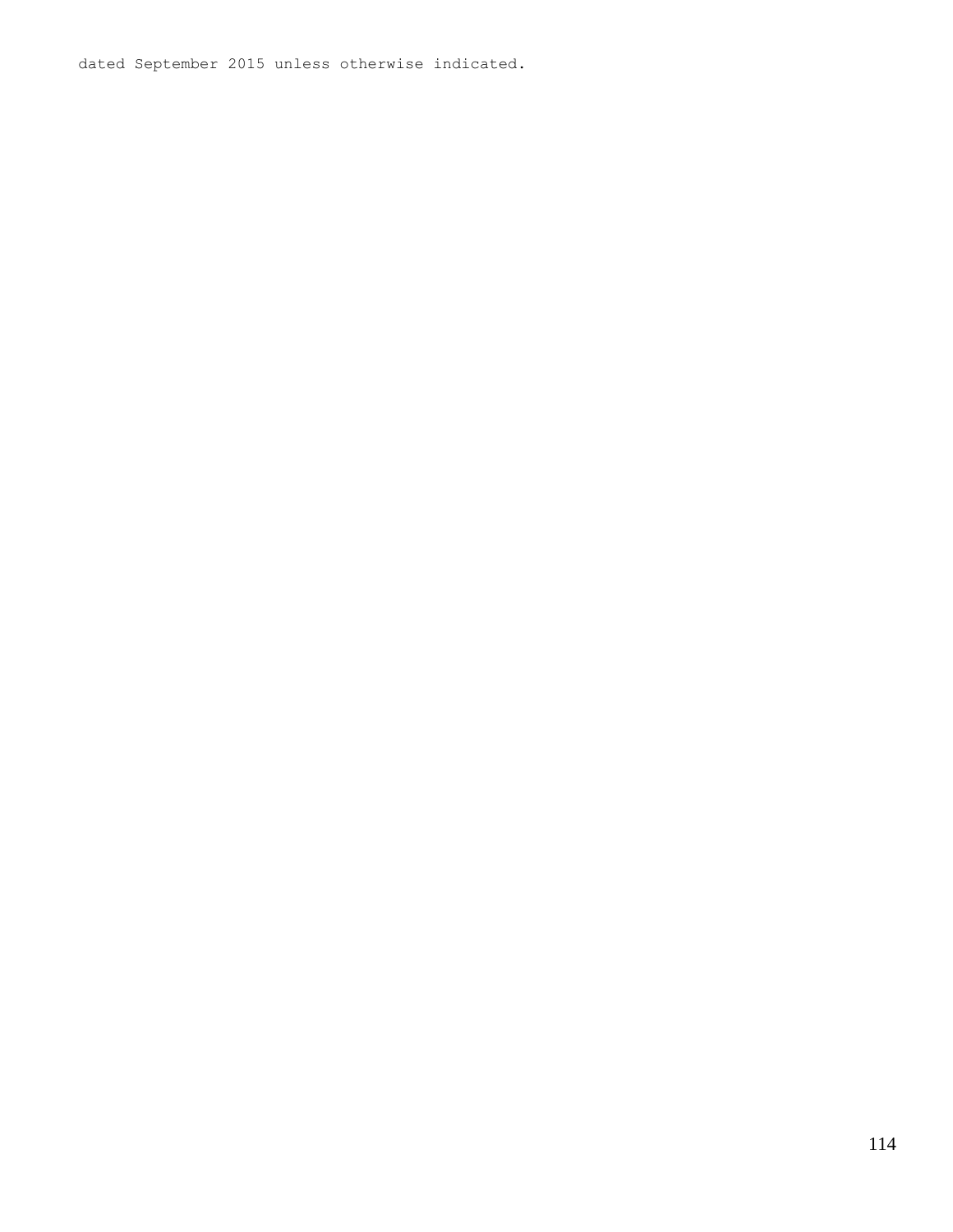| REGISTER OF WAGE DETERMINATIONS UNDER  | U.S. DEPARTMENT OF LABOR                                |
|----------------------------------------|---------------------------------------------------------|
| THE SERVICE CONTRACT ACT               | EMPLOYMENT STANDARDS ADMINISTRATION                     |
| By direction of the Secretary of Labor | WAGE AND HOUR DIVISION                                  |
|                                        | WASHINGTON D.C. 20210                                   |
|                                        |                                                         |
|                                        |                                                         |
|                                        |                                                         |
|                                        | Wage Determination No.: 2017-0177                       |
| Division of<br>Daniel W. Simms         | Revision No.: 11                                        |
| Director                               | Wage Determinations   Date Of Last Revision: 12/27/2021 |
|                                        |                                                         |

If the contract is entered into on or after January 30 2022 or the contract is renewed or extended (e.g. an option is exercised) on or after January 30 2022 Executive Order 14026 generally applies to the contract. The contractor must pay all covered workers at least \$15.00 per hour (or the applicable wage rate listed on this wage determination if it is higher) for all hours spent performing on that contract in 2022.

If the contract was awarded on or between January 1 2015 and January 29 2022 and the contract is not renewed or extended on or after January 30 2022 Executive Order 13658 generally applies to the contract. The contractor must pay all covered workers at least \$11.25 per hour (or the applicable wage rate listed on this wage determination if it is higher) for all hours spent performing on that contract in 2022.

The applicable Executive Order minimum wage rate will be adjusted annually. Additional information on contractor requirements and worker protections under the Executive Orders is available at www.dol.gov/whd/govcontracts.

# States: Ohio West Virginia

Area: Ohio County of Belmont

West Virginia Counties of Marshall Ohio

\*\*Fringe Benefits Required Follow the Occupational Listing\*\*

| OCCUPATION CODE - TITLE        | FOOTNOTE | RATE. |
|--------------------------------|----------|-------|
| 07080 - Fast Food Shift Leader |          | 11.40 |
| 07090 - Fast Food Worker       |          | 10.36 |

The FAST FOOD INDUSTRY covers establishments with the following characteristics:

1. A limited fixed menu which can be prepared by workers following a short training period.

2. No alcoholic beverages served.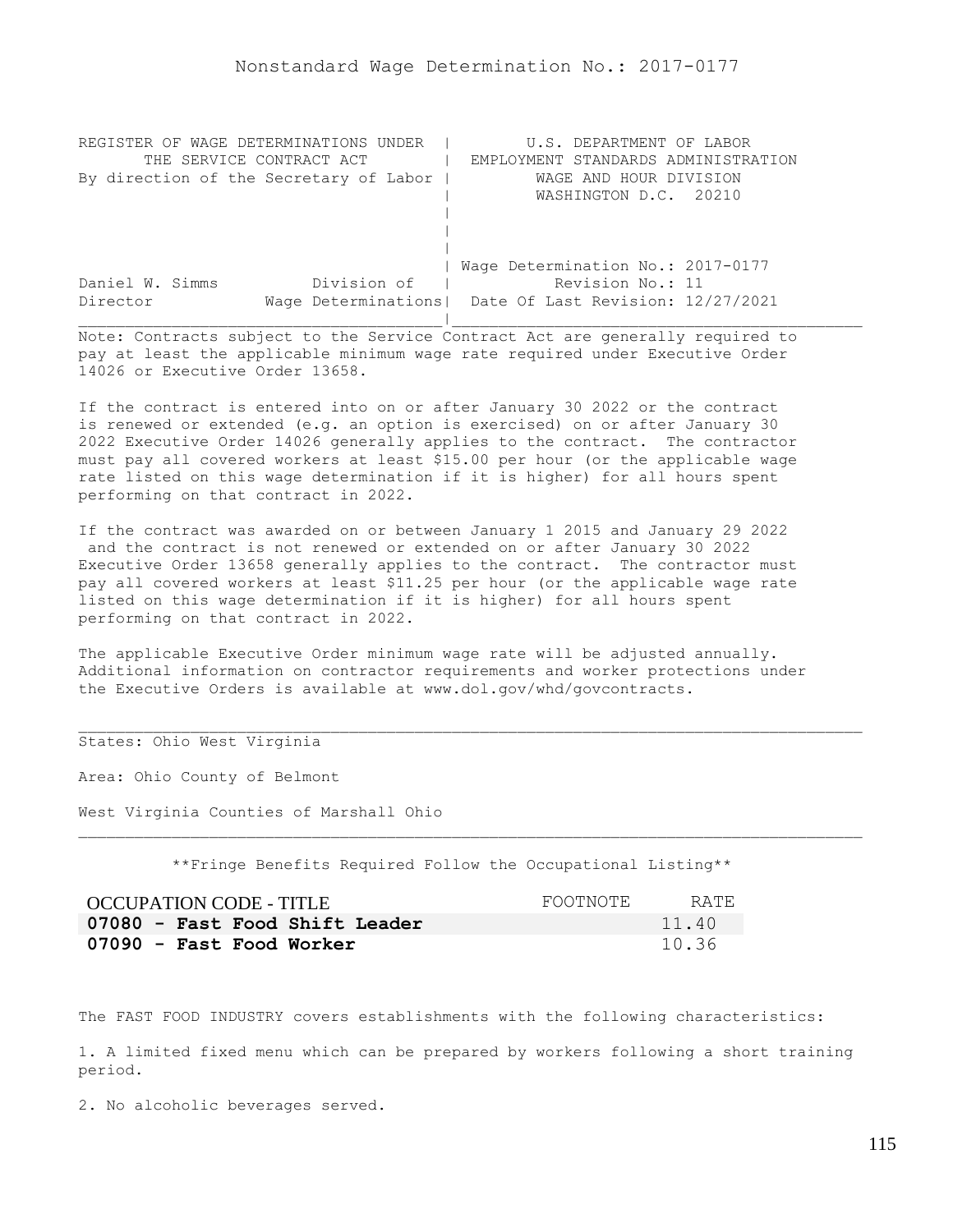3. Customers ordering meals at counter or drive-up locations.

4. Food available almost immediately after order is placed.

5. Tipping not encouraged.

Note: Executive Order (EO) 13706 Establishing Paid Sick Leave for Federal Contractors applies to all contracts subject to the Service Contract Act for which the contract is awarded (and any solicitation was issued) on or after January 1 2017. If this contract is covered by the EO the contractor must provide employees with 1 hour of paid sick leave for every 30 hours they work up to 56 hours of paid sick leave each year. Employees must be permitted to use paid sick leave for their own illness injury or other health-related needs including preventive care; to assist a family member (or person who is like family to the employee) who is ill injured or has other health-related needs including preventive care; or for reasons resulting from or to assist a family member (or person who is like family to the employee) who is the victim of domestic violence sexual assault or stalking. Additional information on contractor requirements and worker protections under the EO is available at www.dol.gov/whd/govcontracts.

ALL OCCUPATIONS LISTED ABOVE RECEIVE THE FOLLOWING BENEFITS:

HEALTH & WELFARE: \$1.00 per hour or \$40.00 per week or \$173.34 per month

VACATION: \$.25 per hour in paid vacation after 1 year of service with a contractor or successor. Length of service includes the whole span of continuous service with the present contractor or successor wherever employed and with the predecessor contractors in the performance of similar work at the same Federal facility. (29 CFR 4.173)

HOLIDAYS: \$.11 per hour in holiday pay. (29 CFR 4.174)

\*\* UNIFORM ALLOWANCE \*\*

If employees are required to wear uniforms in the performance of this contract (either by the terms of the Government contract by the employer by the state or local law etc.) the cost of furnishing such uniforms and maintaining (by laundering or dry cleaning) such uniforms is an expense that may not be borne by an employee where such cost reduces the hourly rate below that required by the wage determination. The Department of Labor will accept payment in accordance with the following standards as compliance:

The contractor or subcontractor is required to furnish all employees with an adequate number of uniforms without cost or to reimburse employees for the actual cost of the uniforms. In addition where uniform cleaning and maintenance is made the responsibility of the employee all contractors and subcontractors subject to this wage determination shall (in the absence of a bona fide collective bargaining agreement providing for a different amount or the furnishing of contrary affirmative proof as to the actual cost) reimburse all employees for such cleaning and maintenance at a rate of  $$3.35$  per week (or  $$.67$  cents per day). However in those instances where the uniforms furnished are made of ""wash and wear"" materials may be routinely washed and dried with other personal garments and do not require any special treatment such as dry cleaning daily washing or commercial laundering in order to meet the cleanliness or appearance standards set by the terms of the Government contract by the contractor by law or by the nature of the work there is no requirement that employees be reimbursed for uniform maintenance costs.

\*\* SERVICE CONTRACT ACT DIRECTORY OF OCCUPATIONS \*\*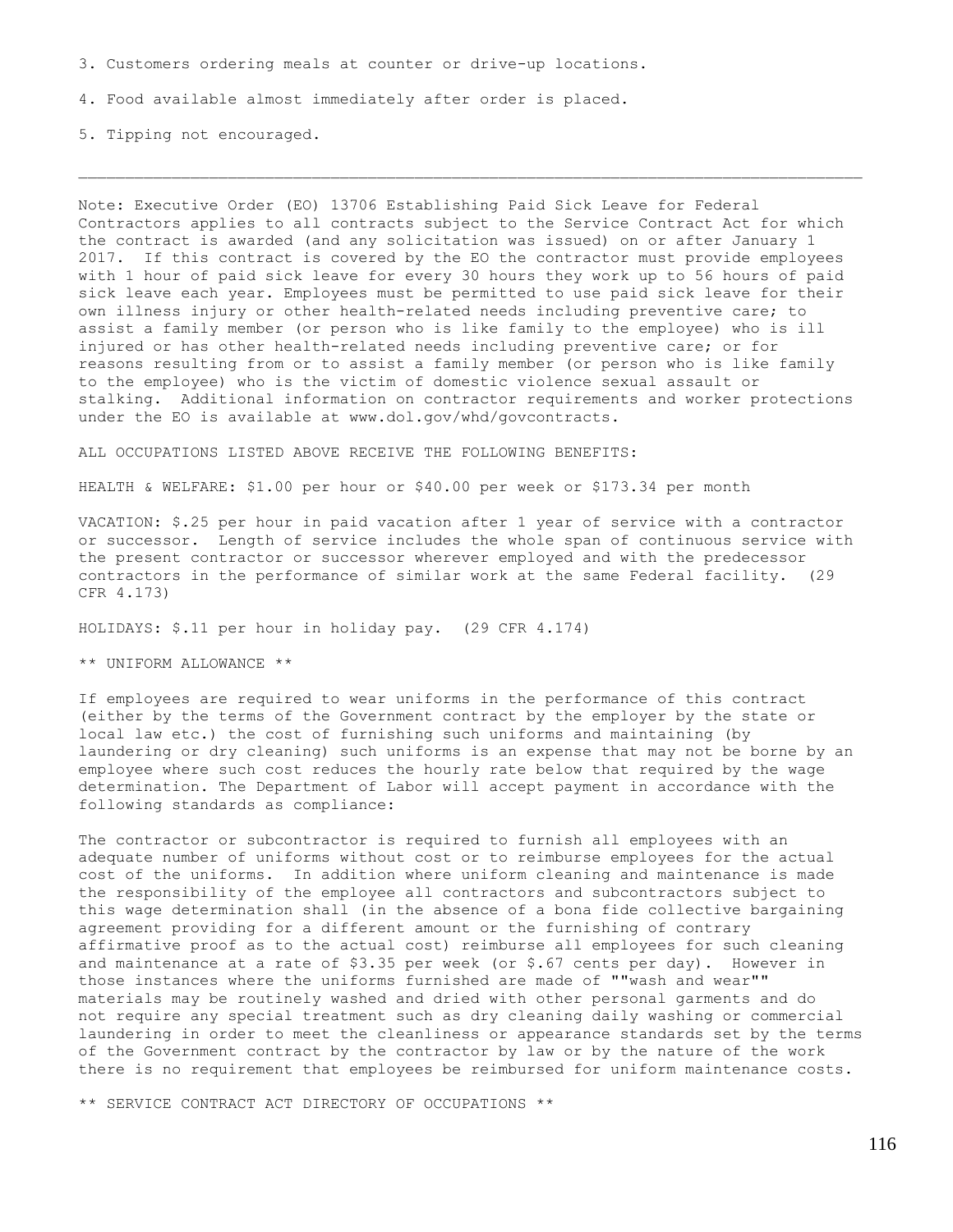The duties of employees under job titles listed are those described in the ""Service Contract Act Directory of Occupations"" Fifth Edition (Revision 1) dated September 2015 unless otherwise indicated.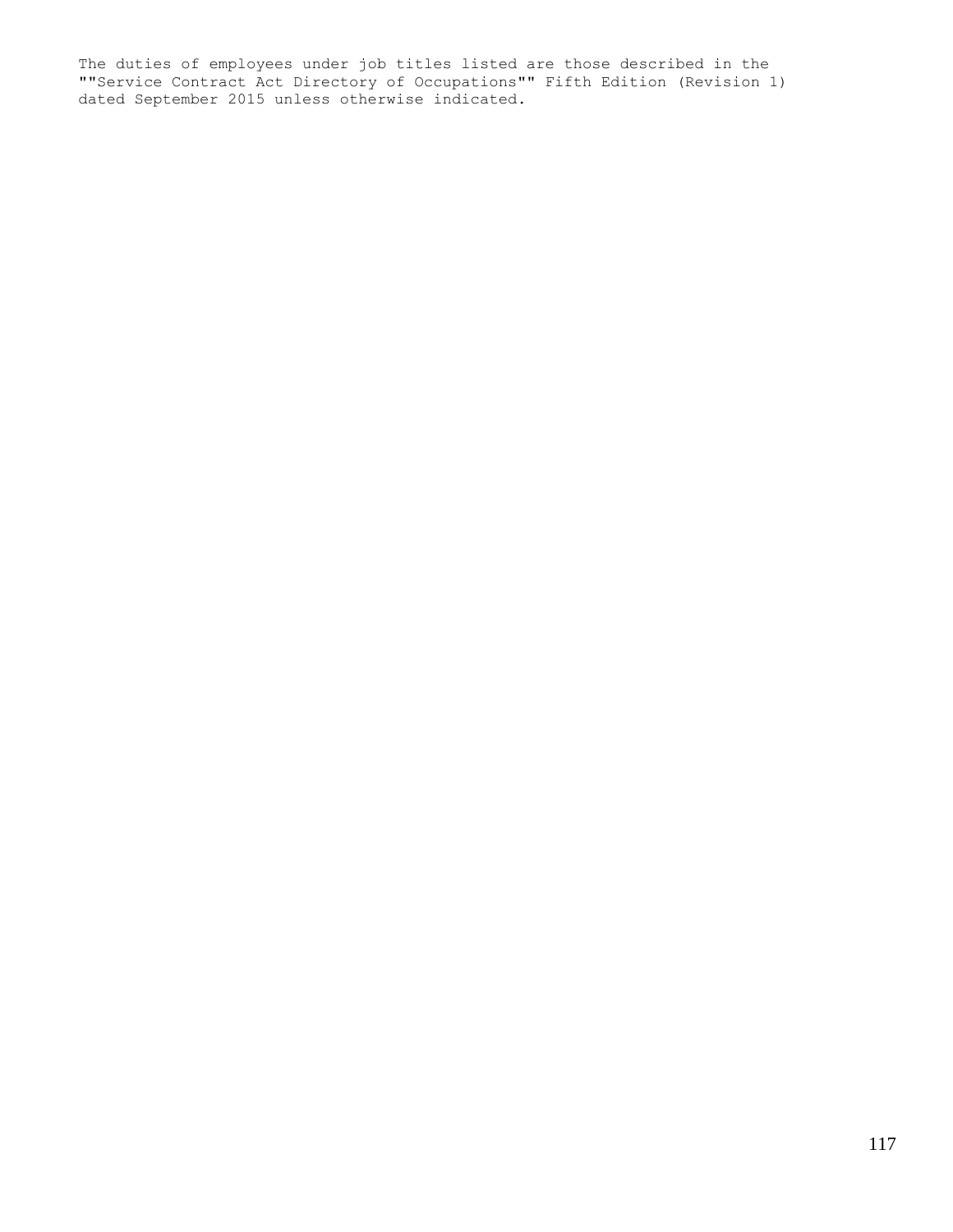| REGISTER OF WAGE DETERMINATIONS UNDER  | U.S. DEPARTMENT OF LABOR                                |
|----------------------------------------|---------------------------------------------------------|
| THE SERVICE CONTRACT ACT               | EMPLOYMENT STANDARDS ADMINISTRATION                     |
| By direction of the Secretary of Labor | WAGE AND HOUR DIVISION                                  |
|                                        | WASHINGTON D.C. 20210                                   |
|                                        |                                                         |
|                                        |                                                         |
|                                        |                                                         |
|                                        | Wage Determination No.: 2017-0179                       |
| Division of<br>Daniel W. Simms         | Revision No.: 11                                        |
| Director                               | Wage Determinations   Date Of Last Revision: 12/27/2021 |
|                                        |                                                         |

If the contract is entered into on or after January 30 2022 or the contract is renewed or extended (e.g. an option is exercised) on or after January 30 2022 Executive Order 14026 generally applies to the contract. The contractor must pay all covered workers at least \$15.00 per hour (or the applicable wage rate listed on this wage determination if it is higher) for all hours spent performing on that contract in 2022.

If the contract was awarded on or between January 1 2015 and January 29 2022 and the contract is not renewed or extended on or after January 30 2022 Executive Order 13658 generally applies to the contract. The contractor must pay all covered workers at least \$11.25 per hour (or the applicable wage rate listed on this wage determination if it is higher) for all hours spent performing on that contract in 2022.

The applicable Executive Order minimum wage rate will be adjusted annually. Additional information on contractor requirements and worker protections under the Executive Orders is available at www.dol.gov/whd/govcontracts.

## State: North Carolina

Area: North Carolina Counties of Buncombe Haywood Henderson Madison

\*\*Fringe Benefits Required Follow the Occupational Listing\*\*

| <b>OCCUPATION CODE - TITLE</b> | FOOTNOTE | RATE  |
|--------------------------------|----------|-------|
| 07080 - Fast Food Shift Leader |          | 11.32 |
| 07090 - Fast Food Worker       |          | 10.29 |

The FAST FOOD INDUSTRY covers establishments with the following characteristics:

1. A limited fixed menu which can be prepared by workers following a short training period.

2. No alcoholic beverages served.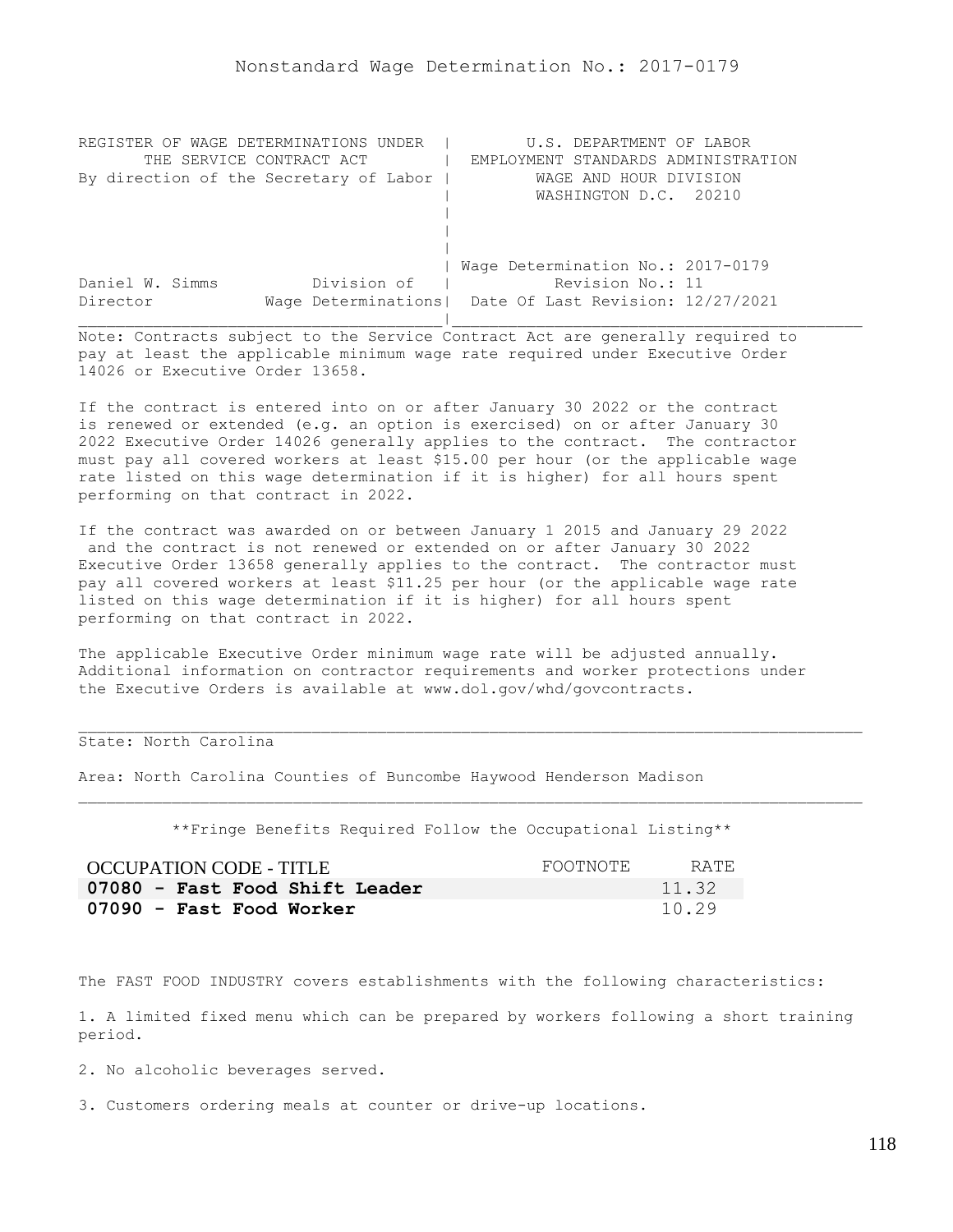5. Tipping not encouraged.

Note: Executive Order (EO) 13706 Establishing Paid Sick Leave for Federal Contractors applies to all contracts subject to the Service Contract Act for which the contract is awarded (and any solicitation was issued) on or after January 1 2017. If this contract is covered by the EO the contractor must provide employees with 1 hour of paid sick leave for every 30 hours they work up to 56 hours of paid sick leave each year. Employees must be permitted to use paid sick leave for their own illness injury or other health-related needs including preventive care; to assist a family member (or person who is like family to the employee) who is ill injured or has other health-related needs including preventive care; or for reasons resulting from or to assist a family member (or person who is like family to the employee) who is the victim of domestic violence sexual assault or stalking. Additional information on contractor requirements and worker protections under the EO is available at www.dol.gov/whd/govcontracts.

ALL OCCUPATIONS LISTED ABOVE RECEIVE THE FOLLOWING BENEFITS:

HEALTH & WELFARE: \$1.00 per hour or \$40.00 per week or \$173.34 per month

VACATION: \$.25 per hour in paid vacation after 1 year of service with a contractor or successor. Length of service includes the whole span of continuous service with the present contractor or successor wherever employed and with the predecessor contractors in the performance of similar work at the same Federal facility. (29 CFR 4.173)

HOLIDAYS: \$.11 per hour in holiday pay. (29 CFR 4.174)

\*\* UNIFORM ALLOWANCE \*\*

If employees are required to wear uniforms in the performance of this contract (either by the terms of the Government contract by the employer by the state or local law etc.) the cost of furnishing such uniforms and maintaining (by laundering or dry cleaning) such uniforms is an expense that may not be borne by an employee where such cost reduces the hourly rate below that required by the wage determination. The Department of Labor will accept payment in accordance with the following standards as compliance:

The contractor or subcontractor is required to furnish all employees with an adequate number of uniforms without cost or to reimburse employees for the actual cost of the uniforms. In addition where uniform cleaning and maintenance is made the responsibility of the employee all contractors and subcontractors subject to this wage determination shall (in the absence of a bona fide collective bargaining agreement providing for a different amount or the furnishing of contrary affirmative proof as to the actual cost) reimburse all employees for such cleaning and maintenance at a rate of \$3.35 per week (or \$.67 cents per day). However in those instances where the uniforms furnished are made of ""wash and wear"" materials may be routinely washed and dried with other personal garments and do not require any special treatment such as dry cleaning daily washing or commercial laundering in order to meet the cleanliness or appearance standards set by the terms of the Government contract by the contractor by law or by the nature of the work there is no requirement that employees be reimbursed for uniform maintenance costs.

\*\* SERVICE CONTRACT ACT DIRECTORY OF OCCUPATIONS \*\*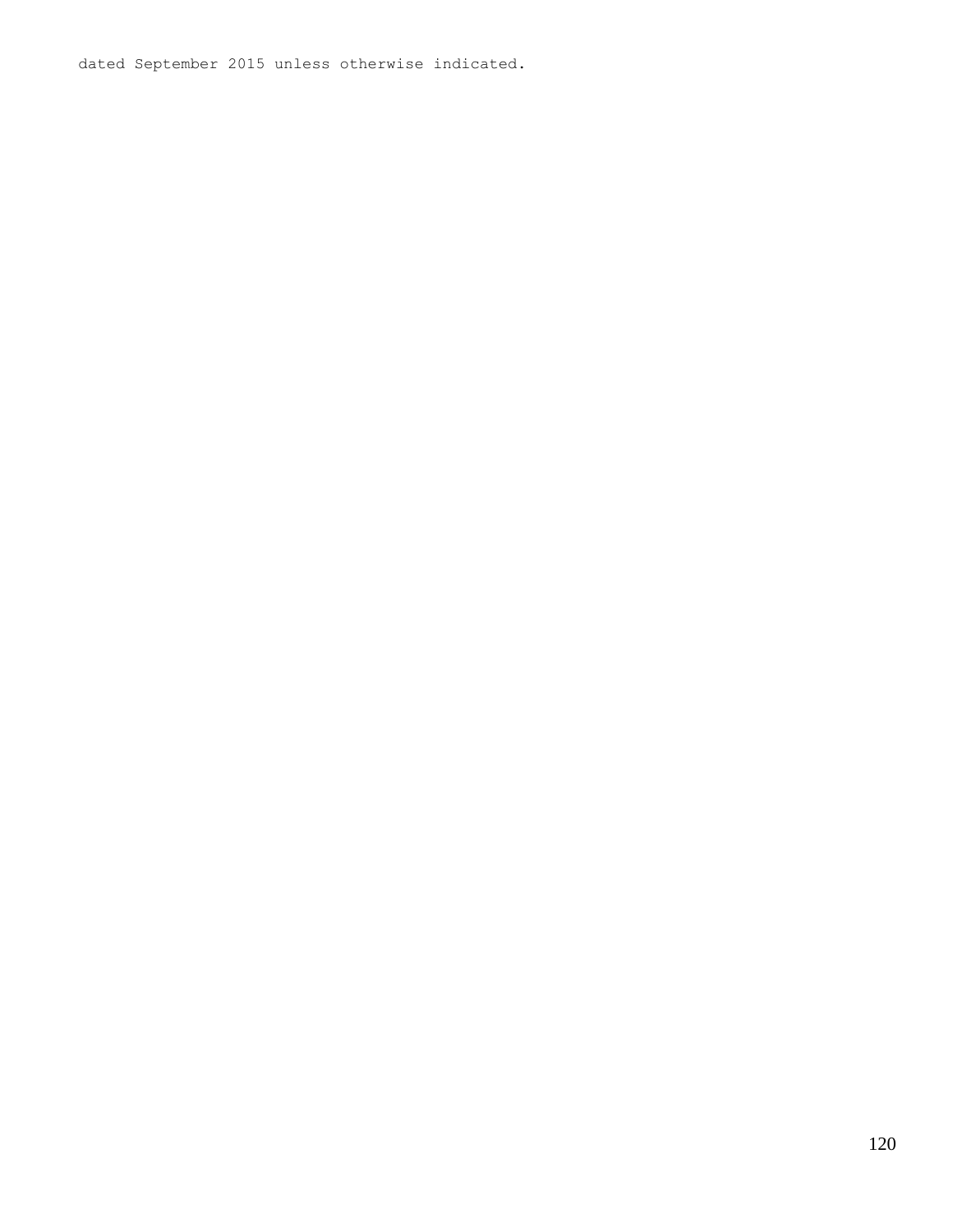| REGISTER OF WAGE DETERMINATIONS UNDER  | U.S. DEPARTMENT OF LABOR                                |
|----------------------------------------|---------------------------------------------------------|
| THE SERVICE CONTRACT ACT               | EMPLOYMENT STANDARDS ADMINISTRATION                     |
| By direction of the Secretary of Labor | WAGE AND HOUR DIVISION                                  |
|                                        | WASHINGTON D.C. 20210                                   |
|                                        |                                                         |
|                                        |                                                         |
|                                        |                                                         |
|                                        | Wage Determination No.: 2017-0181                       |
| Division of<br>Daniel W. Simms         | Revision No.: 11                                        |
| Director                               | Wage Determinations   Date Of Last Revision: 12/27/2021 |
|                                        |                                                         |

If the contract is entered into on or after January 30 2022 or the contract is renewed or extended (e.g. an option is exercised) on or after January 30 2022 Executive Order 14026 generally applies to the contract. The contractor must pay all covered workers at least \$15.00 per hour (or the applicable wage rate listed on this wage determination if it is higher) for all hours spent performing on that contract in 2022.

If the contract was awarded on or between January 1 2015 and January 29 2022 and the contract is not renewed or extended on or after January 30 2022 Executive Order 13658 generally applies to the contract. The contractor must pay all covered workers at least \$11.25 per hour (or the applicable wage rate listed on this wage determination if it is higher) for all hours spent performing on that contract in 2022.

The applicable Executive Order minimum wage rate will be adjusted annually. Additional information on contractor requirements and worker protections under the Executive Orders is available at www.dol.gov/whd/govcontracts.

### State: North Carolina

Area: North Carolina Counties of Chatham Durham Orange Person

\*\*Fringe Benefits Required Follow the Occupational Listing\*\*

| OCCUPATION CODE - TITLE        | FOOTNOTE | RATE. |
|--------------------------------|----------|-------|
| 07080 - Fast Food Shift Leader |          | 11.08 |
| 07090 - Fast Food Worker       |          | 10.07 |

The FAST FOOD INDUSTRY covers establishments with the following characteristics:

1. A limited fixed menu which can be prepared by workers following a short training period.

2. No alcoholic beverages served.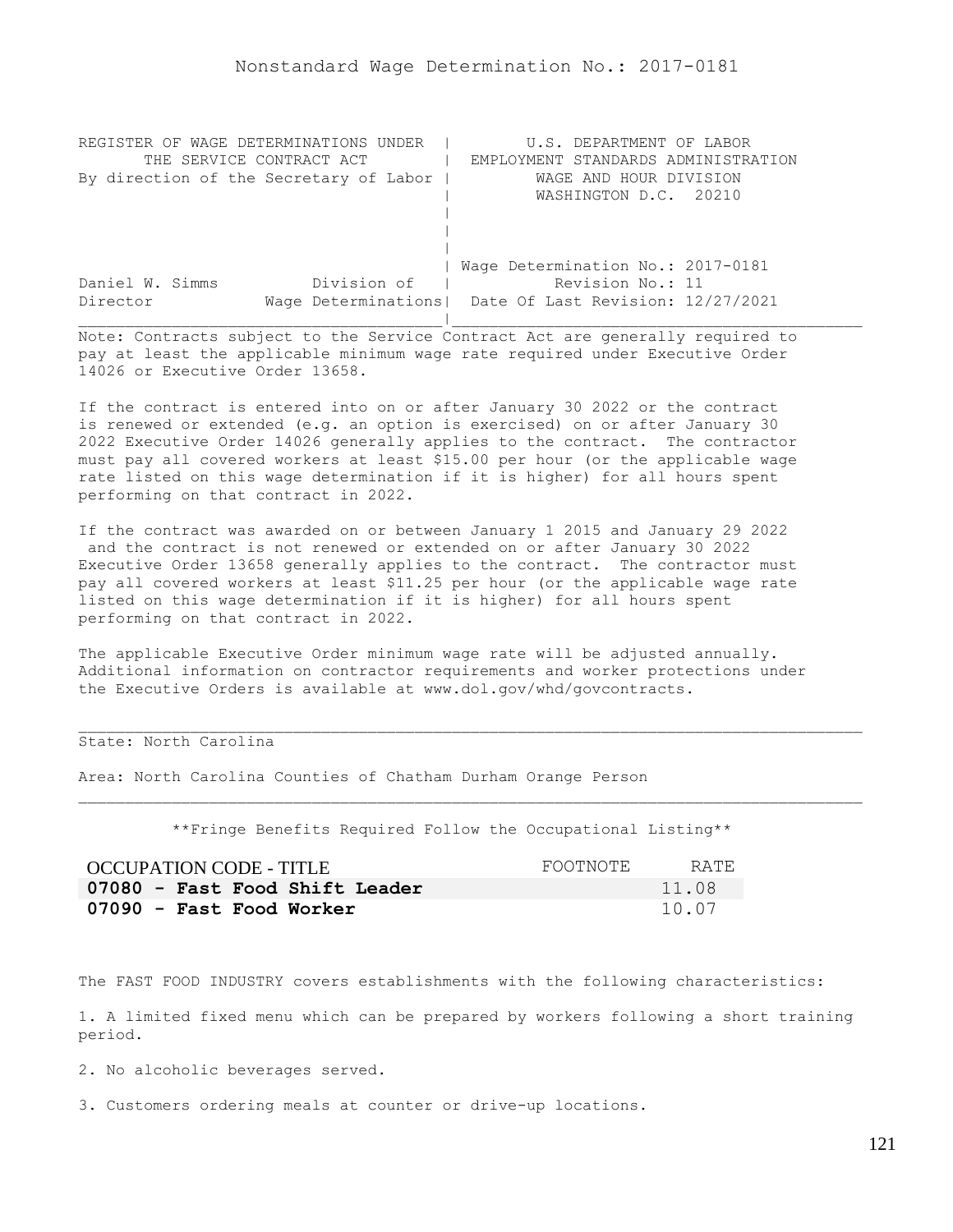5. Tipping not encouraged.

Note: Executive Order (EO) 13706 Establishing Paid Sick Leave for Federal Contractors applies to all contracts subject to the Service Contract Act for which the contract is awarded (and any solicitation was issued) on or after January 1 2017. If this contract is covered by the EO the contractor must provide employees with 1 hour of paid sick leave for every 30 hours they work up to 56 hours of paid sick leave each year. Employees must be permitted to use paid sick leave for their own illness injury or other health-related needs including preventive care; to assist a family member (or person who is like family to the employee) who is ill injured or has other health-related needs including preventive care; or for reasons resulting from or to assist a family member (or person who is like family to the employee) who is the victim of domestic violence sexual assault or stalking. Additional information on contractor requirements and worker protections under the EO is available at www.dol.gov/whd/govcontracts.

ALL OCCUPATIONS LISTED ABOVE RECEIVE THE FOLLOWING BENEFITS:

HEALTH & WELFARE: \$1.00 per hour or \$40.00 per week or \$173.34 per month

VACATION: \$.25 per hour in paid vacation after 1 year of service with a contractor or successor. Length of service includes the whole span of continuous service with the present contractor or successor wherever employed and with the predecessor contractors in the performance of similar work at the same Federal facility. (29 CFR 4.173)

HOLIDAYS: \$.11 per hour in holiday pay. (29 CFR 4.174)

\*\* UNIFORM ALLOWANCE \*\*

If employees are required to wear uniforms in the performance of this contract (either by the terms of the Government contract by the employer by the state or local law etc.) the cost of furnishing such uniforms and maintaining (by laundering or dry cleaning) such uniforms is an expense that may not be borne by an employee where such cost reduces the hourly rate below that required by the wage determination. The Department of Labor will accept payment in accordance with the following standards as compliance:

The contractor or subcontractor is required to furnish all employees with an adequate number of uniforms without cost or to reimburse employees for the actual cost of the uniforms. In addition where uniform cleaning and maintenance is made the responsibility of the employee all contractors and subcontractors subject to this wage determination shall (in the absence of a bona fide collective bargaining agreement providing for a different amount or the furnishing of contrary affirmative proof as to the actual cost) reimburse all employees for such cleaning and maintenance at a rate of \$3.35 per week (or \$.67 cents per day). However in those instances where the uniforms furnished are made of ""wash and wear"" materials may be routinely washed and dried with other personal garments and do not require any special treatment such as dry cleaning daily washing or commercial laundering in order to meet the cleanliness or appearance standards set by the terms of the Government contract by the contractor by law or by the nature of the work there is no requirement that employees be reimbursed for uniform maintenance costs.

\*\* SERVICE CONTRACT ACT DIRECTORY OF OCCUPATIONS \*\*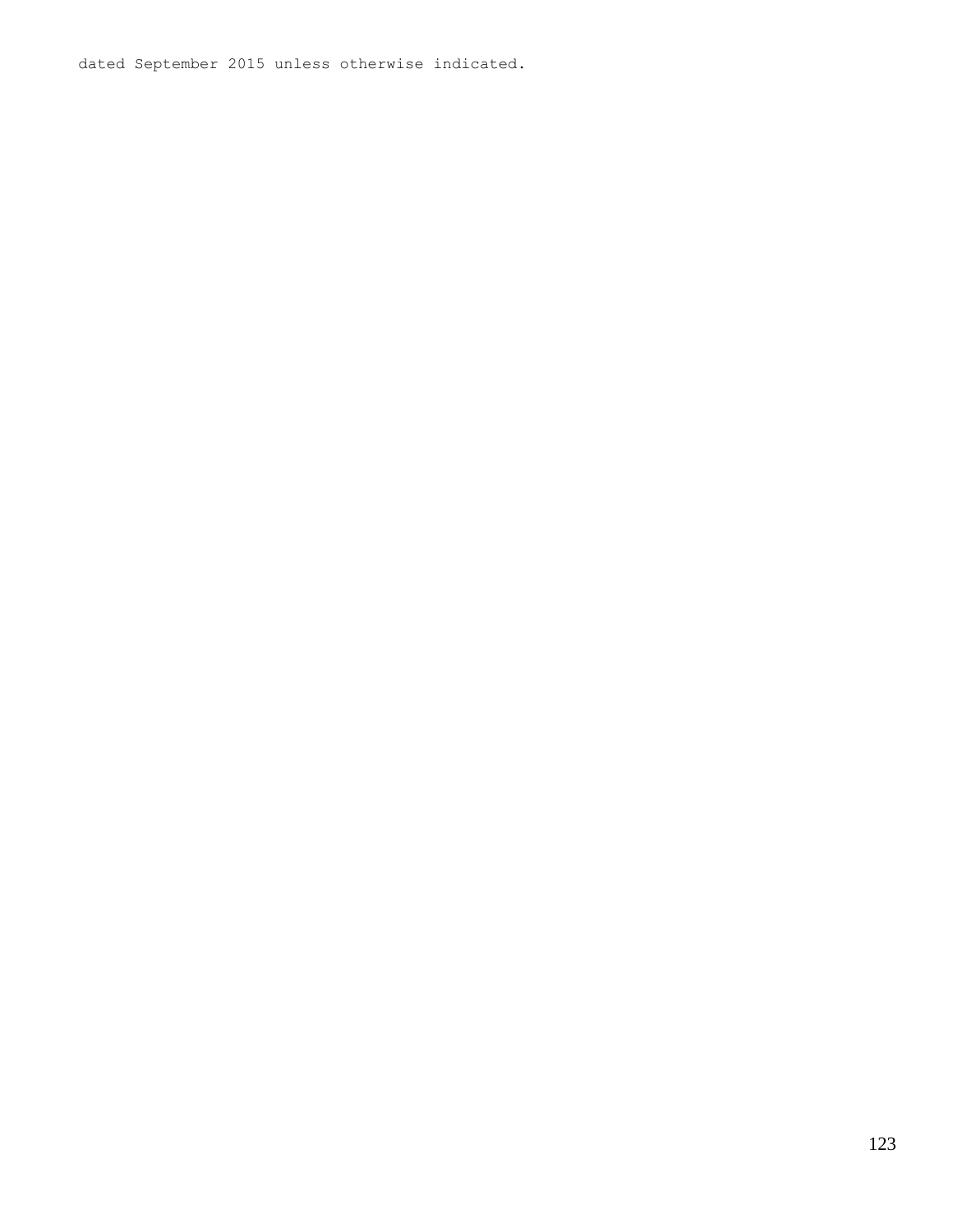| REGISTER OF WAGE DETERMINATIONS UNDER  | U.S. DEPARTMENT OF LABOR                                |
|----------------------------------------|---------------------------------------------------------|
| THE SERVICE CONTRACT ACT               | EMPLOYMENT STANDARDS ADMINISTRATION                     |
| By direction of the Secretary of Labor | WAGE AND HOUR DIVISION                                  |
|                                        | WASHINGTON D.C. 20210                                   |
|                                        |                                                         |
|                                        |                                                         |
|                                        |                                                         |
|                                        | Wage Determination No.: 2017-0183                       |
| Division of<br>Daniel W. Simms         | Revision No.: 11                                        |
| Director                               | Wage Determinations   Date Of Last Revision: 12/27/2021 |
|                                        |                                                         |

If the contract is entered into on or after January 30 2022 or the contract is renewed or extended (e.g. an option is exercised) on or after January 30 2022 Executive Order 14026 generally applies to the contract. The contractor must pay all covered workers at least \$15.00 per hour (or the applicable wage rate listed on this wage determination if it is higher) for all hours spent performing on that contract in 2022.

If the contract was awarded on or between January 1 2015 and January 29 2022 and the contract is not renewed or extended on or after January 30 2022 Executive Order 13658 generally applies to the contract. The contractor must pay all covered workers at least \$11.25 per hour (or the applicable wage rate listed on this wage determination if it is higher) for all hours spent performing on that contract in 2022.

The applicable Executive Order minimum wage rate will be adjusted annually. Additional information on contractor requirements and worker protections under the Executive Orders is available at www.dol.gov/whd/govcontracts.

## State: North Carolina

Area: North Carolina County of Wayne

\*\*Fringe Benefits Required Follow the Occupational Listing\*\*

| OCCUPATION CODE - TITLE        | FOOTNOTE | RATE  |
|--------------------------------|----------|-------|
| 07080 - Fast Food Shift Leader |          | 10.45 |
| 07090 - Fast Food Worker       |          | 9.50  |

The FAST FOOD INDUSTRY covers establishments with the following characteristics:

1. A limited fixed menu which can be prepared by workers following a short training period.

2. No alcoholic beverages served.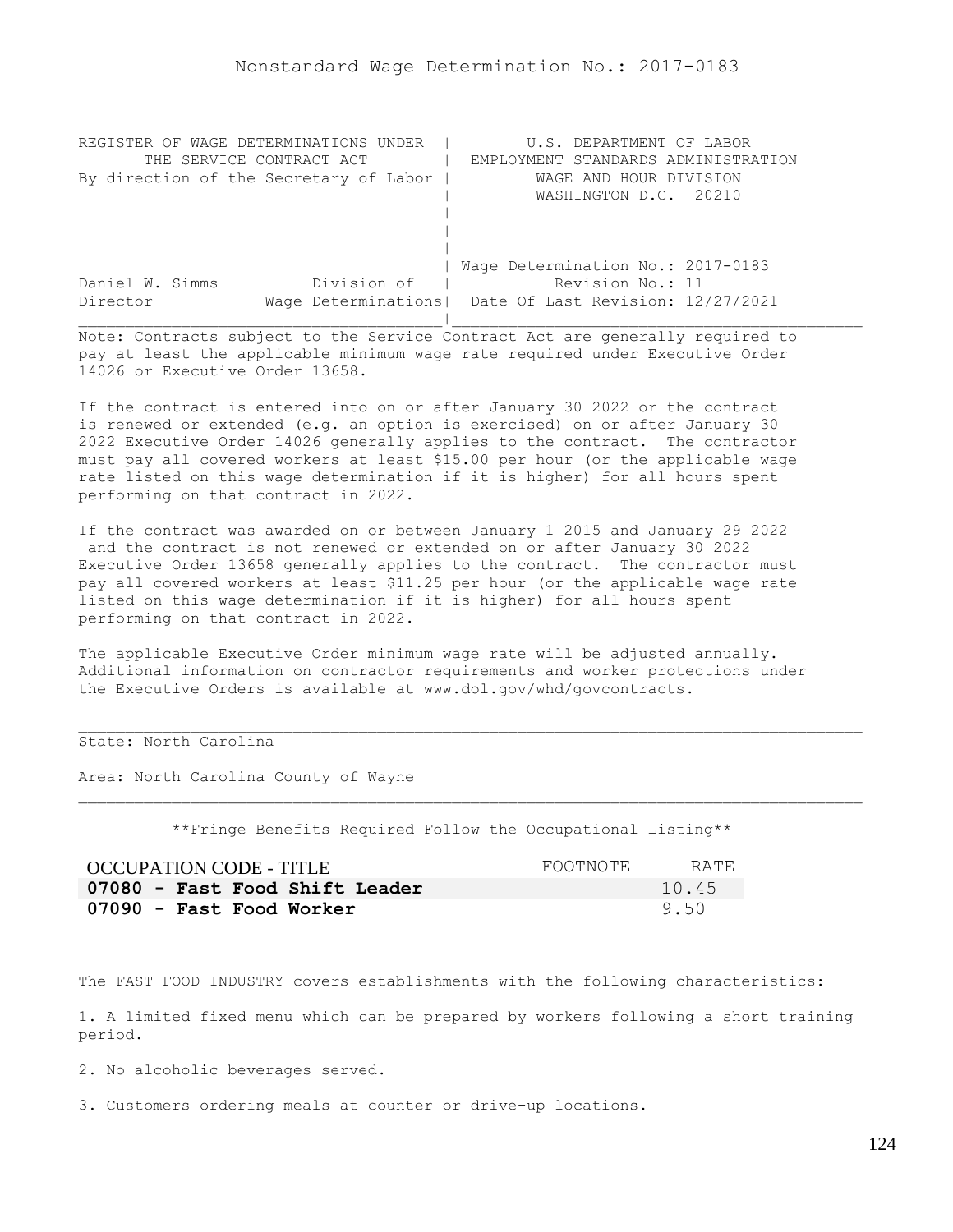5. Tipping not encouraged.

Note: Executive Order (EO) 13706 Establishing Paid Sick Leave for Federal Contractors applies to all contracts subject to the Service Contract Act for which the contract is awarded (and any solicitation was issued) on or after January 1 2017. If this contract is covered by the EO the contractor must provide employees with 1 hour of paid sick leave for every 30 hours they work up to 56 hours of paid sick leave each year. Employees must be permitted to use paid sick leave for their own illness injury or other health-related needs including preventive care; to assist a family member (or person who is like family to the employee) who is ill injured or has other health-related needs including preventive care; or for reasons resulting from or to assist a family member (or person who is like family to the employee) who is the victim of domestic violence sexual assault or stalking. Additional information on contractor requirements and worker protections under the EO is available at www.dol.gov/whd/govcontracts.

ALL OCCUPATIONS LISTED ABOVE RECEIVE THE FOLLOWING BENEFITS:

HEALTH & WELFARE: \$1.00 per hour or \$40.00 per week or \$173.34 per month

VACATION: \$.25 per hour in paid vacation after 1 year of service with a contractor or successor. Length of service includes the whole span of continuous service with the present contractor or successor wherever employed and with the predecessor contractors in the performance of similar work at the same Federal facility. (29 CFR 4.173)

HOLIDAYS: \$.11 per hour in holiday pay. (29 CFR 4.174)

\*\* UNIFORM ALLOWANCE \*\*

If employees are required to wear uniforms in the performance of this contract (either by the terms of the Government contract by the employer by the state or local law etc.) the cost of furnishing such uniforms and maintaining (by laundering or dry cleaning) such uniforms is an expense that may not be borne by an employee where such cost reduces the hourly rate below that required by the wage determination. The Department of Labor will accept payment in accordance with the following standards as compliance:

The contractor or subcontractor is required to furnish all employees with an adequate number of uniforms without cost or to reimburse employees for the actual cost of the uniforms. In addition where uniform cleaning and maintenance is made the responsibility of the employee all contractors and subcontractors subject to this wage determination shall (in the absence of a bona fide collective bargaining agreement providing for a different amount or the furnishing of contrary affirmative proof as to the actual cost) reimburse all employees for such cleaning and maintenance at a rate of \$3.35 per week (or \$.67 cents per day). However in those instances where the uniforms furnished are made of ""wash and wear"" materials may be routinely washed and dried with other personal garments and do not require any special treatment such as dry cleaning daily washing or commercial laundering in order to meet the cleanliness or appearance standards set by the terms of the Government contract by the contractor by law or by the nature of the work there is no requirement that employees be reimbursed for uniform maintenance costs.

\*\* SERVICE CONTRACT ACT DIRECTORY OF OCCUPATIONS \*\*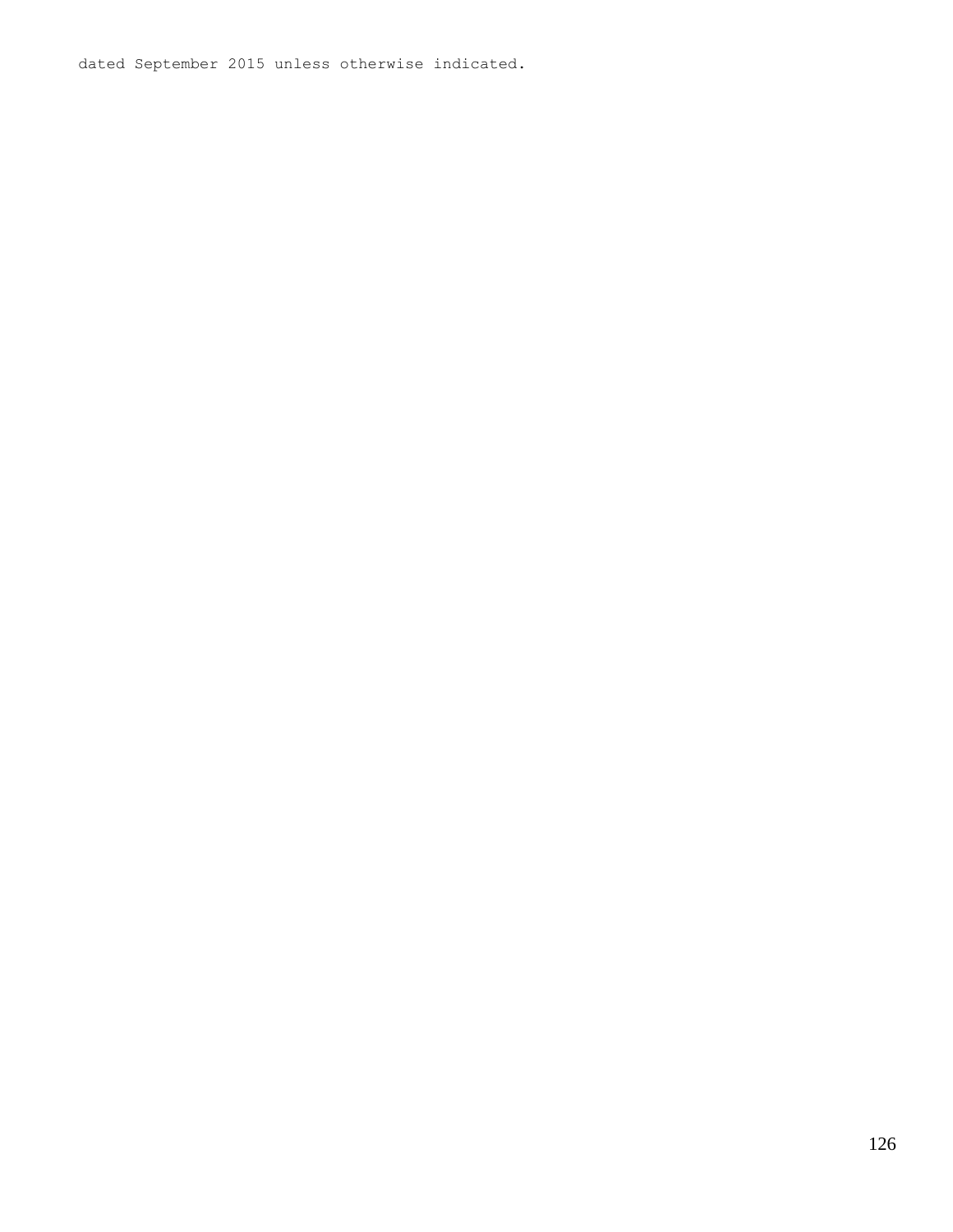| REGISTER OF WAGE DETERMINATIONS UNDER  | U.S. DEPARTMENT OF LABOR                                |
|----------------------------------------|---------------------------------------------------------|
| THE SERVICE CONTRACT ACT               | EMPLOYMENT STANDARDS ADMINISTRATION                     |
| By direction of the Secretary of Labor | WAGE AND HOUR DIVISION                                  |
|                                        | WASHINGTON D.C. 20210                                   |
|                                        |                                                         |
|                                        |                                                         |
|                                        |                                                         |
|                                        | Wage Determination No.: 2017-0185                       |
| Division of<br>Daniel W. Simms         | Revision No.: 11                                        |
| Director                               | Wage Determinations   Date Of Last Revision: 12/27/2021 |
|                                        |                                                         |

If the contract is entered into on or after January 30 2022 or the contract is renewed or extended (e.g. an option is exercised) on or after January 30 2022 Executive Order 14026 generally applies to the contract. The contractor must pay all covered workers at least \$15.00 per hour (or the applicable wage rate listed on this wage determination if it is higher) for all hours spent performing on that contract in 2022.

If the contract was awarded on or between January 1 2015 and January 29 2022 and the contract is not renewed or extended on or after January 30 2022 Executive Order 13658 generally applies to the contract. The contractor must pay all covered workers at least \$11.25 per hour (or the applicable wage rate listed on this wage determination if it is higher) for all hours spent performing on that contract in 2022.

The applicable Executive Order minimum wage rate will be adjusted annually. Additional information on contractor requirements and worker protections under the Executive Orders is available at www.dol.gov/whd/govcontracts.

### State: North Carolina

Area: North Carolina County of Pitt

\*\*Fringe Benefits Required Follow the Occupational Listing\*\*

| OCCUPATION CODE - TITLE        | FOOTNOTE | RATE  |
|--------------------------------|----------|-------|
| 07080 - Fast Food Shift Leader |          | 10.34 |
| 07090 - Fast Food Worker       |          | 9.40  |

The FAST FOOD INDUSTRY covers establishments with the following characteristics:

1. A limited fixed menu which can be prepared by workers following a short training period.

2. No alcoholic beverages served.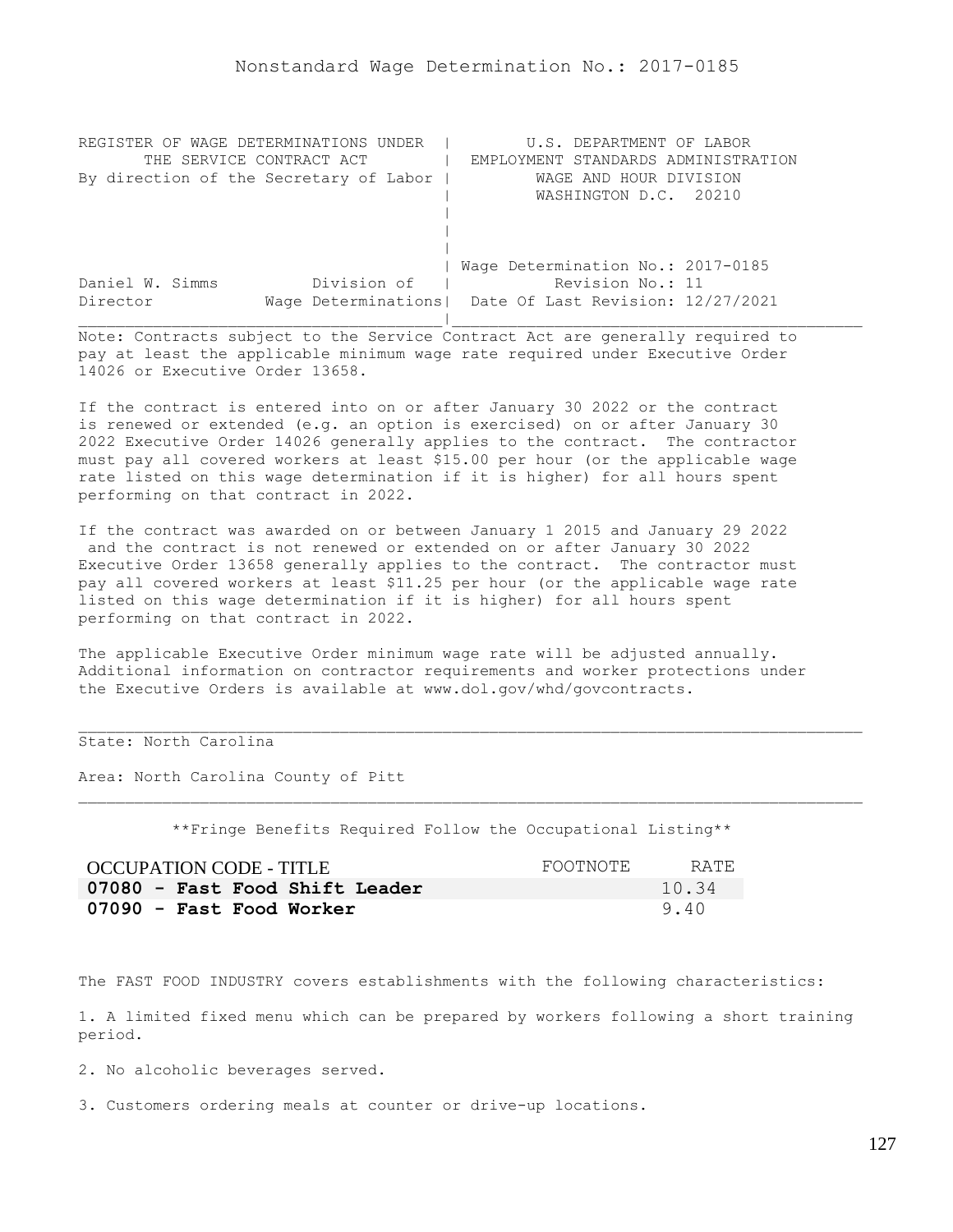5. Tipping not encouraged.

Note: Executive Order (EO) 13706 Establishing Paid Sick Leave for Federal Contractors applies to all contracts subject to the Service Contract Act for which the contract is awarded (and any solicitation was issued) on or after January 1 2017. If this contract is covered by the EO the contractor must provide employees with 1 hour of paid sick leave for every 30 hours they work up to 56 hours of paid sick leave each year. Employees must be permitted to use paid sick leave for their own illness injury or other health-related needs including preventive care; to assist a family member (or person who is like family to the employee) who is ill injured or has other health-related needs including preventive care; or for reasons resulting from or to assist a family member (or person who is like family to the employee) who is the victim of domestic violence sexual assault or stalking. Additional information on contractor requirements and worker protections under the EO is available at www.dol.gov/whd/govcontracts.

ALL OCCUPATIONS LISTED ABOVE RECEIVE THE FOLLOWING BENEFITS:

HEALTH & WELFARE: \$1.00 per hour or \$40.00 per week or \$173.34 per month

VACATION: \$.25 per hour in paid vacation after 1 year of service with a contractor or successor. Length of service includes the whole span of continuous service with the present contractor or successor wherever employed and with the predecessor contractors in the performance of similar work at the same Federal facility. (29 CFR 4.173)

HOLIDAYS: \$.11 per hour in holiday pay. (29 CFR 4.174)

\*\* UNIFORM ALLOWANCE \*\*

If employees are required to wear uniforms in the performance of this contract (either by the terms of the Government contract by the employer by the state or local law etc.) the cost of furnishing such uniforms and maintaining (by laundering or dry cleaning) such uniforms is an expense that may not be borne by an employee where such cost reduces the hourly rate below that required by the wage determination. The Department of Labor will accept payment in accordance with the following standards as compliance:

The contractor or subcontractor is required to furnish all employees with an adequate number of uniforms without cost or to reimburse employees for the actual cost of the uniforms. In addition where uniform cleaning and maintenance is made the responsibility of the employee all contractors and subcontractors subject to this wage determination shall (in the absence of a bona fide collective bargaining agreement providing for a different amount or the furnishing of contrary affirmative proof as to the actual cost) reimburse all employees for such cleaning and maintenance at a rate of \$3.35 per week (or \$.67 cents per day). However in those instances where the uniforms furnished are made of ""wash and wear"" materials may be routinely washed and dried with other personal garments and do not require any special treatment such as dry cleaning daily washing or commercial laundering in order to meet the cleanliness or appearance standards set by the terms of the Government contract by the contractor by law or by the nature of the work there is no requirement that employees be reimbursed for uniform maintenance costs.

\*\* SERVICE CONTRACT ACT DIRECTORY OF OCCUPATIONS \*\*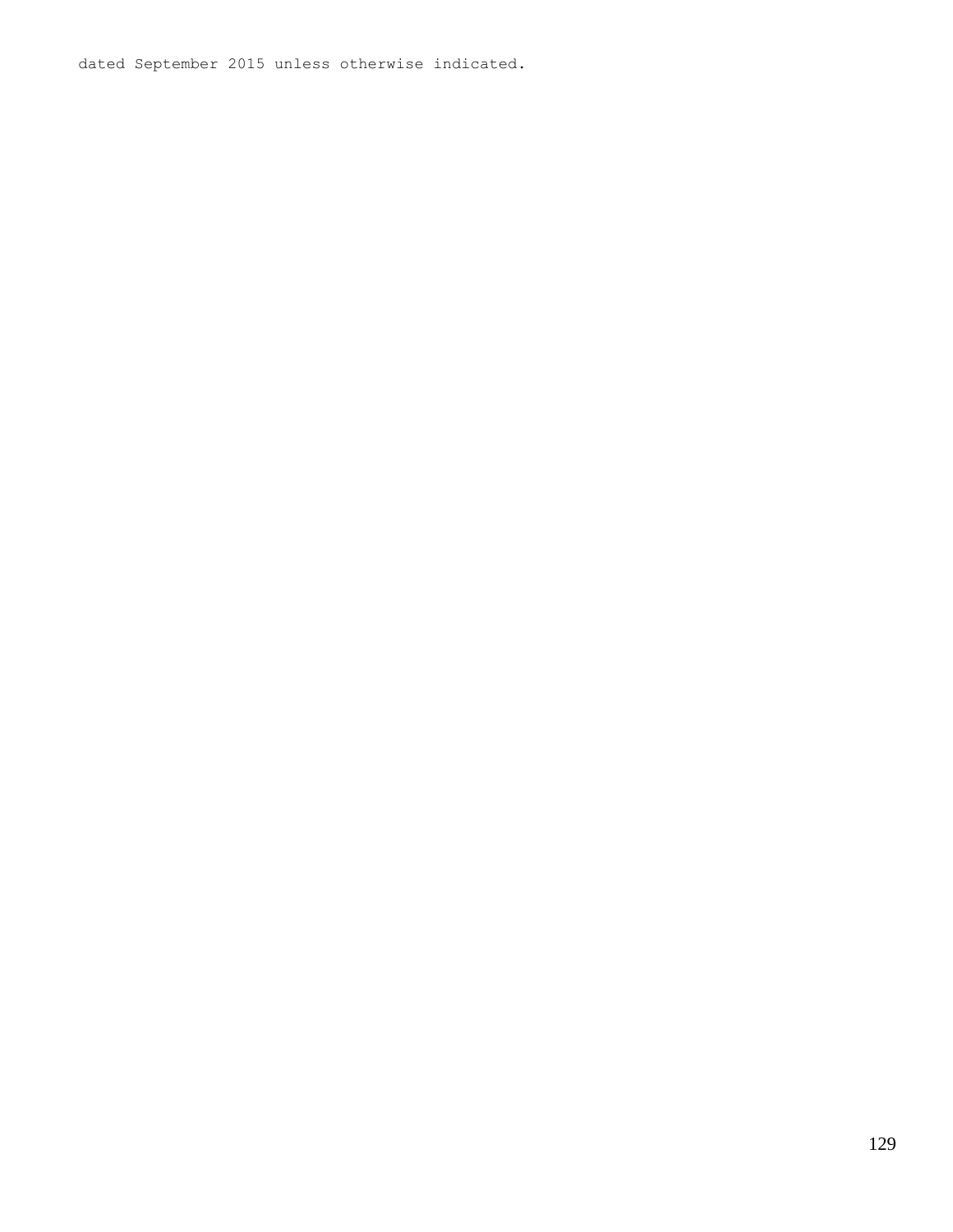| REGISTER OF WAGE DETERMINATIONS UNDER  | U.S. DEPARTMENT OF LABOR                                |
|----------------------------------------|---------------------------------------------------------|
| THE SERVICE CONTRACT ACT               | EMPLOYMENT STANDARDS ADMINISTRATION                     |
| By direction of the Secretary of Labor | WAGE AND HOUR DIVISION                                  |
|                                        | WASHINGTON D.C. 20210                                   |
|                                        |                                                         |
|                                        |                                                         |
|                                        |                                                         |
|                                        | Wage Determination No.: 2017-0187                       |
| Division of<br>Daniel W. Simms         | Revision No.: 11                                        |
| Director                               | Wage Determinations   Date Of Last Revision: 12/27/2021 |
|                                        |                                                         |

If the contract is entered into on or after January 30 2022 or the contract is renewed or extended (e.g. an option is exercised) on or after January 30 2022 Executive Order 14026 generally applies to the contract. The contractor must pay all covered workers at least \$15.00 per hour (or the applicable wage rate listed on this wage determination if it is higher) for all hours spent performing on that contract in 2022.

If the contract was awarded on or between January 1 2015 and January 29 2022 and the contract is not renewed or extended on or after January 30 2022 Executive Order 13658 generally applies to the contract. The contractor must pay all covered workers at least \$11.25 per hour (or the applicable wage rate listed on this wage determination if it is higher) for all hours spent performing on that contract in 2022.

The applicable Executive Order minimum wage rate will be adjusted annually. Additional information on contractor requirements and worker protections under the Executive Orders is available at www.dol.gov/whd/govcontracts.

## State: North Carolina

Area: North Carolina County of Onslow

\*\*Fringe Benefits Required Follow the Occupational Listing\*\*

| <b>OCCUPATION CODE - TITLE</b> | FOOTNOTE | RATE. |
|--------------------------------|----------|-------|
| 07080 - Fast Food Shift Leader |          | 9.97  |
| 07090 - Fast Food Worker       |          | 9.06  |

The FAST FOOD INDUSTRY covers establishments with the following characteristics:

1. A limited fixed menu which can be prepared by workers following a short training period.

2. No alcoholic beverages served.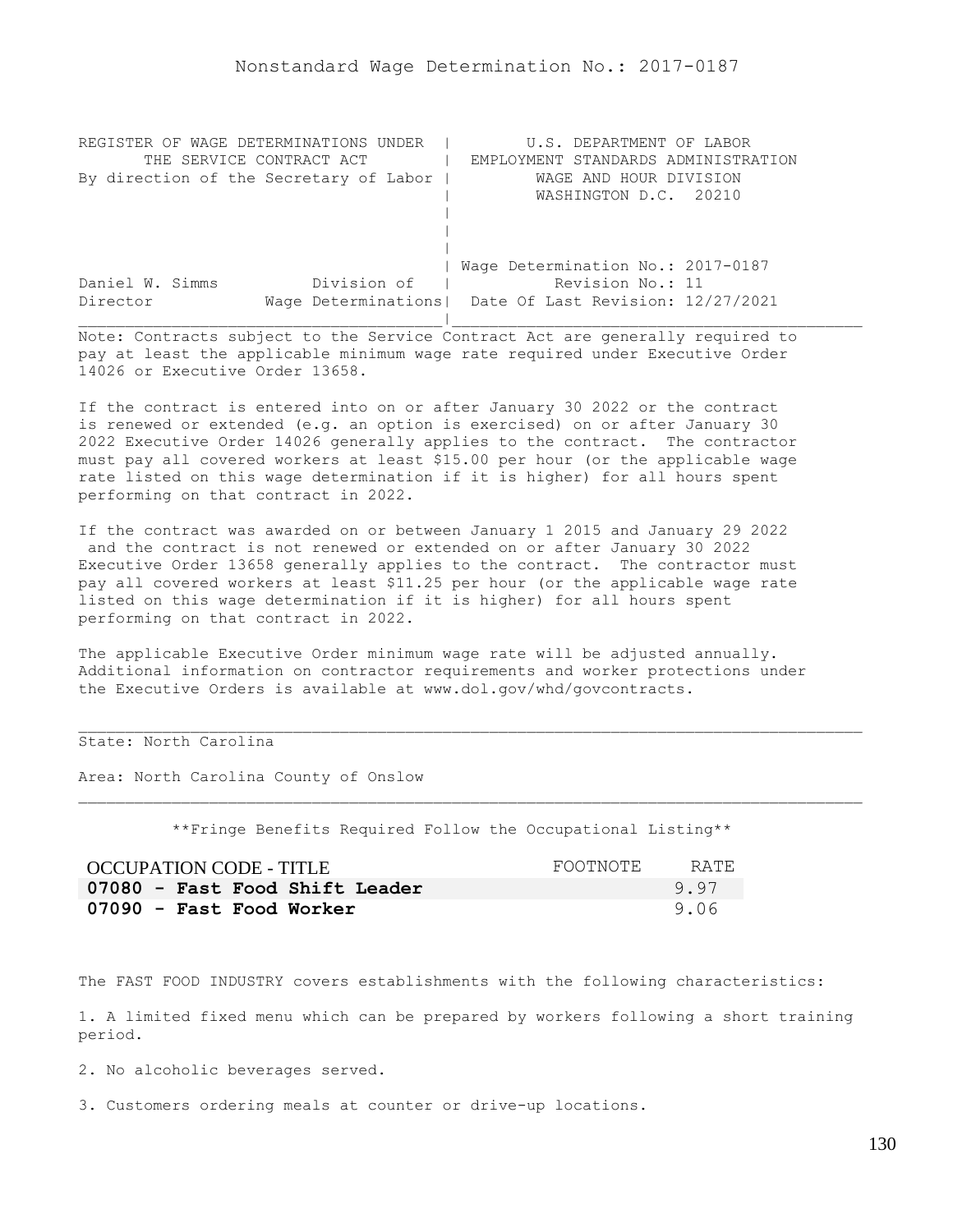5. Tipping not encouraged.

Note: Executive Order (EO) 13706 Establishing Paid Sick Leave for Federal Contractors applies to all contracts subject to the Service Contract Act for which the contract is awarded (and any solicitation was issued) on or after January 1 2017. If this contract is covered by the EO the contractor must provide employees with 1 hour of paid sick leave for every 30 hours they work up to 56 hours of paid sick leave each year. Employees must be permitted to use paid sick leave for their own illness injury or other health-related needs including preventive care; to assist a family member (or person who is like family to the employee) who is ill injured or has other health-related needs including preventive care; or for reasons resulting from or to assist a family member (or person who is like family to the employee) who is the victim of domestic violence sexual assault or stalking. Additional information on contractor requirements and worker protections under the EO is available at www.dol.gov/whd/govcontracts.

ALL OCCUPATIONS LISTED ABOVE RECEIVE THE FOLLOWING BENEFITS:

HEALTH & WELFARE: \$1.00 per hour or \$40.00 per week or \$173.34 per month

VACATION: \$.25 per hour in paid vacation after 1 year of service with a contractor or successor. Length of service includes the whole span of continuous service with the present contractor or successor wherever employed and with the predecessor contractors in the performance of similar work at the same Federal facility. (29 CFR 4.173)

HOLIDAYS: \$.11 per hour in holiday pay. (29 CFR 4.174)

\*\* UNIFORM ALLOWANCE \*\*

If employees are required to wear uniforms in the performance of this contract (either by the terms of the Government contract by the employer by the state or local law etc.) the cost of furnishing such uniforms and maintaining (by laundering or dry cleaning) such uniforms is an expense that may not be borne by an employee where such cost reduces the hourly rate below that required by the wage determination. The Department of Labor will accept payment in accordance with the following standards as compliance:

The contractor or subcontractor is required to furnish all employees with an adequate number of uniforms without cost or to reimburse employees for the actual cost of the uniforms. In addition where uniform cleaning and maintenance is made the responsibility of the employee all contractors and subcontractors subject to this wage determination shall (in the absence of a bona fide collective bargaining agreement providing for a different amount or the furnishing of contrary affirmative proof as to the actual cost) reimburse all employees for such cleaning and maintenance at a rate of \$3.35 per week (or \$.67 cents per day). However in those instances where the uniforms furnished are made of ""wash and wear"" materials may be routinely washed and dried with other personal garments and do not require any special treatment such as dry cleaning daily washing or commercial laundering in order to meet the cleanliness or appearance standards set by the terms of the Government contract by the contractor by law or by the nature of the work there is no requirement that employees be reimbursed for uniform maintenance costs.

\*\* SERVICE CONTRACT ACT DIRECTORY OF OCCUPATIONS \*\*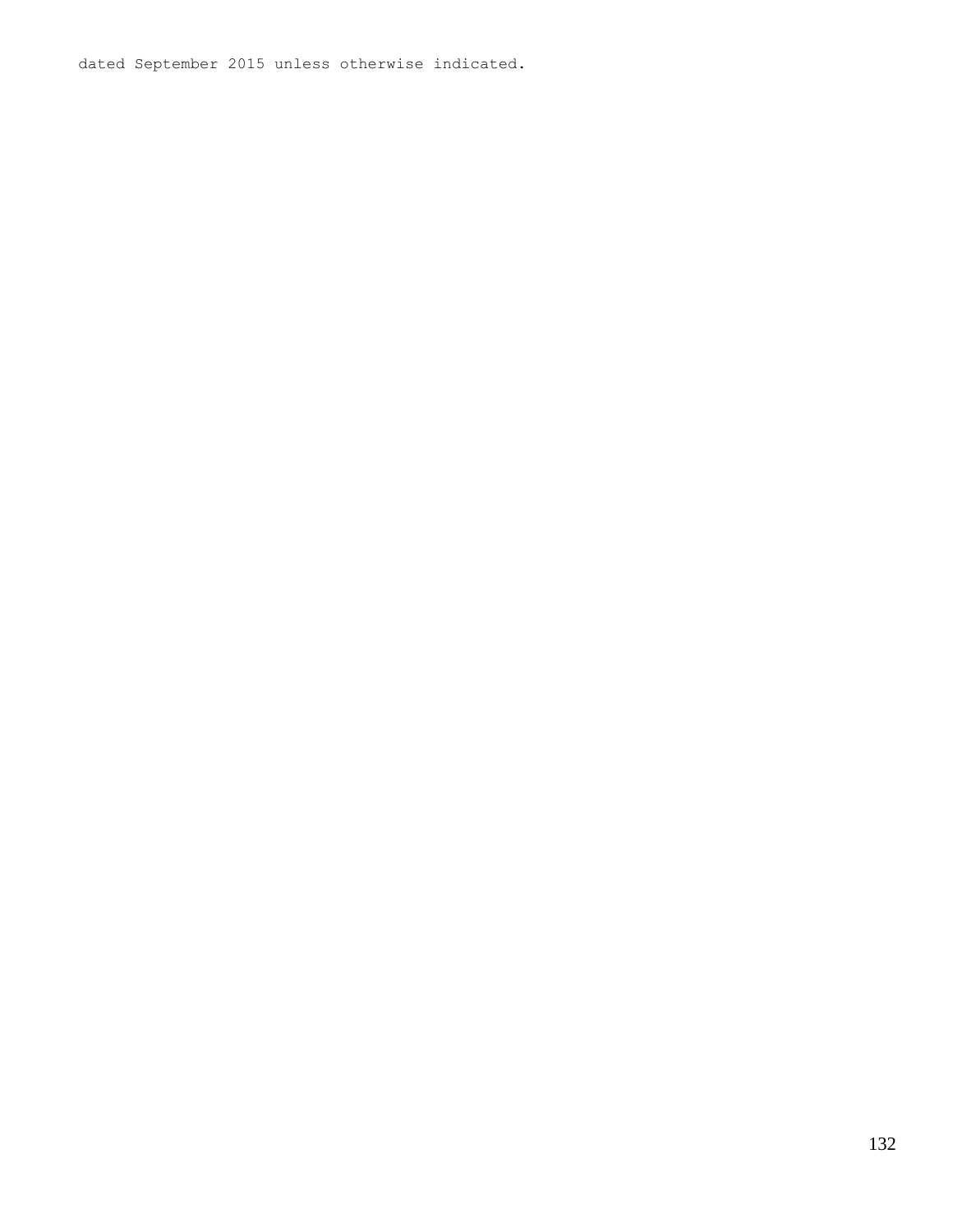| REGISTER OF WAGE DETERMINATIONS UNDER  | U.S. DEPARTMENT OF LABOR                                |
|----------------------------------------|---------------------------------------------------------|
| THE SERVICE CONTRACT ACT               | EMPLOYMENT STANDARDS ADMINISTRATION                     |
| By direction of the Secretary of Labor | WAGE AND HOUR DIVISION                                  |
|                                        | WASHINGTON D.C. 20210                                   |
|                                        |                                                         |
|                                        |                                                         |
|                                        |                                                         |
|                                        | Wage Determination No.: 2017-0189                       |
| Division of<br>Daniel W. Simms         | Revision No.: 11                                        |
| Director                               | Wage Determinations   Date Of Last Revision: 12/27/2021 |
|                                        |                                                         |

If the contract is entered into on or after January 30 2022 or the contract is renewed or extended (e.g. an option is exercised) on or after January 30 2022 Executive Order 14026 generally applies to the contract. The contractor must pay all covered workers at least \$15.00 per hour (or the applicable wage rate listed on this wage determination if it is higher) for all hours spent performing on that contract in 2022.

If the contract was awarded on or between January 1 2015 and January 29 2022 and the contract is not renewed or extended on or after January 30 2022 Executive Order 13658 generally applies to the contract. The contractor must pay all covered workers at least \$11.25 per hour (or the applicable wage rate listed on this wage determination if it is higher) for all hours spent performing on that contract in 2022.

The applicable Executive Order minimum wage rate will be adjusted annually. Additional information on contractor requirements and worker protections under the Executive Orders is available at www.dol.gov/whd/govcontracts.

### State: North Carolina

Area: North Carolina Counties of Edgecombe Nash

\*\*Fringe Benefits Required Follow the Occupational Listing\*\*

| OCCUPATION CODE - TITLE        | FOOTNOTE | RATE. |
|--------------------------------|----------|-------|
| 07080 - Fast Food Shift Leader |          | 10.73 |
| 07090 - Fast Food Worker       |          | 9.75  |

The FAST FOOD INDUSTRY covers establishments with the following characteristics:

1. A limited fixed menu which can be prepared by workers following a short training period.

2. No alcoholic beverages served.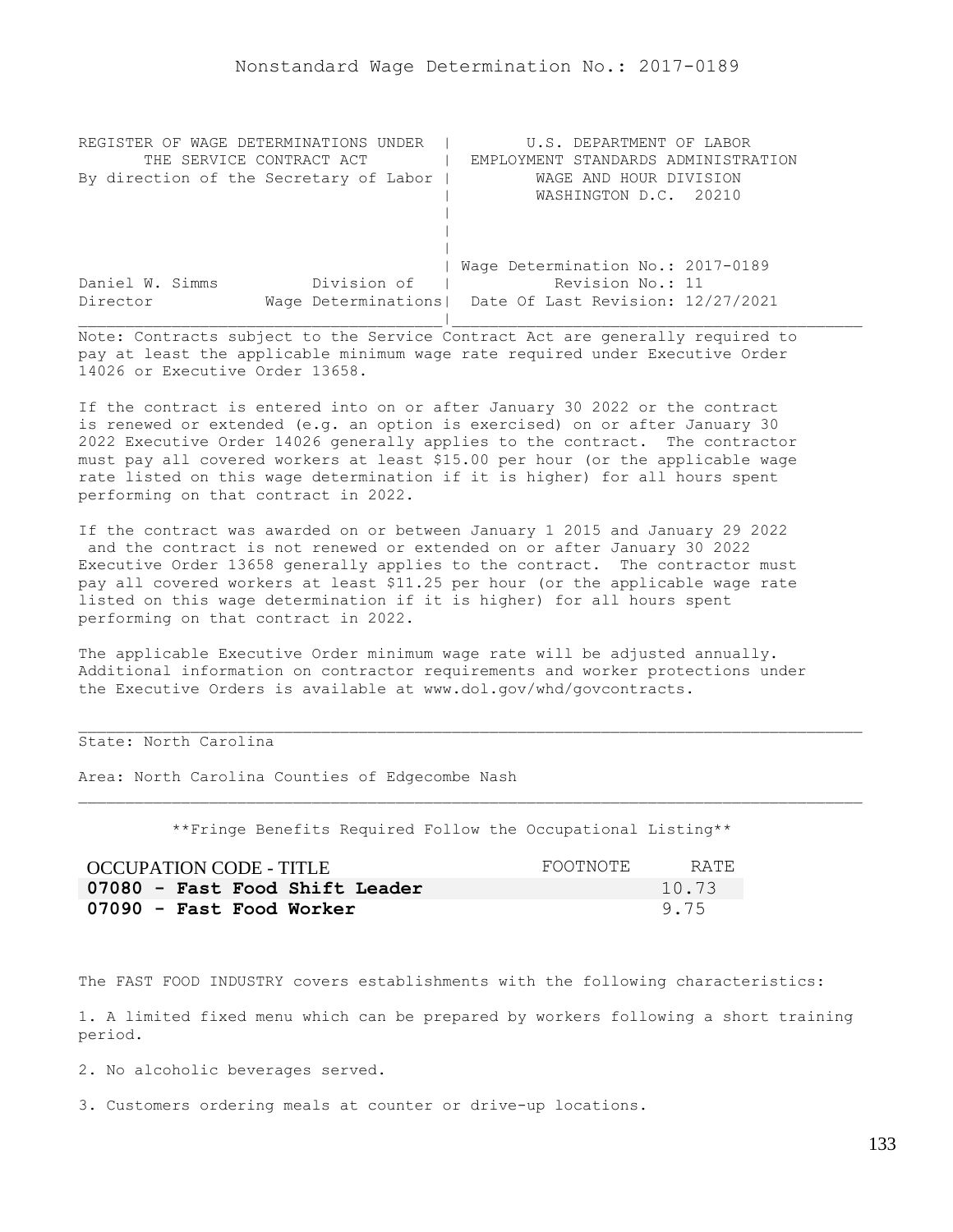5. Tipping not encouraged.

Note: Executive Order (EO) 13706 Establishing Paid Sick Leave for Federal Contractors applies to all contracts subject to the Service Contract Act for which the contract is awarded (and any solicitation was issued) on or after January 1 2017. If this contract is covered by the EO the contractor must provide employees with 1 hour of paid sick leave for every 30 hours they work up to 56 hours of paid sick leave each year. Employees must be permitted to use paid sick leave for their own illness injury or other health-related needs including preventive care; to assist a family member (or person who is like family to the employee) who is ill injured or has other health-related needs including preventive care; or for reasons resulting from or to assist a family member (or person who is like family to the employee) who is the victim of domestic violence sexual assault or stalking. Additional information on contractor requirements and worker protections under the EO is available at www.dol.gov/whd/govcontracts.

ALL OCCUPATIONS LISTED ABOVE RECEIVE THE FOLLOWING BENEFITS:

HEALTH & WELFARE: \$1.00 per hour or \$40.00 per week or \$173.34 per month

VACATION: \$.25 per hour in paid vacation after 1 year of service with a contractor or successor. Length of service includes the whole span of continuous service with the present contractor or successor wherever employed and with the predecessor contractors in the performance of similar work at the same Federal facility. (29 CFR 4.173)

HOLIDAYS: \$.11 per hour in holiday pay. (29 CFR 4.174)

\*\* UNIFORM ALLOWANCE \*\*

If employees are required to wear uniforms in the performance of this contract (either by the terms of the Government contract by the employer by the state or local law etc.) the cost of furnishing such uniforms and maintaining (by laundering or dry cleaning) such uniforms is an expense that may not be borne by an employee where such cost reduces the hourly rate below that required by the wage determination. The Department of Labor will accept payment in accordance with the following standards as compliance:

The contractor or subcontractor is required to furnish all employees with an adequate number of uniforms without cost or to reimburse employees for the actual cost of the uniforms. In addition where uniform cleaning and maintenance is made the responsibility of the employee all contractors and subcontractors subject to this wage determination shall (in the absence of a bona fide collective bargaining agreement providing for a different amount or the furnishing of contrary affirmative proof as to the actual cost) reimburse all employees for such cleaning and maintenance at a rate of \$3.35 per week (or \$.67 cents per day). However in those instances where the uniforms furnished are made of ""wash and wear"" materials may be routinely washed and dried with other personal garments and do not require any special treatment such as dry cleaning daily washing or commercial laundering in order to meet the cleanliness or appearance standards set by the terms of the Government contract by the contractor by law or by the nature of the work there is no requirement that employees be reimbursed for uniform maintenance costs.

\*\* SERVICE CONTRACT ACT DIRECTORY OF OCCUPATIONS \*\*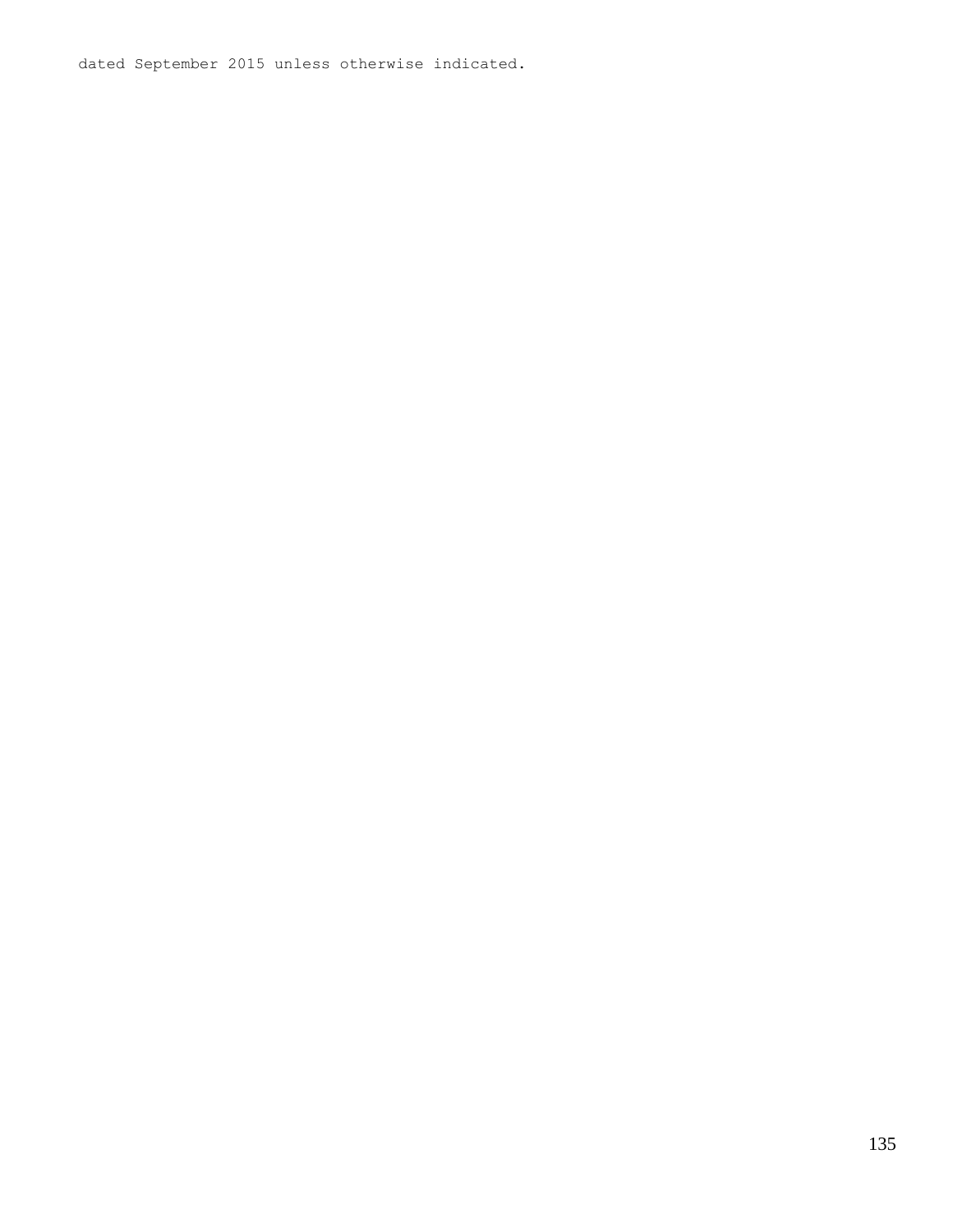| REGISTER OF WAGE DETERMINATIONS UNDER  | U.S. DEPARTMENT OF LABOR                                |
|----------------------------------------|---------------------------------------------------------|
| THE SERVICE CONTRACT ACT               | EMPLOYMENT STANDARDS ADMINISTRATION                     |
| By direction of the Secretary of Labor | WAGE AND HOUR DIVISION                                  |
|                                        | WASHINGTON D.C. 20210                                   |
|                                        |                                                         |
|                                        |                                                         |
|                                        |                                                         |
|                                        | Wage Determination No.: 2017-0191                       |
| Division of<br>Daniel W. Simms         | Revision No.: 11                                        |
| Director                               | Wage Determinations   Date Of Last Revision: 12/27/2021 |
|                                        |                                                         |

If the contract is entered into on or after January 30 2022 or the contract is renewed or extended (e.g. an option is exercised) on or after January 30 2022 Executive Order 14026 generally applies to the contract. The contractor must pay all covered workers at least \$15.00 per hour (or the applicable wage rate listed on this wage determination if it is higher) for all hours spent performing on that contract in 2022.

If the contract was awarded on or between January 1 2015 and January 29 2022 and the contract is not renewed or extended on or after January 30 2022 Executive Order 13658 generally applies to the contract. The contractor must pay all covered workers at least \$11.25 per hour (or the applicable wage rate listed on this wage determination if it is higher) for all hours spent performing on that contract in 2022.

The applicable Executive Order minimum wage rate will be adjusted annually. Additional information on contractor requirements and worker protections under the Executive Orders is available at www.dol.gov/whd/govcontracts.

## State: North Carolina

Area: North Carolina Counties of Davidson Davie Forsyth Stokes Yadkin

\*\*Fringe Benefits Required Follow the Occupational Listing\*\*

| OCCUPATION CODE - TITLE        | FOOTNOTE | RATE. |
|--------------------------------|----------|-------|
| 07080 - Fast Food Shift Leader |          | 10.21 |
| 07090 - Fast Food Worker       |          | 9.28  |

The FAST FOOD INDUSTRY covers establishments with the following characteristics:

1. A limited fixed menu which can be prepared by workers following a short training period.

2. No alcoholic beverages served.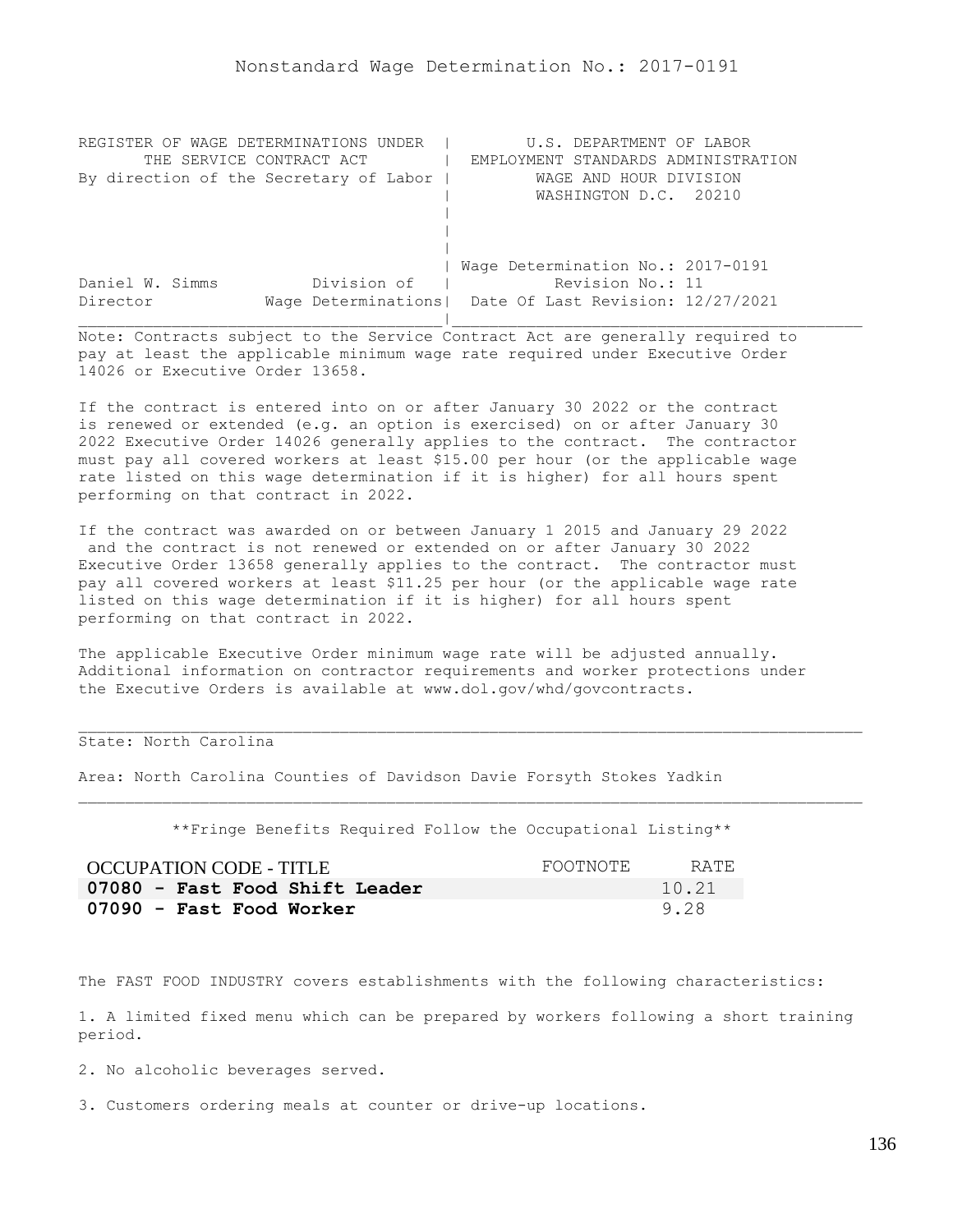5. Tipping not encouraged.

Note: Executive Order (EO) 13706 Establishing Paid Sick Leave for Federal Contractors applies to all contracts subject to the Service Contract Act for which the contract is awarded (and any solicitation was issued) on or after January 1 2017. If this contract is covered by the EO the contractor must provide employees with 1 hour of paid sick leave for every 30 hours they work up to 56 hours of paid sick leave each year. Employees must be permitted to use paid sick leave for their own illness injury or other health-related needs including preventive care; to assist a family member (or person who is like family to the employee) who is ill injured or has other health-related needs including preventive care; or for reasons resulting from or to assist a family member (or person who is like family to the employee) who is the victim of domestic violence sexual assault or stalking. Additional information on contractor requirements and worker protections under the EO is available at www.dol.gov/whd/govcontracts.

ALL OCCUPATIONS LISTED ABOVE RECEIVE THE FOLLOWING BENEFITS:

HEALTH & WELFARE: \$1.00 per hour or \$40.00 per week or \$173.34 per month

VACATION: \$.25 per hour in paid vacation after 1 year of service with a contractor or successor. Length of service includes the whole span of continuous service with the present contractor or successor wherever employed and with the predecessor contractors in the performance of similar work at the same Federal facility. (29 CFR 4.173)

HOLIDAYS: \$.11 per hour in holiday pay. (29 CFR 4.174)

\*\* UNIFORM ALLOWANCE \*\*

If employees are required to wear uniforms in the performance of this contract (either by the terms of the Government contract by the employer by the state or local law etc.) the cost of furnishing such uniforms and maintaining (by laundering or dry cleaning) such uniforms is an expense that may not be borne by an employee where such cost reduces the hourly rate below that required by the wage determination. The Department of Labor will accept payment in accordance with the following standards as compliance:

The contractor or subcontractor is required to furnish all employees with an adequate number of uniforms without cost or to reimburse employees for the actual cost of the uniforms. In addition where uniform cleaning and maintenance is made the responsibility of the employee all contractors and subcontractors subject to this wage determination shall (in the absence of a bona fide collective bargaining agreement providing for a different amount or the furnishing of contrary affirmative proof as to the actual cost) reimburse all employees for such cleaning and maintenance at a rate of  $$3.35$  per week (or  $$.67$  cents per day). However in those instances where the uniforms furnished are made of ""wash and wear"" materials may be routinely washed and dried with other personal garments and do not require any special treatment such as dry cleaning daily washing or commercial laundering in order to meet the cleanliness or appearance standards set by the terms of the Government contract by the contractor by law or by the nature of the work there is no requirement that employees be reimbursed for uniform maintenance costs.

\*\* SERVICE CONTRACT ACT DIRECTORY OF OCCUPATIONS \*\*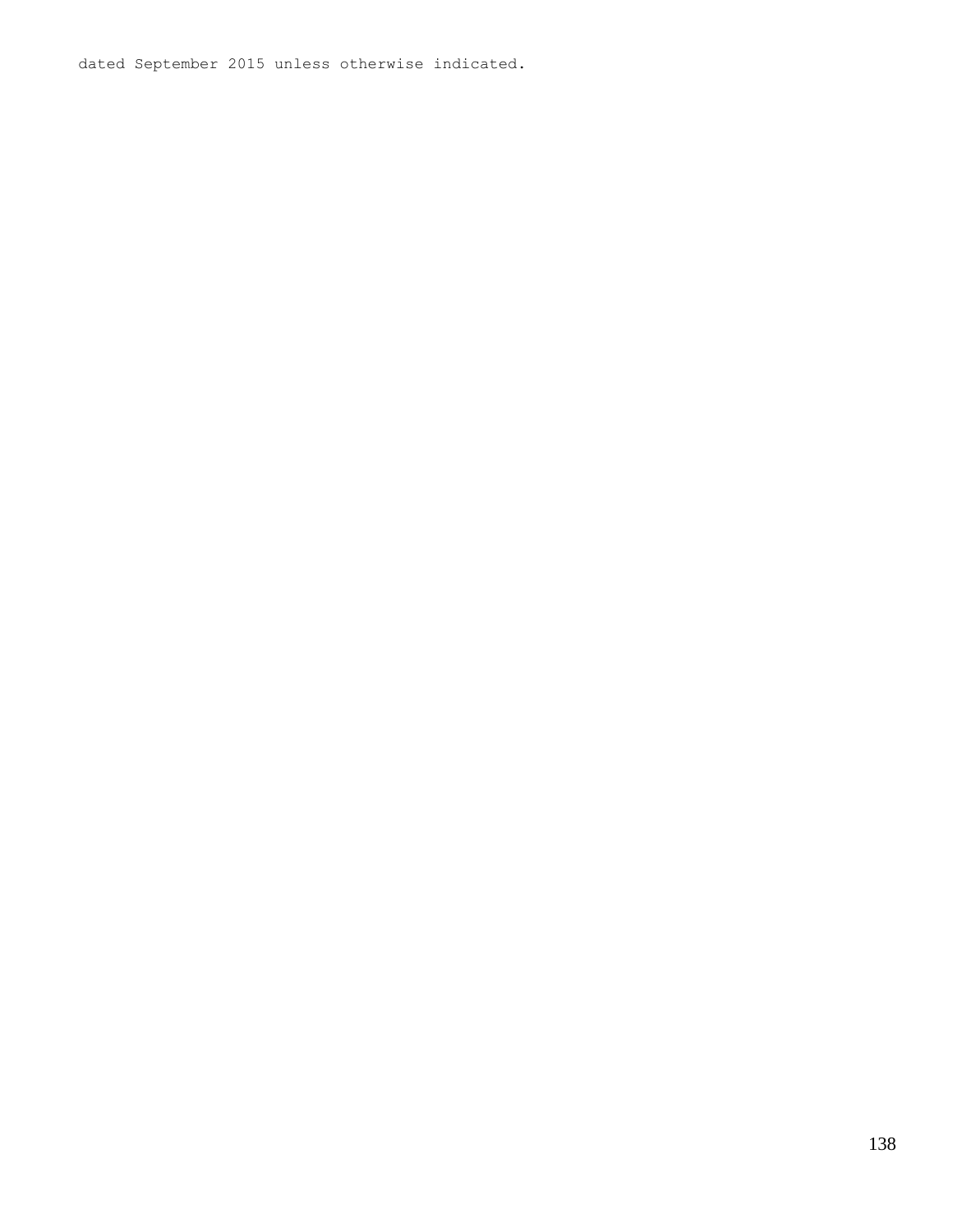| REGISTER OF WAGE DETERMINATIONS UNDER  | U.S. DEPARTMENT OF LABOR                                |
|----------------------------------------|---------------------------------------------------------|
| THE SERVICE CONTRACT ACT               | EMPLOYMENT STANDARDS ADMINISTRATION                     |
| By direction of the Secretary of Labor | WAGE AND HOUR DIVISION                                  |
|                                        | WASHINGTON D.C. 20210                                   |
|                                        |                                                         |
|                                        |                                                         |
|                                        |                                                         |
|                                        | Wage Determination No.: 2017-0193                       |
| Division of<br>Daniel W. Simms         | Revision No.: 11                                        |
| Director                               | Wage Determinations   Date Of Last Revision: 12/27/2021 |
|                                        |                                                         |

If the contract is entered into on or after January 30 2022 or the contract is renewed or extended (e.g. an option is exercised) on or after January 30 2022 Executive Order 14026 generally applies to the contract. The contractor must pay all covered workers at least \$15.00 per hour (or the applicable wage rate listed on this wage determination if it is higher) for all hours spent performing on that contract in 2022.

If the contract was awarded on or between January 1 2015 and January 29 2022 and the contract is not renewed or extended on or after January 30 2022 Executive Order 13658 generally applies to the contract. The contractor must pay all covered workers at least \$11.25 per hour (or the applicable wage rate listed on this wage determination if it is higher) for all hours spent performing on that contract in 2022.

The applicable Executive Order minimum wage rate will be adjusted annually. Additional information on contractor requirements and worker protections under the Executive Orders is available at www.dol.gov/whd/govcontracts.

## State: North Carolina

Area: North Carolina Counties of Beaufort Bladen Carteret Columbus Duplin Greene Harnett Lenoir Robeson Sampson Scotland Wilson

\*\*Fringe Benefits Required Follow the Occupational Listing\*\*

| OCCUPATION CODE - TITLE        | FOOTNOTE | RATE. |
|--------------------------------|----------|-------|
| 07080 - Fast Food Shift Leader |          | 10.34 |
| 07090 - Fast Food Worker       |          | 9.40  |

The FAST FOOD INDUSTRY covers establishments with the following characteristics:

1. A limited fixed menu which can be prepared by workers following a short training period.

2. No alcoholic beverages served.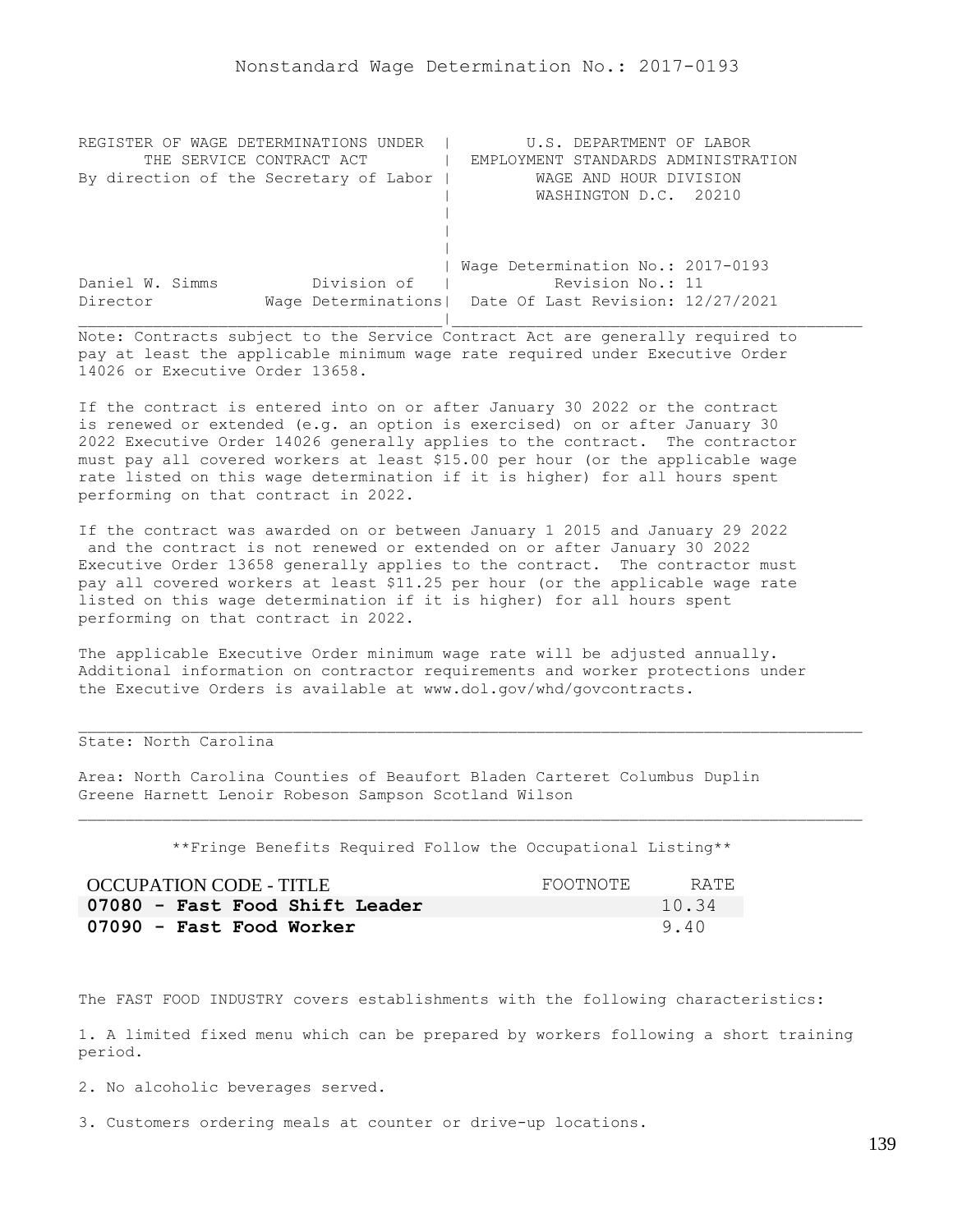5. Tipping not encouraged.

Note: Executive Order (EO) 13706 Establishing Paid Sick Leave for Federal Contractors applies to all contracts subject to the Service Contract Act for which the contract is awarded (and any solicitation was issued) on or after January 1 2017. If this contract is covered by the EO the contractor must provide employees with 1 hour of paid sick leave for every 30 hours they work up to 56 hours of paid sick leave each year. Employees must be permitted to use paid sick leave for their own illness injury or other health-related needs including preventive care; to assist a family member (or person who is like family to the employee) who is ill injured or has other health-related needs including preventive care; or for reasons resulting from or to assist a family member (or person who is like family to the employee) who is the victim of domestic violence sexual assault or stalking. Additional information on contractor requirements and worker protections under the EO is available at www.dol.gov/whd/govcontracts.

ALL OCCUPATIONS LISTED ABOVE RECEIVE THE FOLLOWING BENEFITS:

HEALTH & WELFARE: \$1.00 per hour or \$40.00 per week or \$173.34 per month

VACATION: \$.25 per hour in paid vacation after 1 year of service with a contractor or successor. Length of service includes the whole span of continuous service with the present contractor or successor wherever employed and with the predecessor contractors in the performance of similar work at the same Federal facility. (29 CFR 4.173)

HOLIDAYS: \$.11 per hour in holiday pay. (29 CFR 4.174)

\*\* UNIFORM ALLOWANCE \*\*

If employees are required to wear uniforms in the performance of this contract (either by the terms of the Government contract by the employer by the state or local law etc.) the cost of furnishing such uniforms and maintaining (by laundering or dry cleaning) such uniforms is an expense that may not be borne by an employee where such cost reduces the hourly rate below that required by the wage determination. The Department of Labor will accept payment in accordance with the following standards as compliance:

The contractor or subcontractor is required to furnish all employees with an adequate number of uniforms without cost or to reimburse employees for the actual cost of the uniforms. In addition where uniform cleaning and maintenance is made the responsibility of the employee all contractors and subcontractors subject to this wage determination shall (in the absence of a bona fide collective bargaining agreement providing for a different amount or the furnishing of contrary affirmative proof as to the actual cost) reimburse all employees for such cleaning and maintenance at a rate of  $$3.35$  per week (or  $$.67$  cents per day). However in those instances where the uniforms furnished are made of ""wash and wear"" materials may be routinely washed and dried with other personal garments and do not require any special treatment such as dry cleaning daily washing or commercial laundering in order to meet the cleanliness or appearance standards set by the terms of the Government contract by the contractor by law or by the nature of the work there is no requirement that employees be reimbursed for uniform maintenance costs.

\*\* SERVICE CONTRACT ACT DIRECTORY OF OCCUPATIONS \*\*

The duties of employees under job titles listed are those described in the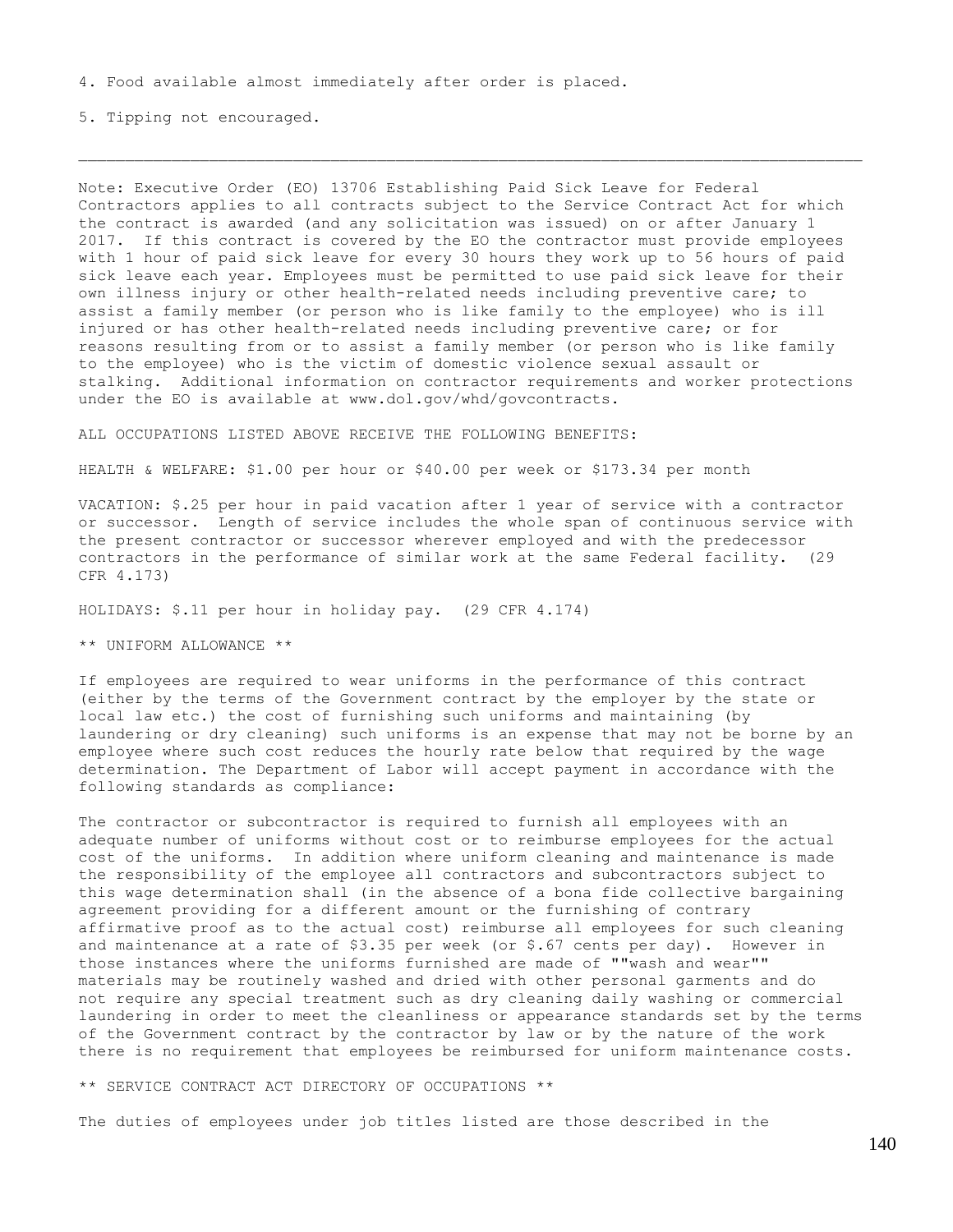""Service Contract Act Directory of Occupations"" Fifth Edition (Revision 1) dated September 2015 unless otherwise indicated.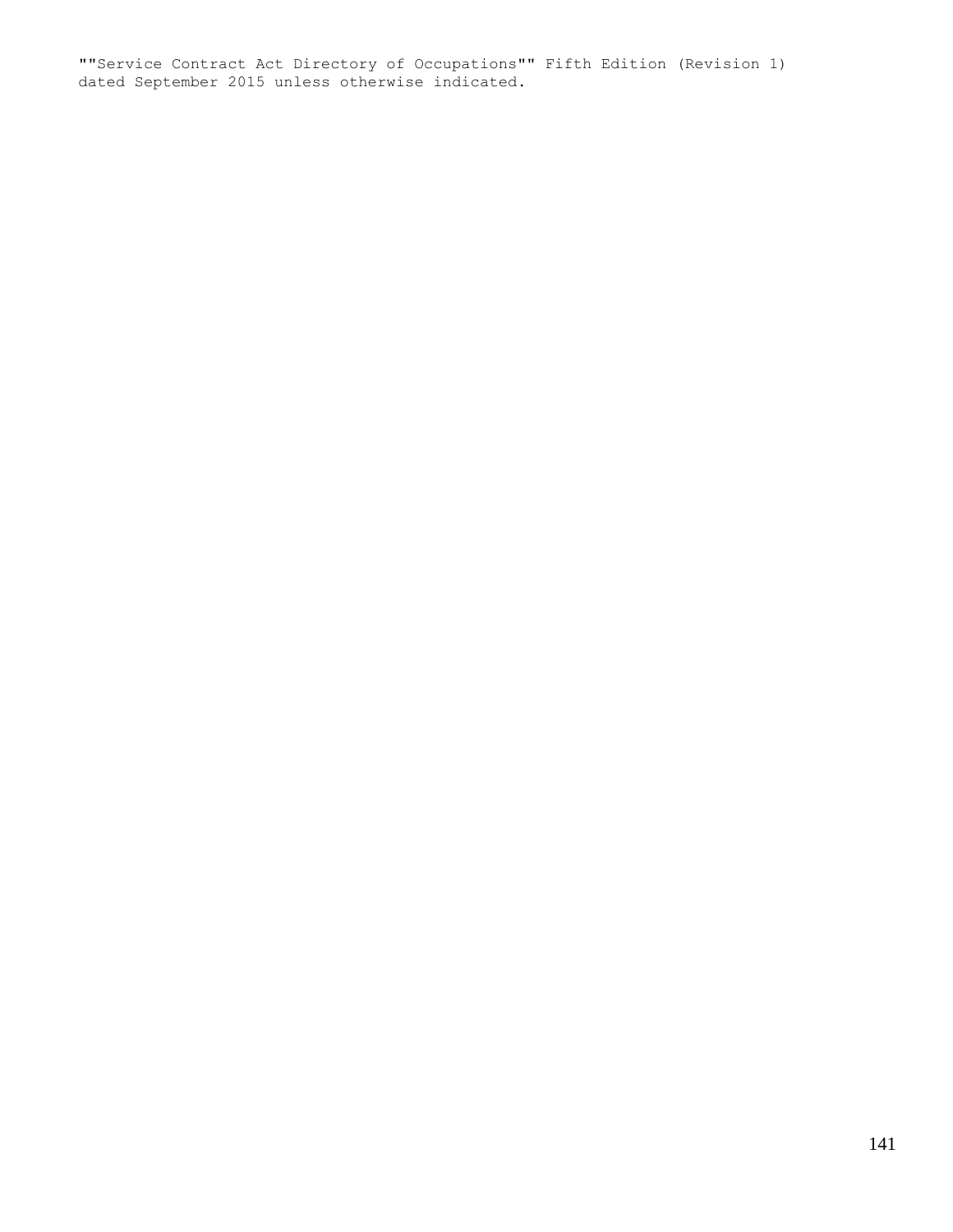| REGISTER OF WAGE DETERMINATIONS UNDER  | U.S. DEPARTMENT OF LABOR                                |
|----------------------------------------|---------------------------------------------------------|
| THE SERVICE CONTRACT ACT               | EMPLOYMENT STANDARDS ADMINISTRATION                     |
| By direction of the Secretary of Labor | WAGE AND HOUR DIVISION                                  |
|                                        | WASHINGTON D.C. 20210                                   |
|                                        |                                                         |
|                                        |                                                         |
|                                        |                                                         |
|                                        | Wage Determination No.: 2017-0195                       |
| Division of<br>Daniel W. Simms         | Revision No.: 11                                        |
| Director                               | Wage Determinations   Date Of Last Revision: 12/27/2021 |
|                                        |                                                         |

If the contract is entered into on or after January 30 2022 or the contract is renewed or extended (e.g. an option is exercised) on or after January 30 2022 Executive Order 14026 generally applies to the contract. The contractor must pay all covered workers at least \$15.00 per hour (or the applicable wage rate listed on this wage determination if it is higher) for all hours spent performing on that contract in 2022.

If the contract was awarded on or between January 1 2015 and January 29 2022 and the contract is not renewed or extended on or after January 30 2022 Executive Order 13658 generally applies to the contract. The contractor must pay all covered workers at least \$11.25 per hour (or the applicable wage rate listed on this wage determination if it is higher) for all hours spent performing on that contract in 2022.

The applicable Executive Order minimum wage rate will be adjusted annually. Additional information on contractor requirements and worker protections under the Executive Orders is available at www.dol.gov/whd/govcontracts.

## State: North Carolina

Area: North Carolina Counties of Anson Caswell Cleveland Granville Lee Montgomery Moore Richmond Rutherford Stanly Surry Vance Wilkes

\*\*Fringe Benefits Required Follow the Occupational Listing\*\*

| OCCUPATION CODE - TITLE        | FOOTNOTE | RATE. |
|--------------------------------|----------|-------|
| 07080 - Fast Food Shift Leader |          | 10.12 |
| 07090 - Fast Food Worker       |          | 9.20  |

The FAST FOOD INDUSTRY covers establishments with the following characteristics:

1. A limited fixed menu which can be prepared by workers following a short training period.

2. No alcoholic beverages served.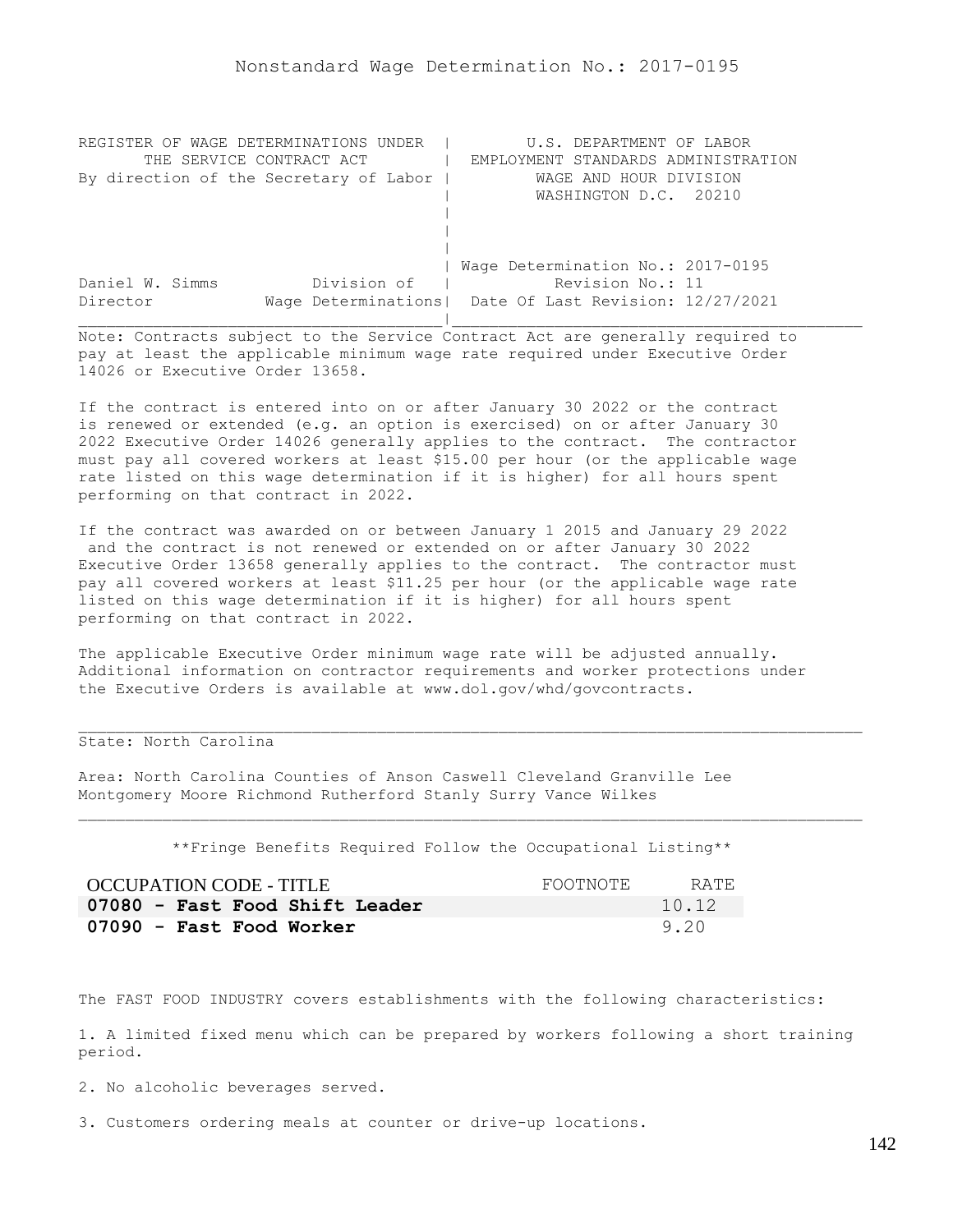5. Tipping not encouraged.

Note: Executive Order (EO) 13706 Establishing Paid Sick Leave for Federal Contractors applies to all contracts subject to the Service Contract Act for which the contract is awarded (and any solicitation was issued) on or after January 1 2017. If this contract is covered by the EO the contractor must provide employees with 1 hour of paid sick leave for every 30 hours they work up to 56 hours of paid sick leave each year. Employees must be permitted to use paid sick leave for their own illness injury or other health-related needs including preventive care; to assist a family member (or person who is like family to the employee) who is ill injured or has other health-related needs including preventive care; or for reasons resulting from or to assist a family member (or person who is like family to the employee) who is the victim of domestic violence sexual assault or stalking. Additional information on contractor requirements and worker protections under the EO is available at www.dol.gov/whd/govcontracts.

ALL OCCUPATIONS LISTED ABOVE RECEIVE THE FOLLOWING BENEFITS:

HEALTH & WELFARE: \$1.00 per hour or \$40.00 per week or \$173.34 per month

VACATION: \$.25 per hour in paid vacation after 1 year of service with a contractor or successor. Length of service includes the whole span of continuous service with the present contractor or successor wherever employed and with the predecessor contractors in the performance of similar work at the same Federal facility. (29 CFR 4.173)

HOLIDAYS: \$.11 per hour in holiday pay. (29 CFR 4.174)

\*\* UNIFORM ALLOWANCE \*\*

If employees are required to wear uniforms in the performance of this contract (either by the terms of the Government contract by the employer by the state or local law etc.) the cost of furnishing such uniforms and maintaining (by laundering or dry cleaning) such uniforms is an expense that may not be borne by an employee where such cost reduces the hourly rate below that required by the wage determination. The Department of Labor will accept payment in accordance with the following standards as compliance:

The contractor or subcontractor is required to furnish all employees with an adequate number of uniforms without cost or to reimburse employees for the actual cost of the uniforms. In addition where uniform cleaning and maintenance is made the responsibility of the employee all contractors and subcontractors subject to this wage determination shall (in the absence of a bona fide collective bargaining agreement providing for a different amount or the furnishing of contrary affirmative proof as to the actual cost) reimburse all employees for such cleaning and maintenance at a rate of  $$3.35$  per week (or  $$.67$  cents per day). However in those instances where the uniforms furnished are made of ""wash and wear"" materials may be routinely washed and dried with other personal garments and do not require any special treatment such as dry cleaning daily washing or commercial laundering in order to meet the cleanliness or appearance standards set by the terms of the Government contract by the contractor by law or by the nature of the work there is no requirement that employees be reimbursed for uniform maintenance costs.

\*\* SERVICE CONTRACT ACT DIRECTORY OF OCCUPATIONS \*\*

The duties of employees under job titles listed are those described in the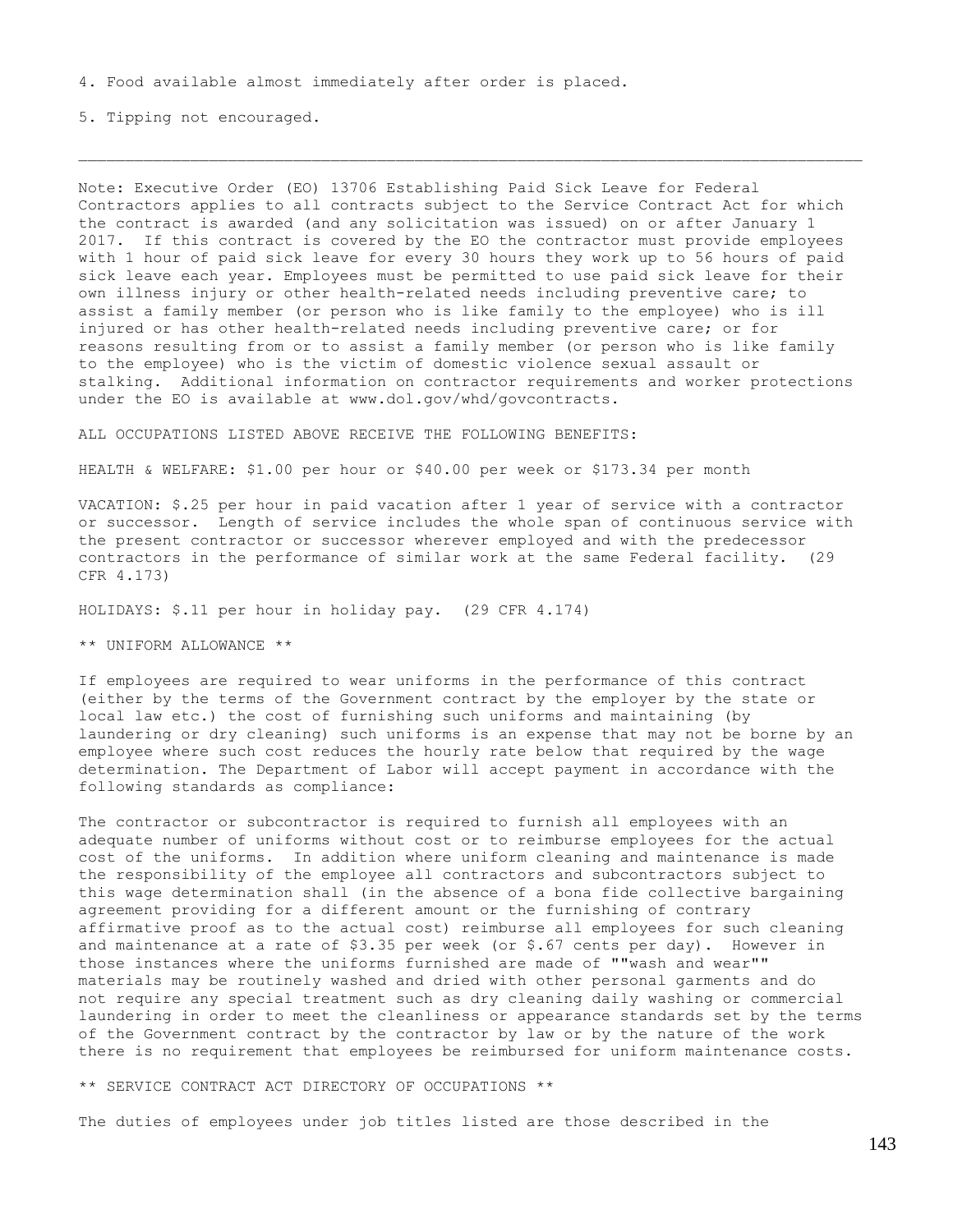""Service Contract Act Directory of Occupations"" Fifth Edition (Revision 1) dated September 2015 unless otherwise indicated.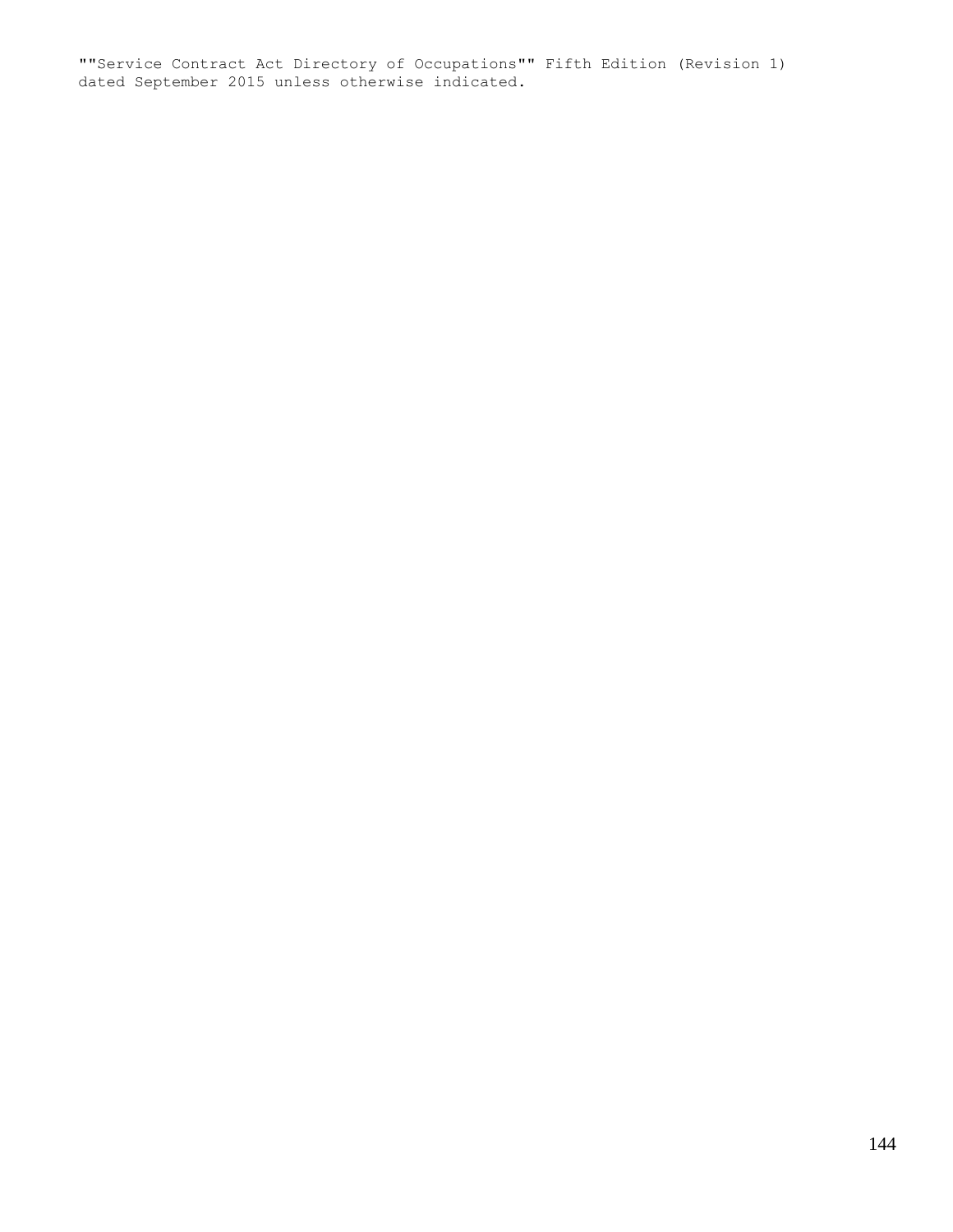| REGISTER OF WAGE DETERMINATIONS UNDER  | U.S. DEPARTMENT OF LABOR                                |
|----------------------------------------|---------------------------------------------------------|
| THE SERVICE CONTRACT ACT               | EMPLOYMENT STANDARDS ADMINISTRATION                     |
| By direction of the Secretary of Labor | WAGE AND HOUR DIVISION                                  |
|                                        | WASHINGTON D.C. 20210                                   |
|                                        |                                                         |
|                                        |                                                         |
|                                        |                                                         |
|                                        | Wage Determination No.: 2017-0197                       |
| Division of<br>Daniel W. Simms         | Revision No.: 11                                        |
| Director                               | Wage Determinations   Date Of Last Revision: 12/27/2021 |
|                                        |                                                         |

If the contract is entered into on or after January 30 2022 or the contract is renewed or extended (e.g. an option is exercised) on or after January 30 2022 Executive Order 14026 generally applies to the contract. The contractor must pay all covered workers at least \$15.00 per hour (or the applicable wage rate listed on this wage determination if it is higher) for all hours spent performing on that contract in 2022.

If the contract was awarded on or between January 1 2015 and January 29 2022 and the contract is not renewed or extended on or after January 30 2022 Executive Order 13658 generally applies to the contract. The contractor must pay all covered workers at least \$11.25 per hour (or the applicable wage rate listed on this wage determination if it is higher) for all hours spent performing on that contract in 2022.

The applicable Executive Order minimum wage rate will be adjusted annually. Additional information on contractor requirements and worker protections under the Executive Orders is available at www.dol.gov/whd/govcontracts.

# States: North Carolina South Carolina

Area: North Carolina Counties of Cabarrus Gaston Iredell Lincoln Mecklenburg Rowan Union

South Carolina Counties of Chester Lancaster York

\*\*Fringe Benefits Required Follow the Occupational Listing\*\*

| OCCUPATION CODE - TITLE        | FOOTNOTE | RATE. |
|--------------------------------|----------|-------|
| 07080 - Fast Food Shift Leader |          | 11.13 |
| 07090 - Fast Food Worker       |          | 10.12 |

The FAST FOOD INDUSTRY covers establishments with the following characteristics:

1. A limited fixed menu which can be prepared by workers following a short training period.

2. No alcoholic beverages served.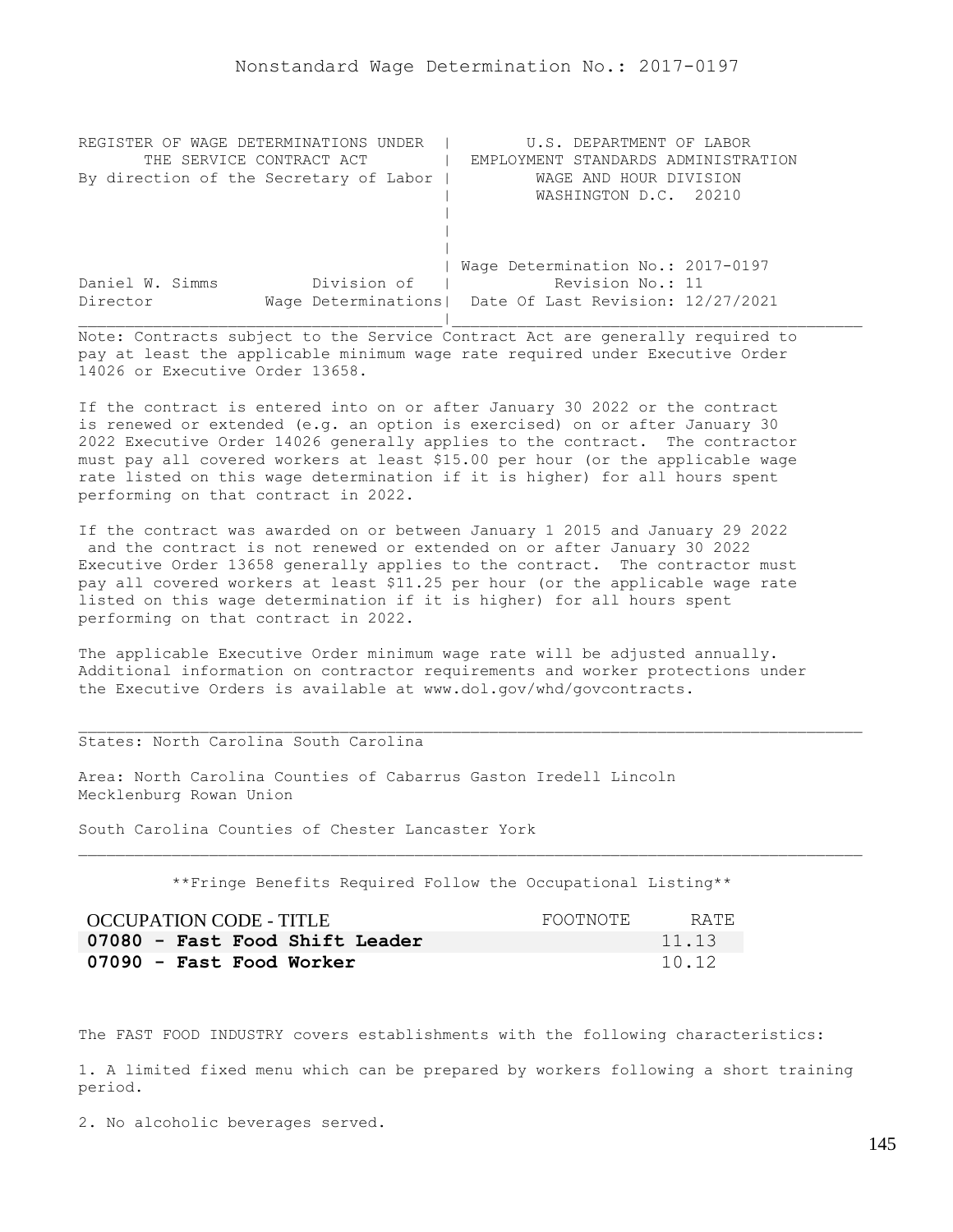3. Customers ordering meals at counter or drive-up locations.

4. Food available almost immediately after order is placed.

5. Tipping not encouraged.

Note: Executive Order (EO) 13706 Establishing Paid Sick Leave for Federal Contractors applies to all contracts subject to the Service Contract Act for which the contract is awarded (and any solicitation was issued) on or after January 1 2017. If this contract is covered by the EO the contractor must provide employees with 1 hour of paid sick leave for every 30 hours they work up to 56 hours of paid sick leave each year. Employees must be permitted to use paid sick leave for their own illness injury or other health-related needs including preventive care; to assist a family member (or person who is like family to the employee) who is ill injured or has other health-related needs including preventive care; or for reasons resulting from or to assist a family member (or person who is like family to the employee) who is the victim of domestic violence sexual assault or stalking. Additional information on contractor requirements and worker protections under the EO is available at www.dol.gov/whd/govcontracts.

ALL OCCUPATIONS LISTED ABOVE RECEIVE THE FOLLOWING BENEFITS:

HEALTH & WELFARE: \$1.00 per hour or \$40.00 per week or \$173.34 per month

VACATION: \$.25 per hour in paid vacation after 1 year of service with a contractor or successor. Length of service includes the whole span of continuous service with the present contractor or successor wherever employed and with the predecessor contractors in the performance of similar work at the same Federal facility. (29 CFR 4.173)

HOLIDAYS: \$.11 per hour in holiday pay. (29 CFR 4.174)

\*\* UNIFORM ALLOWANCE \*\*

If employees are required to wear uniforms in the performance of this contract (either by the terms of the Government contract by the employer by the state or local law etc.) the cost of furnishing such uniforms and maintaining (by laundering or dry cleaning) such uniforms is an expense that may not be borne by an employee where such cost reduces the hourly rate below that required by the wage determination. The Department of Labor will accept payment in accordance with the following standards as compliance:

The contractor or subcontractor is required to furnish all employees with an adequate number of uniforms without cost or to reimburse employees for the actual cost of the uniforms. In addition where uniform cleaning and maintenance is made the responsibility of the employee all contractors and subcontractors subject to this wage determination shall (in the absence of a bona fide collective bargaining agreement providing for a different amount or the furnishing of contrary affirmative proof as to the actual cost) reimburse all employees for such cleaning and maintenance at a rate of \$3.35 per week (or \$.67 cents per day). However in those instances where the uniforms furnished are made of ""wash and wear"" materials may be routinely washed and dried with other personal garments and do not require any special treatment such as dry cleaning daily washing or commercial laundering in order to meet the cleanliness or appearance standards set by the terms of the Government contract by the contractor by law or by the nature of the work there is no requirement that employees be reimbursed for uniform maintenance costs.

\*\* SERVICE CONTRACT ACT DIRECTORY OF OCCUPATIONS \*\*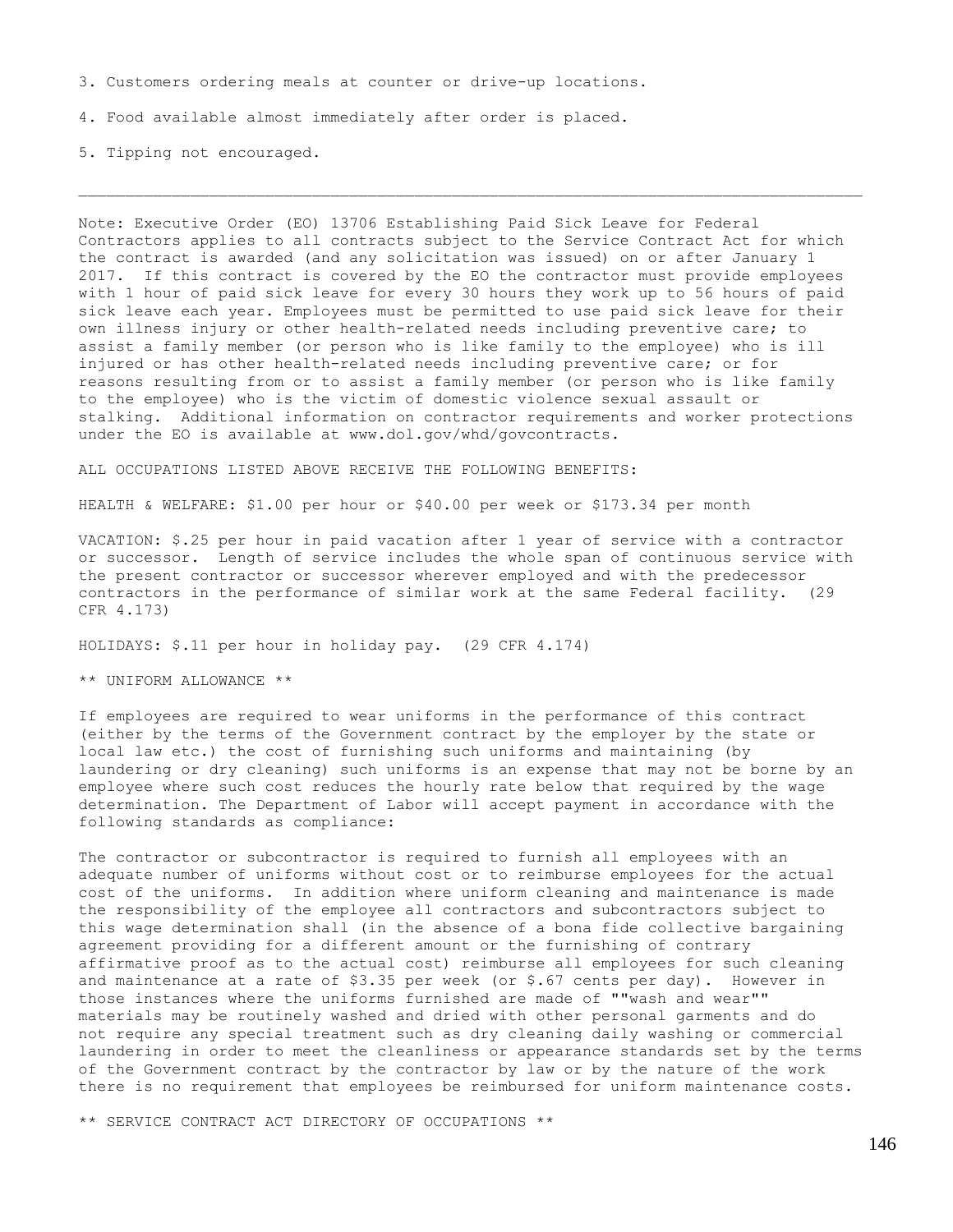The duties of employees under job titles listed are those described in the ""Service Contract Act Directory of Occupations"" Fifth Edition (Revision 1) dated September 2015 unless otherwise indicated.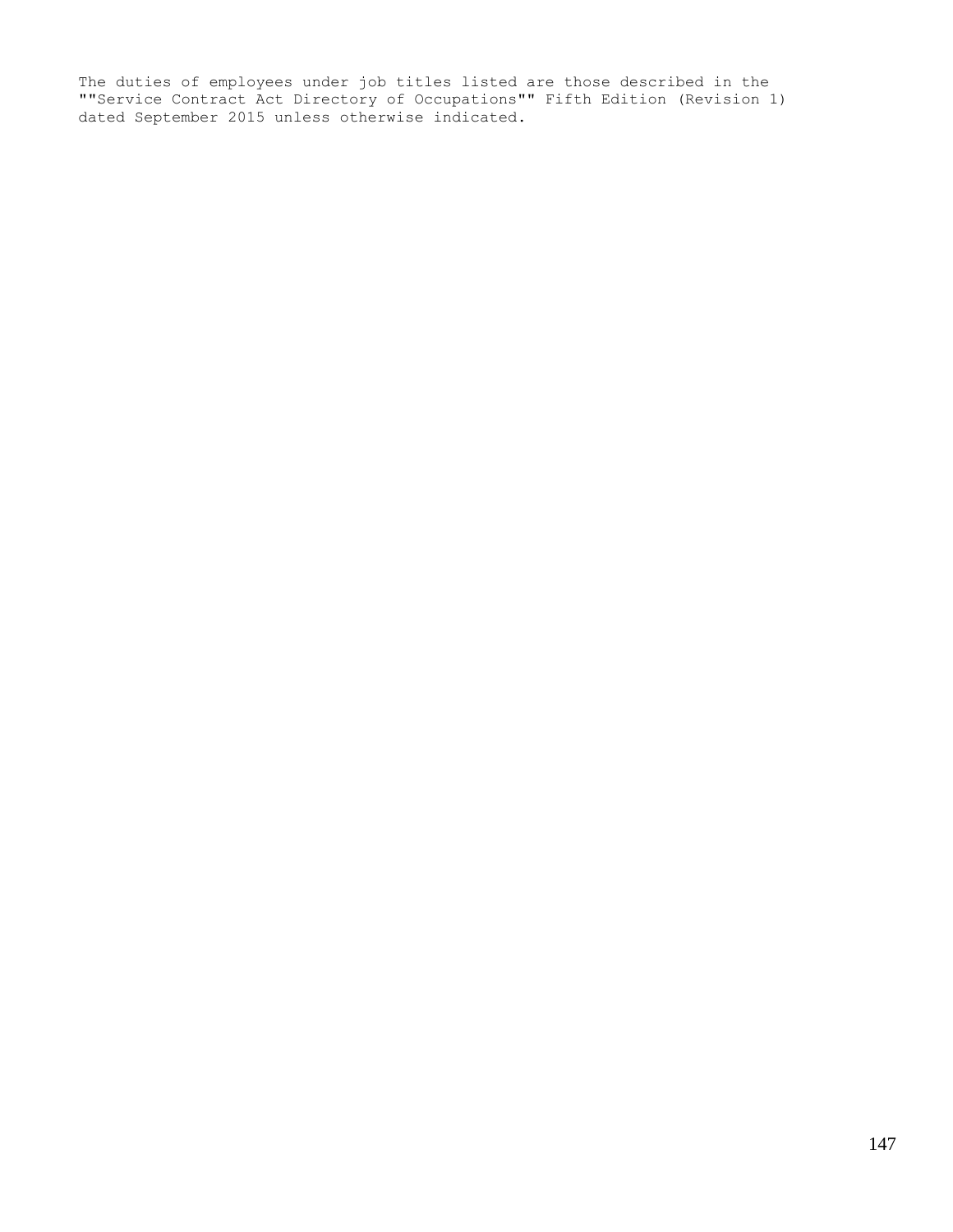| REGISTER OF WAGE DETERMINATIONS UNDER  | U.S. DEPARTMENT OF LABOR                                |
|----------------------------------------|---------------------------------------------------------|
| THE SERVICE CONTRACT ACT               | EMPLOYMENT STANDARDS ADMINISTRATION                     |
| By direction of the Secretary of Labor | WAGE AND HOUR DIVISION                                  |
|                                        | WASHINGTON D.C. 20210                                   |
|                                        |                                                         |
|                                        |                                                         |
|                                        |                                                         |
|                                        | Wage Determination No.: 2017-0199                       |
| Division of<br>Daniel W. Simms         | Revision No.: 12                                        |
| Director                               | Wage Determinations   Date Of Last Revision: 12/27/2021 |
|                                        |                                                         |

If the contract is entered into on or after January 30 2022 or the contract is renewed or extended (e.g. an option is exercised) on or after January 30 2022 Executive Order 14026 generally applies to the contract. The contractor must pay all covered workers at least \$15.00 per hour (or the applicable wage rate listed on this wage determination if it is higher) for all hours spent performing on that contract in 2022.

If the contract was awarded on or between January 1 2015 and January 29 2022 and the contract is not renewed or extended on or after January 30 2022 Executive Order 13658 generally applies to the contract. The contractor must pay all covered workers at least \$11.25 per hour (or the applicable wage rate listed on this wage determination if it is higher) for all hours spent performing on that contract in 2022.

The applicable Executive Order minimum wage rate will be adjusted annually. Additional information on contractor requirements and worker protections under the Executive Orders is available at www.dol.gov/whd/govcontracts.

# State: South Carolina

Area: South Carolina Counties of Calhoun Fairfield Kershaw Lexington Richland Saluda

\*\*Fringe Benefits Required Follow the Occupational Listing\*\*

| OCCUPATION CODE - TITLE        | FOOTNOTE | RATE. |
|--------------------------------|----------|-------|
| 07080 - Fast Food Shift Leader |          | 10.33 |
| 07090 - Fast Food Worker       |          | 9.39  |

The FAST FOOD INDUSTRY covers establishments with the following characteristics:

1. A limited fixed menu which can be prepared by workers following a short training period.

2. No alcoholic beverages served.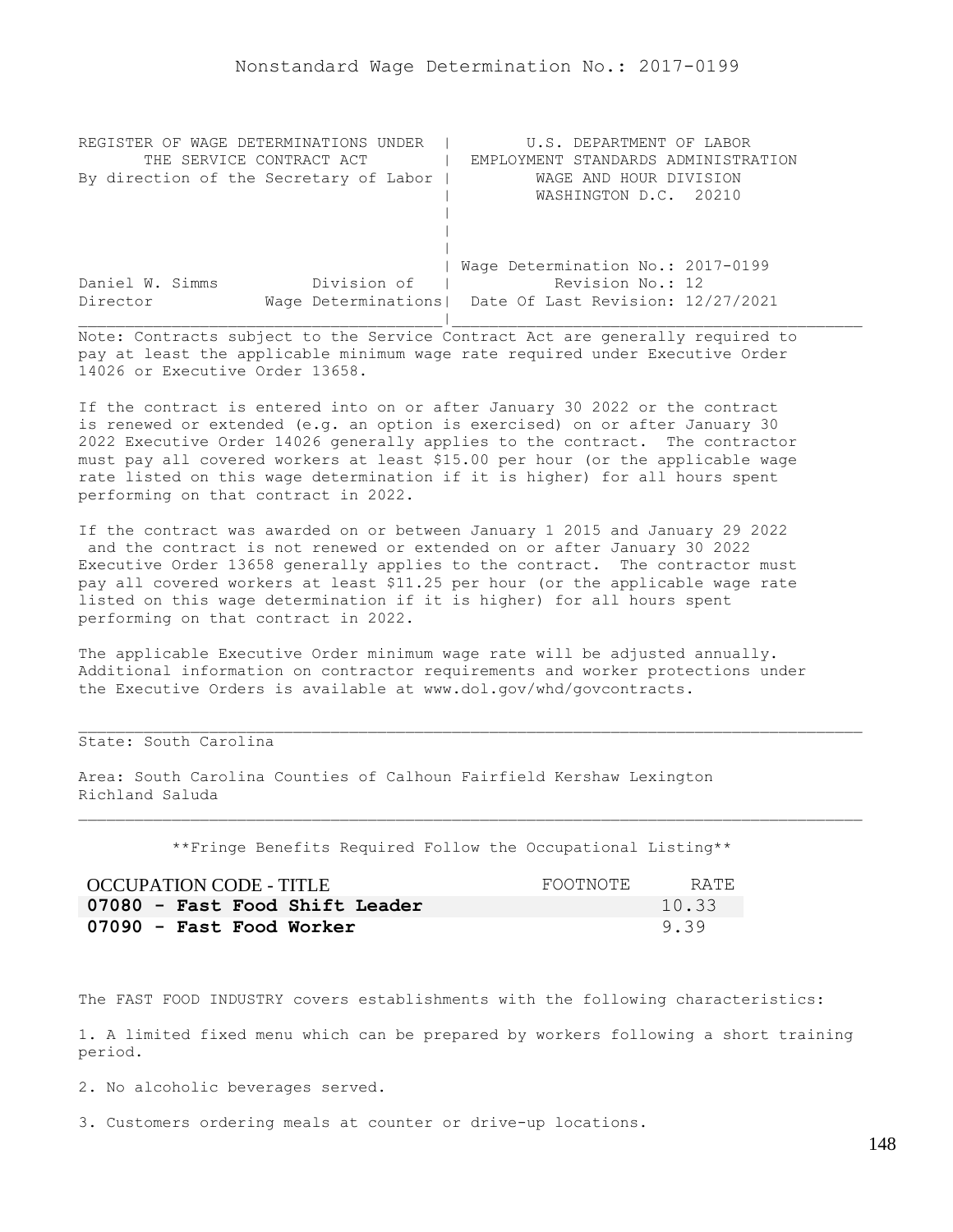5. Tipping not encouraged.

Note: Executive Order (EO) 13706 Establishing Paid Sick Leave for Federal Contractors applies to all contracts subject to the Service Contract Act for which the contract is awarded (and any solicitation was issued) on or after January 1 2017. If this contract is covered by the EO the contractor must provide employees with 1 hour of paid sick leave for every 30 hours they work up to 56 hours of paid sick leave each year. Employees must be permitted to use paid sick leave for their own illness injury or other health-related needs including preventive care; to assist a family member (or person who is like family to the employee) who is ill injured or has other health-related needs including preventive care; or for reasons resulting from or to assist a family member (or person who is like family to the employee) who is the victim of domestic violence sexual assault or stalking. Additional information on contractor requirements and worker protections under the EO is available at www.dol.gov/whd/govcontracts.

ALL OCCUPATIONS LISTED ABOVE RECEIVE THE FOLLOWING BENEFITS:

HEALTH & WELFARE: \$1.00 per hour or \$40.00 per week or \$173.34 per month

VACATION: \$.25 per hour in paid vacation after 1 year of service with a contractor or successor. Length of service includes the whole span of continuous service with the present contractor or successor wherever employed and with the predecessor contractors in the performance of similar work at the same Federal facility. (29 CFR 4.173)

HOLIDAYS: \$.11 per hour in holiday pay. (29 CFR 4.174)

\*\* UNIFORM ALLOWANCE \*\*

If employees are required to wear uniforms in the performance of this contract (either by the terms of the Government contract by the employer by the state or local law etc.) the cost of furnishing such uniforms and maintaining (by laundering or dry cleaning) such uniforms is an expense that may not be borne by an employee where such cost reduces the hourly rate below that required by the wage determination. The Department of Labor will accept payment in accordance with the following standards as compliance:

The contractor or subcontractor is required to furnish all employees with an adequate number of uniforms without cost or to reimburse employees for the actual cost of the uniforms. In addition where uniform cleaning and maintenance is made the responsibility of the employee all contractors and subcontractors subject to this wage determination shall (in the absence of a bona fide collective bargaining agreement providing for a different amount or the furnishing of contrary affirmative proof as to the actual cost) reimburse all employees for such cleaning and maintenance at a rate of  $$3.35$  per week (or  $$.67$  cents per day). However in those instances where the uniforms furnished are made of ""wash and wear"" materials may be routinely washed and dried with other personal garments and do not require any special treatment such as dry cleaning daily washing or commercial laundering in order to meet the cleanliness or appearance standards set by the terms of the Government contract by the contractor by law or by the nature of the work there is no requirement that employees be reimbursed for uniform maintenance costs.

\*\* SERVICE CONTRACT ACT DIRECTORY OF OCCUPATIONS \*\*

The duties of employees under job titles listed are those described in the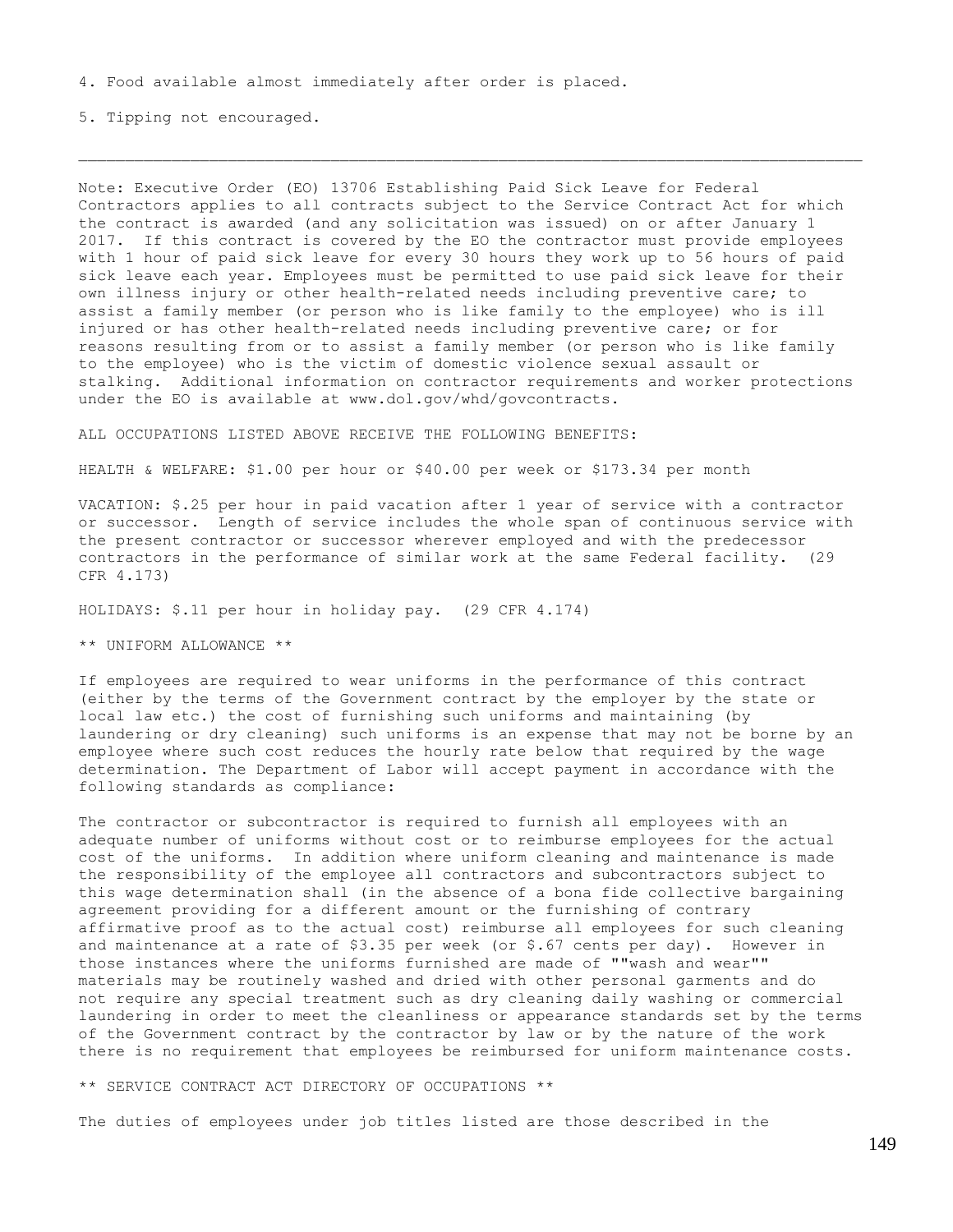""Service Contract Act Directory of Occupations"" Fifth Edition (Revision 1) dated September 2015 unless otherwise indicated.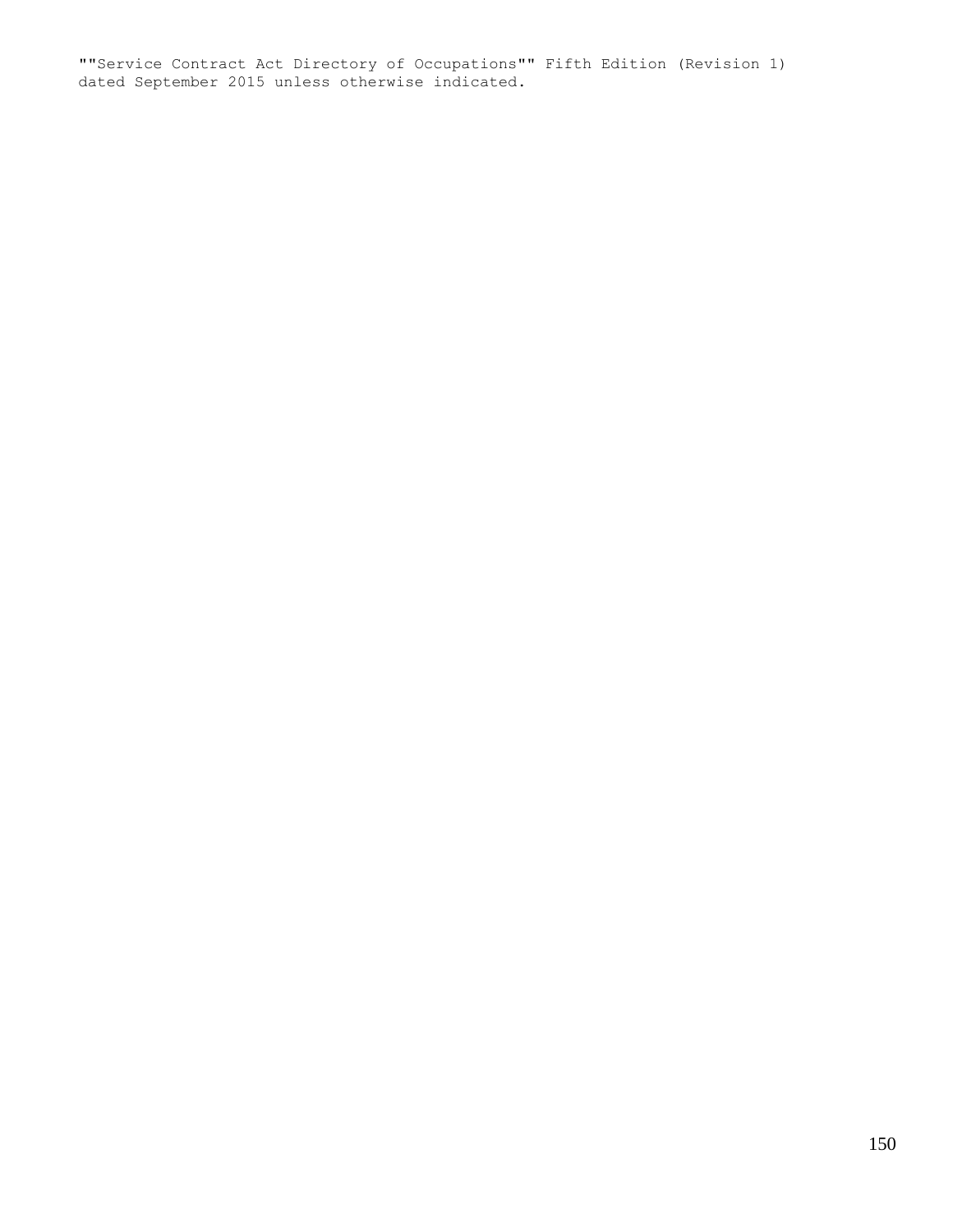| REGISTER OF WAGE DETERMINATIONS UNDER  | U.S. DEPARTMENT OF LABOR                                |
|----------------------------------------|---------------------------------------------------------|
| THE SERVICE CONTRACT ACT               | EMPLOYMENT STANDARDS ADMINISTRATION                     |
| By direction of the Secretary of Labor | WAGE AND HOUR DIVISION                                  |
|                                        | WASHINGTON D.C. 20210                                   |
|                                        |                                                         |
|                                        |                                                         |
|                                        |                                                         |
|                                        | Wage Determination No.: 2017-0203                       |
| Division of<br>Daniel W. Simms         | Revision No.: 11                                        |
| Director                               | Wage Determinations   Date Of Last Revision: 12/27/2021 |
|                                        |                                                         |

If the contract is entered into on or after January 30 2022 or the contract is renewed or extended (e.g. an option is exercised) on or after January 30 2022 Executive Order 14026 generally applies to the contract. The contractor must pay all covered workers at least \$15.00 per hour (or the applicable wage rate listed on this wage determination if it is higher) for all hours spent performing on that contract in 2022.

If the contract was awarded on or between January 1 2015 and January 29 2022 and the contract is not renewed or extended on or after January 30 2022 Executive Order 13658 generally applies to the contract. The contractor must pay all covered workers at least \$11.25 per hour (or the applicable wage rate listed on this wage determination if it is higher) for all hours spent performing on that contract in 2022.

The applicable Executive Order minimum wage rate will be adjusted annually. Additional information on contractor requirements and worker protections under the Executive Orders is available at www.dol.gov/whd/govcontracts.

# State: South Carolina

Area: South Carolina Counties of Spartanburg Union

\*\*Fringe Benefits Required Follow the Occupational Listing\*\*

| OCCUPATION CODE - TITLE        | FOOTNOTE | RATE. |
|--------------------------------|----------|-------|
| 07080 - Fast Food Shift Leader |          | 10.60 |
| 07090 - Fast Food Worker       |          | 9.64  |

The FAST FOOD INDUSTRY covers establishments with the following characteristics:

1. A limited fixed menu which can be prepared by workers following a short training period.

2. No alcoholic beverages served.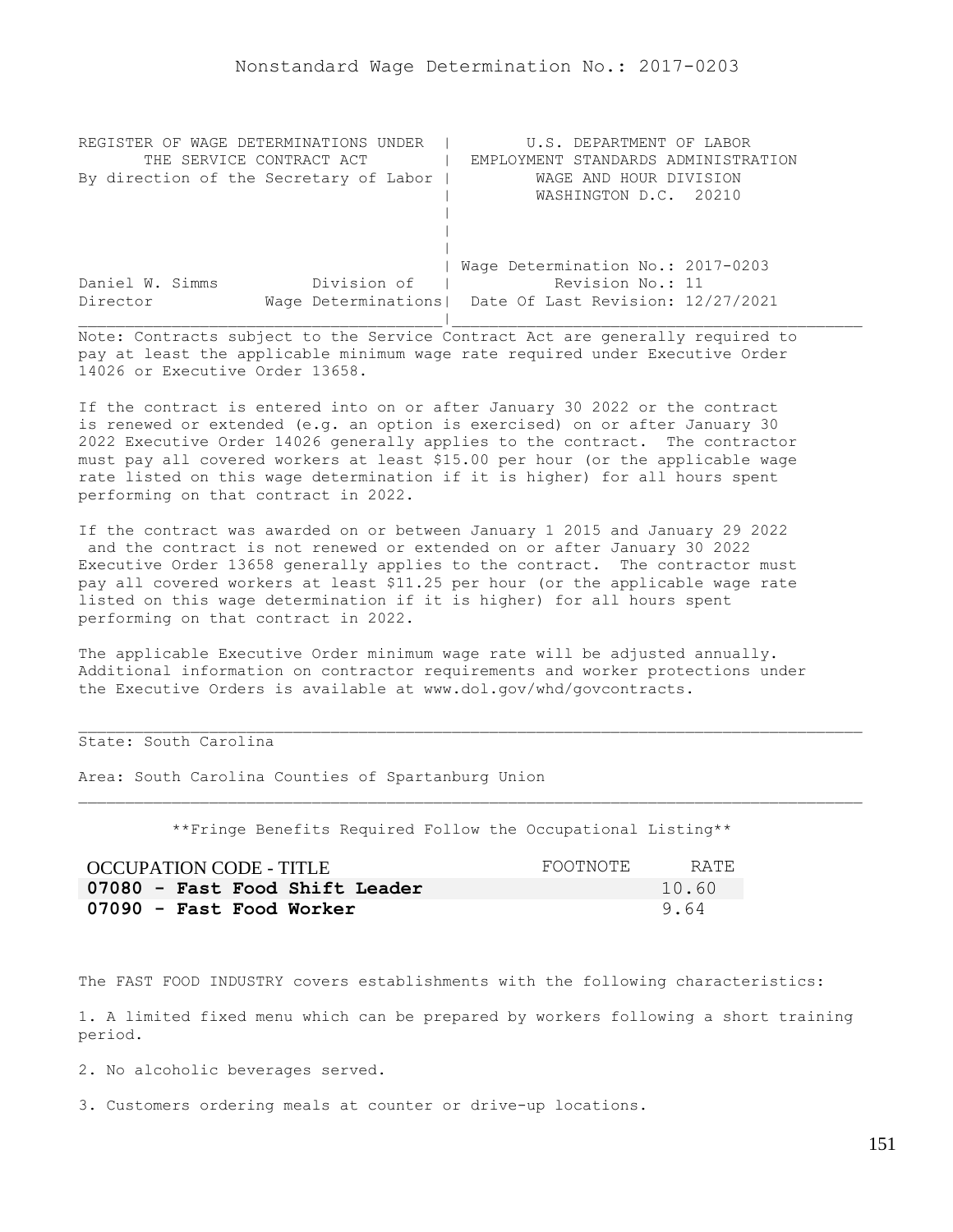5. Tipping not encouraged.

Note: Executive Order (EO) 13706 Establishing Paid Sick Leave for Federal Contractors applies to all contracts subject to the Service Contract Act for which the contract is awarded (and any solicitation was issued) on or after January 1 2017. If this contract is covered by the EO the contractor must provide employees with 1 hour of paid sick leave for every 30 hours they work up to 56 hours of paid sick leave each year. Employees must be permitted to use paid sick leave for their own illness injury or other health-related needs including preventive care; to assist a family member (or person who is like family to the employee) who is ill injured or has other health-related needs including preventive care; or for reasons resulting from or to assist a family member (or person who is like family to the employee) who is the victim of domestic violence sexual assault or stalking. Additional information on contractor requirements and worker protections under the EO is available at www.dol.gov/whd/govcontracts.

ALL OCCUPATIONS LISTED ABOVE RECEIVE THE FOLLOWING BENEFITS:

HEALTH & WELFARE: \$1.00 per hour or \$40.00 per week or \$173.34 per month

VACATION: \$.25 per hour in paid vacation after 1 year of service with a contractor or successor. Length of service includes the whole span of continuous service with the present contractor or successor wherever employed and with the predecessor contractors in the performance of similar work at the same Federal facility. (29 CFR 4.173)

HOLIDAYS: \$.11 per hour in holiday pay. (29 CFR 4.174)

\*\* UNIFORM ALLOWANCE \*\*

If employees are required to wear uniforms in the performance of this contract (either by the terms of the Government contract by the employer by the state or local law etc.) the cost of furnishing such uniforms and maintaining (by laundering or dry cleaning) such uniforms is an expense that may not be borne by an employee where such cost reduces the hourly rate below that required by the wage determination. The Department of Labor will accept payment in accordance with the following standards as compliance:

The contractor or subcontractor is required to furnish all employees with an adequate number of uniforms without cost or to reimburse employees for the actual cost of the uniforms. In addition where uniform cleaning and maintenance is made the responsibility of the employee all contractors and subcontractors subject to this wage determination shall (in the absence of a bona fide collective bargaining agreement providing for a different amount or the furnishing of contrary affirmative proof as to the actual cost) reimburse all employees for such cleaning and maintenance at a rate of \$3.35 per week (or \$.67 cents per day). However in those instances where the uniforms furnished are made of ""wash and wear"" materials may be routinely washed and dried with other personal garments and do not require any special treatment such as dry cleaning daily washing or commercial laundering in order to meet the cleanliness or appearance standards set by the terms of the Government contract by the contractor by law or by the nature of the work there is no requirement that employees be reimbursed for uniform maintenance costs.

\*\* SERVICE CONTRACT ACT DIRECTORY OF OCCUPATIONS \*\*

The duties of employees under job titles listed are those described in the ""Service Contract Act Directory of Occupations"" Fifth Edition (Revision 1)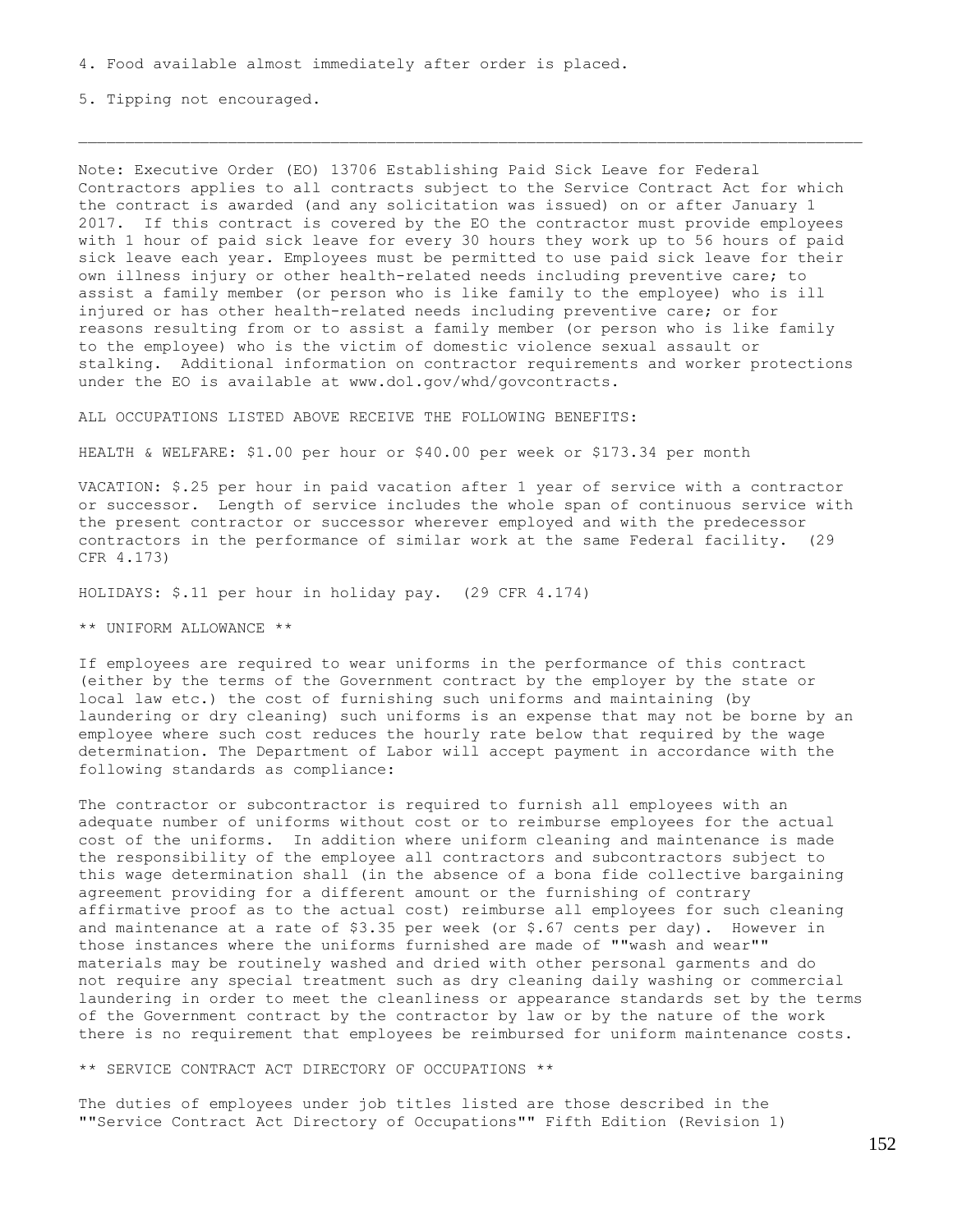dated September 2015 unless otherwise indicated.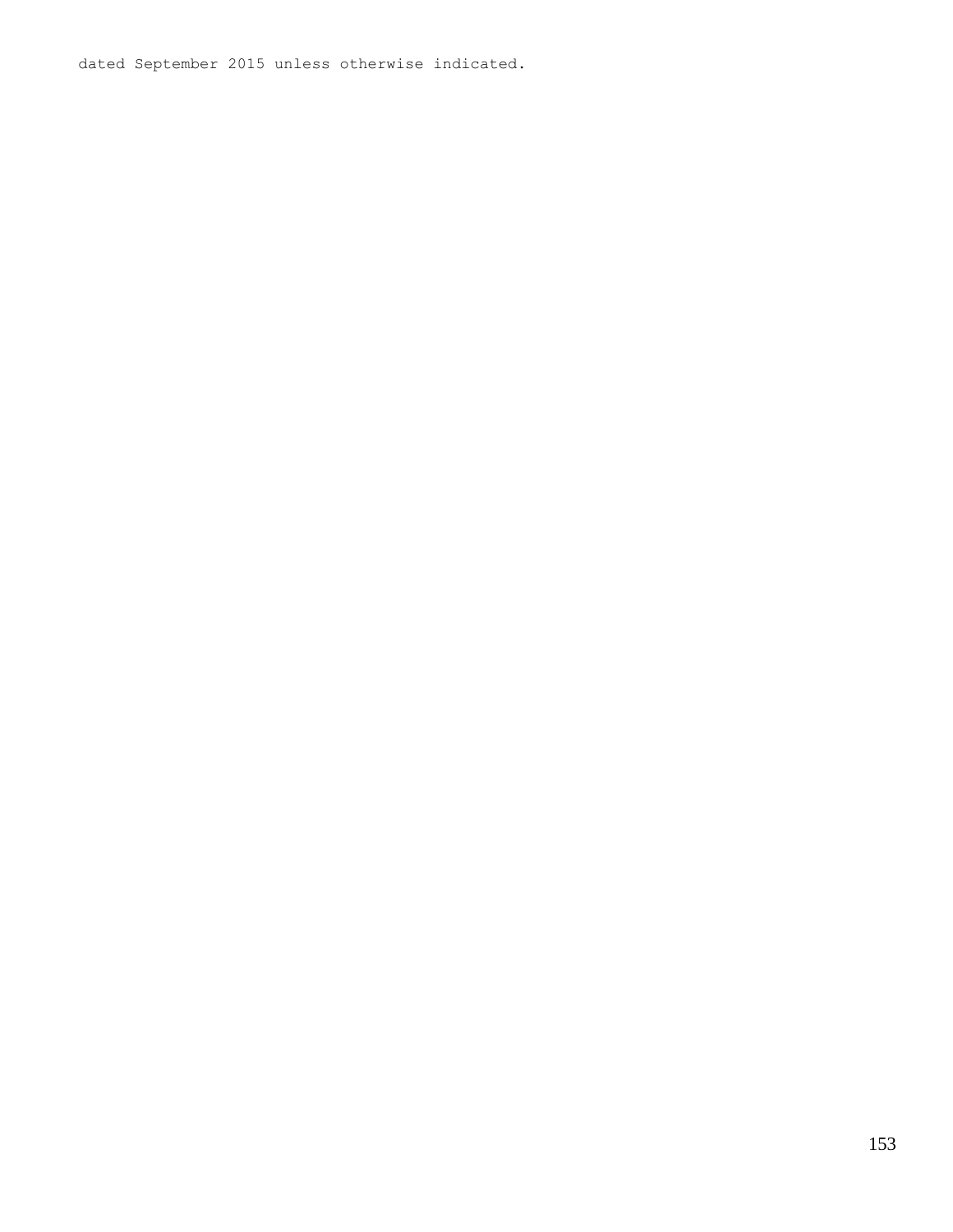| REGISTER OF WAGE DETERMINATIONS UNDER  | U.S. DEPARTMENT OF LABOR                                |
|----------------------------------------|---------------------------------------------------------|
| THE SERVICE CONTRACT ACT               | EMPLOYMENT STANDARDS ADMINISTRATION                     |
| By direction of the Secretary of Labor | WAGE AND HOUR DIVISION                                  |
|                                        | WASHINGTON D.C. 20210                                   |
|                                        |                                                         |
|                                        |                                                         |
|                                        |                                                         |
|                                        | Wage Determination No.: 2017-0205                       |
| Division of<br>Daniel W. Simms         | Revision No.: 11                                        |
| Director                               | Wage Determinations   Date Of Last Revision: 12/27/2021 |
|                                        |                                                         |

If the contract is entered into on or after January 30 2022 or the contract is renewed or extended (e.g. an option is exercised) on or after January 30 2022 Executive Order 14026 generally applies to the contract. The contractor must pay all covered workers at least \$15.00 per hour (or the applicable wage rate listed on this wage determination if it is higher) for all hours spent performing on that contract in 2022.

If the contract was awarded on or between January 1 2015 and January 29 2022 and the contract is not renewed or extended on or after January 30 2022 Executive Order 13658 generally applies to the contract. The contractor must pay all covered workers at least \$11.25 per hour (or the applicable wage rate listed on this wage determination if it is higher) for all hours spent performing on that contract in 2022.

The applicable Executive Order minimum wage rate will be adjusted annually. Additional information on contractor requirements and worker protections under the Executive Orders is available at www.dol.gov/whd/govcontracts.

# State: South Carolina

Area: South Carolina Counties of Beaufort Jasper

\*\*Fringe Benefits Required Follow the Occupational Listing\*\*

| OCCUPATION CODE - TITLE        | FOOTNOTE | RATE. |
|--------------------------------|----------|-------|
| 07080 - Fast Food Shift Leader |          | 12.40 |
| 07090 - Fast Food Worker       |          | 11.27 |

The FAST FOOD INDUSTRY covers establishments with the following characteristics:

1. A limited fixed menu which can be prepared by workers following a short training period.

2. No alcoholic beverages served.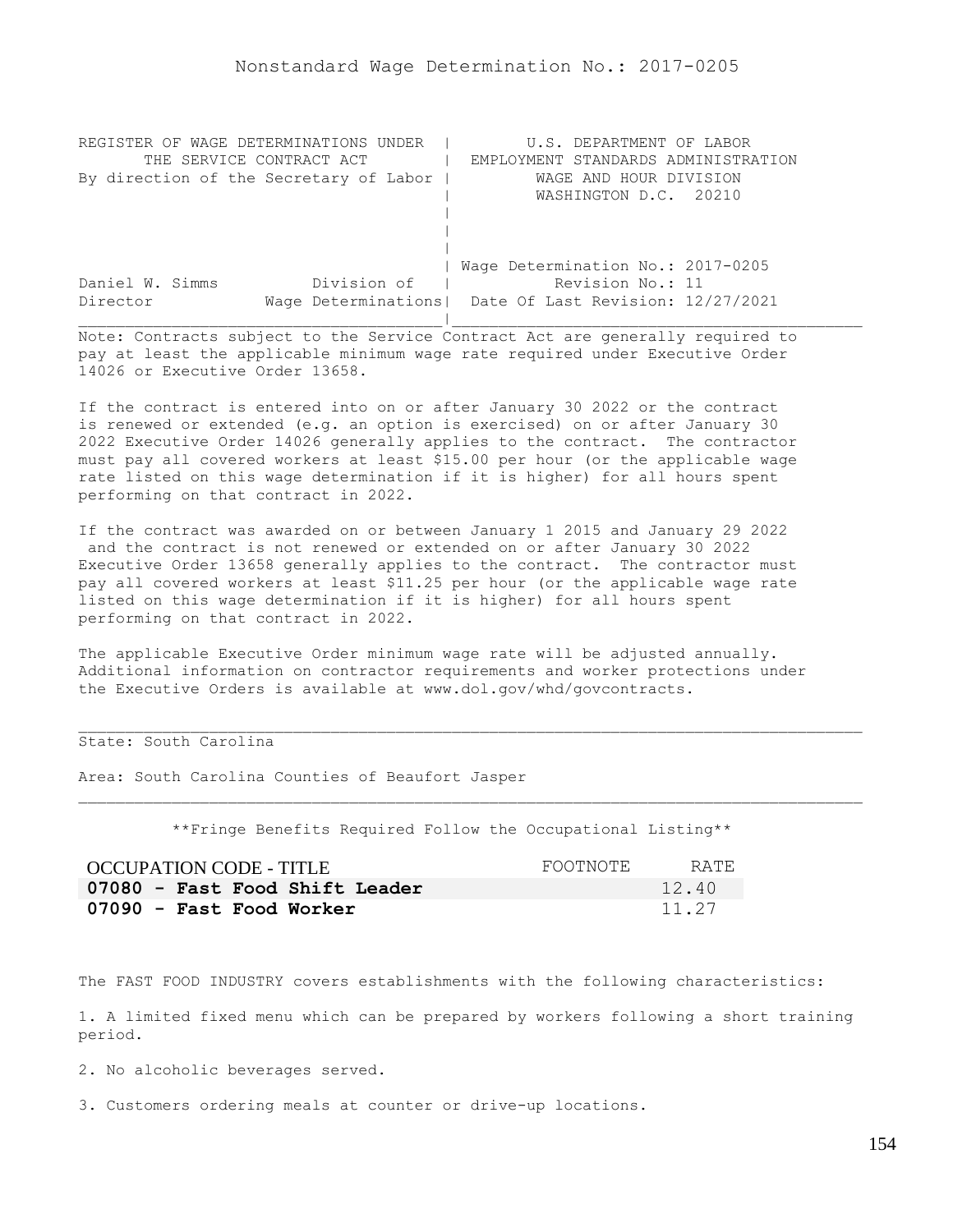5. Tipping not encouraged.

Note: Executive Order (EO) 13706 Establishing Paid Sick Leave for Federal Contractors applies to all contracts subject to the Service Contract Act for which the contract is awarded (and any solicitation was issued) on or after January 1 2017. If this contract is covered by the EO the contractor must provide employees with 1 hour of paid sick leave for every 30 hours they work up to 56 hours of paid sick leave each year. Employees must be permitted to use paid sick leave for their own illness injury or other health-related needs including preventive care; to assist a family member (or person who is like family to the employee) who is ill injured or has other health-related needs including preventive care; or for reasons resulting from or to assist a family member (or person who is like family to the employee) who is the victim of domestic violence sexual assault or stalking. Additional information on contractor requirements and worker protections under the EO is available at www.dol.gov/whd/govcontracts.

ALL OCCUPATIONS LISTED ABOVE RECEIVE THE FOLLOWING BENEFITS:

HEALTH & WELFARE: \$1.00 per hour or \$40.00 per week or \$173.34 per month

VACATION: \$.25 per hour in paid vacation after 1 year of service with a contractor or successor. Length of service includes the whole span of continuous service with the present contractor or successor wherever employed and with the predecessor contractors in the performance of similar work at the same Federal facility. (29 CFR 4.173)

HOLIDAYS: \$.11 per hour in holiday pay. (29 CFR 4.174)

\*\* UNIFORM ALLOWANCE \*\*

If employees are required to wear uniforms in the performance of this contract (either by the terms of the Government contract by the employer by the state or local law etc.) the cost of furnishing such uniforms and maintaining (by laundering or dry cleaning) such uniforms is an expense that may not be borne by an employee where such cost reduces the hourly rate below that required by the wage determination. The Department of Labor will accept payment in accordance with the following standards as compliance:

The contractor or subcontractor is required to furnish all employees with an adequate number of uniforms without cost or to reimburse employees for the actual cost of the uniforms. In addition where uniform cleaning and maintenance is made the responsibility of the employee all contractors and subcontractors subject to this wage determination shall (in the absence of a bona fide collective bargaining agreement providing for a different amount or the furnishing of contrary affirmative proof as to the actual cost) reimburse all employees for such cleaning and maintenance at a rate of \$3.35 per week (or \$.67 cents per day). However in those instances where the uniforms furnished are made of ""wash and wear"" materials may be routinely washed and dried with other personal garments and do not require any special treatment such as dry cleaning daily washing or commercial laundering in order to meet the cleanliness or appearance standards set by the terms of the Government contract by the contractor by law or by the nature of the work there is no requirement that employees be reimbursed for uniform maintenance costs.

\*\* SERVICE CONTRACT ACT DIRECTORY OF OCCUPATIONS \*\*

The duties of employees under job titles listed are those described in the ""Service Contract Act Directory of Occupations"" Fifth Edition (Revision 1)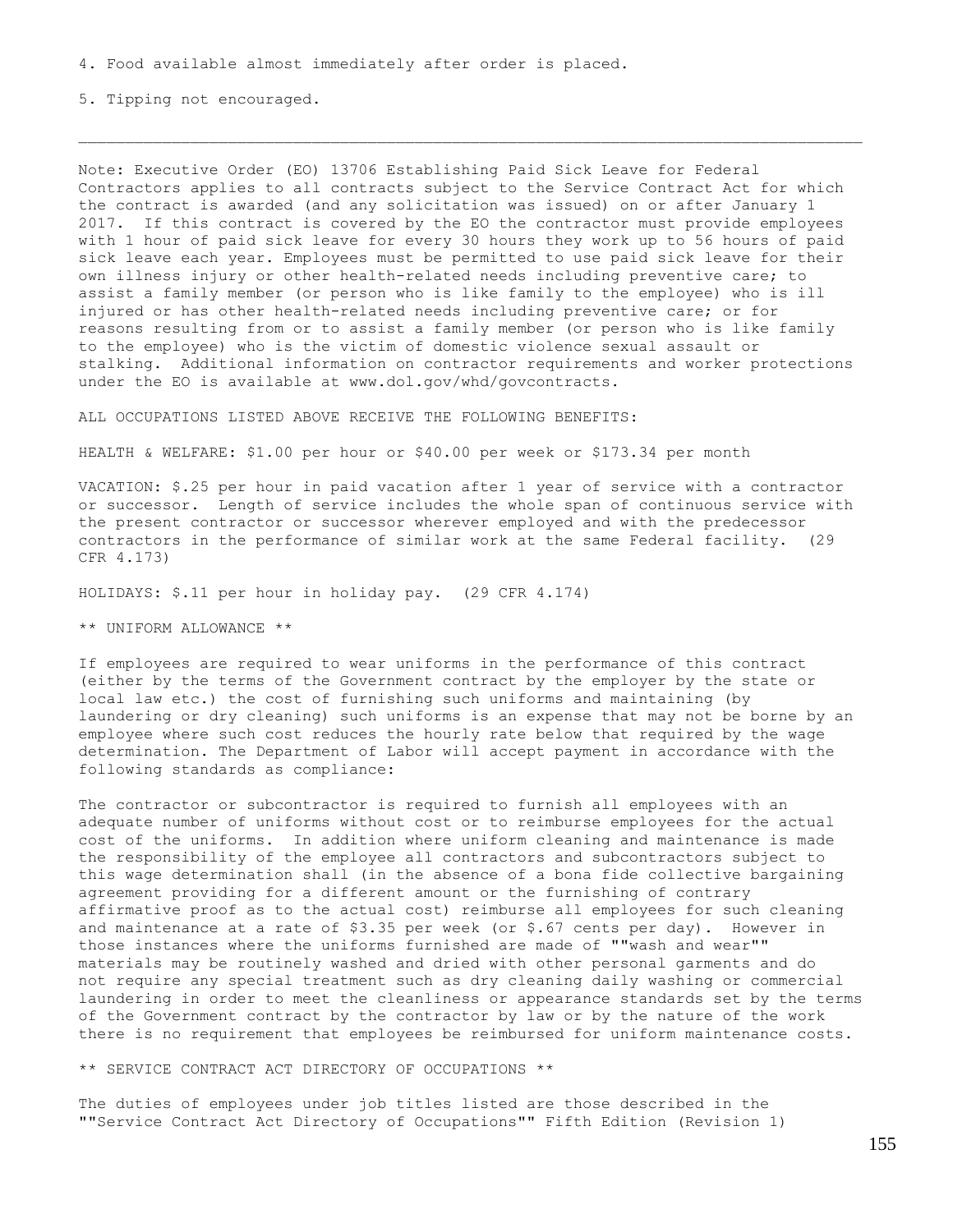dated September 2015 unless otherwise indicated.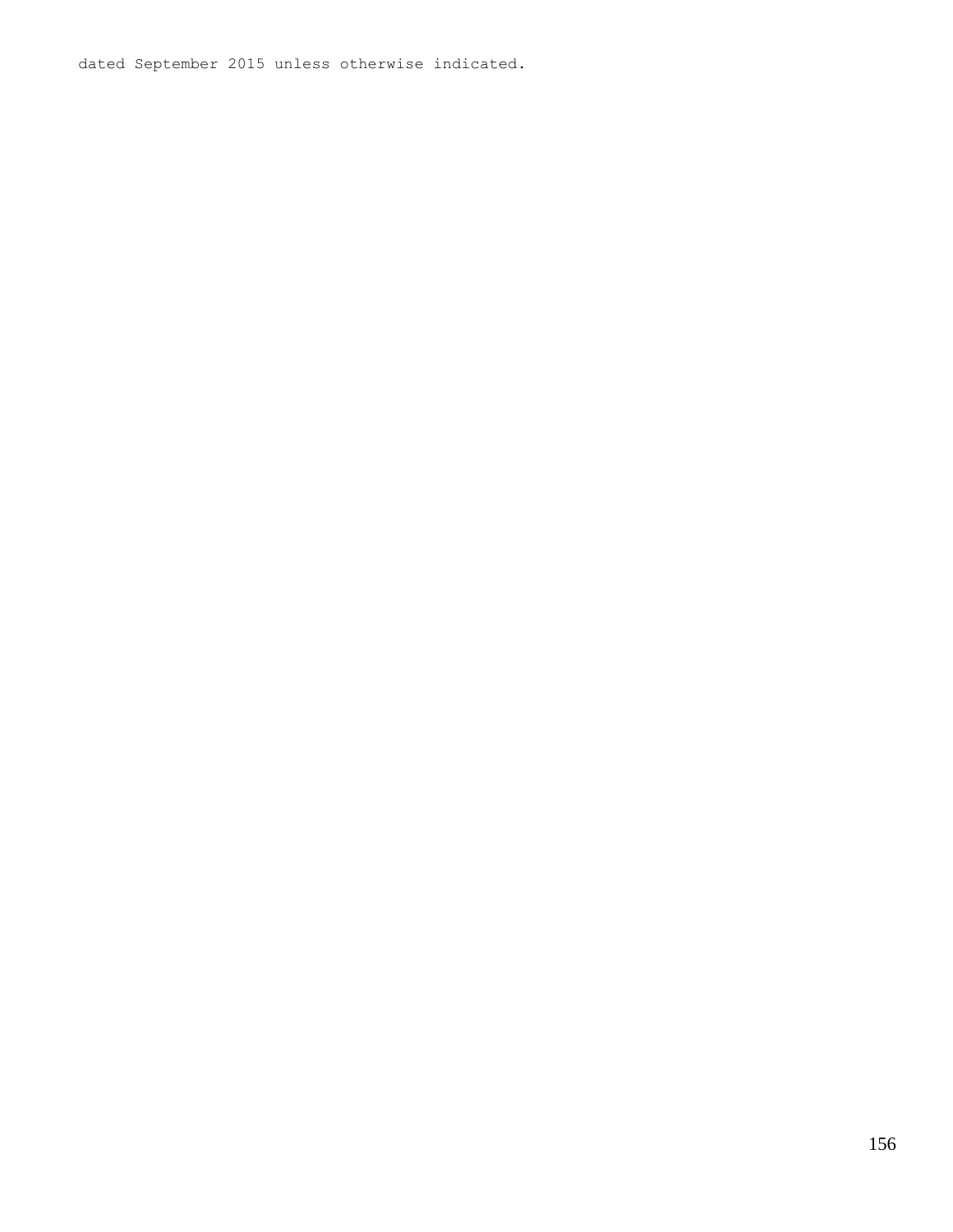| REGISTER OF WAGE DETERMINATIONS UNDER  | U.S. DEPARTMENT OF LABOR                                |
|----------------------------------------|---------------------------------------------------------|
| THE SERVICE CONTRACT ACT               | EMPLOYMENT STANDARDS ADMINISTRATION                     |
| By direction of the Secretary of Labor | WAGE AND HOUR DIVISION                                  |
|                                        | WASHINGTON D.C. 20210                                   |
|                                        |                                                         |
|                                        |                                                         |
|                                        |                                                         |
|                                        | Wage Determination No.: 2017-0207                       |
| Division of<br>Daniel W. Simms         | Revision No.: 11                                        |
| Director                               | Wage Determinations   Date Of Last Revision: 12/27/2021 |
|                                        |                                                         |

If the contract is entered into on or after January 30 2022 or the contract is renewed or extended (e.g. an option is exercised) on or after January 30 2022 Executive Order 14026 generally applies to the contract. The contractor must pay all covered workers at least \$15.00 per hour (or the applicable wage rate listed on this wage determination if it is higher) for all hours spent performing on that contract in 2022.

If the contract was awarded on or between January 1 2015 and January 29 2022 and the contract is not renewed or extended on or after January 30 2022 Executive Order 13658 generally applies to the contract. The contractor must pay all covered workers at least \$11.25 per hour (or the applicable wage rate listed on this wage determination if it is higher) for all hours spent performing on that contract in 2022.

The applicable Executive Order minimum wage rate will be adjusted annually. Additional information on contractor requirements and worker protections under the Executive Orders is available at www.dol.gov/whd/govcontracts.

# State: South Carolina

Area: South Carolina Counties of Abbeville Cherokee Greenwood McCormick Oconee

\*\*Fringe Benefits Required Follow the Occupational Listing\*\*

| OCCUPATION CODE - TITLE        | FOOTNOTE | RATE. |
|--------------------------------|----------|-------|
| 07080 - Fast Food Shift Leader |          | 10.93 |
| 07090 - Fast Food Worker       |          | 9.94  |

The FAST FOOD INDUSTRY covers establishments with the following characteristics:

1. A limited fixed menu which can be prepared by workers following a short training period.

2. No alcoholic beverages served.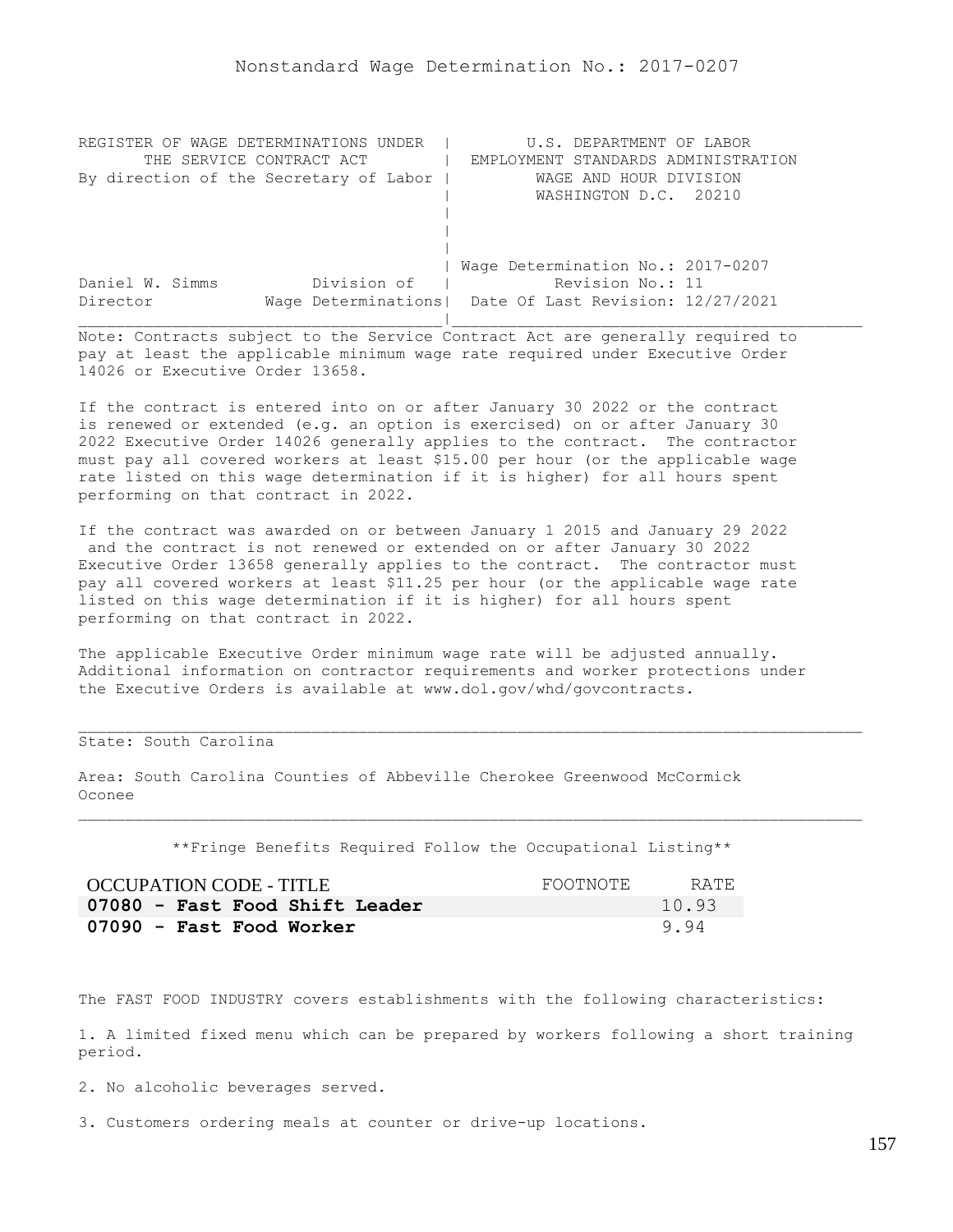5. Tipping not encouraged.

Note: Executive Order (EO) 13706 Establishing Paid Sick Leave for Federal Contractors applies to all contracts subject to the Service Contract Act for which the contract is awarded (and any solicitation was issued) on or after January 1 2017. If this contract is covered by the EO the contractor must provide employees with 1 hour of paid sick leave for every 30 hours they work up to 56 hours of paid sick leave each year. Employees must be permitted to use paid sick leave for their own illness injury or other health-related needs including preventive care; to assist a family member (or person who is like family to the employee) who is ill injured or has other health-related needs including preventive care; or for reasons resulting from or to assist a family member (or person who is like family to the employee) who is the victim of domestic violence sexual assault or stalking. Additional information on contractor requirements and worker protections under the EO is available at www.dol.gov/whd/govcontracts.

ALL OCCUPATIONS LISTED ABOVE RECEIVE THE FOLLOWING BENEFITS:

HEALTH & WELFARE: \$1.00 per hour or \$40.00 per week or \$173.34 per month

VACATION: \$.25 per hour in paid vacation after 1 year of service with a contractor or successor. Length of service includes the whole span of continuous service with the present contractor or successor wherever employed and with the predecessor contractors in the performance of similar work at the same Federal facility. (29 CFR 4.173)

HOLIDAYS: \$.11 per hour in holiday pay. (29 CFR 4.174)

\*\* UNIFORM ALLOWANCE \*\*

If employees are required to wear uniforms in the performance of this contract (either by the terms of the Government contract by the employer by the state or local law etc.) the cost of furnishing such uniforms and maintaining (by laundering or dry cleaning) such uniforms is an expense that may not be borne by an employee where such cost reduces the hourly rate below that required by the wage determination. The Department of Labor will accept payment in accordance with the following standards as compliance:

The contractor or subcontractor is required to furnish all employees with an adequate number of uniforms without cost or to reimburse employees for the actual cost of the uniforms. In addition where uniform cleaning and maintenance is made the responsibility of the employee all contractors and subcontractors subject to this wage determination shall (in the absence of a bona fide collective bargaining agreement providing for a different amount or the furnishing of contrary affirmative proof as to the actual cost) reimburse all employees for such cleaning and maintenance at a rate of  $$3.35$  per week (or  $$.67$  cents per day). However in those instances where the uniforms furnished are made of ""wash and wear"" materials may be routinely washed and dried with other personal garments and do not require any special treatment such as dry cleaning daily washing or commercial laundering in order to meet the cleanliness or appearance standards set by the terms of the Government contract by the contractor by law or by the nature of the work there is no requirement that employees be reimbursed for uniform maintenance costs.

\*\* SERVICE CONTRACT ACT DIRECTORY OF OCCUPATIONS \*\*

The duties of employees under job titles listed are those described in the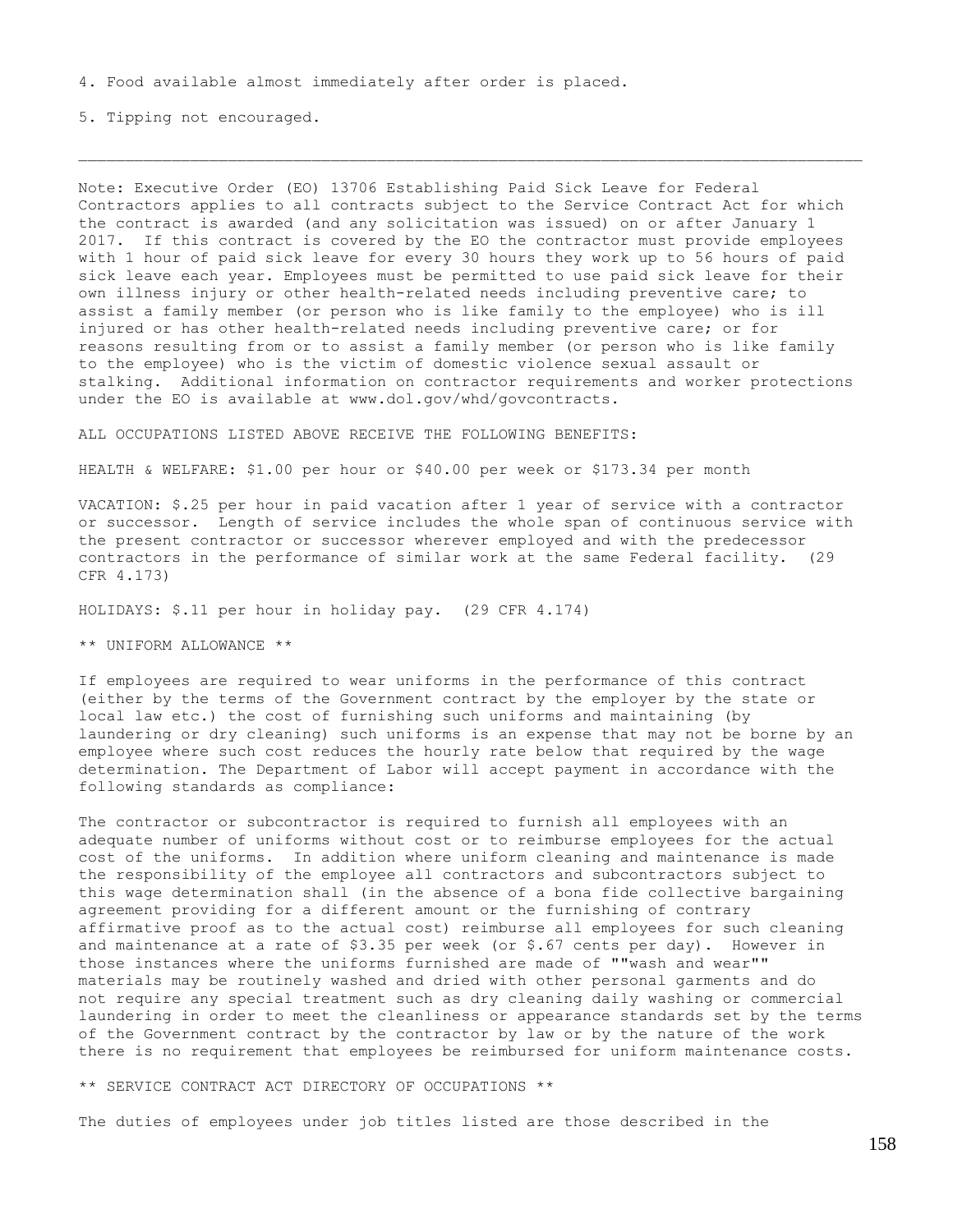""Service Contract Act Directory of Occupations"" Fifth Edition (Revision 1) dated September 2015 unless otherwise indicated.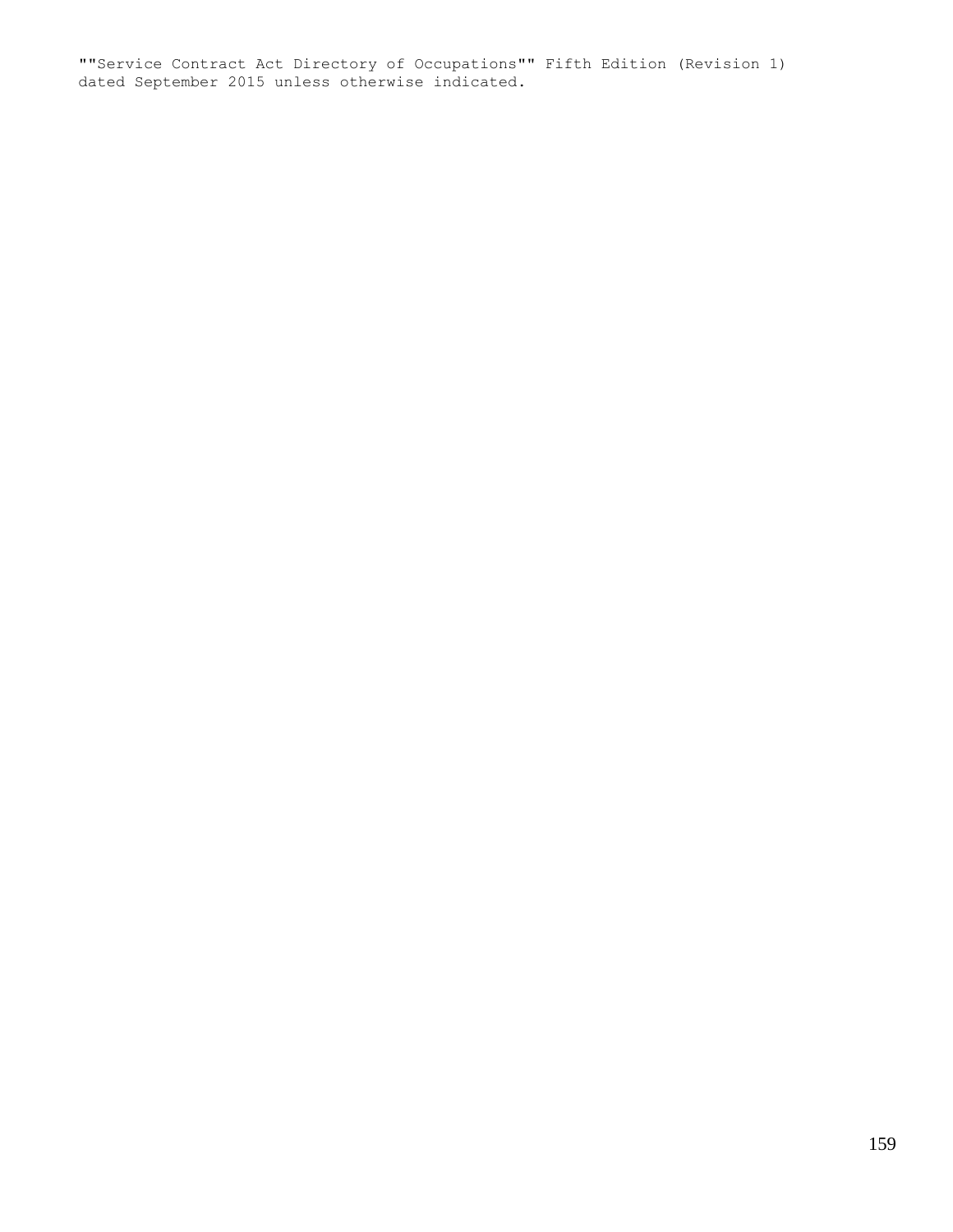| REGISTER OF WAGE DETERMINATIONS UNDER  | U.S. DEPARTMENT OF LABOR                                |
|----------------------------------------|---------------------------------------------------------|
| THE SERVICE CONTRACT ACT               | EMPLOYMENT STANDARDS ADMINISTRATION                     |
| By direction of the Secretary of Labor | WAGE AND HOUR DIVISION                                  |
|                                        | WASHINGTON D.C. 20210                                   |
|                                        |                                                         |
|                                        |                                                         |
|                                        |                                                         |
|                                        | Wage Determination No.: 2017-0209                       |
| Division of<br>Daniel W. Simms         | Revision No.: 11                                        |
| Director                               | Wage Determinations   Date Of Last Revision: 12/27/2021 |
|                                        |                                                         |

If the contract is entered into on or after January 30 2022 or the contract is renewed or extended (e.g. an option is exercised) on or after January 30 2022 Executive Order 14026 generally applies to the contract. The contractor must pay all covered workers at least \$15.00 per hour (or the applicable wage rate listed on this wage determination if it is higher) for all hours spent performing on that contract in 2022.

If the contract was awarded on or between January 1 2015 and January 29 2022 and the contract is not renewed or extended on or after January 30 2022 Executive Order 13658 generally applies to the contract. The contractor must pay all covered workers at least \$11.25 per hour (or the applicable wage rate listed on this wage determination if it is higher) for all hours spent performing on that contract in 2022.

The applicable Executive Order minimum wage rate will be adjusted annually. Additional information on contractor requirements and worker protections under the Executive Orders is available at www.dol.gov/whd/govcontracts.

# State: South Carolina

Area: South Carolina Counties of Allendale Bamberg Barnwell Newberry Orangeburg

\*\*Fringe Benefits Required Follow the Occupational Listing\*\*

| OCCUPATION CODE - TITLE        | FOOTNOTE | RATE. |
|--------------------------------|----------|-------|
| 07080 - Fast Food Shift Leader |          | 9.80  |
| 07090 - Fast Food Worker       |          | 8.91  |

The FAST FOOD INDUSTRY covers establishments with the following characteristics:

1. A limited fixed menu which can be prepared by workers following a short training period.

2. No alcoholic beverages served.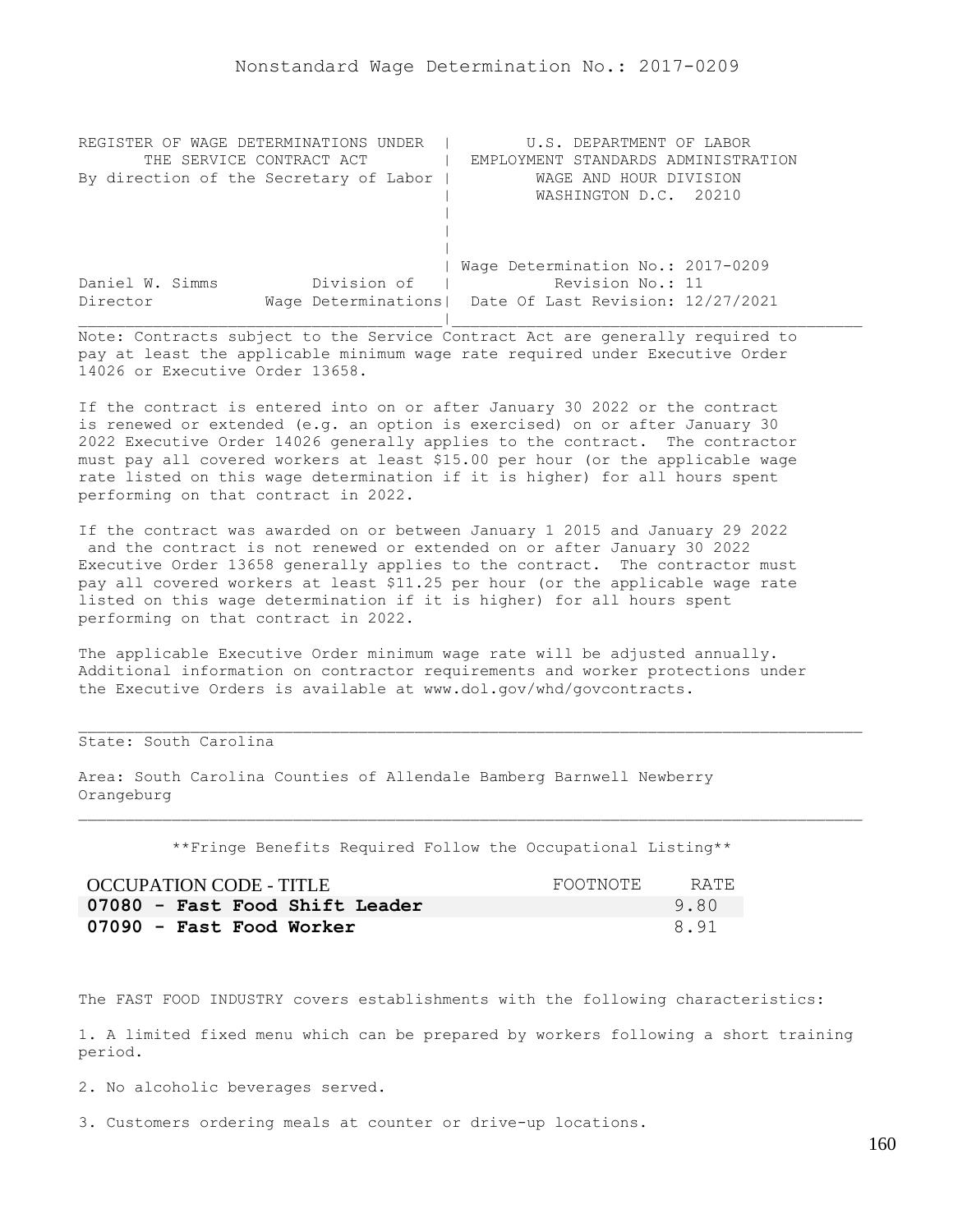5. Tipping not encouraged.

Note: Executive Order (EO) 13706 Establishing Paid Sick Leave for Federal Contractors applies to all contracts subject to the Service Contract Act for which the contract is awarded (and any solicitation was issued) on or after January 1 2017. If this contract is covered by the EO the contractor must provide employees with 1 hour of paid sick leave for every 30 hours they work up to 56 hours of paid sick leave each year. Employees must be permitted to use paid sick leave for their own illness injury or other health-related needs including preventive care; to assist a family member (or person who is like family to the employee) who is ill injured or has other health-related needs including preventive care; or for reasons resulting from or to assist a family member (or person who is like family to the employee) who is the victim of domestic violence sexual assault or stalking. Additional information on contractor requirements and worker protections under the EO is available at www.dol.gov/whd/govcontracts.

ALL OCCUPATIONS LISTED ABOVE RECEIVE THE FOLLOWING BENEFITS:

HEALTH & WELFARE: \$1.00 per hour or \$40.00 per week or \$173.34 per month

VACATION: \$.25 per hour in paid vacation after 1 year of service with a contractor or successor. Length of service includes the whole span of continuous service with the present contractor or successor wherever employed and with the predecessor contractors in the performance of similar work at the same Federal facility. (29 CFR 4.173)

HOLIDAYS: \$.11 per hour in holiday pay. (29 CFR 4.174)

\*\* UNIFORM ALLOWANCE \*\*

If employees are required to wear uniforms in the performance of this contract (either by the terms of the Government contract by the employer by the state or local law etc.) the cost of furnishing such uniforms and maintaining (by laundering or dry cleaning) such uniforms is an expense that may not be borne by an employee where such cost reduces the hourly rate below that required by the wage determination. The Department of Labor will accept payment in accordance with the following standards as compliance:

The contractor or subcontractor is required to furnish all employees with an adequate number of uniforms without cost or to reimburse employees for the actual cost of the uniforms. In addition where uniform cleaning and maintenance is made the responsibility of the employee all contractors and subcontractors subject to this wage determination shall (in the absence of a bona fide collective bargaining agreement providing for a different amount or the furnishing of contrary affirmative proof as to the actual cost) reimburse all employees for such cleaning and maintenance at a rate of  $$3.35$  per week (or  $$.67$  cents per day). However in those instances where the uniforms furnished are made of ""wash and wear"" materials may be routinely washed and dried with other personal garments and do not require any special treatment such as dry cleaning daily washing or commercial laundering in order to meet the cleanliness or appearance standards set by the terms of the Government contract by the contractor by law or by the nature of the work there is no requirement that employees be reimbursed for uniform maintenance costs.

\*\* SERVICE CONTRACT ACT DIRECTORY OF OCCUPATIONS \*\*

The duties of employees under job titles listed are those described in the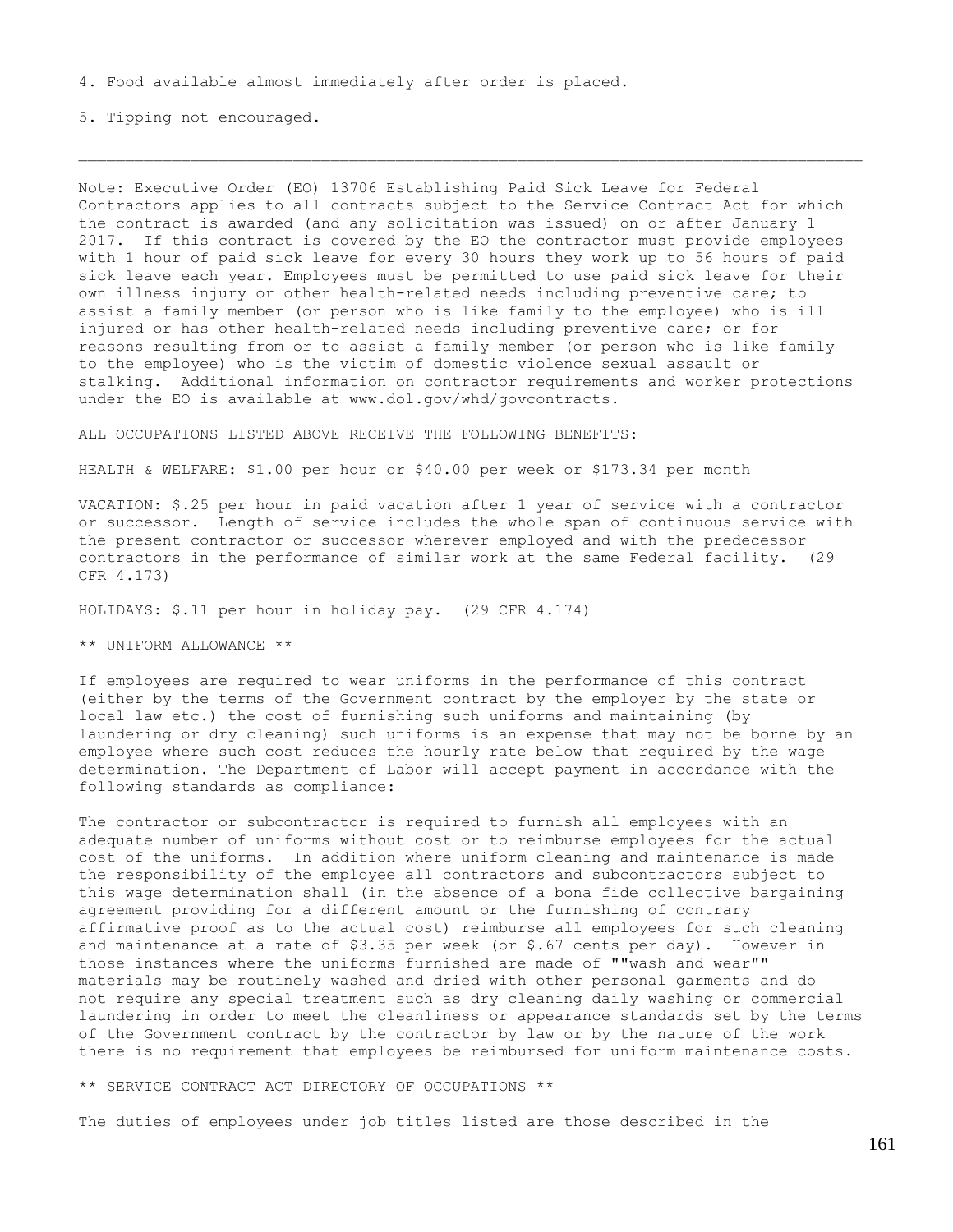""Service Contract Act Directory of Occupations"" Fifth Edition (Revision 1) dated September 2015 unless otherwise indicated.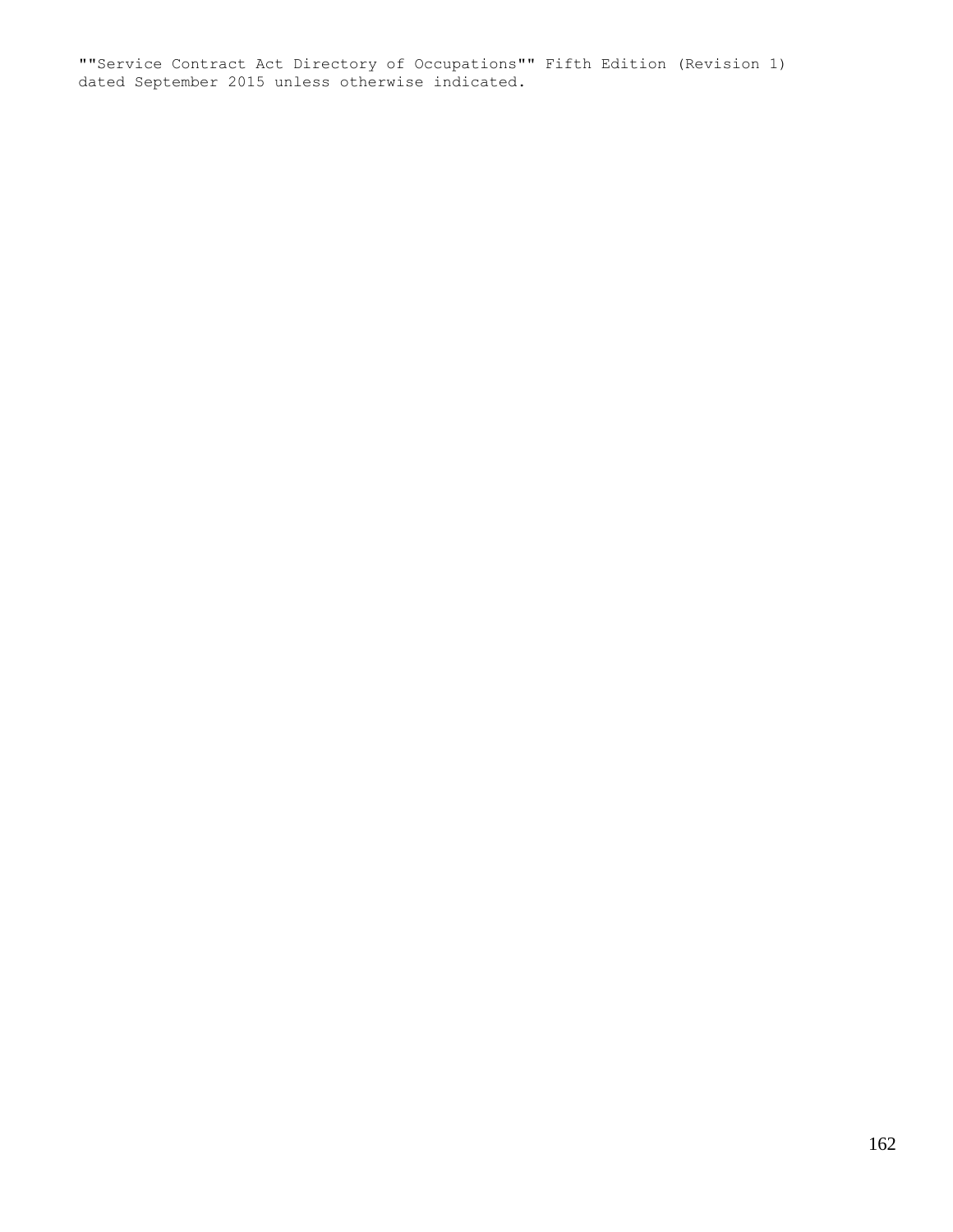| REGISTER OF WAGE DETERMINATIONS UNDER  | U.S. DEPARTMENT OF LABOR                                |
|----------------------------------------|---------------------------------------------------------|
| THE SERVICE CONTRACT ACT               | EMPLOYMENT STANDARDS ADMINISTRATION                     |
| By direction of the Secretary of Labor | WAGE AND HOUR DIVISION                                  |
|                                        | WASHINGTON D.C. 20210                                   |
|                                        |                                                         |
|                                        |                                                         |
|                                        |                                                         |
|                                        | Wage Determination No.: 2017-0211                       |
| Division of<br>Daniel W. Simms         | Revision No.: 11                                        |
| Director                               | Wage Determinations   Date Of Last Revision: 12/27/2021 |
|                                        |                                                         |

If the contract is entered into on or after January 30 2022 or the contract is renewed or extended (e.g. an option is exercised) on or after January 30 2022 Executive Order 14026 generally applies to the contract. The contractor must pay all covered workers at least \$15.00 per hour (or the applicable wage rate listed on this wage determination if it is higher) for all hours spent performing on that contract in 2022.

If the contract was awarded on or between January 1 2015 and January 29 2022 and the contract is not renewed or extended on or after January 30 2022 Executive Order 13658 generally applies to the contract. The contractor must pay all covered workers at least \$11.25 per hour (or the applicable wage rate listed on this wage determination if it is higher) for all hours spent performing on that contract in 2022.

The applicable Executive Order minimum wage rate will be adjusted annually. Additional information on contractor requirements and worker protections under the Executive Orders is available at www.dol.gov/whd/govcontracts.

State: Georgia

Area: Georgia Counties of Baker Dougherty Lee Terrell Worth

\*\*Fringe Benefits Required Follow the Occupational Listing\*\*

| <b>OCCUPATION CODE - TITLE</b> | FOOTNOTE | RATE |
|--------------------------------|----------|------|
| 07080 - Fast Food Shift Leader |          | 9.98 |
| 07090 - Fast Food Worker       |          | 9.07 |

The FAST FOOD INDUSTRY covers establishments with the following characteristics:

1. A limited fixed menu which can be prepared by workers following a short training period.

2. No alcoholic beverages served.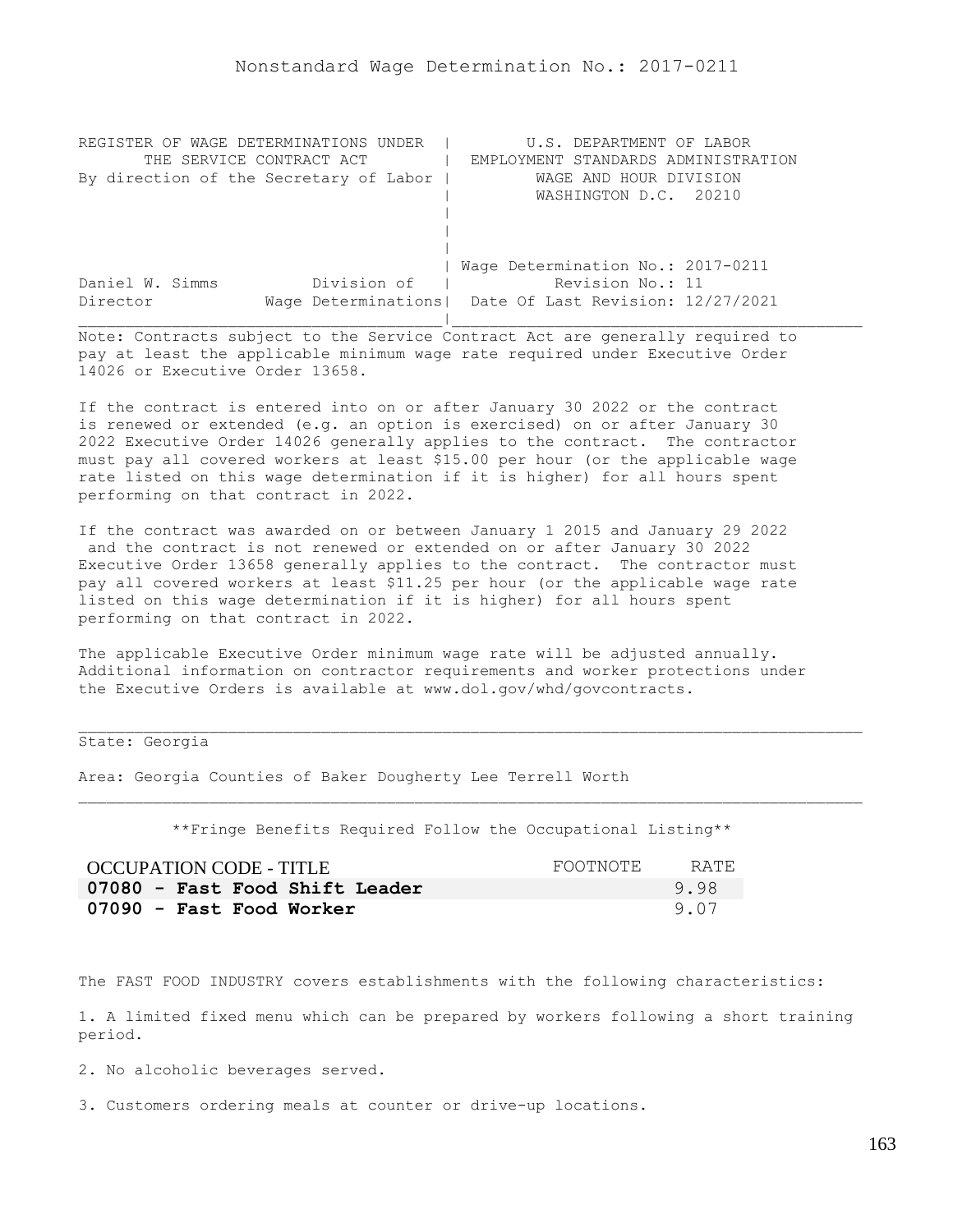5. Tipping not encouraged.

Note: Executive Order (EO) 13706 Establishing Paid Sick Leave for Federal Contractors applies to all contracts subject to the Service Contract Act for which the contract is awarded (and any solicitation was issued) on or after January 1 2017. If this contract is covered by the EO the contractor must provide employees with 1 hour of paid sick leave for every 30 hours they work up to 56 hours of paid sick leave each year. Employees must be permitted to use paid sick leave for their own illness injury or other health-related needs including preventive care; to assist a family member (or person who is like family to the employee) who is ill injured or has other health-related needs including preventive care; or for reasons resulting from or to assist a family member (or person who is like family to the employee) who is the victim of domestic violence sexual assault or stalking. Additional information on contractor requirements and worker protections under the EO is available at www.dol.gov/whd/govcontracts.

ALL OCCUPATIONS LISTED ABOVE RECEIVE THE FOLLOWING BENEFITS:

HEALTH & WELFARE: \$1.00 per hour or \$40.00 per week or \$173.34 per month

VACATION: \$.25 per hour in paid vacation after 1 year of service with a contractor or successor. Length of service includes the whole span of continuous service with the present contractor or successor wherever employed and with the predecessor contractors in the performance of similar work at the same Federal facility. (29 CFR 4.173)

HOLIDAYS: \$.11 per hour in holiday pay. (29 CFR 4.174)

\*\* UNIFORM ALLOWANCE \*\*

If employees are required to wear uniforms in the performance of this contract (either by the terms of the Government contract by the employer by the state or local law etc.) the cost of furnishing such uniforms and maintaining (by laundering or dry cleaning) such uniforms is an expense that may not be borne by an employee where such cost reduces the hourly rate below that required by the wage determination. The Department of Labor will accept payment in accordance with the following standards as compliance:

The contractor or subcontractor is required to furnish all employees with an adequate number of uniforms without cost or to reimburse employees for the actual cost of the uniforms. In addition where uniform cleaning and maintenance is made the responsibility of the employee all contractors and subcontractors subject to this wage determination shall (in the absence of a bona fide collective bargaining agreement providing for a different amount or the furnishing of contrary affirmative proof as to the actual cost) reimburse all employees for such cleaning and maintenance at a rate of \$3.35 per week (or \$.67 cents per day). However in those instances where the uniforms furnished are made of ""wash and wear"" materials may be routinely washed and dried with other personal garments and do not require any special treatment such as dry cleaning daily washing or commercial laundering in order to meet the cleanliness or appearance standards set by the terms of the Government contract by the contractor by law or by the nature of the work there is no requirement that employees be reimbursed for uniform maintenance costs.

\*\* SERVICE CONTRACT ACT DIRECTORY OF OCCUPATIONS \*\*

The duties of employees under job titles listed are those described in the ""Service Contract Act Directory of Occupations"" Fifth Edition (Revision 1)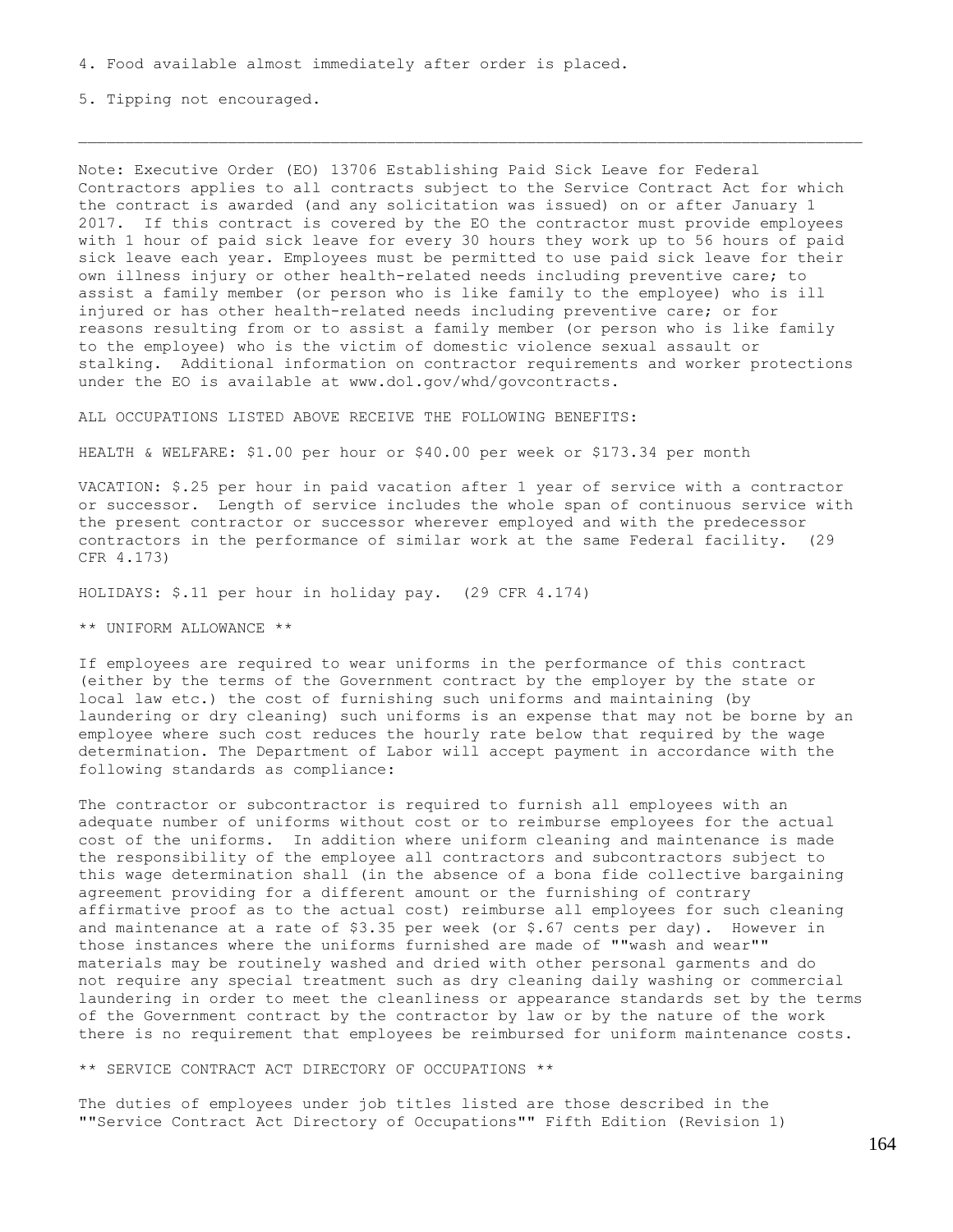dated September 2015 unless otherwise indicated.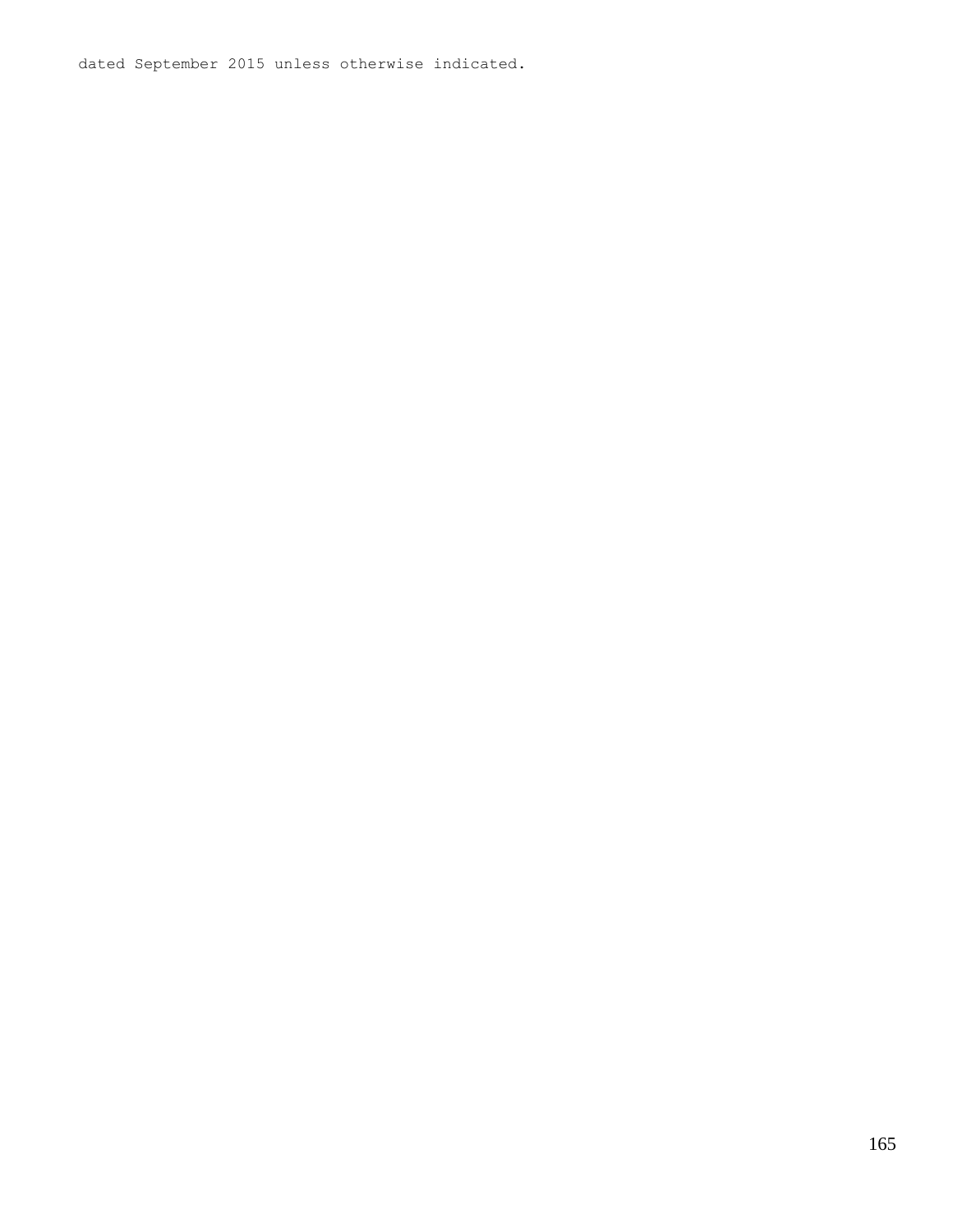| REGISTER OF WAGE DETERMINATIONS UNDER  | U.S. DEPARTMENT OF LABOR                                |
|----------------------------------------|---------------------------------------------------------|
| THE SERVICE CONTRACT ACT               | EMPLOYMENT STANDARDS ADMINISTRATION                     |
| By direction of the Secretary of Labor | WAGE AND HOUR DIVISION                                  |
|                                        | WASHINGTON D.C. 20210                                   |
|                                        |                                                         |
|                                        |                                                         |
|                                        |                                                         |
|                                        | Wage Determination No.: 2017-0213                       |
| Division of<br>Daniel W. Simms         | Revision No.: 11                                        |
| Director                               | Wage Determinations   Date Of Last Revision: 12/27/2021 |
|                                        |                                                         |

If the contract is entered into on or after January 30 2022 or the contract is renewed or extended (e.g. an option is exercised) on or after January 30 2022 Executive Order 14026 generally applies to the contract. The contractor must pay all covered workers at least \$15.00 per hour (or the applicable wage rate listed on this wage determination if it is higher) for all hours spent performing on that contract in 2022.

If the contract was awarded on or between January 1 2015 and January 29 2022 and the contract is not renewed or extended on or after January 30 2022 Executive Order 13658 generally applies to the contract. The contractor must pay all covered workers at least \$11.25 per hour (or the applicable wage rate listed on this wage determination if it is higher) for all hours spent performing on that contract in 2022.

The applicable Executive Order minimum wage rate will be adjusted annually. Additional information on contractor requirements and worker protections under the Executive Orders is available at www.dol.gov/whd/govcontracts.

# State: Georgia

Area: Georgia Counties of Barrow Bartow Butts Carroll Cherokee Clayton Cobb Coweta Dawson De Kalb Douglas Fayette Forsyth Fulton Gwinnett Haralson Heard Henry Jasper Lamar Meriwether Morgan Newton Paulding Pickens Pike Rockdale Spalding Walton

\*\*Fringe Benefits Required Follow the Occupational Listing\*\*

| OCCUPATION CODE - TITLE        | FOOTNOTE | RATE. |
|--------------------------------|----------|-------|
| 07080 - Fast Food Shift Leader |          | 10.71 |
| 07090 - Fast Food Worker       |          | 9.74  |

The FAST FOOD INDUSTRY covers establishments with the following characteristics:

1. A limited fixed menu which can be prepared by workers following a short training period.

2. No alcoholic beverages served.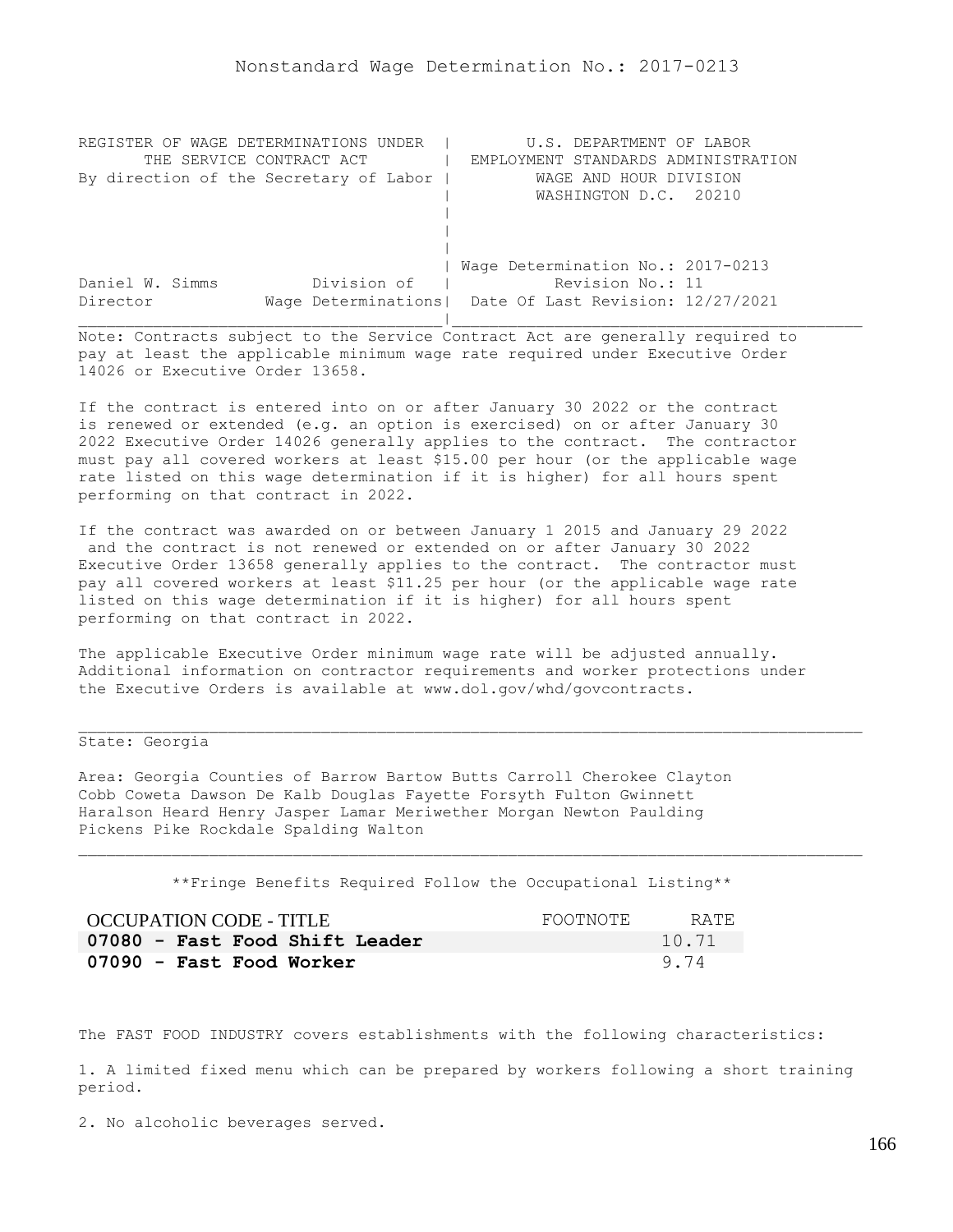3. Customers ordering meals at counter or drive-up locations.

4. Food available almost immediately after order is placed.

5. Tipping not encouraged.

Note: Executive Order (EO) 13706 Establishing Paid Sick Leave for Federal Contractors applies to all contracts subject to the Service Contract Act for which the contract is awarded (and any solicitation was issued) on or after January 1 2017. If this contract is covered by the EO the contractor must provide employees with 1 hour of paid sick leave for every 30 hours they work up to 56 hours of paid sick leave each year. Employees must be permitted to use paid sick leave for their own illness injury or other health-related needs including preventive care; to assist a family member (or person who is like family to the employee) who is ill injured or has other health-related needs including preventive care; or for reasons resulting from or to assist a family member (or person who is like family to the employee) who is the victim of domestic violence sexual assault or stalking. Additional information on contractor requirements and worker protections under the EO is available at www.dol.gov/whd/govcontracts.

ALL OCCUPATIONS LISTED ABOVE RECEIVE THE FOLLOWING BENEFITS:

HEALTH & WELFARE: \$1.00 per hour or \$40.00 per week or \$173.34 per month

VACATION: \$.25 per hour in paid vacation after 1 year of service with a contractor or successor. Length of service includes the whole span of continuous service with the present contractor or successor wherever employed and with the predecessor contractors in the performance of similar work at the same Federal facility. (29 CFR 4.173)

HOLIDAYS: \$.11 per hour in holiday pay. (29 CFR 4.174)

\*\* UNIFORM ALLOWANCE \*\*

If employees are required to wear uniforms in the performance of this contract (either by the terms of the Government contract by the employer by the state or local law etc.) the cost of furnishing such uniforms and maintaining (by laundering or dry cleaning) such uniforms is an expense that may not be borne by an employee where such cost reduces the hourly rate below that required by the wage determination. The Department of Labor will accept payment in accordance with the following standards as compliance:

The contractor or subcontractor is required to furnish all employees with an adequate number of uniforms without cost or to reimburse employees for the actual cost of the uniforms. In addition where uniform cleaning and maintenance is made the responsibility of the employee all contractors and subcontractors subject to this wage determination shall (in the absence of a bona fide collective bargaining agreement providing for a different amount or the furnishing of contrary affirmative proof as to the actual cost) reimburse all employees for such cleaning and maintenance at a rate of \$3.35 per week (or \$.67 cents per day). However in those instances where the uniforms furnished are made of ""wash and wear"" materials may be routinely washed and dried with other personal garments and do not require any special treatment such as dry cleaning daily washing or commercial laundering in order to meet the cleanliness or appearance standards set by the terms of the Government contract by the contractor by law or by the nature of the work there is no requirement that employees be reimbursed for uniform maintenance costs.

\*\* SERVICE CONTRACT ACT DIRECTORY OF OCCUPATIONS \*\*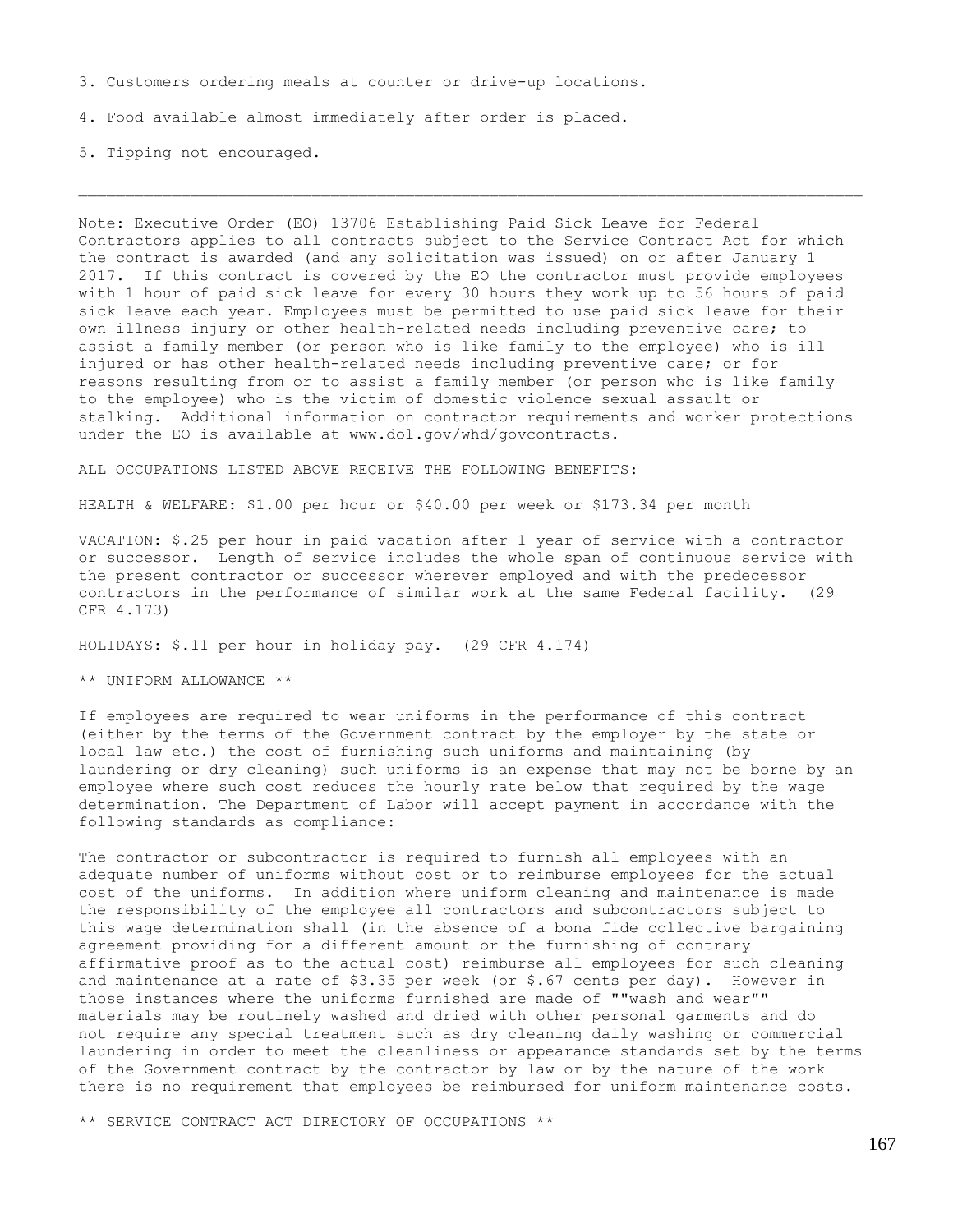The duties of employees under job titles listed are those described in the ""Service Contract Act Directory of Occupations"" Fifth Edition (Revision 1) dated September 2015 unless otherwise indicated.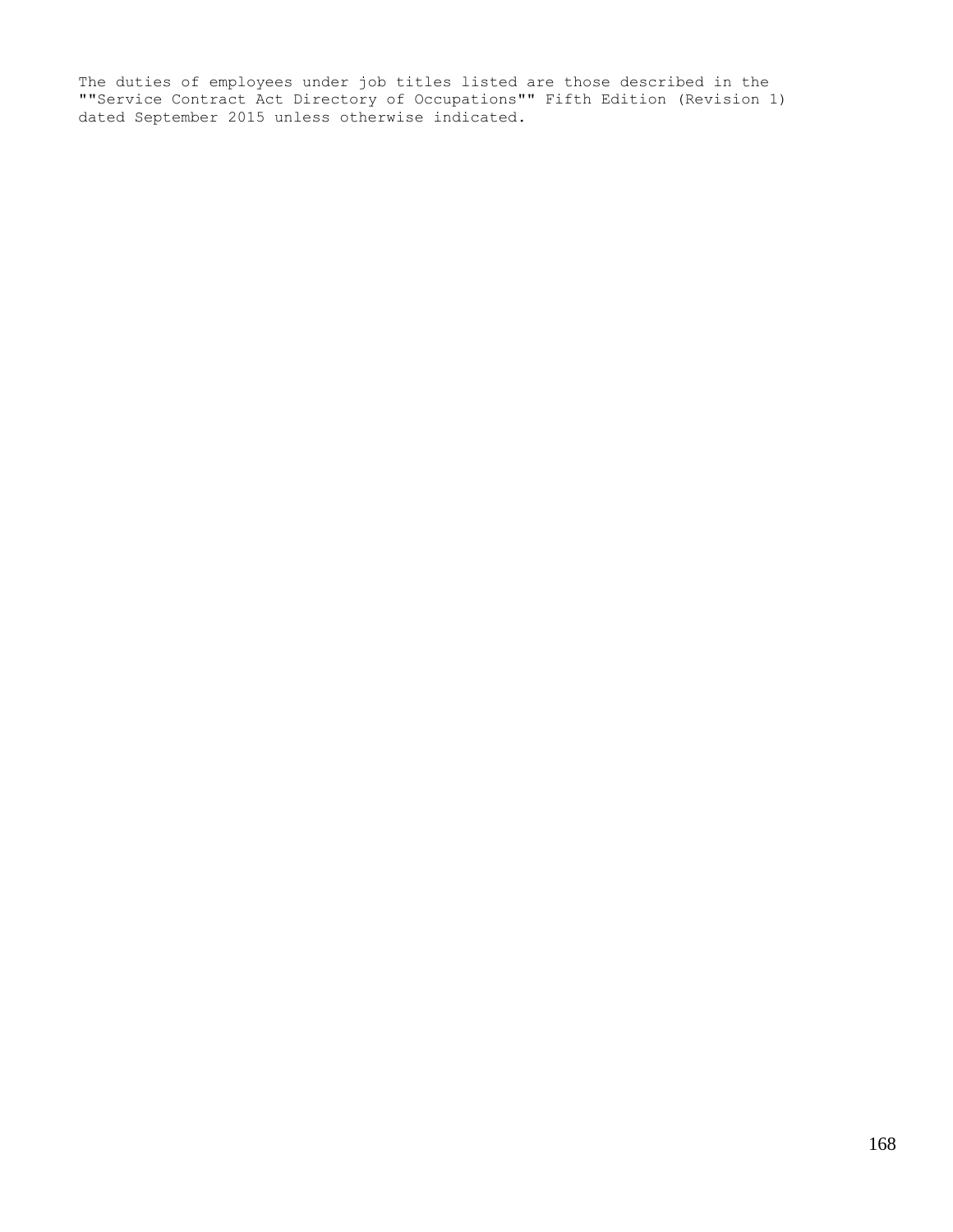| REGISTER OF WAGE DETERMINATIONS UNDER  | U.S. DEPARTMENT OF LABOR                                |
|----------------------------------------|---------------------------------------------------------|
| THE SERVICE CONTRACT ACT               | EMPLOYMENT STANDARDS ADMINISTRATION                     |
| By direction of the Secretary of Labor | WAGE AND HOUR DIVISION                                  |
|                                        | WASHINGTON D.C. 20210                                   |
|                                        |                                                         |
|                                        |                                                         |
|                                        |                                                         |
|                                        | Wage Determination No.: 2017-0215                       |
| Division of<br>Daniel W. Simms         | Revision No.: 11                                        |
| Director                               | Wage Determinations   Date Of Last Revision: 12/27/2021 |
|                                        |                                                         |

If the contract is entered into on or after January 30 2022 or the contract is renewed or extended (e.g. an option is exercised) on or after January 30 2022 Executive Order 14026 generally applies to the contract. The contractor must pay all covered workers at least \$15.00 per hour (or the applicable wage rate listed on this wage determination if it is higher) for all hours spent performing on that contract in 2022.

If the contract was awarded on or between January 1 2015 and January 29 2022 and the contract is not renewed or extended on or after January 30 2022 Executive Order 13658 generally applies to the contract. The contractor must pay all covered workers at least \$11.25 per hour (or the applicable wage rate listed on this wage determination if it is higher) for all hours spent performing on that contract in 2022.

The applicable Executive Order minimum wage rate will be adjusted annually. Additional information on contractor requirements and worker protections under the Executive Orders is available at www.dol.gov/whd/govcontracts.

State: Georgia

Area: Georgia Counties of Murray Whitfield

\*\*Fringe Benefits Required Follow the Occupational Listing\*\*

| OCCUPATION CODE - TITLE        | FOOTNOTE | RATE. |
|--------------------------------|----------|-------|
| 07080 - Fast Food Shift Leader |          | 10.11 |
| 07090 - Fast Food Worker       |          | 9.19  |

The FAST FOOD INDUSTRY covers establishments with the following characteristics:

1. A limited fixed menu which can be prepared by workers following a short training period.

2. No alcoholic beverages served.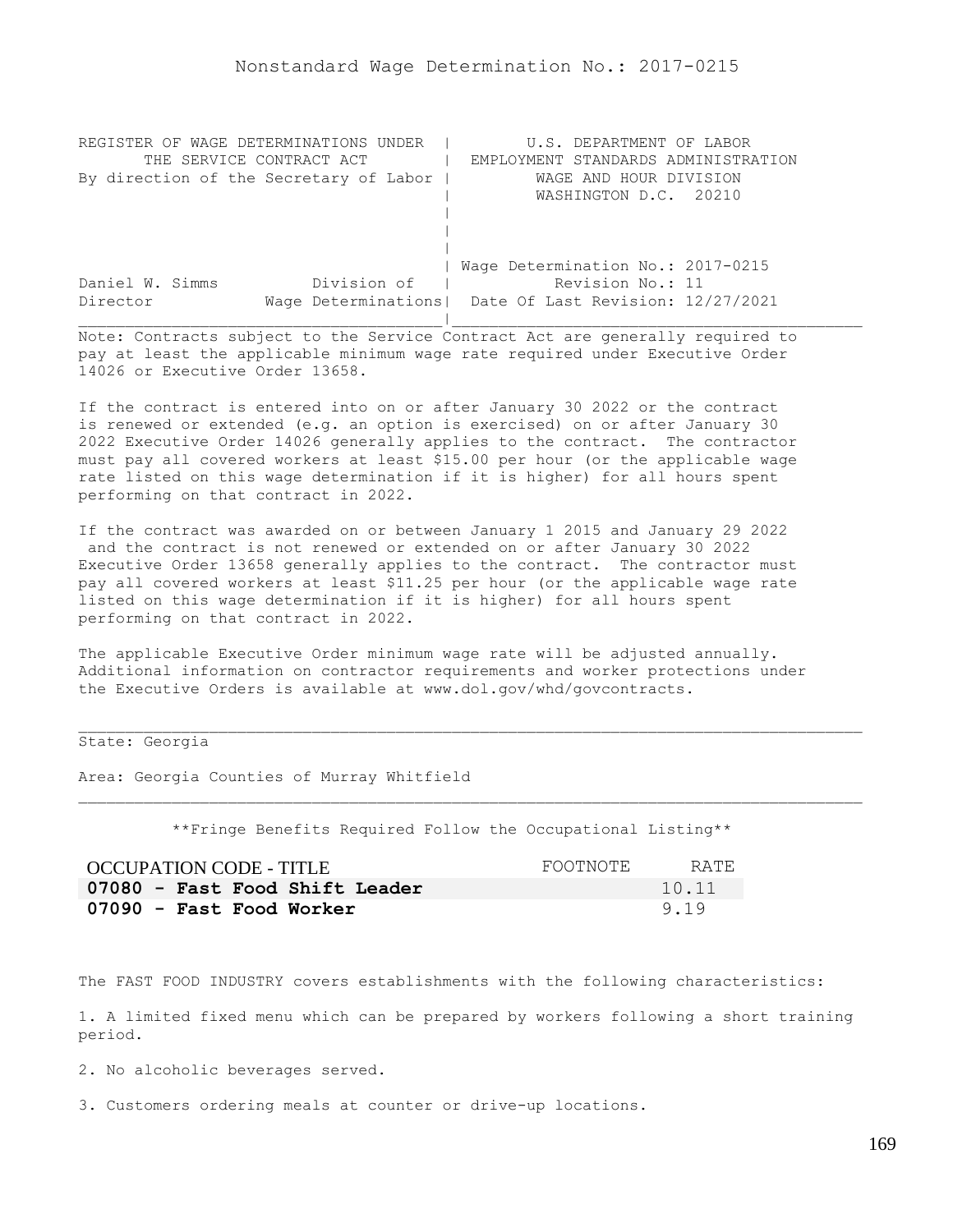5. Tipping not encouraged.

Note: Executive Order (EO) 13706 Establishing Paid Sick Leave for Federal Contractors applies to all contracts subject to the Service Contract Act for which the contract is awarded (and any solicitation was issued) on or after January 1 2017. If this contract is covered by the EO the contractor must provide employees with 1 hour of paid sick leave for every 30 hours they work up to 56 hours of paid sick leave each year. Employees must be permitted to use paid sick leave for their own illness injury or other health-related needs including preventive care; to assist a family member (or person who is like family to the employee) who is ill injured or has other health-related needs including preventive care; or for reasons resulting from or to assist a family member (or person who is like family to the employee) who is the victim of domestic violence sexual assault or stalking. Additional information on contractor requirements and worker protections under the EO is available at www.dol.gov/whd/govcontracts.

ALL OCCUPATIONS LISTED ABOVE RECEIVE THE FOLLOWING BENEFITS:

HEALTH & WELFARE: \$1.00 per hour or \$40.00 per week or \$173.34 per month

VACATION: \$.25 per hour in paid vacation after 1 year of service with a contractor or successor. Length of service includes the whole span of continuous service with the present contractor or successor wherever employed and with the predecessor contractors in the performance of similar work at the same Federal facility. (29 CFR 4.173)

HOLIDAYS: \$.11 per hour in holiday pay. (29 CFR 4.174)

\*\* UNIFORM ALLOWANCE \*\*

If employees are required to wear uniforms in the performance of this contract (either by the terms of the Government contract by the employer by the state or local law etc.) the cost of furnishing such uniforms and maintaining (by laundering or dry cleaning) such uniforms is an expense that may not be borne by an employee where such cost reduces the hourly rate below that required by the wage determination. The Department of Labor will accept payment in accordance with the following standards as compliance:

The contractor or subcontractor is required to furnish all employees with an adequate number of uniforms without cost or to reimburse employees for the actual cost of the uniforms. In addition where uniform cleaning and maintenance is made the responsibility of the employee all contractors and subcontractors subject to this wage determination shall (in the absence of a bona fide collective bargaining agreement providing for a different amount or the furnishing of contrary affirmative proof as to the actual cost) reimburse all employees for such cleaning and maintenance at a rate of \$3.35 per week (or \$.67 cents per day). However in those instances where the uniforms furnished are made of ""wash and wear"" materials may be routinely washed and dried with other personal garments and do not require any special treatment such as dry cleaning daily washing or commercial laundering in order to meet the cleanliness or appearance standards set by the terms of the Government contract by the contractor by law or by the nature of the work there is no requirement that employees be reimbursed for uniform maintenance costs.

\*\* SERVICE CONTRACT ACT DIRECTORY OF OCCUPATIONS \*\*

The duties of employees under job titles listed are those described in the ""Service Contract Act Directory of Occupations"" Fifth Edition (Revision 1)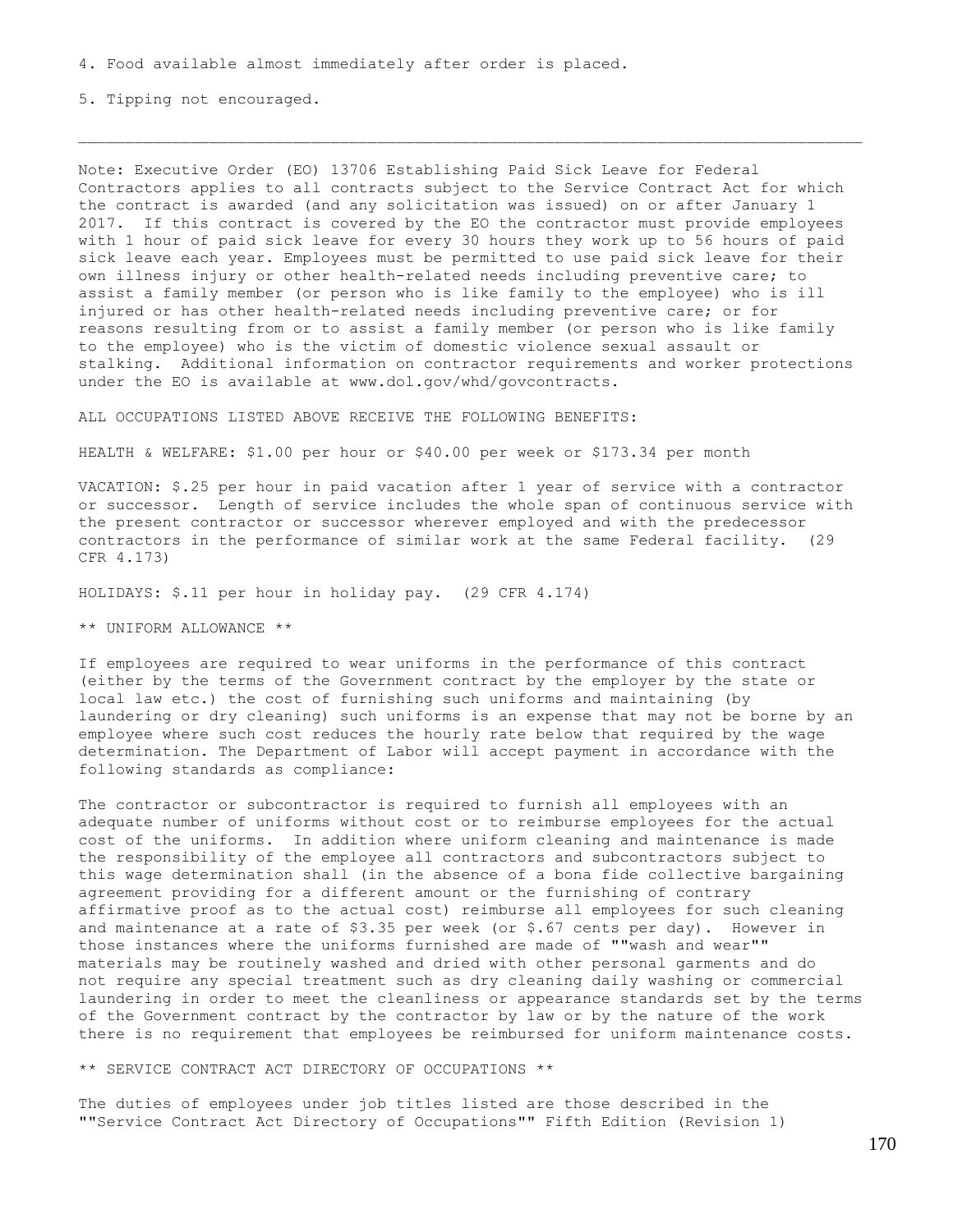dated September 2015 unless otherwise indicated.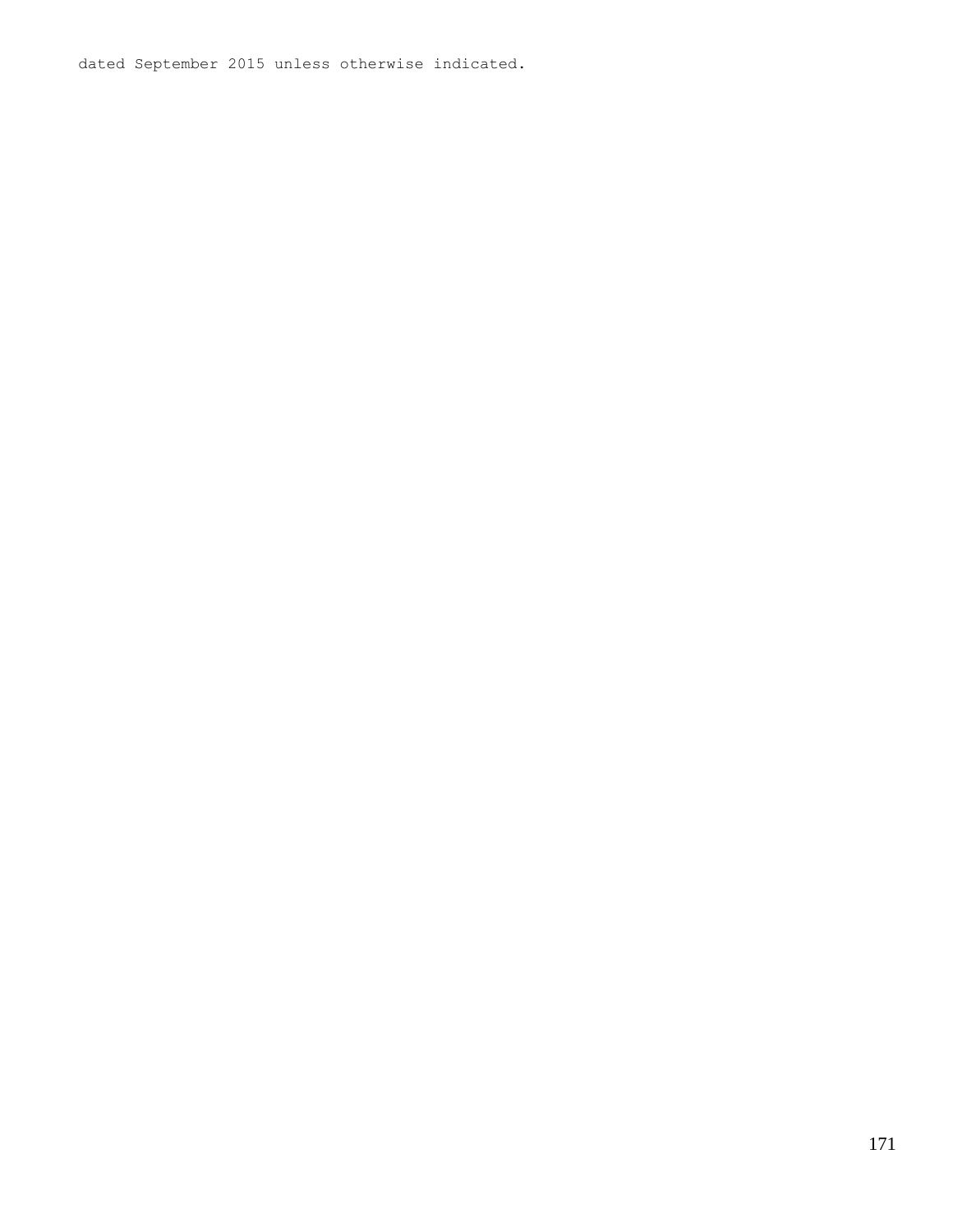| REGISTER OF WAGE DETERMINATIONS UNDER  | U.S. DEPARTMENT OF LABOR                                |
|----------------------------------------|---------------------------------------------------------|
| THE SERVICE CONTRACT ACT               | EMPLOYMENT STANDARDS ADMINISTRATION                     |
| By direction of the Secretary of Labor | WAGE AND HOUR DIVISION                                  |
|                                        | WASHINGTON D.C. 20210                                   |
|                                        |                                                         |
|                                        |                                                         |
|                                        |                                                         |
|                                        | Wage Determination No.: 2017-0217                       |
| Division of<br>Daniel W. Simms         | Revision No.: 11                                        |
| Director                               | Wage Determinations   Date Of Last Revision: 12/27/2021 |
|                                        |                                                         |

If the contract is entered into on or after January 30 2022 or the contract is renewed or extended (e.g. an option is exercised) on or after January 30 2022 Executive Order 14026 generally applies to the contract. The contractor must pay all covered workers at least \$15.00 per hour (or the applicable wage rate listed on this wage determination if it is higher) for all hours spent performing on that contract in 2022.

If the contract was awarded on or between January 1 2015 and January 29 2022 and the contract is not renewed or extended on or after January 30 2022 Executive Order 13658 generally applies to the contract. The contractor must pay all covered workers at least \$11.25 per hour (or the applicable wage rate listed on this wage determination if it is higher) for all hours spent performing on that contract in 2022.

The applicable Executive Order minimum wage rate will be adjusted annually. Additional information on contractor requirements and worker protections under the Executive Orders is available at www.dol.gov/whd/govcontracts.

State: Georgia

Area: Georgia Counties of Liberty Long

\*\*Fringe Benefits Required Follow the Occupational Listing\*\*

| OCCUPATION CODE - TITLE        | FOOTNOTE | RATE. |
|--------------------------------|----------|-------|
| 07080 - Fast Food Shift Leader |          | 10.59 |
| 07090 - Fast Food Worker       |          | 9.63  |

The FAST FOOD INDUSTRY covers establishments with the following characteristics:

1. A limited fixed menu which can be prepared by workers following a short training period.

2. No alcoholic beverages served.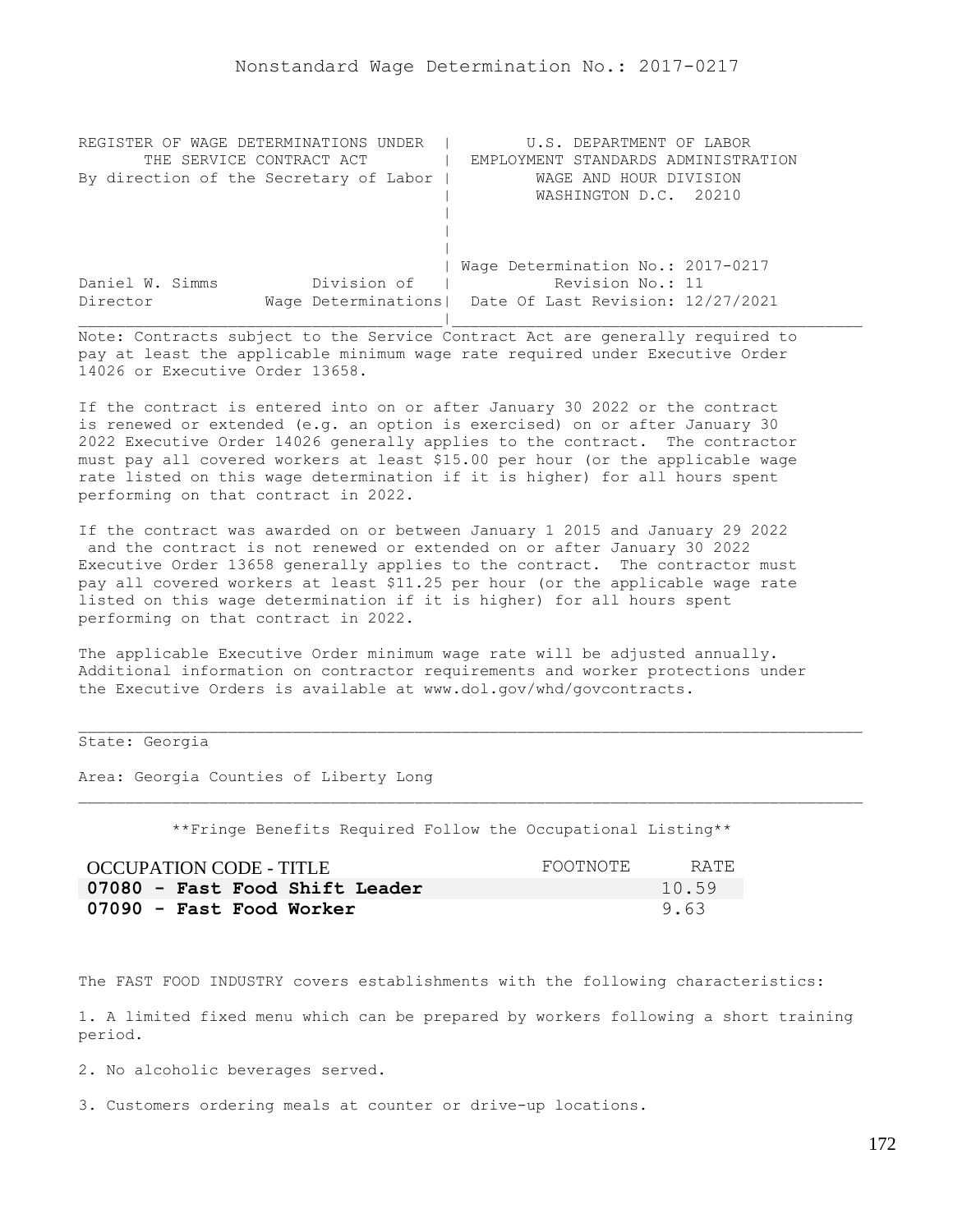5. Tipping not encouraged.

Note: Executive Order (EO) 13706 Establishing Paid Sick Leave for Federal Contractors applies to all contracts subject to the Service Contract Act for which the contract is awarded (and any solicitation was issued) on or after January 1 2017. If this contract is covered by the EO the contractor must provide employees with 1 hour of paid sick leave for every 30 hours they work up to 56 hours of paid sick leave each year. Employees must be permitted to use paid sick leave for their own illness injury or other health-related needs including preventive care; to assist a family member (or person who is like family to the employee) who is ill injured or has other health-related needs including preventive care; or for reasons resulting from or to assist a family member (or person who is like family to the employee) who is the victim of domestic violence sexual assault or stalking. Additional information on contractor requirements and worker protections under the EO is available at www.dol.gov/whd/govcontracts.

ALL OCCUPATIONS LISTED ABOVE RECEIVE THE FOLLOWING BENEFITS:

HEALTH & WELFARE: \$1.00 per hour or \$40.00 per week or \$173.34 per month

VACATION: \$.25 per hour in paid vacation after 1 year of service with a contractor or successor. Length of service includes the whole span of continuous service with the present contractor or successor wherever employed and with the predecessor contractors in the performance of similar work at the same Federal facility. (29 CFR 4.173)

HOLIDAYS: \$.11 per hour in holiday pay. (29 CFR 4.174)

\*\* UNIFORM ALLOWANCE \*\*

If employees are required to wear uniforms in the performance of this contract (either by the terms of the Government contract by the employer by the state or local law etc.) the cost of furnishing such uniforms and maintaining (by laundering or dry cleaning) such uniforms is an expense that may not be borne by an employee where such cost reduces the hourly rate below that required by the wage determination. The Department of Labor will accept payment in accordance with the following standards as compliance:

The contractor or subcontractor is required to furnish all employees with an adequate number of uniforms without cost or to reimburse employees for the actual cost of the uniforms. In addition where uniform cleaning and maintenance is made the responsibility of the employee all contractors and subcontractors subject to this wage determination shall (in the absence of a bona fide collective bargaining agreement providing for a different amount or the furnishing of contrary affirmative proof as to the actual cost) reimburse all employees for such cleaning and maintenance at a rate of \$3.35 per week (or \$.67 cents per day). However in those instances where the uniforms furnished are made of ""wash and wear"" materials may be routinely washed and dried with other personal garments and do not require any special treatment such as dry cleaning daily washing or commercial laundering in order to meet the cleanliness or appearance standards set by the terms of the Government contract by the contractor by law or by the nature of the work there is no requirement that employees be reimbursed for uniform maintenance costs.

\*\* SERVICE CONTRACT ACT DIRECTORY OF OCCUPATIONS \*\*

The duties of employees under job titles listed are those described in the ""Service Contract Act Directory of Occupations"" Fifth Edition (Revision 1)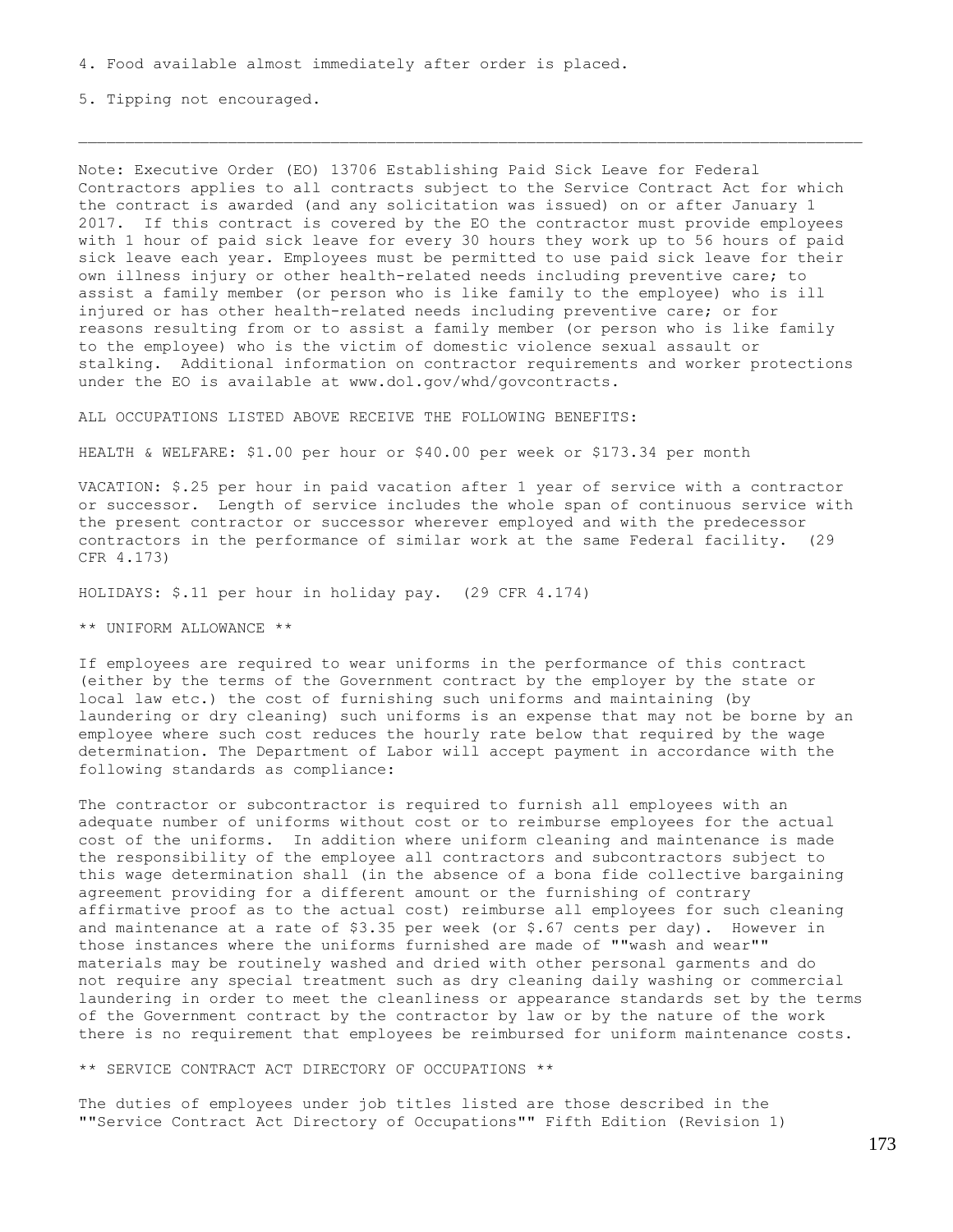dated September 2015 unless otherwise indicated.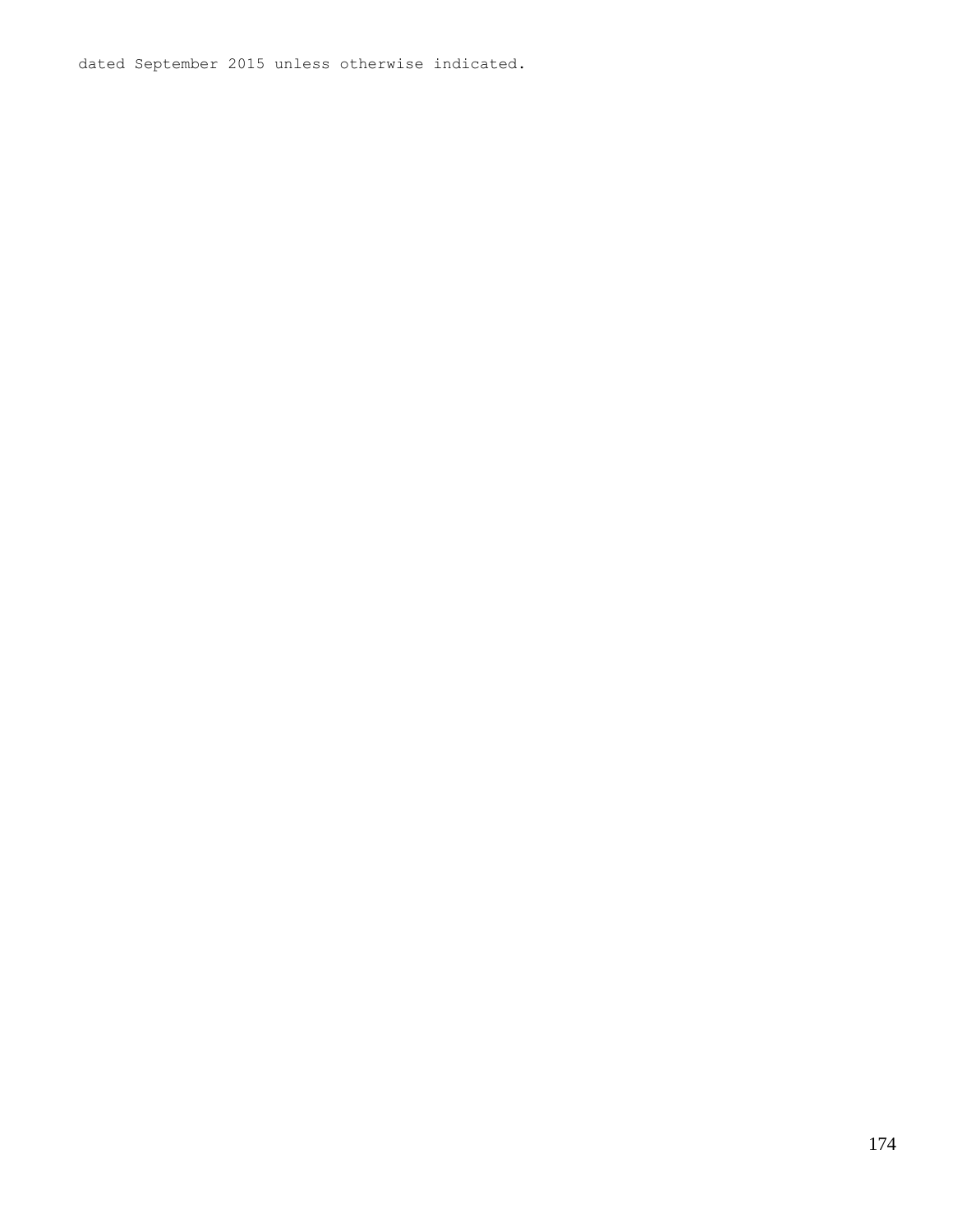| REGISTER OF WAGE DETERMINATIONS UNDER  | U.S. DEPARTMENT OF LABOR                                |
|----------------------------------------|---------------------------------------------------------|
| THE SERVICE CONTRACT ACT               | EMPLOYMENT STANDARDS ADMINISTRATION                     |
| By direction of the Secretary of Labor | WAGE AND HOUR DIVISION                                  |
|                                        | WASHINGTON D.C. 20210                                   |
|                                        |                                                         |
|                                        |                                                         |
|                                        |                                                         |
|                                        | Wage Determination No.: 2017-0219                       |
| Division of<br>Daniel W. Simms         | Revision No.: 11                                        |
| Director                               | Wage Determinations   Date Of Last Revision: 12/27/2021 |
|                                        |                                                         |

If the contract is entered into on or after January 30 2022 or the contract is renewed or extended (e.g. an option is exercised) on or after January 30 2022 Executive Order 14026 generally applies to the contract. The contractor must pay all covered workers at least \$15.00 per hour (or the applicable wage rate listed on this wage determination if it is higher) for all hours spent performing on that contract in 2022.

If the contract was awarded on or between January 1 2015 and January 29 2022 and the contract is not renewed or extended on or after January 30 2022 Executive Order 13658 generally applies to the contract. The contractor must pay all covered workers at least \$11.25 per hour (or the applicable wage rate listed on this wage determination if it is higher) for all hours spent performing on that contract in 2022.

The applicable Executive Order minimum wage rate will be adjusted annually. Additional information on contractor requirements and worker protections under the Executive Orders is available at www.dol.gov/whd/govcontracts.

# State: Georgia

Area: Georgia County of Floyd

\*\*Fringe Benefits Required Follow the Occupational Listing\*\*

| OCCUPATION CODE - TITLE        | FOOTNOTE | RATE. |
|--------------------------------|----------|-------|
| 07080 - Fast Food Shift Leader |          | 11.24 |
| 07090 - Fast Food Worker       |          | 10.22 |

The FAST FOOD INDUSTRY covers establishments with the following characteristics:

1. A limited fixed menu which can be prepared by workers following a short training period.

2. No alcoholic beverages served.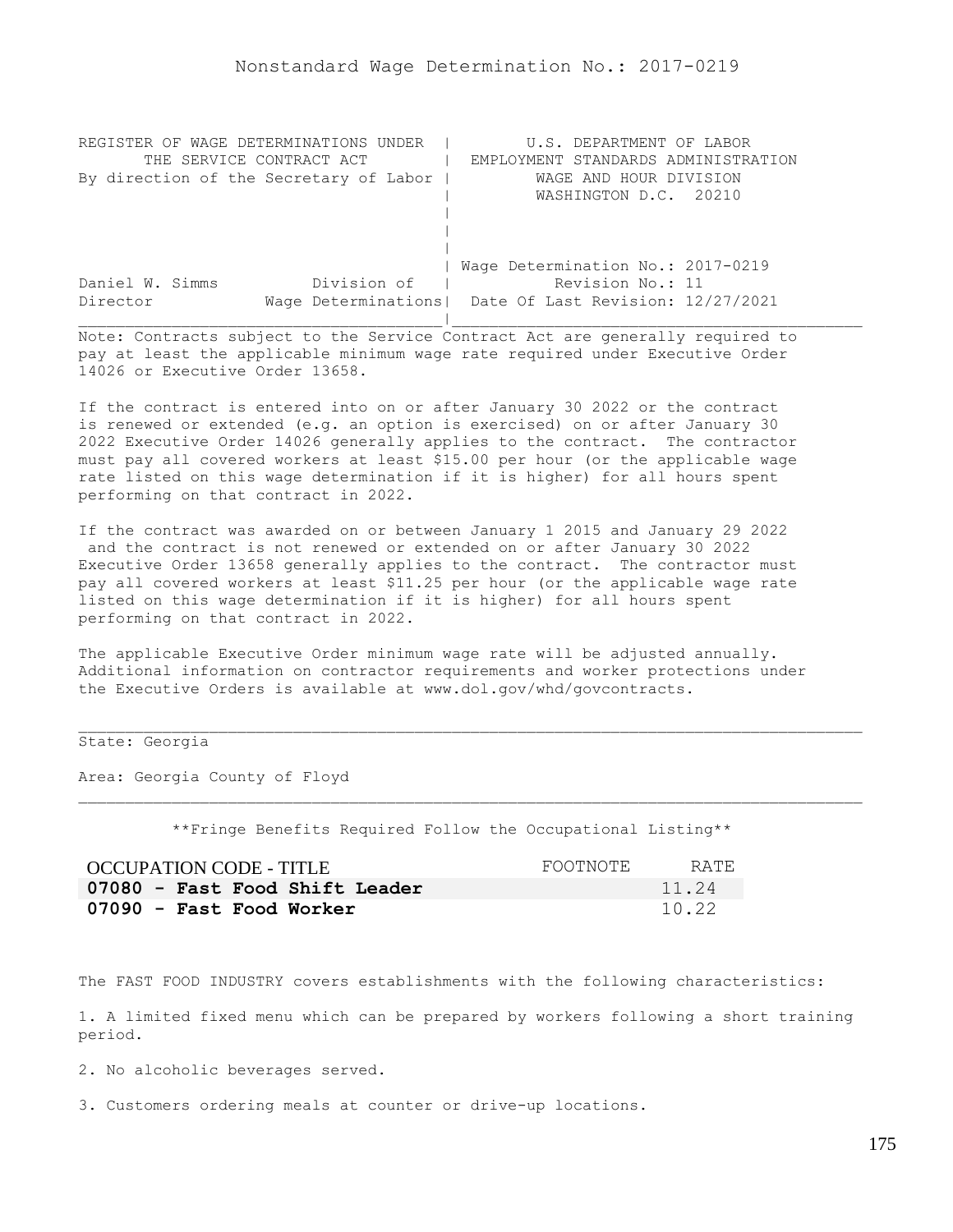5. Tipping not encouraged.

Note: Executive Order (EO) 13706 Establishing Paid Sick Leave for Federal Contractors applies to all contracts subject to the Service Contract Act for which the contract is awarded (and any solicitation was issued) on or after January 1 2017. If this contract is covered by the EO the contractor must provide employees with 1 hour of paid sick leave for every 30 hours they work up to 56 hours of paid sick leave each year. Employees must be permitted to use paid sick leave for their own illness injury or other health-related needs including preventive care; to assist a family member (or person who is like family to the employee) who is ill injured or has other health-related needs including preventive care; or for reasons resulting from or to assist a family member (or person who is like family to the employee) who is the victim of domestic violence sexual assault or stalking. Additional information on contractor requirements and worker protections under the EO is available at www.dol.gov/whd/govcontracts.

ALL OCCUPATIONS LISTED ABOVE RECEIVE THE FOLLOWING BENEFITS:

HEALTH & WELFARE: \$1.00 per hour or \$40.00 per week or \$173.34 per month

VACATION: \$.25 per hour in paid vacation after 1 year of service with a contractor or successor. Length of service includes the whole span of continuous service with the present contractor or successor wherever employed and with the predecessor contractors in the performance of similar work at the same Federal facility. (29 CFR 4.173)

HOLIDAYS: \$.11 per hour in holiday pay. (29 CFR 4.174)

\*\* UNIFORM ALLOWANCE \*\*

If employees are required to wear uniforms in the performance of this contract (either by the terms of the Government contract by the employer by the state or local law etc.) the cost of furnishing such uniforms and maintaining (by laundering or dry cleaning) such uniforms is an expense that may not be borne by an employee where such cost reduces the hourly rate below that required by the wage determination. The Department of Labor will accept payment in accordance with the following standards as compliance:

The contractor or subcontractor is required to furnish all employees with an adequate number of uniforms without cost or to reimburse employees for the actual cost of the uniforms. In addition where uniform cleaning and maintenance is made the responsibility of the employee all contractors and subcontractors subject to this wage determination shall (in the absence of a bona fide collective bargaining agreement providing for a different amount or the furnishing of contrary affirmative proof as to the actual cost) reimburse all employees for such cleaning and maintenance at a rate of \$3.35 per week (or \$.67 cents per day). However in those instances where the uniforms furnished are made of ""wash and wear"" materials may be routinely washed and dried with other personal garments and do not require any special treatment such as dry cleaning daily washing or commercial laundering in order to meet the cleanliness or appearance standards set by the terms of the Government contract by the contractor by law or by the nature of the work there is no requirement that employees be reimbursed for uniform maintenance costs.

\*\* SERVICE CONTRACT ACT DIRECTORY OF OCCUPATIONS \*\*

The duties of employees under job titles listed are those described in the ""Service Contract Act Directory of Occupations"" Fifth Edition (Revision 1)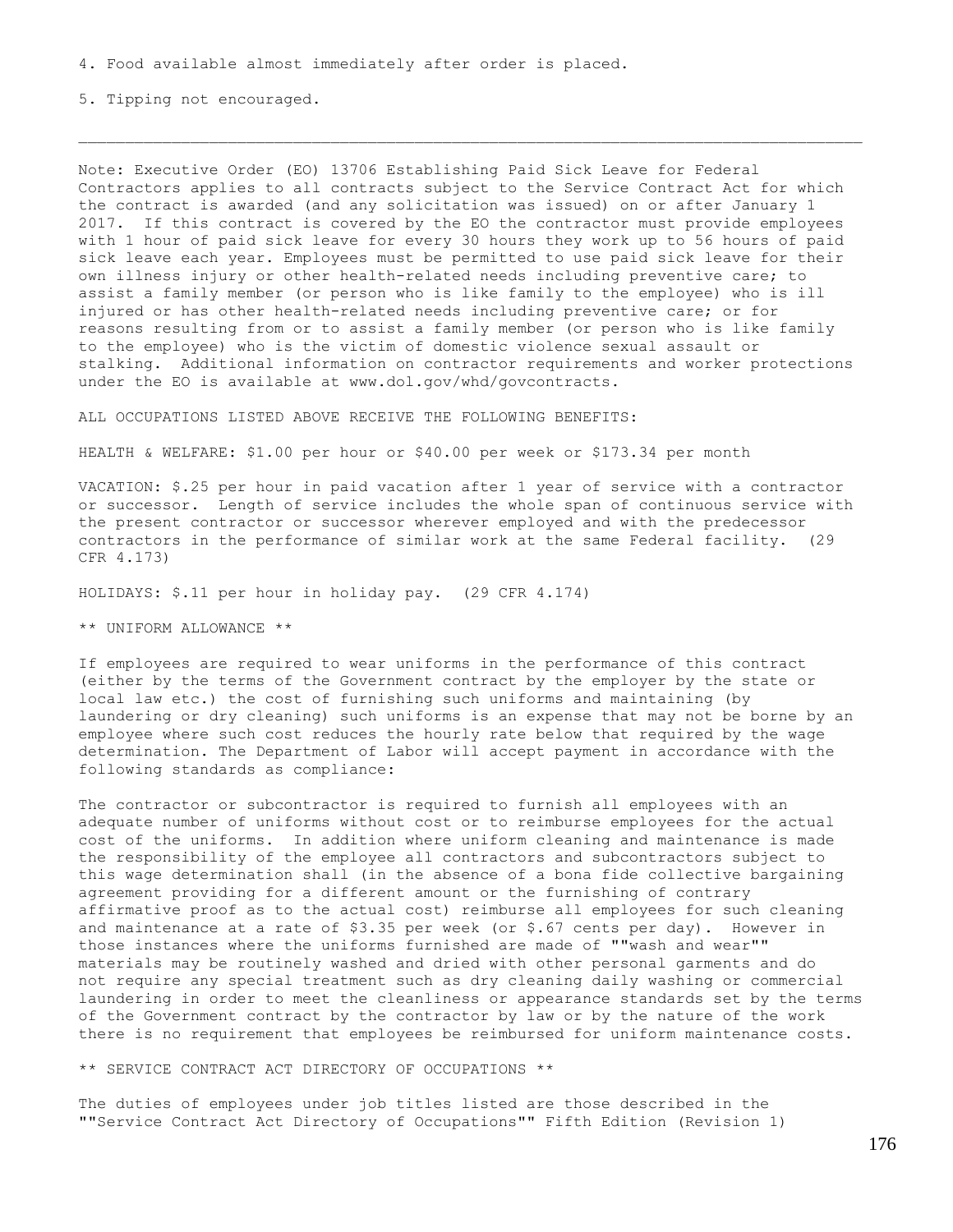dated September 2015 unless otherwise indicated.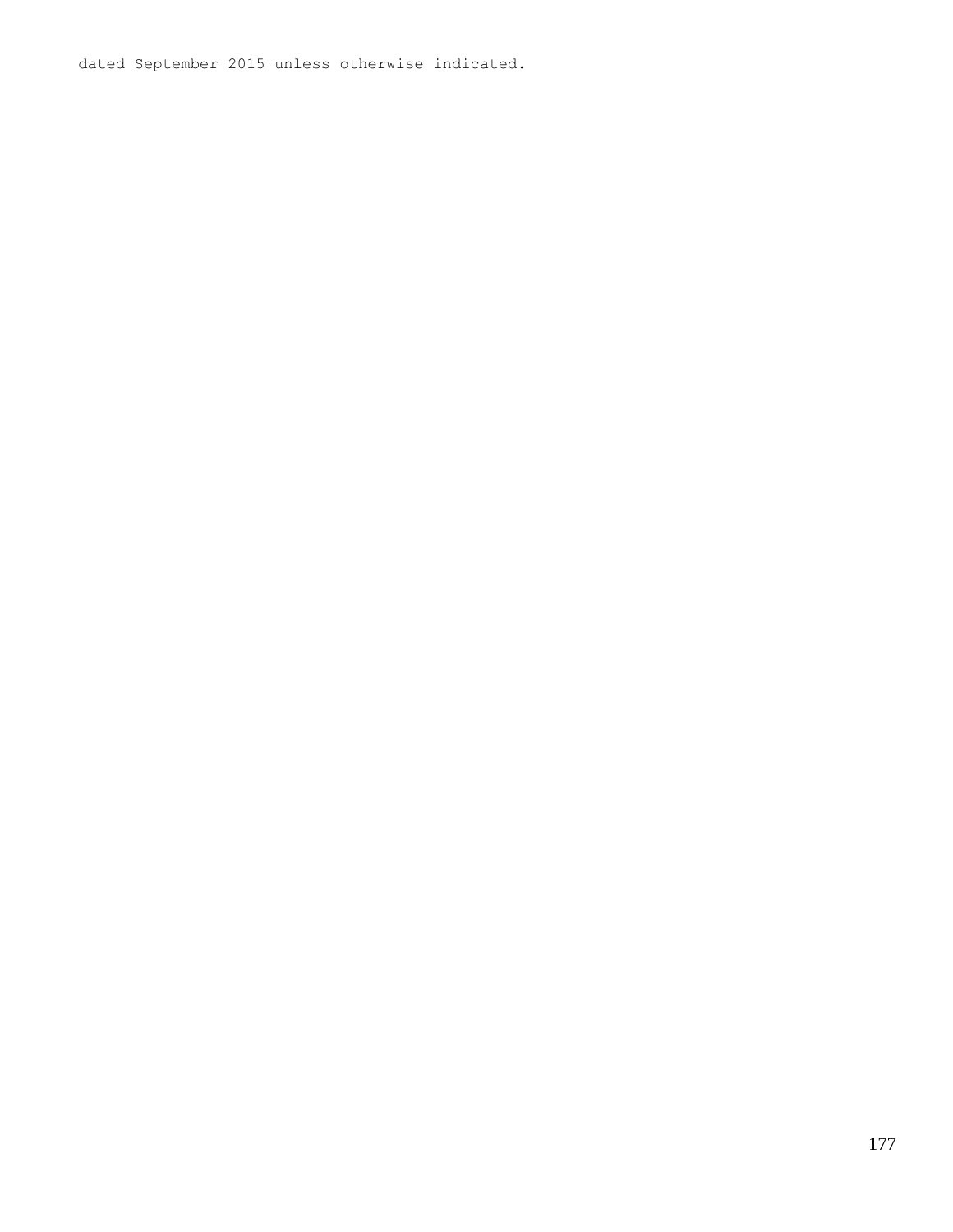| REGISTER OF WAGE DETERMINATIONS UNDER  | U.S. DEPARTMENT OF LABOR                                |
|----------------------------------------|---------------------------------------------------------|
| THE SERVICE CONTRACT ACT               | EMPLOYMENT STANDARDS ADMINISTRATION                     |
| By direction of the Secretary of Labor | WAGE AND HOUR DIVISION                                  |
|                                        | WASHINGTON D.C. 20210                                   |
|                                        |                                                         |
|                                        |                                                         |
|                                        |                                                         |
|                                        | Wage Determination No.: 2017-0221                       |
| Division of<br>Daniel W. Simms         | Revision No.: 11                                        |
| Director                               | Wage Determinations   Date Of Last Revision: 12/27/2021 |
|                                        |                                                         |

If the contract is entered into on or after January 30 2022 or the contract is renewed or extended (e.g. an option is exercised) on or after January 30 2022 Executive Order 14026 generally applies to the contract. The contractor must pay all covered workers at least \$15.00 per hour (or the applicable wage rate listed on this wage determination if it is higher) for all hours spent performing on that contract in 2022.

If the contract was awarded on or between January 1 2015 and January 29 2022 and the contract is not renewed or extended on or after January 30 2022 Executive Order 13658 generally applies to the contract. The contractor must pay all covered workers at least \$11.25 per hour (or the applicable wage rate listed on this wage determination if it is higher) for all hours spent performing on that contract in 2022.

The applicable Executive Order minimum wage rate will be adjusted annually. Additional information on contractor requirements and worker protections under the Executive Orders is available at www.dol.gov/whd/govcontracts.

State: Georgia

Area: Georgia Counties of Brooks Echols Lanier Lowndes

\*\*Fringe Benefits Required Follow the Occupational Listing\*\*

| OCCUPATION CODE - TITLE        | FOOTNOTE | RATE. |
|--------------------------------|----------|-------|
| 07080 - Fast Food Shift Leader |          | 10.75 |
| 07090 - Fast Food Worker       |          | 9.77  |

The FAST FOOD INDUSTRY covers establishments with the following characteristics:

1. A limited fixed menu which can be prepared by workers following a short training period.

2. No alcoholic beverages served.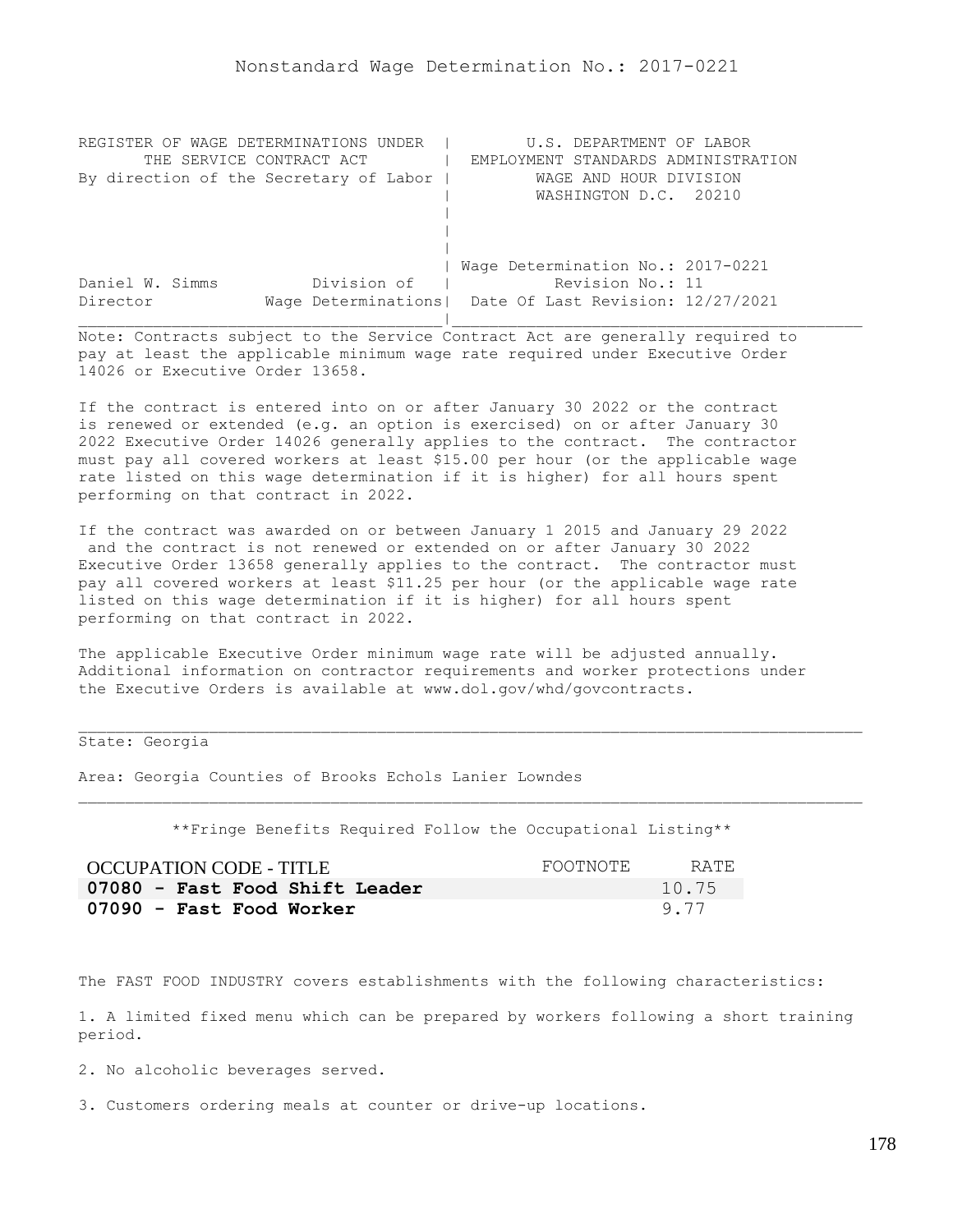5. Tipping not encouraged.

Note: Executive Order (EO) 13706 Establishing Paid Sick Leave for Federal Contractors applies to all contracts subject to the Service Contract Act for which the contract is awarded (and any solicitation was issued) on or after January 1 2017. If this contract is covered by the EO the contractor must provide employees with 1 hour of paid sick leave for every 30 hours they work up to 56 hours of paid sick leave each year. Employees must be permitted to use paid sick leave for their own illness injury or other health-related needs including preventive care; to assist a family member (or person who is like family to the employee) who is ill injured or has other health-related needs including preventive care; or for reasons resulting from or to assist a family member (or person who is like family to the employee) who is the victim of domestic violence sexual assault or stalking. Additional information on contractor requirements and worker protections under the EO is available at www.dol.gov/whd/govcontracts.

ALL OCCUPATIONS LISTED ABOVE RECEIVE THE FOLLOWING BENEFITS:

HEALTH & WELFARE: \$1.00 per hour or \$40.00 per week or \$173.34 per month

VACATION: \$.25 per hour in paid vacation after 1 year of service with a contractor or successor. Length of service includes the whole span of continuous service with the present contractor or successor wherever employed and with the predecessor contractors in the performance of similar work at the same Federal facility. (29 CFR 4.173)

HOLIDAYS: \$.11 per hour in holiday pay. (29 CFR 4.174)

\*\* UNIFORM ALLOWANCE \*\*

If employees are required to wear uniforms in the performance of this contract (either by the terms of the Government contract by the employer by the state or local law etc.) the cost of furnishing such uniforms and maintaining (by laundering or dry cleaning) such uniforms is an expense that may not be borne by an employee where such cost reduces the hourly rate below that required by the wage determination. The Department of Labor will accept payment in accordance with the following standards as compliance:

The contractor or subcontractor is required to furnish all employees with an adequate number of uniforms without cost or to reimburse employees for the actual cost of the uniforms. In addition where uniform cleaning and maintenance is made the responsibility of the employee all contractors and subcontractors subject to this wage determination shall (in the absence of a bona fide collective bargaining agreement providing for a different amount or the furnishing of contrary affirmative proof as to the actual cost) reimburse all employees for such cleaning and maintenance at a rate of \$3.35 per week (or \$.67 cents per day). However in those instances where the uniforms furnished are made of ""wash and wear"" materials may be routinely washed and dried with other personal garments and do not require any special treatment such as dry cleaning daily washing or commercial laundering in order to meet the cleanliness or appearance standards set by the terms of the Government contract by the contractor by law or by the nature of the work there is no requirement that employees be reimbursed for uniform maintenance costs.

\*\* SERVICE CONTRACT ACT DIRECTORY OF OCCUPATIONS \*\*

The duties of employees under job titles listed are those described in the ""Service Contract Act Directory of Occupations"" Fifth Edition (Revision 1)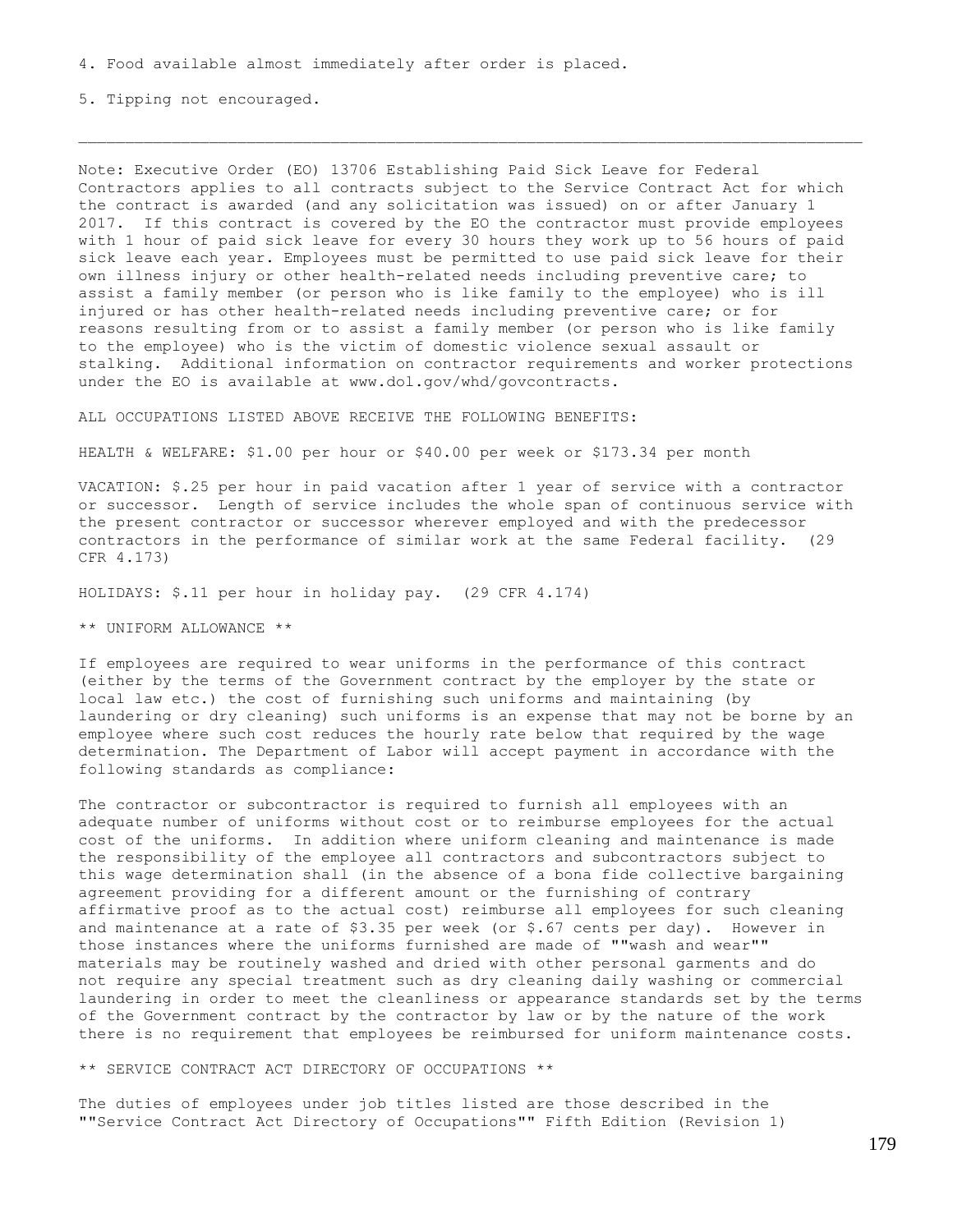dated September 2015 unless otherwise indicated.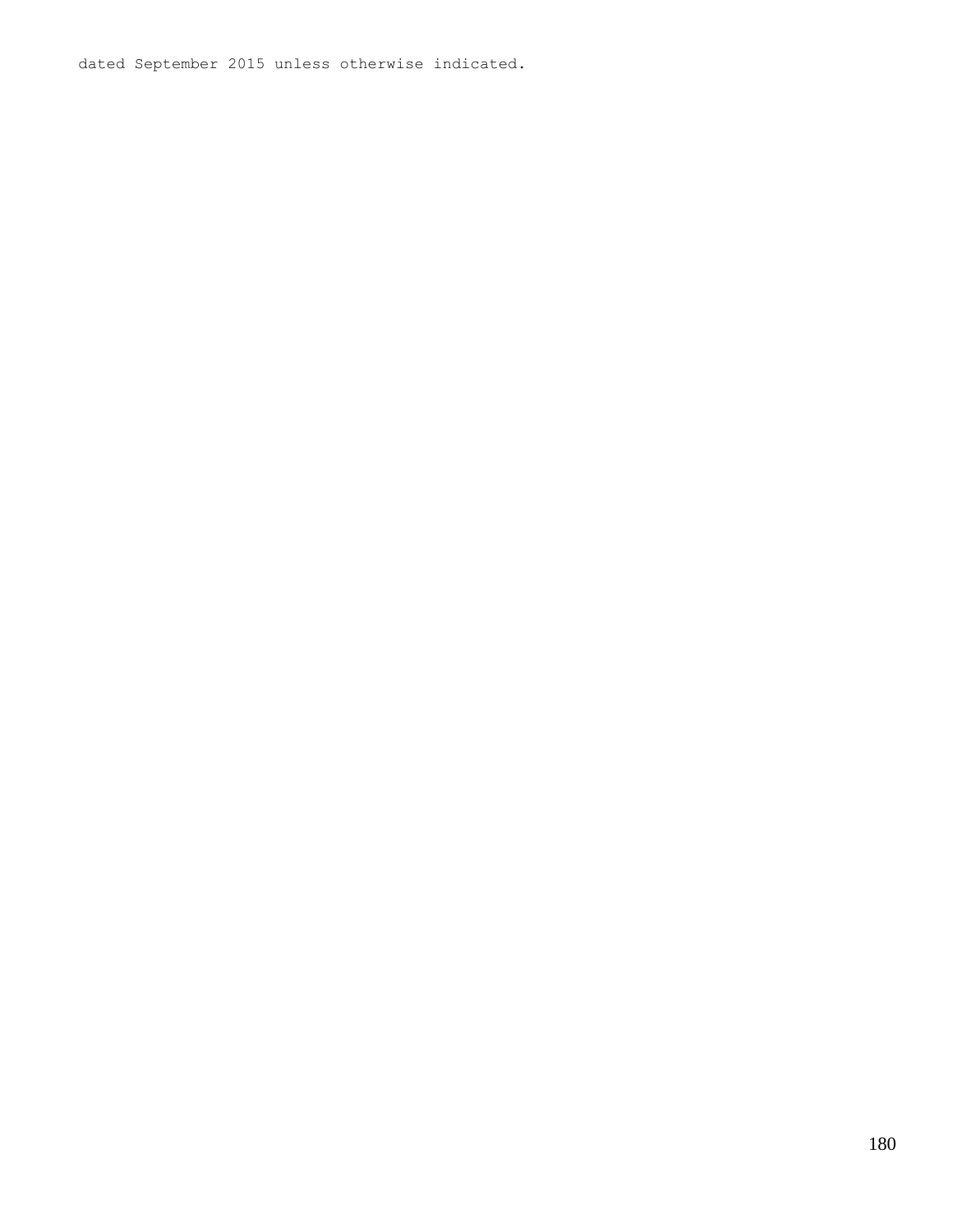| REGISTER OF WAGE DETERMINATIONS UNDER  | U.S. DEPARTMENT OF LABOR                                |
|----------------------------------------|---------------------------------------------------------|
| THE SERVICE CONTRACT ACT               | EMPLOYMENT STANDARDS ADMINISTRATION                     |
| By direction of the Secretary of Labor | WAGE AND HOUR DIVISION                                  |
|                                        | WASHINGTON D.C. 20210                                   |
|                                        |                                                         |
|                                        |                                                         |
|                                        |                                                         |
|                                        | Wage Determination No.: 2017-0223                       |
| Division of<br>Daniel W. Simms         | Revision No.: 11                                        |
| Director                               | Wage Determinations   Date Of Last Revision: 12/27/2021 |
|                                        |                                                         |

If the contract is entered into on or after January 30 2022 or the contract is renewed or extended (e.g. an option is exercised) on or after January 30 2022 Executive Order 14026 generally applies to the contract. The contractor must pay all covered workers at least \$15.00 per hour (or the applicable wage rate listed on this wage determination if it is higher) for all hours spent performing on that contract in 2022.

If the contract was awarded on or between January 1 2015 and January 29 2022 and the contract is not renewed or extended on or after January 30 2022 Executive Order 13658 generally applies to the contract. The contractor must pay all covered workers at least \$11.25 per hour (or the applicable wage rate listed on this wage determination if it is higher) for all hours spent performing on that contract in 2022.

The applicable Executive Order minimum wage rate will be adjusted annually. Additional information on contractor requirements and worker protections under the Executive Orders is available at www.dol.gov/whd/govcontracts.

# State: Georgia

Area: Georgia Counties of Banks Chattooga Elbert Fannin Franklin Gilmer Gordon Greene Habersham Hart Jackson Lumpkin Polk Rabun Stephens Towns Union White

\*\*Fringe Benefits Required Follow the Occupational Listing\*\*

| OCCUPATION CODE - TITLE        | FOOTNOTE | RATE  |
|--------------------------------|----------|-------|
| 07080 - Fast Food Shift Leader |          | 10.87 |
| 07090 - Fast Food Worker       |          | 9.88  |

The FAST FOOD INDUSTRY covers establishments with the following characteristics:

1. A limited fixed menu which can be prepared by workers following a short training period.

2. No alcoholic beverages served.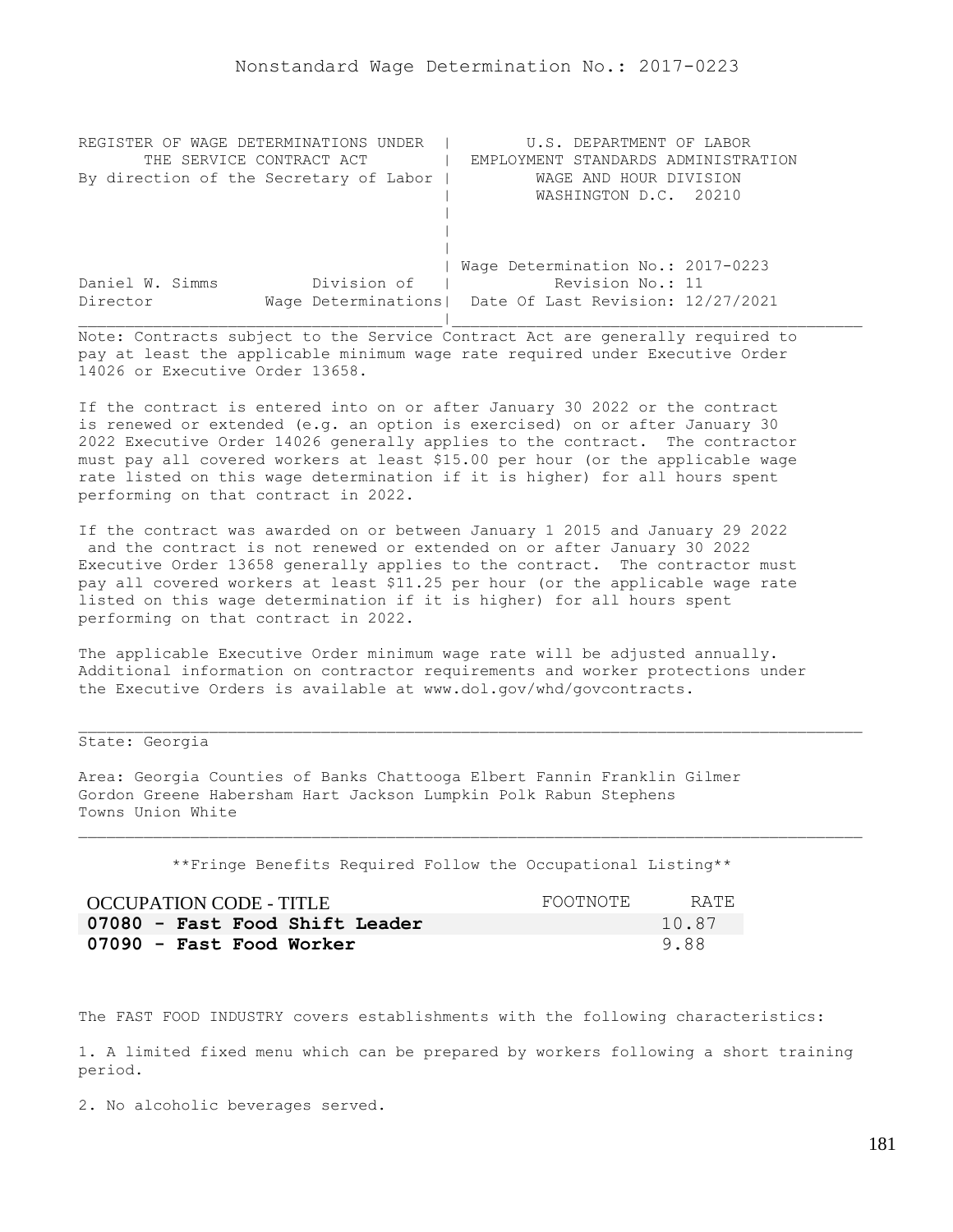3. Customers ordering meals at counter or drive-up locations.

4. Food available almost immediately after order is placed.

5. Tipping not encouraged.

Note: Executive Order (EO) 13706 Establishing Paid Sick Leave for Federal Contractors applies to all contracts subject to the Service Contract Act for which the contract is awarded (and any solicitation was issued) on or after January 1 2017. If this contract is covered by the EO the contractor must provide employees with 1 hour of paid sick leave for every 30 hours they work up to 56 hours of paid sick leave each year. Employees must be permitted to use paid sick leave for their own illness injury or other health-related needs including preventive care; to assist a family member (or person who is like family to the employee) who is ill injured or has other health-related needs including preventive care; or for reasons resulting from or to assist a family member (or person who is like family to the employee) who is the victim of domestic violence sexual assault or stalking. Additional information on contractor requirements and worker protections under the EO is available at www.dol.gov/whd/govcontracts.

ALL OCCUPATIONS LISTED ABOVE RECEIVE THE FOLLOWING BENEFITS:

HEALTH & WELFARE: \$1.00 per hour or \$40.00 per week or \$173.34 per month

VACATION: \$.25 per hour in paid vacation after 1 year of service with a contractor or successor. Length of service includes the whole span of continuous service with the present contractor or successor wherever employed and with the predecessor contractors in the performance of similar work at the same Federal facility. (29 CFR 4.173)

HOLIDAYS: \$.11 per hour in holiday pay. (29 CFR 4.174)

\*\* UNIFORM ALLOWANCE \*\*

If employees are required to wear uniforms in the performance of this contract (either by the terms of the Government contract by the employer by the state or local law etc.) the cost of furnishing such uniforms and maintaining (by laundering or dry cleaning) such uniforms is an expense that may not be borne by an employee where such cost reduces the hourly rate below that required by the wage determination. The Department of Labor will accept payment in accordance with the following standards as compliance:

The contractor or subcontractor is required to furnish all employees with an adequate number of uniforms without cost or to reimburse employees for the actual cost of the uniforms. In addition where uniform cleaning and maintenance is made the responsibility of the employee all contractors and subcontractors subject to this wage determination shall (in the absence of a bona fide collective bargaining agreement providing for a different amount or the furnishing of contrary affirmative proof as to the actual cost) reimburse all employees for such cleaning and maintenance at a rate of  $$3.35$  per week (or  $$.67$  cents per day). However in those instances where the uniforms furnished are made of ""wash and wear"" materials may be routinely washed and dried with other personal garments and do not require any special treatment such as dry cleaning daily washing or commercial laundering in order to meet the cleanliness or appearance standards set by the terms of the Government contract by the contractor by law or by the nature of the work there is no requirement that employees be reimbursed for uniform maintenance costs.

\*\* SERVICE CONTRACT ACT DIRECTORY OF OCCUPATIONS \*\*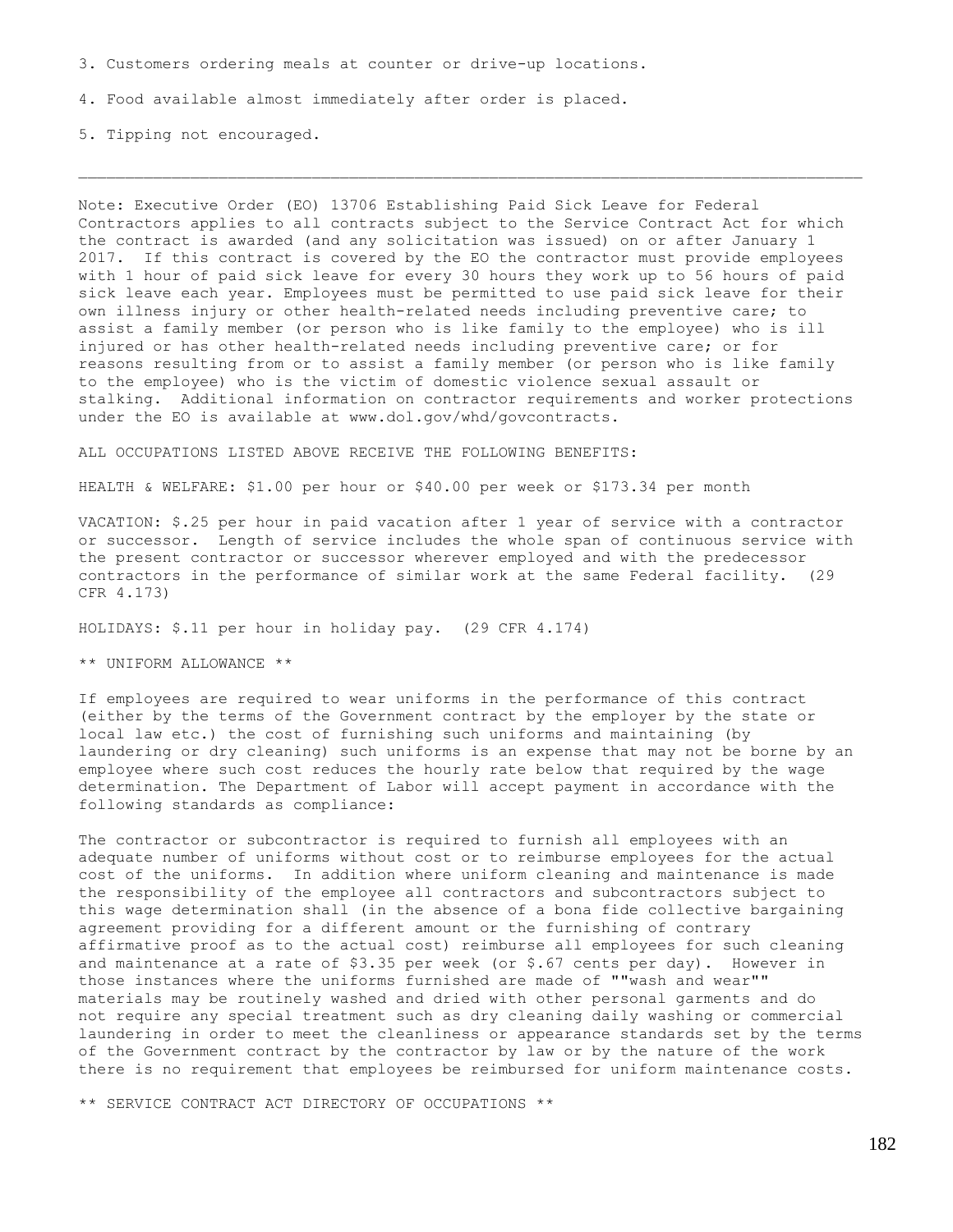The duties of employees under job titles listed are those described in the ""Service Contract Act Directory of Occupations"" Fifth Edition (Revision 1) dated September 2015 unless otherwise indicated.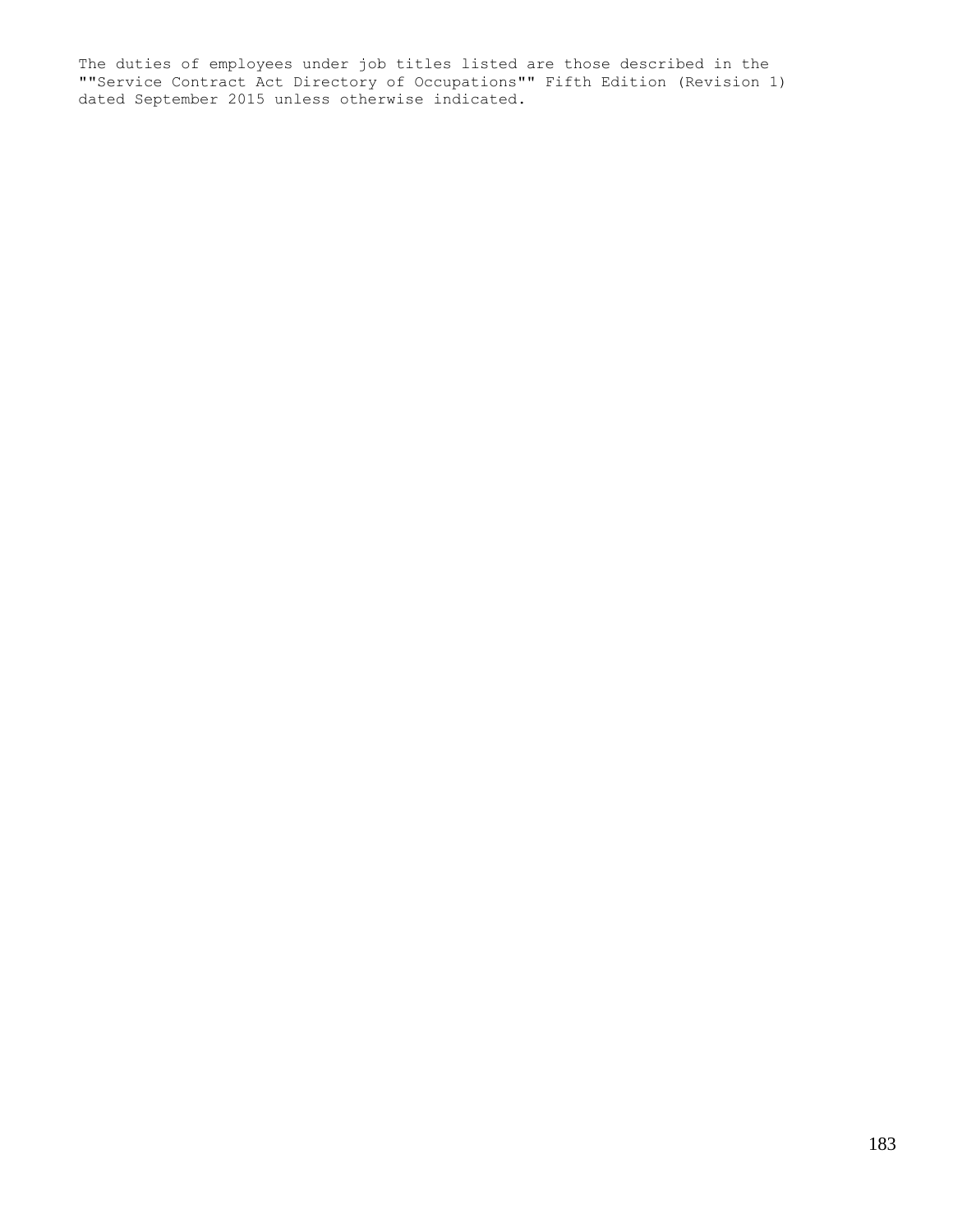| REGISTER OF WAGE DETERMINATIONS UNDER  | U.S. DEPARTMENT OF LABOR                                |
|----------------------------------------|---------------------------------------------------------|
| THE SERVICE CONTRACT ACT               | EMPLOYMENT STANDARDS ADMINISTRATION                     |
| By direction of the Secretary of Labor | WAGE AND HOUR DIVISION                                  |
|                                        | WASHINGTON D.C. 20210                                   |
|                                        |                                                         |
|                                        |                                                         |
|                                        |                                                         |
|                                        | Wage Determination No.: 2017-0225                       |
| Division of<br>Daniel W. Simms         | Revision No.: 11                                        |
| Director                               | Wage Determinations   Date Of Last Revision: 12/27/2021 |
|                                        |                                                         |

If the contract is entered into on or after January 30 2022 or the contract is renewed or extended (e.g. an option is exercised) on or after January 30 2022 Executive Order 14026 generally applies to the contract. The contractor must pay all covered workers at least \$15.00 per hour (or the applicable wage rate listed on this wage determination if it is higher) for all hours spent performing on that contract in 2022.

If the contract was awarded on or between January 1 2015 and January 29 2022 and the contract is not renewed or extended on or after January 30 2022 Executive Order 13658 generally applies to the contract. The contractor must pay all covered workers at least \$11.25 per hour (or the applicable wage rate listed on this wage determination if it is higher) for all hours spent performing on that contract in 2022.

The applicable Executive Order minimum wage rate will be adjusted annually. Additional information on contractor requirements and worker protections under the Executive Orders is available at www.dol.gov/whd/govcontracts.

## State: Georgia

Area: Georgia Counties of Bulloch Candler Emanuel Evans Glascock Hancock Jefferson Jenkins Johnson Montgomery Screven Taliaferro Tattnall Toombs Treutlen Warren Washington Wheeler Wilkes

\*\*Fringe Benefits Required Follow the Occupational Listing\*\*

| OCCUPATION CODE - TITLE        | FOOTNOTE | RATE. |
|--------------------------------|----------|-------|
| 07080 - Fast Food Shift Leader |          | 10.04 |
| 07090 - Fast Food Worker       |          | 9.13  |

The FAST FOOD INDUSTRY covers establishments with the following characteristics:

1. A limited fixed menu which can be prepared by workers following a short training period.

2. No alcoholic beverages served.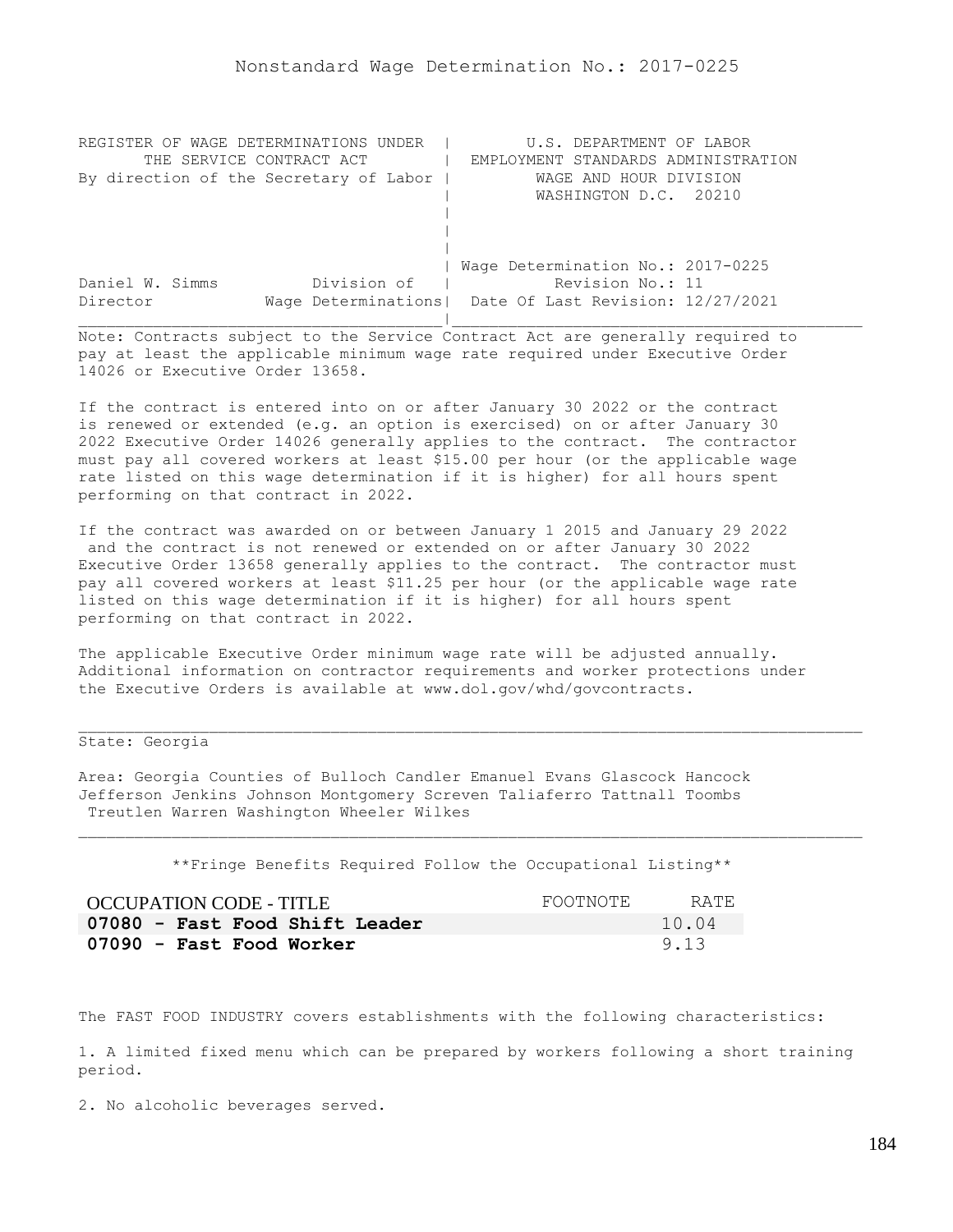3. Customers ordering meals at counter or drive-up locations.

4. Food available almost immediately after order is placed.

5. Tipping not encouraged.

Note: Executive Order (EO) 13706 Establishing Paid Sick Leave for Federal Contractors applies to all contracts subject to the Service Contract Act for which the contract is awarded (and any solicitation was issued) on or after January 1 2017. If this contract is covered by the EO the contractor must provide employees with 1 hour of paid sick leave for every 30 hours they work up to 56 hours of paid sick leave each year. Employees must be permitted to use paid sick leave for their own illness injury or other health-related needs including preventive care; to assist a family member (or person who is like family to the employee) who is ill injured or has other health-related needs including preventive care; or for reasons resulting from or to assist a family member (or person who is like family to the employee) who is the victim of domestic violence sexual assault or stalking. Additional information on contractor requirements and worker protections under the EO is available at www.dol.gov/whd/govcontracts.

ALL OCCUPATIONS LISTED ABOVE RECEIVE THE FOLLOWING BENEFITS:

HEALTH & WELFARE: \$1.00 per hour or \$40.00 per week or \$173.34 per month

VACATION: \$.25 per hour in paid vacation after 1 year of service with a contractor or successor. Length of service includes the whole span of continuous service with the present contractor or successor wherever employed and with the predecessor contractors in the performance of similar work at the same Federal facility. (29 CFR 4.173)

HOLIDAYS: \$.11 per hour in holiday pay. (29 CFR 4.174)

\*\* UNIFORM ALLOWANCE \*\*

If employees are required to wear uniforms in the performance of this contract (either by the terms of the Government contract by the employer by the state or local law etc.) the cost of furnishing such uniforms and maintaining (by laundering or dry cleaning) such uniforms is an expense that may not be borne by an employee where such cost reduces the hourly rate below that required by the wage determination. The Department of Labor will accept payment in accordance with the following standards as compliance:

The contractor or subcontractor is required to furnish all employees with an adequate number of uniforms without cost or to reimburse employees for the actual cost of the uniforms. In addition where uniform cleaning and maintenance is made the responsibility of the employee all contractors and subcontractors subject to this wage determination shall (in the absence of a bona fide collective bargaining agreement providing for a different amount or the furnishing of contrary affirmative proof as to the actual cost) reimburse all employees for such cleaning and maintenance at a rate of  $$3.35$  per week (or  $$.67$  cents per day). However in those instances where the uniforms furnished are made of ""wash and wear"" materials may be routinely washed and dried with other personal garments and do not require any special treatment such as dry cleaning daily washing or commercial laundering in order to meet the cleanliness or appearance standards set by the terms of the Government contract by the contractor by law or by the nature of the work there is no requirement that employees be reimbursed for uniform maintenance costs.

\*\* SERVICE CONTRACT ACT DIRECTORY OF OCCUPATIONS \*\*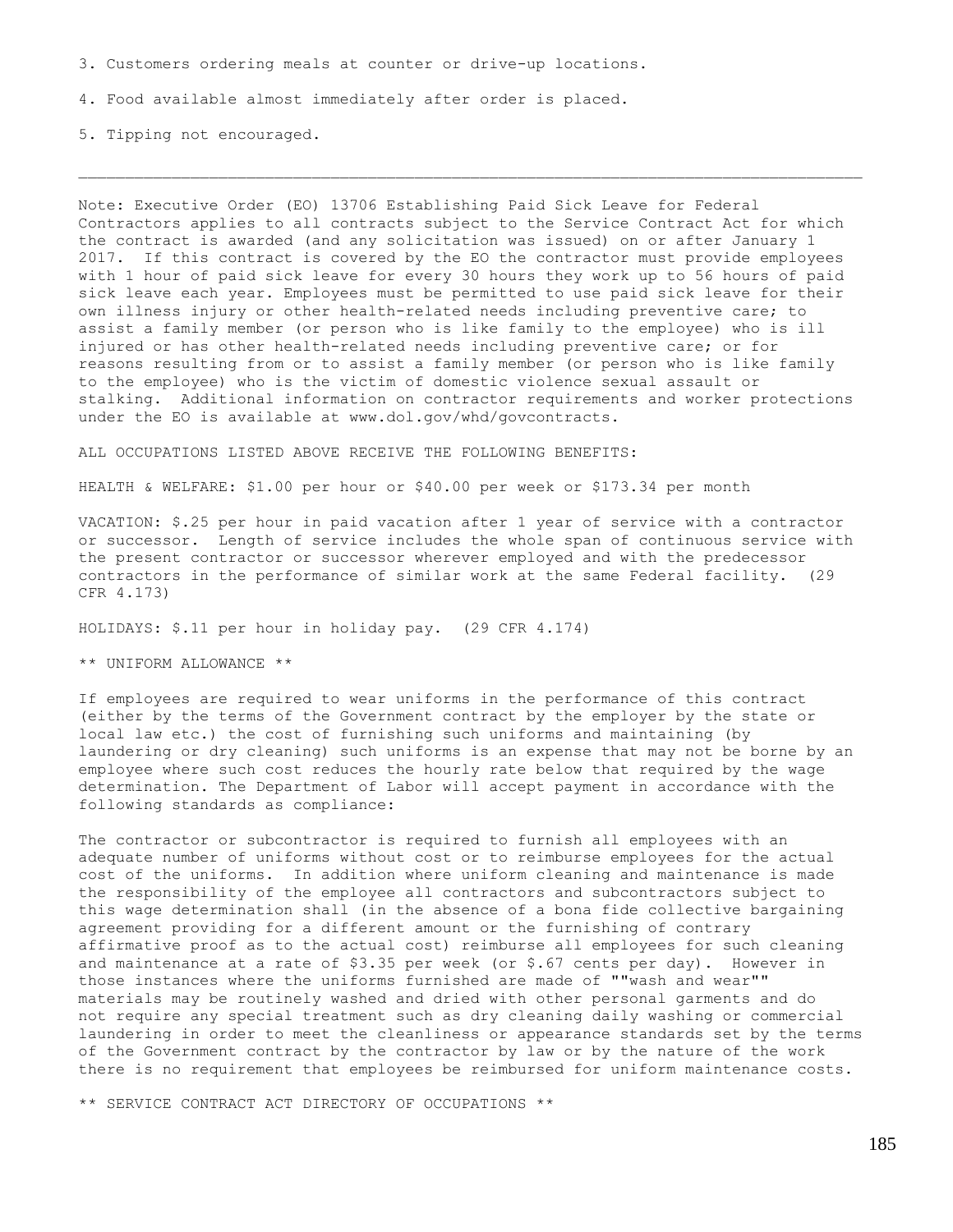The duties of employees under job titles listed are those described in the ""Service Contract Act Directory of Occupations"" Fifth Edition (Revision 1) dated September 2015 unless otherwise indicated.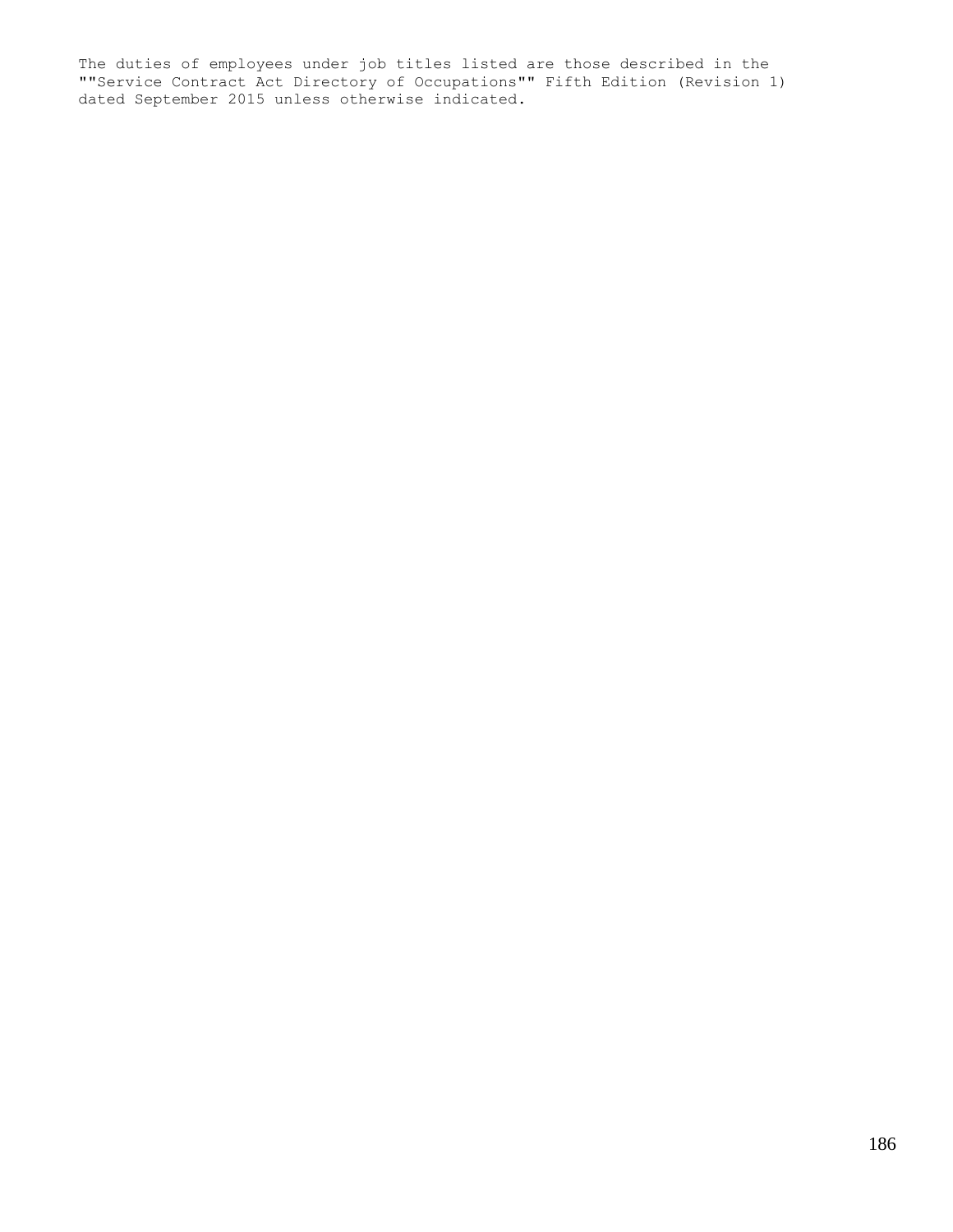| REGISTER OF WAGE DETERMINATIONS UNDER  | U.S. DEPARTMENT OF LABOR                                |
|----------------------------------------|---------------------------------------------------------|
| THE SERVICE CONTRACT ACT               | EMPLOYMENT STANDARDS ADMINISTRATION                     |
| By direction of the Secretary of Labor | WAGE AND HOUR DIVISION                                  |
|                                        | WASHINGTON D.C. 20210                                   |
|                                        |                                                         |
|                                        |                                                         |
|                                        |                                                         |
|                                        | Wage Determination No.: 2017-0227                       |
| Division of<br>Daniel W. Simms         | Revision No.: 11                                        |
| Director                               | Wage Determinations   Date Of Last Revision: 12/27/2021 |
|                                        |                                                         |

If the contract is entered into on or after January 30 2022 or the contract is renewed or extended (e.g. an option is exercised) on or after January 30 2022 Executive Order 14026 generally applies to the contract. The contractor must pay all covered workers at least \$15.00 per hour (or the applicable wage rate listed on this wage determination if it is higher) for all hours spent performing on that contract in 2022.

If the contract was awarded on or between January 1 2015 and January 29 2022 and the contract is not renewed or extended on or after January 30 2022 Executive Order 13658 generally applies to the contract. The contractor must pay all covered workers at least \$11.25 per hour (or the applicable wage rate listed on this wage determination if it is higher) for all hours spent performing on that contract in 2022.

The applicable Executive Order minimum wage rate will be adjusted annually. Additional information on contractor requirements and worker protections under the Executive Orders is available at www.dol.gov/whd/govcontracts.

## States: Georgia Tennessee

Area: Georgia Counties of Catoosa Dade Walker

Tennessee Counties of Hamilton Marion Sequatchie

\*\*Fringe Benefits Required Follow the Occupational Listing\*\*

| OCCUPATION CODE - TITLE        | FOOTNOTE | RATE. |
|--------------------------------|----------|-------|
| 07080 - Fast Food Shift Leader |          | 10.86 |
| 07090 - Fast Food Worker       |          | 9.87  |

The FAST FOOD INDUSTRY covers establishments with the following characteristics:

1. A limited fixed menu which can be prepared by workers following a short training period.

2. No alcoholic beverages served.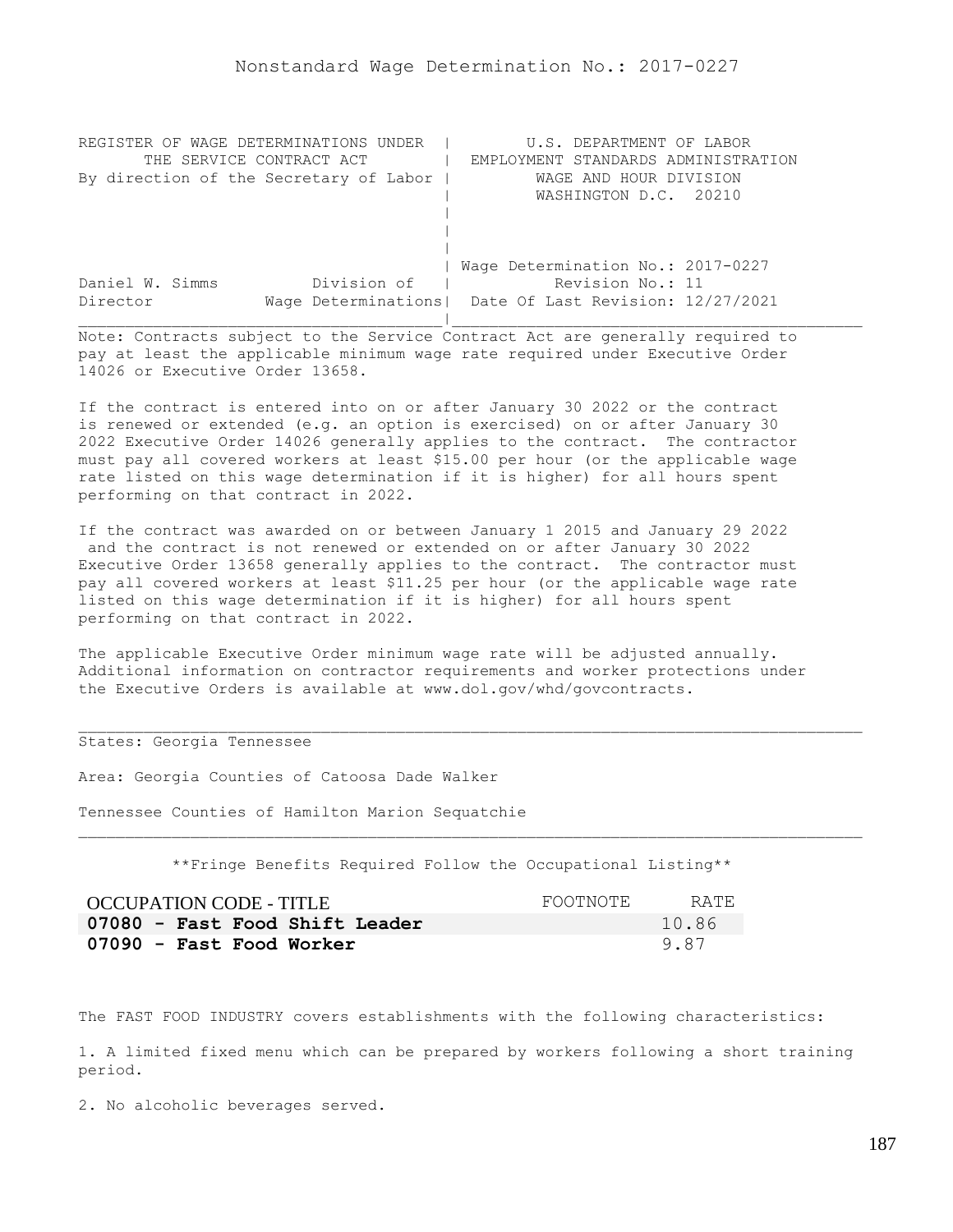3. Customers ordering meals at counter or drive-up locations.

4. Food available almost immediately after order is placed.

5. Tipping not encouraged.

Note: Executive Order (EO) 13706 Establishing Paid Sick Leave for Federal Contractors applies to all contracts subject to the Service Contract Act for which the contract is awarded (and any solicitation was issued) on or after January 1 2017. If this contract is covered by the EO the contractor must provide employees with 1 hour of paid sick leave for every 30 hours they work up to 56 hours of paid sick leave each year. Employees must be permitted to use paid sick leave for their own illness injury or other health-related needs including preventive care; to assist a family member (or person who is like family to the employee) who is ill injured or has other health-related needs including preventive care; or for reasons resulting from or to assist a family member (or person who is like family to the employee) who is the victim of domestic violence sexual assault or stalking. Additional information on contractor requirements and worker protections under the EO is available at www.dol.gov/whd/govcontracts.

ALL OCCUPATIONS LISTED ABOVE RECEIVE THE FOLLOWING BENEFITS:

HEALTH & WELFARE: \$1.00 per hour or \$40.00 per week or \$173.34 per month

VACATION: \$.25 per hour in paid vacation after 1 year of service with a contractor or successor. Length of service includes the whole span of continuous service with the present contractor or successor wherever employed and with the predecessor contractors in the performance of similar work at the same Federal facility. (29 CFR 4.173)

HOLIDAYS: \$.11 per hour in holiday pay. (29 CFR 4.174)

\*\* UNIFORM ALLOWANCE \*\*

If employees are required to wear uniforms in the performance of this contract (either by the terms of the Government contract by the employer by the state or local law etc.) the cost of furnishing such uniforms and maintaining (by laundering or dry cleaning) such uniforms is an expense that may not be borne by an employee where such cost reduces the hourly rate below that required by the wage determination. The Department of Labor will accept payment in accordance with the following standards as compliance:

The contractor or subcontractor is required to furnish all employees with an adequate number of uniforms without cost or to reimburse employees for the actual cost of the uniforms. In addition where uniform cleaning and maintenance is made the responsibility of the employee all contractors and subcontractors subject to this wage determination shall (in the absence of a bona fide collective bargaining agreement providing for a different amount or the furnishing of contrary affirmative proof as to the actual cost) reimburse all employees for such cleaning and maintenance at a rate of  $$3.35$  per week (or  $$.67$  cents per day). However in those instances where the uniforms furnished are made of ""wash and wear"" materials may be routinely washed and dried with other personal garments and do not require any special treatment such as dry cleaning daily washing or commercial laundering in order to meet the cleanliness or appearance standards set by the terms of the Government contract by the contractor by law or by the nature of the work there is no requirement that employees be reimbursed for uniform maintenance costs.

\*\* SERVICE CONTRACT ACT DIRECTORY OF OCCUPATIONS \*\*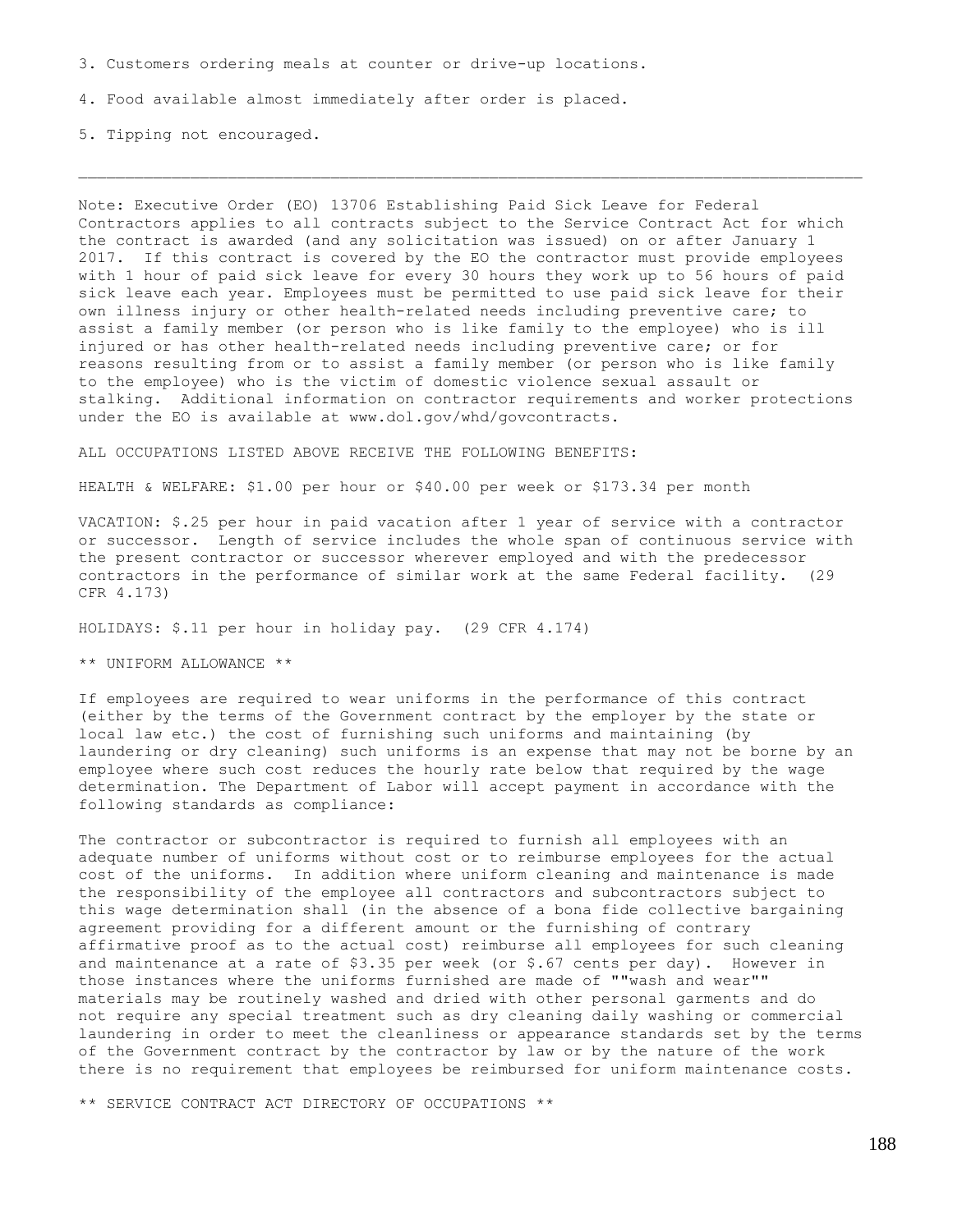The duties of employees under job titles listed are those described in the ""Service Contract Act Directory of Occupations"" Fifth Edition (Revision 1) dated September 2015 unless otherwise indicated.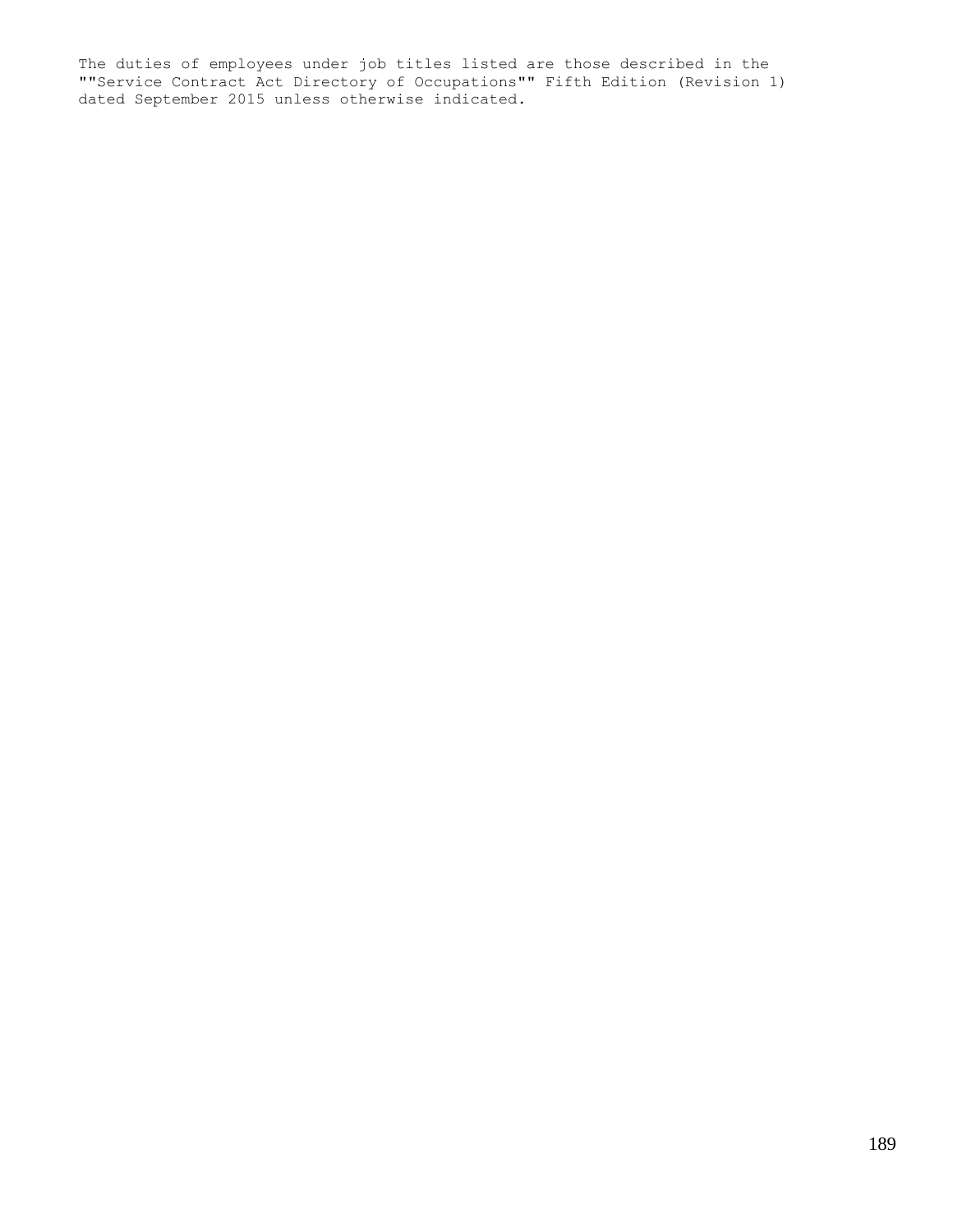| REGISTER OF WAGE DETERMINATIONS UNDER  | U.S. DEPARTMENT OF LABOR                                |
|----------------------------------------|---------------------------------------------------------|
| THE SERVICE CONTRACT ACT               | EMPLOYMENT STANDARDS ADMINISTRATION                     |
| By direction of the Secretary of Labor | WAGE AND HOUR DIVISION                                  |
|                                        | WASHINGTON D.C. 20210                                   |
|                                        |                                                         |
|                                        |                                                         |
|                                        |                                                         |
|                                        | Wage Determination No.: 2017-0229                       |
| Division of<br>Daniel W. Simms         | Revision No.: 11                                        |
| Director                               | Wage Determinations   Date Of Last Revision: 12/27/2021 |
|                                        |                                                         |

If the contract is entered into on or after January 30 2022 or the contract is renewed or extended (e.g. an option is exercised) on or after January 30 2022 Executive Order 14026 generally applies to the contract. The contractor must pay all covered workers at least \$15.00 per hour (or the applicable wage rate listed on this wage determination if it is higher) for all hours spent performing on that contract in 2022.

If the contract was awarded on or between January 1 2015 and January 29 2022 and the contract is not renewed or extended on or after January 30 2022 Executive Order 13658 generally applies to the contract. The contractor must pay all covered workers at least \$11.25 per hour (or the applicable wage rate listed on this wage determination if it is higher) for all hours spent performing on that contract in 2022.

The applicable Executive Order minimum wage rate will be adjusted annually. Additional information on contractor requirements and worker protections under the Executive Orders is available at www.dol.gov/whd/govcontracts.

## State: Florida

Area: Florida County of Lee

\*\*Fringe Benefits Required Follow the Occupational Listing\*\*

| OCCUPATION CODE - TITLE        | FOOTNOTE | RATE. |
|--------------------------------|----------|-------|
| 07080 - Fast Food Shift Leader |          | 11.68 |
| 07090 - Fast Food Worker       |          | 10.62 |

The FAST FOOD INDUSTRY covers establishments with the following characteristics:

1. A limited fixed menu which can be prepared by workers following a short training period.

2. No alcoholic beverages served.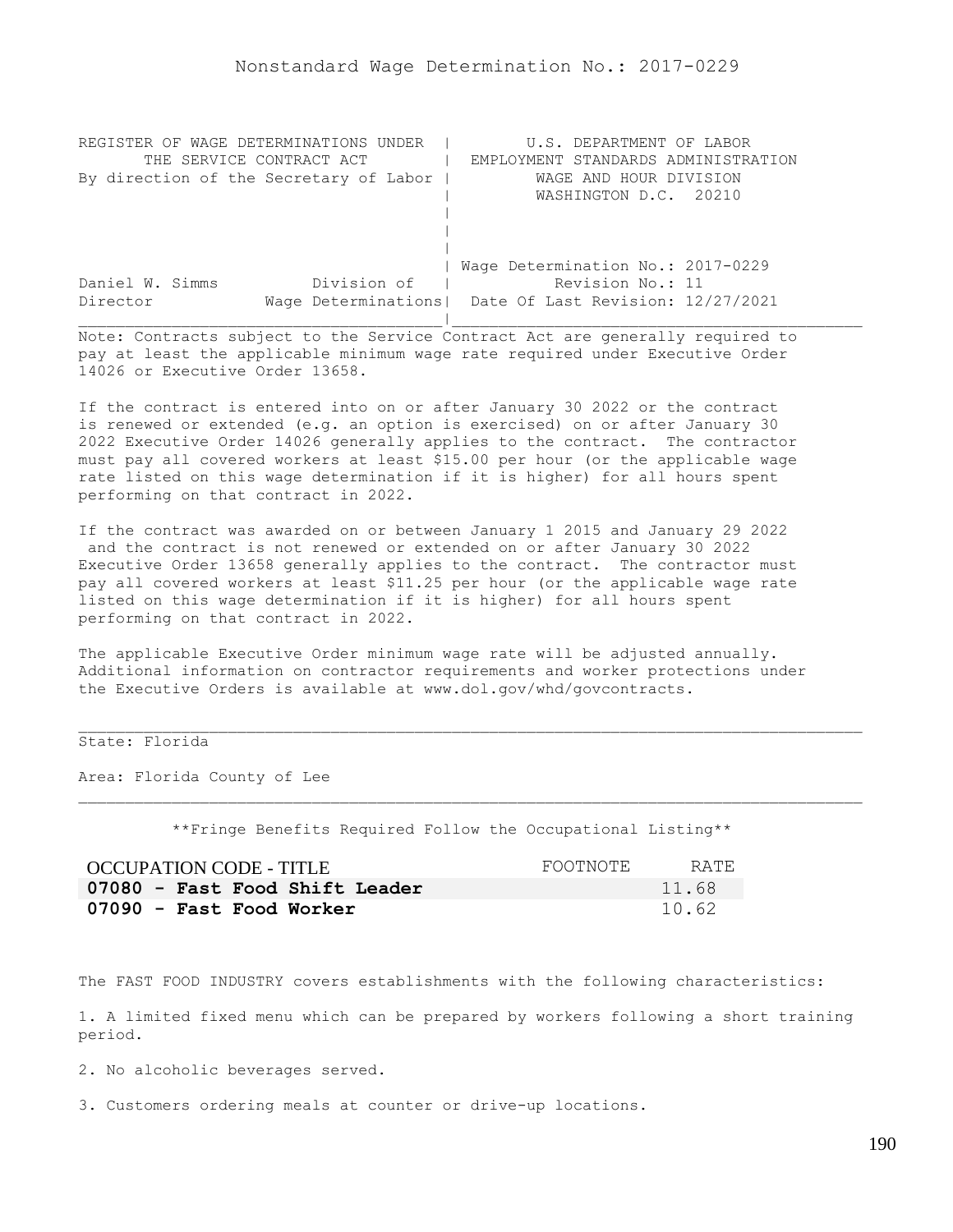5. Tipping not encouraged.

Note: Executive Order (EO) 13706 Establishing Paid Sick Leave for Federal Contractors applies to all contracts subject to the Service Contract Act for which the contract is awarded (and any solicitation was issued) on or after January 1 2017. If this contract is covered by the EO the contractor must provide employees with 1 hour of paid sick leave for every 30 hours they work up to 56 hours of paid sick leave each year. Employees must be permitted to use paid sick leave for their own illness injury or other health-related needs including preventive care; to assist a family member (or person who is like family to the employee) who is ill injured or has other health-related needs including preventive care; or for reasons resulting from or to assist a family member (or person who is like family to the employee) who is the victim of domestic violence sexual assault or stalking. Additional information on contractor requirements and worker protections under the EO is available at www.dol.gov/whd/govcontracts.

ALL OCCUPATIONS LISTED ABOVE RECEIVE THE FOLLOWING BENEFITS:

HEALTH & WELFARE: \$1.00 per hour or \$40.00 per week or \$173.34 per month

VACATION: \$.25 per hour in paid vacation after 1 year of service with a contractor or successor. Length of service includes the whole span of continuous service with the present contractor or successor wherever employed and with the predecessor contractors in the performance of similar work at the same Federal facility. (29 CFR 4.173)

HOLIDAYS: \$.11 per hour in holiday pay. (29 CFR 4.174)

\*\* UNIFORM ALLOWANCE \*\*

If employees are required to wear uniforms in the performance of this contract (either by the terms of the Government contract by the employer by the state or local law etc.) the cost of furnishing such uniforms and maintaining (by laundering or dry cleaning) such uniforms is an expense that may not be borne by an employee where such cost reduces the hourly rate below that required by the wage determination. The Department of Labor will accept payment in accordance with the following standards as compliance:

The contractor or subcontractor is required to furnish all employees with an adequate number of uniforms without cost or to reimburse employees for the actual cost of the uniforms. In addition where uniform cleaning and maintenance is made the responsibility of the employee all contractors and subcontractors subject to this wage determination shall (in the absence of a bona fide collective bargaining agreement providing for a different amount or the furnishing of contrary affirmative proof as to the actual cost) reimburse all employees for such cleaning and maintenance at a rate of \$3.35 per week (or \$.67 cents per day). However in those instances where the uniforms furnished are made of ""wash and wear"" materials may be routinely washed and dried with other personal garments and do not require any special treatment such as dry cleaning daily washing or commercial laundering in order to meet the cleanliness or appearance standards set by the terms of the Government contract by the contractor by law or by the nature of the work there is no requirement that employees be reimbursed for uniform maintenance costs.

\*\* SERVICE CONTRACT ACT DIRECTORY OF OCCUPATIONS \*\*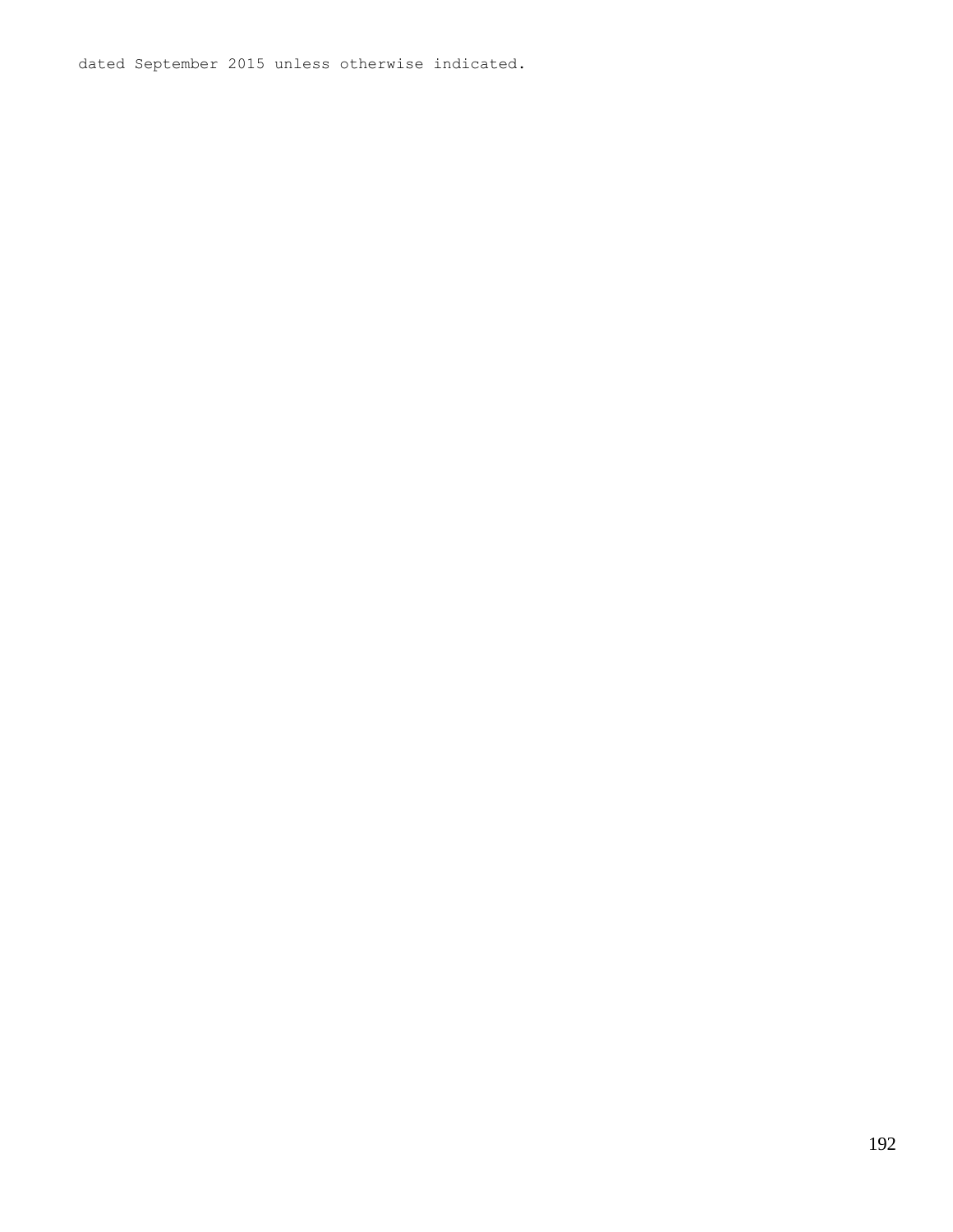| REGISTER OF WAGE DETERMINATIONS UNDER  | U.S. DEPARTMENT OF LABOR                                |
|----------------------------------------|---------------------------------------------------------|
| THE SERVICE CONTRACT ACT               | EMPLOYMENT STANDARDS ADMINISTRATION                     |
| By direction of the Secretary of Labor | WAGE AND HOUR DIVISION                                  |
|                                        | WASHINGTON D.C. 20210                                   |
|                                        |                                                         |
|                                        |                                                         |
|                                        |                                                         |
|                                        | Wage Determination No.: 2017-0231                       |
| Division of<br>Daniel W. Simms         | Revision No.: 11                                        |
| Director                               | Wage Determinations   Date Of Last Revision: 12/27/2021 |
|                                        |                                                         |

If the contract is entered into on or after January 30 2022 or the contract is renewed or extended (e.g. an option is exercised) on or after January 30 2022 Executive Order 14026 generally applies to the contract. The contractor must pay all covered workers at least \$15.00 per hour (or the applicable wage rate listed on this wage determination if it is higher) for all hours spent performing on that contract in 2022.

If the contract was awarded on or between January 1 2015 and January 29 2022 and the contract is not renewed or extended on or after January 30 2022 Executive Order 13658 generally applies to the contract. The contractor must pay all covered workers at least \$11.25 per hour (or the applicable wage rate listed on this wage determination if it is higher) for all hours spent performing on that contract in 2022.

The applicable Executive Order minimum wage rate will be adjusted annually. Additional information on contractor requirements and worker protections under the Executive Orders is available at www.dol.gov/whd/govcontracts.

## State: Florida

Area: Florida Counties of Flagler Volusia

\*\*Fringe Benefits Required Follow the Occupational Listing\*\*

| OCCUPATION CODE - TITLE        | FOOTNOTE | RATE  |
|--------------------------------|----------|-------|
| 07080 - Fast Food Shift Leader |          | 11.72 |
| 07090 - Fast Food Worker       |          | 10.65 |

The FAST FOOD INDUSTRY covers establishments with the following characteristics:

1. A limited fixed menu which can be prepared by workers following a short training period.

2. No alcoholic beverages served.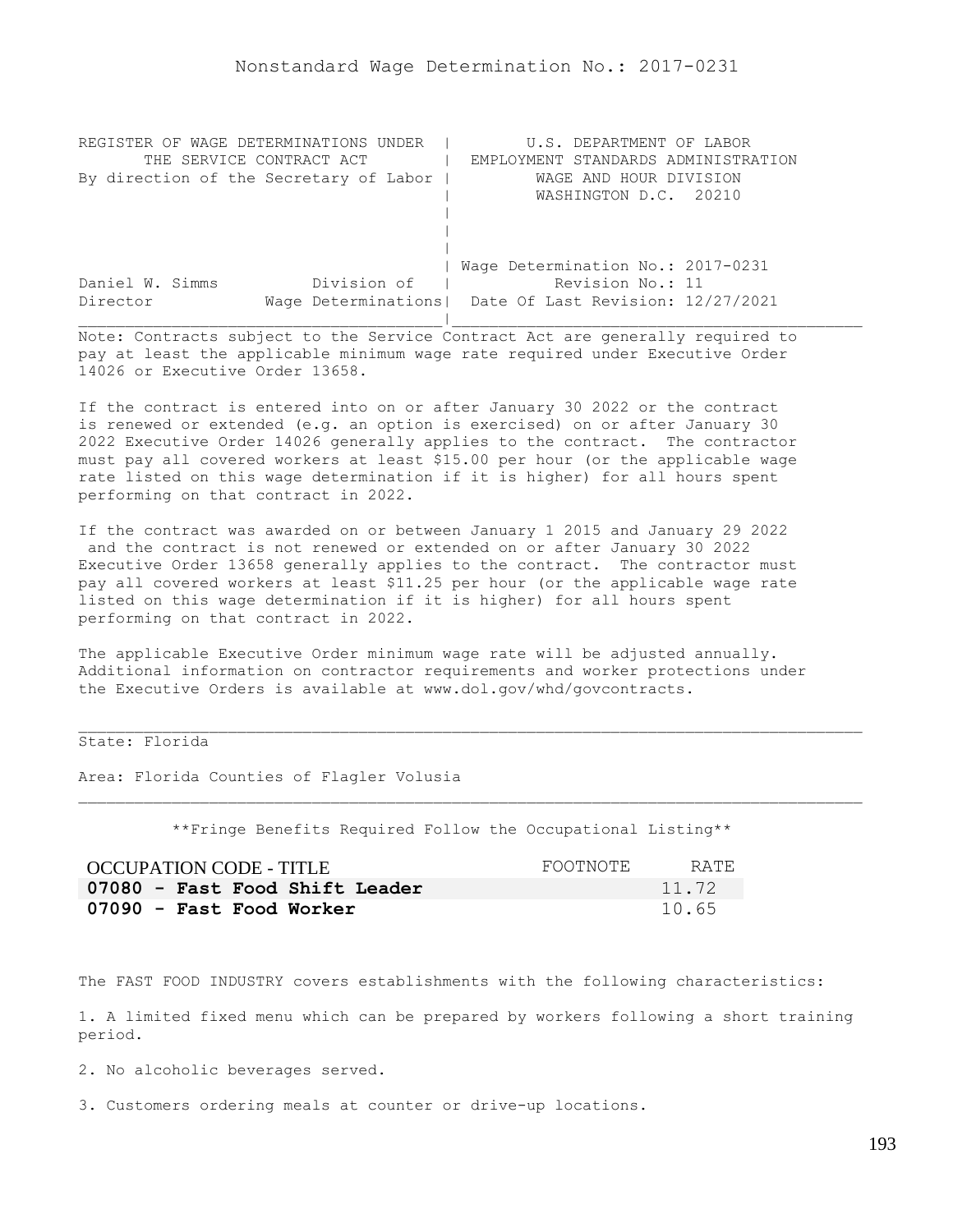5. Tipping not encouraged.

Note: Executive Order (EO) 13706 Establishing Paid Sick Leave for Federal Contractors applies to all contracts subject to the Service Contract Act for which the contract is awarded (and any solicitation was issued) on or after January 1 2017. If this contract is covered by the EO the contractor must provide employees with 1 hour of paid sick leave for every 30 hours they work up to 56 hours of paid sick leave each year. Employees must be permitted to use paid sick leave for their own illness injury or other health-related needs including preventive care; to assist a family member (or person who is like family to the employee) who is ill injured or has other health-related needs including preventive care; or for reasons resulting from or to assist a family member (or person who is like family to the employee) who is the victim of domestic violence sexual assault or stalking. Additional information on contractor requirements and worker protections under the EO is available at www.dol.gov/whd/govcontracts.

ALL OCCUPATIONS LISTED ABOVE RECEIVE THE FOLLOWING BENEFITS:

HEALTH & WELFARE: \$1.00 per hour or \$40.00 per week or \$173.34 per month

VACATION: \$.25 per hour in paid vacation after 1 year of service with a contractor or successor. Length of service includes the whole span of continuous service with the present contractor or successor wherever employed and with the predecessor contractors in the performance of similar work at the same Federal facility. (29 CFR 4.173)

HOLIDAYS: \$.11 per hour in holiday pay. (29 CFR 4.174)

\*\* UNIFORM ALLOWANCE \*\*

If employees are required to wear uniforms in the performance of this contract (either by the terms of the Government contract by the employer by the state or local law etc.) the cost of furnishing such uniforms and maintaining (by laundering or dry cleaning) such uniforms is an expense that may not be borne by an employee where such cost reduces the hourly rate below that required by the wage determination. The Department of Labor will accept payment in accordance with the following standards as compliance:

The contractor or subcontractor is required to furnish all employees with an adequate number of uniforms without cost or to reimburse employees for the actual cost of the uniforms. In addition where uniform cleaning and maintenance is made the responsibility of the employee all contractors and subcontractors subject to this wage determination shall (in the absence of a bona fide collective bargaining agreement providing for a different amount or the furnishing of contrary affirmative proof as to the actual cost) reimburse all employees for such cleaning and maintenance at a rate of \$3.35 per week (or \$.67 cents per day). However in those instances where the uniforms furnished are made of ""wash and wear"" materials may be routinely washed and dried with other personal garments and do not require any special treatment such as dry cleaning daily washing or commercial laundering in order to meet the cleanliness or appearance standards set by the terms of the Government contract by the contractor by law or by the nature of the work there is no requirement that employees be reimbursed for uniform maintenance costs.

\*\* SERVICE CONTRACT ACT DIRECTORY OF OCCUPATIONS \*\*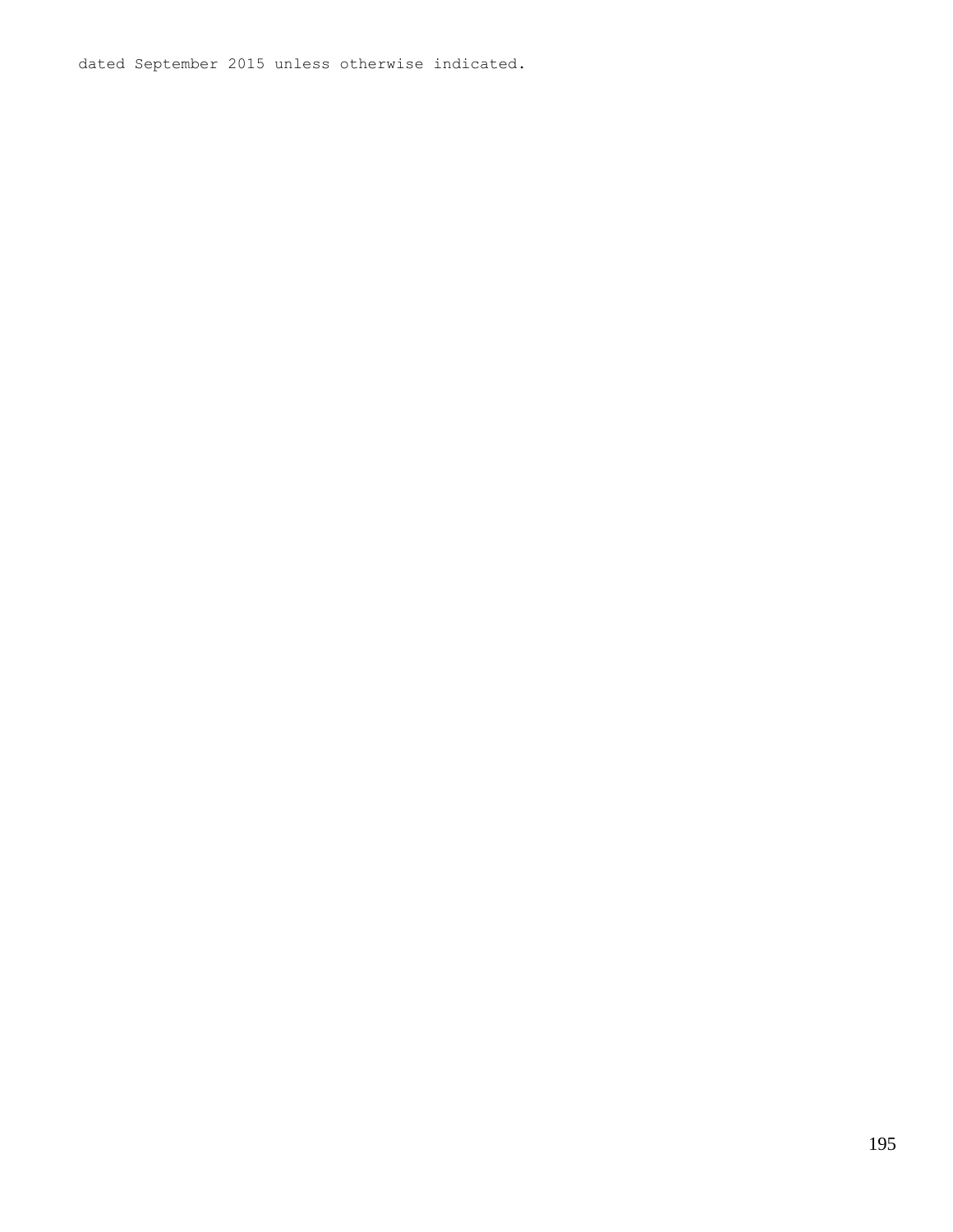| REGISTER OF WAGE DETERMINATIONS UNDER  | U.S. DEPARTMENT OF LABOR                                |
|----------------------------------------|---------------------------------------------------------|
| THE SERVICE CONTRACT ACT               | EMPLOYMENT STANDARDS ADMINISTRATION                     |
| By direction of the Secretary of Labor | WAGE AND HOUR DIVISION                                  |
|                                        | WASHINGTON D.C. 20210                                   |
|                                        |                                                         |
|                                        |                                                         |
|                                        |                                                         |
|                                        | Wage Determination No.: 2017-0233                       |
| Division of<br>Daniel W. Simms         | Revision No.: 11                                        |
| Director                               | Wage Determinations   Date Of Last Revision: 12/27/2021 |
|                                        |                                                         |

If the contract is entered into on or after January 30 2022 or the contract is renewed or extended (e.g. an option is exercised) on or after January 30 2022 Executive Order 14026 generally applies to the contract. The contractor must pay all covered workers at least \$15.00 per hour (or the applicable wage rate listed on this wage determination if it is higher) for all hours spent performing on that contract in 2022.

If the contract was awarded on or between January 1 2015 and January 29 2022 and the contract is not renewed or extended on or after January 30 2022 Executive Order 13658 generally applies to the contract. The contractor must pay all covered workers at least \$11.25 per hour (or the applicable wage rate listed on this wage determination if it is higher) for all hours spent performing on that contract in 2022.

The applicable Executive Order minimum wage rate will be adjusted annually. Additional information on contractor requirements and worker protections under the Executive Orders is available at www.dol.gov/whd/govcontracts.

# State: Florida

Area: Florida Counties of Alachua Gilchrist

\*\*Fringe Benefits Required Follow the Occupational Listing\*\*

| OCCUPATION CODE - TITLE        | FOOTNOTE | RATE. |
|--------------------------------|----------|-------|
| 07080 - Fast Food Shift Leader |          | 14.24 |
| 07090 - Fast Food Worker       |          | 12.95 |

The FAST FOOD INDUSTRY covers establishments with the following characteristics:

1. A limited fixed menu which can be prepared by workers following a short training period.

2. No alcoholic beverages served.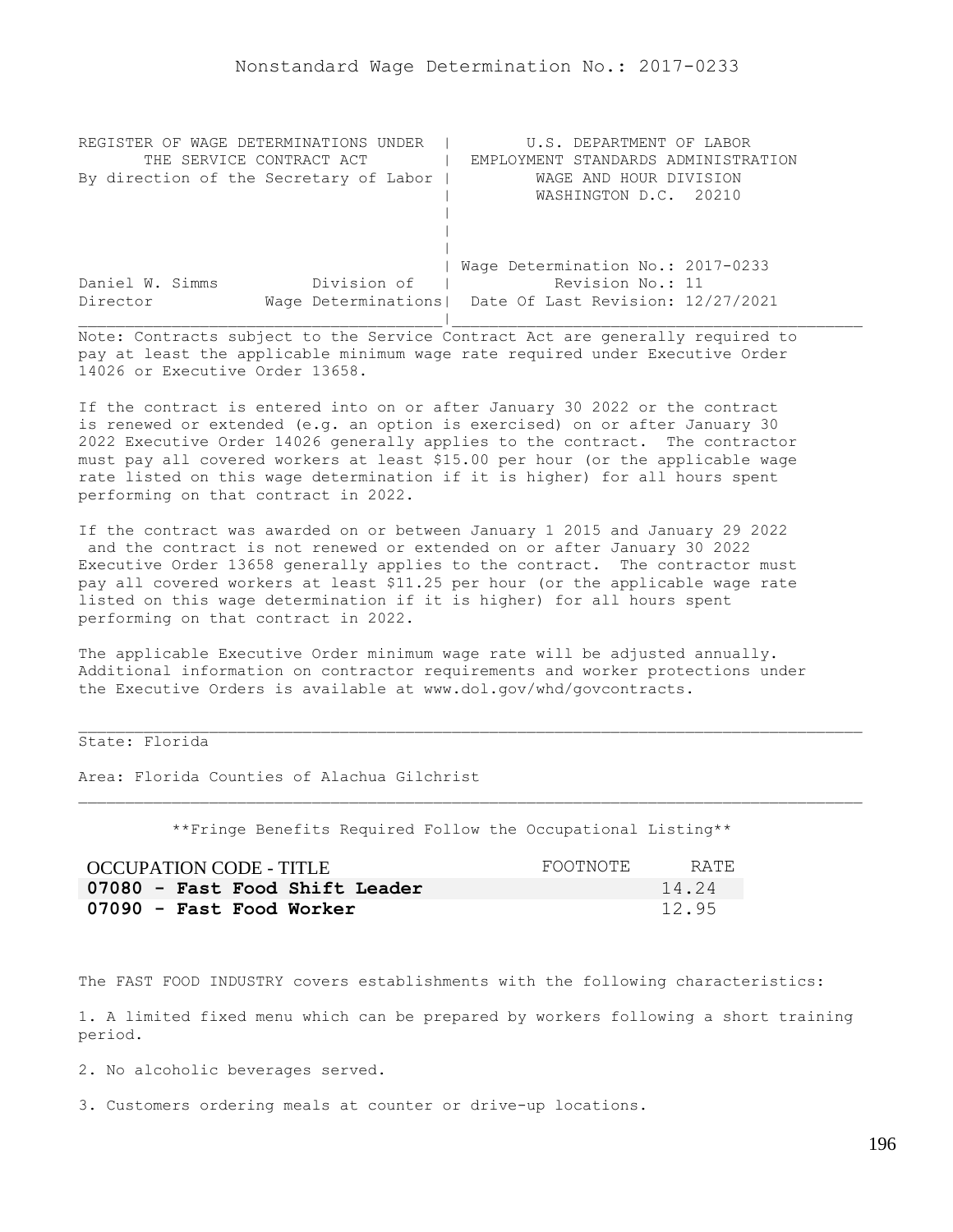5. Tipping not encouraged.

Note: Executive Order (EO) 13706 Establishing Paid Sick Leave for Federal Contractors applies to all contracts subject to the Service Contract Act for which the contract is awarded (and any solicitation was issued) on or after January 1 2017. If this contract is covered by the EO the contractor must provide employees with 1 hour of paid sick leave for every 30 hours they work up to 56 hours of paid sick leave each year. Employees must be permitted to use paid sick leave for their own illness injury or other health-related needs including preventive care; to assist a family member (or person who is like family to the employee) who is ill injured or has other health-related needs including preventive care; or for reasons resulting from or to assist a family member (or person who is like family to the employee) who is the victim of domestic violence sexual assault or stalking. Additional information on contractor requirements and worker protections under the EO is available at www.dol.gov/whd/govcontracts.

ALL OCCUPATIONS LISTED ABOVE RECEIVE THE FOLLOWING BENEFITS:

HEALTH & WELFARE: \$1.00 per hour or \$40.00 per week or \$173.34 per month

VACATION: \$.25 per hour in paid vacation after 1 year of service with a contractor or successor. Length of service includes the whole span of continuous service with the present contractor or successor wherever employed and with the predecessor contractors in the performance of similar work at the same Federal facility. (29 CFR 4.173)

HOLIDAYS: \$.11 per hour in holiday pay. (29 CFR 4.174)

\*\* UNIFORM ALLOWANCE \*\*

If employees are required to wear uniforms in the performance of this contract (either by the terms of the Government contract by the employer by the state or local law etc.) the cost of furnishing such uniforms and maintaining (by laundering or dry cleaning) such uniforms is an expense that may not be borne by an employee where such cost reduces the hourly rate below that required by the wage determination. The Department of Labor will accept payment in accordance with the following standards as compliance:

The contractor or subcontractor is required to furnish all employees with an adequate number of uniforms without cost or to reimburse employees for the actual cost of the uniforms. In addition where uniform cleaning and maintenance is made the responsibility of the employee all contractors and subcontractors subject to this wage determination shall (in the absence of a bona fide collective bargaining agreement providing for a different amount or the furnishing of contrary affirmative proof as to the actual cost) reimburse all employees for such cleaning and maintenance at a rate of  $$3.35$  per week (or  $$.67$  cents per day). However in those instances where the uniforms furnished are made of ""wash and wear"" materials may be routinely washed and dried with other personal garments and do not require any special treatment such as dry cleaning daily washing or commercial laundering in order to meet the cleanliness or appearance standards set by the terms of the Government contract by the contractor by law or by the nature of the work there is no requirement that employees be reimbursed for uniform maintenance costs.

\*\* SERVICE CONTRACT ACT DIRECTORY OF OCCUPATIONS \*\*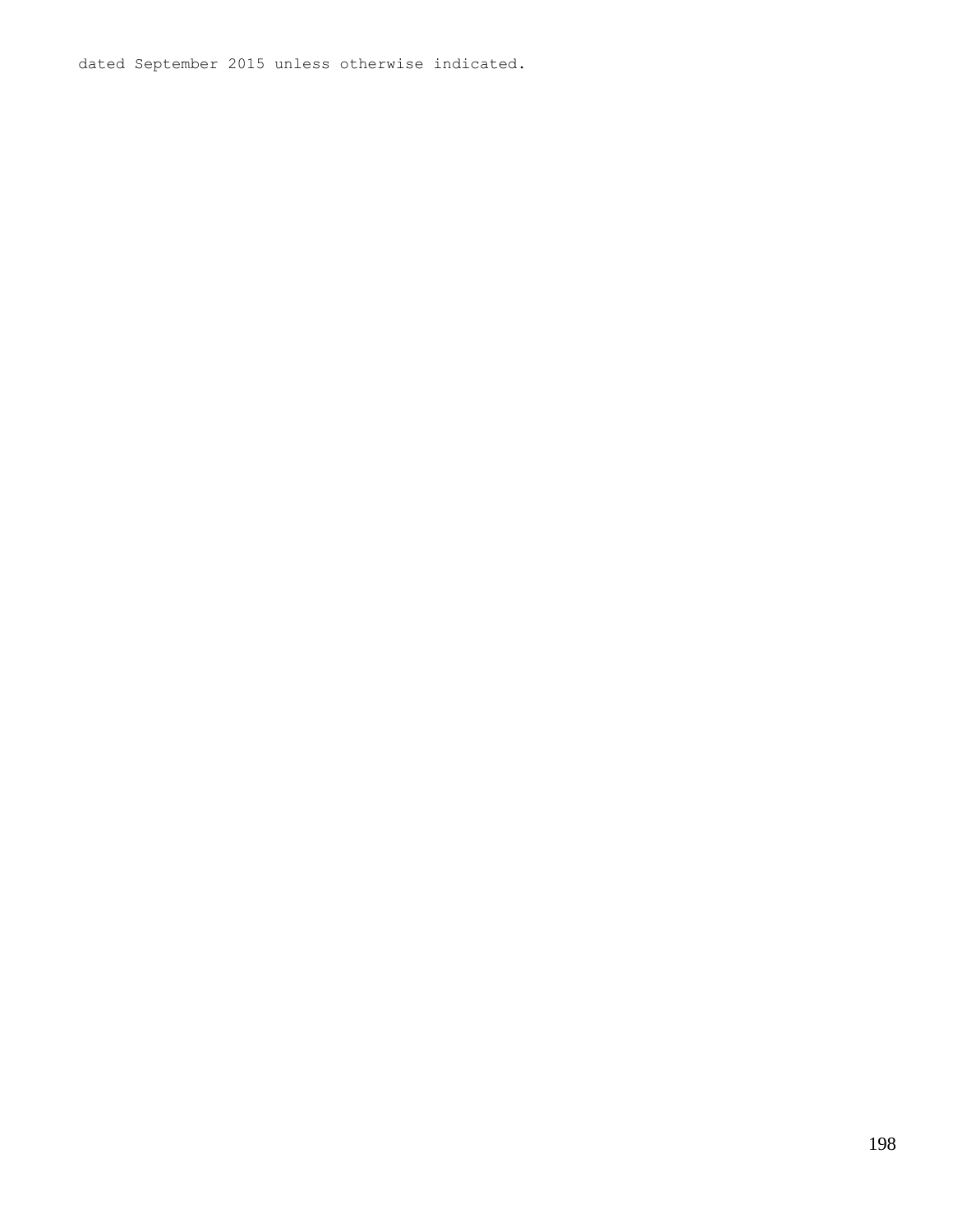| REGISTER OF WAGE DETERMINATIONS UNDER  | U.S. DEPARTMENT OF LABOR                                |
|----------------------------------------|---------------------------------------------------------|
| THE SERVICE CONTRACT ACT               | EMPLOYMENT STANDARDS ADMINISTRATION                     |
| By direction of the Secretary of Labor | WAGE AND HOUR DIVISION                                  |
|                                        | WASHINGTON D.C. 20210                                   |
|                                        |                                                         |
|                                        |                                                         |
|                                        |                                                         |
|                                        | Wage Determination No.: 2017-0235                       |
| Division of<br>Daniel W. Simms         | Revision No.: 11                                        |
| Director                               | Wage Determinations   Date Of Last Revision: 12/27/2021 |
|                                        |                                                         |

If the contract is entered into on or after January 30 2022 or the contract is renewed or extended (e.g. an option is exercised) on or after January 30 2022 Executive Order 14026 generally applies to the contract. The contractor must pay all covered workers at least \$15.00 per hour (or the applicable wage rate listed on this wage determination if it is higher) for all hours spent performing on that contract in 2022.

If the contract was awarded on or between January 1 2015 and January 29 2022 and the contract is not renewed or extended on or after January 30 2022 Executive Order 13658 generally applies to the contract. The contractor must pay all covered workers at least \$11.25 per hour (or the applicable wage rate listed on this wage determination if it is higher) for all hours spent performing on that contract in 2022.

The applicable Executive Order minimum wage rate will be adjusted annually. Additional information on contractor requirements and worker protections under the Executive Orders is available at www.dol.gov/whd/govcontracts.

## State: Florida

Area: Florida County of Polk

\*\*Fringe Benefits Required Follow the Occupational Listing\*\*

| OCCUPATION CODE - TITLE        | FOOTNOTE | RATE  |
|--------------------------------|----------|-------|
| 07080 - Fast Food Shift Leader |          | 11.56 |
| 07090 - Fast Food Worker       |          | 10.51 |

The FAST FOOD INDUSTRY covers establishments with the following characteristics:

1. A limited fixed menu which can be prepared by workers following a short training period.

2. No alcoholic beverages served.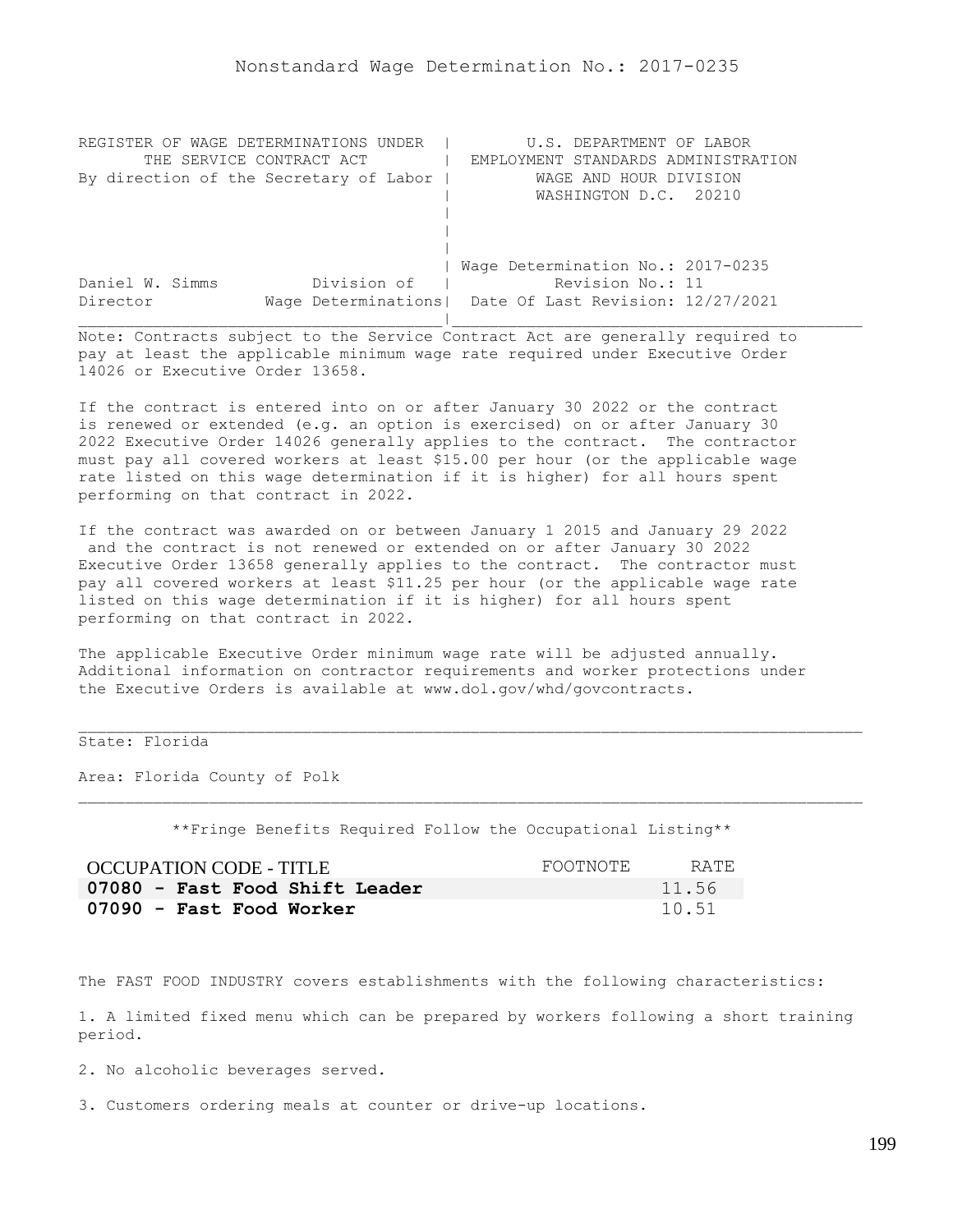5. Tipping not encouraged.

Note: Executive Order (EO) 13706 Establishing Paid Sick Leave for Federal Contractors applies to all contracts subject to the Service Contract Act for which the contract is awarded (and any solicitation was issued) on or after January 1 2017. If this contract is covered by the EO the contractor must provide employees with 1 hour of paid sick leave for every 30 hours they work up to 56 hours of paid sick leave each year. Employees must be permitted to use paid sick leave for their own illness injury or other health-related needs including preventive care; to assist a family member (or person who is like family to the employee) who is ill injured or has other health-related needs including preventive care; or for reasons resulting from or to assist a family member (or person who is like family to the employee) who is the victim of domestic violence sexual assault or stalking. Additional information on contractor requirements and worker protections under the EO is available at www.dol.gov/whd/govcontracts.

ALL OCCUPATIONS LISTED ABOVE RECEIVE THE FOLLOWING BENEFITS:

HEALTH & WELFARE: \$1.00 per hour or \$40.00 per week or \$173.34 per month

VACATION: \$.25 per hour in paid vacation after 1 year of service with a contractor or successor. Length of service includes the whole span of continuous service with the present contractor or successor wherever employed and with the predecessor contractors in the performance of similar work at the same Federal facility. (29 CFR 4.173)

HOLIDAYS: \$.11 per hour in holiday pay. (29 CFR 4.174)

\*\* UNIFORM ALLOWANCE \*\*

If employees are required to wear uniforms in the performance of this contract (either by the terms of the Government contract by the employer by the state or local law etc.) the cost of furnishing such uniforms and maintaining (by laundering or dry cleaning) such uniforms is an expense that may not be borne by an employee where such cost reduces the hourly rate below that required by the wage determination. The Department of Labor will accept payment in accordance with the following standards as compliance:

The contractor or subcontractor is required to furnish all employees with an adequate number of uniforms without cost or to reimburse employees for the actual cost of the uniforms. In addition where uniform cleaning and maintenance is made the responsibility of the employee all contractors and subcontractors subject to this wage determination shall (in the absence of a bona fide collective bargaining agreement providing for a different amount or the furnishing of contrary affirmative proof as to the actual cost) reimburse all employees for such cleaning and maintenance at a rate of \$3.35 per week (or \$.67 cents per day). However in those instances where the uniforms furnished are made of ""wash and wear"" materials may be routinely washed and dried with other personal garments and do not require any special treatment such as dry cleaning daily washing or commercial laundering in order to meet the cleanliness or appearance standards set by the terms of the Government contract by the contractor by law or by the nature of the work there is no requirement that employees be reimbursed for uniform maintenance costs.

\*\* SERVICE CONTRACT ACT DIRECTORY OF OCCUPATIONS \*\*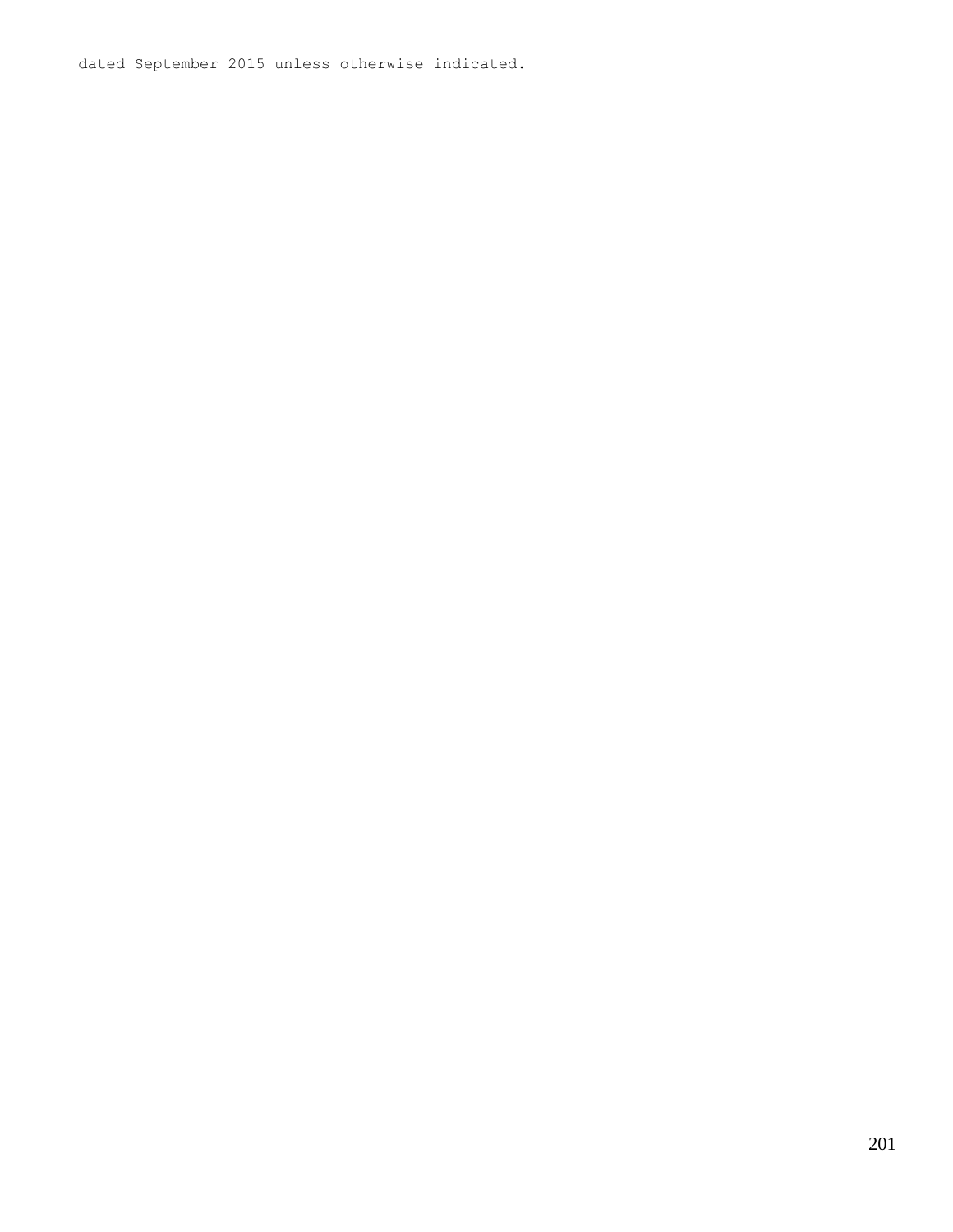| REGISTER OF WAGE DETERMINATIONS UNDER  | U.S. DEPARTMENT OF LABOR                                |
|----------------------------------------|---------------------------------------------------------|
| THE SERVICE CONTRACT ACT               | EMPLOYMENT STANDARDS ADMINISTRATION                     |
| By direction of the Secretary of Labor | WAGE AND HOUR DIVISION                                  |
|                                        | WASHINGTON D.C. 20210                                   |
|                                        |                                                         |
|                                        |                                                         |
|                                        |                                                         |
|                                        | Wage Determination No.: 2017-0237                       |
| Division of<br>Daniel W. Simms         | Revision No.: 11                                        |
| Director                               | Wage Determinations   Date Of Last Revision: 12/27/2021 |
|                                        |                                                         |

If the contract is entered into on or after January 30 2022 or the contract is renewed or extended (e.g. an option is exercised) on or after January 30 2022 Executive Order 14026 generally applies to the contract. The contractor must pay all covered workers at least \$15.00 per hour (or the applicable wage rate listed on this wage determination if it is higher) for all hours spent performing on that contract in 2022.

If the contract was awarded on or between January 1 2015 and January 29 2022 and the contract is not renewed or extended on or after January 30 2022 Executive Order 13658 generally applies to the contract. The contractor must pay all covered workers at least \$11.25 per hour (or the applicable wage rate listed on this wage determination if it is higher) for all hours spent performing on that contract in 2022.

The applicable Executive Order minimum wage rate will be adjusted annually. Additional information on contractor requirements and worker protections under the Executive Orders is available at www.dol.gov/whd/govcontracts.

# State: Florida

Area: Florida County of Collier

\*\*Fringe Benefits Required Follow the Occupational Listing\*\*

| <b>OCCUPATION CODE - TITLE</b> | FOOTNOTE | RATE. |
|--------------------------------|----------|-------|
| 07080 - Fast Food Shift Leader |          | 12.53 |
| 07090 - Fast Food Worker       |          | 11.39 |

The FAST FOOD INDUSTRY covers establishments with the following characteristics:

1. A limited fixed menu which can be prepared by workers following a short training period.

2. No alcoholic beverages served.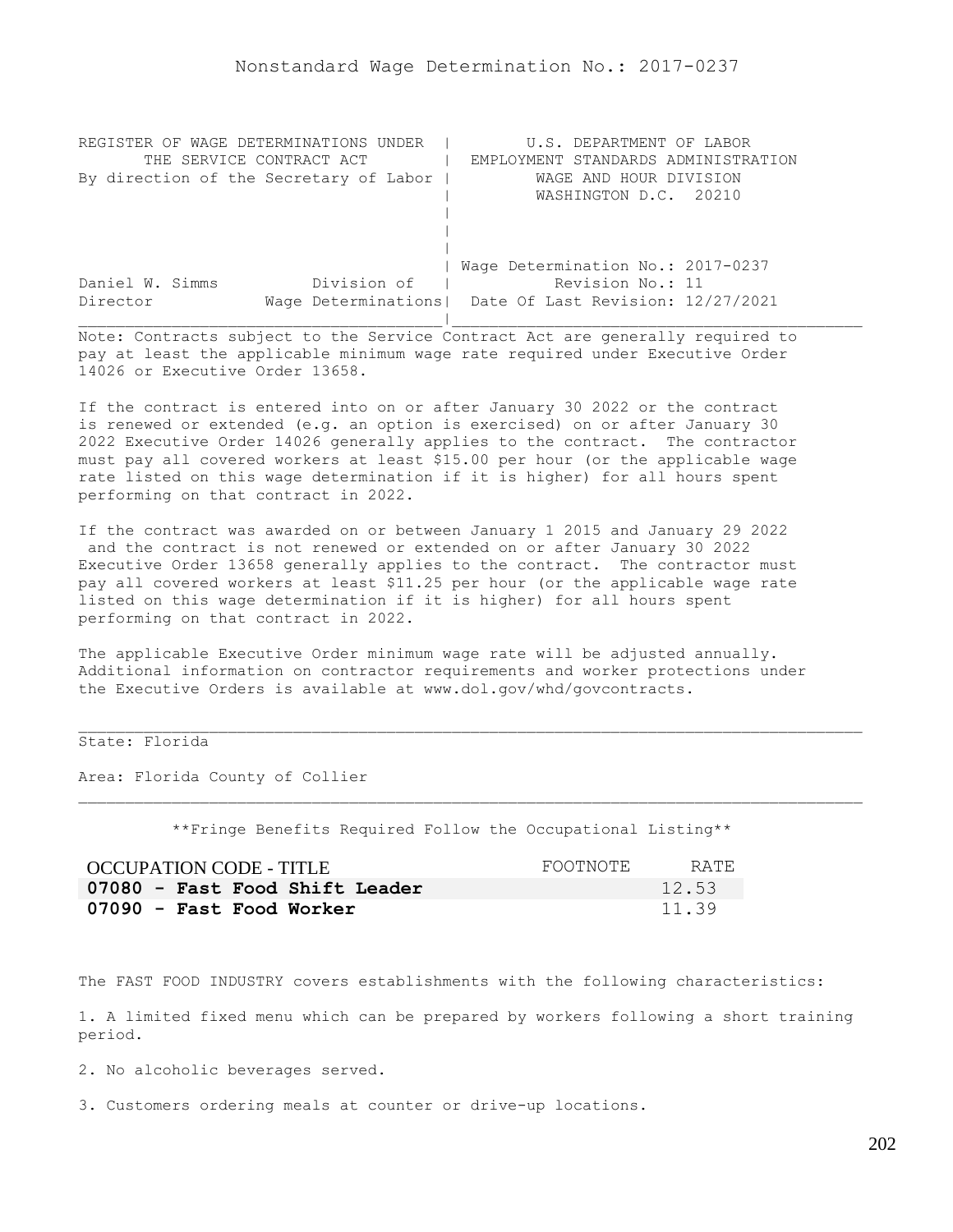5. Tipping not encouraged.

Note: Executive Order (EO) 13706 Establishing Paid Sick Leave for Federal Contractors applies to all contracts subject to the Service Contract Act for which the contract is awarded (and any solicitation was issued) on or after January 1 2017. If this contract is covered by the EO the contractor must provide employees with 1 hour of paid sick leave for every 30 hours they work up to 56 hours of paid sick leave each year. Employees must be permitted to use paid sick leave for their own illness injury or other health-related needs including preventive care; to assist a family member (or person who is like family to the employee) who is ill injured or has other health-related needs including preventive care; or for reasons resulting from or to assist a family member (or person who is like family to the employee) who is the victim of domestic violence sexual assault or stalking. Additional information on contractor requirements and worker protections under the EO is available at www.dol.gov/whd/govcontracts.

ALL OCCUPATIONS LISTED ABOVE RECEIVE THE FOLLOWING BENEFITS:

HEALTH & WELFARE: \$1.00 per hour or \$40.00 per week or \$173.34 per month

VACATION: \$.25 per hour in paid vacation after 1 year of service with a contractor or successor. Length of service includes the whole span of continuous service with the present contractor or successor wherever employed and with the predecessor contractors in the performance of similar work at the same Federal facility. (29 CFR 4.173)

HOLIDAYS: \$.11 per hour in holiday pay. (29 CFR 4.174)

\*\* UNIFORM ALLOWANCE \*\*

If employees are required to wear uniforms in the performance of this contract (either by the terms of the Government contract by the employer by the state or local law etc.) the cost of furnishing such uniforms and maintaining (by laundering or dry cleaning) such uniforms is an expense that may not be borne by an employee where such cost reduces the hourly rate below that required by the wage determination. The Department of Labor will accept payment in accordance with the following standards as compliance:

The contractor or subcontractor is required to furnish all employees with an adequate number of uniforms without cost or to reimburse employees for the actual cost of the uniforms. In addition where uniform cleaning and maintenance is made the responsibility of the employee all contractors and subcontractors subject to this wage determination shall (in the absence of a bona fide collective bargaining agreement providing for a different amount or the furnishing of contrary affirmative proof as to the actual cost) reimburse all employees for such cleaning and maintenance at a rate of \$3.35 per week (or \$.67 cents per day). However in those instances where the uniforms furnished are made of ""wash and wear"" materials may be routinely washed and dried with other personal garments and do not require any special treatment such as dry cleaning daily washing or commercial laundering in order to meet the cleanliness or appearance standards set by the terms of the Government contract by the contractor by law or by the nature of the work there is no requirement that employees be reimbursed for uniform maintenance costs.

\*\* SERVICE CONTRACT ACT DIRECTORY OF OCCUPATIONS \*\*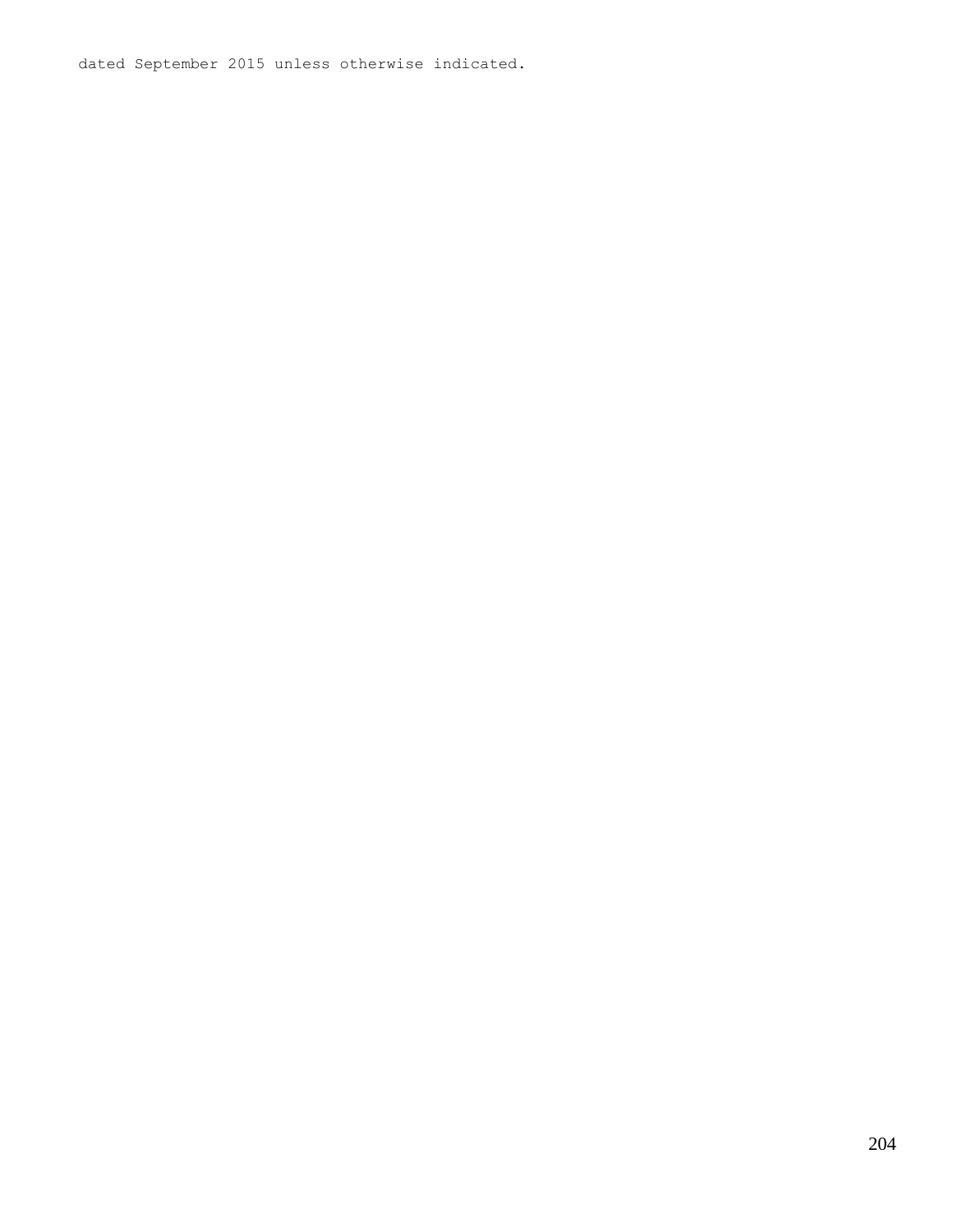| REGISTER OF WAGE DETERMINATIONS UNDER  | U.S. DEPARTMENT OF LABOR                                |
|----------------------------------------|---------------------------------------------------------|
| THE SERVICE CONTRACT ACT               | EMPLOYMENT STANDARDS ADMINISTRATION                     |
| By direction of the Secretary of Labor | WAGE AND HOUR DIVISION                                  |
|                                        | WASHINGTON D.C. 20210                                   |
|                                        |                                                         |
|                                        |                                                         |
|                                        |                                                         |
|                                        | Wage Determination No.: 2017-0239                       |
| Division of<br>Daniel W. Simms         | Revision No.: 11                                        |
| Director                               | Wage Determinations   Date Of Last Revision: 12/27/2021 |
|                                        |                                                         |

If the contract is entered into on or after January 30 2022 or the contract is renewed or extended (e.g. an option is exercised) on or after January 30 2022 Executive Order 14026 generally applies to the contract. The contractor must pay all covered workers at least \$15.00 per hour (or the applicable wage rate listed on this wage determination if it is higher) for all hours spent performing on that contract in 2022.

If the contract was awarded on or between January 1 2015 and January 29 2022 and the contract is not renewed or extended on or after January 30 2022 Executive Order 13658 generally applies to the contract. The contractor must pay all covered workers at least \$11.25 per hour (or the applicable wage rate listed on this wage determination if it is higher) for all hours spent performing on that contract in 2022.

The applicable Executive Order minimum wage rate will be adjusted annually. Additional information on contractor requirements and worker protections under the Executive Orders is available at www.dol.gov/whd/govcontracts.

# State: Florida

Area: Florida County of Marion

\*\*Fringe Benefits Required Follow the Occupational Listing\*\*

| <b>OCCUPATION CODE - TITLE</b> | FOOTNOTE | RATE. |
|--------------------------------|----------|-------|
| 07080 - Fast Food Shift Leader |          | 12.90 |
| 07090 - Fast Food Worker       |          | 11.73 |

The FAST FOOD INDUSTRY covers establishments with the following characteristics:

1. A limited fixed menu which can be prepared by workers following a short training period.

2. No alcoholic beverages served.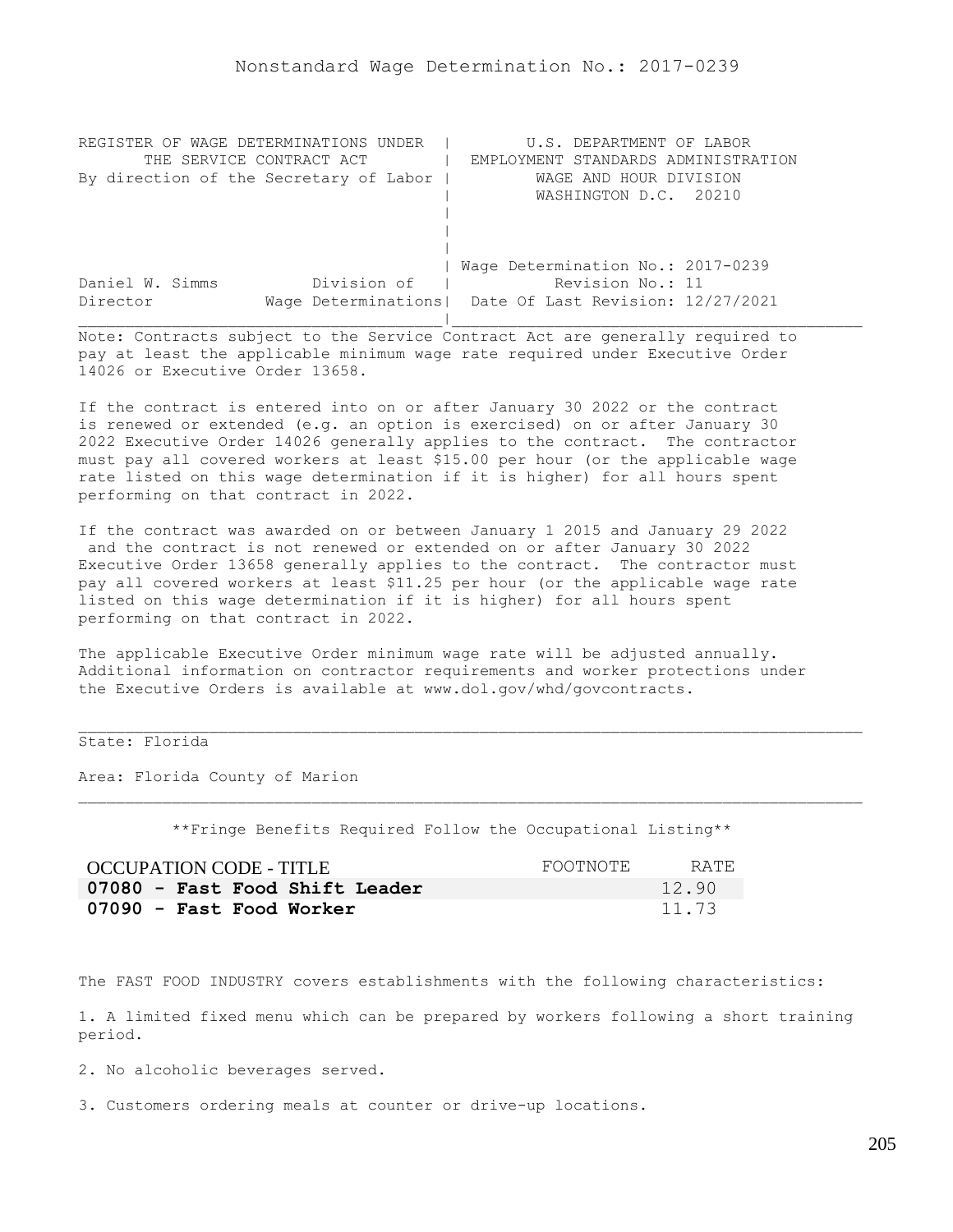5. Tipping not encouraged.

Note: Executive Order (EO) 13706 Establishing Paid Sick Leave for Federal Contractors applies to all contracts subject to the Service Contract Act for which the contract is awarded (and any solicitation was issued) on or after January 1 2017. If this contract is covered by the EO the contractor must provide employees with 1 hour of paid sick leave for every 30 hours they work up to 56 hours of paid sick leave each year. Employees must be permitted to use paid sick leave for their own illness injury or other health-related needs including preventive care; to assist a family member (or person who is like family to the employee) who is ill injured or has other health-related needs including preventive care; or for reasons resulting from or to assist a family member (or person who is like family to the employee) who is the victim of domestic violence sexual assault or stalking. Additional information on contractor requirements and worker protections under the EO is available at www.dol.gov/whd/govcontracts.

ALL OCCUPATIONS LISTED ABOVE RECEIVE THE FOLLOWING BENEFITS:

HEALTH & WELFARE: \$1.00 per hour or \$40.00 per week or \$173.34 per month

VACATION: \$.25 per hour in paid vacation after 1 year of service with a contractor or successor. Length of service includes the whole span of continuous service with the present contractor or successor wherever employed and with the predecessor contractors in the performance of similar work at the same Federal facility. (29 CFR 4.173)

HOLIDAYS: \$.11 per hour in holiday pay. (29 CFR 4.174)

\*\* UNIFORM ALLOWANCE \*\*

If employees are required to wear uniforms in the performance of this contract (either by the terms of the Government contract by the employer by the state or local law etc.) the cost of furnishing such uniforms and maintaining (by laundering or dry cleaning) such uniforms is an expense that may not be borne by an employee where such cost reduces the hourly rate below that required by the wage determination. The Department of Labor will accept payment in accordance with the following standards as compliance:

The contractor or subcontractor is required to furnish all employees with an adequate number of uniforms without cost or to reimburse employees for the actual cost of the uniforms. In addition where uniform cleaning and maintenance is made the responsibility of the employee all contractors and subcontractors subject to this wage determination shall (in the absence of a bona fide collective bargaining agreement providing for a different amount or the furnishing of contrary affirmative proof as to the actual cost) reimburse all employees for such cleaning and maintenance at a rate of \$3.35 per week (or \$.67 cents per day). However in those instances where the uniforms furnished are made of ""wash and wear"" materials may be routinely washed and dried with other personal garments and do not require any special treatment such as dry cleaning daily washing or commercial laundering in order to meet the cleanliness or appearance standards set by the terms of the Government contract by the contractor by law or by the nature of the work there is no requirement that employees be reimbursed for uniform maintenance costs.

\*\* SERVICE CONTRACT ACT DIRECTORY OF OCCUPATIONS \*\*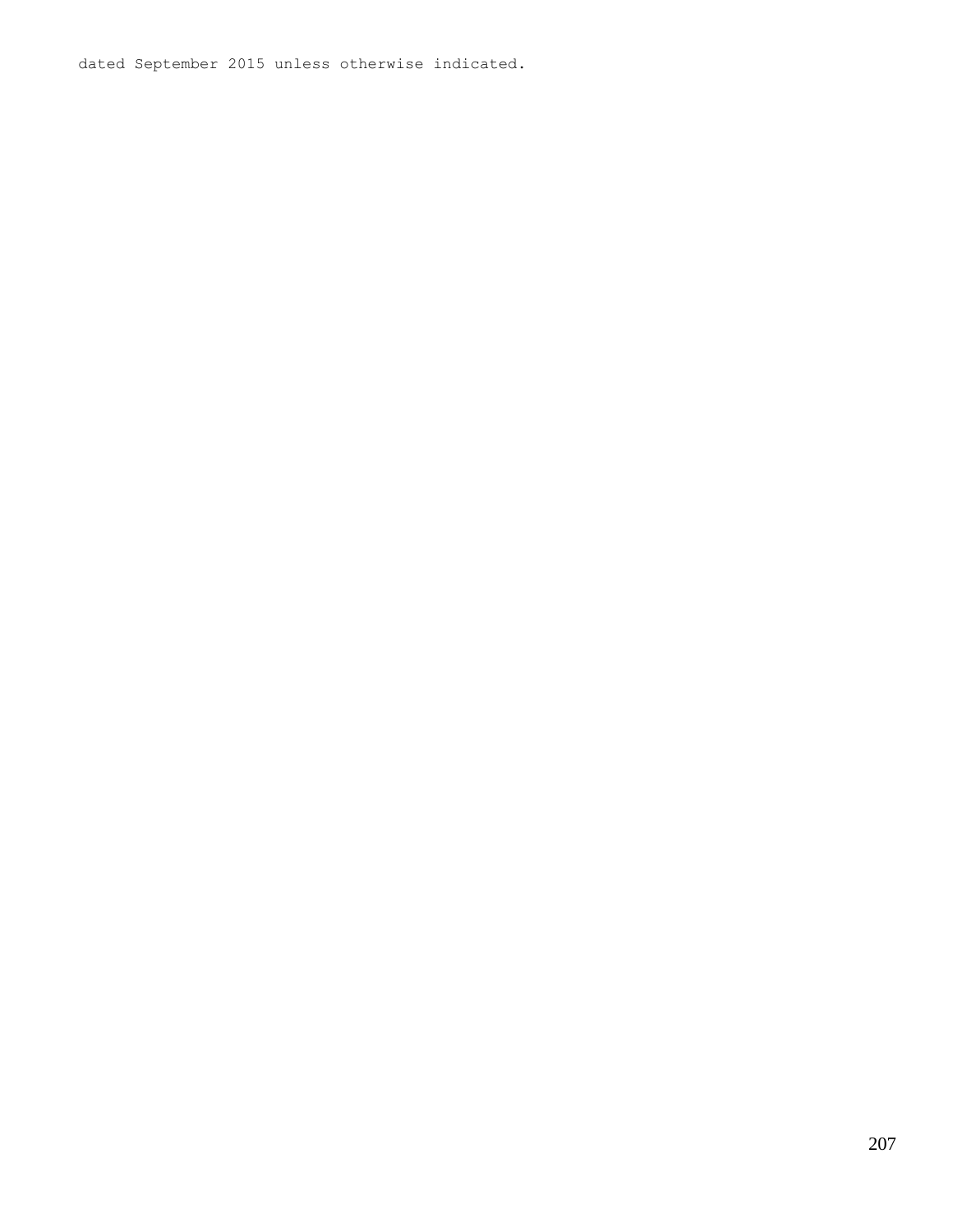| REGISTER OF WAGE DETERMINATIONS<br>UNDER | U.S. DEPARTMENT OF LABOR                                |
|------------------------------------------|---------------------------------------------------------|
| THE SERVICE CONTRACT ACT                 | EMPLOYMENT STANDARDS ADMINISTRATION                     |
| By direction of the Secretary of Labor   | WAGE AND HOUR DIVISION                                  |
|                                          | WASHINGTON D.C. 20210                                   |
|                                          |                                                         |
|                                          |                                                         |
|                                          |                                                         |
|                                          | Wage Determination No.: 2017-0241                       |
| Division of<br>Daniel W. Simms           | Revision No.: 11                                        |
| Director                                 | Wage Determinations   Date Of Last Revision: 12/27/2021 |
|                                          |                                                         |

If the contract is entered into on or after January 30 2022 or the contract is renewed or extended (e.g. an option is exercised) on or after January 30 2022 Executive Order 14026 generally applies to the contract. The contractor must pay all covered workers at least \$15.00 per hour (or the applicable wage rate listed on this wage determination if it is higher) for all hours spent performing on that contract in 2022.

If the contract was awarded on or between January 1 2015 and January 29 2022 and the contract is not renewed or extended on or after January 30 2022 Executive Order 13658 generally applies to the contract. The contractor must pay all covered workers at least \$11.25 per hour (or the applicable wage rate listed on this wage determination if it is higher) for all hours spent performing on that contract in 2022.

The applicable Executive Order minimum wage rate will be adjusted annually. Additional information on contractor requirements and worker protections under the Executive Orders is available at www.dol.gov/whd/govcontracts.

## State: Florida

Area: Florida County of Brevard

\*\*Fringe Benefits Required Follow the Occupational Listing\*\*

| OCCUPATION CODE - TITLE        | FOOTNOTE | RATE. |
|--------------------------------|----------|-------|
| 07080 - Fast Food Shift Leader |          | 10.74 |
| 07090 - Fast Food Worker       |          | 9.76  |

The FAST FOOD INDUSTRY covers establishments with the following characteristics:

1. A limited fixed menu which can be prepared by workers following a short training period.

2. No alcoholic beverages served.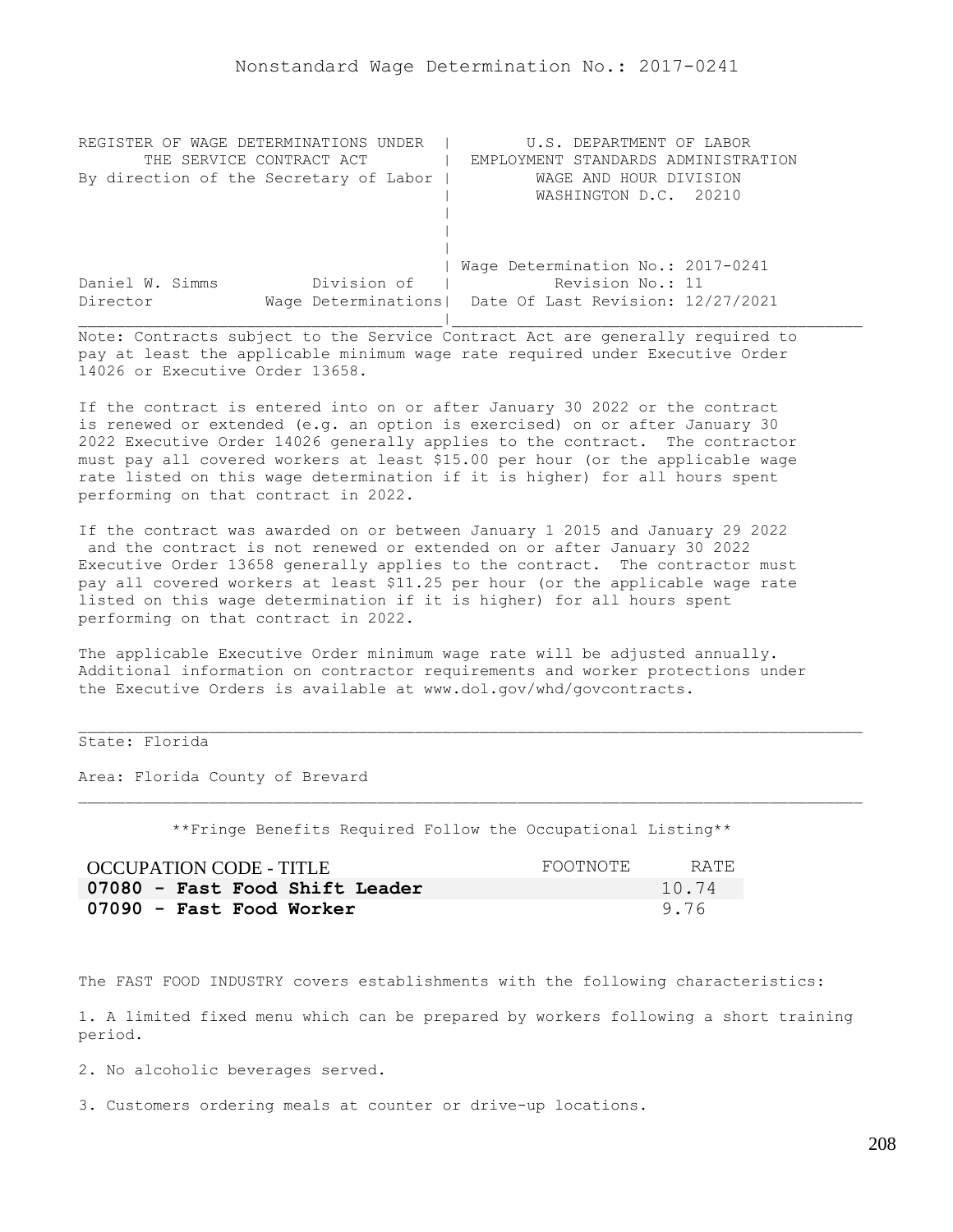5. Tipping not encouraged.

Note: Executive Order (EO) 13706 Establishing Paid Sick Leave for Federal Contractors applies to all contracts subject to the Service Contract Act for which the contract is awarded (and any solicitation was issued) on or after January 1 2017. If this contract is covered by the EO the contractor must provide employees with 1 hour of paid sick leave for every 30 hours they work up to 56 hours of paid sick leave each year. Employees must be permitted to use paid sick leave for their own illness injury or other health-related needs including preventive care; to assist a family member (or person who is like family to the employee) who is ill injured or has other health-related needs including preventive care; or for reasons resulting from or to assist a family member (or person who is like family to the employee) who is the victim of domestic violence sexual assault or stalking. Additional information on contractor requirements and worker protections under the EO is available at www.dol.gov/whd/govcontracts.

ALL OCCUPATIONS LISTED ABOVE RECEIVE THE FOLLOWING BENEFITS:

HEALTH & WELFARE: \$1.00 per hour or \$40.00 per week or \$173.34 per month

VACATION: \$.25 per hour in paid vacation after 1 year of service with a contractor or successor. Length of service includes the whole span of continuous service with the present contractor or successor wherever employed and with the predecessor contractors in the performance of similar work at the same Federal facility. (29 CFR 4.173)

HOLIDAYS: \$.11 per hour in holiday pay. (29 CFR 4.174)

\*\* UNIFORM ALLOWANCE \*\*

If employees are required to wear uniforms in the performance of this contract (either by the terms of the Government contract by the employer by the state or local law etc.) the cost of furnishing such uniforms and maintaining (by laundering or dry cleaning) such uniforms is an expense that may not be borne by an employee where such cost reduces the hourly rate below that required by the wage determination. The Department of Labor will accept payment in accordance with the following standards as compliance:

The contractor or subcontractor is required to furnish all employees with an adequate number of uniforms without cost or to reimburse employees for the actual cost of the uniforms. In addition where uniform cleaning and maintenance is made the responsibility of the employee all contractors and subcontractors subject to this wage determination shall (in the absence of a bona fide collective bargaining agreement providing for a different amount or the furnishing of contrary affirmative proof as to the actual cost) reimburse all employees for such cleaning and maintenance at a rate of \$3.35 per week (or \$.67 cents per day). However in those instances where the uniforms furnished are made of ""wash and wear"" materials may be routinely washed and dried with other personal garments and do not require any special treatment such as dry cleaning daily washing or commercial laundering in order to meet the cleanliness or appearance standards set by the terms of the Government contract by the contractor by law or by the nature of the work there is no requirement that employees be reimbursed for uniform maintenance costs.

\*\* SERVICE CONTRACT ACT DIRECTORY OF OCCUPATIONS \*\*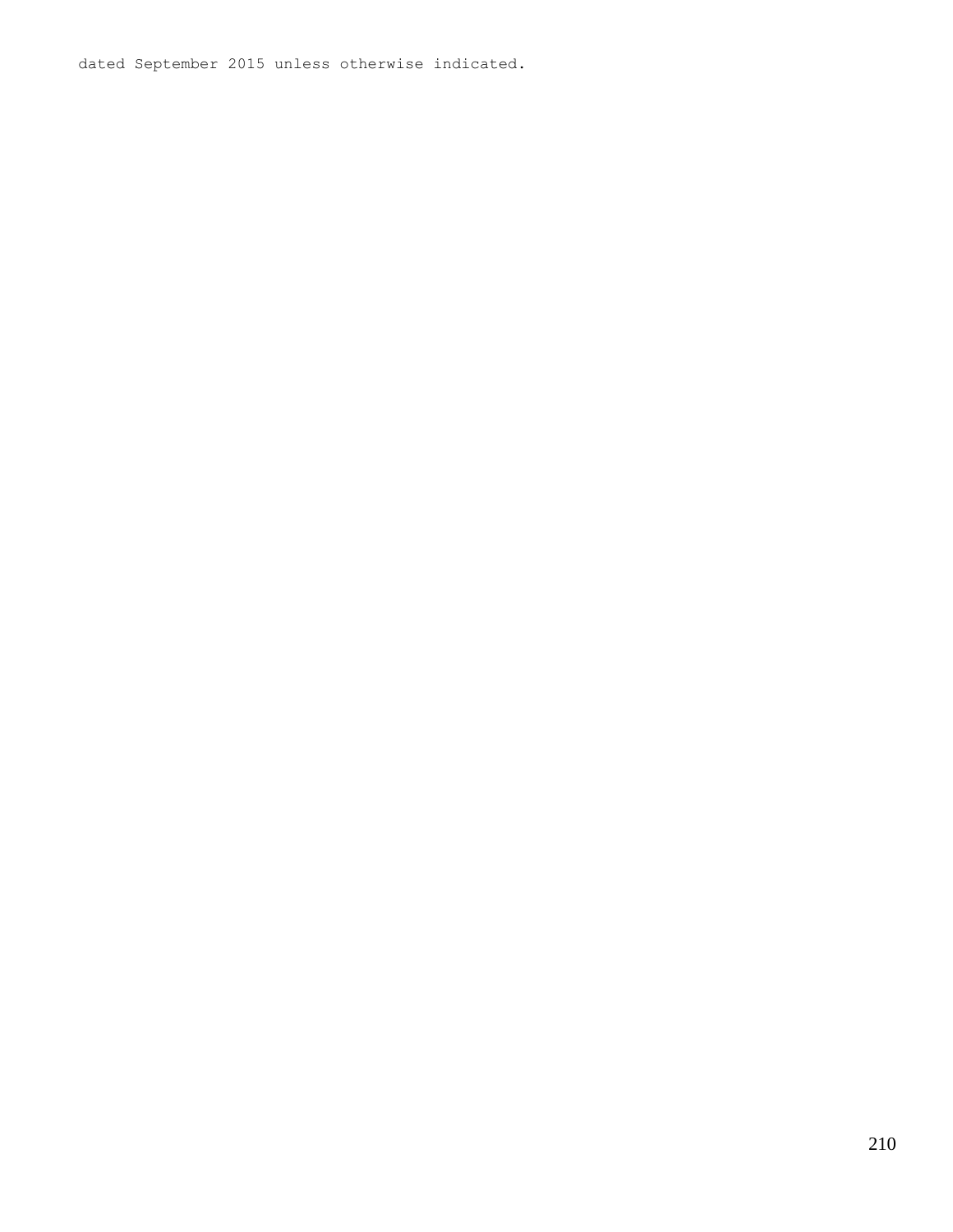| REGISTER OF WAGE DETERMINATIONS UNDER  | U.S. DEPARTMENT OF LABOR                                |
|----------------------------------------|---------------------------------------------------------|
| THE SERVICE CONTRACT ACT               | EMPLOYMENT STANDARDS ADMINISTRATION                     |
| By direction of the Secretary of Labor | WAGE AND HOUR DIVISION                                  |
|                                        | WASHINGTON D.C. 20210                                   |
|                                        |                                                         |
|                                        |                                                         |
|                                        |                                                         |
|                                        | Wage Determination No.: 2017-0243                       |
| Division of<br>Daniel W. Simms         | Revision No.: 11                                        |
| Director                               | Wage Determinations   Date Of Last Revision: 12/27/2021 |
|                                        |                                                         |

If the contract is entered into on or after January 30 2022 or the contract is renewed or extended (e.g. an option is exercised) on or after January 30 2022 Executive Order 14026 generally applies to the contract. The contractor must pay all covered workers at least \$15.00 per hour (or the applicable wage rate listed on this wage determination if it is higher) for all hours spent performing on that contract in 2022.

If the contract was awarded on or between January 1 2015 and January 29 2022 and the contract is not renewed or extended on or after January 30 2022 Executive Order 13658 generally applies to the contract. The contractor must pay all covered workers at least \$11.25 per hour (or the applicable wage rate listed on this wage determination if it is higher) for all hours spent performing on that contract in 2022.

The applicable Executive Order minimum wage rate will be adjusted annually. Additional information on contractor requirements and worker protections under the Executive Orders is available at www.dol.gov/whd/govcontracts.

## State: Florida

Area: Florida Counties of Escambia Santa Rosa

\*\*Fringe Benefits Required Follow the Occupational Listing\*\*

| OCCUPATION CODE - TITLE        | FOOTNOTE | RATE. |
|--------------------------------|----------|-------|
| 07080 - Fast Food Shift Leader |          | 12.22 |
| 07090 - Fast Food Worker       |          | 11.11 |

The FAST FOOD INDUSTRY covers establishments with the following characteristics:

1. A limited fixed menu which can be prepared by workers following a short training period.

2. No alcoholic beverages served.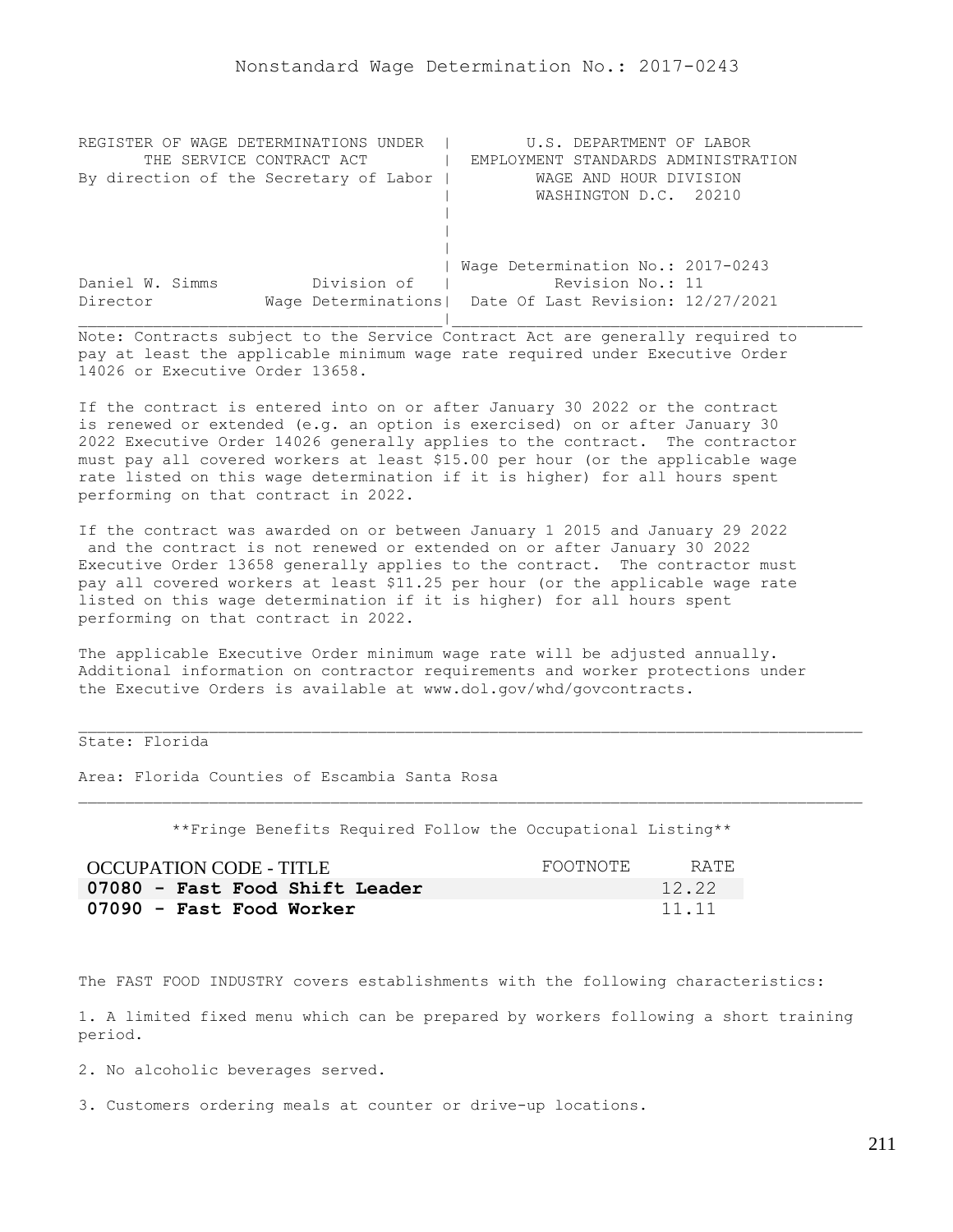5. Tipping not encouraged.

Note: Executive Order (EO) 13706 Establishing Paid Sick Leave for Federal Contractors applies to all contracts subject to the Service Contract Act for which the contract is awarded (and any solicitation was issued) on or after January 1 2017. If this contract is covered by the EO the contractor must provide employees with 1 hour of paid sick leave for every 30 hours they work up to 56 hours of paid sick leave each year. Employees must be permitted to use paid sick leave for their own illness injury or other health-related needs including preventive care; to assist a family member (or person who is like family to the employee) who is ill injured or has other health-related needs including preventive care; or for reasons resulting from or to assist a family member (or person who is like family to the employee) who is the victim of domestic violence sexual assault or stalking. Additional information on contractor requirements and worker protections under the EO is available at www.dol.gov/whd/govcontracts.

ALL OCCUPATIONS LISTED ABOVE RECEIVE THE FOLLOWING BENEFITS:

HEALTH & WELFARE: \$1.00 per hour or \$40.00 per week or \$173.34 per month

VACATION: \$.25 per hour in paid vacation after 1 year of service with a contractor or successor. Length of service includes the whole span of continuous service with the present contractor or successor wherever employed and with the predecessor contractors in the performance of similar work at the same Federal facility. (29 CFR 4.173)

HOLIDAYS: \$.11 per hour in holiday pay. (29 CFR 4.174)

\*\* UNIFORM ALLOWANCE \*\*

If employees are required to wear uniforms in the performance of this contract (either by the terms of the Government contract by the employer by the state or local law etc.) the cost of furnishing such uniforms and maintaining (by laundering or dry cleaning) such uniforms is an expense that may not be borne by an employee where such cost reduces the hourly rate below that required by the wage determination. The Department of Labor will accept payment in accordance with the following standards as compliance:

The contractor or subcontractor is required to furnish all employees with an adequate number of uniforms without cost or to reimburse employees for the actual cost of the uniforms. In addition where uniform cleaning and maintenance is made the responsibility of the employee all contractors and subcontractors subject to this wage determination shall (in the absence of a bona fide collective bargaining agreement providing for a different amount or the furnishing of contrary affirmative proof as to the actual cost) reimburse all employees for such cleaning and maintenance at a rate of \$3.35 per week (or \$.67 cents per day). However in those instances where the uniforms furnished are made of ""wash and wear"" materials may be routinely washed and dried with other personal garments and do not require any special treatment such as dry cleaning daily washing or commercial laundering in order to meet the cleanliness or appearance standards set by the terms of the Government contract by the contractor by law or by the nature of the work there is no requirement that employees be reimbursed for uniform maintenance costs.

\*\* SERVICE CONTRACT ACT DIRECTORY OF OCCUPATIONS \*\*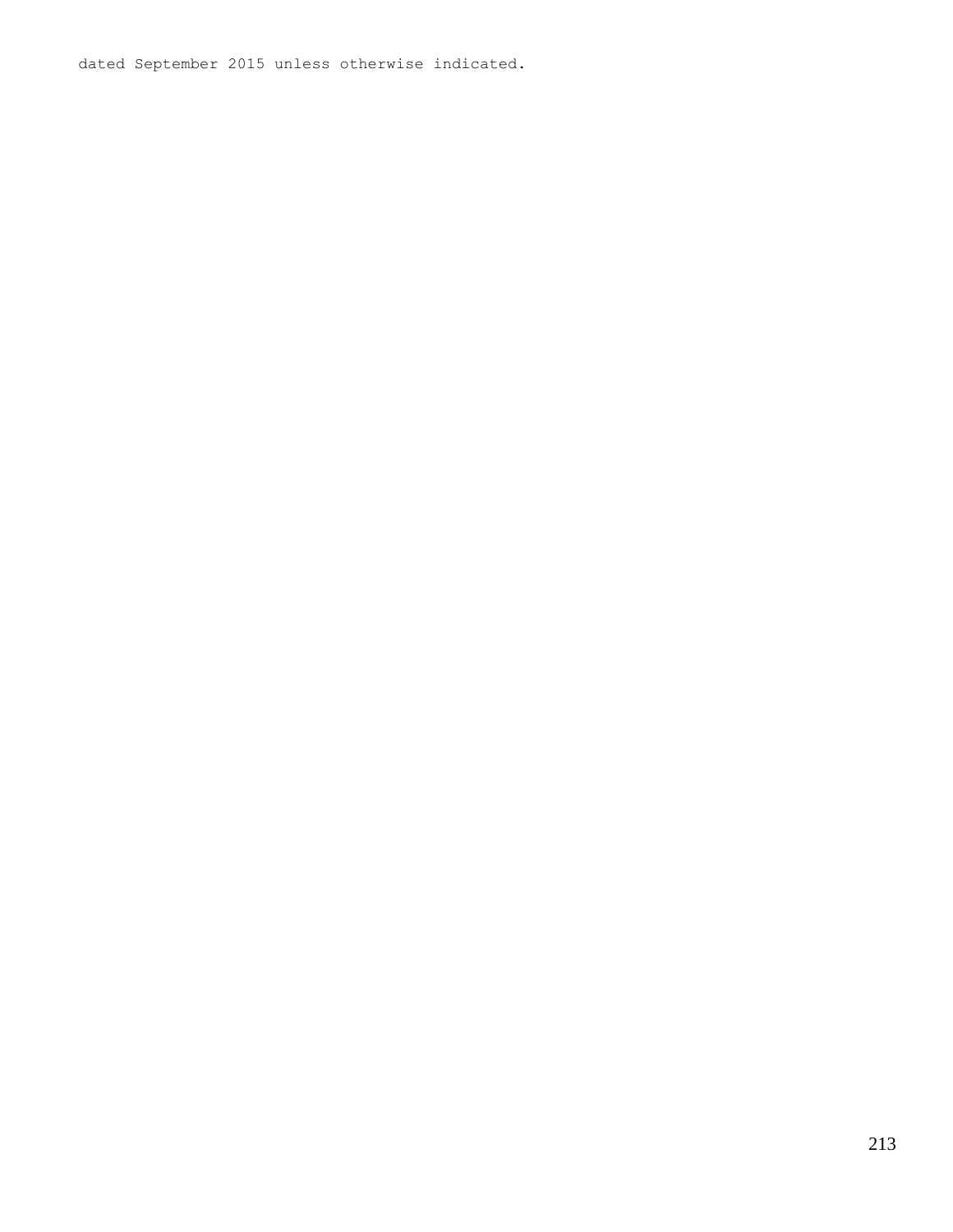| REGISTER OF WAGE DETERMINATIONS UNDER  | U.S. DEPARTMENT OF LABOR                                |
|----------------------------------------|---------------------------------------------------------|
| THE SERVICE CONTRACT ACT               | EMPLOYMENT STANDARDS ADMINISTRATION                     |
| By direction of the Secretary of Labor | WAGE AND HOUR DIVISION                                  |
|                                        | WASHINGTON D.C. 20210                                   |
|                                        |                                                         |
|                                        |                                                         |
|                                        |                                                         |
|                                        | Wage Determination No.: 2017-0245                       |
| Division of<br>Daniel W. Simms         | Revision No.: 11                                        |
| Director                               | Wage Determinations   Date Of Last Revision: 12/27/2021 |
|                                        |                                                         |

If the contract is entered into on or after January 30 2022 or the contract is renewed or extended (e.g. an option is exercised) on or after January 30 2022 Executive Order 14026 generally applies to the contract. The contractor must pay all covered workers at least \$15.00 per hour (or the applicable wage rate listed on this wage determination if it is higher) for all hours spent performing on that contract in 2022.

If the contract was awarded on or between January 1 2015 and January 29 2022 and the contract is not renewed or extended on or after January 30 2022 Executive Order 13658 generally applies to the contract. The contractor must pay all covered workers at least \$11.25 per hour (or the applicable wage rate listed on this wage determination if it is higher) for all hours spent performing on that contract in 2022.

The applicable Executive Order minimum wage rate will be adjusted annually. Additional information on contractor requirements and worker protections under the Executive Orders is available at www.dol.gov/whd/govcontracts.

# State: Florida

Area: Florida County of Charlotte

\*\*Fringe Benefits Required Follow the Occupational Listing\*\*

| OCCUPATION CODE - TITLE        | FOOTNOTE | RATE. |
|--------------------------------|----------|-------|
| 07080 - Fast Food Shift Leader |          | 12.83 |
| 07090 - Fast Food Worker       |          | 11.66 |

The FAST FOOD INDUSTRY covers establishments with the following characteristics:

1. A limited fixed menu which can be prepared by workers following a short training period.

2. No alcoholic beverages served.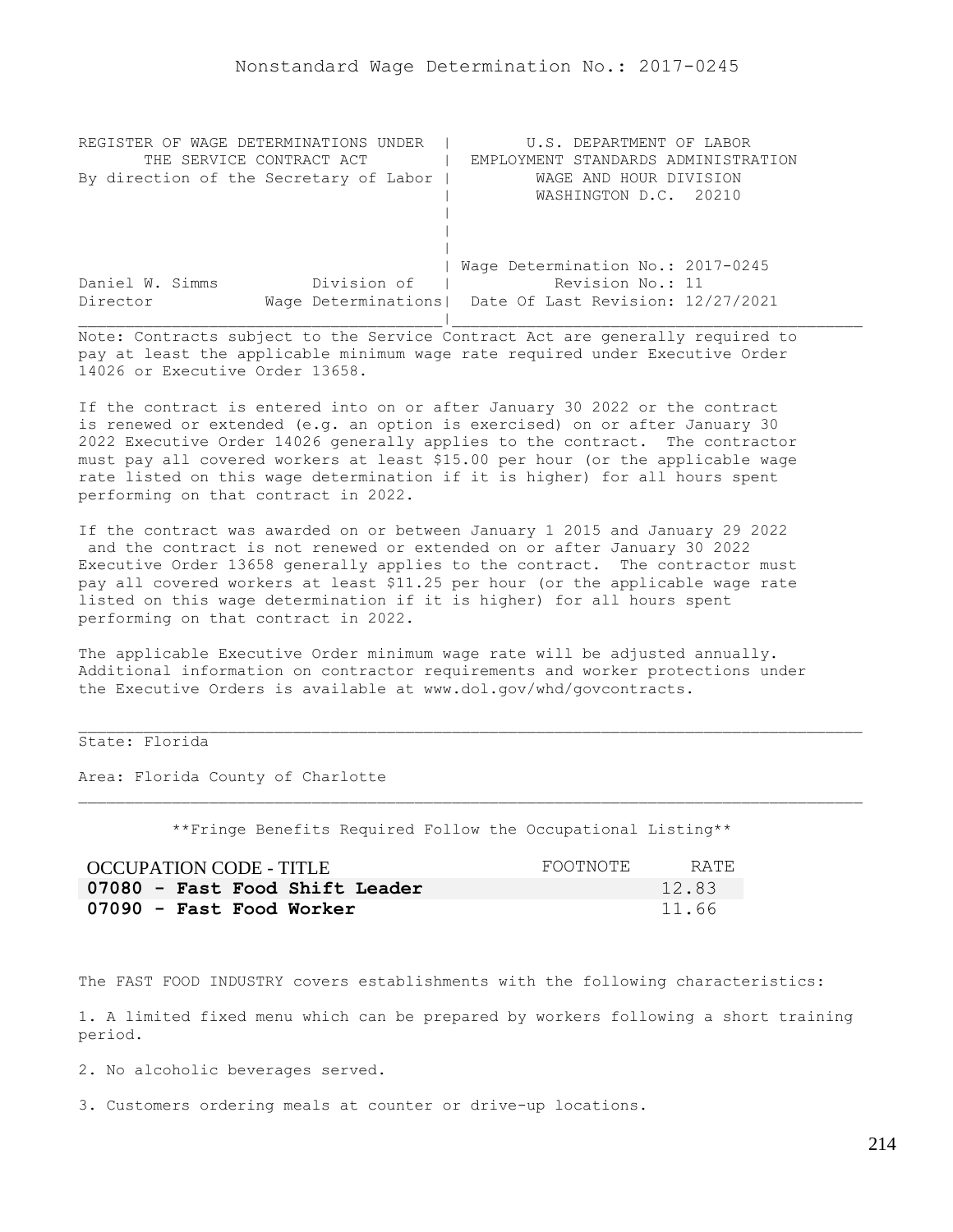5. Tipping not encouraged.

Note: Executive Order (EO) 13706 Establishing Paid Sick Leave for Federal Contractors applies to all contracts subject to the Service Contract Act for which the contract is awarded (and any solicitation was issued) on or after January 1 2017. If this contract is covered by the EO the contractor must provide employees with 1 hour of paid sick leave for every 30 hours they work up to 56 hours of paid sick leave each year. Employees must be permitted to use paid sick leave for their own illness injury or other health-related needs including preventive care; to assist a family member (or person who is like family to the employee) who is ill injured or has other health-related needs including preventive care; or for reasons resulting from or to assist a family member (or person who is like family to the employee) who is the victim of domestic violence sexual assault or stalking. Additional information on contractor requirements and worker protections under the EO is available at www.dol.gov/whd/govcontracts.

ALL OCCUPATIONS LISTED ABOVE RECEIVE THE FOLLOWING BENEFITS:

HEALTH & WELFARE: \$1.00 per hour or \$40.00 per week or \$173.34 per month

VACATION: \$.25 per hour in paid vacation after 1 year of service with a contractor or successor. Length of service includes the whole span of continuous service with the present contractor or successor wherever employed and with the predecessor contractors in the performance of similar work at the same Federal facility. (29 CFR 4.173)

HOLIDAYS: \$.11 per hour in holiday pay. (29 CFR 4.174)

\*\* UNIFORM ALLOWANCE \*\*

If employees are required to wear uniforms in the performance of this contract (either by the terms of the Government contract by the employer by the state or local law etc.) the cost of furnishing such uniforms and maintaining (by laundering or dry cleaning) such uniforms is an expense that may not be borne by an employee where such cost reduces the hourly rate below that required by the wage determination. The Department of Labor will accept payment in accordance with the following standards as compliance:

The contractor or subcontractor is required to furnish all employees with an adequate number of uniforms without cost or to reimburse employees for the actual cost of the uniforms. In addition where uniform cleaning and maintenance is made the responsibility of the employee all contractors and subcontractors subject to this wage determination shall (in the absence of a bona fide collective bargaining agreement providing for a different amount or the furnishing of contrary affirmative proof as to the actual cost) reimburse all employees for such cleaning and maintenance at a rate of \$3.35 per week (or \$.67 cents per day). However in those instances where the uniforms furnished are made of ""wash and wear"" materials may be routinely washed and dried with other personal garments and do not require any special treatment such as dry cleaning daily washing or commercial laundering in order to meet the cleanliness or appearance standards set by the terms of the Government contract by the contractor by law or by the nature of the work there is no requirement that employees be reimbursed for uniform maintenance costs.

\*\* SERVICE CONTRACT ACT DIRECTORY OF OCCUPATIONS \*\*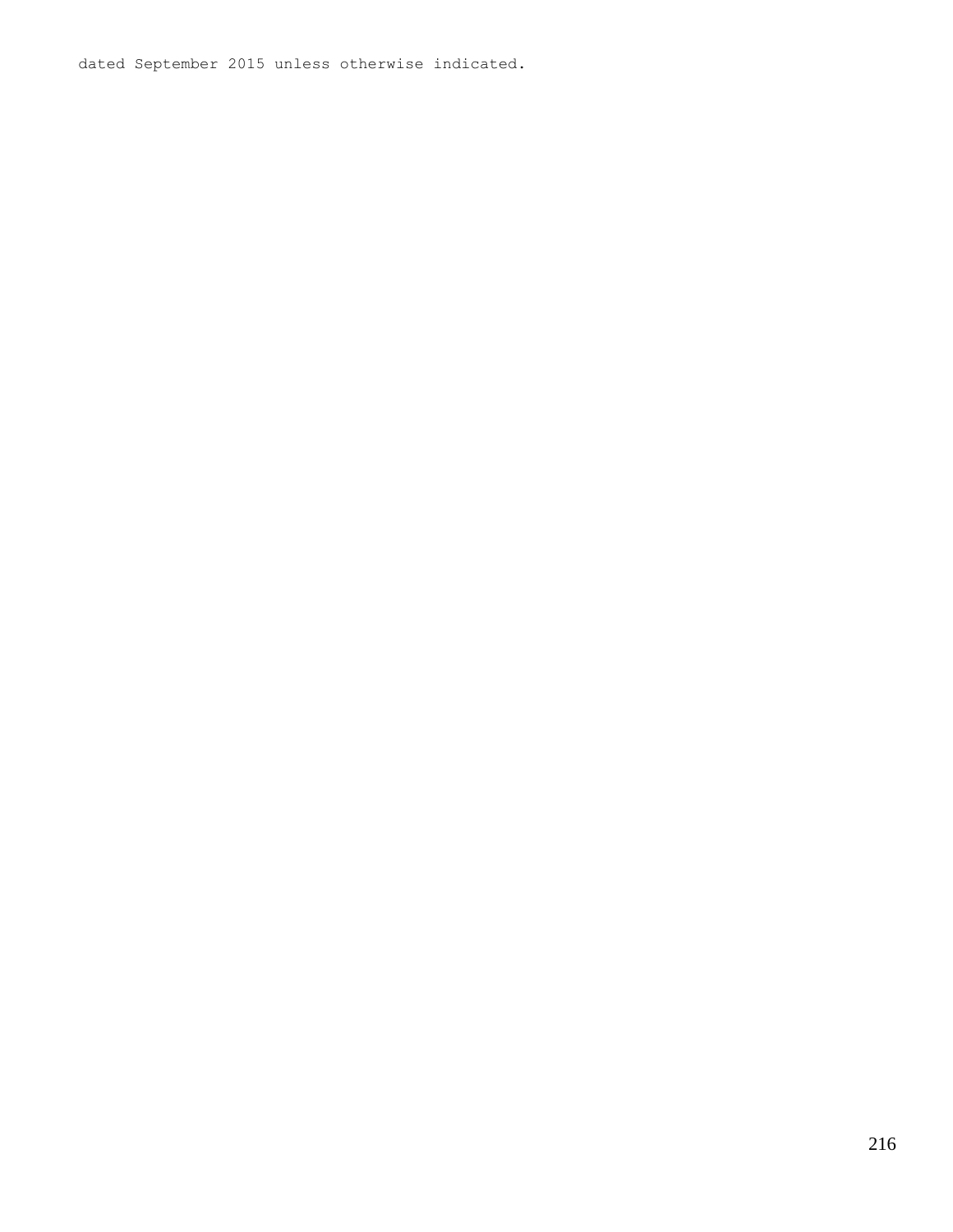| REGISTER OF WAGE DETERMINATIONS UNDER  | U.S. DEPARTMENT OF LABOR                                |
|----------------------------------------|---------------------------------------------------------|
| THE SERVICE CONTRACT ACT               | EMPLOYMENT STANDARDS ADMINISTRATION                     |
| By direction of the Secretary of Labor | WAGE AND HOUR DIVISION                                  |
|                                        | WASHINGTON D.C. 20210                                   |
|                                        |                                                         |
|                                        |                                                         |
|                                        |                                                         |
|                                        | Wage Determination No.: 2017-0247                       |
| Division of<br>Daniel W. Simms         | Revision No.: 11                                        |
| Director                               | Wage Determinations   Date Of Last Revision: 12/27/2021 |
|                                        |                                                         |

If the contract is entered into on or after January 30 2022 or the contract is renewed or extended (e.g. an option is exercised) on or after January 30 2022 Executive Order 14026 generally applies to the contract. The contractor must pay all covered workers at least \$15.00 per hour (or the applicable wage rate listed on this wage determination if it is higher) for all hours spent performing on that contract in 2022.

If the contract was awarded on or between January 1 2015 and January 29 2022 and the contract is not renewed or extended on or after January 30 2022 Executive Order 13658 generally applies to the contract. The contractor must pay all covered workers at least \$11.25 per hour (or the applicable wage rate listed on this wage determination if it is higher) for all hours spent performing on that contract in 2022.

The applicable Executive Order minimum wage rate will be adjusted annually. Additional information on contractor requirements and worker protections under the Executive Orders is available at www.dol.gov/whd/govcontracts.

# State: Florida

Area: Florida Counties of Gadsden Jefferson Leon Wakulla

\*\*Fringe Benefits Required Follow the Occupational Listing\*\*

| OCCUPATION CODE - TITLE        | FOOTNOTE | RATE. |
|--------------------------------|----------|-------|
| 07080 - Fast Food Shift Leader |          | 11.45 |
| 07090 - Fast Food Worker       |          | 10.41 |

The FAST FOOD INDUSTRY covers establishments with the following characteristics:

1. A limited fixed menu which can be prepared by workers following a short training period.

2. No alcoholic beverages served.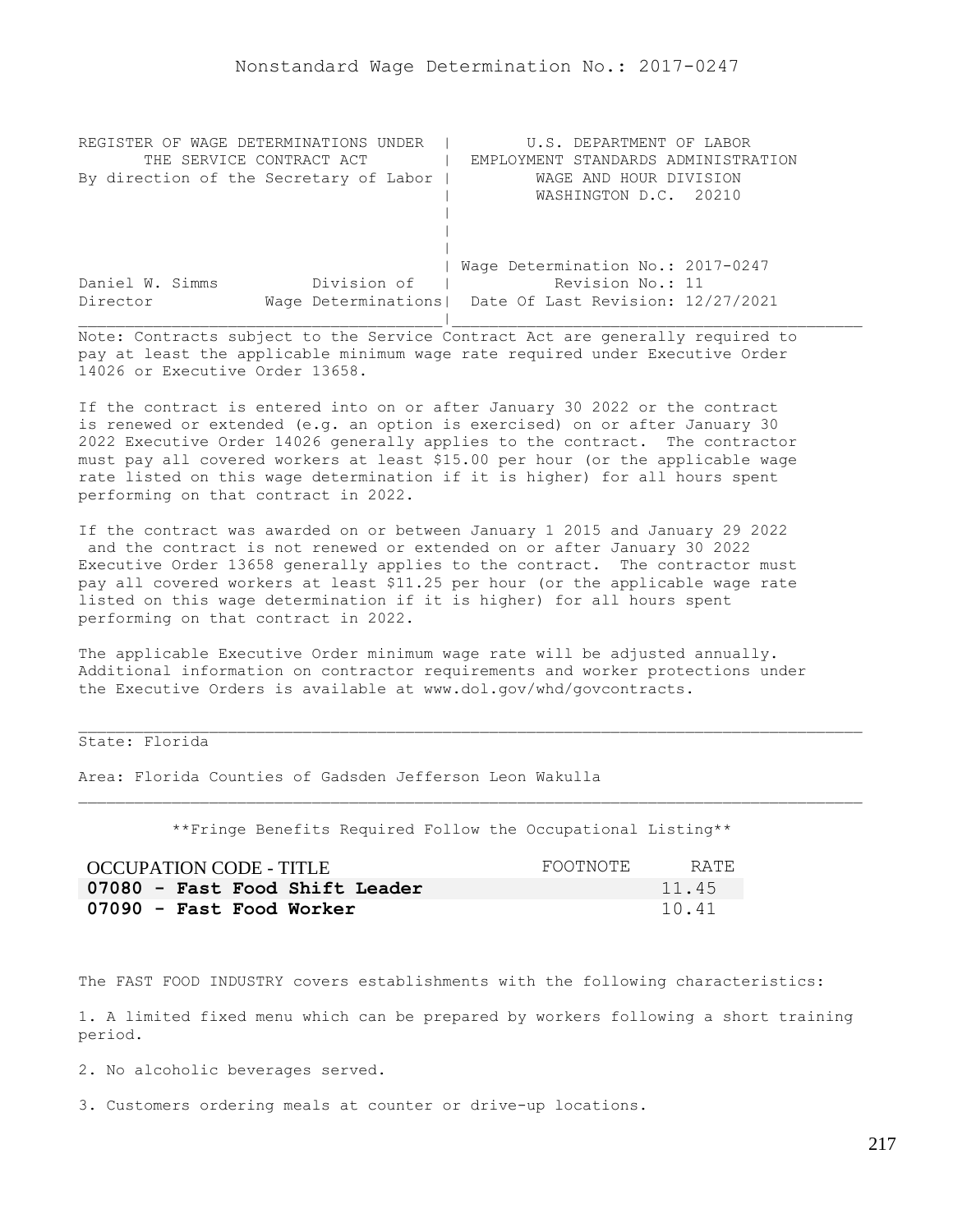5. Tipping not encouraged.

Note: Executive Order (EO) 13706 Establishing Paid Sick Leave for Federal Contractors applies to all contracts subject to the Service Contract Act for which the contract is awarded (and any solicitation was issued) on or after January 1 2017. If this contract is covered by the EO the contractor must provide employees with 1 hour of paid sick leave for every 30 hours they work up to 56 hours of paid sick leave each year. Employees must be permitted to use paid sick leave for their own illness injury or other health-related needs including preventive care; to assist a family member (or person who is like family to the employee) who is ill injured or has other health-related needs including preventive care; or for reasons resulting from or to assist a family member (or person who is like family to the employee) who is the victim of domestic violence sexual assault or stalking. Additional information on contractor requirements and worker protections under the EO is available at www.dol.gov/whd/govcontracts.

ALL OCCUPATIONS LISTED ABOVE RECEIVE THE FOLLOWING BENEFITS:

HEALTH & WELFARE: \$1.00 per hour or \$40.00 per week or \$173.34 per month

VACATION: \$.25 per hour in paid vacation after 1 year of service with a contractor or successor. Length of service includes the whole span of continuous service with the present contractor or successor wherever employed and with the predecessor contractors in the performance of similar work at the same Federal facility. (29 CFR 4.173)

HOLIDAYS: \$.11 per hour in holiday pay. (29 CFR 4.174)

\*\* UNIFORM ALLOWANCE \*\*

If employees are required to wear uniforms in the performance of this contract (either by the terms of the Government contract by the employer by the state or local law etc.) the cost of furnishing such uniforms and maintaining (by laundering or dry cleaning) such uniforms is an expense that may not be borne by an employee where such cost reduces the hourly rate below that required by the wage determination. The Department of Labor will accept payment in accordance with the following standards as compliance:

The contractor or subcontractor is required to furnish all employees with an adequate number of uniforms without cost or to reimburse employees for the actual cost of the uniforms. In addition where uniform cleaning and maintenance is made the responsibility of the employee all contractors and subcontractors subject to this wage determination shall (in the absence of a bona fide collective bargaining agreement providing for a different amount or the furnishing of contrary affirmative proof as to the actual cost) reimburse all employees for such cleaning and maintenance at a rate of \$3.35 per week (or \$.67 cents per day). However in those instances where the uniforms furnished are made of ""wash and wear"" materials may be routinely washed and dried with other personal garments and do not require any special treatment such as dry cleaning daily washing or commercial laundering in order to meet the cleanliness or appearance standards set by the terms of the Government contract by the contractor by law or by the nature of the work there is no requirement that employees be reimbursed for uniform maintenance costs.

\*\* SERVICE CONTRACT ACT DIRECTORY OF OCCUPATIONS \*\*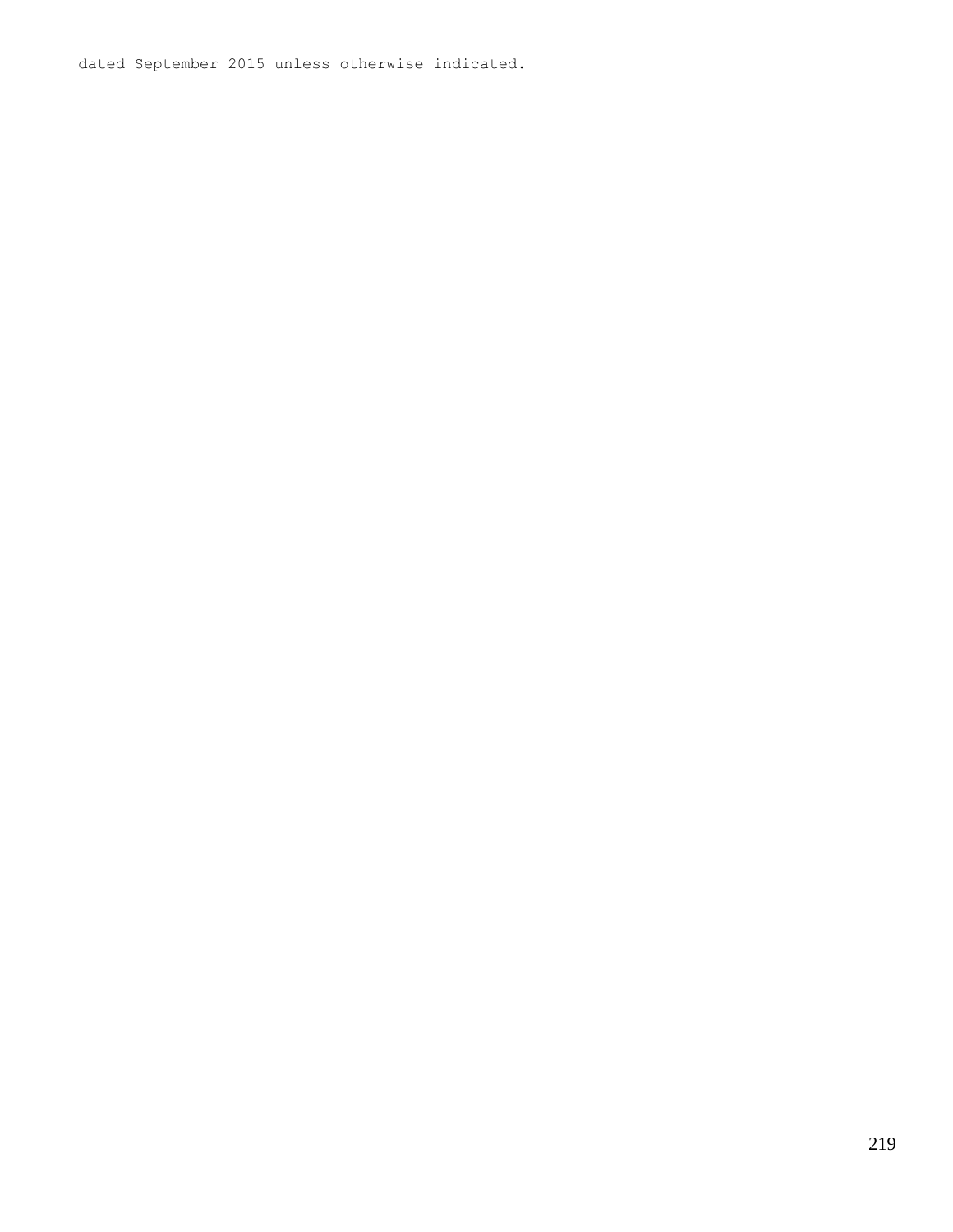| REGISTER OF WAGE DETERMINATIONS<br>UNDER | U.S. DEPARTMENT OF LABOR                                |
|------------------------------------------|---------------------------------------------------------|
| THE SERVICE CONTRACT ACT                 | EMPLOYMENT STANDARDS ADMINISTRATION                     |
| By direction of the Secretary of Labor   | WAGE AND HOUR DIVISION                                  |
|                                          | WASHINGTON D.C. 20210                                   |
|                                          |                                                         |
|                                          |                                                         |
|                                          |                                                         |
|                                          | Wage Determination No.: 2017-0249                       |
| Division of<br>Daniel W. Simms           | Revision No.: 11                                        |
| Director                                 | Wage Determinations   Date Of Last Revision: 12/27/2021 |
|                                          |                                                         |

If the contract is entered into on or after January 30 2022 or the contract is renewed or extended (e.g. an option is exercised) on or after January 30 2022 Executive Order 14026 generally applies to the contract. The contractor must pay all covered workers at least \$15.00 per hour (or the applicable wage rate listed on this wage determination if it is higher) for all hours spent performing on that contract in 2022.

If the contract was awarded on or between January 1 2015 and January 29 2022 and the contract is not renewed or extended on or after January 30 2022 Executive Order 13658 generally applies to the contract. The contractor must pay all covered workers at least \$11.25 per hour (or the applicable wage rate listed on this wage determination if it is higher) for all hours spent performing on that contract in 2022.

The applicable Executive Order minimum wage rate will be adjusted annually. Additional information on contractor requirements and worker protections under the Executive Orders is available at www.dol.gov/whd/govcontracts.

# State: Florida

Area: Florida County of Palm Beach

\*\*Fringe Benefits Required Follow the Occupational Listing\*\*

| OCCUPATION CODE - TITLE        | FOOTNOTE | RATE  |
|--------------------------------|----------|-------|
| 07080 - Fast Food Shift Leader |          | 11.99 |
| 07090 - Fast Food Worker       |          | 10.90 |

The FAST FOOD INDUSTRY covers establishments with the following characteristics:

1. A limited fixed menu which can be prepared by workers following a short training period.

2. No alcoholic beverages served.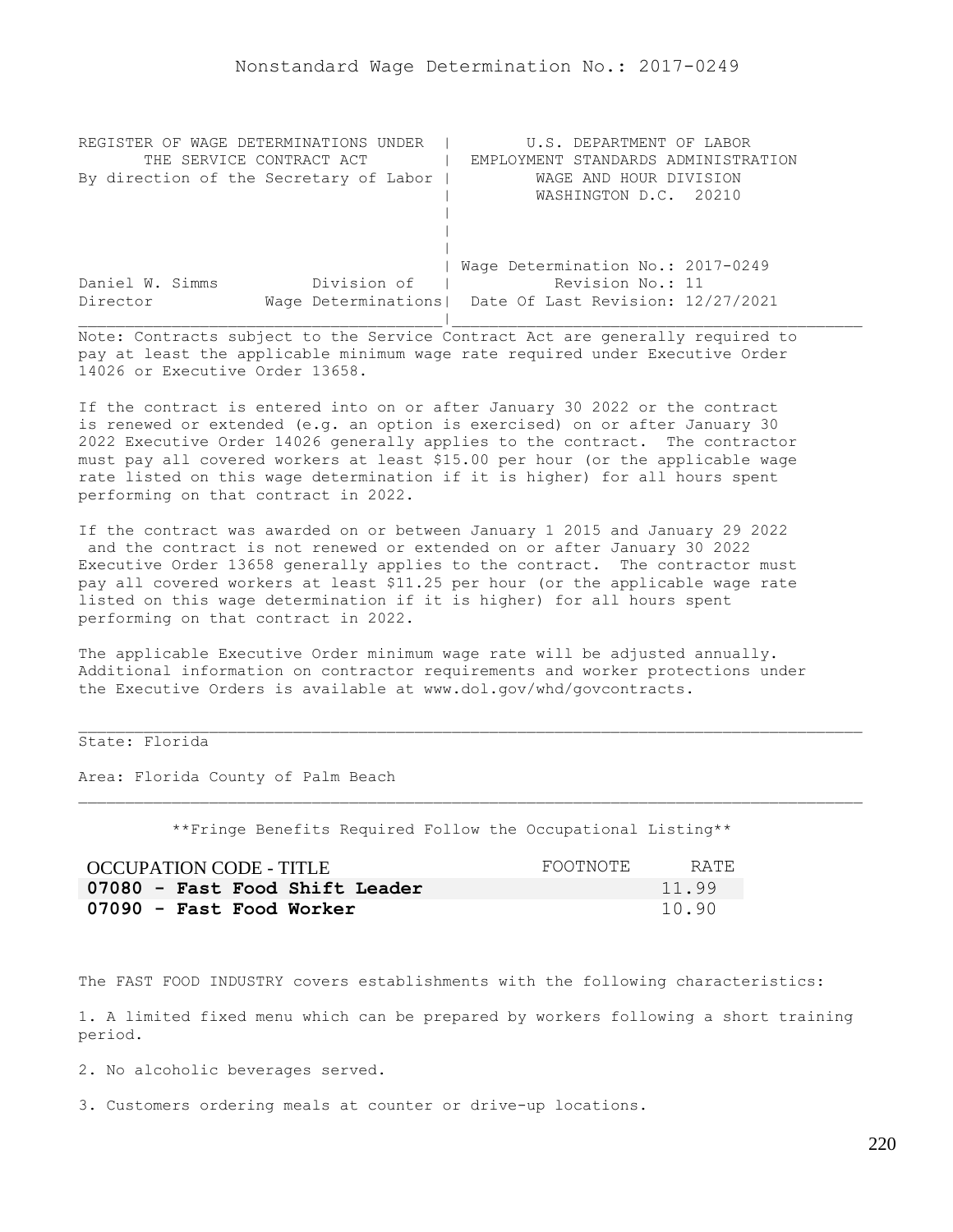5. Tipping not encouraged.

Note: Executive Order (EO) 13706 Establishing Paid Sick Leave for Federal Contractors applies to all contracts subject to the Service Contract Act for which the contract is awarded (and any solicitation was issued) on or after January 1 2017. If this contract is covered by the EO the contractor must provide employees with 1 hour of paid sick leave for every 30 hours they work up to 56 hours of paid sick leave each year. Employees must be permitted to use paid sick leave for their own illness injury or other health-related needs including preventive care; to assist a family member (or person who is like family to the employee) who is ill injured or has other health-related needs including preventive care; or for reasons resulting from or to assist a family member (or person who is like family to the employee) who is the victim of domestic violence sexual assault or stalking. Additional information on contractor requirements and worker protections under the EO is available at www.dol.gov/whd/govcontracts.

ALL OCCUPATIONS LISTED ABOVE RECEIVE THE FOLLOWING BENEFITS:

HEALTH & WELFARE: \$1.00 per hour or \$40.00 per week or \$173.34 per month

VACATION: \$.25 per hour in paid vacation after 1 year of service with a contractor or successor. Length of service includes the whole span of continuous service with the present contractor or successor wherever employed and with the predecessor contractors in the performance of similar work at the same Federal facility. (29 CFR 4.173)

HOLIDAYS: \$.11 per hour in holiday pay. (29 CFR 4.174)

\*\* UNIFORM ALLOWANCE \*\*

If employees are required to wear uniforms in the performance of this contract (either by the terms of the Government contract by the employer by the state or local law etc.) the cost of furnishing such uniforms and maintaining (by laundering or dry cleaning) such uniforms is an expense that may not be borne by an employee where such cost reduces the hourly rate below that required by the wage determination. The Department of Labor will accept payment in accordance with the following standards as compliance:

The contractor or subcontractor is required to furnish all employees with an adequate number of uniforms without cost or to reimburse employees for the actual cost of the uniforms. In addition where uniform cleaning and maintenance is made the responsibility of the employee all contractors and subcontractors subject to this wage determination shall (in the absence of a bona fide collective bargaining agreement providing for a different amount or the furnishing of contrary affirmative proof as to the actual cost) reimburse all employees for such cleaning and maintenance at a rate of \$3.35 per week (or \$.67 cents per day). However in those instances where the uniforms furnished are made of ""wash and wear"" materials may be routinely washed and dried with other personal garments and do not require any special treatment such as dry cleaning daily washing or commercial laundering in order to meet the cleanliness or appearance standards set by the terms of the Government contract by the contractor by law or by the nature of the work there is no requirement that employees be reimbursed for uniform maintenance costs.

\*\* SERVICE CONTRACT ACT DIRECTORY OF OCCUPATIONS \*\*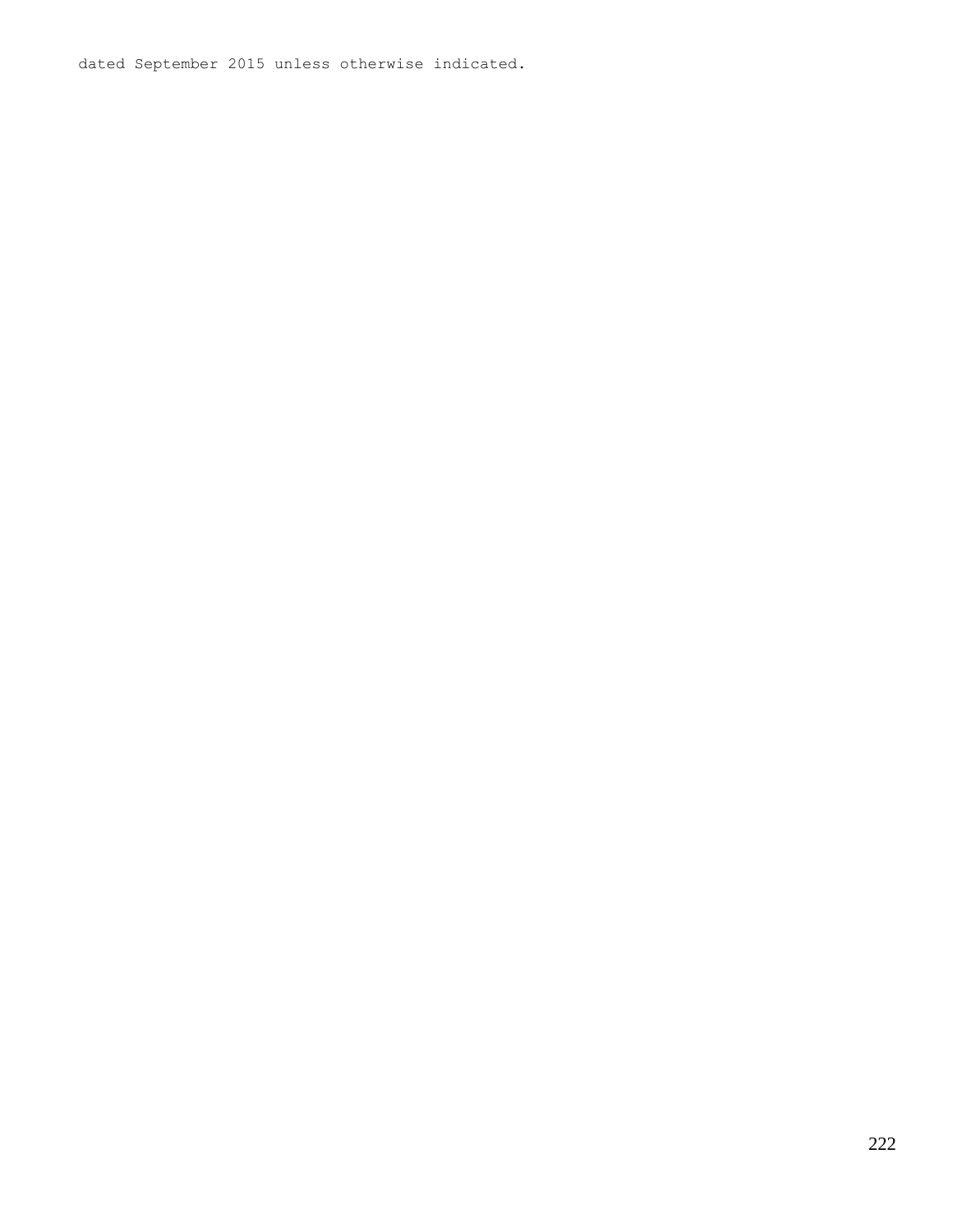| REGISTER OF WAGE DETERMINATIONS UNDER  | U.S. DEPARTMENT OF LABOR                                |
|----------------------------------------|---------------------------------------------------------|
| THE SERVICE CONTRACT ACT               | EMPLOYMENT STANDARDS ADMINISTRATION                     |
| By direction of the Secretary of Labor | WAGE AND HOUR DIVISION                                  |
|                                        | WASHINGTON D.C. 20210                                   |
|                                        |                                                         |
|                                        |                                                         |
|                                        |                                                         |
|                                        | Wage Determination No.: 2017-0253                       |
| Division of<br>Daniel W. Simms         | Revision No.: 11                                        |
| Director                               | Wage Determinations   Date Of Last Revision: 12/27/2021 |
|                                        |                                                         |

If the contract is entered into on or after January 30 2022 or the contract is renewed or extended (e.g. an option is exercised) on or after January 30 2022 Executive Order 14026 generally applies to the contract. The contractor must pay all covered workers at least \$15.00 per hour (or the applicable wage rate listed on this wage determination if it is higher) for all hours spent performing on that contract in 2022.

If the contract was awarded on or between January 1 2015 and January 29 2022 and the contract is not renewed or extended on or after January 30 2022 Executive Order 13658 generally applies to the contract. The contractor must pay all covered workers at least \$11.25 per hour (or the applicable wage rate listed on this wage determination if it is higher) for all hours spent performing on that contract in 2022.

The applicable Executive Order minimum wage rate will be adjusted annually. Additional information on contractor requirements and worker protections under the Executive Orders is available at www.dol.gov/whd/govcontracts.

State: Florida

Area: Florida Counties of Calhoun Franklin Holmes Jackson Liberty Washington

\*\*Fringe Benefits Required Follow the Occupational Listing\*\*

| OCCUPATION CODE - TITLE        | FOOTNOTE | RATE. |
|--------------------------------|----------|-------|
| 07080 - Fast Food Shift Leader |          | 10.47 |
| 07090 - Fast Food Worker       |          | 9.52  |

The FAST FOOD INDUSTRY covers establishments with the following characteristics:

1. A limited fixed menu which can be prepared by workers following a short training period.

2. No alcoholic beverages served.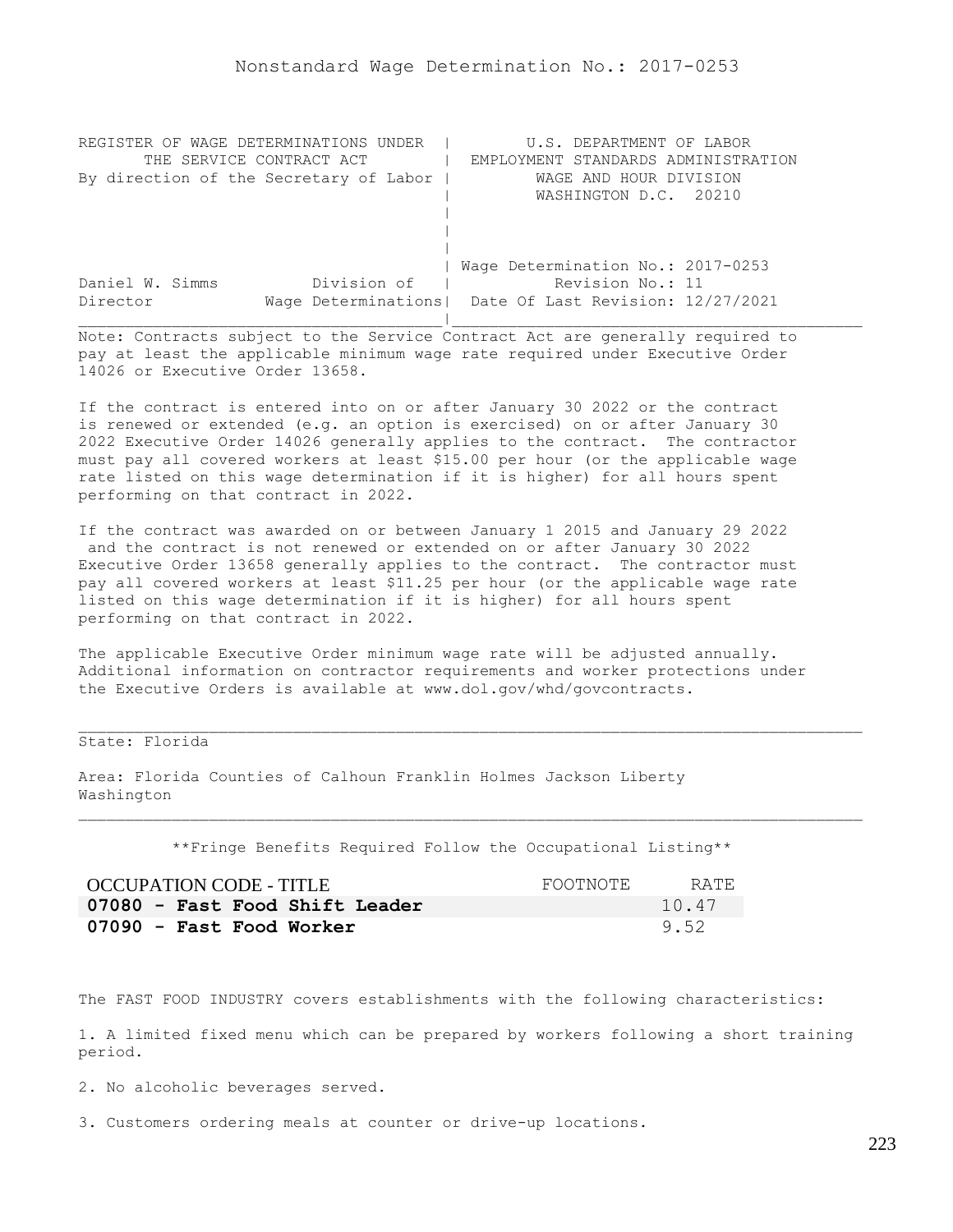5. Tipping not encouraged.

Note: Executive Order (EO) 13706 Establishing Paid Sick Leave for Federal Contractors applies to all contracts subject to the Service Contract Act for which the contract is awarded (and any solicitation was issued) on or after January 1 2017. If this contract is covered by the EO the contractor must provide employees with 1 hour of paid sick leave for every 30 hours they work up to 56 hours of paid sick leave each year. Employees must be permitted to use paid sick leave for their own illness injury or other health-related needs including preventive care; to assist a family member (or person who is like family to the employee) who is ill injured or has other health-related needs including preventive care; or for reasons resulting from or to assist a family member (or person who is like family to the employee) who is the victim of domestic violence sexual assault or stalking. Additional information on contractor requirements and worker protections under the EO is available at www.dol.gov/whd/govcontracts.

ALL OCCUPATIONS LISTED ABOVE RECEIVE THE FOLLOWING BENEFITS:

HEALTH & WELFARE: \$1.00 per hour or \$40.00 per week or \$173.34 per month

VACATION: \$.25 per hour in paid vacation after 1 year of service with a contractor or successor. Length of service includes the whole span of continuous service with the present contractor or successor wherever employed and with the predecessor contractors in the performance of similar work at the same Federal facility. (29 CFR 4.173)

HOLIDAYS: \$.11 per hour in holiday pay. (29 CFR 4.174)

\*\* UNIFORM ALLOWANCE \*\*

If employees are required to wear uniforms in the performance of this contract (either by the terms of the Government contract by the employer by the state or local law etc.) the cost of furnishing such uniforms and maintaining (by laundering or dry cleaning) such uniforms is an expense that may not be borne by an employee where such cost reduces the hourly rate below that required by the wage determination. The Department of Labor will accept payment in accordance with the following standards as compliance:

The contractor or subcontractor is required to furnish all employees with an adequate number of uniforms without cost or to reimburse employees for the actual cost of the uniforms. In addition where uniform cleaning and maintenance is made the responsibility of the employee all contractors and subcontractors subject to this wage determination shall (in the absence of a bona fide collective bargaining agreement providing for a different amount or the furnishing of contrary affirmative proof as to the actual cost) reimburse all employees for such cleaning and maintenance at a rate of  $$3.35$  per week (or  $$.67$  cents per day). However in those instances where the uniforms furnished are made of ""wash and wear"" materials may be routinely washed and dried with other personal garments and do not require any special treatment such as dry cleaning daily washing or commercial laundering in order to meet the cleanliness or appearance standards set by the terms of the Government contract by the contractor by law or by the nature of the work there is no requirement that employees be reimbursed for uniform maintenance costs.

\*\* SERVICE CONTRACT ACT DIRECTORY OF OCCUPATIONS \*\*

The duties of employees under job titles listed are those described in the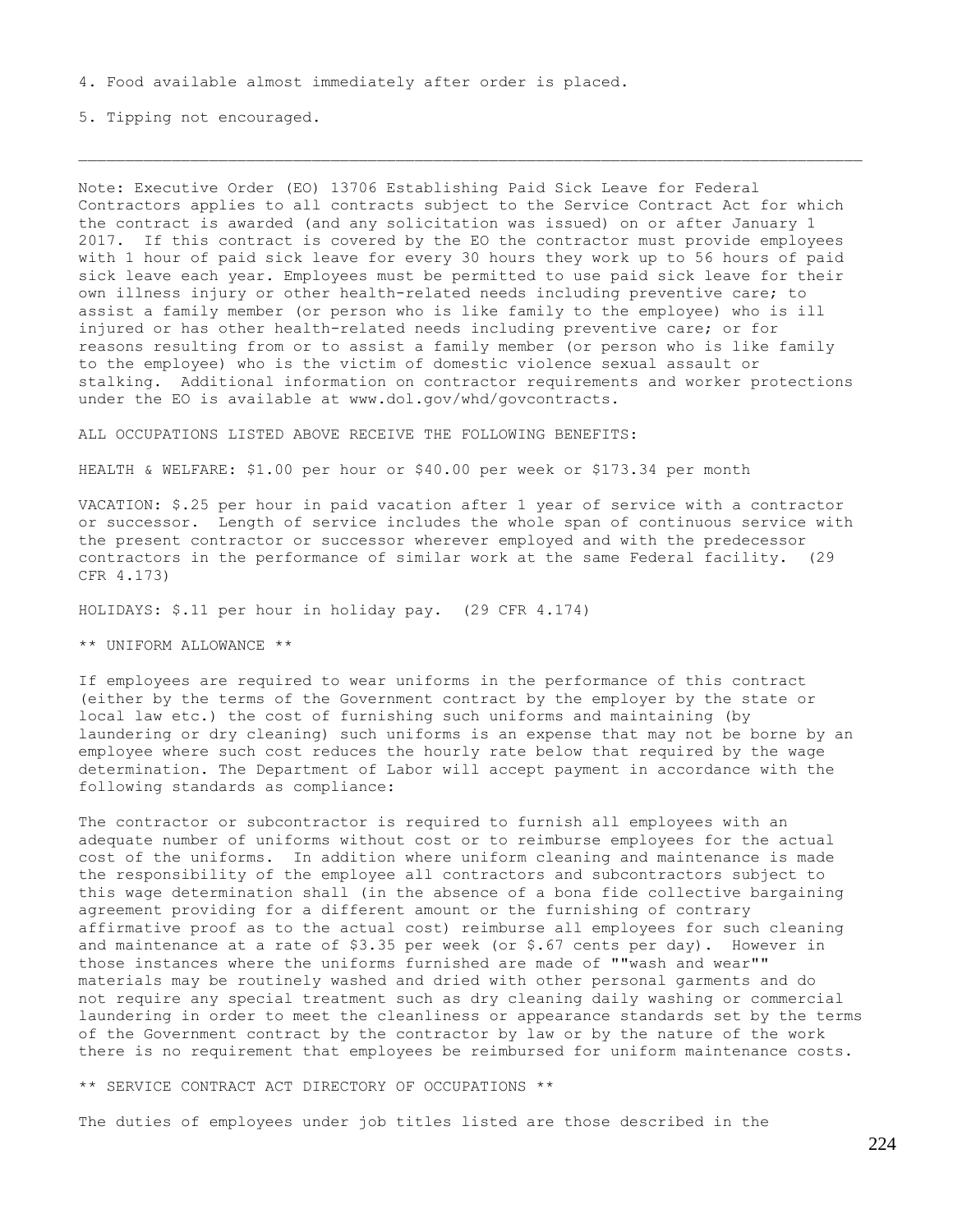""Service Contract Act Directory of Occupations"" Fifth Edition (Revision 1) dated September 2015 unless otherwise indicated.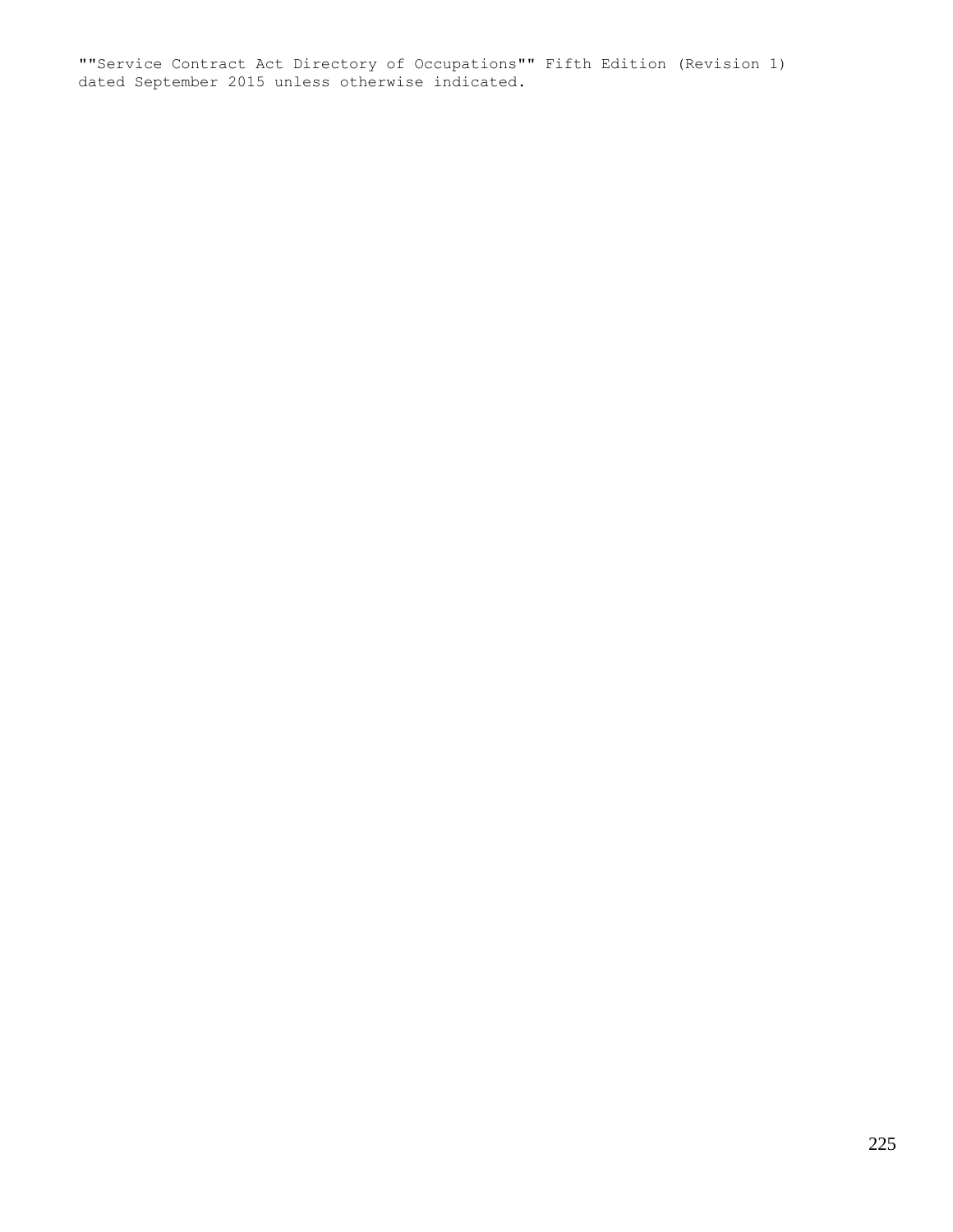| REGISTER OF WAGE DETERMINATIONS UNDER  | U.S. DEPARTMENT OF LABOR                                |
|----------------------------------------|---------------------------------------------------------|
| THE SERVICE CONTRACT ACT               | EMPLOYMENT STANDARDS ADMINISTRATION                     |
| By direction of the Secretary of Labor | WAGE AND HOUR DIVISION                                  |
|                                        | WASHINGTON D.C. 20210                                   |
|                                        |                                                         |
|                                        |                                                         |
|                                        |                                                         |
|                                        | Wage Determination No.: 2017-0255                       |
| Division of<br>Daniel W. Simms         | Revision No.: 11                                        |
| Director                               | Wage Determinations   Date Of Last Revision: 12/27/2021 |
|                                        |                                                         |

If the contract is entered into on or after January 30 2022 or the contract is renewed or extended (e.g. an option is exercised) on or after January 30 2022 Executive Order 14026 generally applies to the contract. The contractor must pay all covered workers at least \$15.00 per hour (or the applicable wage rate listed on this wage determination if it is higher) for all hours spent performing on that contract in 2022.

If the contract was awarded on or between January 1 2015 and January 29 2022 and the contract is not renewed or extended on or after January 30 2022 Executive Order 13658 generally applies to the contract. The contractor must pay all covered workers at least \$11.25 per hour (or the applicable wage rate listed on this wage determination if it is higher) for all hours spent performing on that contract in 2022.

The applicable Executive Order minimum wage rate will be adjusted annually. Additional information on contractor requirements and worker protections under the Executive Orders is available at www.dol.gov/whd/govcontracts.

# State: Florida

Area: Florida Counties of De Soto Glades Hardee Hendry Monroe Okeechobee

\*\*Fringe Benefits Required Follow the Occupational Listing\*\*

| OCCUPATION CODE - TITLE        | FOOTNOTE | RATE  |
|--------------------------------|----------|-------|
| 07080 - Fast Food Shift Leader |          | 12.00 |
| 07090 - Fast Food Worker       |          | 10.91 |

The FAST FOOD INDUSTRY covers establishments with the following characteristics:

1. A limited fixed menu which can be prepared by workers following a short training period.

2. No alcoholic beverages served.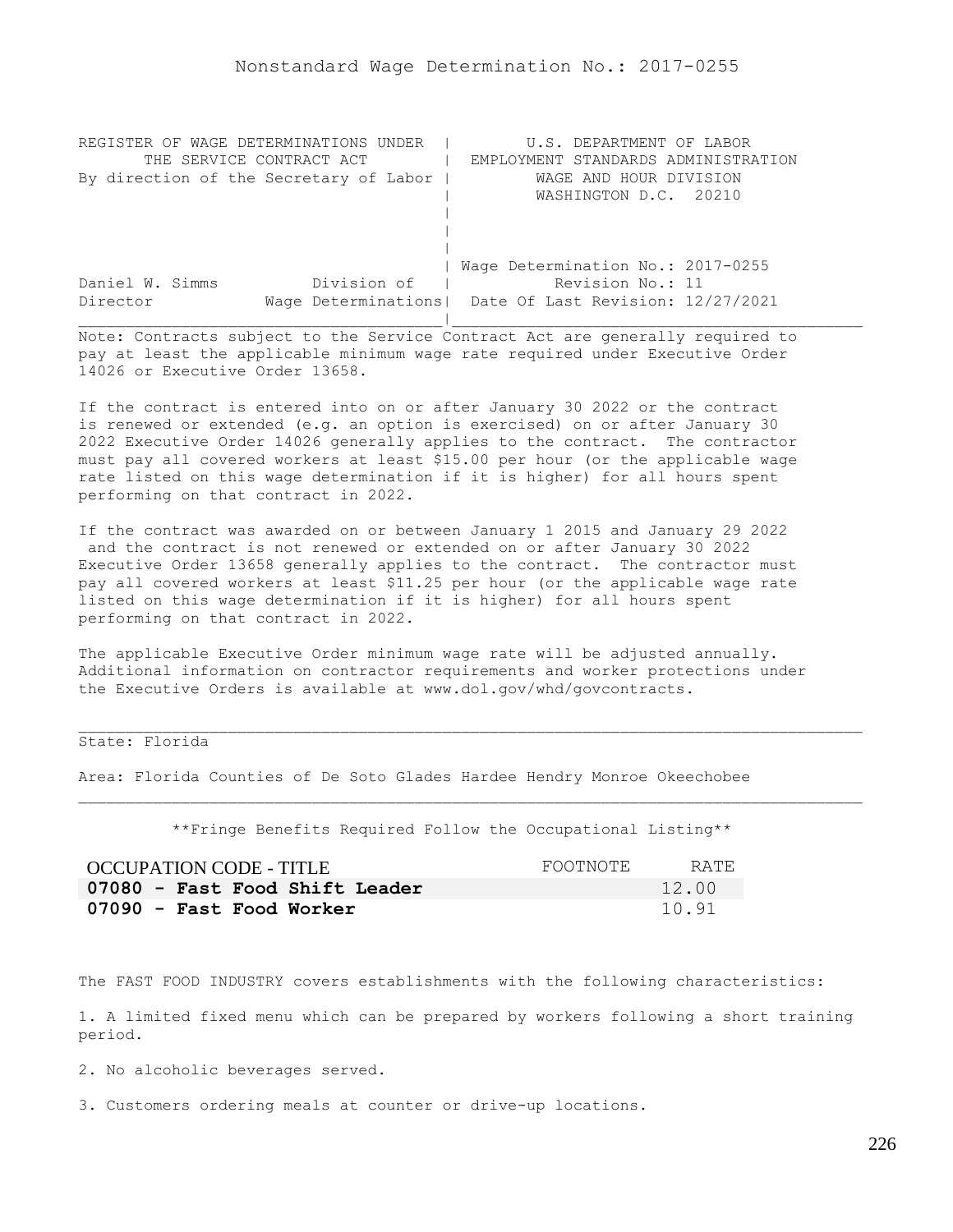5. Tipping not encouraged.

Note: Executive Order (EO) 13706 Establishing Paid Sick Leave for Federal Contractors applies to all contracts subject to the Service Contract Act for which the contract is awarded (and any solicitation was issued) on or after January 1 2017. If this contract is covered by the EO the contractor must provide employees with 1 hour of paid sick leave for every 30 hours they work up to 56 hours of paid sick leave each year. Employees must be permitted to use paid sick leave for their own illness injury or other health-related needs including preventive care; to assist a family member (or person who is like family to the employee) who is ill injured or has other health-related needs including preventive care; or for reasons resulting from or to assist a family member (or person who is like family to the employee) who is the victim of domestic violence sexual assault or stalking. Additional information on contractor requirements and worker protections under the EO is available at www.dol.gov/whd/govcontracts.

ALL OCCUPATIONS LISTED ABOVE RECEIVE THE FOLLOWING BENEFITS:

HEALTH & WELFARE: \$1.00 per hour or \$40.00 per week or \$173.34 per month

VACATION: \$.25 per hour in paid vacation after 1 year of service with a contractor or successor. Length of service includes the whole span of continuous service with the present contractor or successor wherever employed and with the predecessor contractors in the performance of similar work at the same Federal facility. (29 CFR 4.173)

HOLIDAYS: \$.11 per hour in holiday pay. (29 CFR 4.174)

\*\* UNIFORM ALLOWANCE \*\*

If employees are required to wear uniforms in the performance of this contract (either by the terms of the Government contract by the employer by the state or local law etc.) the cost of furnishing such uniforms and maintaining (by laundering or dry cleaning) such uniforms is an expense that may not be borne by an employee where such cost reduces the hourly rate below that required by the wage determination. The Department of Labor will accept payment in accordance with the following standards as compliance:

The contractor or subcontractor is required to furnish all employees with an adequate number of uniforms without cost or to reimburse employees for the actual cost of the uniforms. In addition where uniform cleaning and maintenance is made the responsibility of the employee all contractors and subcontractors subject to this wage determination shall (in the absence of a bona fide collective bargaining agreement providing for a different amount or the furnishing of contrary affirmative proof as to the actual cost) reimburse all employees for such cleaning and maintenance at a rate of \$3.35 per week (or \$.67 cents per day). However in those instances where the uniforms furnished are made of ""wash and wear"" materials may be routinely washed and dried with other personal garments and do not require any special treatment such as dry cleaning daily washing or commercial laundering in order to meet the cleanliness or appearance standards set by the terms of the Government contract by the contractor by law or by the nature of the work there is no requirement that employees be reimbursed for uniform maintenance costs.

\*\* SERVICE CONTRACT ACT DIRECTORY OF OCCUPATIONS \*\*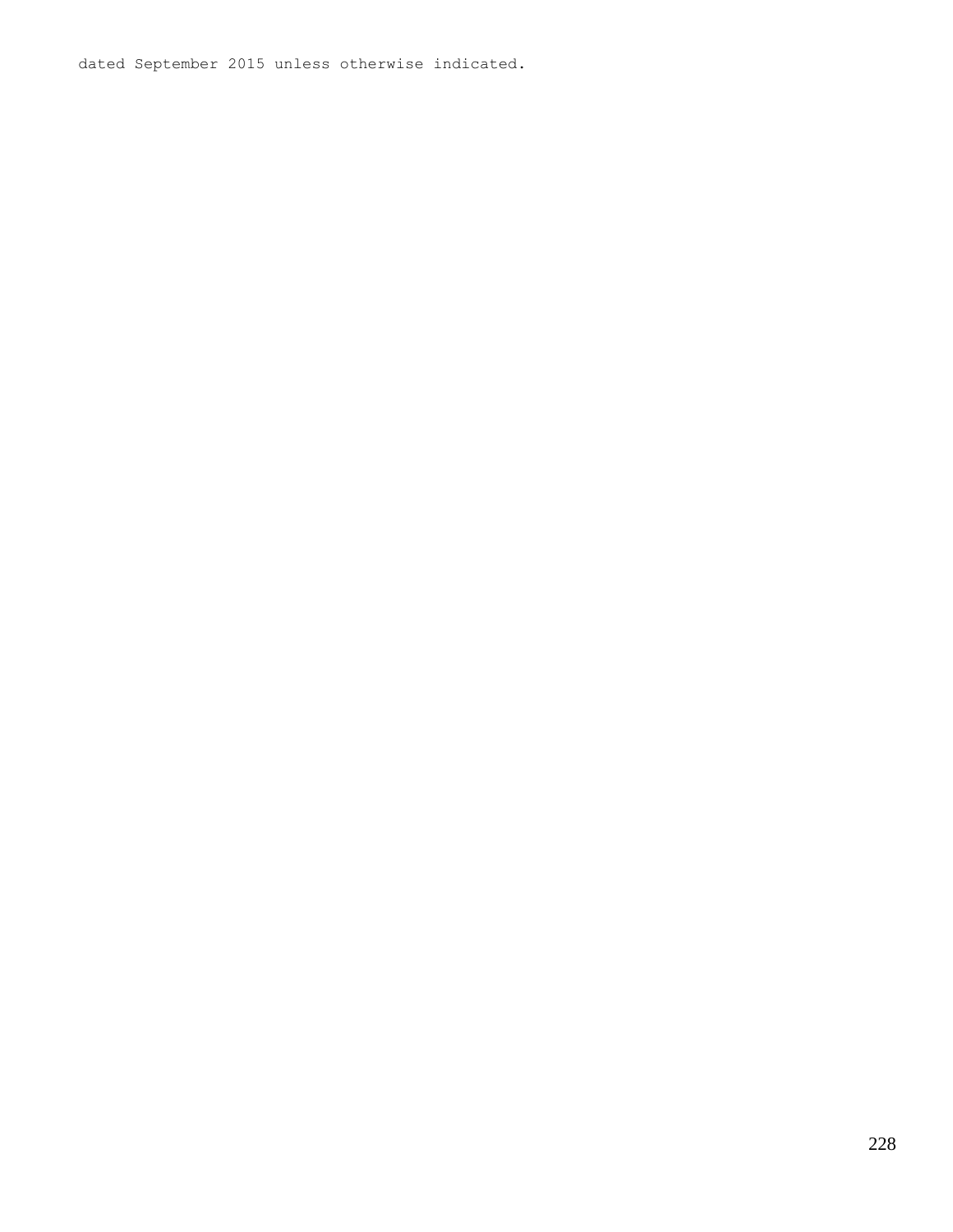| REGISTER OF WAGE DETERMINATIONS UNDER  | U.S. DEPARTMENT OF LABOR                                |
|----------------------------------------|---------------------------------------------------------|
| THE SERVICE CONTRACT ACT               | EMPLOYMENT STANDARDS ADMINISTRATION                     |
| By direction of the Secretary of Labor | WAGE AND HOUR DIVISION                                  |
|                                        | WASHINGTON D.C. 20210                                   |
|                                        |                                                         |
|                                        |                                                         |
|                                        |                                                         |
|                                        | Wage Determination No.: 2017-0257                       |
| Division of<br>Daniel W. Simms         | Revision No.: 11                                        |
| Director                               | Wage Determinations   Date Of Last Revision: 12/27/2021 |
|                                        |                                                         |

If the contract is entered into on or after January 30 2022 or the contract is renewed or extended (e.g. an option is exercised) on or after January 30 2022 Executive Order 14026 generally applies to the contract. The contractor must pay all covered workers at least \$15.00 per hour (or the applicable wage rate listed on this wage determination if it is higher) for all hours spent performing on that contract in 2022.

If the contract was awarded on or between January 1 2015 and January 29 2022 and the contract is not renewed or extended on or after January 30 2022 Executive Order 13658 generally applies to the contract. The contractor must pay all covered workers at least \$11.25 per hour (or the applicable wage rate listed on this wage determination if it is higher) for all hours spent performing on that contract in 2022.

The applicable Executive Order minimum wage rate will be adjusted annually. Additional information on contractor requirements and worker protections under the Executive Orders is available at www.dol.gov/whd/govcontracts.

## State: Alabama

Area: Alabama County of Lee

\*\*Fringe Benefits Required Follow the Occupational Listing\*\*

| <b>OCCUPATION CODE - TITLE</b> | FOOTNOTE. | RATE. |
|--------------------------------|-----------|-------|
| 07080 - Fast Food Shift Leader |           | 10.82 |
| 07090 - Fast Food Worker       |           | 984   |

The FAST FOOD INDUSTRY covers establishments with the following characteristics:

1. A limited fixed menu which can be prepared by workers following a short training period.

2. No alcoholic beverages served.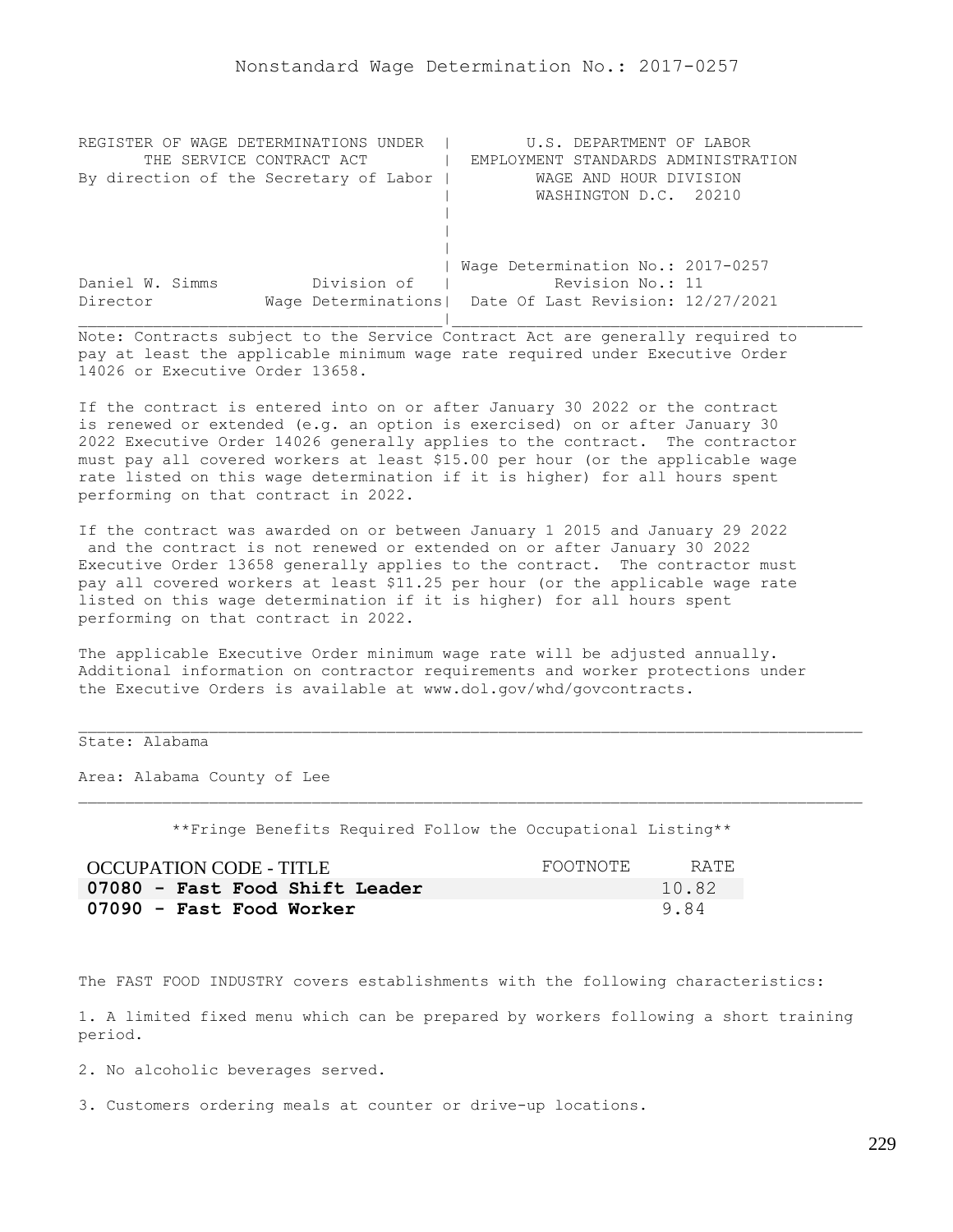5. Tipping not encouraged.

Note: Executive Order (EO) 13706 Establishing Paid Sick Leave for Federal Contractors applies to all contracts subject to the Service Contract Act for which the contract is awarded (and any solicitation was issued) on or after January 1 2017. If this contract is covered by the EO the contractor must provide employees with 1 hour of paid sick leave for every 30 hours they work up to 56 hours of paid sick leave each year. Employees must be permitted to use paid sick leave for their own illness injury or other health-related needs including preventive care; to assist a family member (or person who is like family to the employee) who is ill injured or has other health-related needs including preventive care; or for reasons resulting from or to assist a family member (or person who is like family to the employee) who is the victim of domestic violence sexual assault or stalking. Additional information on contractor requirements and worker protections under the EO is available at www.dol.gov/whd/govcontracts.

ALL OCCUPATIONS LISTED ABOVE RECEIVE THE FOLLOWING BENEFITS:

HEALTH & WELFARE: \$1.00 per hour or \$40.00 per week or \$173.34 per month

VACATION: \$.25 per hour in paid vacation after 1 year of service with a contractor or successor. Length of service includes the whole span of continuous service with the present contractor or successor wherever employed and with the predecessor contractors in the performance of similar work at the same Federal facility. (29 CFR 4.173)

HOLIDAYS: \$.11 per hour in holiday pay. (29 CFR 4.174)

\*\* UNIFORM ALLOWANCE \*\*

If employees are required to wear uniforms in the performance of this contract (either by the terms of the Government contract by the employer by the state or local law etc.) the cost of furnishing such uniforms and maintaining (by laundering or dry cleaning) such uniforms is an expense that may not be borne by an employee where such cost reduces the hourly rate below that required by the wage determination. The Department of Labor will accept payment in accordance with the following standards as compliance:

The contractor or subcontractor is required to furnish all employees with an adequate number of uniforms without cost or to reimburse employees for the actual cost of the uniforms. In addition where uniform cleaning and maintenance is made the responsibility of the employee all contractors and subcontractors subject to this wage determination shall (in the absence of a bona fide collective bargaining agreement providing for a different amount or the furnishing of contrary affirmative proof as to the actual cost) reimburse all employees for such cleaning and maintenance at a rate of \$3.35 per week (or \$.67 cents per day). However in those instances where the uniforms furnished are made of ""wash and wear"" materials may be routinely washed and dried with other personal garments and do not require any special treatment such as dry cleaning daily washing or commercial laundering in order to meet the cleanliness or appearance standards set by the terms of the Government contract by the contractor by law or by the nature of the work there is no requirement that employees be reimbursed for uniform maintenance costs.

\*\* SERVICE CONTRACT ACT DIRECTORY OF OCCUPATIONS \*\*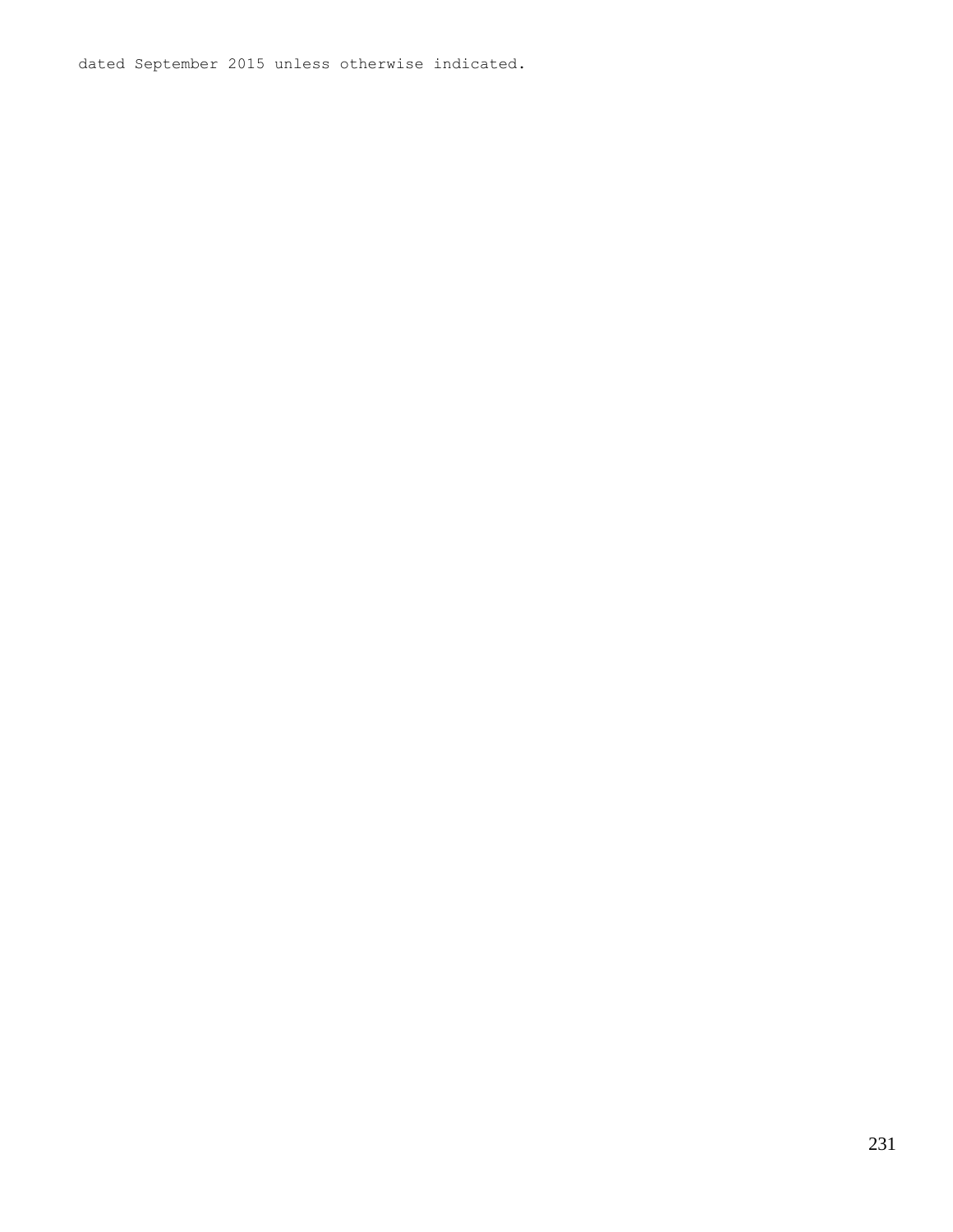| REGISTER OF WAGE DETERMINATIONS UNDER  | U.S. DEPARTMENT OF LABOR                                |
|----------------------------------------|---------------------------------------------------------|
| THE SERVICE CONTRACT ACT               | EMPLOYMENT STANDARDS ADMINISTRATION                     |
| By direction of the Secretary of Labor | WAGE AND HOUR DIVISION                                  |
|                                        | WASHINGTON D.C. 20210                                   |
|                                        |                                                         |
|                                        |                                                         |
|                                        |                                                         |
|                                        | Wage Determination No.: 2017-0259                       |
| Division of<br>Daniel W. Simms         | Revision No.: 11                                        |
| Director                               | Wage Determinations   Date Of Last Revision: 12/27/2021 |
|                                        |                                                         |

If the contract is entered into on or after January 30 2022 or the contract is renewed or extended (e.g. an option is exercised) on or after January 30 2022 Executive Order 14026 generally applies to the contract. The contractor must pay all covered workers at least \$15.00 per hour (or the applicable wage rate listed on this wage determination if it is higher) for all hours spent performing on that contract in 2022.

If the contract was awarded on or between January 1 2015 and January 29 2022 and the contract is not renewed or extended on or after January 30 2022 Executive Order 13658 generally applies to the contract. The contractor must pay all covered workers at least \$11.25 per hour (or the applicable wage rate listed on this wage determination if it is higher) for all hours spent performing on that contract in 2022.

The applicable Executive Order minimum wage rate will be adjusted annually. Additional information on contractor requirements and worker protections under the Executive Orders is available at www.dol.gov/whd/govcontracts.

State: Alabama

Area: Alabama Counties of Lawrence Morgan

\*\*Fringe Benefits Required Follow the Occupational Listing\*\*

| <b>OCCUPATION CODE - TITLE</b> | FOOTNOTE | RATE |
|--------------------------------|----------|------|
| 07080 - Fast Food Shift Leader |          | 9.81 |
| 07090 - Fast Food Worker       |          | 8.92 |

The FAST FOOD INDUSTRY covers establishments with the following characteristics:

1. A limited fixed menu which can be prepared by workers following a short training period.

2. No alcoholic beverages served.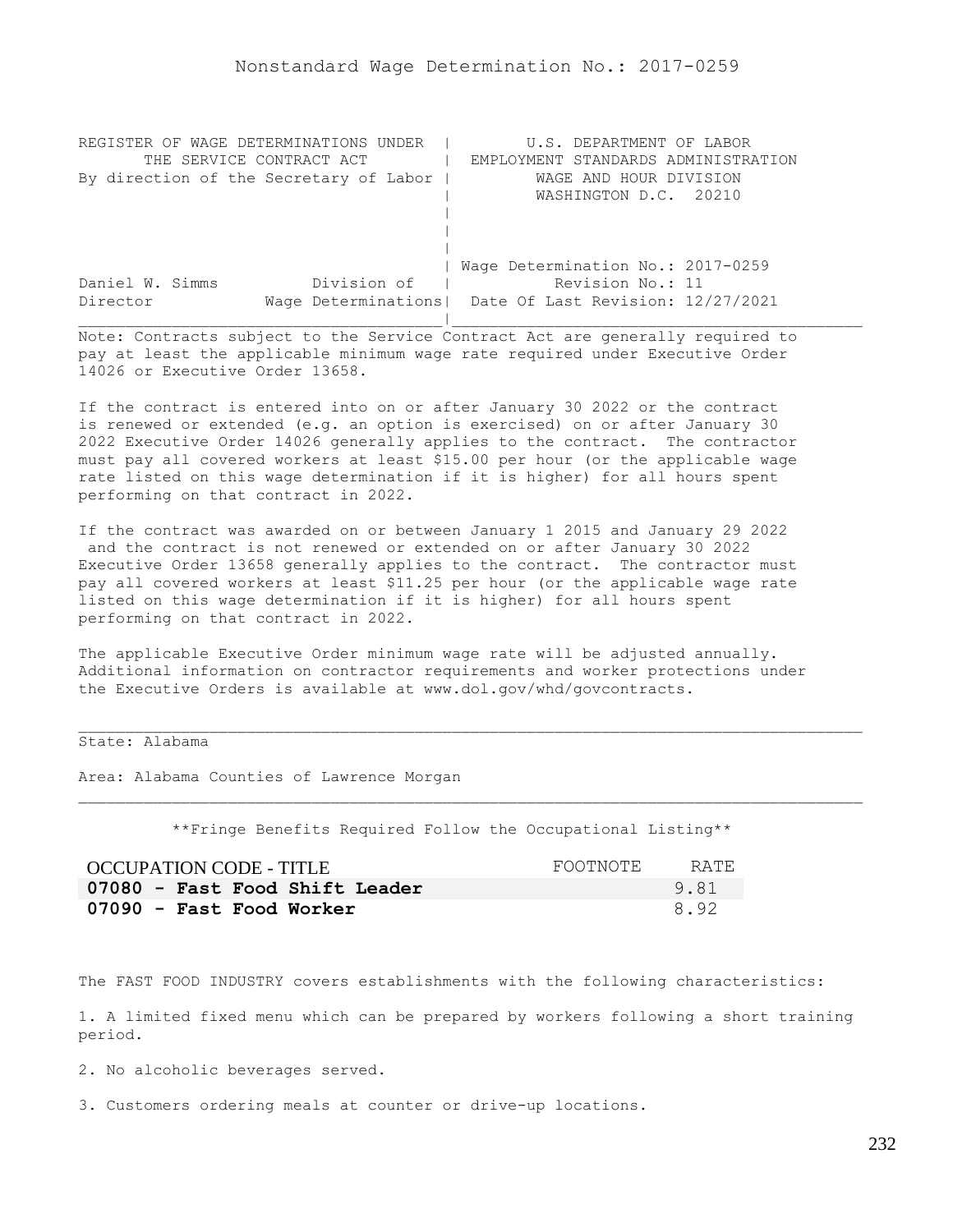5. Tipping not encouraged.

Note: Executive Order (EO) 13706 Establishing Paid Sick Leave for Federal Contractors applies to all contracts subject to the Service Contract Act for which the contract is awarded (and any solicitation was issued) on or after January 1 2017. If this contract is covered by the EO the contractor must provide employees with 1 hour of paid sick leave for every 30 hours they work up to 56 hours of paid sick leave each year. Employees must be permitted to use paid sick leave for their own illness injury or other health-related needs including preventive care; to assist a family member (or person who is like family to the employee) who is ill injured or has other health-related needs including preventive care; or for reasons resulting from or to assist a family member (or person who is like family to the employee) who is the victim of domestic violence sexual assault or stalking. Additional information on contractor requirements and worker protections under the EO is available at www.dol.gov/whd/govcontracts.

ALL OCCUPATIONS LISTED ABOVE RECEIVE THE FOLLOWING BENEFITS:

HEALTH & WELFARE: \$1.00 per hour or \$40.00 per week or \$173.34 per month

VACATION: \$.25 per hour in paid vacation after 1 year of service with a contractor or successor. Length of service includes the whole span of continuous service with the present contractor or successor wherever employed and with the predecessor contractors in the performance of similar work at the same Federal facility. (29 CFR 4.173)

HOLIDAYS: \$.11 per hour in holiday pay. (29 CFR 4.174)

\*\* UNIFORM ALLOWANCE \*\*

If employees are required to wear uniforms in the performance of this contract (either by the terms of the Government contract by the employer by the state or local law etc.) the cost of furnishing such uniforms and maintaining (by laundering or dry cleaning) such uniforms is an expense that may not be borne by an employee where such cost reduces the hourly rate below that required by the wage determination. The Department of Labor will accept payment in accordance with the following standards as compliance:

The contractor or subcontractor is required to furnish all employees with an adequate number of uniforms without cost or to reimburse employees for the actual cost of the uniforms. In addition where uniform cleaning and maintenance is made the responsibility of the employee all contractors and subcontractors subject to this wage determination shall (in the absence of a bona fide collective bargaining agreement providing for a different amount or the furnishing of contrary affirmative proof as to the actual cost) reimburse all employees for such cleaning and maintenance at a rate of \$3.35 per week (or \$.67 cents per day). However in those instances where the uniforms furnished are made of ""wash and wear"" materials may be routinely washed and dried with other personal garments and do not require any special treatment such as dry cleaning daily washing or commercial laundering in order to meet the cleanliness or appearance standards set by the terms of the Government contract by the contractor by law or by the nature of the work there is no requirement that employees be reimbursed for uniform maintenance costs.

\*\* SERVICE CONTRACT ACT DIRECTORY OF OCCUPATIONS \*\*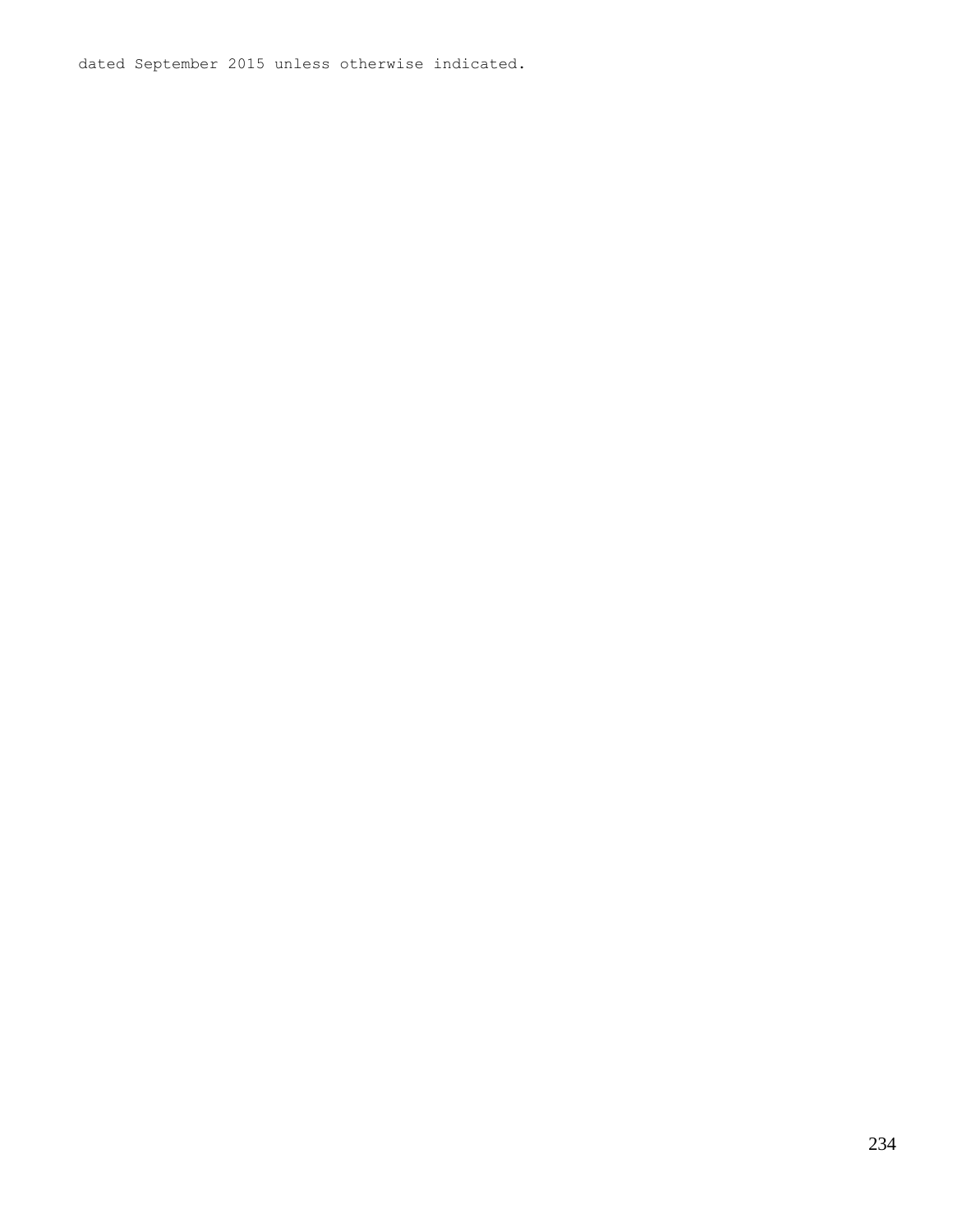| REGISTER OF WAGE DETERMINATIONS UNDER  | U.S. DEPARTMENT OF LABOR                                |
|----------------------------------------|---------------------------------------------------------|
| THE SERVICE CONTRACT ACT               | EMPLOYMENT STANDARDS ADMINISTRATION                     |
| By direction of the Secretary of Labor | WAGE AND HOUR DIVISION                                  |
|                                        | WASHINGTON D.C. 20210                                   |
|                                        |                                                         |
|                                        |                                                         |
|                                        |                                                         |
|                                        | Wage Determination No.: 2017-0263                       |
| Division of<br>Daniel W. Simms         | Revision No.: 11                                        |
| Director                               | Wage Determinations   Date Of Last Revision: 12/27/2021 |
|                                        |                                                         |

If the contract is entered into on or after January 30 2022 or the contract is renewed or extended (e.g. an option is exercised) on or after January 30 2022 Executive Order 14026 generally applies to the contract. The contractor must pay all covered workers at least \$15.00 per hour (or the applicable wage rate listed on this wage determination if it is higher) for all hours spent performing on that contract in 2022.

If the contract was awarded on or between January 1 2015 and January 29 2022 and the contract is not renewed or extended on or after January 30 2022 Executive Order 13658 generally applies to the contract. The contractor must pay all covered workers at least \$11.25 per hour (or the applicable wage rate listed on this wage determination if it is higher) for all hours spent performing on that contract in 2022.

The applicable Executive Order minimum wage rate will be adjusted annually. Additional information on contractor requirements and worker protections under the Executive Orders is available at www.dol.gov/whd/govcontracts.

State: Alabama

Area: Alabama Counties of Limestone Madison

\*\*Fringe Benefits Required Follow the Occupational Listing\*\*

| <b>OCCUPATION CODE - TITLE</b> | FOOTNOTE | RATE. |
|--------------------------------|----------|-------|
| 07080 - Fast Food Shift Leader |          | 9.98  |
| 07090 - Fast Food Worker       |          | 9.07  |

The FAST FOOD INDUSTRY covers establishments with the following characteristics:

1. A limited fixed menu which can be prepared by workers following a short training period.

2. No alcoholic beverages served.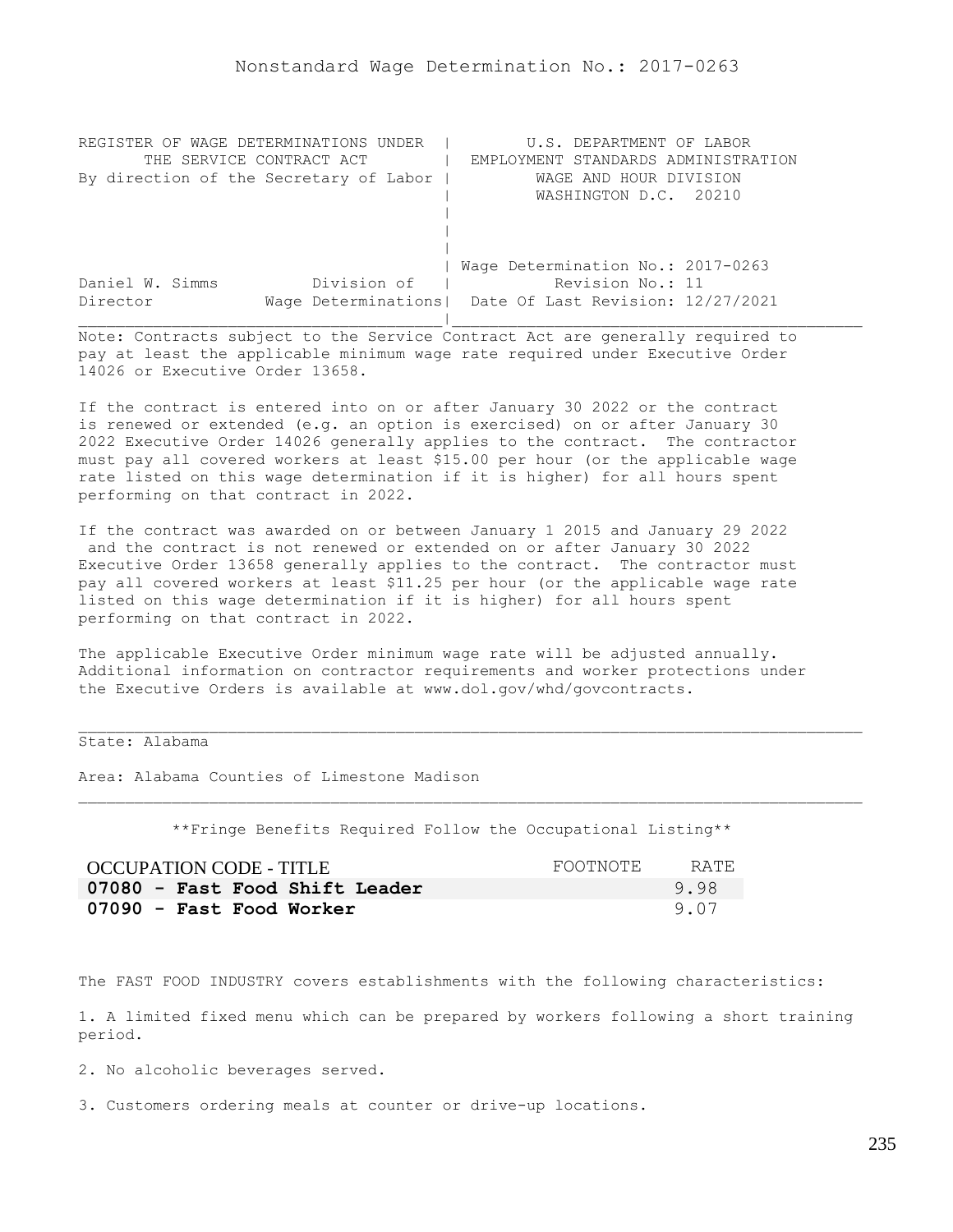5. Tipping not encouraged.

Note: Executive Order (EO) 13706 Establishing Paid Sick Leave for Federal Contractors applies to all contracts subject to the Service Contract Act for which the contract is awarded (and any solicitation was issued) on or after January 1 2017. If this contract is covered by the EO the contractor must provide employees with 1 hour of paid sick leave for every 30 hours they work up to 56 hours of paid sick leave each year. Employees must be permitted to use paid sick leave for their own illness injury or other health-related needs including preventive care; to assist a family member (or person who is like family to the employee) who is ill injured or has other health-related needs including preventive care; or for reasons resulting from or to assist a family member (or person who is like family to the employee) who is the victim of domestic violence sexual assault or stalking. Additional information on contractor requirements and worker protections under the EO is available at www.dol.gov/whd/govcontracts.

ALL OCCUPATIONS LISTED ABOVE RECEIVE THE FOLLOWING BENEFITS:

HEALTH & WELFARE: \$1.00 per hour or \$40.00 per week or \$173.34 per month

VACATION: \$.25 per hour in paid vacation after 1 year of service with a contractor or successor. Length of service includes the whole span of continuous service with the present contractor or successor wherever employed and with the predecessor contractors in the performance of similar work at the same Federal facility. (29 CFR 4.173)

HOLIDAYS: \$.11 per hour in holiday pay. (29 CFR 4.174)

\*\* UNIFORM ALLOWANCE \*\*

If employees are required to wear uniforms in the performance of this contract (either by the terms of the Government contract by the employer by the state or local law etc.) the cost of furnishing such uniforms and maintaining (by laundering or dry cleaning) such uniforms is an expense that may not be borne by an employee where such cost reduces the hourly rate below that required by the wage determination. The Department of Labor will accept payment in accordance with the following standards as compliance:

The contractor or subcontractor is required to furnish all employees with an adequate number of uniforms without cost or to reimburse employees for the actual cost of the uniforms. In addition where uniform cleaning and maintenance is made the responsibility of the employee all contractors and subcontractors subject to this wage determination shall (in the absence of a bona fide collective bargaining agreement providing for a different amount or the furnishing of contrary affirmative proof as to the actual cost) reimburse all employees for such cleaning and maintenance at a rate of \$3.35 per week (or \$.67 cents per day). However in those instances where the uniforms furnished are made of ""wash and wear"" materials may be routinely washed and dried with other personal garments and do not require any special treatment such as dry cleaning daily washing or commercial laundering in order to meet the cleanliness or appearance standards set by the terms of the Government contract by the contractor by law or by the nature of the work there is no requirement that employees be reimbursed for uniform maintenance costs.

\*\* SERVICE CONTRACT ACT DIRECTORY OF OCCUPATIONS \*\*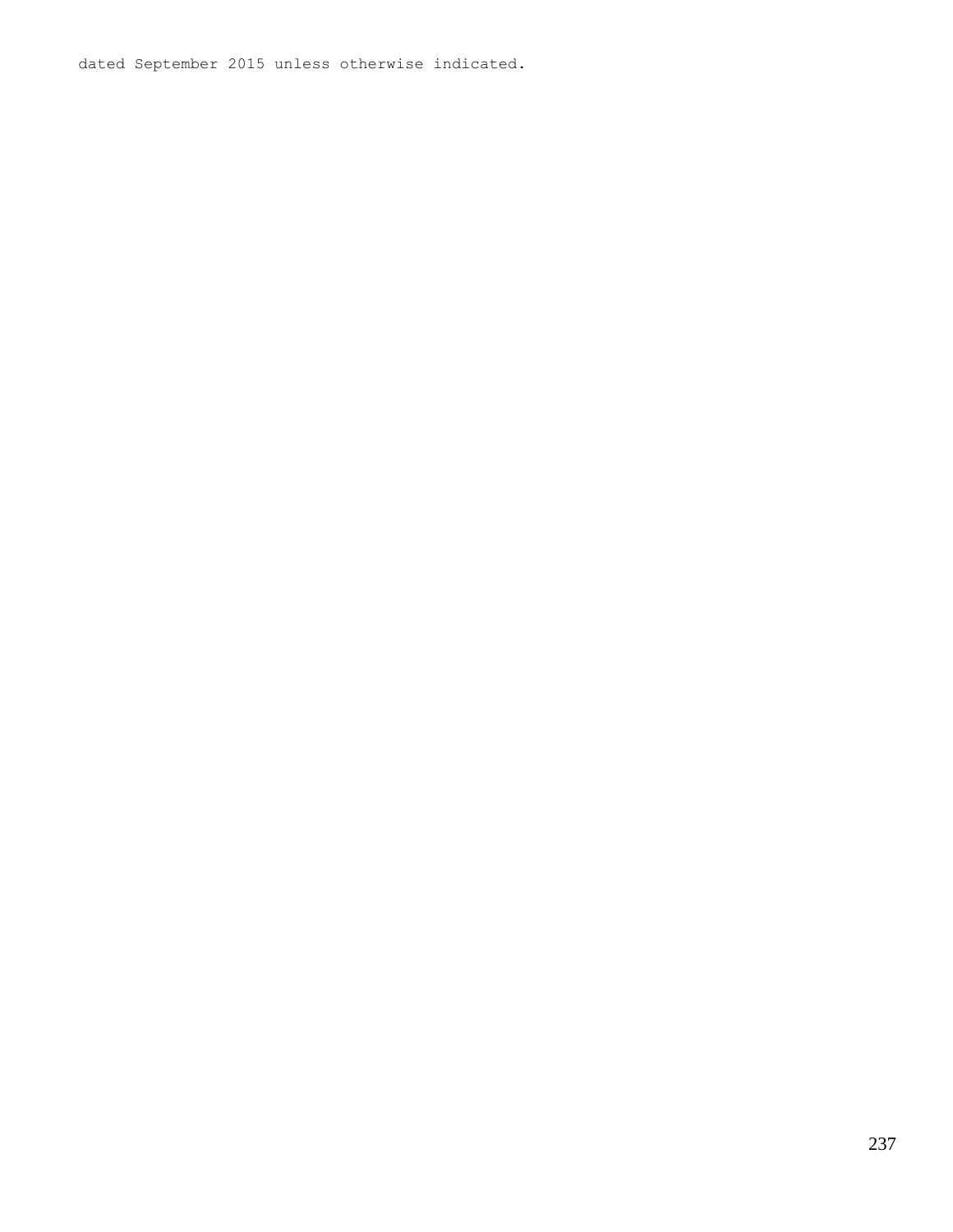| REGISTER OF WAGE DETERMINATIONS UNDER  | U.S. DEPARTMENT OF LABOR                                |
|----------------------------------------|---------------------------------------------------------|
| THE SERVICE CONTRACT ACT               | EMPLOYMENT STANDARDS ADMINISTRATION                     |
| By direction of the Secretary of Labor | WAGE AND HOUR DIVISION                                  |
|                                        | WASHINGTON D.C. 20210                                   |
|                                        |                                                         |
|                                        |                                                         |
|                                        |                                                         |
|                                        | Wage Determination No.: 2017-0267                       |
| Division of<br>Daniel W. Simms         | Revision No.: 11                                        |
| Director                               | Wage Determinations   Date Of Last Revision: 12/27/2021 |
|                                        |                                                         |

If the contract is entered into on or after January 30 2022 or the contract is renewed or extended (e.g. an option is exercised) on or after January 30 2022 Executive Order 14026 generally applies to the contract. The contractor must pay all covered workers at least \$15.00 per hour (or the applicable wage rate listed on this wage determination if it is higher) for all hours spent performing on that contract in 2022.

If the contract was awarded on or between January 1 2015 and January 29 2022 and the contract is not renewed or extended on or after January 30 2022 Executive Order 13658 generally applies to the contract. The contractor must pay all covered workers at least \$11.25 per hour (or the applicable wage rate listed on this wage determination if it is higher) for all hours spent performing on that contract in 2022.

The applicable Executive Order minimum wage rate will be adjusted annually. Additional information on contractor requirements and worker protections under the Executive Orders is available at www.dol.gov/whd/govcontracts.

## State: Alabama

Area: Alabama Counties of Cullman Fayette Franklin Lamar Marion Winston

\*\*Fringe Benefits Required Follow the Occupational Listing\*\*

| OCCUPATION CODE - TITLE        | FOOTNOTE | RATE. |
|--------------------------------|----------|-------|
| 07080 - Fast Food Shift Leader |          | 10.38 |
| 07090 - Fast Food Worker       |          | 9.44  |

The FAST FOOD INDUSTRY covers establishments with the following characteristics:

1. A limited fixed menu which can be prepared by workers following a short training period.

2. No alcoholic beverages served.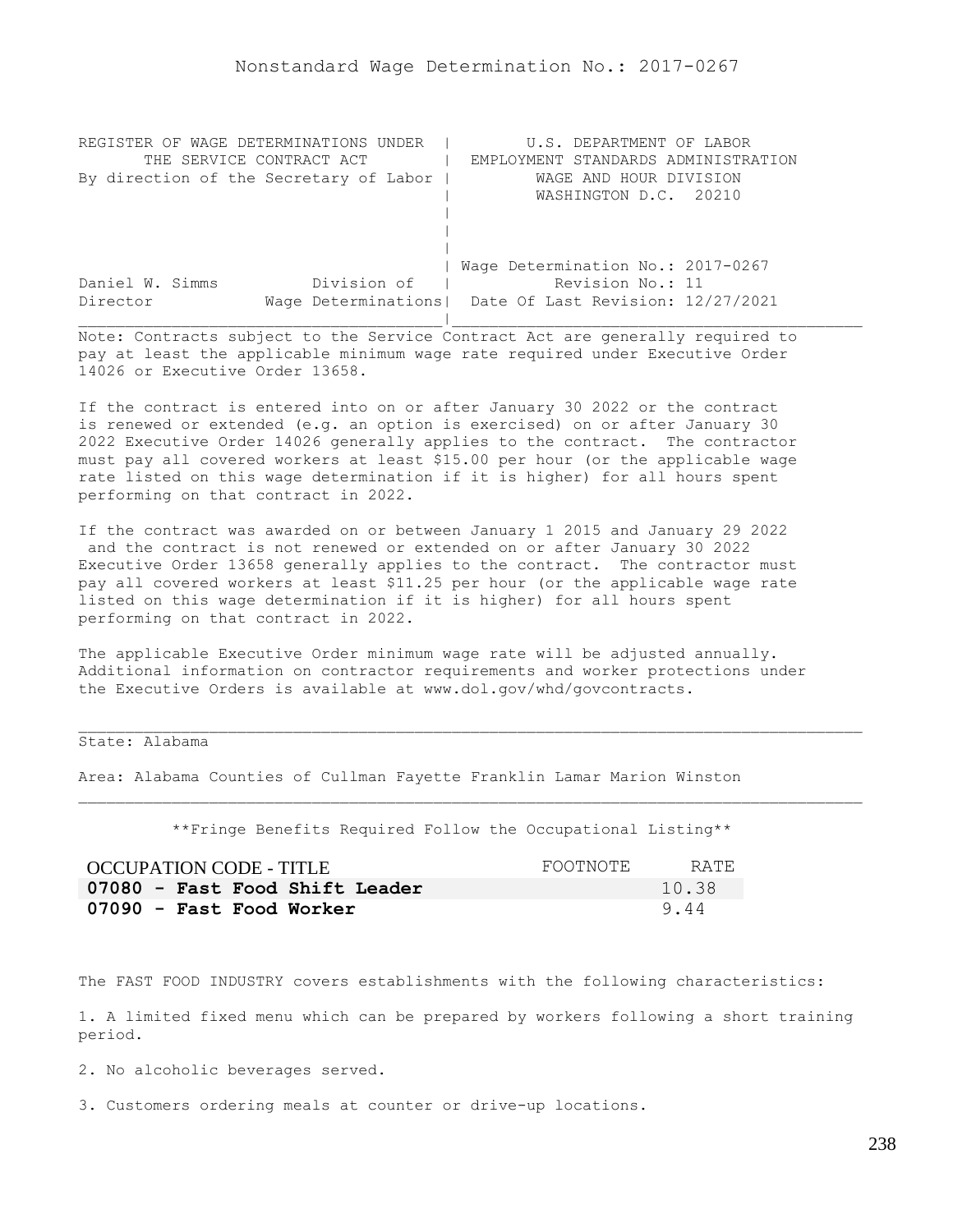5. Tipping not encouraged.

Note: Executive Order (EO) 13706 Establishing Paid Sick Leave for Federal Contractors applies to all contracts subject to the Service Contract Act for which the contract is awarded (and any solicitation was issued) on or after January 1 2017. If this contract is covered by the EO the contractor must provide employees with 1 hour of paid sick leave for every 30 hours they work up to 56 hours of paid sick leave each year. Employees must be permitted to use paid sick leave for their own illness injury or other health-related needs including preventive care; to assist a family member (or person who is like family to the employee) who is ill injured or has other health-related needs including preventive care; or for reasons resulting from or to assist a family member (or person who is like family to the employee) who is the victim of domestic violence sexual assault or stalking. Additional information on contractor requirements and worker protections under the EO is available at www.dol.gov/whd/govcontracts.

ALL OCCUPATIONS LISTED ABOVE RECEIVE THE FOLLOWING BENEFITS:

HEALTH & WELFARE: \$1.00 per hour or \$40.00 per week or \$173.34 per month

VACATION: \$.25 per hour in paid vacation after 1 year of service with a contractor or successor. Length of service includes the whole span of continuous service with the present contractor or successor wherever employed and with the predecessor contractors in the performance of similar work at the same Federal facility. (29 CFR 4.173)

HOLIDAYS: \$.11 per hour in holiday pay. (29 CFR 4.174)

\*\* UNIFORM ALLOWANCE \*\*

If employees are required to wear uniforms in the performance of this contract (either by the terms of the Government contract by the employer by the state or local law etc.) the cost of furnishing such uniforms and maintaining (by laundering or dry cleaning) such uniforms is an expense that may not be borne by an employee where such cost reduces the hourly rate below that required by the wage determination. The Department of Labor will accept payment in accordance with the following standards as compliance:

The contractor or subcontractor is required to furnish all employees with an adequate number of uniforms without cost or to reimburse employees for the actual cost of the uniforms. In addition where uniform cleaning and maintenance is made the responsibility of the employee all contractors and subcontractors subject to this wage determination shall (in the absence of a bona fide collective bargaining agreement providing for a different amount or the furnishing of contrary affirmative proof as to the actual cost) reimburse all employees for such cleaning and maintenance at a rate of \$3.35 per week (or \$.67 cents per day). However in those instances where the uniforms furnished are made of ""wash and wear"" materials may be routinely washed and dried with other personal garments and do not require any special treatment such as dry cleaning daily washing or commercial laundering in order to meet the cleanliness or appearance standards set by the terms of the Government contract by the contractor by law or by the nature of the work there is no requirement that employees be reimbursed for uniform maintenance costs.

\*\* SERVICE CONTRACT ACT DIRECTORY OF OCCUPATIONS \*\*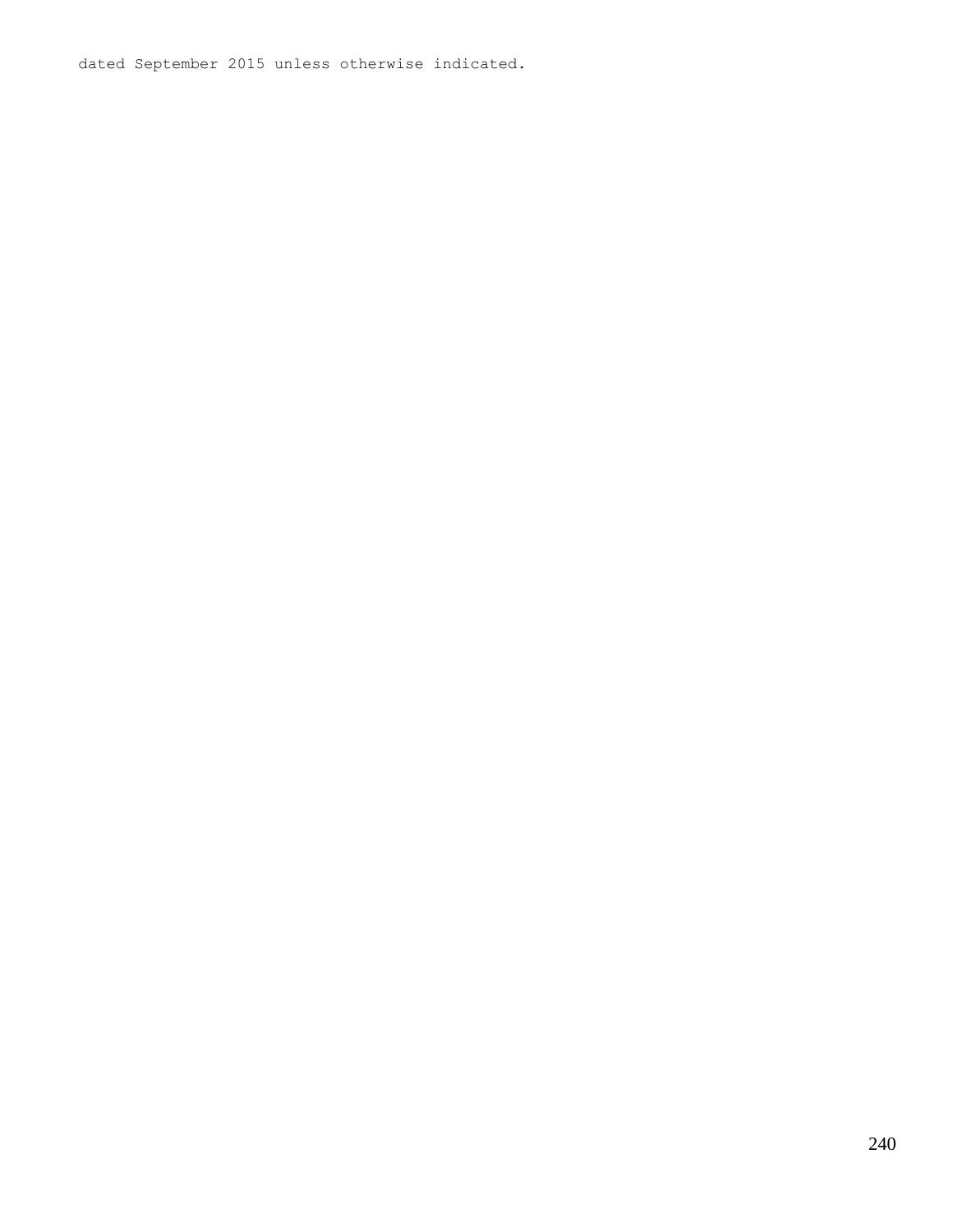| REGISTER OF WAGE DETERMINATIONS UNDER  | U.S. DEPARTMENT OF LABOR                                |
|----------------------------------------|---------------------------------------------------------|
| THE SERVICE CONTRACT ACT               | EMPLOYMENT STANDARDS ADMINISTRATION                     |
| By direction of the Secretary of Labor | WAGE AND HOUR DIVISION                                  |
|                                        | WASHINGTON D.C. 20210                                   |
|                                        |                                                         |
|                                        |                                                         |
|                                        |                                                         |
|                                        | Wage Determination No.: 2017-0269                       |
| Division of<br>Daniel W. Simms         | Revision No.: 11                                        |
| Director                               | Wage Determinations   Date Of Last Revision: 12/27/2021 |
|                                        |                                                         |

If the contract is entered into on or after January 30 2022 or the contract is renewed or extended (e.g. an option is exercised) on or after January 30 2022 Executive Order 14026 generally applies to the contract. The contractor must pay all covered workers at least \$15.00 per hour (or the applicable wage rate listed on this wage determination if it is higher) for all hours spent performing on that contract in 2022.

If the contract was awarded on or between January 1 2015 and January 29 2022 and the contract is not renewed or extended on or after January 30 2022 Executive Order 13658 generally applies to the contract. The contractor must pay all covered workers at least \$11.25 per hour (or the applicable wage rate listed on this wage determination if it is higher) for all hours spent performing on that contract in 2022.

The applicable Executive Order minimum wage rate will be adjusted annually. Additional information on contractor requirements and worker protections under the Executive Orders is available at www.dol.gov/whd/govcontracts.

State: Alabama

Area: Alabama Counties of Choctaw Clarke Conecuh Dallas Escambia Greene Marengo Monroe Perry Sumter Washington Wilcox

\*\*Fringe Benefits Required Follow the Occupational Listing\*\*

| OCCUPATION CODE - TITLE        | FOOTNOTE | RATE. |
|--------------------------------|----------|-------|
| 07080 - Fast Food Shift Leader |          | 9.87  |
| 07090 - Fast Food Worker       |          | 8.97  |

The FAST FOOD INDUSTRY covers establishments with the following characteristics:

1. A limited fixed menu which can be prepared by workers following a short training period.

2. No alcoholic beverages served.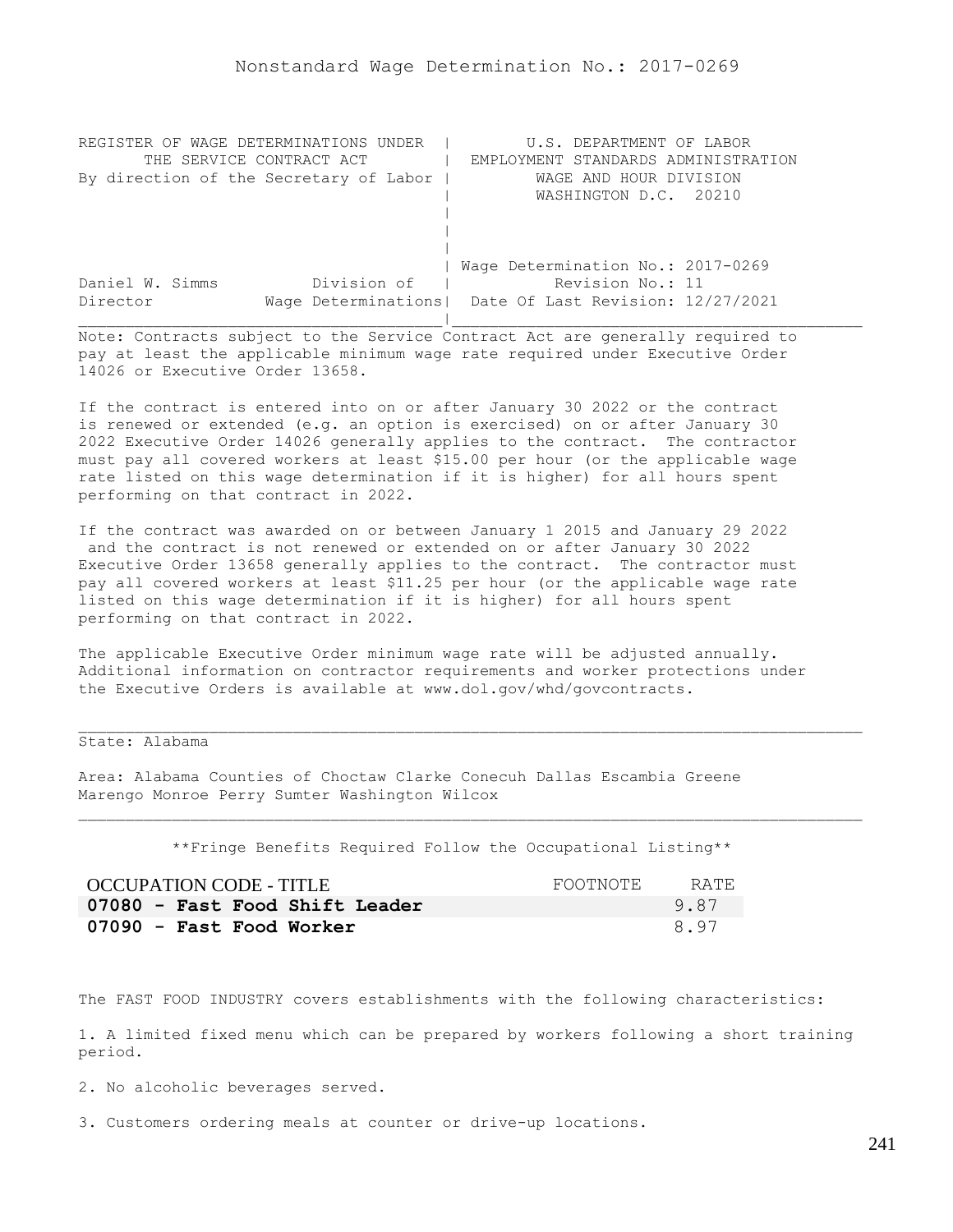5. Tipping not encouraged.

Note: Executive Order (EO) 13706 Establishing Paid Sick Leave for Federal Contractors applies to all contracts subject to the Service Contract Act for which the contract is awarded (and any solicitation was issued) on or after January 1 2017. If this contract is covered by the EO the contractor must provide employees with 1 hour of paid sick leave for every 30 hours they work up to 56 hours of paid sick leave each year. Employees must be permitted to use paid sick leave for their own illness injury or other health-related needs including preventive care; to assist a family member (or person who is like family to the employee) who is ill injured or has other health-related needs including preventive care; or for reasons resulting from or to assist a family member (or person who is like family to the employee) who is the victim of domestic violence sexual assault or stalking. Additional information on contractor requirements and worker protections under the EO is available at www.dol.gov/whd/govcontracts.

ALL OCCUPATIONS LISTED ABOVE RECEIVE THE FOLLOWING BENEFITS:

HEALTH & WELFARE: \$1.00 per hour or \$40.00 per week or \$173.34 per month

VACATION: \$.25 per hour in paid vacation after 1 year of service with a contractor or successor. Length of service includes the whole span of continuous service with the present contractor or successor wherever employed and with the predecessor contractors in the performance of similar work at the same Federal facility. (29 CFR 4.173)

HOLIDAYS: \$.11 per hour in holiday pay. (29 CFR 4.174)

\*\* UNIFORM ALLOWANCE \*\*

If employees are required to wear uniforms in the performance of this contract (either by the terms of the Government contract by the employer by the state or local law etc.) the cost of furnishing such uniforms and maintaining (by laundering or dry cleaning) such uniforms is an expense that may not be borne by an employee where such cost reduces the hourly rate below that required by the wage determination. The Department of Labor will accept payment in accordance with the following standards as compliance:

The contractor or subcontractor is required to furnish all employees with an adequate number of uniforms without cost or to reimburse employees for the actual cost of the uniforms. In addition where uniform cleaning and maintenance is made the responsibility of the employee all contractors and subcontractors subject to this wage determination shall (in the absence of a bona fide collective bargaining agreement providing for a different amount or the furnishing of contrary affirmative proof as to the actual cost) reimburse all employees for such cleaning and maintenance at a rate of  $$3.35$  per week (or  $$.67$  cents per day). However in those instances where the uniforms furnished are made of ""wash and wear"" materials may be routinely washed and dried with other personal garments and do not require any special treatment such as dry cleaning daily washing or commercial laundering in order to meet the cleanliness or appearance standards set by the terms of the Government contract by the contractor by law or by the nature of the work there is no requirement that employees be reimbursed for uniform maintenance costs.

\*\* SERVICE CONTRACT ACT DIRECTORY OF OCCUPATIONS \*\*

The duties of employees under job titles listed are those described in the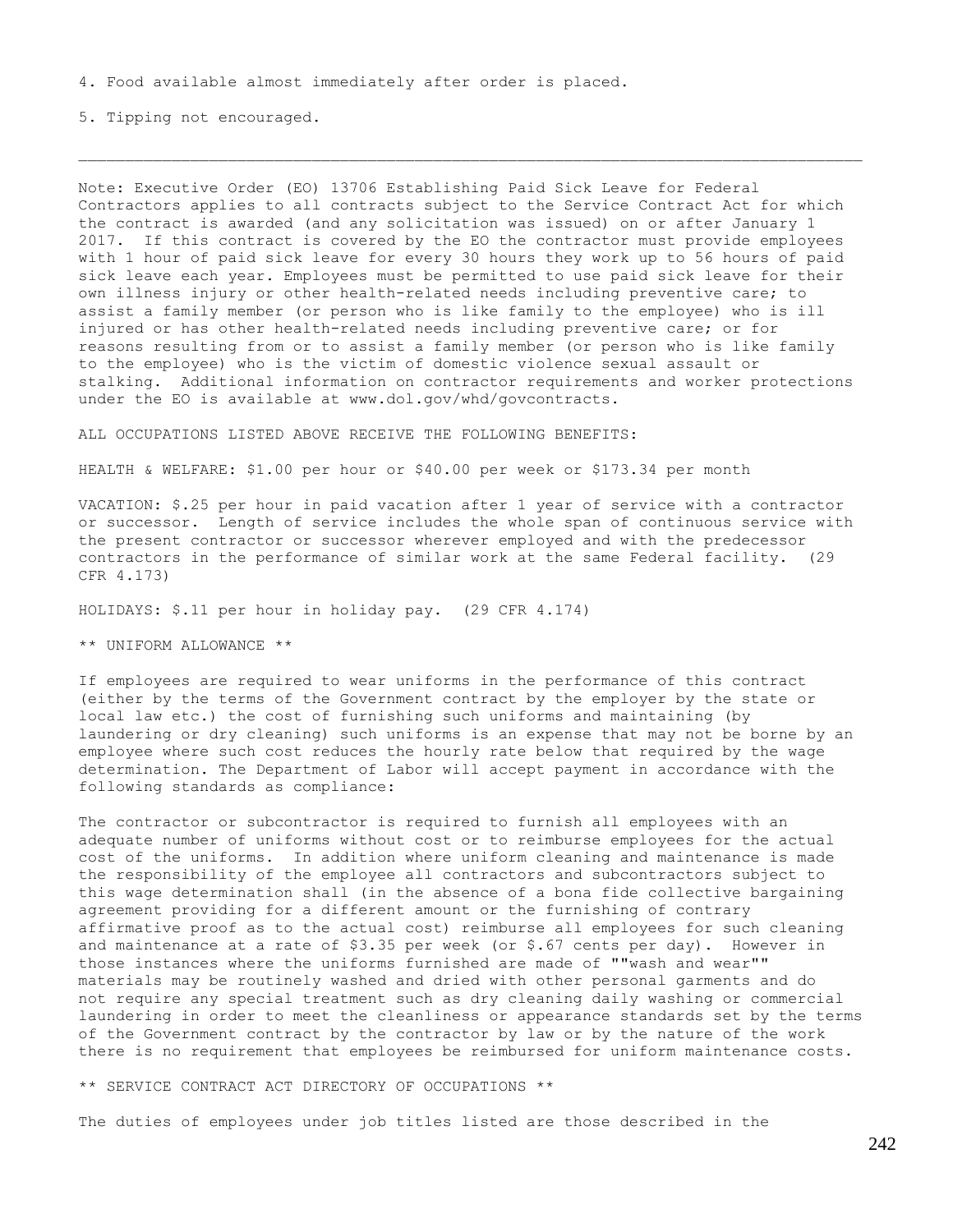""Service Contract Act Directory of Occupations"" Fifth Edition (Revision 1) dated September 2015 unless otherwise indicated.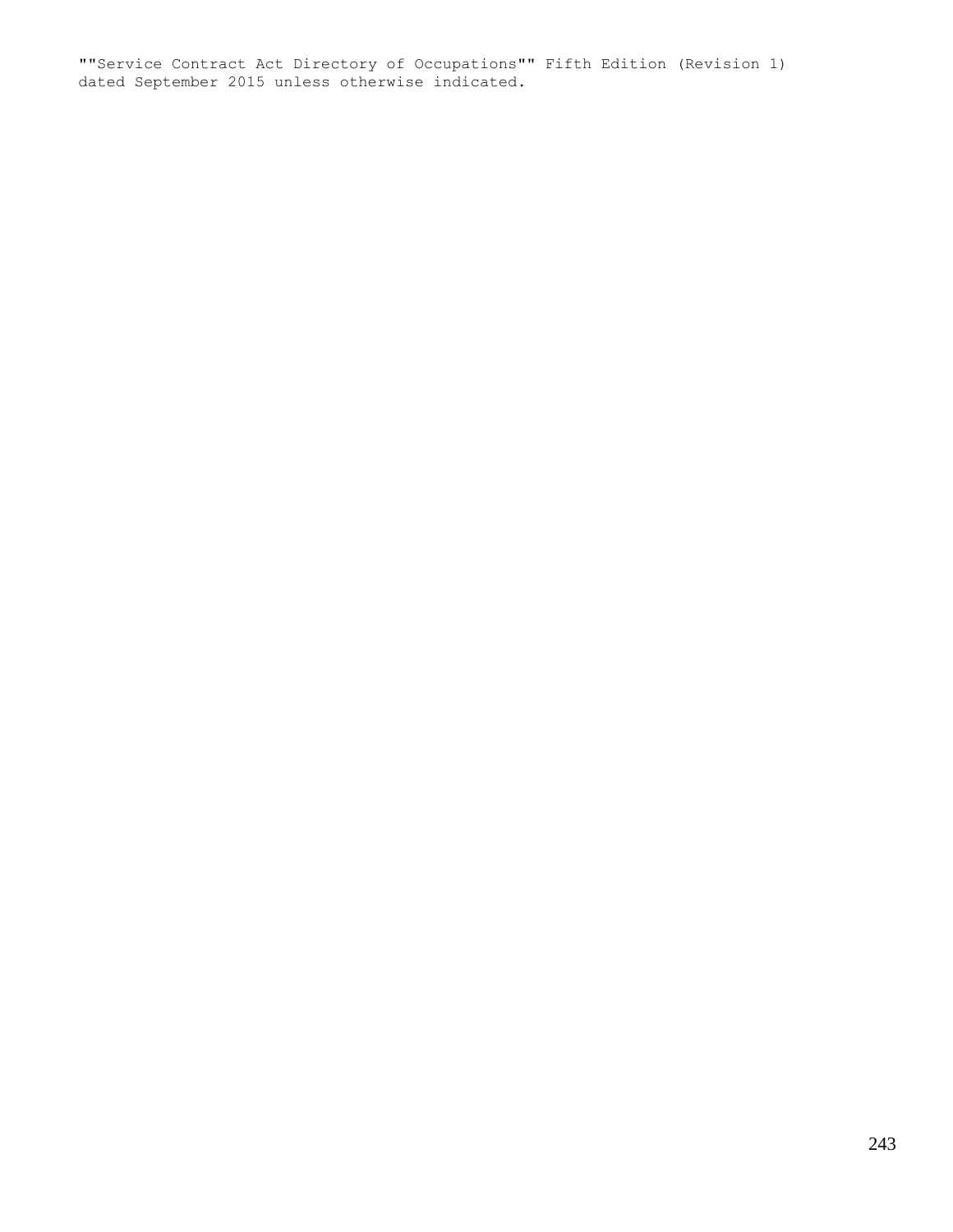| REGISTER OF WAGE DETERMINATIONS<br>UNDER | U.S. DEPARTMENT OF LABOR                                |
|------------------------------------------|---------------------------------------------------------|
| THE SERVICE CONTRACT ACT                 | EMPLOYMENT STANDARDS ADMINISTRATION                     |
| By direction of the Secretary of Labor   | WAGE AND HOUR DIVISION                                  |
|                                          | WASHINGTON D.C. 20210                                   |
|                                          |                                                         |
|                                          |                                                         |
|                                          |                                                         |
|                                          | Wage Determination No.: 2017-0271                       |
| Division of<br>Daniel W. Simms           | Revision No.: 11                                        |
| Director                                 | Wage Determinations   Date Of Last Revision: 12/27/2021 |
|                                          |                                                         |

If the contract is entered into on or after January 30 2022 or the contract is renewed or extended (e.g. an option is exercised) on or after January 30 2022 Executive Order 14026 generally applies to the contract. The contractor must pay all covered workers at least \$15.00 per hour (or the applicable wage rate listed on this wage determination if it is higher) for all hours spent performing on that contract in 2022.

If the contract was awarded on or between January 1 2015 and January 29 2022 and the contract is not renewed or extended on or after January 30 2022 Executive Order 13658 generally applies to the contract. The contractor must pay all covered workers at least \$11.25 per hour (or the applicable wage rate listed on this wage determination if it is higher) for all hours spent performing on that contract in 2022.

The applicable Executive Order minimum wage rate will be adjusted annually. Additional information on contractor requirements and worker protections under the Executive Orders is available at www.dol.gov/whd/govcontracts.

## State: Alabama

Area: Alabama County of Baldwin

\*\*Fringe Benefits Required Follow the Occupational Listing\*\*

| <b>OCCUPATION CODE - TITLE</b> | FOOTNOTE | RATE |
|--------------------------------|----------|------|
| 07080 - Fast Food Shift Leader |          | 9.79 |
| 07090 - Fast Food Worker       |          | 8.90 |

The FAST FOOD INDUSTRY covers establishments with the following characteristics:

1. A limited fixed menu which can be prepared by workers following a short training period.

2. No alcoholic beverages served.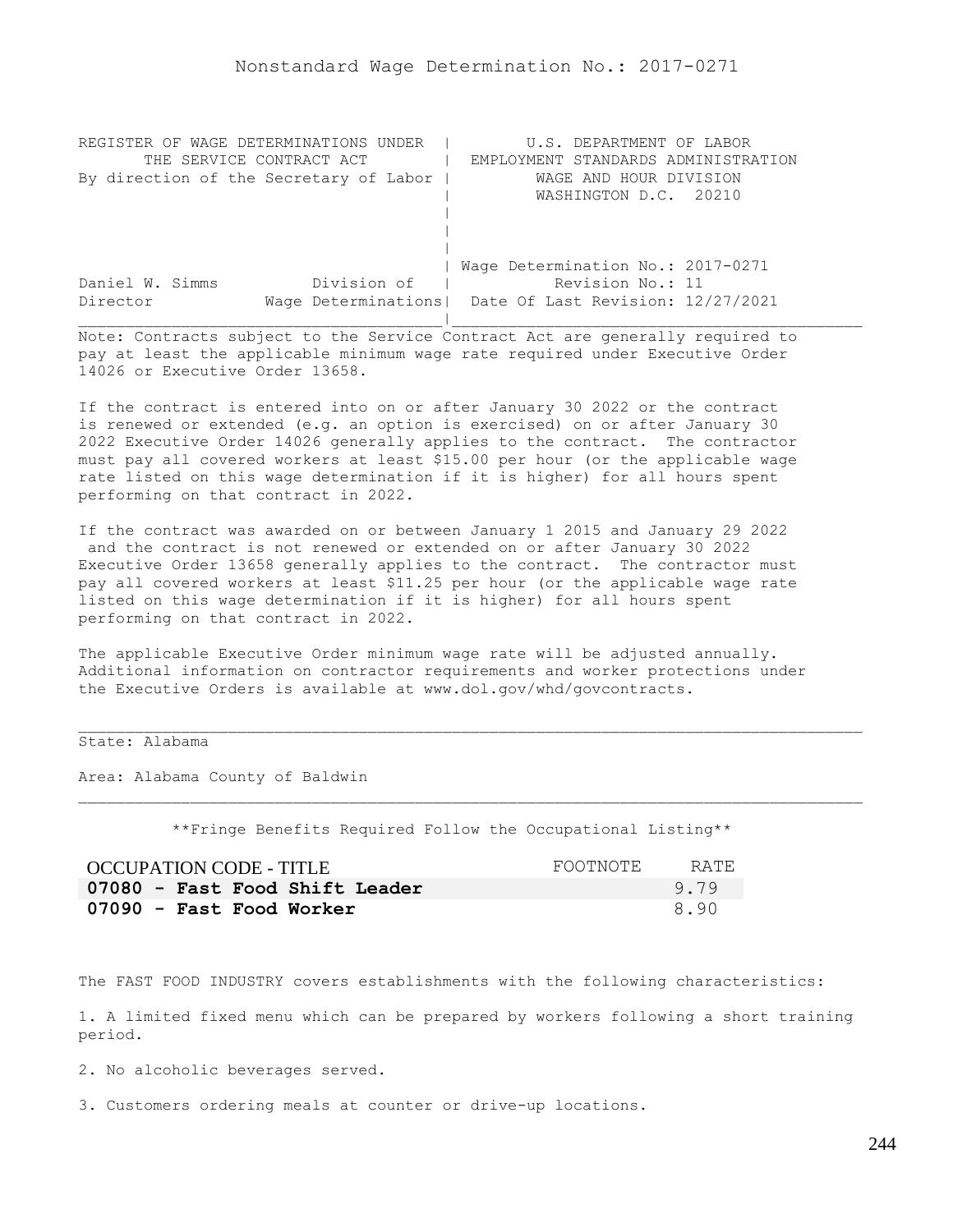5. Tipping not encouraged.

Note: Executive Order (EO) 13706 Establishing Paid Sick Leave for Federal Contractors applies to all contracts subject to the Service Contract Act for which the contract is awarded (and any solicitation was issued) on or after January 1 2017. If this contract is covered by the EO the contractor must provide employees with 1 hour of paid sick leave for every 30 hours they work up to 56 hours of paid sick leave each year. Employees must be permitted to use paid sick leave for their own illness injury or other health-related needs including preventive care; to assist a family member (or person who is like family to the employee) who is ill injured or has other health-related needs including preventive care; or for reasons resulting from or to assist a family member (or person who is like family to the employee) who is the victim of domestic violence sexual assault or stalking. Additional information on contractor requirements and worker protections under the EO is available at www.dol.gov/whd/govcontracts.

ALL OCCUPATIONS LISTED ABOVE RECEIVE THE FOLLOWING BENEFITS:

HEALTH & WELFARE: \$1.00 per hour or \$40.00 per week or \$173.34 per month

VACATION: \$.25 per hour in paid vacation after 1 year of service with a contractor or successor. Length of service includes the whole span of continuous service with the present contractor or successor wherever employed and with the predecessor contractors in the performance of similar work at the same Federal facility. (29 CFR 4.173)

HOLIDAYS: \$.11 per hour in holiday pay. (29 CFR 4.174)

\*\* UNIFORM ALLOWANCE \*\*

If employees are required to wear uniforms in the performance of this contract (either by the terms of the Government contract by the employer by the state or local law etc.) the cost of furnishing such uniforms and maintaining (by laundering or dry cleaning) such uniforms is an expense that may not be borne by an employee where such cost reduces the hourly rate below that required by the wage determination. The Department of Labor will accept payment in accordance with the following standards as compliance:

The contractor or subcontractor is required to furnish all employees with an adequate number of uniforms without cost or to reimburse employees for the actual cost of the uniforms. In addition where uniform cleaning and maintenance is made the responsibility of the employee all contractors and subcontractors subject to this wage determination shall (in the absence of a bona fide collective bargaining agreement providing for a different amount or the furnishing of contrary affirmative proof as to the actual cost) reimburse all employees for such cleaning and maintenance at a rate of \$3.35 per week (or \$.67 cents per day). However in those instances where the uniforms furnished are made of ""wash and wear"" materials may be routinely washed and dried with other personal garments and do not require any special treatment such as dry cleaning daily washing or commercial laundering in order to meet the cleanliness or appearance standards set by the terms of the Government contract by the contractor by law or by the nature of the work there is no requirement that employees be reimbursed for uniform maintenance costs.

\*\* SERVICE CONTRACT ACT DIRECTORY OF OCCUPATIONS \*\*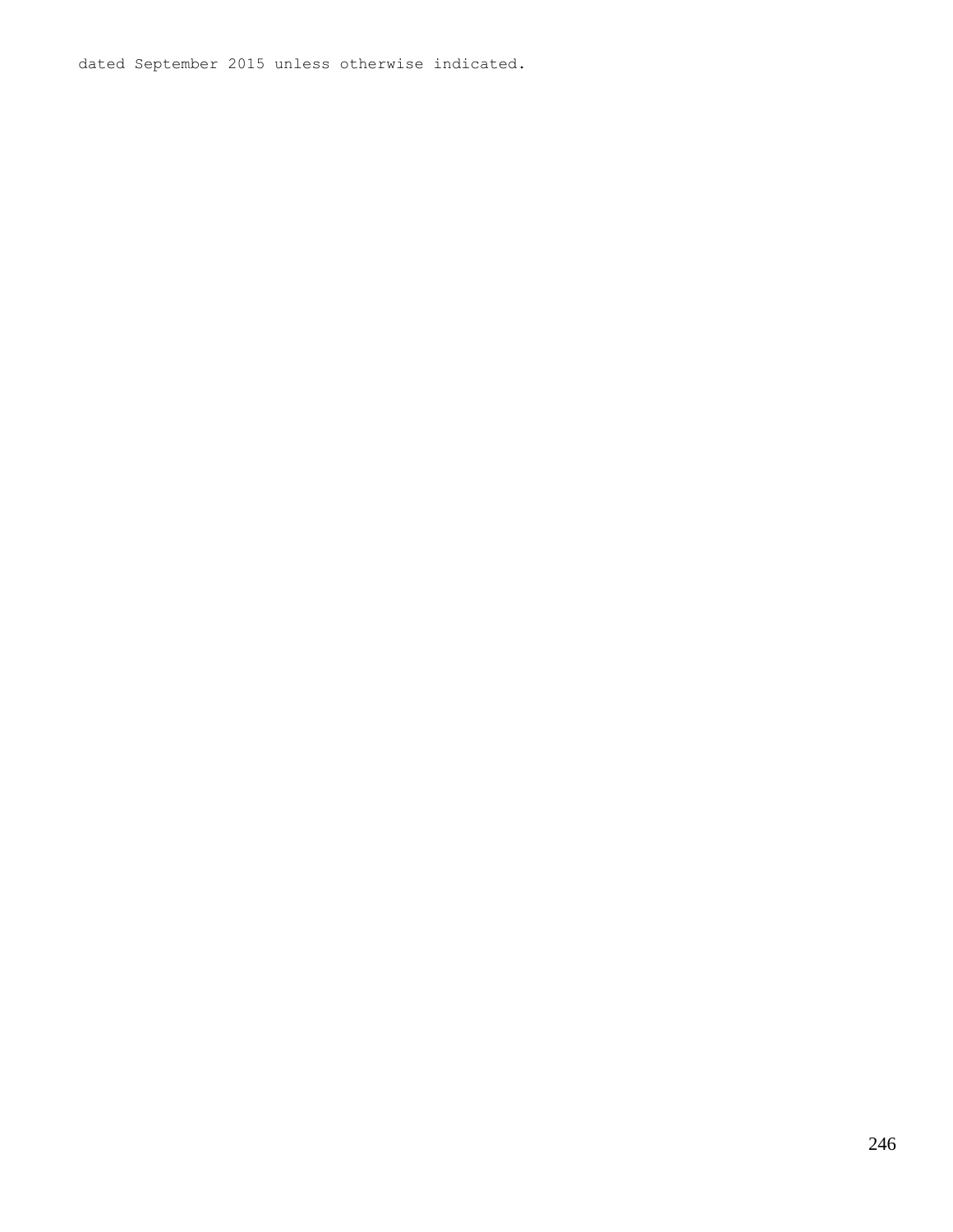| REGISTER OF WAGE DETERMINATIONS UNDER  | U.S. DEPARTMENT OF LABOR                                |
|----------------------------------------|---------------------------------------------------------|
| THE SERVICE CONTRACT ACT               | EMPLOYMENT STANDARDS ADMINISTRATION                     |
| By direction of the Secretary of Labor | WAGE AND HOUR DIVISION                                  |
|                                        | WASHINGTON D.C. 20210                                   |
|                                        |                                                         |
|                                        |                                                         |
|                                        |                                                         |
|                                        | Wage Determination No.: 2017-0273                       |
| Division of<br>Daniel W. Simms         | Revision No.: 11                                        |
| Director                               | Wage Determinations   Date Of Last Revision: 12/27/2021 |
|                                        |                                                         |

If the contract is entered into on or after January 30 2022 or the contract is renewed or extended (e.g. an option is exercised) on or after January 30 2022 Executive Order 14026 generally applies to the contract. The contractor must pay all covered workers at least \$15.00 per hour (or the applicable wage rate listed on this wage determination if it is higher) for all hours spent performing on that contract in 2022.

If the contract was awarded on or between January 1 2015 and January 29 2022 and the contract is not renewed or extended on or after January 30 2022 Executive Order 13658 generally applies to the contract. The contractor must pay all covered workers at least \$11.25 per hour (or the applicable wage rate listed on this wage determination if it is higher) for all hours spent performing on that contract in 2022.

The applicable Executive Order minimum wage rate will be adjusted annually. Additional information on contractor requirements and worker protections under the Executive Orders is available at www.dol.gov/whd/govcontracts.

## State: Tennessee

Area: Tennessee Counties of Chester Crockett Madison

\*\*Fringe Benefits Required Follow the Occupational Listing\*\*

| OCCUPATION CODE - TITLE        | FOOTNOTE | RATE. |
|--------------------------------|----------|-------|
| 07080 - Fast Food Shift Leader |          | 10.63 |
| 07090 - Fast Food Worker       |          | 9.66  |

The FAST FOOD INDUSTRY covers establishments with the following characteristics:

1. A limited fixed menu which can be prepared by workers following a short training period.

2. No alcoholic beverages served.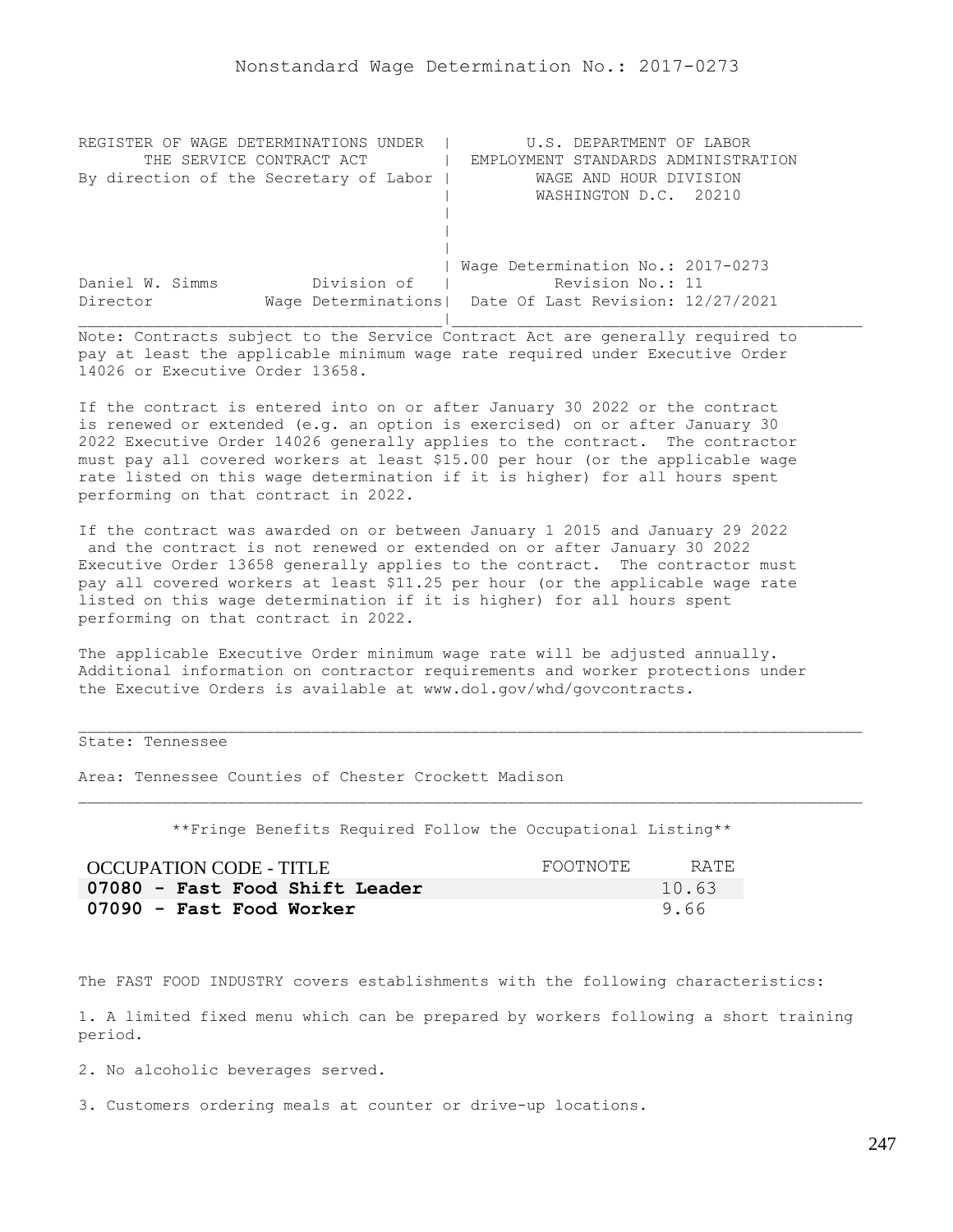5. Tipping not encouraged.

Note: Executive Order (EO) 13706 Establishing Paid Sick Leave for Federal Contractors applies to all contracts subject to the Service Contract Act for which the contract is awarded (and any solicitation was issued) on or after January 1 2017. If this contract is covered by the EO the contractor must provide employees with 1 hour of paid sick leave for every 30 hours they work up to 56 hours of paid sick leave each year. Employees must be permitted to use paid sick leave for their own illness injury or other health-related needs including preventive care; to assist a family member (or person who is like family to the employee) who is ill injured or has other health-related needs including preventive care; or for reasons resulting from or to assist a family member (or person who is like family to the employee) who is the victim of domestic violence sexual assault or stalking. Additional information on contractor requirements and worker protections under the EO is available at www.dol.gov/whd/govcontracts.

ALL OCCUPATIONS LISTED ABOVE RECEIVE THE FOLLOWING BENEFITS:

HEALTH & WELFARE: \$1.00 per hour or \$40.00 per week or \$173.34 per month

VACATION: \$.25 per hour in paid vacation after 1 year of service with a contractor or successor. Length of service includes the whole span of continuous service with the present contractor or successor wherever employed and with the predecessor contractors in the performance of similar work at the same Federal facility. (29 CFR 4.173)

HOLIDAYS: \$.11 per hour in holiday pay. (29 CFR 4.174)

\*\* UNIFORM ALLOWANCE \*\*

If employees are required to wear uniforms in the performance of this contract (either by the terms of the Government contract by the employer by the state or local law etc.) the cost of furnishing such uniforms and maintaining (by laundering or dry cleaning) such uniforms is an expense that may not be borne by an employee where such cost reduces the hourly rate below that required by the wage determination. The Department of Labor will accept payment in accordance with the following standards as compliance:

The contractor or subcontractor is required to furnish all employees with an adequate number of uniforms without cost or to reimburse employees for the actual cost of the uniforms. In addition where uniform cleaning and maintenance is made the responsibility of the employee all contractors and subcontractors subject to this wage determination shall (in the absence of a bona fide collective bargaining agreement providing for a different amount or the furnishing of contrary affirmative proof as to the actual cost) reimburse all employees for such cleaning and maintenance at a rate of \$3.35 per week (or \$.67 cents per day). However in those instances where the uniforms furnished are made of ""wash and wear"" materials may be routinely washed and dried with other personal garments and do not require any special treatment such as dry cleaning daily washing or commercial laundering in order to meet the cleanliness or appearance standards set by the terms of the Government contract by the contractor by law or by the nature of the work there is no requirement that employees be reimbursed for uniform maintenance costs.

\*\* SERVICE CONTRACT ACT DIRECTORY OF OCCUPATIONS \*\*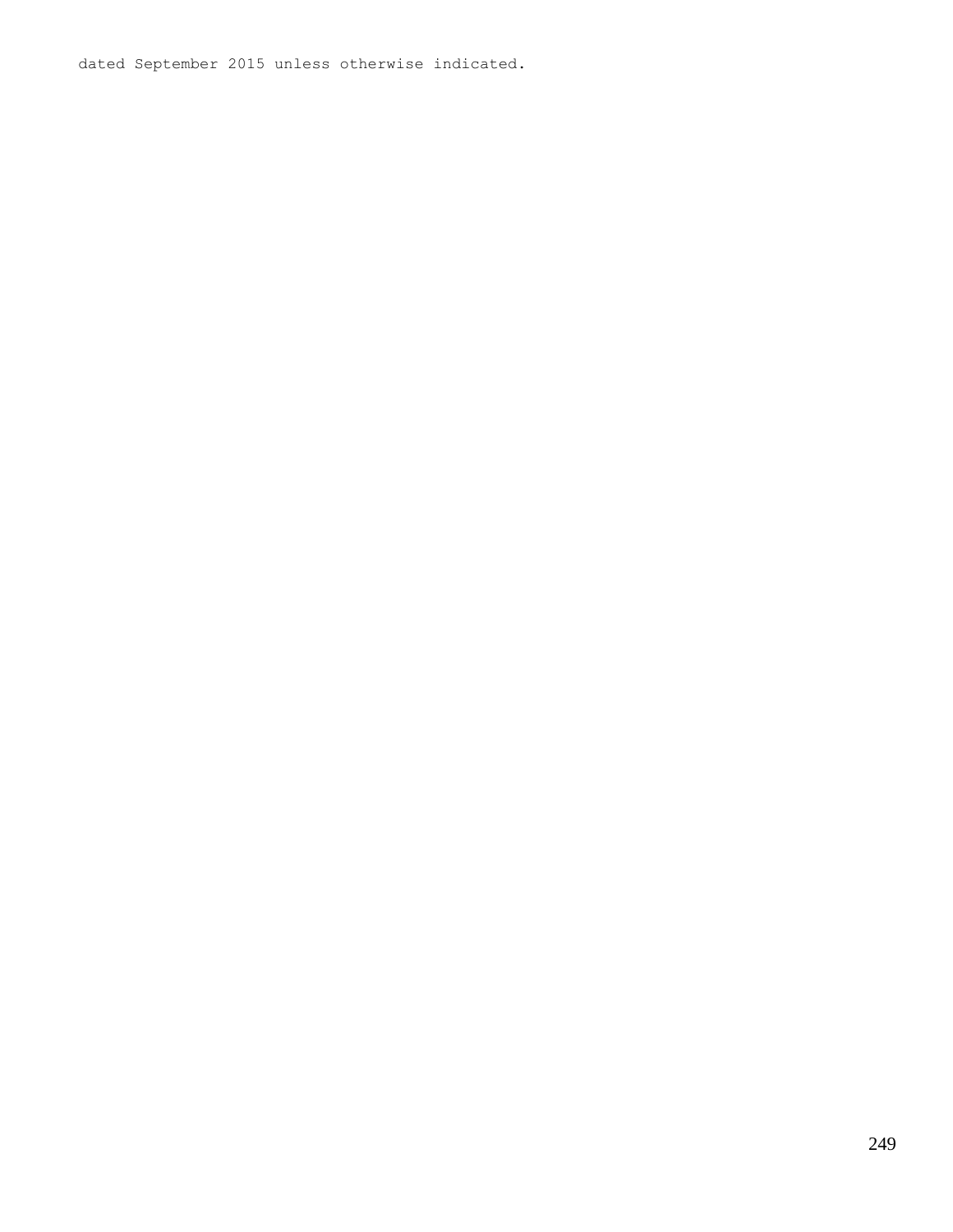| REGISTER OF WAGE DETERMINATIONS UNDER  | U.S. DEPARTMENT OF LABOR                                |
|----------------------------------------|---------------------------------------------------------|
| THE SERVICE CONTRACT ACT               | EMPLOYMENT STANDARDS ADMINISTRATION                     |
| By direction of the Secretary of Labor | WAGE AND HOUR DIVISION                                  |
|                                        | WASHINGTON D.C. 20210                                   |
|                                        |                                                         |
|                                        |                                                         |
|                                        |                                                         |
|                                        | Wage Determination No.: 2017-0275                       |
| Division of<br>Daniel W. Simms         | Revision No.: 11                                        |
| Director                               | Wage Determinations   Date Of Last Revision: 12/27/2021 |
|                                        |                                                         |

If the contract is entered into on or after January 30 2022 or the contract is renewed or extended (e.g. an option is exercised) on or after January 30 2022 Executive Order 14026 generally applies to the contract. The contractor must pay all covered workers at least \$15.00 per hour (or the applicable wage rate listed on this wage determination if it is higher) for all hours spent performing on that contract in 2022.

If the contract was awarded on or between January 1 2015 and January 29 2022 and the contract is not renewed or extended on or after January 30 2022 Executive Order 13658 generally applies to the contract. The contractor must pay all covered workers at least \$11.25 per hour (or the applicable wage rate listed on this wage determination if it is higher) for all hours spent performing on that contract in 2022.

The applicable Executive Order minimum wage rate will be adjusted annually. Additional information on contractor requirements and worker protections under the Executive Orders is available at www.dol.gov/whd/govcontracts.

## State: Tennessee

Area: Tennessee Counties of Anderson Blount Campbell Grainger Knox Loudon Morgan Roane Union

\*\*Fringe Benefits Required Follow the Occupational Listing\*\*

| <b>OCCUPATION CODE - TITLE</b> | FOOTNOTE | RATE. |
|--------------------------------|----------|-------|
| 07080 - Fast Food Shift Leader |          | 10.63 |
| 07090 - Fast Food Worker       |          | 9.66  |

The FAST FOOD INDUSTRY covers establishments with the following characteristics:

1. A limited fixed menu which can be prepared by workers following a short training period.

2. No alcoholic beverages served.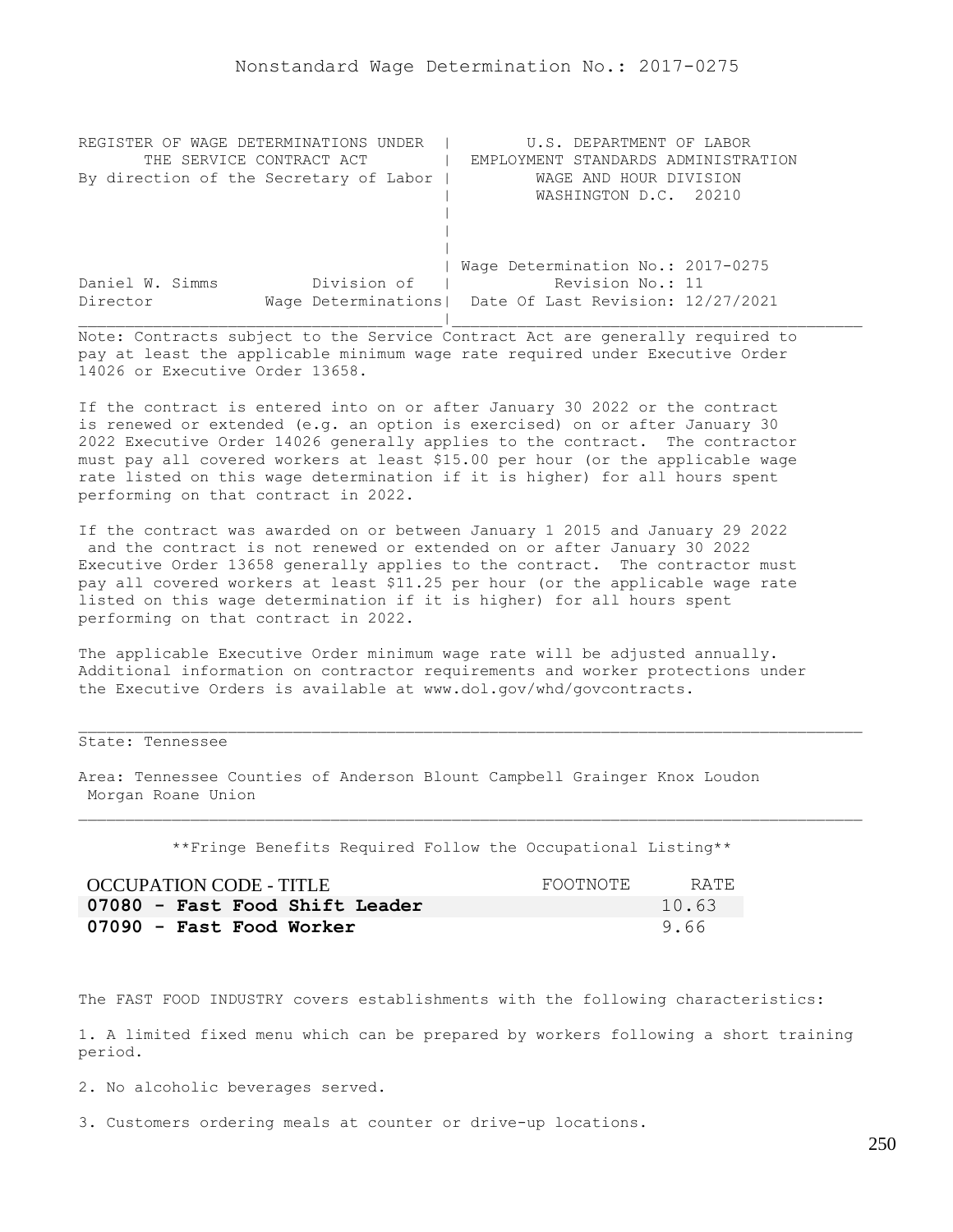5. Tipping not encouraged.

Note: Executive Order (EO) 13706 Establishing Paid Sick Leave for Federal Contractors applies to all contracts subject to the Service Contract Act for which the contract is awarded (and any solicitation was issued) on or after January 1 2017. If this contract is covered by the EO the contractor must provide employees with 1 hour of paid sick leave for every 30 hours they work up to 56 hours of paid sick leave each year. Employees must be permitted to use paid sick leave for their own illness injury or other health-related needs including preventive care; to assist a family member (or person who is like family to the employee) who is ill injured or has other health-related needs including preventive care; or for reasons resulting from or to assist a family member (or person who is like family to the employee) who is the victim of domestic violence sexual assault or stalking. Additional information on contractor requirements and worker protections under the EO is available at www.dol.gov/whd/govcontracts.

ALL OCCUPATIONS LISTED ABOVE RECEIVE THE FOLLOWING BENEFITS:

HEALTH & WELFARE: \$1.00 per hour or \$40.00 per week or \$173.34 per month

VACATION: \$.25 per hour in paid vacation after 1 year of service with a contractor or successor. Length of service includes the whole span of continuous service with the present contractor or successor wherever employed and with the predecessor contractors in the performance of similar work at the same Federal facility. (29 CFR 4.173)

HOLIDAYS: \$.11 per hour in holiday pay. (29 CFR 4.174)

\*\* UNIFORM ALLOWANCE \*\*

If employees are required to wear uniforms in the performance of this contract (either by the terms of the Government contract by the employer by the state or local law etc.) the cost of furnishing such uniforms and maintaining (by laundering or dry cleaning) such uniforms is an expense that may not be borne by an employee where such cost reduces the hourly rate below that required by the wage determination. The Department of Labor will accept payment in accordance with the following standards as compliance:

The contractor or subcontractor is required to furnish all employees with an adequate number of uniforms without cost or to reimburse employees for the actual cost of the uniforms. In addition where uniform cleaning and maintenance is made the responsibility of the employee all contractors and subcontractors subject to this wage determination shall (in the absence of a bona fide collective bargaining agreement providing for a different amount or the furnishing of contrary affirmative proof as to the actual cost) reimburse all employees for such cleaning and maintenance at a rate of  $$3.35$  per week (or  $$.67$  cents per day). However in those instances where the uniforms furnished are made of ""wash and wear"" materials may be routinely washed and dried with other personal garments and do not require any special treatment such as dry cleaning daily washing or commercial laundering in order to meet the cleanliness or appearance standards set by the terms of the Government contract by the contractor by law or by the nature of the work there is no requirement that employees be reimbursed for uniform maintenance costs.

\*\* SERVICE CONTRACT ACT DIRECTORY OF OCCUPATIONS \*\*

The duties of employees under job titles listed are those described in the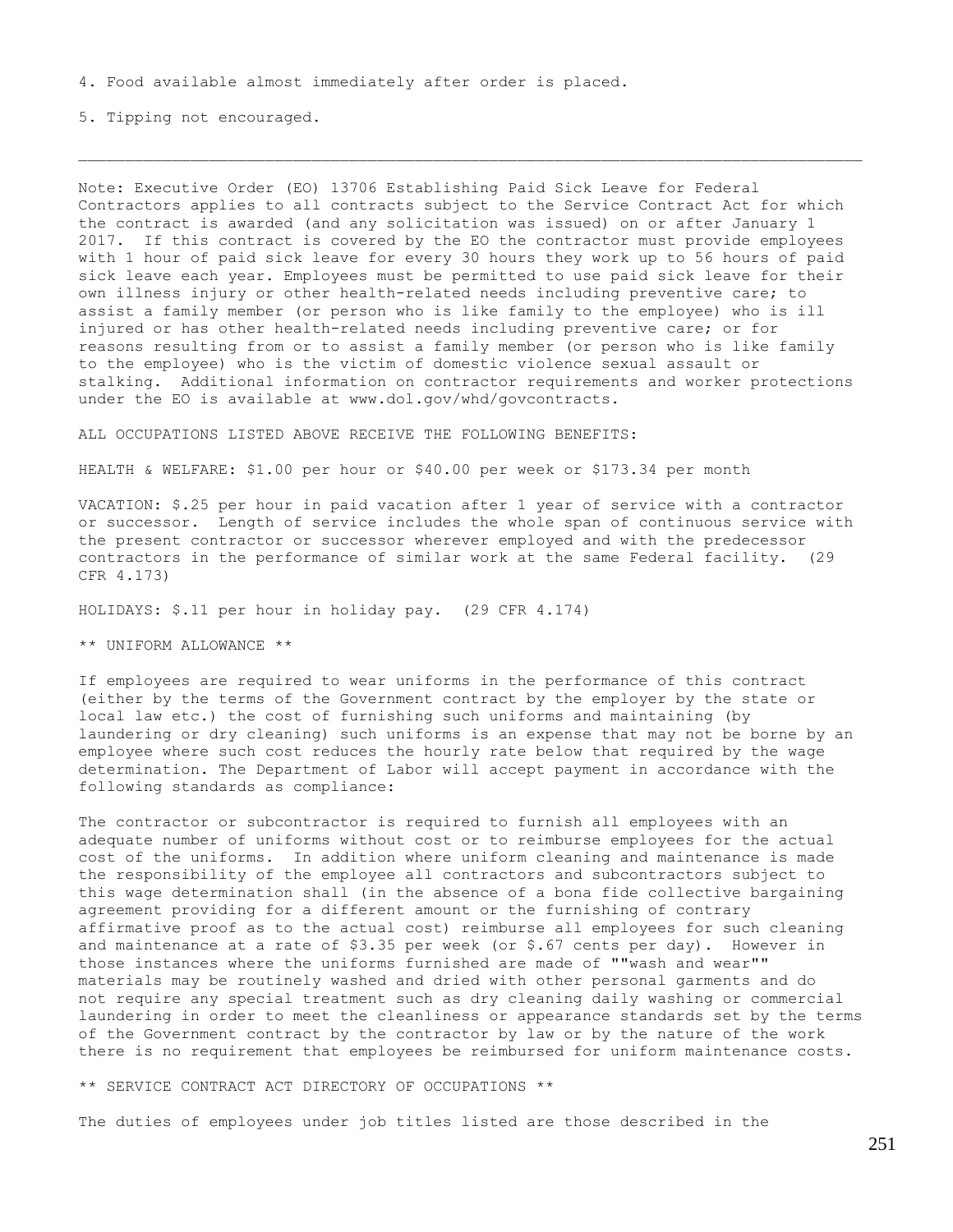""Service Contract Act Directory of Occupations"" Fifth Edition (Revision 1) dated September 2015 unless otherwise indicated.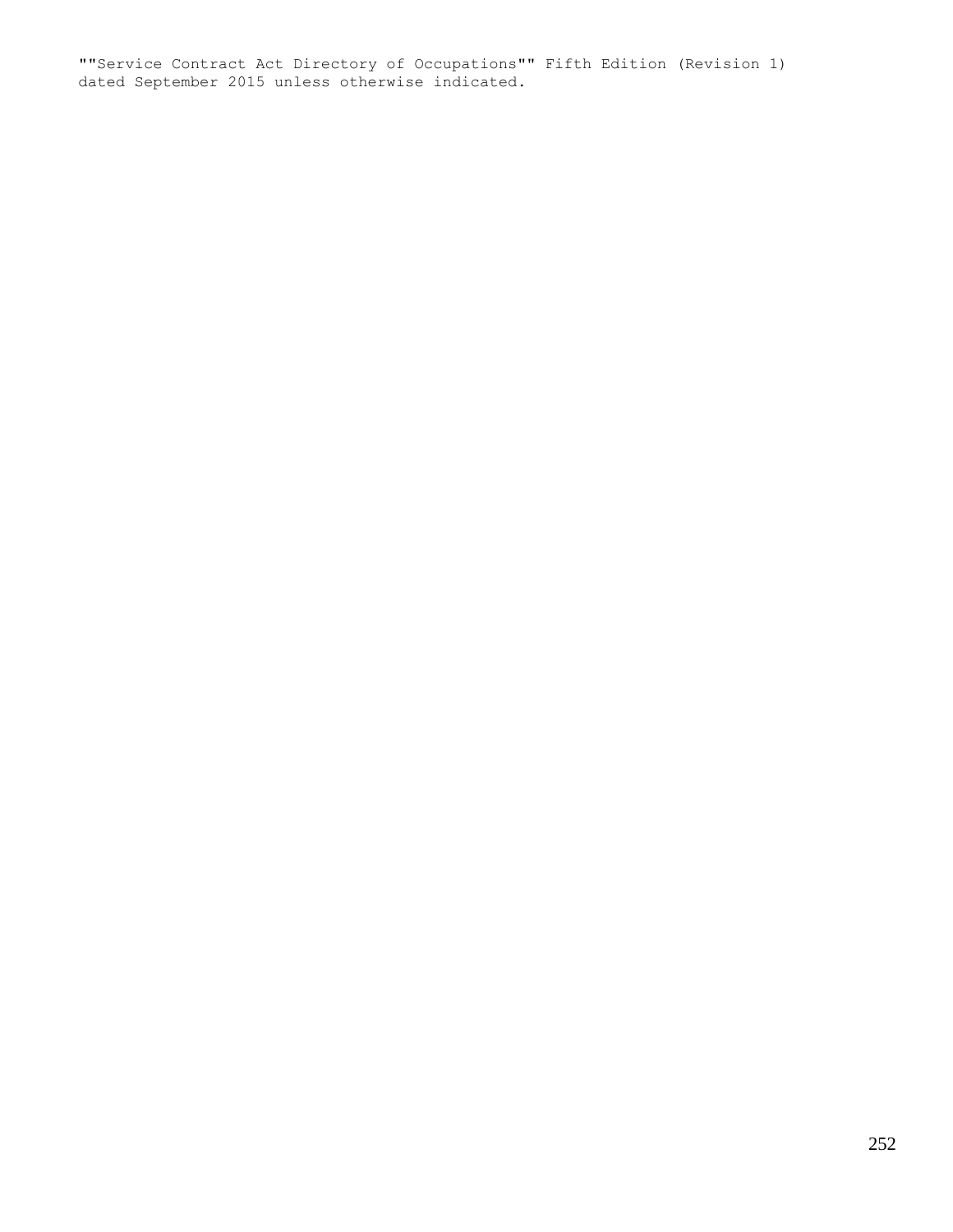| REGISTER OF WAGE DETERMINATIONS UNDER  | U.S. DEPARTMENT OF LABOR                                |
|----------------------------------------|---------------------------------------------------------|
| THE SERVICE CONTRACT ACT               | EMPLOYMENT STANDARDS ADMINISTRATION                     |
| By direction of the Secretary of Labor | WAGE AND HOUR DIVISION                                  |
|                                        | WASHINGTON D.C. 20210                                   |
|                                        |                                                         |
|                                        |                                                         |
|                                        |                                                         |
|                                        | Wage Determination No.: 2017-0277                       |
| Division of<br>Daniel W. Simms         | Revision No.: 11                                        |
| Director                               | Wage Determinations   Date Of Last Revision: 12/27/2021 |
|                                        |                                                         |

If the contract is entered into on or after January 30 2022 or the contract is renewed or extended (e.g. an option is exercised) on or after January 30 2022 Executive Order 14026 generally applies to the contract. The contractor must pay all covered workers at least \$15.00 per hour (or the applicable wage rate listed on this wage determination if it is higher) for all hours spent performing on that contract in 2022.

If the contract was awarded on or between January 1 2015 and January 29 2022 and the contract is not renewed or extended on or after January 30 2022 Executive Order 13658 generally applies to the contract. The contractor must pay all covered workers at least \$11.25 per hour (or the applicable wage rate listed on this wage determination if it is higher) for all hours spent performing on that contract in 2022.

The applicable Executive Order minimum wage rate will be adjusted annually. Additional information on contractor requirements and worker protections under the Executive Orders is available at www.dol.gov/whd/govcontracts.

## State: Tennessee

Area: Tennessee Counties of Cannon Cheatham Davidson Dickson Hickman Macon Maury Robertson Rutherford Smith Sumner Trousdale Williamson Wilson

\*\*Fringe Benefits Required Follow the Occupational Listing\*\*

| OCCUPATION CODE - TITLE        | FOOTNOTE | RATE. |
|--------------------------------|----------|-------|
| 07080 - Fast Food Shift Leader |          | 11.06 |
| 07090 - Fast Food Worker       |          | 10.05 |

The FAST FOOD INDUSTRY covers establishments with the following characteristics:

1. A limited fixed menu which can be prepared by workers following a short training period.

2. No alcoholic beverages served.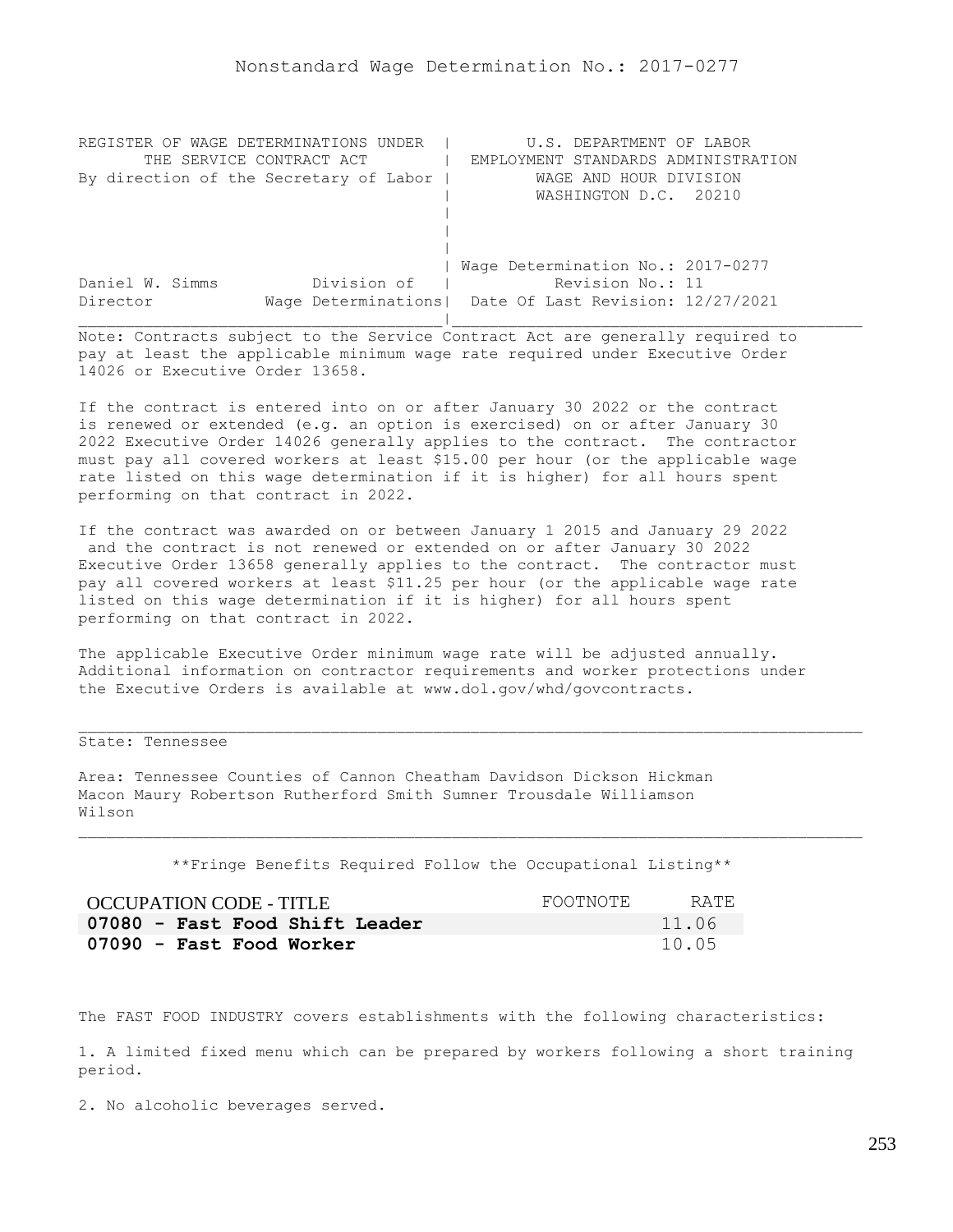3. Customers ordering meals at counter or drive-up locations.

4. Food available almost immediately after order is placed.

5. Tipping not encouraged.

Note: Executive Order (EO) 13706 Establishing Paid Sick Leave for Federal Contractors applies to all contracts subject to the Service Contract Act for which the contract is awarded (and any solicitation was issued) on or after January 1 2017. If this contract is covered by the EO the contractor must provide employees with 1 hour of paid sick leave for every 30 hours they work up to 56 hours of paid sick leave each year. Employees must be permitted to use paid sick leave for their own illness injury or other health-related needs including preventive care; to assist a family member (or person who is like family to the employee) who is ill injured or has other health-related needs including preventive care; or for reasons resulting from or to assist a family member (or person who is like family to the employee) who is the victim of domestic violence sexual assault or stalking. Additional information on contractor requirements and worker protections under the EO is available at www.dol.gov/whd/govcontracts.

ALL OCCUPATIONS LISTED ABOVE RECEIVE THE FOLLOWING BENEFITS:

HEALTH & WELFARE: \$1.00 per hour or \$40.00 per week or \$173.34 per month

VACATION: \$.25 per hour in paid vacation after 1 year of service with a contractor or successor. Length of service includes the whole span of continuous service with the present contractor or successor wherever employed and with the predecessor contractors in the performance of similar work at the same Federal facility. (29 CFR 4.173)

HOLIDAYS: \$.11 per hour in holiday pay. (29 CFR 4.174)

\*\* UNIFORM ALLOWANCE \*\*

If employees are required to wear uniforms in the performance of this contract (either by the terms of the Government contract by the employer by the state or local law etc.) the cost of furnishing such uniforms and maintaining (by laundering or dry cleaning) such uniforms is an expense that may not be borne by an employee where such cost reduces the hourly rate below that required by the wage determination. The Department of Labor will accept payment in accordance with the following standards as compliance:

The contractor or subcontractor is required to furnish all employees with an adequate number of uniforms without cost or to reimburse employees for the actual cost of the uniforms. In addition where uniform cleaning and maintenance is made the responsibility of the employee all contractors and subcontractors subject to this wage determination shall (in the absence of a bona fide collective bargaining agreement providing for a different amount or the furnishing of contrary affirmative proof as to the actual cost) reimburse all employees for such cleaning and maintenance at a rate of  $$3.35$  per week (or  $$.67$  cents per day). However in those instances where the uniforms furnished are made of ""wash and wear"" materials may be routinely washed and dried with other personal garments and do not require any special treatment such as dry cleaning daily washing or commercial laundering in order to meet the cleanliness or appearance standards set by the terms of the Government contract by the contractor by law or by the nature of the work there is no requirement that employees be reimbursed for uniform maintenance costs.

\*\* SERVICE CONTRACT ACT DIRECTORY OF OCCUPATIONS \*\*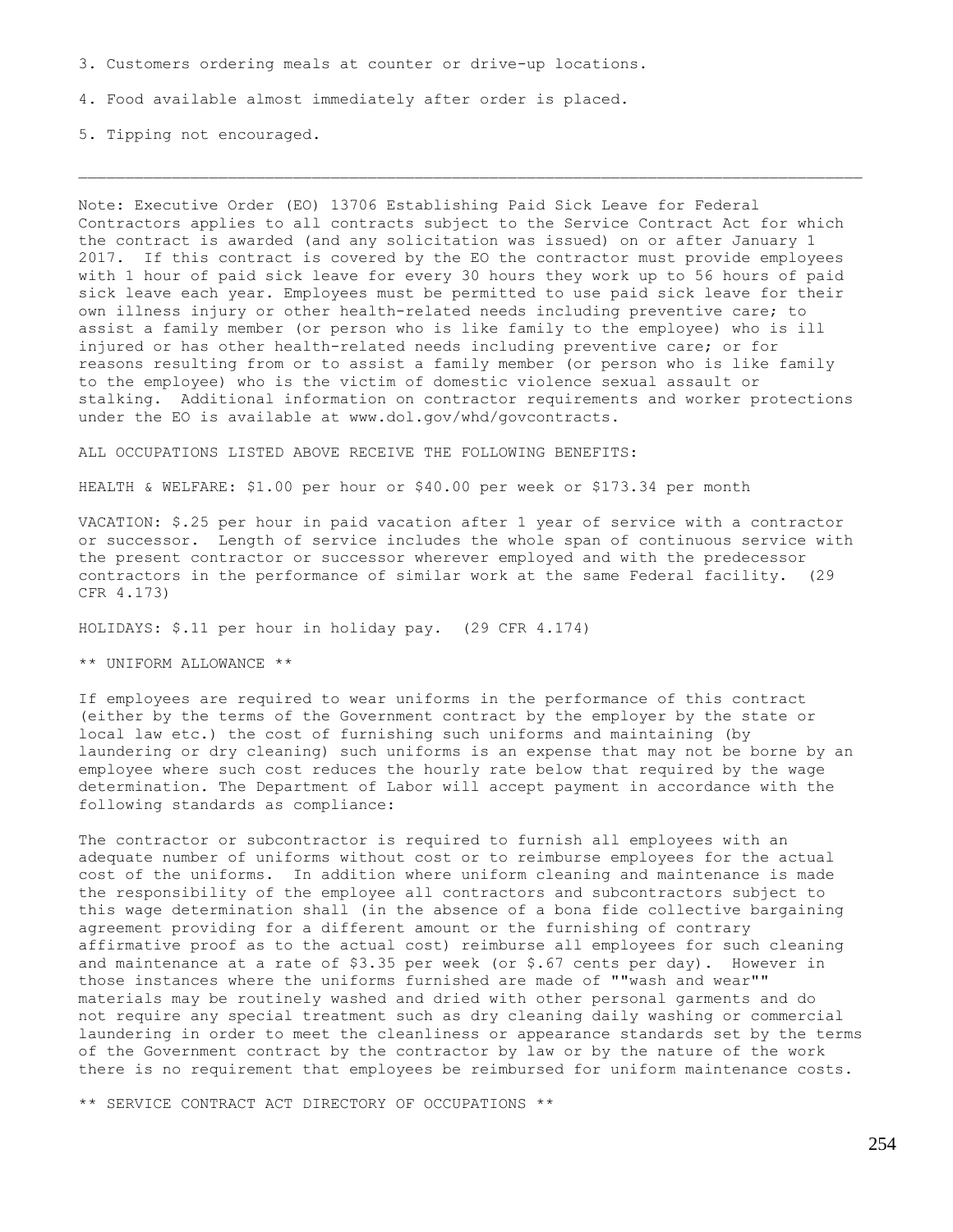The duties of employees under job titles listed are those described in the ""Service Contract Act Directory of Occupations"" Fifth Edition (Revision 1) dated September 2015 unless otherwise indicated.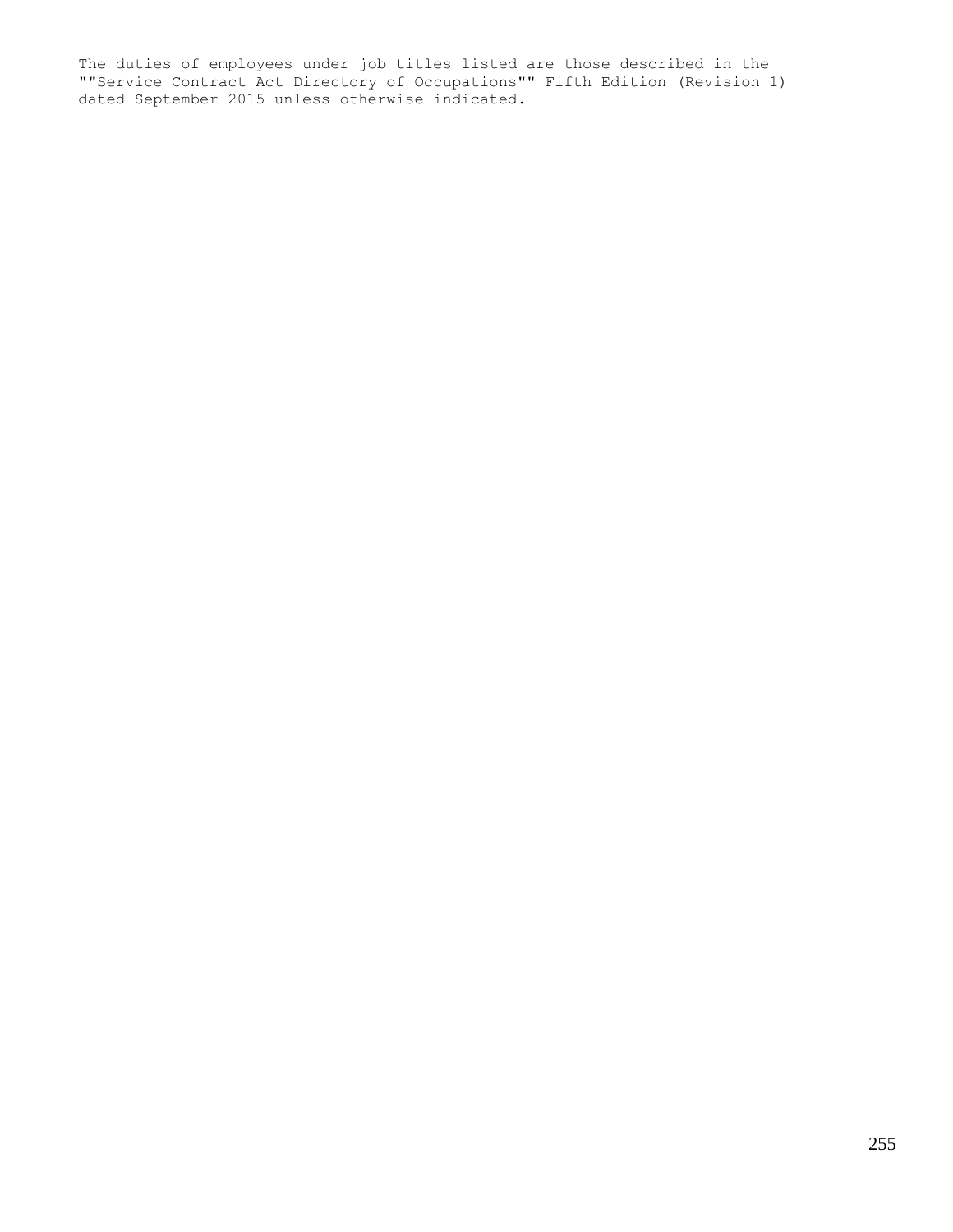| REGISTER OF WAGE DETERMINATIONS UNDER  | U.S. DEPARTMENT OF LABOR                                |
|----------------------------------------|---------------------------------------------------------|
| THE SERVICE CONTRACT ACT               | EMPLOYMENT STANDARDS ADMINISTRATION                     |
| By direction of the Secretary of Labor | WAGE AND HOUR DIVISION                                  |
|                                        | WASHINGTON D.C. 20210                                   |
|                                        |                                                         |
|                                        |                                                         |
|                                        |                                                         |
|                                        | Wage Determination No.: 2017-0279                       |
| Division of<br>Daniel W. Simms         | Revision No.: 11                                        |
| Director                               | Wage Determinations   Date Of Last Revision: 12/27/2021 |
|                                        |                                                         |

If the contract is entered into on or after January 30 2022 or the contract is renewed or extended (e.g. an option is exercised) on or after January 30 2022 Executive Order 14026 generally applies to the contract. The contractor must pay all covered workers at least \$15.00 per hour (or the applicable wage rate listed on this wage determination if it is higher) for all hours spent performing on that contract in 2022.

If the contract was awarded on or between January 1 2015 and January 29 2022 and the contract is not renewed or extended on or after January 30 2022 Executive Order 13658 generally applies to the contract. The contractor must pay all covered workers at least \$11.25 per hour (or the applicable wage rate listed on this wage determination if it is higher) for all hours spent performing on that contract in 2022.

The applicable Executive Order minimum wage rate will be adjusted annually. Additional information on contractor requirements and worker protections under the Executive Orders is available at www.dol.gov/whd/govcontracts.

## State: Tennessee

Area: Tennessee Counties of Bedford Coffee Franklin Giles Grundy Lawrence Lewis Lincoln Marshall Moore Perry Wayne

\*\*Fringe Benefits Required Follow the Occupational Listing\*\*

| OCCUPATION CODE - TITLE        | FOOTNOTE | RATE. |
|--------------------------------|----------|-------|
| 07080 - Fast Food Shift Leader |          | 11.13 |
| 07090 - Fast Food Worker       |          | 10.12 |

The FAST FOOD INDUSTRY covers establishments with the following characteristics:

1. A limited fixed menu which can be prepared by workers following a short training period.

2. No alcoholic beverages served.

3. Customers ordering meals at counter or drive-up locations.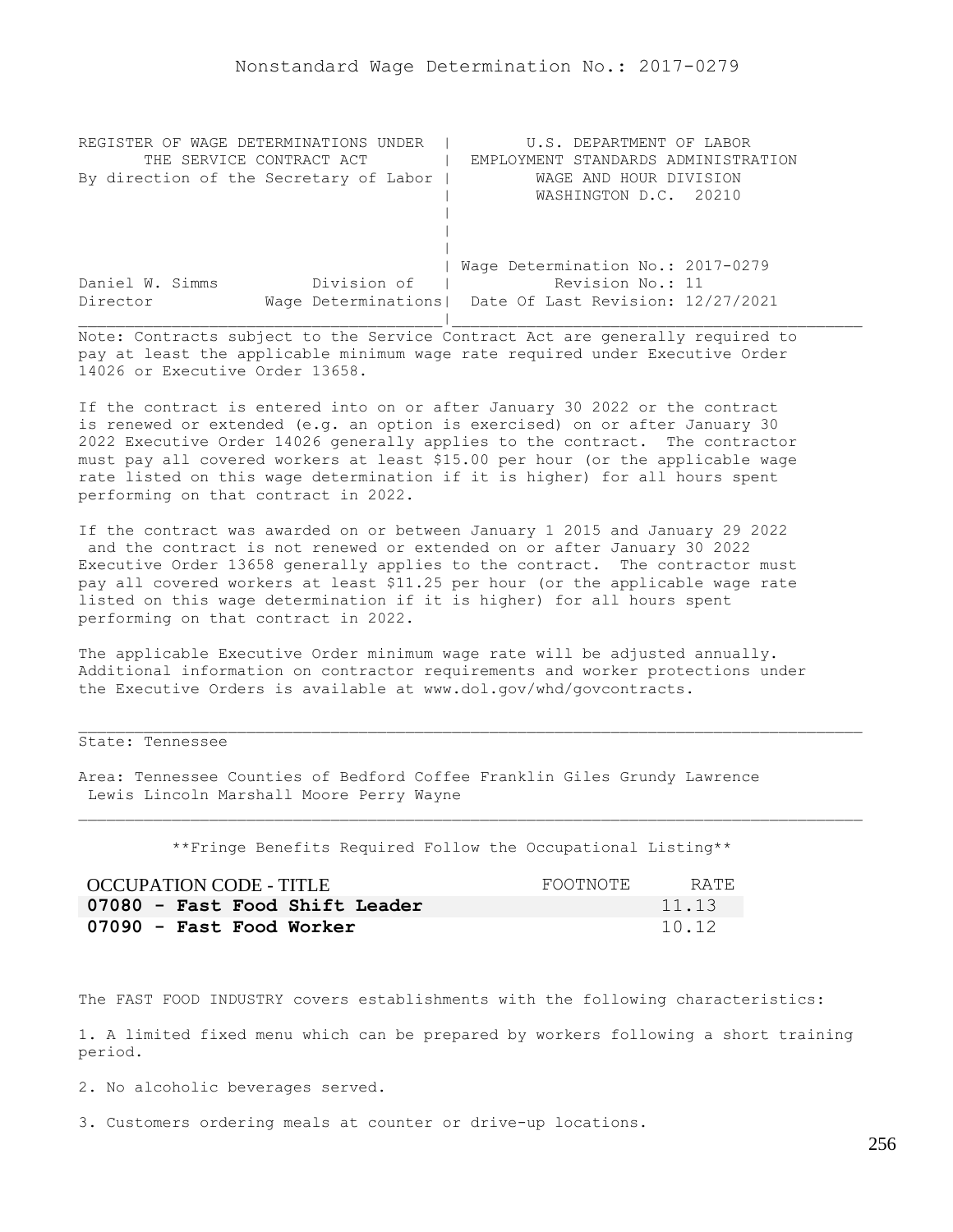4. Food available almost immediately after order is placed.

5. Tipping not encouraged.

Note: Executive Order (EO) 13706 Establishing Paid Sick Leave for Federal Contractors applies to all contracts subject to the Service Contract Act for which the contract is awarded (and any solicitation was issued) on or after January 1 2017. If this contract is covered by the EO the contractor must provide employees with 1 hour of paid sick leave for every 30 hours they work up to 56 hours of paid sick leave each year. Employees must be permitted to use paid sick leave for their own illness injury or other health-related needs including preventive care; to assist a family member (or person who is like family to the employee) who is ill injured or has other health-related needs including preventive care; or for reasons resulting from or to assist a family member (or person who is like family to the employee) who is the victim of domestic violence sexual assault or stalking. Additional information on contractor requirements and worker protections under the EO is available at www.dol.gov/whd/govcontracts.

ALL OCCUPATIONS LISTED ABOVE RECEIVE THE FOLLOWING BENEFITS:

HEALTH & WELFARE: \$1.00 per hour or \$40.00 per week or \$173.34 per month

VACATION: \$.25 per hour in paid vacation after 1 year of service with a contractor or successor. Length of service includes the whole span of continuous service with the present contractor or successor wherever employed and with the predecessor contractors in the performance of similar work at the same Federal facility. (29 CFR 4.173)

HOLIDAYS: \$.11 per hour in holiday pay. (29 CFR 4.174)

\*\* UNIFORM ALLOWANCE \*\*

If employees are required to wear uniforms in the performance of this contract (either by the terms of the Government contract by the employer by the state or local law etc.) the cost of furnishing such uniforms and maintaining (by laundering or dry cleaning) such uniforms is an expense that may not be borne by an employee where such cost reduces the hourly rate below that required by the wage determination. The Department of Labor will accept payment in accordance with the following standards as compliance:

The contractor or subcontractor is required to furnish all employees with an adequate number of uniforms without cost or to reimburse employees for the actual cost of the uniforms. In addition where uniform cleaning and maintenance is made the responsibility of the employee all contractors and subcontractors subject to this wage determination shall (in the absence of a bona fide collective bargaining agreement providing for a different amount or the furnishing of contrary affirmative proof as to the actual cost) reimburse all employees for such cleaning and maintenance at a rate of  $$3.35$  per week (or  $$.67$  cents per day). However in those instances where the uniforms furnished are made of ""wash and wear"" materials may be routinely washed and dried with other personal garments and do not require any special treatment such as dry cleaning daily washing or commercial laundering in order to meet the cleanliness or appearance standards set by the terms of the Government contract by the contractor by law or by the nature of the work there is no requirement that employees be reimbursed for uniform maintenance costs.

\*\* SERVICE CONTRACT ACT DIRECTORY OF OCCUPATIONS \*\*

The duties of employees under job titles listed are those described in the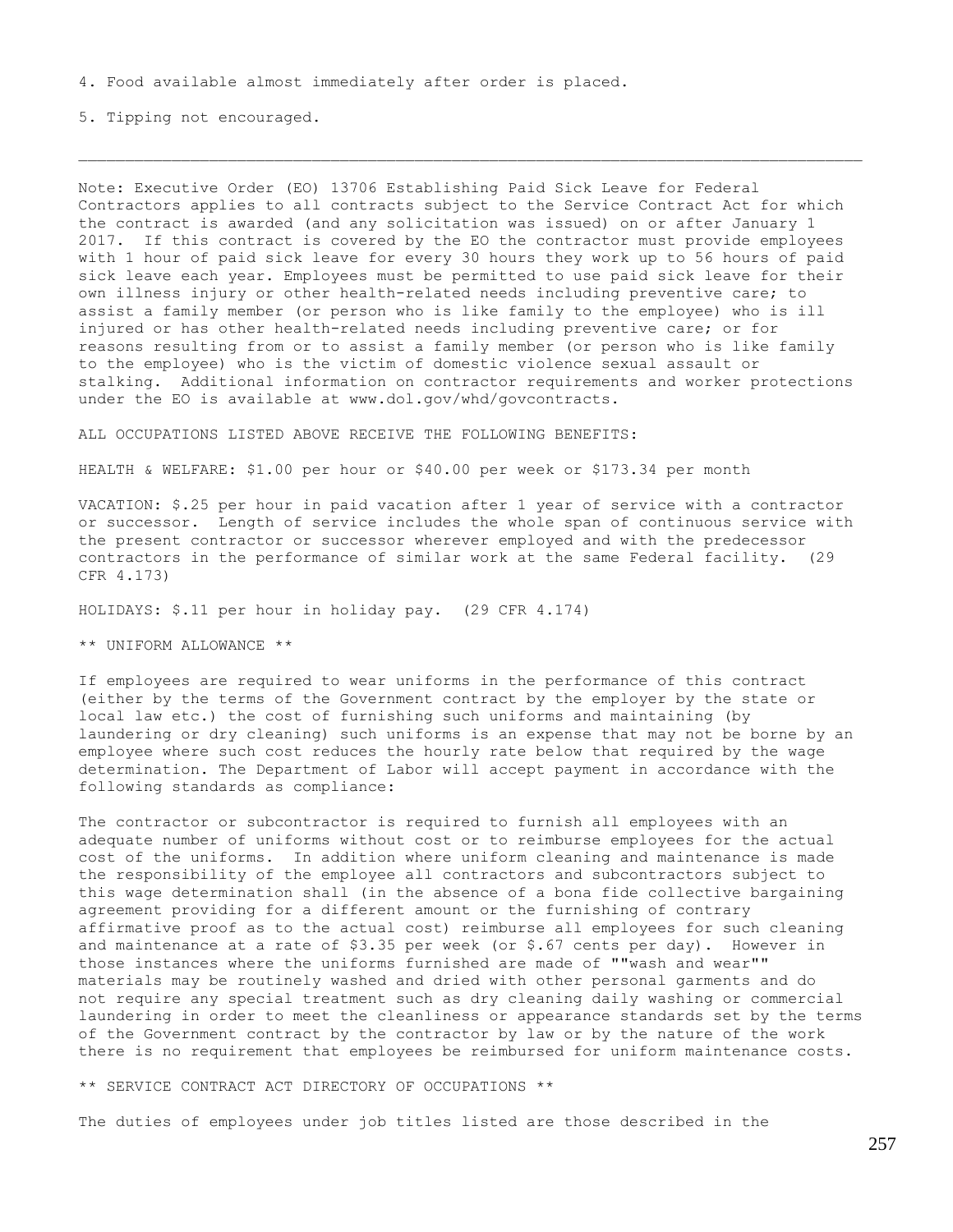""Service Contract Act Directory of Occupations"" Fifth Edition (Revision 1) dated September 2015 unless otherwise indicated.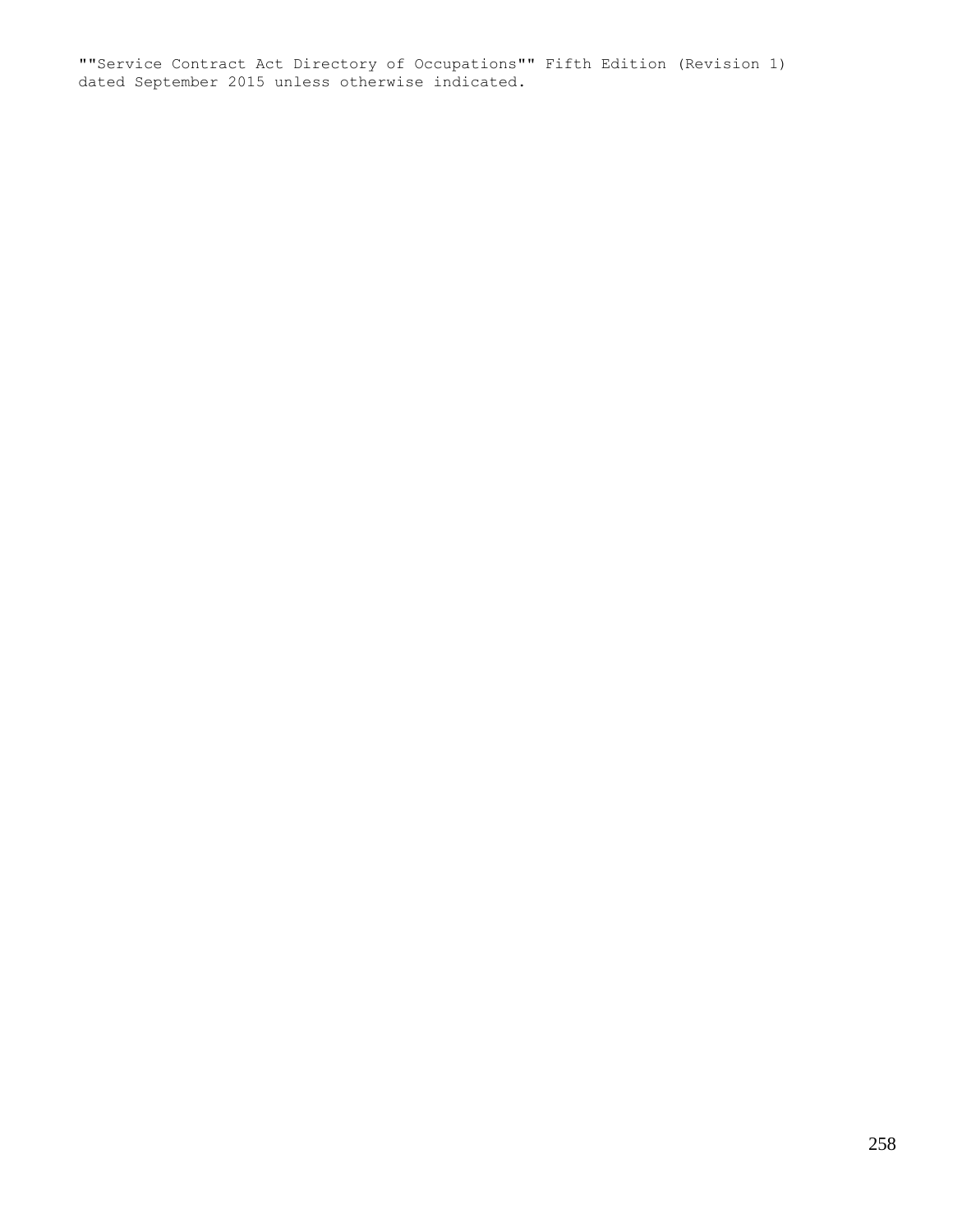| REGISTER OF WAGE DETERMINATIONS UNDER  | U.S. DEPARTMENT OF LABOR                                |
|----------------------------------------|---------------------------------------------------------|
| THE SERVICE CONTRACT ACT               | EMPLOYMENT STANDARDS ADMINISTRATION                     |
| By direction of the Secretary of Labor | WAGE AND HOUR DIVISION                                  |
|                                        | WASHINGTON D.C. 20210                                   |
|                                        |                                                         |
|                                        |                                                         |
|                                        |                                                         |
|                                        | Wage Determination No.: 2017-0281                       |
| Division of<br>Daniel W. Simms         | Revision No.: 11                                        |
| Director                               | Wage Determinations   Date Of Last Revision: 12/27/2021 |
|                                        |                                                         |

If the contract is entered into on or after January 30 2022 or the contract is renewed or extended (e.g. an option is exercised) on or after January 30 2022 Executive Order 14026 generally applies to the contract. The contractor must pay all covered workers at least \$15.00 per hour (or the applicable wage rate listed on this wage determination if it is higher) for all hours spent performing on that contract in 2022.

If the contract was awarded on or between January 1 2015 and January 29 2022 and the contract is not renewed or extended on or after January 30 2022 Executive Order 13658 generally applies to the contract. The contractor must pay all covered workers at least \$11.25 per hour (or the applicable wage rate listed on this wage determination if it is higher) for all hours spent performing on that contract in 2022.

The applicable Executive Order minimum wage rate will be adjusted annually. Additional information on contractor requirements and worker protections under the Executive Orders is available at www.dol.gov/whd/govcontracts.

## State: Tennessee

Area: Tennessee Counties of Bledsoe Cocke Greene Johnson McMinn Meigs Monroe Rhea Sevier Van Buren

\*\*Fringe Benefits Required Follow the Occupational Listing\*\*

| OCCUPATION CODE - TITLE        | FOOTNOTE | RATE. |
|--------------------------------|----------|-------|
| 07080 - Fast Food Shift Leader |          | 11.68 |
| 07090 - Fast Food Worker       |          | 10.62 |

The FAST FOOD INDUSTRY covers establishments with the following characteristics:

1. A limited fixed menu which can be prepared by workers following a short training period.

2. No alcoholic beverages served.

3. Customers ordering meals at counter or drive-up locations.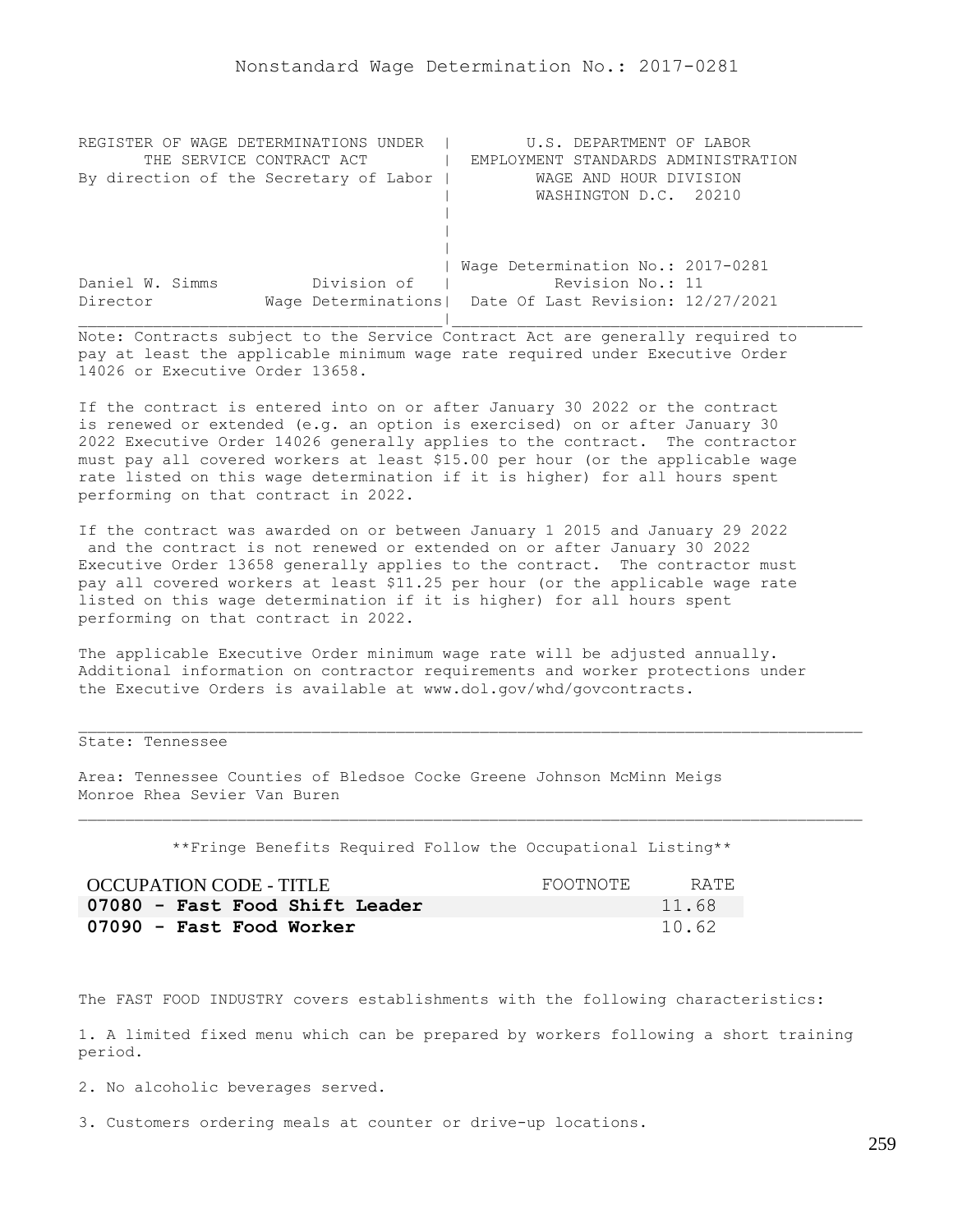4. Food available almost immediately after order is placed.

5. Tipping not encouraged.

Note: Executive Order (EO) 13706 Establishing Paid Sick Leave for Federal Contractors applies to all contracts subject to the Service Contract Act for which the contract is awarded (and any solicitation was issued) on or after January 1 2017. If this contract is covered by the EO the contractor must provide employees with 1 hour of paid sick leave for every 30 hours they work up to 56 hours of paid sick leave each year. Employees must be permitted to use paid sick leave for their own illness injury or other health-related needs including preventive care; to assist a family member (or person who is like family to the employee) who is ill injured or has other health-related needs including preventive care; or for reasons resulting from or to assist a family member (or person who is like family to the employee) who is the victim of domestic violence sexual assault or stalking. Additional information on contractor requirements and worker protections under the EO is available at www.dol.gov/whd/govcontracts.

ALL OCCUPATIONS LISTED ABOVE RECEIVE THE FOLLOWING BENEFITS:

HEALTH & WELFARE: \$1.00 per hour or \$40.00 per week or \$173.34 per month

VACATION: \$.25 per hour in paid vacation after 1 year of service with a contractor or successor. Length of service includes the whole span of continuous service with the present contractor or successor wherever employed and with the predecessor contractors in the performance of similar work at the same Federal facility. (29 CFR 4.173)

HOLIDAYS: \$.11 per hour in holiday pay. (29 CFR 4.174)

\*\* UNIFORM ALLOWANCE \*\*

If employees are required to wear uniforms in the performance of this contract (either by the terms of the Government contract by the employer by the state or local law etc.) the cost of furnishing such uniforms and maintaining (by laundering or dry cleaning) such uniforms is an expense that may not be borne by an employee where such cost reduces the hourly rate below that required by the wage determination. The Department of Labor will accept payment in accordance with the following standards as compliance:

The contractor or subcontractor is required to furnish all employees with an adequate number of uniforms without cost or to reimburse employees for the actual cost of the uniforms. In addition where uniform cleaning and maintenance is made the responsibility of the employee all contractors and subcontractors subject to this wage determination shall (in the absence of a bona fide collective bargaining agreement providing for a different amount or the furnishing of contrary affirmative proof as to the actual cost) reimburse all employees for such cleaning and maintenance at a rate of  $$3.35$  per week (or  $$.67$  cents per day). However in those instances where the uniforms furnished are made of ""wash and wear"" materials may be routinely washed and dried with other personal garments and do not require any special treatment such as dry cleaning daily washing or commercial laundering in order to meet the cleanliness or appearance standards set by the terms of the Government contract by the contractor by law or by the nature of the work there is no requirement that employees be reimbursed for uniform maintenance costs.

\*\* SERVICE CONTRACT ACT DIRECTORY OF OCCUPATIONS \*\*

The duties of employees under job titles listed are those described in the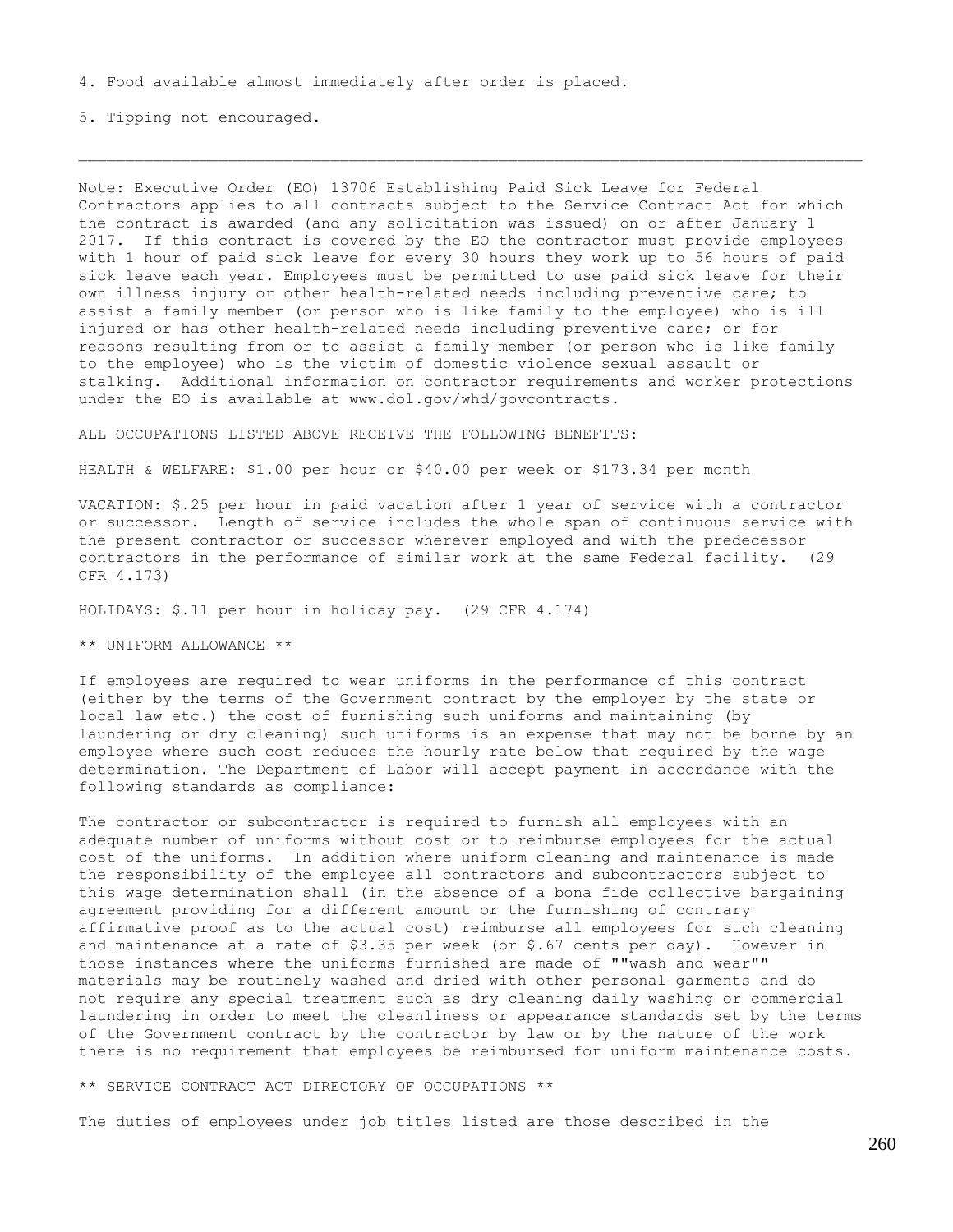""Service Contract Act Directory of Occupations"" Fifth Edition (Revision 1) dated September 2015 unless otherwise indicated.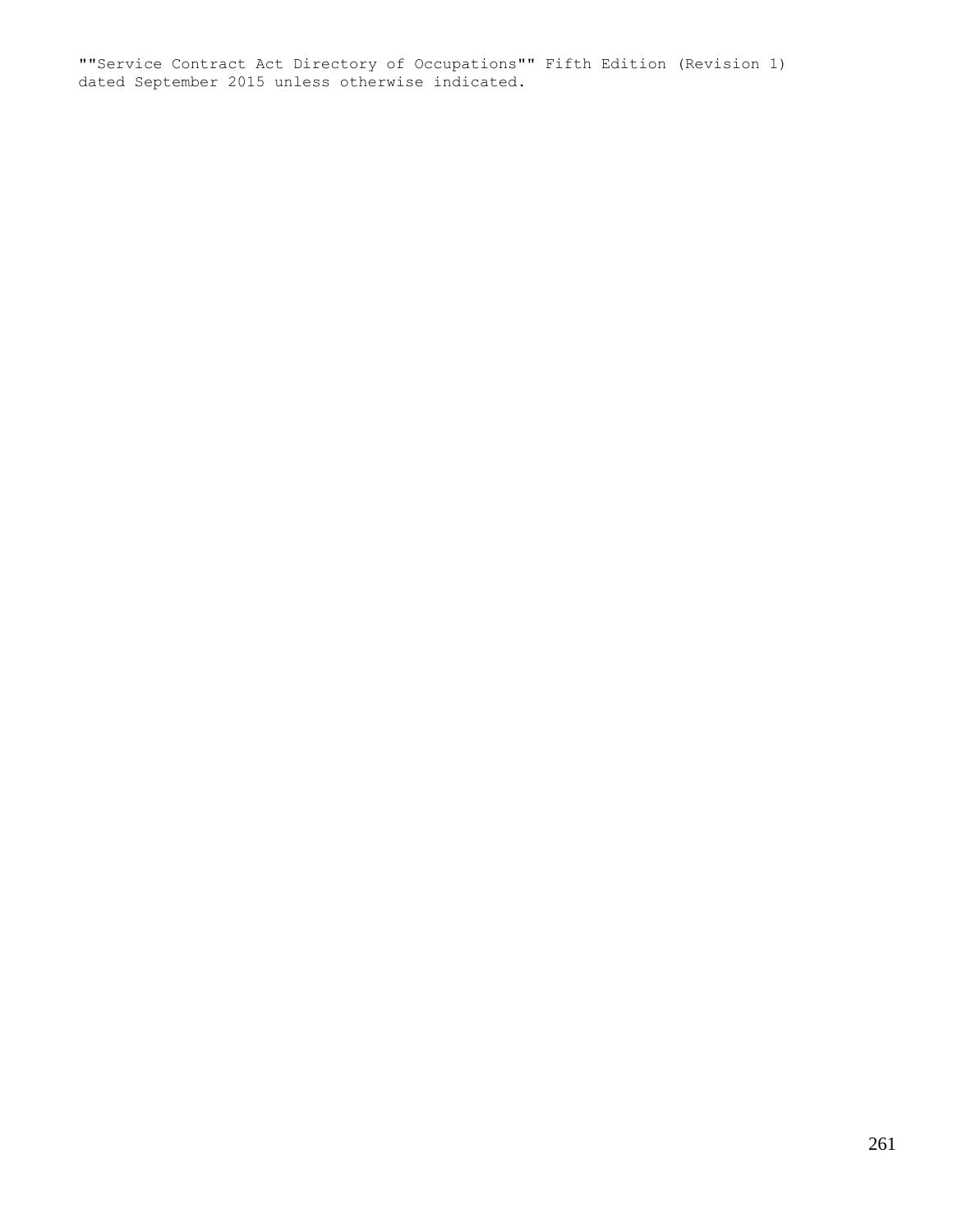| REGISTER OF WAGE DETERMINATIONS UNDER  | U.S. DEPARTMENT OF LABOR                                |
|----------------------------------------|---------------------------------------------------------|
| THE SERVICE CONTRACT ACT               | EMPLOYMENT STANDARDS ADMINISTRATION                     |
| By direction of the Secretary of Labor | WAGE AND HOUR DIVISION                                  |
|                                        | WASHINGTON D.C. 20210                                   |
|                                        |                                                         |
|                                        |                                                         |
|                                        |                                                         |
|                                        | Wage Determination No.: 2017-0283                       |
| Division of<br>Daniel W. Simms         | Revision No.: 11                                        |
| Director                               | Wage Determinations   Date Of Last Revision: 12/27/2021 |
|                                        |                                                         |

If the contract is entered into on or after January 30 2022 or the contract is renewed or extended (e.g. an option is exercised) on or after January 30 2022 Executive Order 14026 generally applies to the contract. The contractor must pay all covered workers at least \$15.00 per hour (or the applicable wage rate listed on this wage determination if it is higher) for all hours spent performing on that contract in 2022.

If the contract was awarded on or between January 1 2015 and January 29 2022 and the contract is not renewed or extended on or after January 30 2022 Executive Order 13658 generally applies to the contract. The contractor must pay all covered workers at least \$11.25 per hour (or the applicable wage rate listed on this wage determination if it is higher) for all hours spent performing on that contract in 2022.

The applicable Executive Order minimum wage rate will be adjusted annually. Additional information on contractor requirements and worker protections under the Executive Orders is available at www.dol.gov/whd/govcontracts.

## States: Kentucky Tennessee

Area: Kentucky Counties of Christian Trigg

Tennessee County of Montgomery

\*\*Fringe Benefits Required Follow the Occupational Listing\*\*

| OCCUPATION CODE - TITLE        | FOOTNOTE | RATE  |
|--------------------------------|----------|-------|
| 07080 - Fast Food Shift Leader |          | 10.52 |
| 07090 - Fast Food Worker       |          | 9.56  |

The FAST FOOD INDUSTRY covers establishments with the following characteristics:

1. A limited fixed menu which can be prepared by workers following a short training period.

2. No alcoholic beverages served.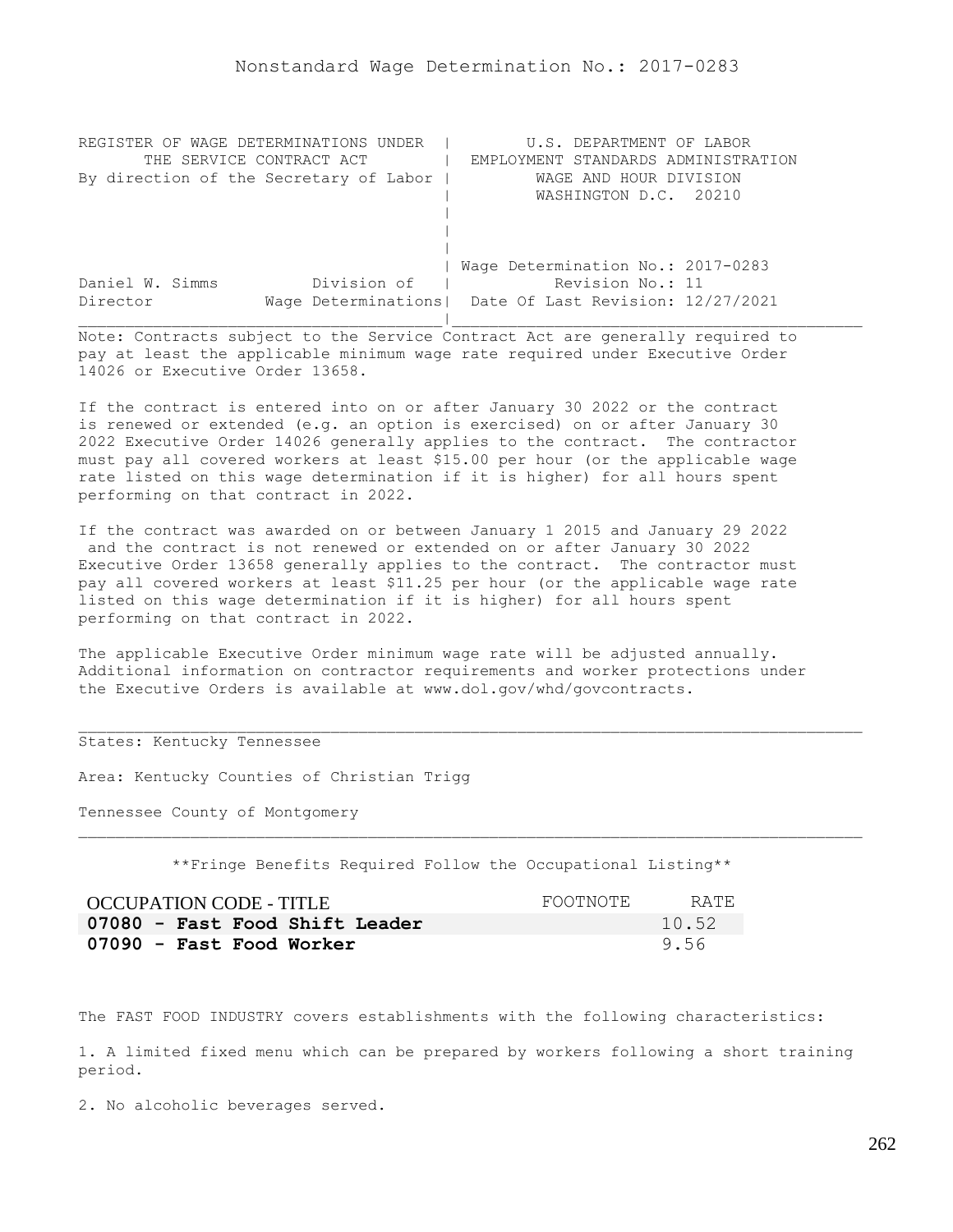3. Customers ordering meals at counter or drive-up locations.

4. Food available almost immediately after order is placed.

5. Tipping not encouraged.

Note: Executive Order (EO) 13706 Establishing Paid Sick Leave for Federal Contractors applies to all contracts subject to the Service Contract Act for which the contract is awarded (and any solicitation was issued) on or after January 1 2017. If this contract is covered by the EO the contractor must provide employees with 1 hour of paid sick leave for every 30 hours they work up to 56 hours of paid sick leave each year. Employees must be permitted to use paid sick leave for their own illness injury or other health-related needs including preventive care; to assist a family member (or person who is like family to the employee) who is ill injured or has other health-related needs including preventive care; or for reasons resulting from or to assist a family member (or person who is like family to the employee) who is the victim of domestic violence sexual assault or stalking. Additional information on contractor requirements and worker protections under the EO is available at www.dol.gov/whd/govcontracts.

ALL OCCUPATIONS LISTED ABOVE RECEIVE THE FOLLOWING BENEFITS:

HEALTH & WELFARE: \$1.00 per hour or \$40.00 per week or \$173.34 per month

VACATION: \$.25 per hour in paid vacation after 1 year of service with a contractor or successor. Length of service includes the whole span of continuous service with the present contractor or successor wherever employed and with the predecessor contractors in the performance of similar work at the same Federal facility. (29 CFR 4.173)

HOLIDAYS: \$.11 per hour in holiday pay. (29 CFR 4.174)

\*\* UNIFORM ALLOWANCE \*\*

If employees are required to wear uniforms in the performance of this contract (either by the terms of the Government contract by the employer by the state or local law etc.) the cost of furnishing such uniforms and maintaining (by laundering or dry cleaning) such uniforms is an expense that may not be borne by an employee where such cost reduces the hourly rate below that required by the wage determination. The Department of Labor will accept payment in accordance with the following standards as compliance:

The contractor or subcontractor is required to furnish all employees with an adequate number of uniforms without cost or to reimburse employees for the actual cost of the uniforms. In addition where uniform cleaning and maintenance is made the responsibility of the employee all contractors and subcontractors subject to this wage determination shall (in the absence of a bona fide collective bargaining agreement providing for a different amount or the furnishing of contrary affirmative proof as to the actual cost) reimburse all employees for such cleaning and maintenance at a rate of  $$3.35$  per week (or  $$.67$  cents per day). However in those instances where the uniforms furnished are made of ""wash and wear"" materials may be routinely washed and dried with other personal garments and do not require any special treatment such as dry cleaning daily washing or commercial laundering in order to meet the cleanliness or appearance standards set by the terms of the Government contract by the contractor by law or by the nature of the work there is no requirement that employees be reimbursed for uniform maintenance costs.

\*\* SERVICE CONTRACT ACT DIRECTORY OF OCCUPATIONS \*\*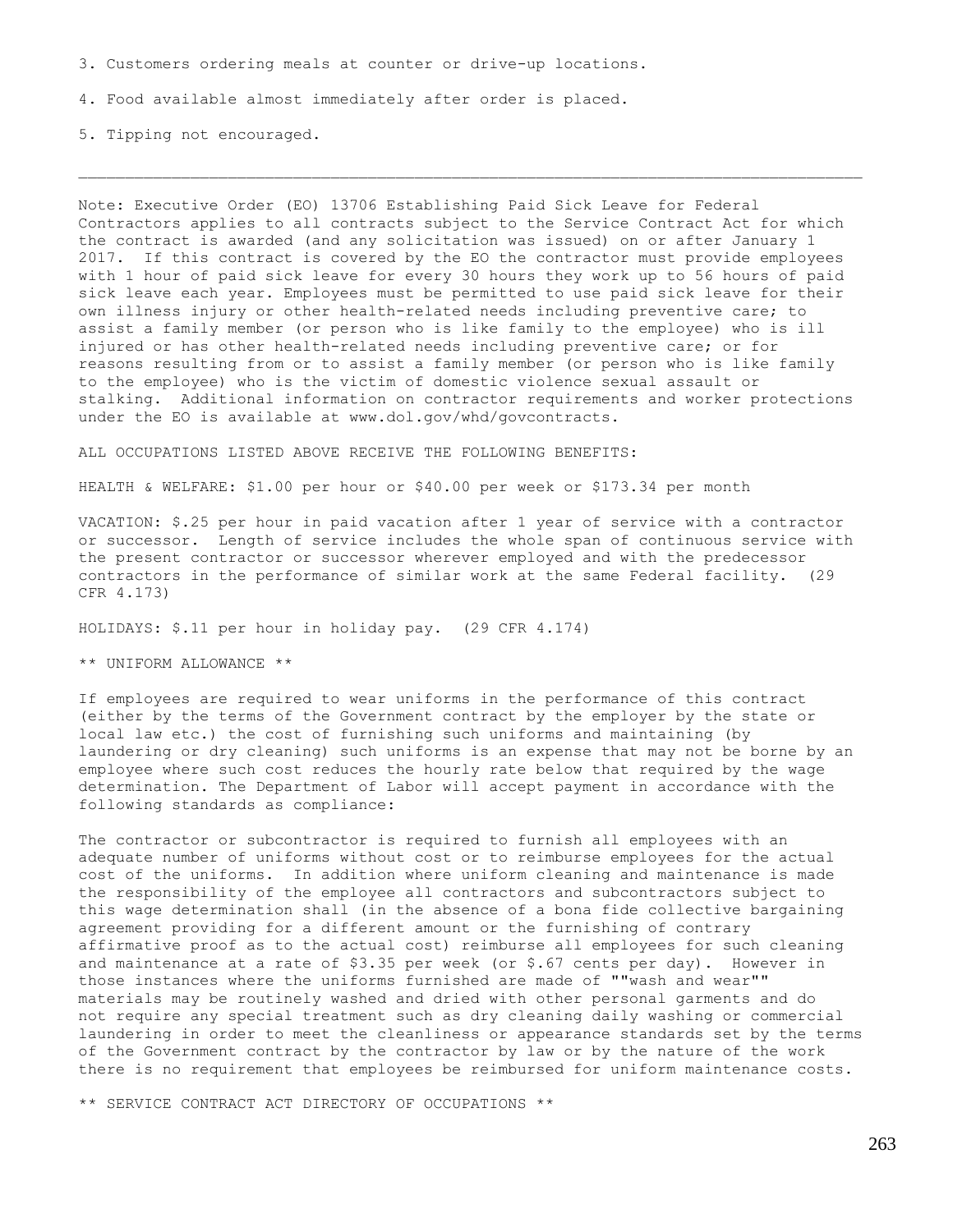The duties of employees under job titles listed are those described in the ""Service Contract Act Directory of Occupations"" Fifth Edition (Revision 1) dated September 2015 unless otherwise indicated.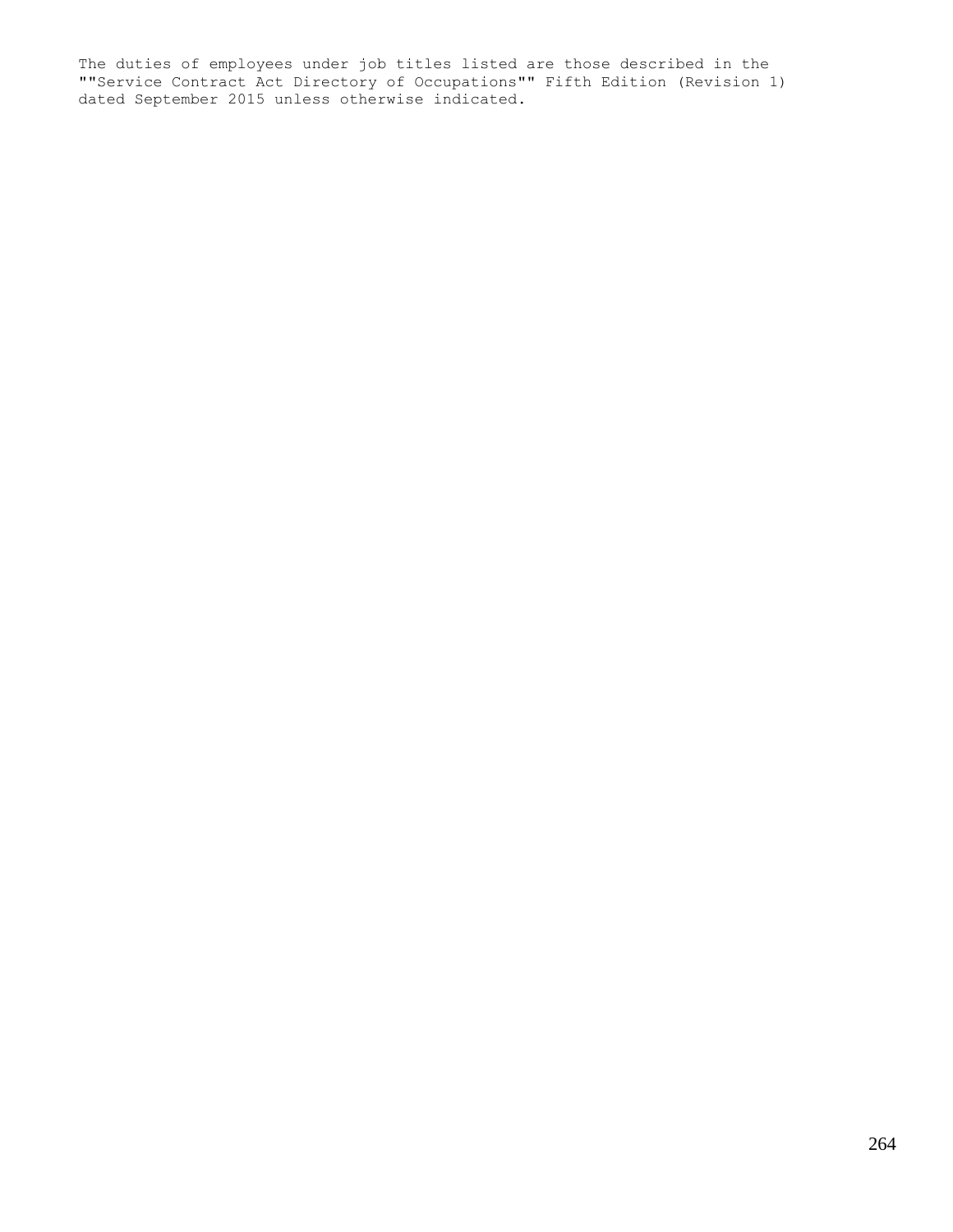| REGISTER OF WAGE DETERMINATIONS UNDER  | U.S. DEPARTMENT OF LABOR                                |
|----------------------------------------|---------------------------------------------------------|
| THE SERVICE CONTRACT ACT               | EMPLOYMENT STANDARDS ADMINISTRATION                     |
| By direction of the Secretary of Labor | WAGE AND HOUR DIVISION                                  |
|                                        | WASHINGTON D.C. 20210                                   |
|                                        |                                                         |
|                                        |                                                         |
|                                        |                                                         |
|                                        | Wage Determination No.: 2017-0285                       |
| Division of<br>Daniel W. Simms         | Revision No.: 11                                        |
| Director                               | Wage Determinations   Date Of Last Revision: 12/27/2021 |
|                                        |                                                         |

If the contract is entered into on or after January 30 2022 or the contract is renewed or extended (e.g. an option is exercised) on or after January 30 2022 Executive Order 14026 generally applies to the contract. The contractor must pay all covered workers at least \$15.00 per hour (or the applicable wage rate listed on this wage determination if it is higher) for all hours spent performing on that contract in 2022.

If the contract was awarded on or between January 1 2015 and January 29 2022 and the contract is not renewed or extended on or after January 30 2022 Executive Order 13658 generally applies to the contract. The contractor must pay all covered workers at least \$11.25 per hour (or the applicable wage rate listed on this wage determination if it is higher) for all hours spent performing on that contract in 2022.

The applicable Executive Order minimum wage rate will be adjusted annually. Additional information on contractor requirements and worker protections under the Executive Orders is available at www.dol.gov/whd/govcontracts.

State: Kentucky

Area: Kentucky Counties of Hardin Larue Meade

\*\*Fringe Benefits Required Follow the Occupational Listing\*\*

| OCCUPATION CODE - TITLE        | FOOTNOTE | RATE  |
|--------------------------------|----------|-------|
| 07080 - Fast Food Shift Leader |          | 11.78 |
| 07090 - Fast Food Worker       |          | 10.71 |

The FAST FOOD INDUSTRY covers establishments with the following characteristics:

1. A limited fixed menu which can be prepared by workers following a short training period.

2. No alcoholic beverages served.

3. Customers ordering meals at counter or drive-up locations.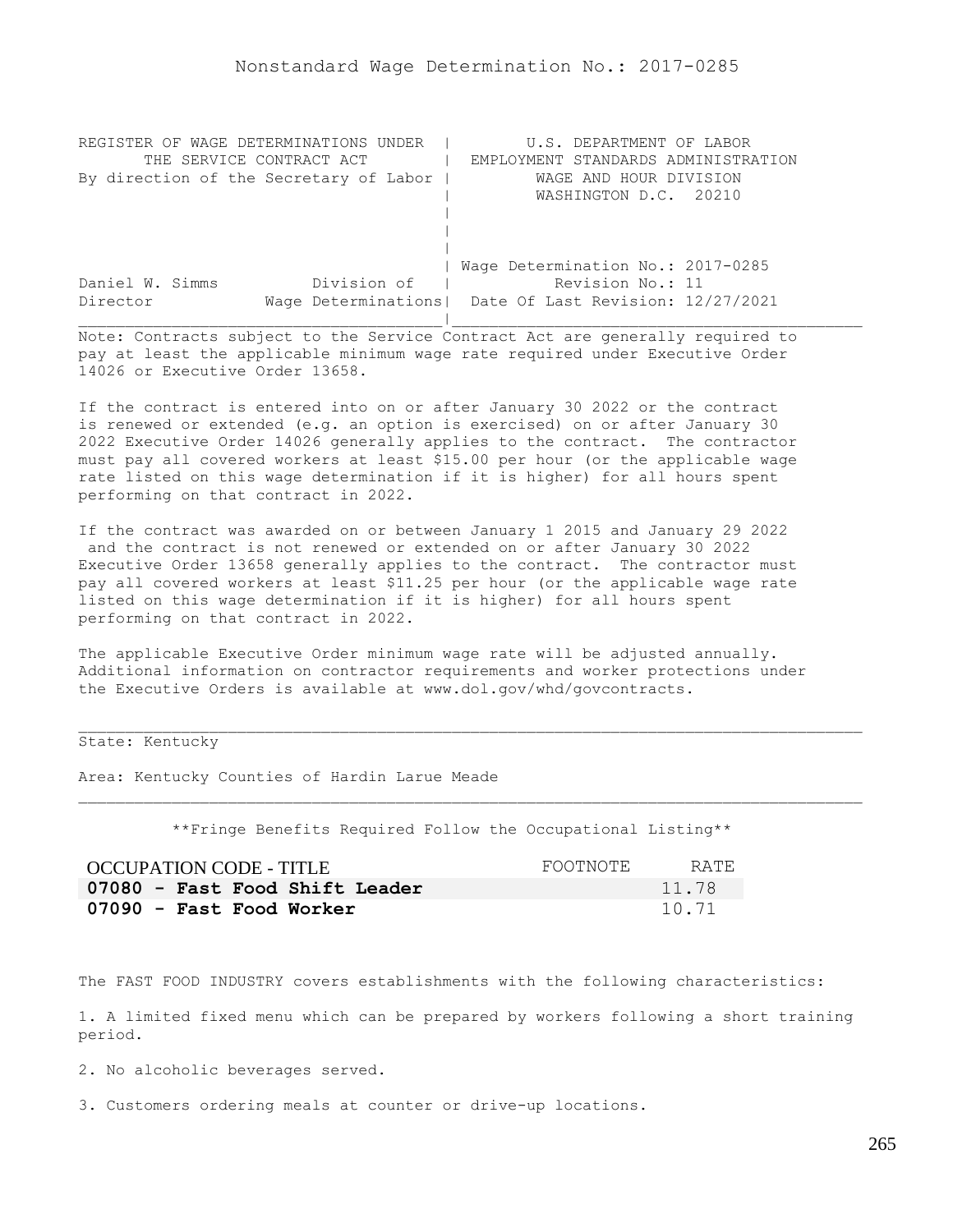4. Food available almost immediately after order is placed.

5. Tipping not encouraged.

Note: Executive Order (EO) 13706 Establishing Paid Sick Leave for Federal Contractors applies to all contracts subject to the Service Contract Act for which the contract is awarded (and any solicitation was issued) on or after January 1 2017. If this contract is covered by the EO the contractor must provide employees with 1 hour of paid sick leave for every 30 hours they work up to 56 hours of paid sick leave each year. Employees must be permitted to use paid sick leave for their own illness injury or other health-related needs including preventive care; to assist a family member (or person who is like family to the employee) who is ill injured or has other health-related needs including preventive care; or for reasons resulting from or to assist a family member (or person who is like family to the employee) who is the victim of domestic violence sexual assault or stalking. Additional information on contractor requirements and worker protections under the EO is available at www.dol.gov/whd/govcontracts.

ALL OCCUPATIONS LISTED ABOVE RECEIVE THE FOLLOWING BENEFITS:

HEALTH & WELFARE: \$1.00 per hour or \$40.00 per week or \$173.34 per month

VACATION: \$.25 per hour in paid vacation after 1 year of service with a contractor or successor. Length of service includes the whole span of continuous service with the present contractor or successor wherever employed and with the predecessor contractors in the performance of similar work at the same Federal facility. (29 CFR 4.173)

HOLIDAYS: \$.11 per hour in holiday pay. (29 CFR 4.174)

\*\* UNIFORM ALLOWANCE \*\*

If employees are required to wear uniforms in the performance of this contract (either by the terms of the Government contract by the employer by the state or local law etc.) the cost of furnishing such uniforms and maintaining (by laundering or dry cleaning) such uniforms is an expense that may not be borne by an employee where such cost reduces the hourly rate below that required by the wage determination. The Department of Labor will accept payment in accordance with the following standards as compliance:

The contractor or subcontractor is required to furnish all employees with an adequate number of uniforms without cost or to reimburse employees for the actual cost of the uniforms. In addition where uniform cleaning and maintenance is made the responsibility of the employee all contractors and subcontractors subject to this wage determination shall (in the absence of a bona fide collective bargaining agreement providing for a different amount or the furnishing of contrary affirmative proof as to the actual cost) reimburse all employees for such cleaning and maintenance at a rate of  $$3.35$  per week (or  $$.67$  cents per day). However in those instances where the uniforms furnished are made of ""wash and wear"" materials may be routinely washed and dried with other personal garments and do not require any special treatment such as dry cleaning daily washing or commercial laundering in order to meet the cleanliness or appearance standards set by the terms of the Government contract by the contractor by law or by the nature of the work there is no requirement that employees be reimbursed for uniform maintenance costs.

\*\* SERVICE CONTRACT ACT DIRECTORY OF OCCUPATIONS \*\*

The duties of employees under job titles listed are those described in the ""Service Contract Act Directory of Occupations"" Fifth Edition (Revision 1)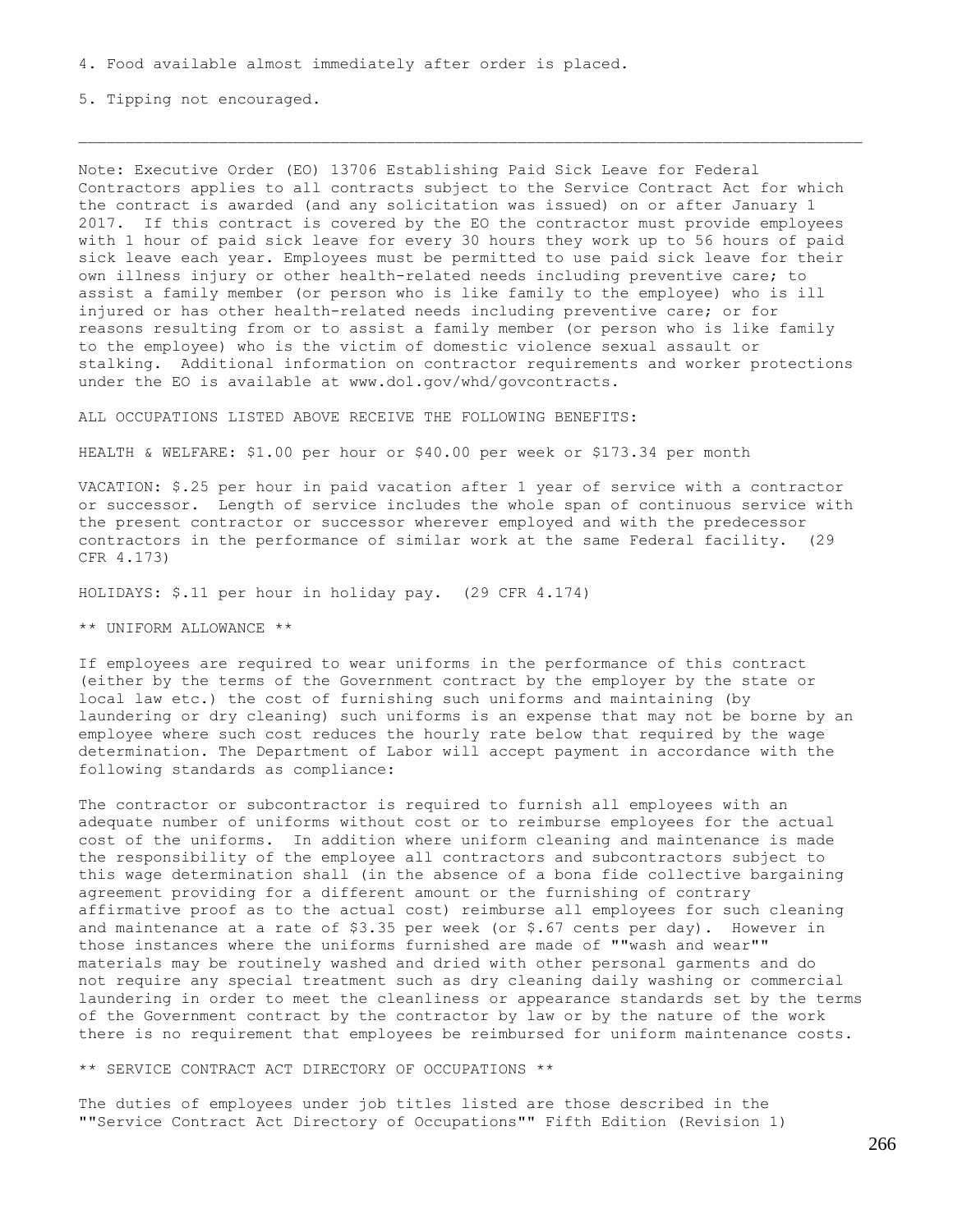dated September 2015 unless otherwise indicated.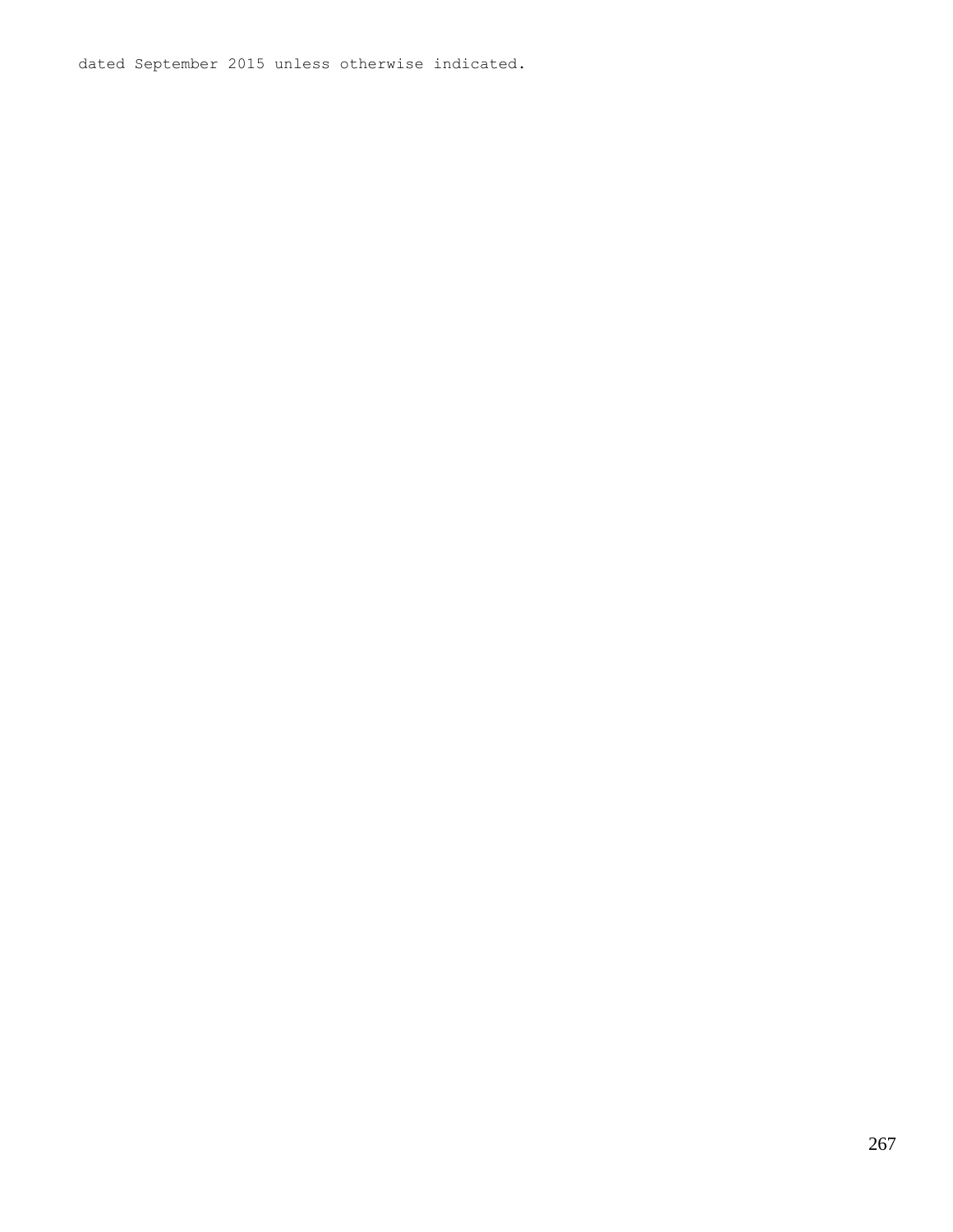| REGISTER OF WAGE DETERMINATIONS UNDER  | U.S. DEPARTMENT OF LABOR                                |
|----------------------------------------|---------------------------------------------------------|
| THE SERVICE CONTRACT ACT               | EMPLOYMENT STANDARDS ADMINISTRATION                     |
| By direction of the Secretary of Labor | WAGE AND HOUR DIVISION                                  |
|                                        | WASHINGTON D.C. 20210                                   |
|                                        |                                                         |
|                                        |                                                         |
|                                        |                                                         |
|                                        | Wage Determination No.: 2017-0287                       |
| Division of<br>Daniel W. Simms         | Revision No.: 11                                        |
| Director                               | Wage Determinations   Date Of Last Revision: 12/27/2021 |
|                                        |                                                         |

If the contract is entered into on or after January 30 2022 or the contract is renewed or extended (e.g. an option is exercised) on or after January 30 2022 Executive Order 14026 generally applies to the contract. The contractor must pay all covered workers at least \$15.00 per hour (or the applicable wage rate listed on this wage determination if it is higher) for all hours spent performing on that contract in 2022.

If the contract was awarded on or between January 1 2015 and January 29 2022 and the contract is not renewed or extended on or after January 30 2022 Executive Order 13658 generally applies to the contract. The contractor must pay all covered workers at least \$11.25 per hour (or the applicable wage rate listed on this wage determination if it is higher) for all hours spent performing on that contract in 2022.

The applicable Executive Order minimum wage rate will be adjusted annually. Additional information on contractor requirements and worker protections under the Executive Orders is available at www.dol.gov/whd/govcontracts.

State: Kentucky

Area: Kentucky Counties of Daviess Hancock McLean

\*\*Fringe Benefits Required Follow the Occupational Listing\*\*

| OCCUPATION CODE - TITLE        | FOOTNOTE | RATE. |
|--------------------------------|----------|-------|
| 07080 - Fast Food Shift Leader |          | 10.04 |
| 07090 - Fast Food Worker       |          | 9.13  |

The FAST FOOD INDUSTRY covers establishments with the following characteristics:

1. A limited fixed menu which can be prepared by workers following a short training period.

2. No alcoholic beverages served.

3. Customers ordering meals at counter or drive-up locations.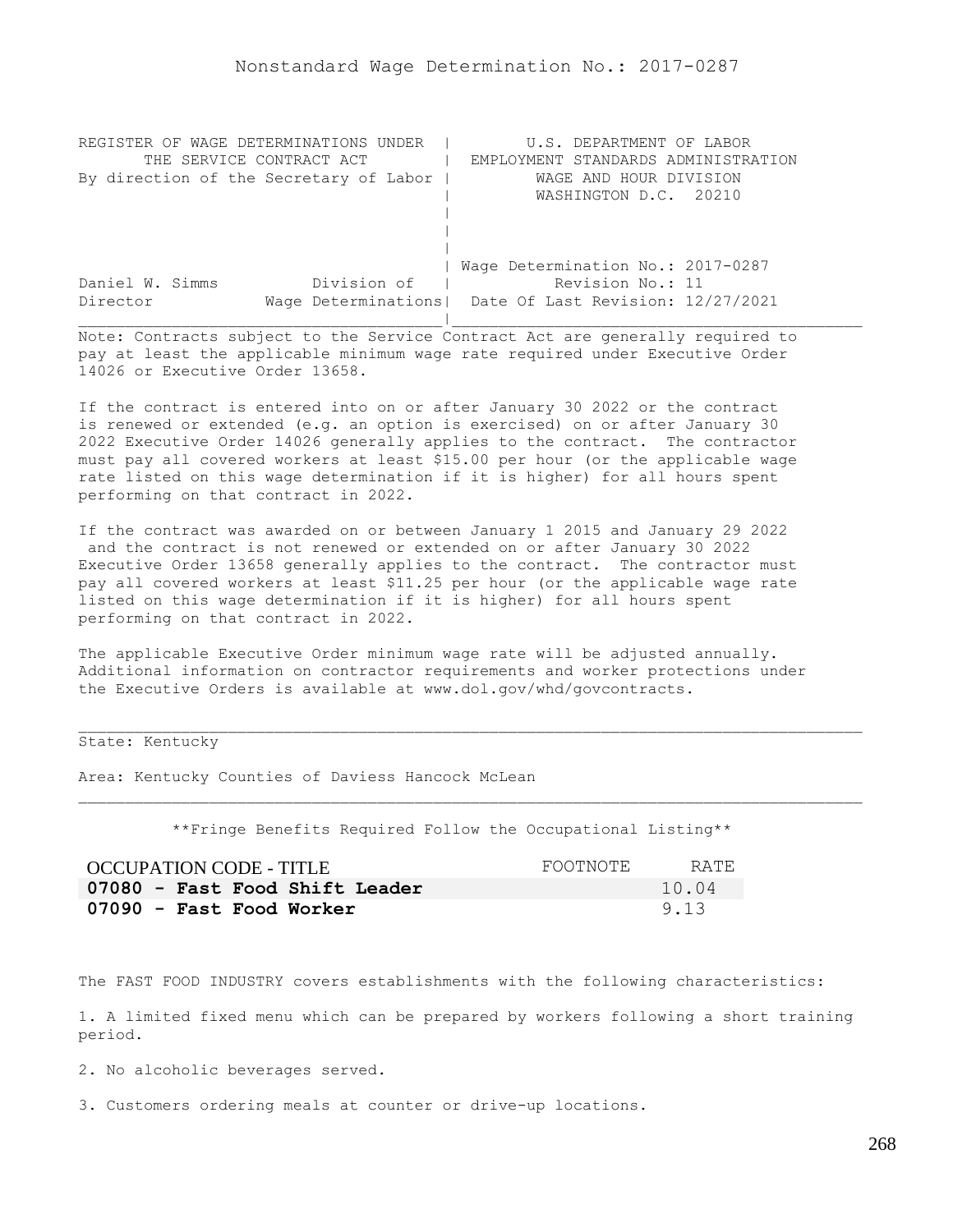4. Food available almost immediately after order is placed.

5. Tipping not encouraged.

Note: Executive Order (EO) 13706 Establishing Paid Sick Leave for Federal Contractors applies to all contracts subject to the Service Contract Act for which the contract is awarded (and any solicitation was issued) on or after January 1 2017. If this contract is covered by the EO the contractor must provide employees with 1 hour of paid sick leave for every 30 hours they work up to 56 hours of paid sick leave each year. Employees must be permitted to use paid sick leave for their own illness injury or other health-related needs including preventive care; to assist a family member (or person who is like family to the employee) who is ill injured or has other health-related needs including preventive care; or for reasons resulting from or to assist a family member (or person who is like family to the employee) who is the victim of domestic violence sexual assault or stalking. Additional information on contractor requirements and worker protections under the EO is available at www.dol.gov/whd/govcontracts.

ALL OCCUPATIONS LISTED ABOVE RECEIVE THE FOLLOWING BENEFITS:

HEALTH & WELFARE: \$1.00 per hour or \$40.00 per week or \$173.34 per month

VACATION: \$.25 per hour in paid vacation after 1 year of service with a contractor or successor. Length of service includes the whole span of continuous service with the present contractor or successor wherever employed and with the predecessor contractors in the performance of similar work at the same Federal facility. (29 CFR 4.173)

HOLIDAYS: \$.11 per hour in holiday pay. (29 CFR 4.174)

\*\* UNIFORM ALLOWANCE \*\*

If employees are required to wear uniforms in the performance of this contract (either by the terms of the Government contract by the employer by the state or local law etc.) the cost of furnishing such uniforms and maintaining (by laundering or dry cleaning) such uniforms is an expense that may not be borne by an employee where such cost reduces the hourly rate below that required by the wage determination. The Department of Labor will accept payment in accordance with the following standards as compliance:

The contractor or subcontractor is required to furnish all employees with an adequate number of uniforms without cost or to reimburse employees for the actual cost of the uniforms. In addition where uniform cleaning and maintenance is made the responsibility of the employee all contractors and subcontractors subject to this wage determination shall (in the absence of a bona fide collective bargaining agreement providing for a different amount or the furnishing of contrary affirmative proof as to the actual cost) reimburse all employees for such cleaning and maintenance at a rate of \$3.35 per week (or \$.67 cents per day). However in those instances where the uniforms furnished are made of ""wash and wear"" materials may be routinely washed and dried with other personal garments and do not require any special treatment such as dry cleaning daily washing or commercial laundering in order to meet the cleanliness or appearance standards set by the terms of the Government contract by the contractor by law or by the nature of the work there is no requirement that employees be reimbursed for uniform maintenance costs.

\*\* SERVICE CONTRACT ACT DIRECTORY OF OCCUPATIONS \*\*

The duties of employees under job titles listed are those described in the ""Service Contract Act Directory of Occupations"" Fifth Edition (Revision 1)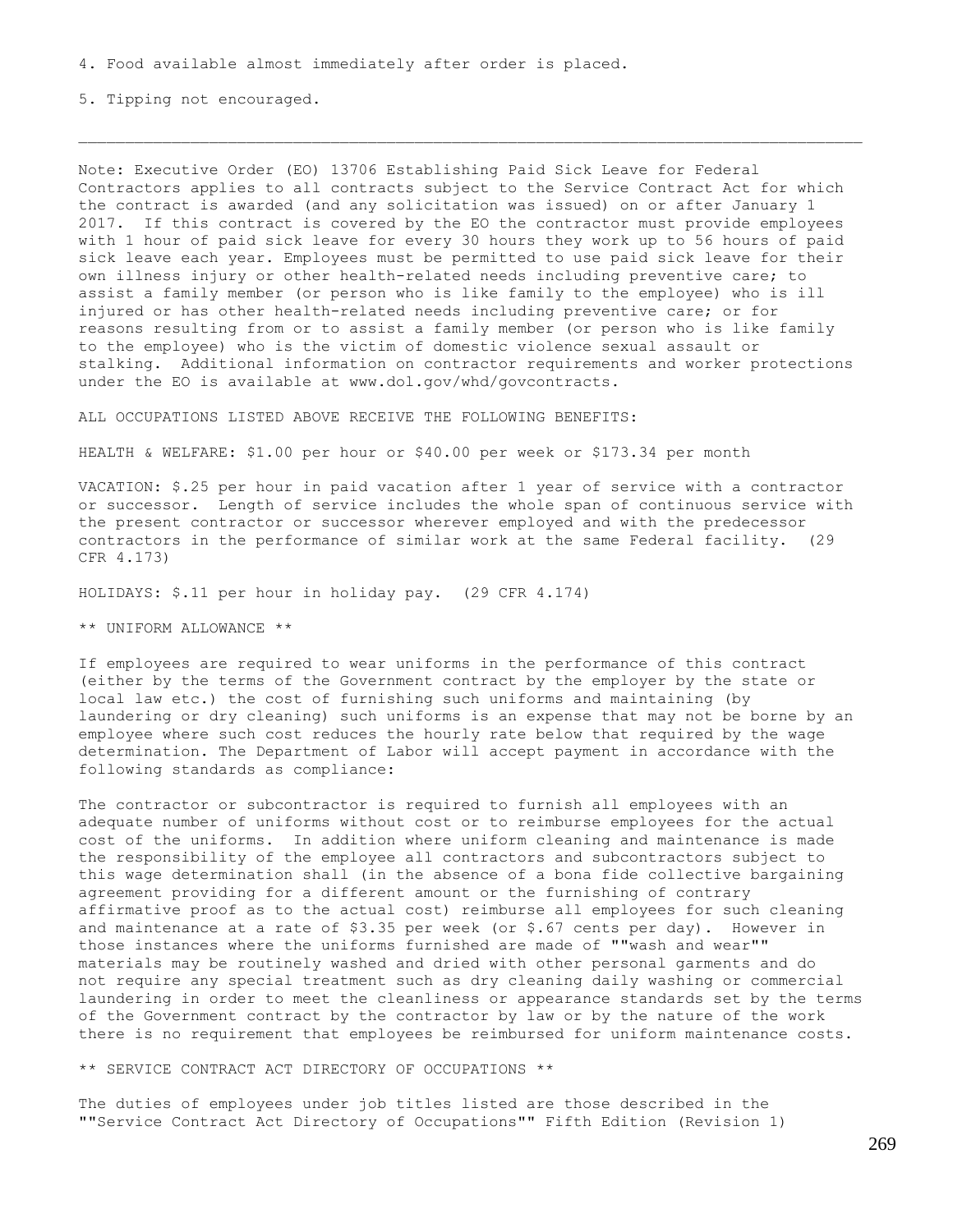dated September 2015 unless otherwise indicated.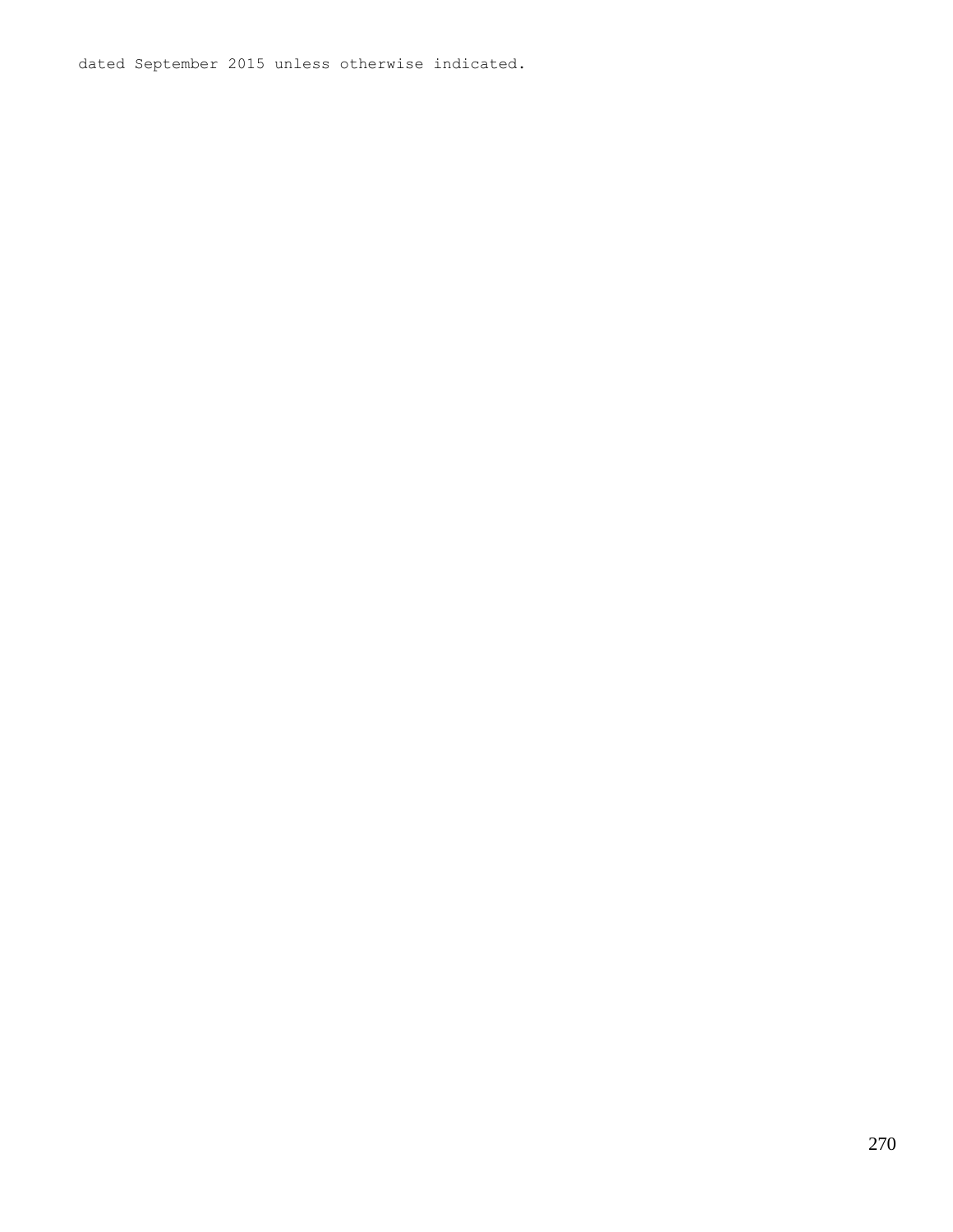| REGISTER OF WAGE DETERMINATIONS UNDER  | U.S. DEPARTMENT OF LABOR                                |
|----------------------------------------|---------------------------------------------------------|
| THE SERVICE CONTRACT ACT               | EMPLOYMENT STANDARDS ADMINISTRATION                     |
| By direction of the Secretary of Labor | WAGE AND HOUR DIVISION                                  |
|                                        | WASHINGTON D.C. 20210                                   |
|                                        |                                                         |
|                                        |                                                         |
|                                        |                                                         |
|                                        | Wage Determination No.: 2017-0289                       |
| Division of<br>Daniel W. Simms         | Revision No.: 11                                        |
| Director                               | Wage Determinations   Date Of Last Revision: 12/27/2021 |
|                                        |                                                         |

If the contract is entered into on or after January 30 2022 or the contract is renewed or extended (e.g. an option is exercised) on or after January 30 2022 Executive Order 14026 generally applies to the contract. The contractor must pay all covered workers at least \$15.00 per hour (or the applicable wage rate listed on this wage determination if it is higher) for all hours spent performing on that contract in 2022.

If the contract was awarded on or between January 1 2015 and January 29 2022 and the contract is not renewed or extended on or after January 30 2022 Executive Order 13658 generally applies to the contract. The contractor must pay all covered workers at least \$11.25 per hour (or the applicable wage rate listed on this wage determination if it is higher) for all hours spent performing on that contract in 2022.

The applicable Executive Order minimum wage rate will be adjusted annually. Additional information on contractor requirements and worker protections under the Executive Orders is available at www.dol.gov/whd/govcontracts.

# State: Kentucky

Area: Kentucky Counties of Adair Barren Casey Clinton Cumberland Green Hart Knox Laurel Logan Marion McCreary Metcalfe Monroe Pulaski Russell Simpson Taylor Wayne Whitley

\*\*Fringe Benefits Required Follow the Occupational Listing\*\*

| OCCUPATION CODE - TITLE        | FOOTNOTE | RATE  |
|--------------------------------|----------|-------|
| 07080 - Fast Food Shift Leader |          | 10.30 |
| 07090 - Fast Food Worker       |          | 9.36  |

The FAST FOOD INDUSTRY covers establishments with the following characteristics:

1. A limited fixed menu which can be prepared by workers following a short training period.

2. No alcoholic beverages served.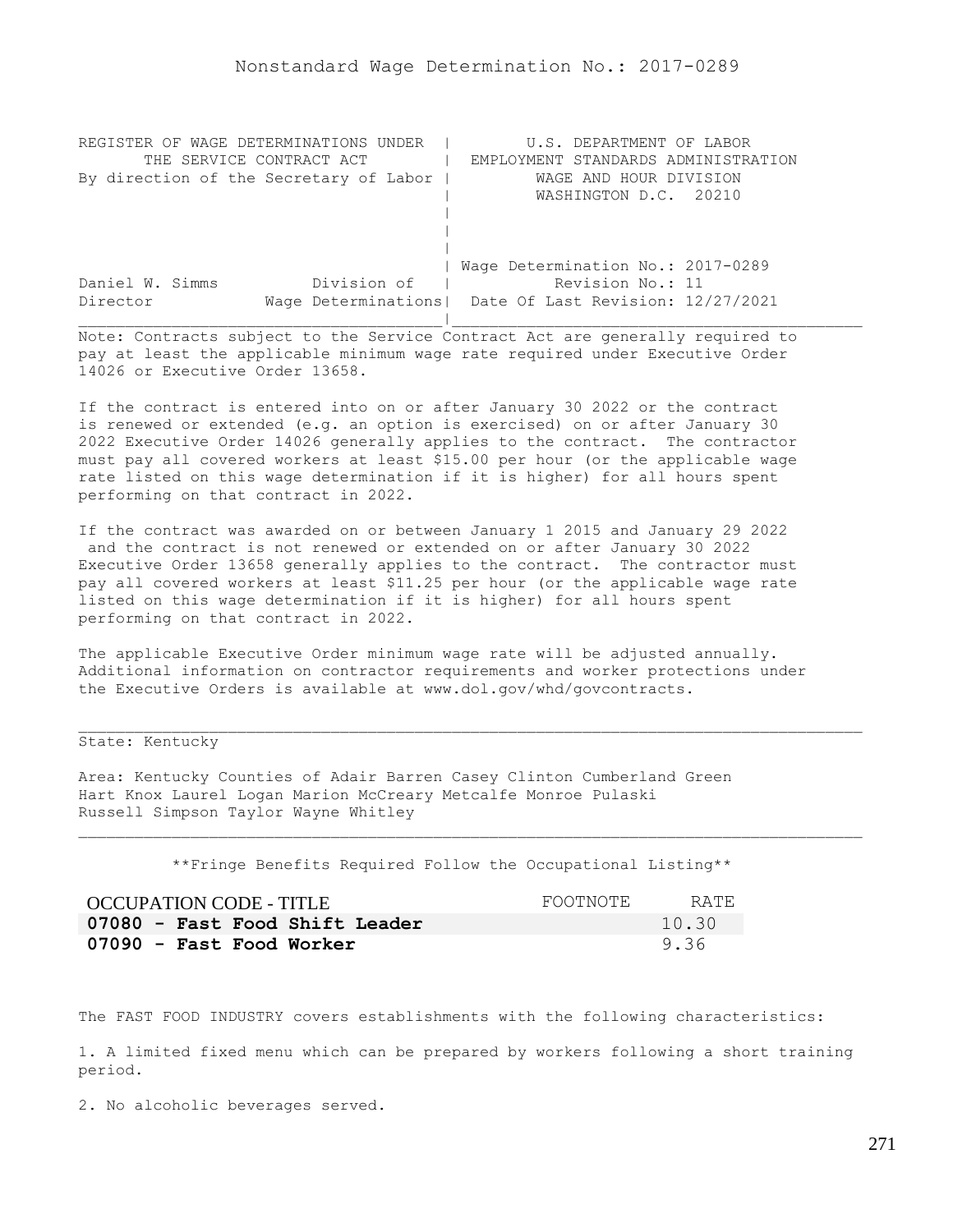3. Customers ordering meals at counter or drive-up locations.

4. Food available almost immediately after order is placed.

5. Tipping not encouraged.

Note: Executive Order (EO) 13706 Establishing Paid Sick Leave for Federal Contractors applies to all contracts subject to the Service Contract Act for which the contract is awarded (and any solicitation was issued) on or after January 1 2017. If this contract is covered by the EO the contractor must provide employees with 1 hour of paid sick leave for every 30 hours they work up to 56 hours of paid sick leave each year. Employees must be permitted to use paid sick leave for their own illness injury or other health-related needs including preventive care; to assist a family member (or person who is like family to the employee) who is ill injured or has other health-related needs including preventive care; or for reasons resulting from or to assist a family member (or person who is like family to the employee) who is the victim of domestic violence sexual assault or stalking. Additional information on contractor requirements and worker protections under the EO is available at www.dol.gov/whd/govcontracts.

ALL OCCUPATIONS LISTED ABOVE RECEIVE THE FOLLOWING BENEFITS:

HEALTH & WELFARE: \$1.00 per hour or \$40.00 per week or \$173.34 per month

VACATION: \$.25 per hour in paid vacation after 1 year of service with a contractor or successor. Length of service includes the whole span of continuous service with the present contractor or successor wherever employed and with the predecessor contractors in the performance of similar work at the same Federal facility. (29 CFR 4.173)

HOLIDAYS: \$.11 per hour in holiday pay. (29 CFR 4.174)

\*\* UNIFORM ALLOWANCE \*\*

If employees are required to wear uniforms in the performance of this contract (either by the terms of the Government contract by the employer by the state or local law etc.) the cost of furnishing such uniforms and maintaining (by laundering or dry cleaning) such uniforms is an expense that may not be borne by an employee where such cost reduces the hourly rate below that required by the wage determination. The Department of Labor will accept payment in accordance with the following standards as compliance:

The contractor or subcontractor is required to furnish all employees with an adequate number of uniforms without cost or to reimburse employees for the actual cost of the uniforms. In addition where uniform cleaning and maintenance is made the responsibility of the employee all contractors and subcontractors subject to this wage determination shall (in the absence of a bona fide collective bargaining agreement providing for a different amount or the furnishing of contrary affirmative proof as to the actual cost) reimburse all employees for such cleaning and maintenance at a rate of  $$3.35$  per week (or  $$.67$  cents per day). However in those instances where the uniforms furnished are made of ""wash and wear"" materials may be routinely washed and dried with other personal garments and do not require any special treatment such as dry cleaning daily washing or commercial laundering in order to meet the cleanliness or appearance standards set by the terms of the Government contract by the contractor by law or by the nature of the work there is no requirement that employees be reimbursed for uniform maintenance costs.

\*\* SERVICE CONTRACT ACT DIRECTORY OF OCCUPATIONS \*\*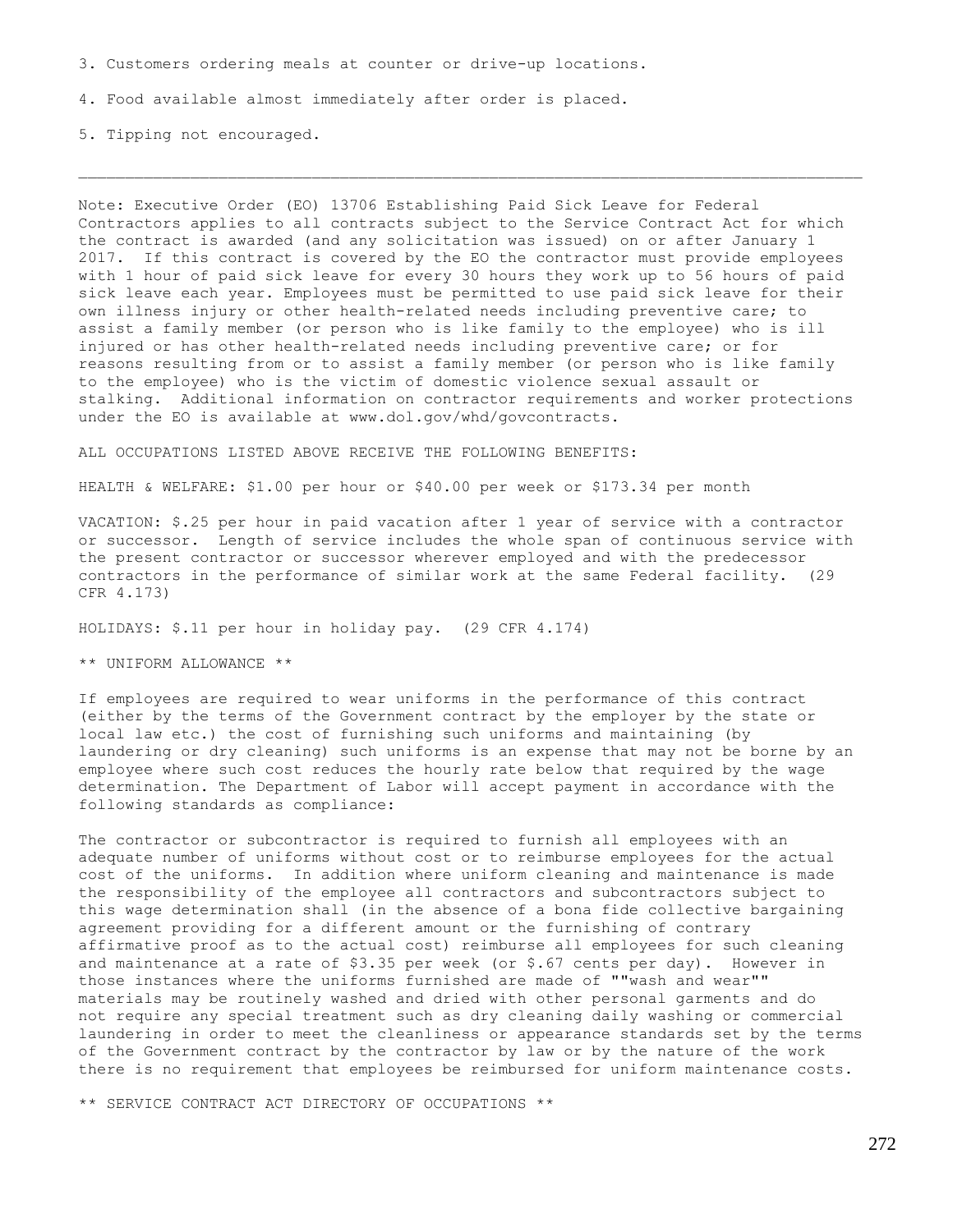The duties of employees under job titles listed are those described in the ""Service Contract Act Directory of Occupations"" Fifth Edition (Revision 1) dated September 2015 unless otherwise indicated.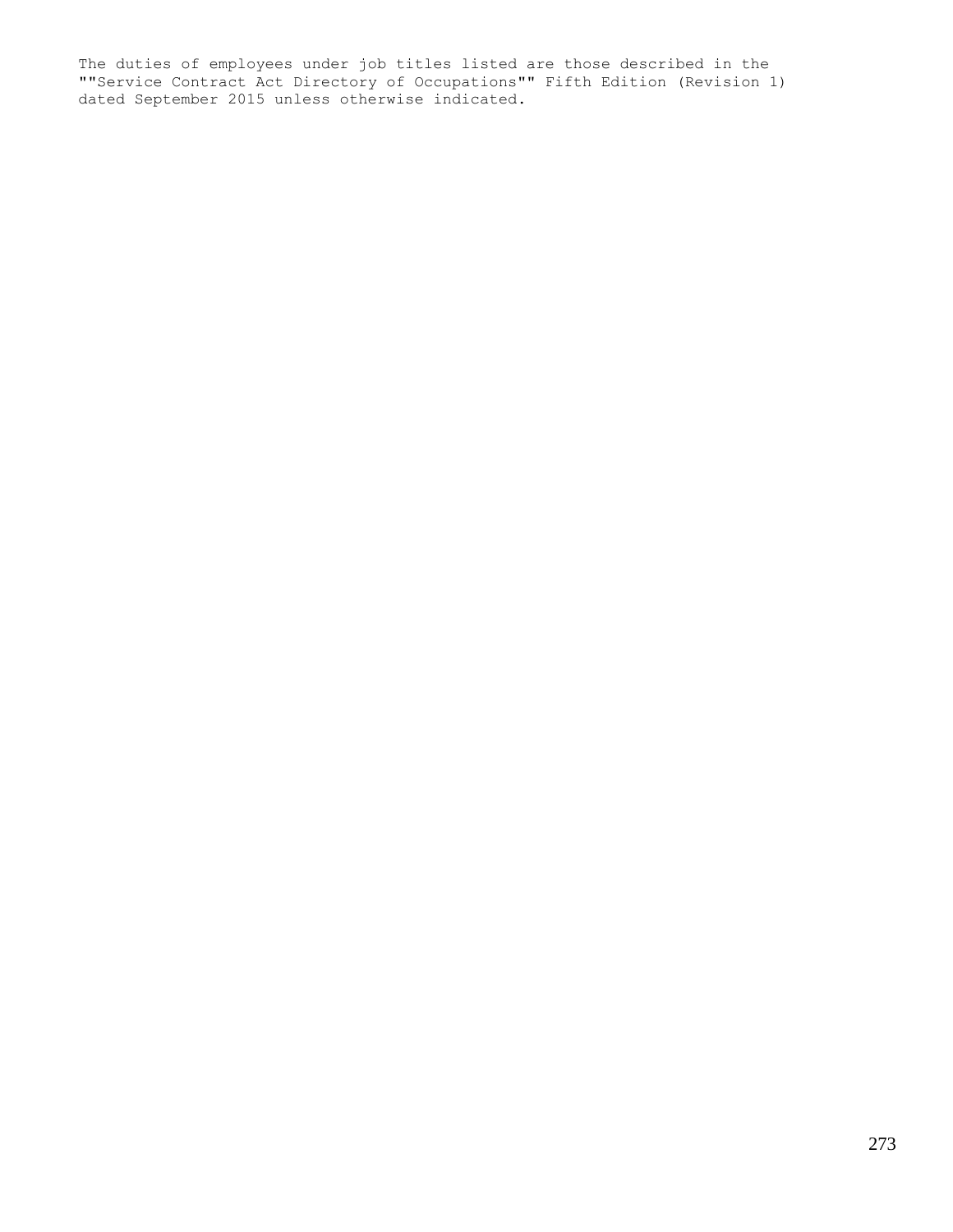| REGISTER OF WAGE DETERMINATIONS UNDER  | U.S. DEPARTMENT OF LABOR                                |
|----------------------------------------|---------------------------------------------------------|
| THE SERVICE CONTRACT ACT               | EMPLOYMENT STANDARDS ADMINISTRATION                     |
| By direction of the Secretary of Labor | WAGE AND HOUR DIVISION                                  |
|                                        | WASHINGTON D.C. 20210                                   |
|                                        |                                                         |
|                                        |                                                         |
|                                        |                                                         |
|                                        | Wage Determination No.: 2017-0291                       |
| Division of<br>Daniel W. Simms         | Revision No.: 11                                        |
| Director                               | Wage Determinations   Date Of Last Revision: 12/27/2021 |
|                                        |                                                         |

If the contract is entered into on or after January 30 2022 or the contract is renewed or extended (e.g. an option is exercised) on or after January 30 2022 Executive Order 14026 generally applies to the contract. The contractor must pay all covered workers at least \$15.00 per hour (or the applicable wage rate listed on this wage determination if it is higher) for all hours spent performing on that contract in 2022.

If the contract was awarded on or between January 1 2015 and January 29 2022 and the contract is not renewed or extended on or after January 30 2022 Executive Order 13658 generally applies to the contract. The contractor must pay all covered workers at least \$11.25 per hour (or the applicable wage rate listed on this wage determination if it is higher) for all hours spent performing on that contract in 2022.

The applicable Executive Order minimum wage rate will be adjusted annually. Additional information on contractor requirements and worker protections under the Executive Orders is available at www.dol.gov/whd/govcontracts.

# State: Kentucky

Area: Kentucky Counties of Bell Breathitt Carter Clay Elliott Floyd Harlan Jackson Johnson Knott Lawrence Lee Leslie Letcher Magoffin Martin Morgan Owsley Perry Pike Wolfe

\*\*Fringe Benefits Required Follow the Occupational Listing\*\*

| OCCUPATION CODE - TITLE        | FOOTNOTE | RATE. |
|--------------------------------|----------|-------|
| 07080 - Fast Food Shift Leader |          | 10.48 |
| 07090 - Fast Food Worker       |          | 9.53  |

The FAST FOOD INDUSTRY covers establishments with the following characteristics:

1. A limited fixed menu which can be prepared by workers following a short training period.

2. No alcoholic beverages served.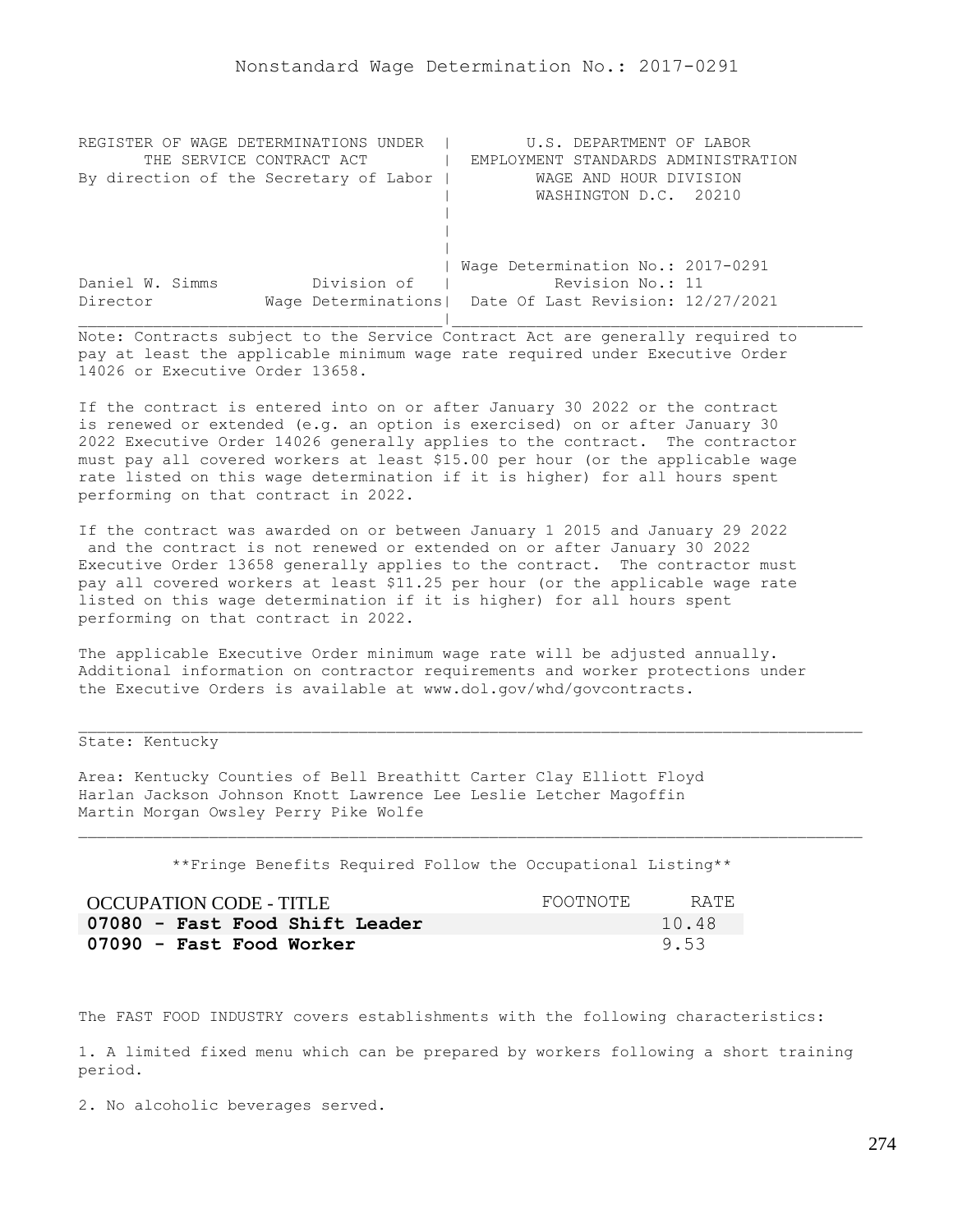3. Customers ordering meals at counter or drive-up locations.

4. Food available almost immediately after order is placed.

5. Tipping not encouraged.

Note: Executive Order (EO) 13706 Establishing Paid Sick Leave for Federal Contractors applies to all contracts subject to the Service Contract Act for which the contract is awarded (and any solicitation was issued) on or after January 1 2017. If this contract is covered by the EO the contractor must provide employees with 1 hour of paid sick leave for every 30 hours they work up to 56 hours of paid sick leave each year. Employees must be permitted to use paid sick leave for their own illness injury or other health-related needs including preventive care; to assist a family member (or person who is like family to the employee) who is ill injured or has other health-related needs including preventive care; or for reasons resulting from or to assist a family member (or person who is like family to the employee) who is the victim of domestic violence sexual assault or stalking. Additional information on contractor requirements and worker protections under the EO is available at www.dol.gov/whd/govcontracts.

ALL OCCUPATIONS LISTED ABOVE RECEIVE THE FOLLOWING BENEFITS:

HEALTH & WELFARE: \$1.00 per hour or \$40.00 per week or \$173.34 per month

VACATION: \$.25 per hour in paid vacation after 1 year of service with a contractor or successor. Length of service includes the whole span of continuous service with the present contractor or successor wherever employed and with the predecessor contractors in the performance of similar work at the same Federal facility. (29 CFR 4.173)

HOLIDAYS: \$.11 per hour in holiday pay. (29 CFR 4.174)

\*\* UNIFORM ALLOWANCE \*\*

If employees are required to wear uniforms in the performance of this contract (either by the terms of the Government contract by the employer by the state or local law etc.) the cost of furnishing such uniforms and maintaining (by laundering or dry cleaning) such uniforms is an expense that may not be borne by an employee where such cost reduces the hourly rate below that required by the wage determination. The Department of Labor will accept payment in accordance with the following standards as compliance:

The contractor or subcontractor is required to furnish all employees with an adequate number of uniforms without cost or to reimburse employees for the actual cost of the uniforms. In addition where uniform cleaning and maintenance is made the responsibility of the employee all contractors and subcontractors subject to this wage determination shall (in the absence of a bona fide collective bargaining agreement providing for a different amount or the furnishing of contrary affirmative proof as to the actual cost) reimburse all employees for such cleaning and maintenance at a rate of  $$3.35$  per week (or  $$.67$  cents per day). However in those instances where the uniforms furnished are made of ""wash and wear"" materials may be routinely washed and dried with other personal garments and do not require any special treatment such as dry cleaning daily washing or commercial laundering in order to meet the cleanliness or appearance standards set by the terms of the Government contract by the contractor by law or by the nature of the work there is no requirement that employees be reimbursed for uniform maintenance costs.

\*\* SERVICE CONTRACT ACT DIRECTORY OF OCCUPATIONS \*\*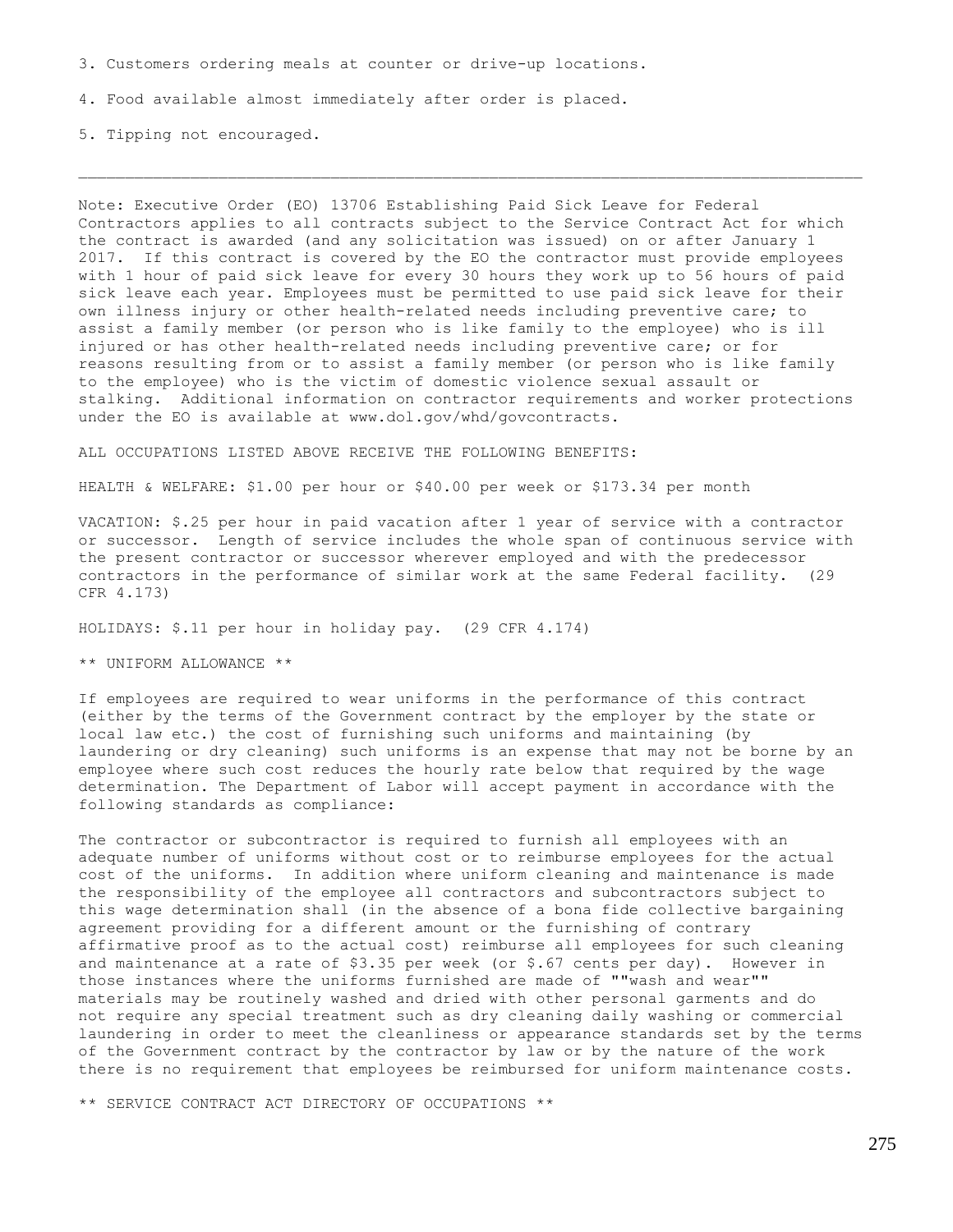The duties of employees under job titles listed are those described in the ""Service Contract Act Directory of Occupations"" Fifth Edition (Revision 1) dated September 2015 unless otherwise indicated.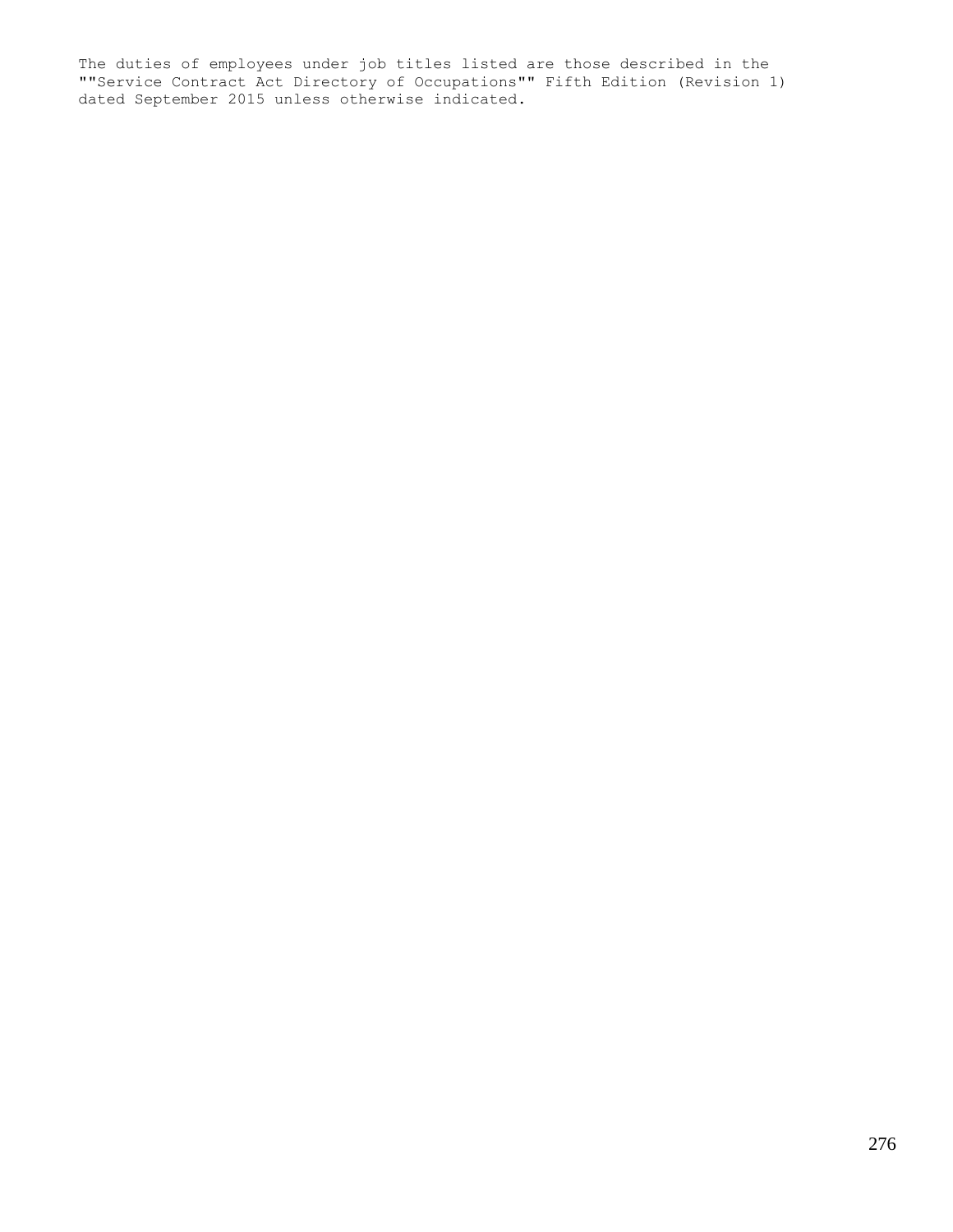| REGISTER OF WAGE DETERMINATIONS UNDER  | U.S. DEPARTMENT OF LABOR                                |
|----------------------------------------|---------------------------------------------------------|
| THE SERVICE CONTRACT ACT               | EMPLOYMENT STANDARDS ADMINISTRATION                     |
| By direction of the Secretary of Labor | WAGE AND HOUR DIVISION                                  |
|                                        | WASHINGTON D.C. 20210                                   |
|                                        |                                                         |
|                                        |                                                         |
|                                        |                                                         |
|                                        | Wage Determination No.: 2017-0293                       |
| Division of<br>Daniel W. Simms         | Revision No.: 11                                        |
| Director                               | Wage Determinations   Date Of Last Revision: 12/27/2021 |
|                                        |                                                         |

If the contract is entered into on or after January 30 2022 or the contract is renewed or extended (e.g. an option is exercised) on or after January 30 2022 Executive Order 14026 generally applies to the contract. The contractor must pay all covered workers at least \$15.00 per hour (or the applicable wage rate listed on this wage determination if it is higher) for all hours spent performing on that contract in 2022.

If the contract was awarded on or between January 1 2015 and January 29 2022 and the contract is not renewed or extended on or after January 30 2022 Executive Order 13658 generally applies to the contract. The contractor must pay all covered workers at least \$11.25 per hour (or the applicable wage rate listed on this wage determination if it is higher) for all hours spent performing on that contract in 2022.

The applicable Executive Order minimum wage rate will be adjusted annually. Additional information on contractor requirements and worker protections under the Executive Orders is available at www.dol.gov/whd/govcontracts.

## States: Indiana Kentucky

Area: Indiana Counties of Clark Floyd Harrison Scott Washington

Kentucky Counties of Bullitt Henry Jefferson Oldham Shelby Spencer Trimble

\*\*Fringe Benefits Required Follow the Occupational Listing\*\*

| OCCUPATION CODE - TITLE        | FOOTNOTE | RATE. |
|--------------------------------|----------|-------|
| 07080 - Fast Food Shift Leader |          | 11.72 |
| 07090 - Fast Food Worker       |          | 10.65 |

The FAST FOOD INDUSTRY covers establishments with the following characteristics:

1. A limited fixed menu which can be prepared by workers following a short training period.

2. No alcoholic beverages served.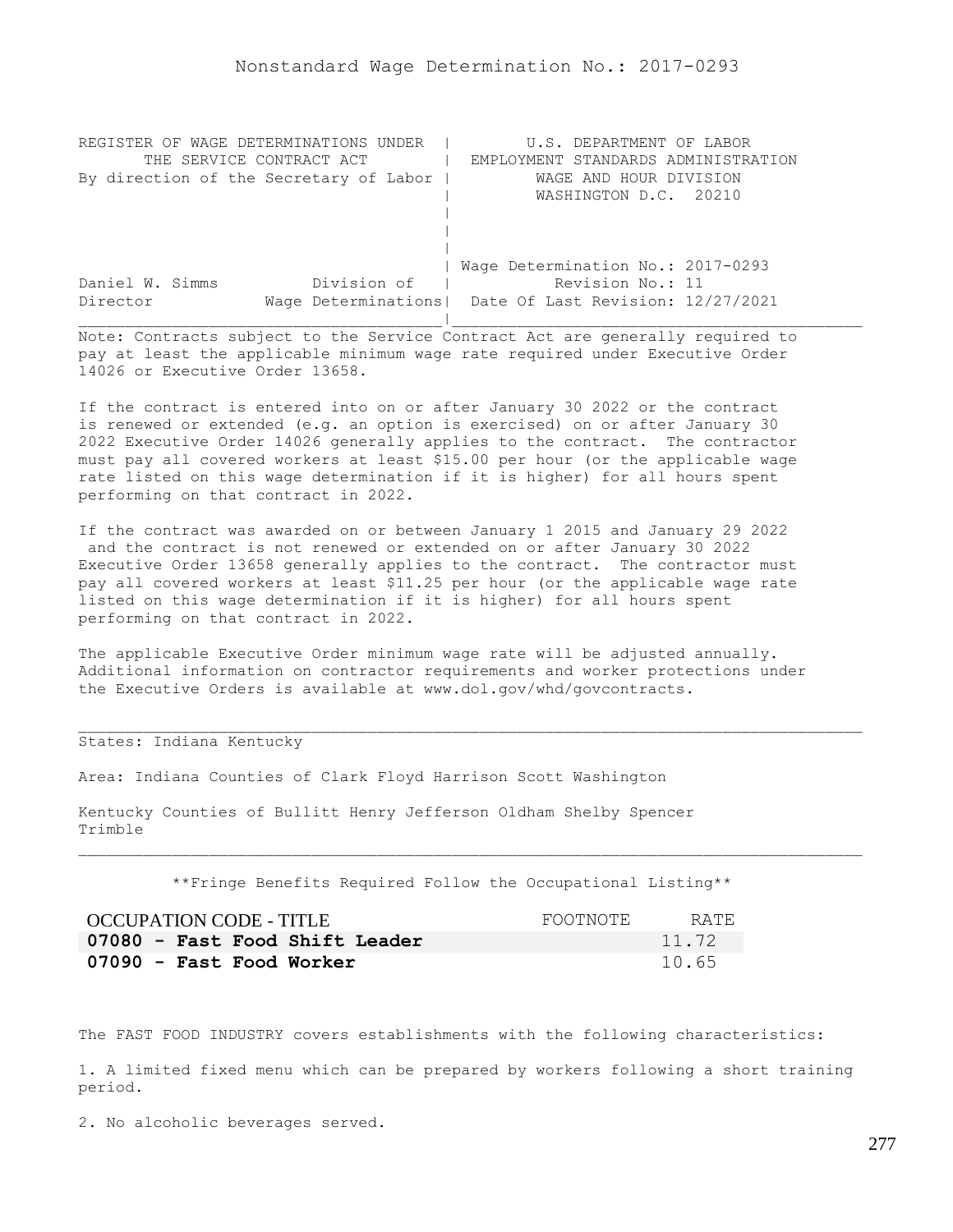3. Customers ordering meals at counter or drive-up locations.

4. Food available almost immediately after order is placed.

5. Tipping not encouraged.

Note: Executive Order (EO) 13706 Establishing Paid Sick Leave for Federal Contractors applies to all contracts subject to the Service Contract Act for which the contract is awarded (and any solicitation was issued) on or after January 1 2017. If this contract is covered by the EO the contractor must provide employees with 1 hour of paid sick leave for every 30 hours they work up to 56 hours of paid sick leave each year. Employees must be permitted to use paid sick leave for their own illness injury or other health-related needs including preventive care; to assist a family member (or person who is like family to the employee) who is ill injured or has other health-related needs including preventive care; or for reasons resulting from or to assist a family member (or person who is like family to the employee) who is the victim of domestic violence sexual assault or stalking. Additional information on contractor requirements and worker protections under the EO is available at www.dol.gov/whd/govcontracts.

ALL OCCUPATIONS LISTED ABOVE RECEIVE THE FOLLOWING BENEFITS:

HEALTH & WELFARE: \$1.00 per hour or \$40.00 per week or \$173.34 per month

VACATION: \$.25 per hour in paid vacation after 1 year of service with a contractor or successor. Length of service includes the whole span of continuous service with the present contractor or successor wherever employed and with the predecessor contractors in the performance of similar work at the same Federal facility. (29 CFR 4.173)

HOLIDAYS: \$.11 per hour in holiday pay. (29 CFR 4.174)

\*\* UNIFORM ALLOWANCE \*\*

If employees are required to wear uniforms in the performance of this contract (either by the terms of the Government contract by the employer by the state or local law etc.) the cost of furnishing such uniforms and maintaining (by laundering or dry cleaning) such uniforms is an expense that may not be borne by an employee where such cost reduces the hourly rate below that required by the wage determination. The Department of Labor will accept payment in accordance with the following standards as compliance:

The contractor or subcontractor is required to furnish all employees with an adequate number of uniforms without cost or to reimburse employees for the actual cost of the uniforms. In addition where uniform cleaning and maintenance is made the responsibility of the employee all contractors and subcontractors subject to this wage determination shall (in the absence of a bona fide collective bargaining agreement providing for a different amount or the furnishing of contrary affirmative proof as to the actual cost) reimburse all employees for such cleaning and maintenance at a rate of \$3.35 per week (or \$.67 cents per day). However in those instances where the uniforms furnished are made of ""wash and wear"" materials may be routinely washed and dried with other personal garments and do not require any special treatment such as dry cleaning daily washing or commercial laundering in order to meet the cleanliness or appearance standards set by the terms of the Government contract by the contractor by law or by the nature of the work there is no requirement that employees be reimbursed for uniform maintenance costs.

\*\* SERVICE CONTRACT ACT DIRECTORY OF OCCUPATIONS \*\*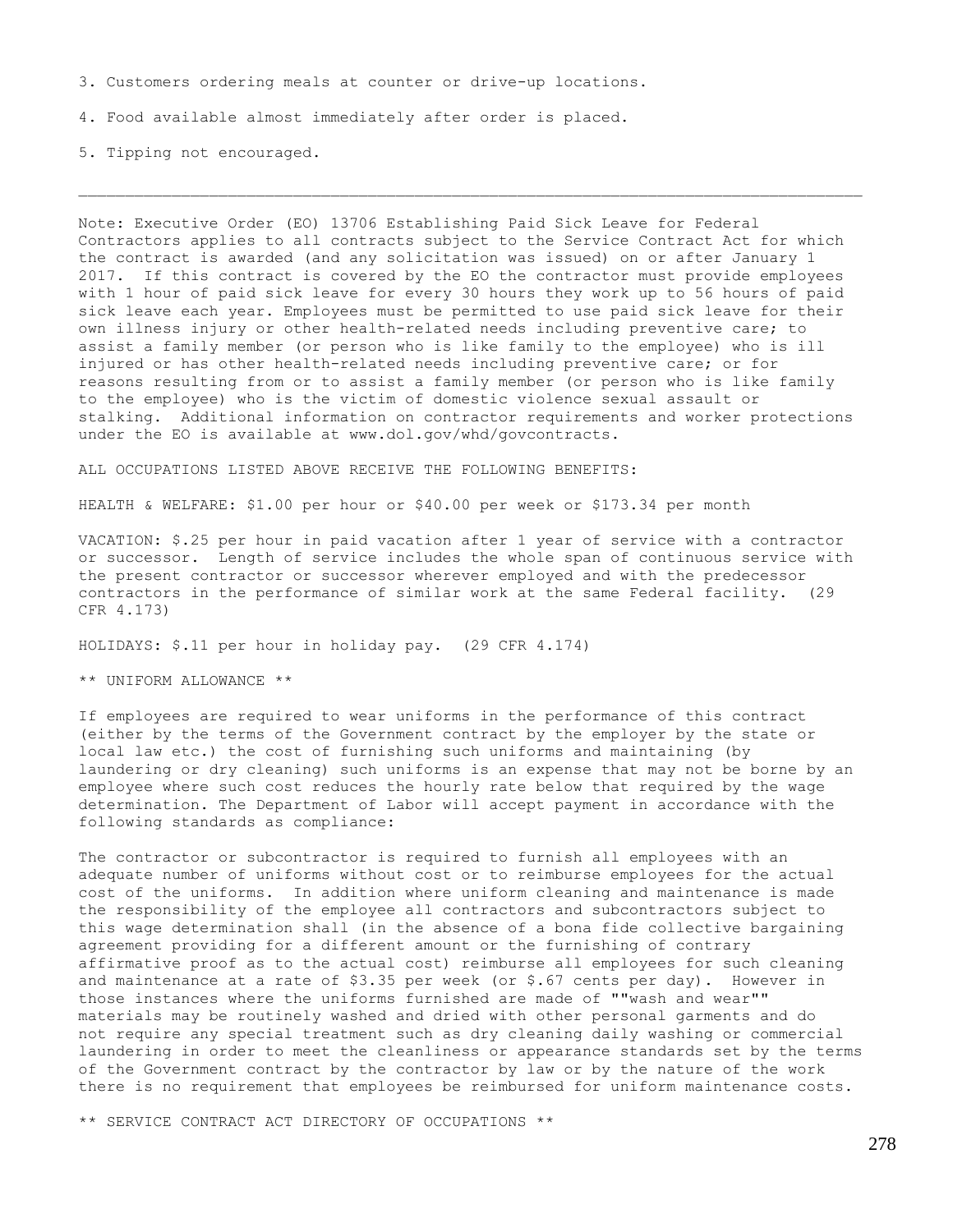The duties of employees under job titles listed are those described in the ""Service Contract Act Directory of Occupations"" Fifth Edition (Revision 1) dated September 2015 unless otherwise indicated.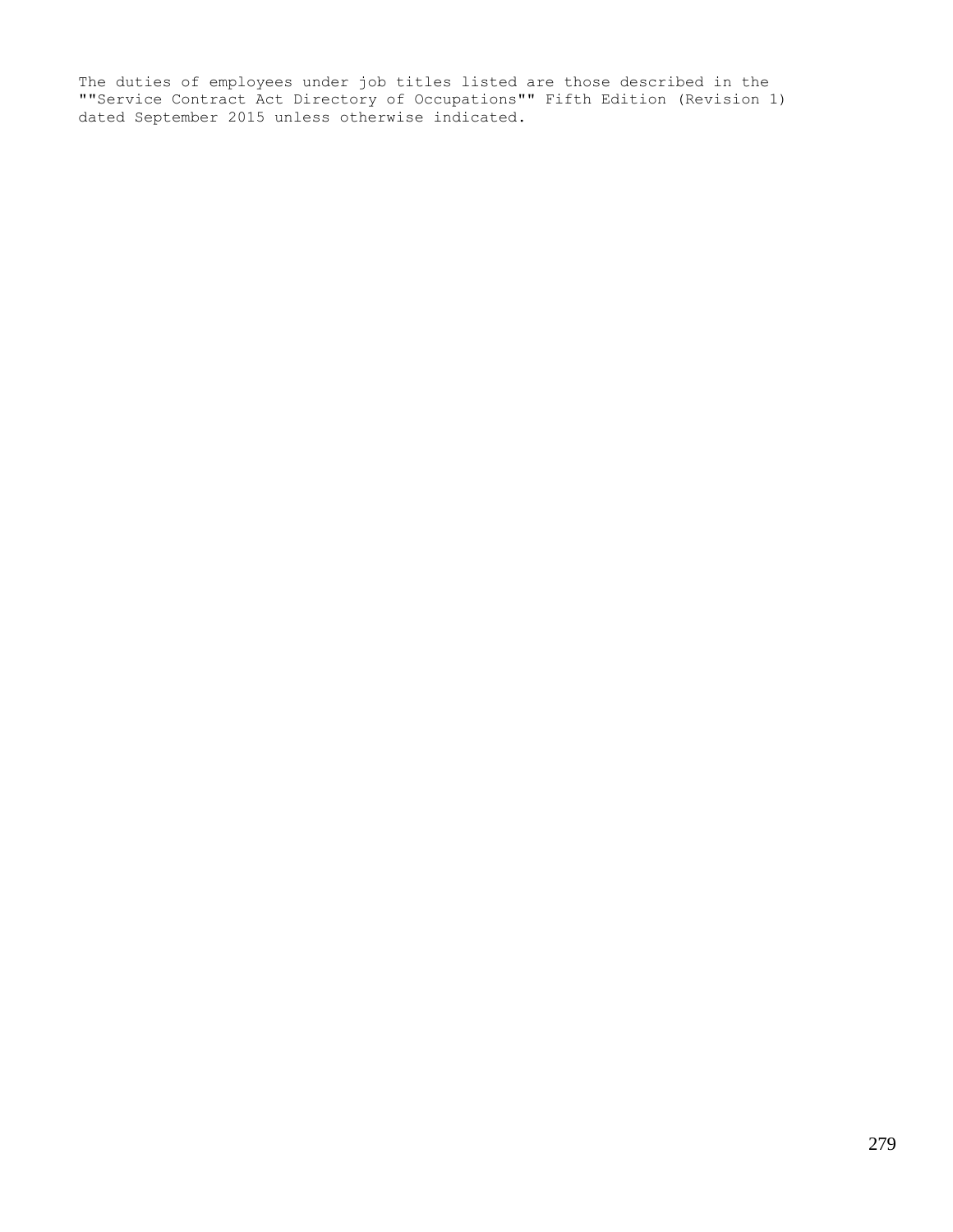| REGISTER OF WAGE DETERMINATIONS UNDER  | U.S. DEPARTMENT OF LABOR                                |
|----------------------------------------|---------------------------------------------------------|
| THE SERVICE CONTRACT ACT               | EMPLOYMENT STANDARDS ADMINISTRATION                     |
| By direction of the Secretary of Labor | WAGE AND HOUR DIVISION                                  |
|                                        | WASHINGTON D.C. 20210                                   |
|                                        |                                                         |
|                                        |                                                         |
|                                        |                                                         |
|                                        | Wage Determination No.: 2017-0295                       |
| Division of<br>Daniel W. Simms         | Revision No.: 11                                        |
| Director                               | Wage Determinations   Date Of Last Revision: 12/27/2021 |
|                                        |                                                         |

If the contract is entered into on or after January 30 2022 or the contract is renewed or extended (e.g. an option is exercised) on or after January 30 2022 Executive Order 14026 generally applies to the contract. The contractor must pay all covered workers at least \$15.00 per hour (or the applicable wage rate listed on this wage determination if it is higher) for all hours spent performing on that contract in 2022.

If the contract was awarded on or between January 1 2015 and January 29 2022 and the contract is not renewed or extended on or after January 30 2022 Executive Order 13658 generally applies to the contract. The contractor must pay all covered workers at least \$11.25 per hour (or the applicable wage rate listed on this wage determination if it is higher) for all hours spent performing on that contract in 2022.

The applicable Executive Order minimum wage rate will be adjusted annually. Additional information on contractor requirements and worker protections under the Executive Orders is available at www.dol.gov/whd/govcontracts.

## State: Ohio

Area: Ohio Counties of Portage Summit

\*\*Fringe Benefits Required Follow the Occupational Listing\*\*

| <b>OCCUPATION CODE - TITLE</b> | FOOTNOTE | RATE. |
|--------------------------------|----------|-------|
| 07080 - Fast Food Shift Leader |          | 12.52 |
| 07090 - Fast Food Worker       |          | 11.38 |

The FAST FOOD INDUSTRY covers establishments with the following characteristics:

1. A limited fixed menu which can be prepared by workers following a short training period.

2. No alcoholic beverages served.

3. Customers ordering meals at counter or drive-up locations.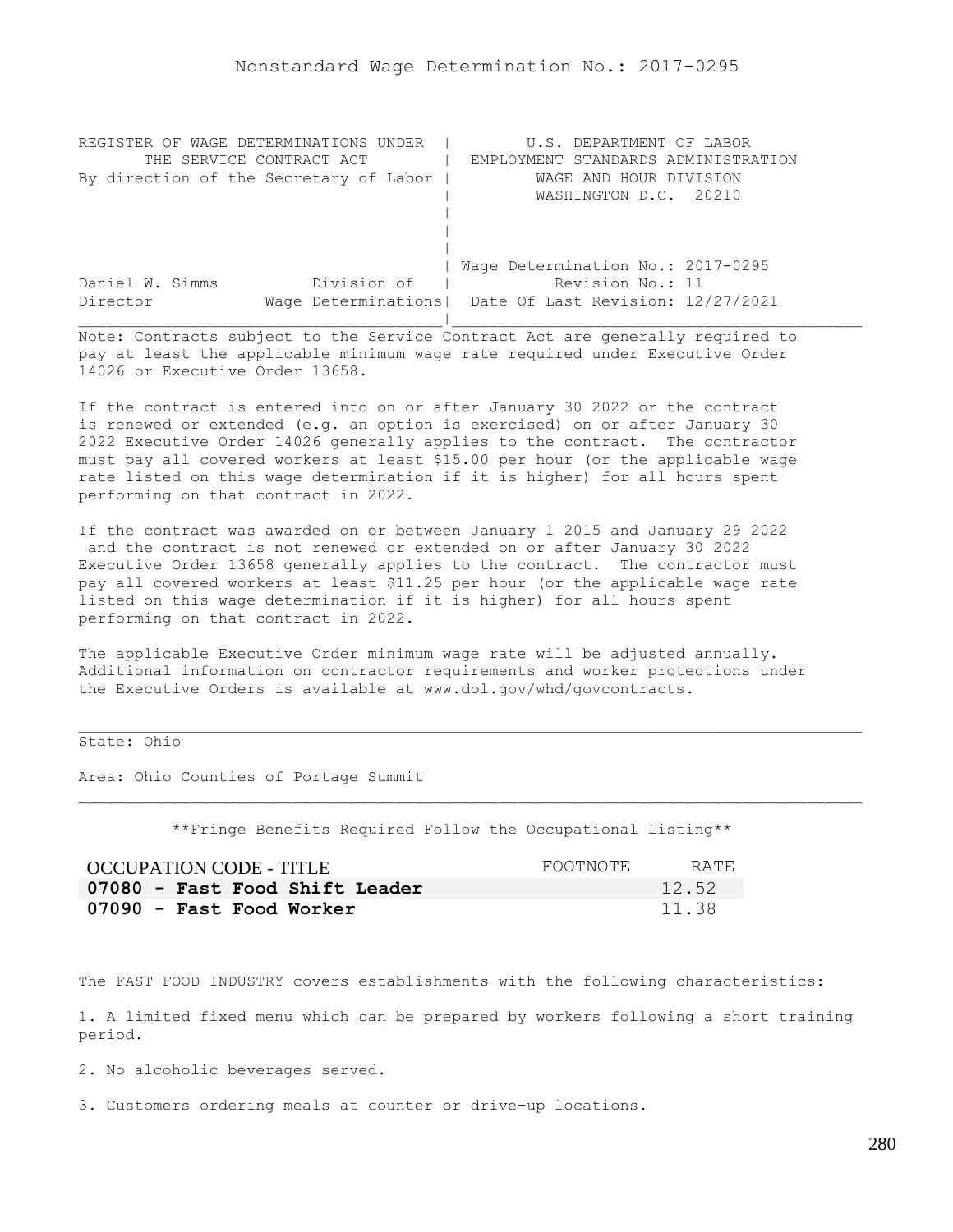4. Food available almost immediately after order is placed.

5. Tipping not encouraged.

Note: Executive Order (EO) 13706 Establishing Paid Sick Leave for Federal Contractors applies to all contracts subject to the Service Contract Act for which the contract is awarded (and any solicitation was issued) on or after January 1 2017. If this contract is covered by the EO the contractor must provide employees with 1 hour of paid sick leave for every 30 hours they work up to 56 hours of paid sick leave each year. Employees must be permitted to use paid sick leave for their own illness injury or other health-related needs including preventive care; to assist a family member (or person who is like family to the employee) who is ill injured or has other health-related needs including preventive care; or for reasons resulting from or to assist a family member (or person who is like family to the employee) who is the victim of domestic violence sexual assault or stalking. Additional information on contractor requirements and worker protections under the EO is available at www.dol.gov/whd/govcontracts.

ALL OCCUPATIONS LISTED ABOVE RECEIVE THE FOLLOWING BENEFITS:

HEALTH & WELFARE: \$1.00 per hour or \$40.00 per week or \$173.34 per month

VACATION: \$.25 per hour in paid vacation after 1 year of service with a contractor or successor. Length of service includes the whole span of continuous service with the present contractor or successor wherever employed and with the predecessor contractors in the performance of similar work at the same Federal facility. (29 CFR 4.173)

HOLIDAYS: \$.11 per hour in holiday pay. (29 CFR 4.174)

\*\* UNIFORM ALLOWANCE \*\*

If employees are required to wear uniforms in the performance of this contract (either by the terms of the Government contract by the employer by the state or local law etc.) the cost of furnishing such uniforms and maintaining (by laundering or dry cleaning) such uniforms is an expense that may not be borne by an employee where such cost reduces the hourly rate below that required by the wage determination. The Department of Labor will accept payment in accordance with the following standards as compliance:

The contractor or subcontractor is required to furnish all employees with an adequate number of uniforms without cost or to reimburse employees for the actual cost of the uniforms. In addition where uniform cleaning and maintenance is made the responsibility of the employee all contractors and subcontractors subject to this wage determination shall (in the absence of a bona fide collective bargaining agreement providing for a different amount or the furnishing of contrary affirmative proof as to the actual cost) reimburse all employees for such cleaning and maintenance at a rate of \$3.35 per week (or \$.67 cents per day). However in those instances where the uniforms furnished are made of ""wash and wear"" materials may be routinely washed and dried with other personal garments and do not require any special treatment such as dry cleaning daily washing or commercial laundering in order to meet the cleanliness or appearance standards set by the terms of the Government contract by the contractor by law or by the nature of the work there is no requirement that employees be reimbursed for uniform maintenance costs.

\*\* SERVICE CONTRACT ACT DIRECTORY OF OCCUPATIONS \*\*

The duties of employees under job titles listed are those described in the ""Service Contract Act Directory of Occupations"" Fifth Edition (Revision 1)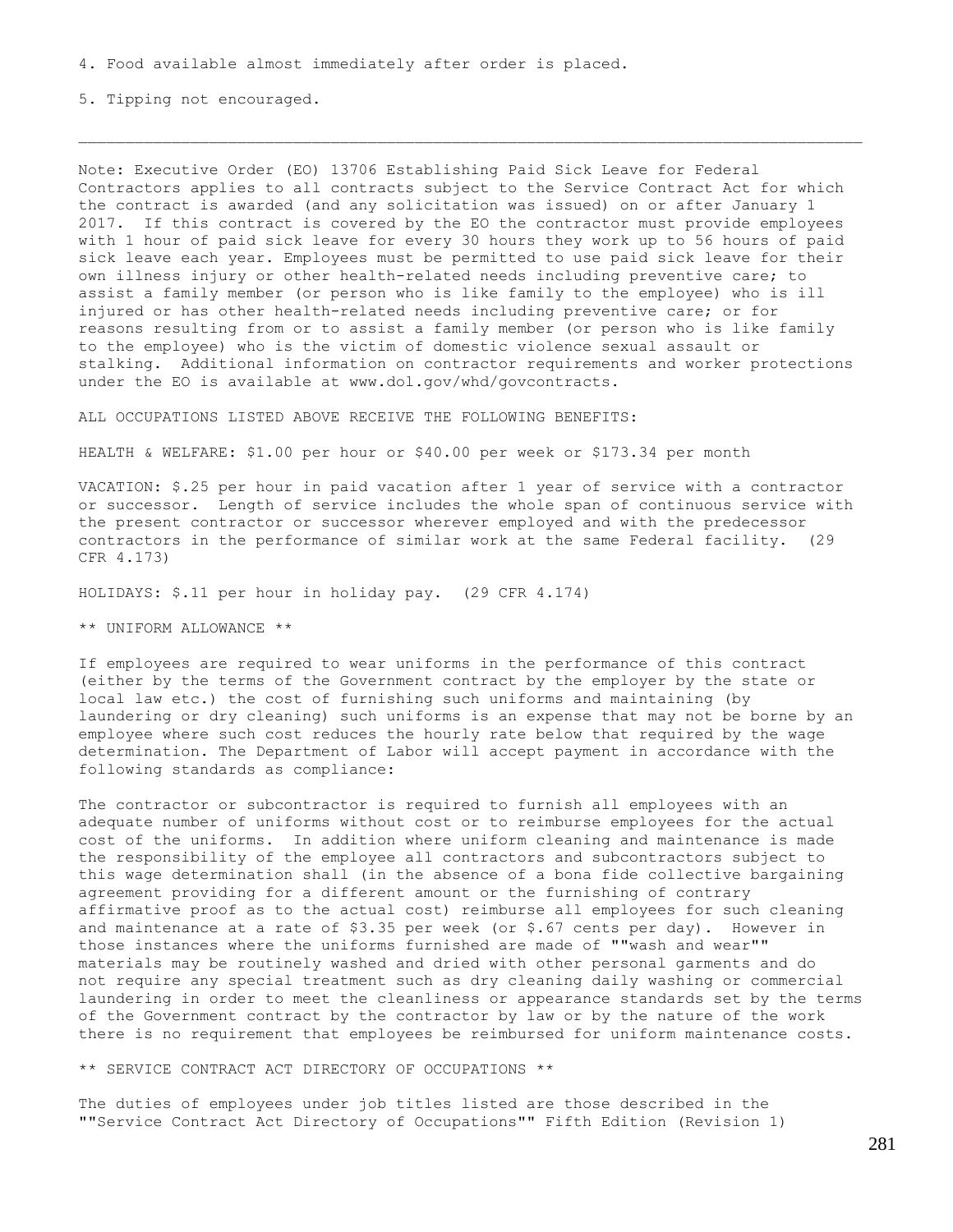dated September 2015 unless otherwise indicated.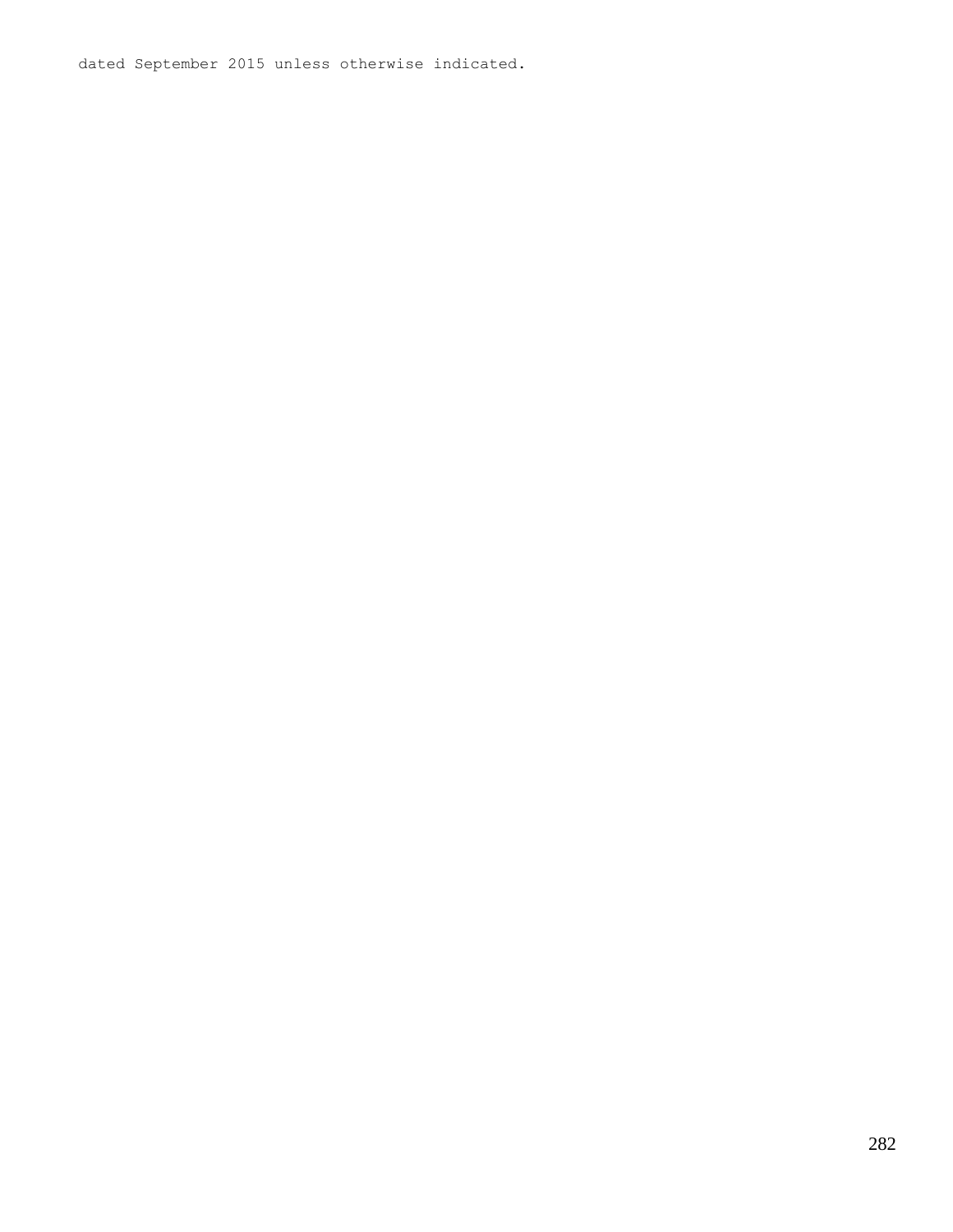| REGISTER OF WAGE DETERMINATIONS UNDER  | U.S. DEPARTMENT OF LABOR                                |
|----------------------------------------|---------------------------------------------------------|
| THE SERVICE CONTRACT ACT               | EMPLOYMENT STANDARDS ADMINISTRATION                     |
| By direction of the Secretary of Labor | WAGE AND HOUR DIVISION                                  |
|                                        | WASHINGTON D.C. 20210                                   |
|                                        |                                                         |
|                                        |                                                         |
|                                        |                                                         |
|                                        | Wage Determination No.: 2017-0297                       |
| Division of<br>Daniel W. Simms         | Revision No.: 11                                        |
| Director                               | Wage Determinations   Date Of Last Revision: 12/27/2021 |
|                                        |                                                         |

If the contract is entered into on or after January 30 2022 or the contract is renewed or extended (e.g. an option is exercised) on or after January 30 2022 Executive Order 14026 generally applies to the contract. The contractor must pay all covered workers at least \$15.00 per hour (or the applicable wage rate listed on this wage determination if it is higher) for all hours spent performing on that contract in 2022.

If the contract was awarded on or between January 1 2015 and January 29 2022 and the contract is not renewed or extended on or after January 30 2022 Executive Order 13658 generally applies to the contract. The contractor must pay all covered workers at least \$11.25 per hour (or the applicable wage rate listed on this wage determination if it is higher) for all hours spent performing on that contract in 2022.

The applicable Executive Order minimum wage rate will be adjusted annually. Additional information on contractor requirements and worker protections under the Executive Orders is available at www.dol.gov/whd/govcontracts.

## State: Ohio

Area: Ohio Counties of Cuyahoga Geauga Lake Lorain Medina

\*\*Fringe Benefits Required Follow the Occupational Listing\*\*

| OCCUPATION CODE - TITLE        | FOOTNOTE | RATE. |
|--------------------------------|----------|-------|
| 07080 - Fast Food Shift Leader |          | 12.35 |
| 07090 - Fast Food Worker       |          | 11.23 |

The FAST FOOD INDUSTRY covers establishments with the following characteristics:

1. A limited fixed menu which can be prepared by workers following a short training period.

2. No alcoholic beverages served.

3. Customers ordering meals at counter or drive-up locations.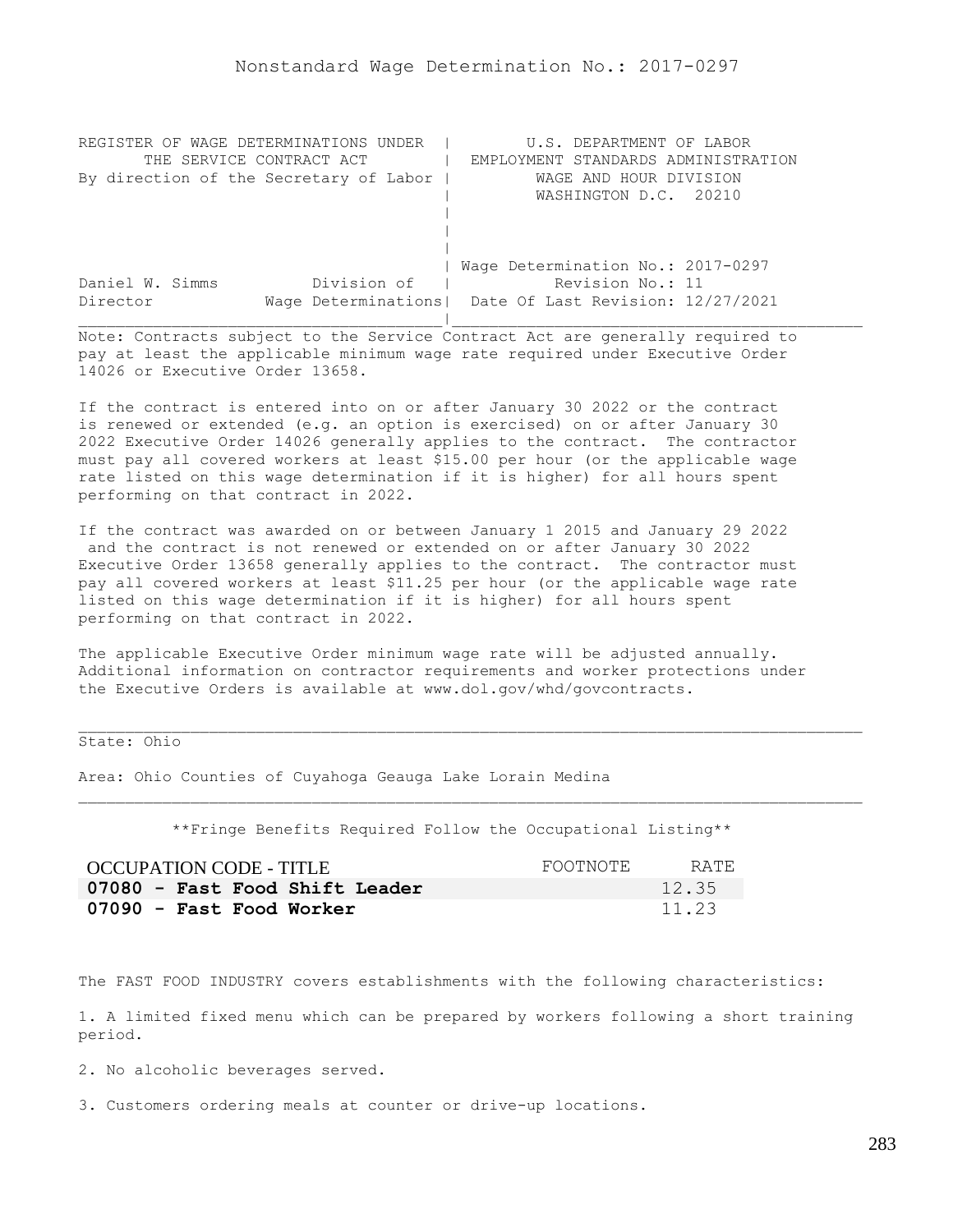4. Food available almost immediately after order is placed.

5. Tipping not encouraged.

Note: Executive Order (EO) 13706 Establishing Paid Sick Leave for Federal Contractors applies to all contracts subject to the Service Contract Act for which the contract is awarded (and any solicitation was issued) on or after January 1 2017. If this contract is covered by the EO the contractor must provide employees with 1 hour of paid sick leave for every 30 hours they work up to 56 hours of paid sick leave each year. Employees must be permitted to use paid sick leave for their own illness injury or other health-related needs including preventive care; to assist a family member (or person who is like family to the employee) who is ill injured or has other health-related needs including preventive care; or for reasons resulting from or to assist a family member (or person who is like family to the employee) who is the victim of domestic violence sexual assault or stalking. Additional information on contractor requirements and worker protections under the EO is available at www.dol.gov/whd/govcontracts.

ALL OCCUPATIONS LISTED ABOVE RECEIVE THE FOLLOWING BENEFITS:

HEALTH & WELFARE: \$1.00 per hour or \$40.00 per week or \$173.34 per month

VACATION: \$.25 per hour in paid vacation after 1 year of service with a contractor or successor. Length of service includes the whole span of continuous service with the present contractor or successor wherever employed and with the predecessor contractors in the performance of similar work at the same Federal facility. (29 CFR 4.173)

HOLIDAYS: \$.11 per hour in holiday pay. (29 CFR 4.174)

\*\* UNIFORM ALLOWANCE \*\*

If employees are required to wear uniforms in the performance of this contract (either by the terms of the Government contract by the employer by the state or local law etc.) the cost of furnishing such uniforms and maintaining (by laundering or dry cleaning) such uniforms is an expense that may not be borne by an employee where such cost reduces the hourly rate below that required by the wage determination. The Department of Labor will accept payment in accordance with the following standards as compliance:

The contractor or subcontractor is required to furnish all employees with an adequate number of uniforms without cost or to reimburse employees for the actual cost of the uniforms. In addition where uniform cleaning and maintenance is made the responsibility of the employee all contractors and subcontractors subject to this wage determination shall (in the absence of a bona fide collective bargaining agreement providing for a different amount or the furnishing of contrary affirmative proof as to the actual cost) reimburse all employees for such cleaning and maintenance at a rate of \$3.35 per week (or \$.67 cents per day). However in those instances where the uniforms furnished are made of ""wash and wear"" materials may be routinely washed and dried with other personal garments and do not require any special treatment such as dry cleaning daily washing or commercial laundering in order to meet the cleanliness or appearance standards set by the terms of the Government contract by the contractor by law or by the nature of the work there is no requirement that employees be reimbursed for uniform maintenance costs.

\*\* SERVICE CONTRACT ACT DIRECTORY OF OCCUPATIONS \*\*

The duties of employees under job titles listed are those described in the ""Service Contract Act Directory of Occupations"" Fifth Edition (Revision 1)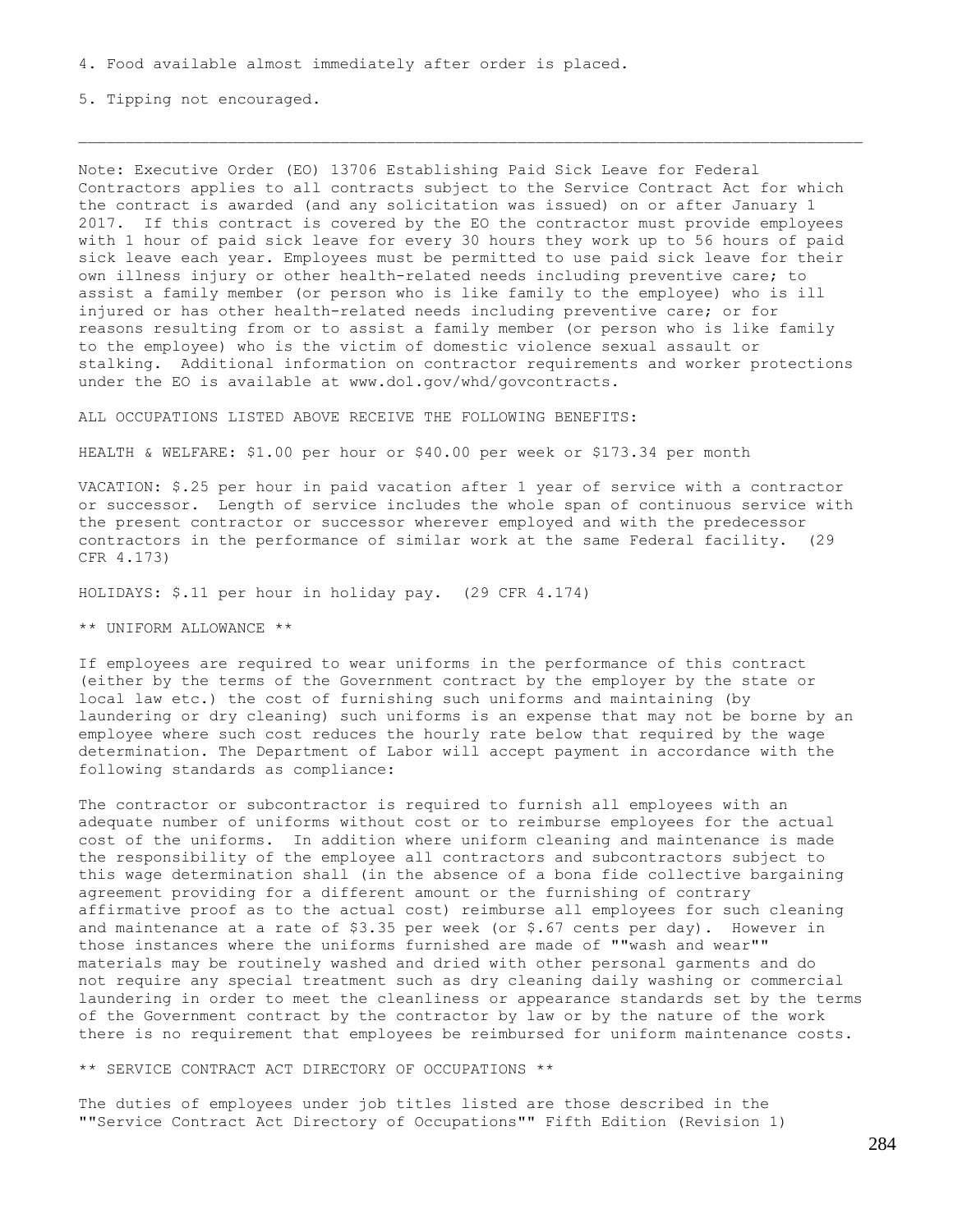dated September 2015 unless otherwise indicated.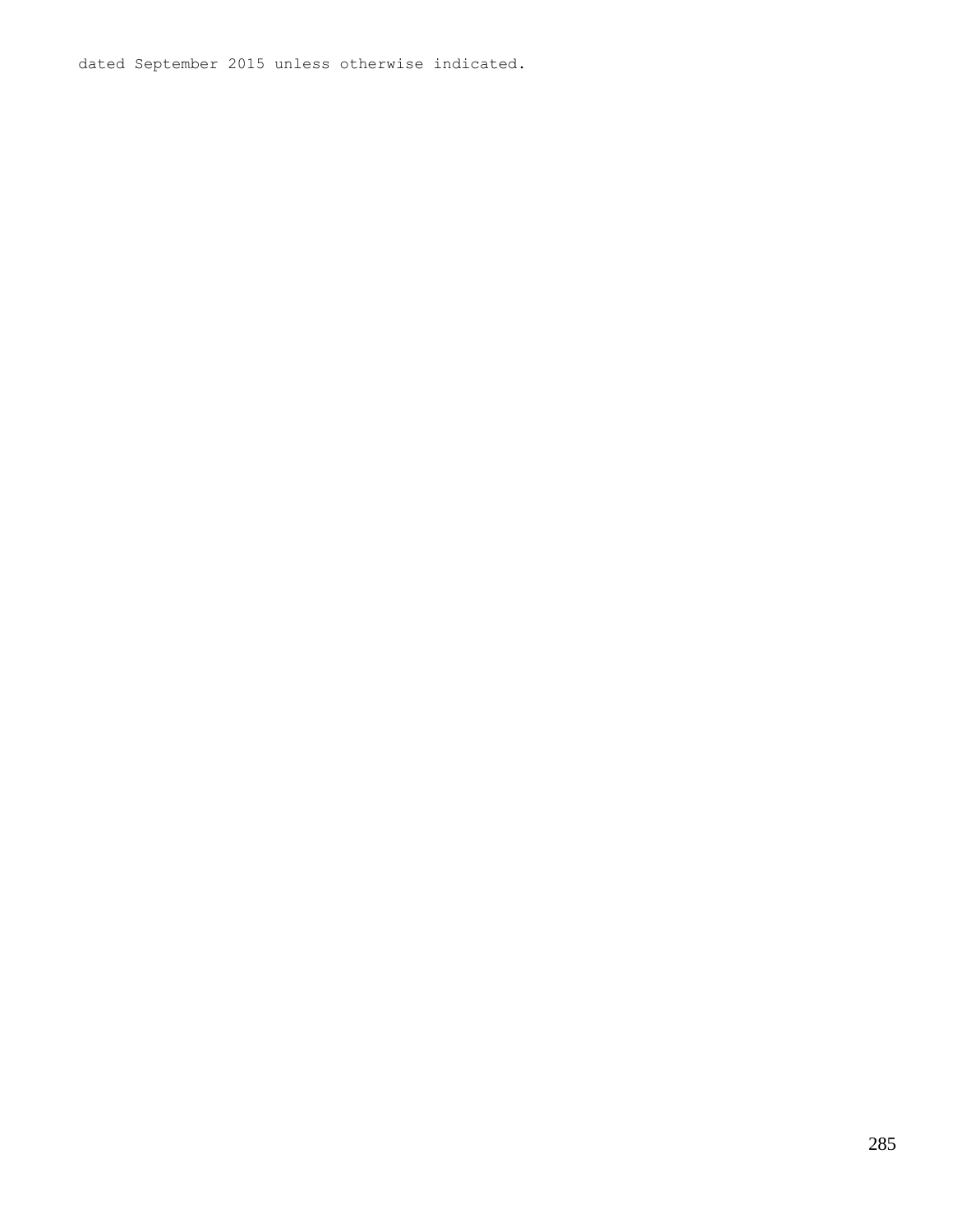| REGISTER OF WAGE DETERMINATIONS UNDER  | U.S. DEPARTMENT OF LABOR                                |
|----------------------------------------|---------------------------------------------------------|
| THE SERVICE CONTRACT ACT               | EMPLOYMENT STANDARDS ADMINISTRATION                     |
| By direction of the Secretary of Labor | WAGE AND HOUR DIVISION                                  |
|                                        | WASHINGTON D.C. 20210                                   |
|                                        |                                                         |
|                                        |                                                         |
|                                        |                                                         |
|                                        | Wage Determination No.: 2017-0301                       |
| Division of<br>Daniel W. Simms         | Revision No.: 11                                        |
| Director                               | Wage Determinations   Date Of Last Revision: 12/27/2021 |
|                                        |                                                         |

If the contract is entered into on or after January 30 2022 or the contract is renewed or extended (e.g. an option is exercised) on or after January 30 2022 Executive Order 14026 generally applies to the contract. The contractor must pay all covered workers at least \$15.00 per hour (or the applicable wage rate listed on this wage determination if it is higher) for all hours spent performing on that contract in 2022.

If the contract was awarded on or between January 1 2015 and January 29 2022 and the contract is not renewed or extended on or after January 30 2022 Executive Order 13658 generally applies to the contract. The contractor must pay all covered workers at least \$11.25 per hour (or the applicable wage rate listed on this wage determination if it is higher) for all hours spent performing on that contract in 2022.

The applicable Executive Order minimum wage rate will be adjusted annually. Additional information on contractor requirements and worker protections under the Executive Orders is available at www.dol.gov/whd/govcontracts.

## State: Ohio

Area: Ohio County of Allen

\*\*Fringe Benefits Required Follow the Occupational Listing\*\*

| <b>OCCUPATION CODE - TITLE</b> | FOOTNOTE | RATE. |
|--------------------------------|----------|-------|
| 07080 - Fast Food Shift Leader |          | 11.36 |
| 07090 - Fast Food Worker       |          | 10.33 |

The FAST FOOD INDUSTRY covers establishments with the following characteristics:

1. A limited fixed menu which can be prepared by workers following a short training period.

2. No alcoholic beverages served.

3. Customers ordering meals at counter or drive-up locations.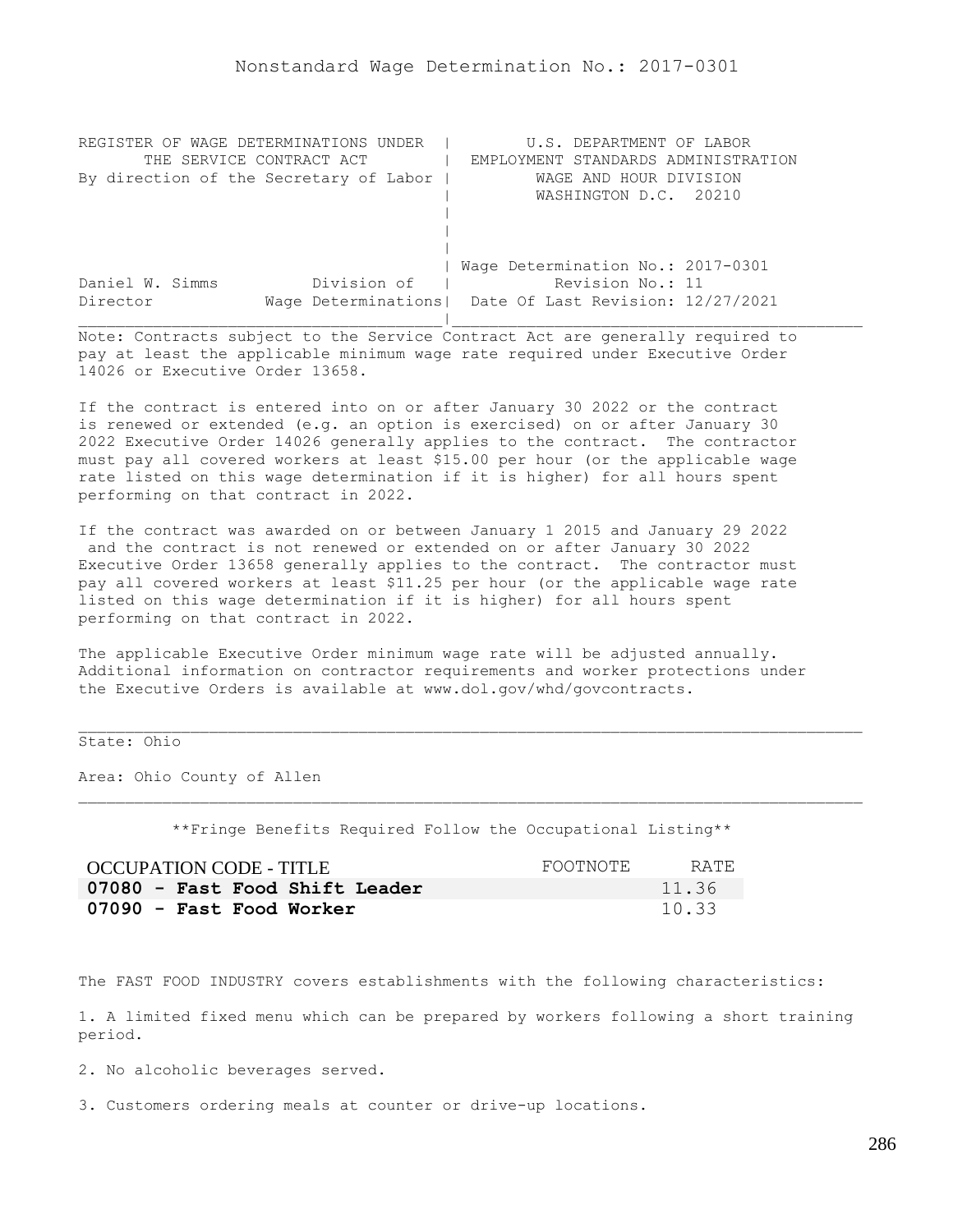4. Food available almost immediately after order is placed.

5. Tipping not encouraged.

Note: Executive Order (EO) 13706 Establishing Paid Sick Leave for Federal Contractors applies to all contracts subject to the Service Contract Act for which the contract is awarded (and any solicitation was issued) on or after January 1 2017. If this contract is covered by the EO the contractor must provide employees with 1 hour of paid sick leave for every 30 hours they work up to 56 hours of paid sick leave each year. Employees must be permitted to use paid sick leave for their own illness injury or other health-related needs including preventive care; to assist a family member (or person who is like family to the employee) who is ill injured or has other health-related needs including preventive care; or for reasons resulting from or to assist a family member (or person who is like family to the employee) who is the victim of domestic violence sexual assault or stalking. Additional information on contractor requirements and worker protections under the EO is available at www.dol.gov/whd/govcontracts.

ALL OCCUPATIONS LISTED ABOVE RECEIVE THE FOLLOWING BENEFITS:

HEALTH & WELFARE: \$1.00 per hour or \$40.00 per week or \$173.34 per month

VACATION: \$.25 per hour in paid vacation after 1 year of service with a contractor or successor. Length of service includes the whole span of continuous service with the present contractor or successor wherever employed and with the predecessor contractors in the performance of similar work at the same Federal facility. (29 CFR 4.173)

HOLIDAYS: \$.11 per hour in holiday pay. (29 CFR 4.174)

\*\* UNIFORM ALLOWANCE \*\*

If employees are required to wear uniforms in the performance of this contract (either by the terms of the Government contract by the employer by the state or local law etc.) the cost of furnishing such uniforms and maintaining (by laundering or dry cleaning) such uniforms is an expense that may not be borne by an employee where such cost reduces the hourly rate below that required by the wage determination. The Department of Labor will accept payment in accordance with the following standards as compliance:

The contractor or subcontractor is required to furnish all employees with an adequate number of uniforms without cost or to reimburse employees for the actual cost of the uniforms. In addition where uniform cleaning and maintenance is made the responsibility of the employee all contractors and subcontractors subject to this wage determination shall (in the absence of a bona fide collective bargaining agreement providing for a different amount or the furnishing of contrary affirmative proof as to the actual cost) reimburse all employees for such cleaning and maintenance at a rate of \$3.35 per week (or \$.67 cents per day). However in those instances where the uniforms furnished are made of ""wash and wear"" materials may be routinely washed and dried with other personal garments and do not require any special treatment such as dry cleaning daily washing or commercial laundering in order to meet the cleanliness or appearance standards set by the terms of the Government contract by the contractor by law or by the nature of the work there is no requirement that employees be reimbursed for uniform maintenance costs.

\*\* SERVICE CONTRACT ACT DIRECTORY OF OCCUPATIONS \*\*

The duties of employees under job titles listed are those described in the ""Service Contract Act Directory of Occupations"" Fifth Edition (Revision 1)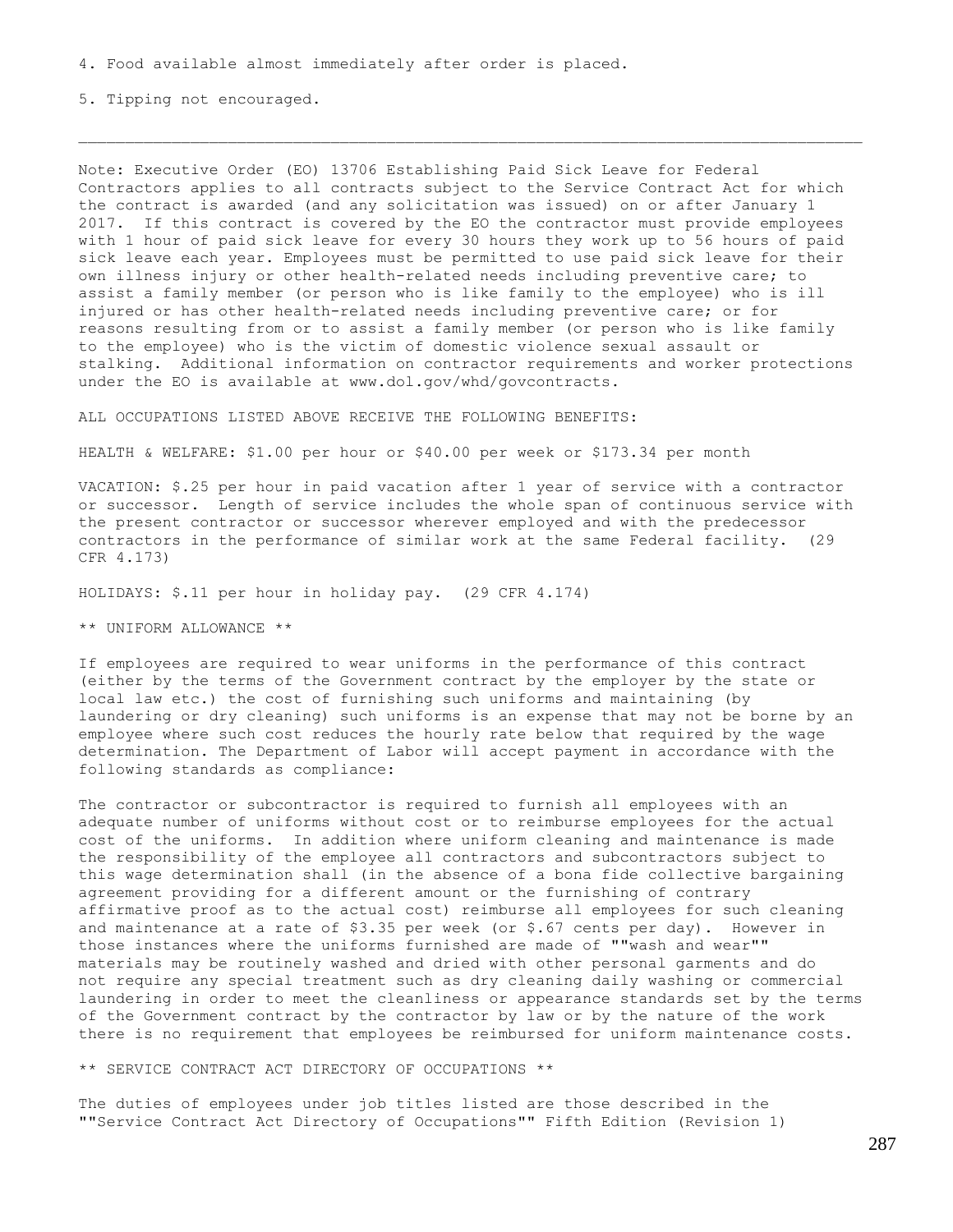dated September 2015 unless otherwise indicated.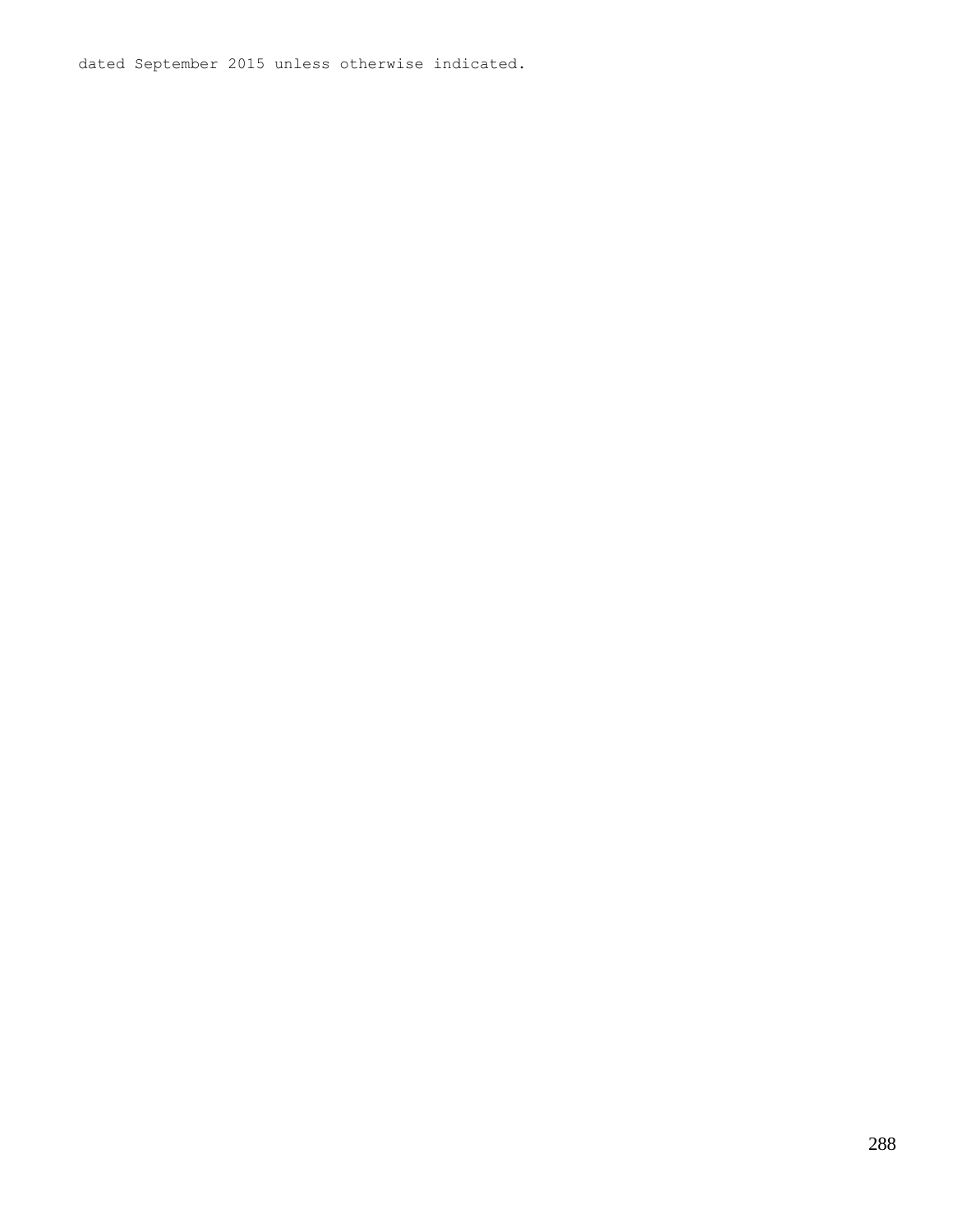| REGISTER OF WAGE DETERMINATIONS UNDER  | U.S. DEPARTMENT OF LABOR                                |
|----------------------------------------|---------------------------------------------------------|
| THE SERVICE CONTRACT ACT               | EMPLOYMENT STANDARDS ADMINISTRATION                     |
| By direction of the Secretary of Labor | WAGE AND HOUR DIVISION                                  |
|                                        | WASHINGTON D.C. 20210                                   |
|                                        |                                                         |
|                                        |                                                         |
|                                        |                                                         |
|                                        | Wage Determination No.: 2017-0303                       |
| Division of<br>Daniel W. Simms         | Revision No.: 11                                        |
| Director                               | Wage Determinations   Date Of Last Revision: 12/27/2021 |
|                                        |                                                         |

Note: Contracts subject to the Service Contract Act are generally required to pay at least the applicable minimum wage rate required under Executive Order 14026 or Executive Order 13658.

If the contract is entered into on or after January 30 2022 or the contract is renewed or extended (e.g. an option is exercised) on or after January 30 2022 Executive Order 14026 generally applies to the contract. The contractor must pay all covered workers at least \$15.00 per hour (or the applicable wage rate listed on this wage determination if it is higher) for all hours spent performing on that contract in 2022.

If the contract was awarded on or between January 1 2015 and January 29 2022 and the contract is not renewed or extended on or after January 30 2022 Executive Order 13658 generally applies to the contract. The contractor must pay all covered workers at least \$11.25 per hour (or the applicable wage rate listed on this wage determination if it is higher) for all hours spent performing on that contract in 2022.

The applicable Executive Order minimum wage rate will be adjusted annually. Additional information on contractor requirements and worker protections under the Executive Orders is available at www.dol.gov/whd/govcontracts.

## State: Ohio

Area: Ohio County of Clark

\*\*Fringe Benefits Required Follow the Occupational Listing\*\*

| <b>OCCUPATION CODE - TITLE</b> | FOOTNOTE | RATE. |
|--------------------------------|----------|-------|
| 07080 - Fast Food Shift Leader |          | 12.29 |
| 07090 - Fast Food Worker       |          | 11.18 |

The FAST FOOD INDUSTRY covers establishments with the following characteristics:

1. A limited fixed menu which can be prepared by workers following a short training period.

2. No alcoholic beverages served.

3. Customers ordering meals at counter or drive-up locations.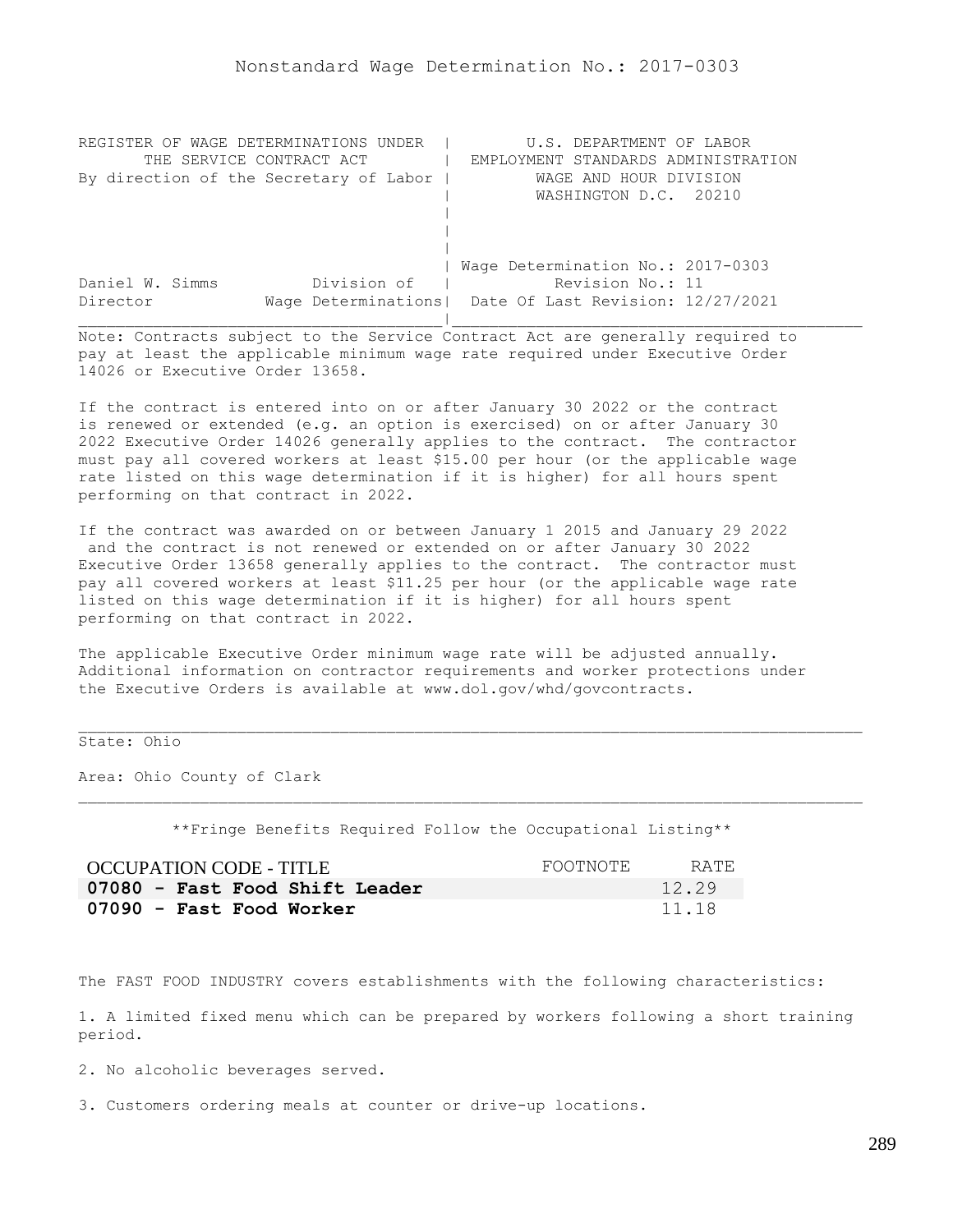4. Food available almost immediately after order is placed.

5. Tipping not encouraged.

Note: Executive Order (EO) 13706 Establishing Paid Sick Leave for Federal Contractors applies to all contracts subject to the Service Contract Act for which the contract is awarded (and any solicitation was issued) on or after January 1 2017. If this contract is covered by the EO the contractor must provide employees with 1 hour of paid sick leave for every 30 hours they work up to 56 hours of paid sick leave each year. Employees must be permitted to use paid sick leave for their own illness injury or other health-related needs including preventive care; to assist a family member (or person who is like family to the employee) who is ill injured or has other health-related needs including preventive care; or for reasons resulting from or to assist a family member (or person who is like family to the employee) who is the victim of domestic violence sexual assault or stalking. Additional information on contractor requirements and worker protections under the EO is available at www.dol.gov/whd/govcontracts.

ALL OCCUPATIONS LISTED ABOVE RECEIVE THE FOLLOWING BENEFITS:

HEALTH & WELFARE: \$1.00 per hour or \$40.00 per week or \$173.34 per month

VACATION: \$.25 per hour in paid vacation after 1 year of service with a contractor or successor. Length of service includes the whole span of continuous service with the present contractor or successor wherever employed and with the predecessor contractors in the performance of similar work at the same Federal facility. (29 CFR 4.173)

HOLIDAYS: \$.11 per hour in holiday pay. (29 CFR 4.174)

\*\* UNIFORM ALLOWANCE \*\*

If employees are required to wear uniforms in the performance of this contract (either by the terms of the Government contract by the employer by the state or local law etc.) the cost of furnishing such uniforms and maintaining (by laundering or dry cleaning) such uniforms is an expense that may not be borne by an employee where such cost reduces the hourly rate below that required by the wage determination. The Department of Labor will accept payment in accordance with the following standards as compliance:

The contractor or subcontractor is required to furnish all employees with an adequate number of uniforms without cost or to reimburse employees for the actual cost of the uniforms. In addition where uniform cleaning and maintenance is made the responsibility of the employee all contractors and subcontractors subject to this wage determination shall (in the absence of a bona fide collective bargaining agreement providing for a different amount or the furnishing of contrary affirmative proof as to the actual cost) reimburse all employees for such cleaning and maintenance at a rate of \$3.35 per week (or \$.67 cents per day). However in those instances where the uniforms furnished are made of ""wash and wear"" materials may be routinely washed and dried with other personal garments and do not require any special treatment such as dry cleaning daily washing or commercial laundering in order to meet the cleanliness or appearance standards set by the terms of the Government contract by the contractor by law or by the nature of the work there is no requirement that employees be reimbursed for uniform maintenance costs.

\*\* SERVICE CONTRACT ACT DIRECTORY OF OCCUPATIONS \*\*

The duties of employees under job titles listed are those described in the ""Service Contract Act Directory of Occupations"" Fifth Edition (Revision 1)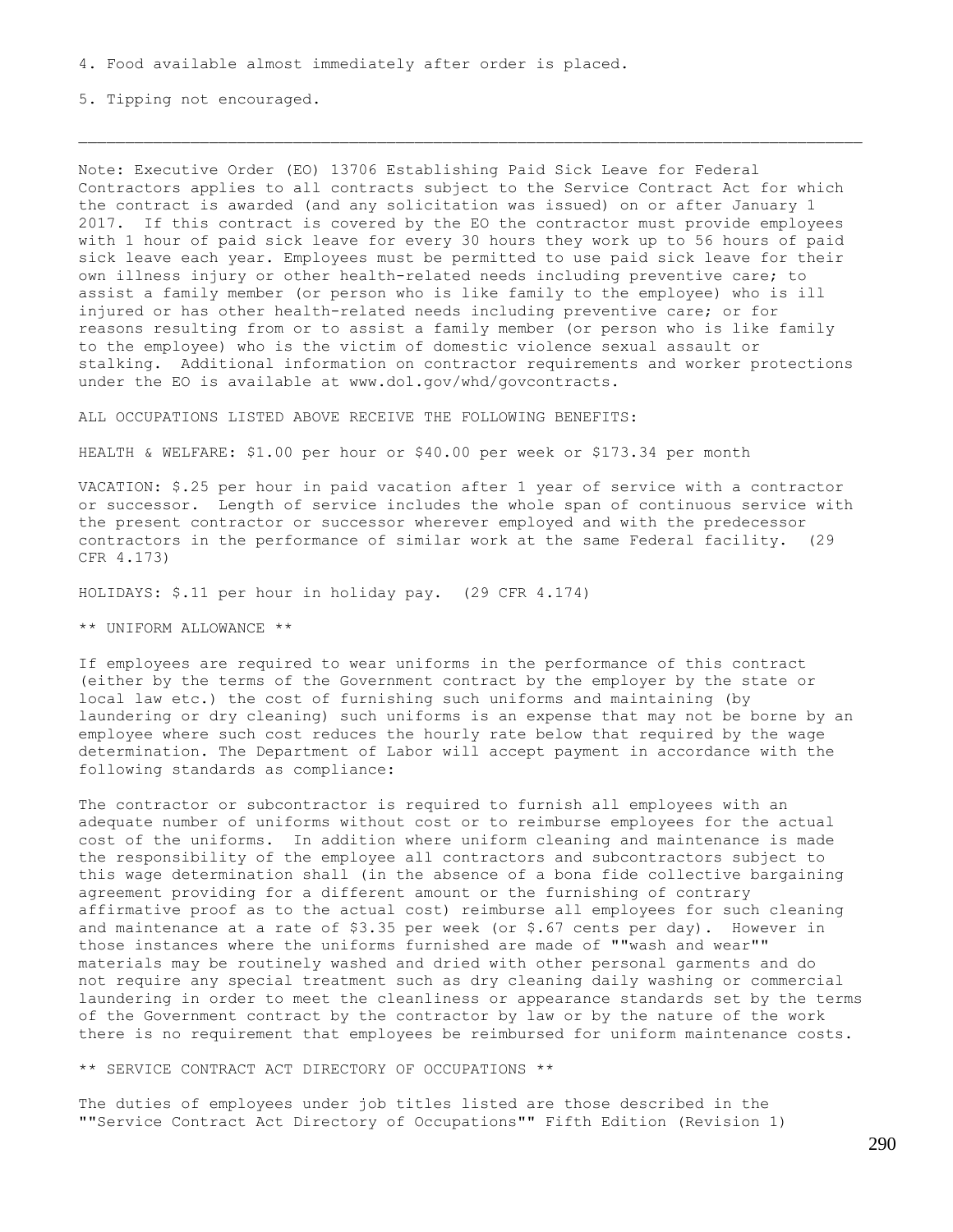dated September 2015 unless otherwise indicated.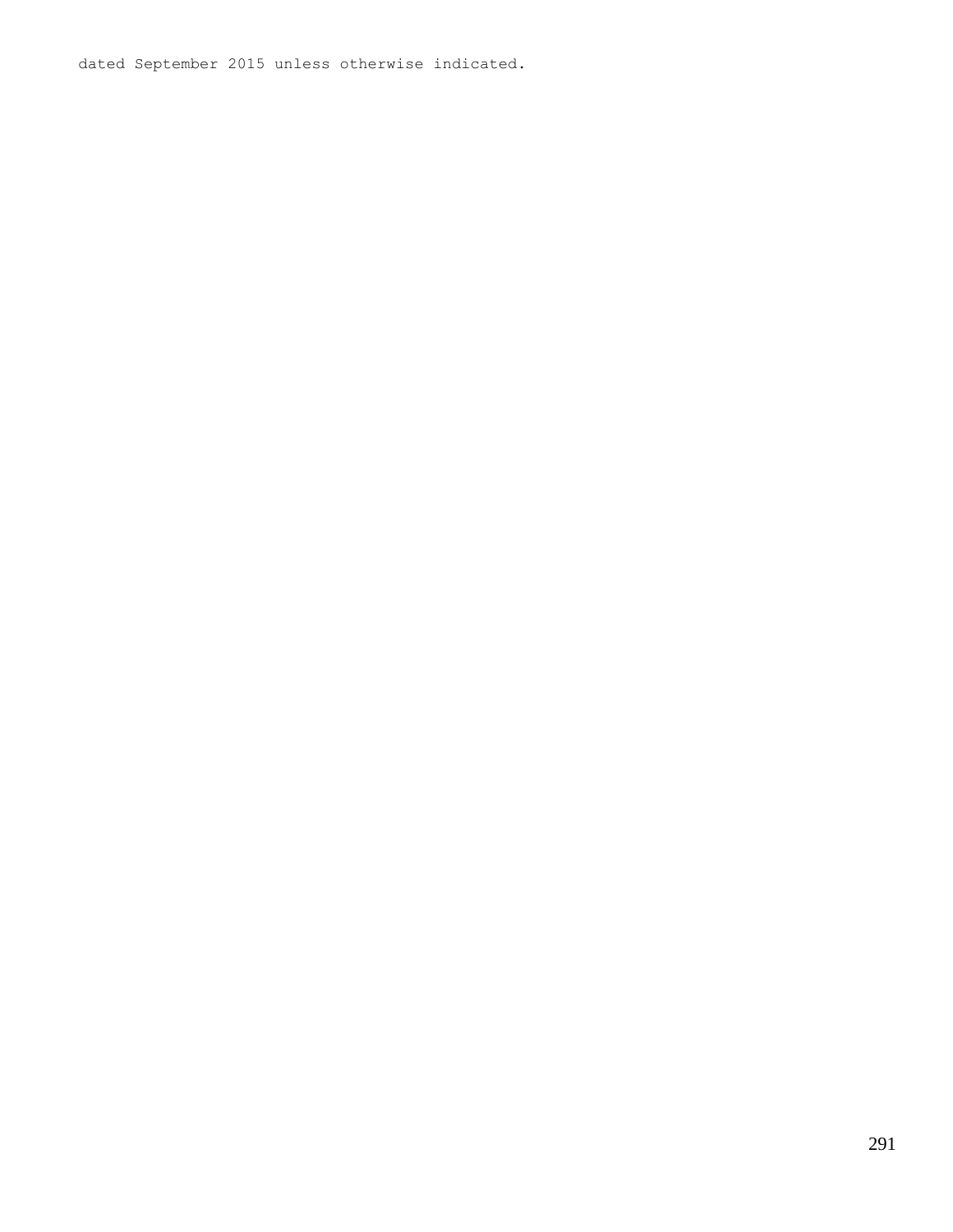| REGISTER OF WAGE DETERMINATIONS UNDER  | U.S. DEPARTMENT OF LABOR                                |
|----------------------------------------|---------------------------------------------------------|
| THE SERVICE CONTRACT ACT               | EMPLOYMENT STANDARDS ADMINISTRATION                     |
| By direction of the Secretary of Labor | WAGE AND HOUR DIVISION                                  |
|                                        | WASHINGTON D.C. 20210                                   |
|                                        |                                                         |
|                                        |                                                         |
|                                        |                                                         |
|                                        | Wage Determination No.: 2017-0305                       |
| Division of<br>Daniel W. Simms         | Revision No.: 11                                        |
| Director                               | Wage Determinations   Date Of Last Revision: 12/27/2021 |
|                                        |                                                         |

Note: Contracts subject to the Service Contract Act are generally required to pay at least the applicable minimum wage rate required under Executive Order 14026 or Executive Order 13658.

If the contract is entered into on or after January 30 2022 or the contract is renewed or extended (e.g. an option is exercised) on or after January 30 2022 Executive Order 14026 generally applies to the contract. The contractor must pay all covered workers at least \$15.00 per hour (or the applicable wage rate listed on this wage determination if it is higher) for all hours spent performing on that contract in 2022.

If the contract was awarded on or between January 1 2015 and January 29 2022 and the contract is not renewed or extended on or after January 30 2022 Executive Order 13658 generally applies to the contract. The contractor must pay all covered workers at least \$11.25 per hour (or the applicable wage rate listed on this wage determination if it is higher) for all hours spent performing on that contract in 2022.

The applicable Executive Order minimum wage rate will be adjusted annually. Additional information on contractor requirements and worker protections under the Executive Orders is available at www.dol.gov/whd/govcontracts.

State: Ohio

Area: Ohio Counties of Auglaize Champaign Darke Defiance Hancock Hardin Henry Logan Mercer Paulding Preble Putnam Shelby Van Wert Williams

\*\*Fringe Benefits Required Follow the Occupational Listing\*\*

| OCCUPATION CODE - TITLE        | FOOTNOTE | RATE. |
|--------------------------------|----------|-------|
| 07080 - Fast Food Shift Leader |          | 11.74 |
| 07090 - Fast Food Worker       |          | 10.67 |

The FAST FOOD INDUSTRY covers establishments with the following characteristics:

1. A limited fixed menu which can be prepared by workers following a short training period.

2. No alcoholic beverages served.

3. Customers ordering meals at counter or drive-up locations.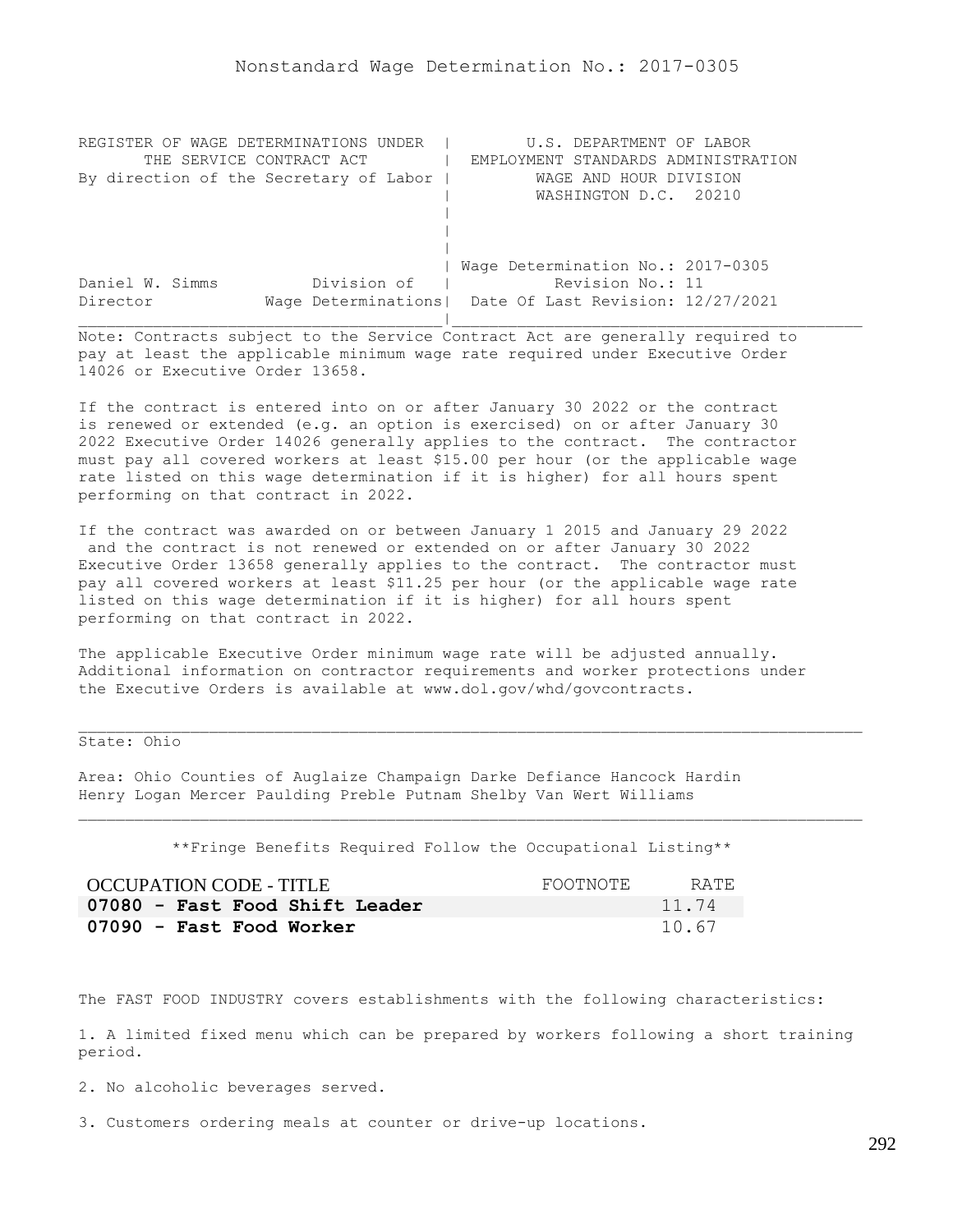4. Food available almost immediately after order is placed.

5. Tipping not encouraged.

Note: Executive Order (EO) 13706 Establishing Paid Sick Leave for Federal Contractors applies to all contracts subject to the Service Contract Act for which the contract is awarded (and any solicitation was issued) on or after January 1 2017. If this contract is covered by the EO the contractor must provide employees with 1 hour of paid sick leave for every 30 hours they work up to 56 hours of paid sick leave each year. Employees must be permitted to use paid sick leave for their own illness injury or other health-related needs including preventive care; to assist a family member (or person who is like family to the employee) who is ill injured or has other health-related needs including preventive care; or for reasons resulting from or to assist a family member (or person who is like family to the employee) who is the victim of domestic violence sexual assault or stalking. Additional information on contractor requirements and worker protections under the EO is available at www.dol.gov/whd/govcontracts.

ALL OCCUPATIONS LISTED ABOVE RECEIVE THE FOLLOWING BENEFITS:

HEALTH & WELFARE: \$1.00 per hour or \$40.00 per week or \$173.34 per month

VACATION: \$.25 per hour in paid vacation after 1 year of service with a contractor or successor. Length of service includes the whole span of continuous service with the present contractor or successor wherever employed and with the predecessor contractors in the performance of similar work at the same Federal facility. (29 CFR 4.173)

HOLIDAYS: \$.11 per hour in holiday pay. (29 CFR 4.174)

\*\* UNIFORM ALLOWANCE \*\*

If employees are required to wear uniforms in the performance of this contract (either by the terms of the Government contract by the employer by the state or local law etc.) the cost of furnishing such uniforms and maintaining (by laundering or dry cleaning) such uniforms is an expense that may not be borne by an employee where such cost reduces the hourly rate below that required by the wage determination. The Department of Labor will accept payment in accordance with the following standards as compliance:

The contractor or subcontractor is required to furnish all employees with an adequate number of uniforms without cost or to reimburse employees for the actual cost of the uniforms. In addition where uniform cleaning and maintenance is made the responsibility of the employee all contractors and subcontractors subject to this wage determination shall (in the absence of a bona fide collective bargaining agreement providing for a different amount or the furnishing of contrary affirmative proof as to the actual cost) reimburse all employees for such cleaning and maintenance at a rate of  $$3.35$  per week (or  $$.67$  cents per day). However in those instances where the uniforms furnished are made of ""wash and wear"" materials may be routinely washed and dried with other personal garments and do not require any special treatment such as dry cleaning daily washing or commercial laundering in order to meet the cleanliness or appearance standards set by the terms of the Government contract by the contractor by law or by the nature of the work there is no requirement that employees be reimbursed for uniform maintenance costs.

\*\* SERVICE CONTRACT ACT DIRECTORY OF OCCUPATIONS \*\*

The duties of employees under job titles listed are those described in the